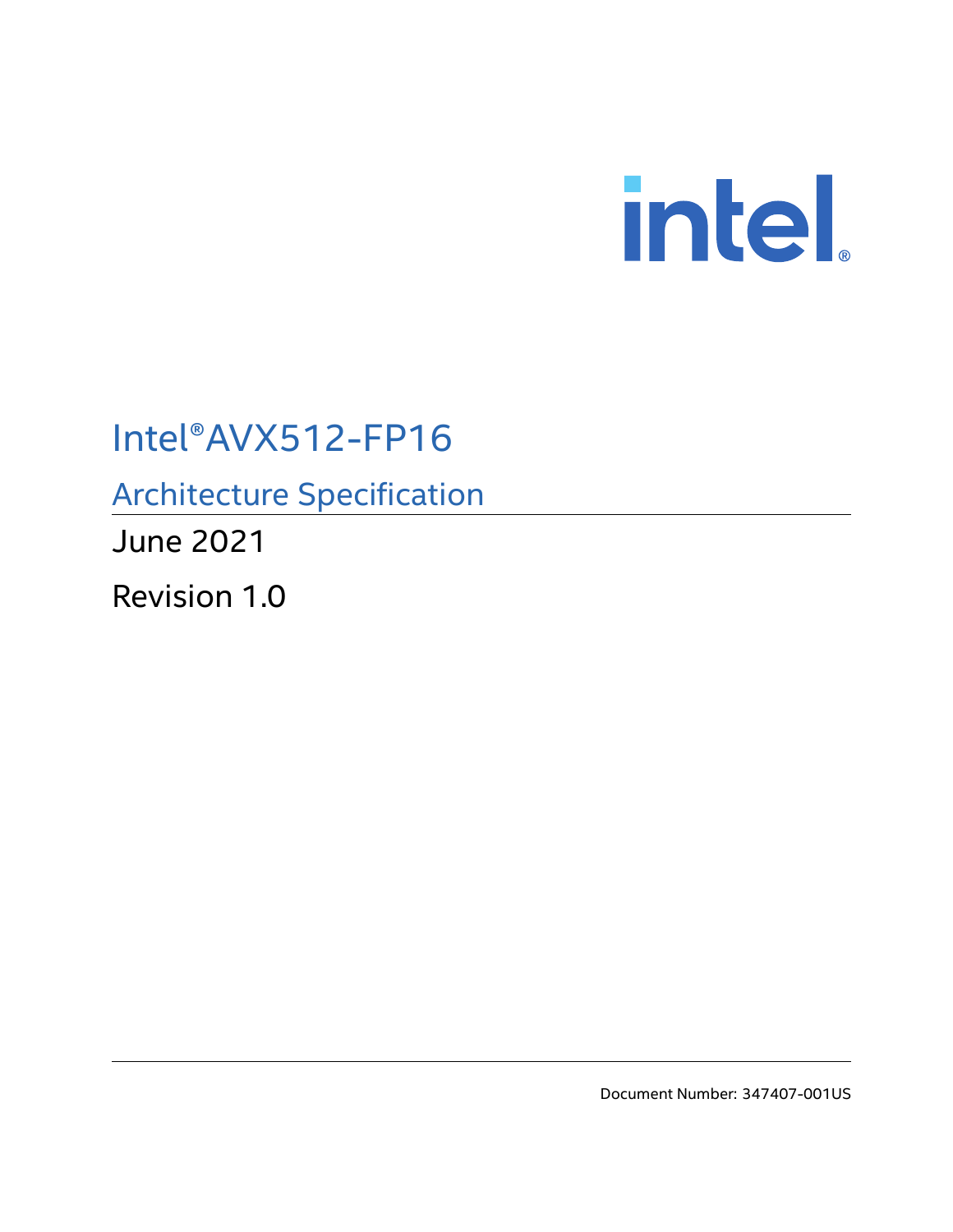Notice: This document contains information on products in the design phase of development. The information here is subject to change without notice. Do not finalize a design with this information. Intel technologies' features and benefits depend on system configuration and may require enabled hardware, software, or service activation. Learn more at intel.com, or from the OEM or retailer.

No computer system can be absolutely secure. Intel does not assume any liability for lost or stolen data or systems or any damages resulting from such losses.

You may not use or facilitate the use of this document in connection with any infringement or other legal analysis concerning Intel products described herein. You agree to grant Intel a non-exclusive, royalty-free license to any patent claim thereafter drafted which includes subject matter disclosed herein.

No license (express or implied, by estoppel or otherwise) to any intellectual property rights is granted by this document. The products described may contain design defects or errors known as errata which may cause the product to deviate from published specifications. Current characterized errata are available on request.

This document contains information on products, services and/or processes in development. All information provided here is subject to change without notice. Contact your Intel representative to obtain the latest Intel product specifications and roadmaps.

Intel disclaims all express and implied warranties, including without limitation, the implied warranties of merchantability, fitness for a particular purpose, and non-infringement, as well as any warranty arising from course of performance, course of dealing, or usage in trade.

Copies of documents which have an order number and are referenced in this document may be obtained by calling 1-800-548-4725 or by visiting <http://www.intel.com/design/literature.htm>.

Intel, the Intel logo, and Xeon are trademarks of Intel Corporation in the U.S. and/or other countries.

\*Other names and brands may be claimed as the property of others.

Copyright © 2021, Intel Corporation. All Rights Reserved.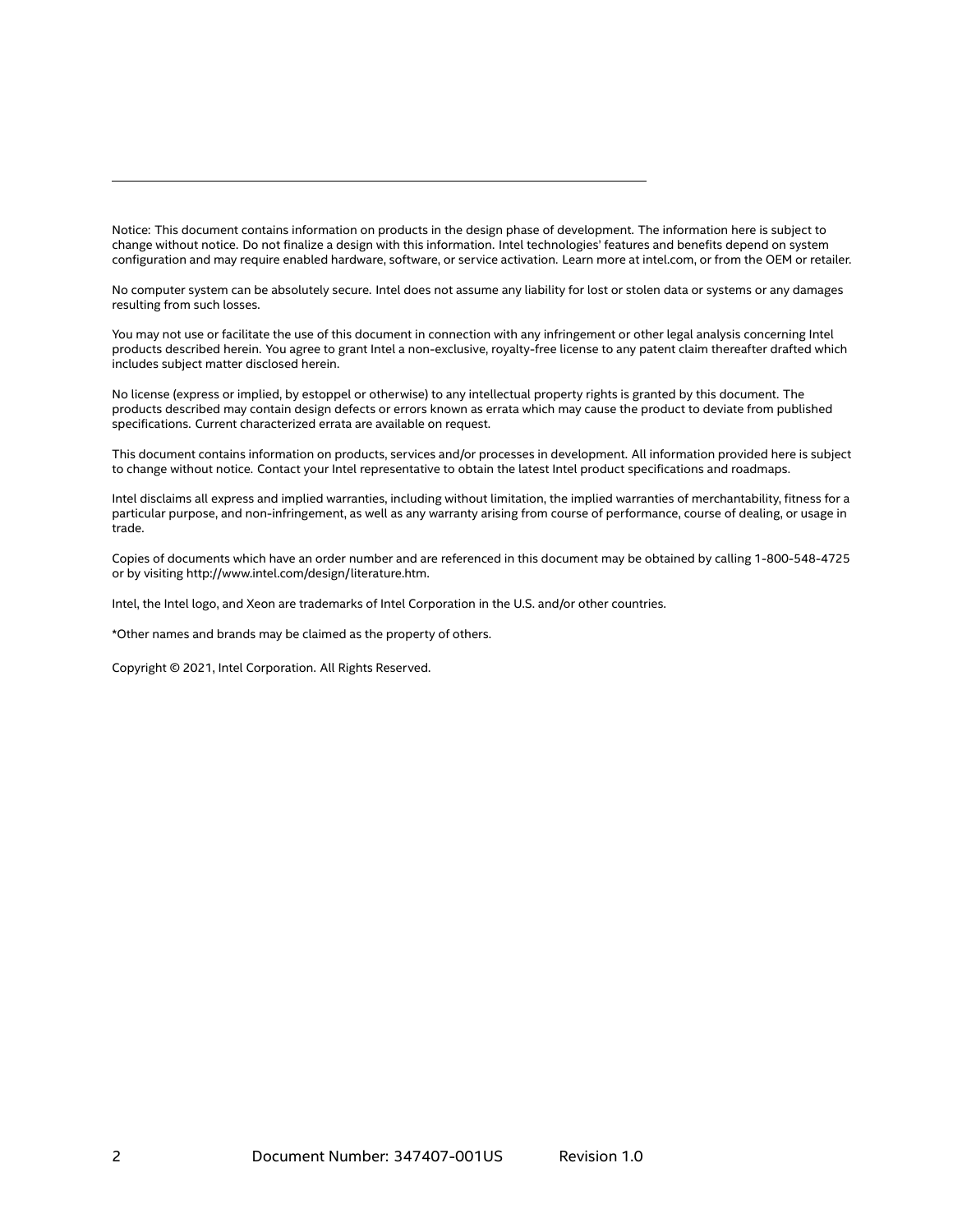#### CONTENTS

# **Contents**

| 2 CPUID<br><b>INSTRUCTION TABLE</b><br>3<br><b>INTRODUCTION</b><br>4<br>4.1<br>4.2<br>4.3<br>4.4<br>4.5<br>4.6<br>5<br><b>INSTRUCTIONS</b><br>5.1<br>5.2<br>5.3<br>5.4<br>5.5<br>5.6<br>5.7<br>VCVTPD2PH<br>5.8<br>59<br>5.18 VCVTSD2SH<br>5.21 VCVTSH2SS | 1 CHANGES | 6                                                                                      |
|-----------------------------------------------------------------------------------------------------------------------------------------------------------------------------------------------------------------------------------------------------------|-----------|----------------------------------------------------------------------------------------|
|                                                                                                                                                                                                                                                           |           | 7                                                                                      |
|                                                                                                                                                                                                                                                           |           | 8                                                                                      |
|                                                                                                                                                                                                                                                           |           | 17<br>17<br>18<br>18<br>19<br>19                                                       |
|                                                                                                                                                                                                                                                           |           | 21<br>40<br>42<br>44<br>46<br>48<br>50<br>52<br>54<br>57<br>59<br>61<br>62<br>64<br>65 |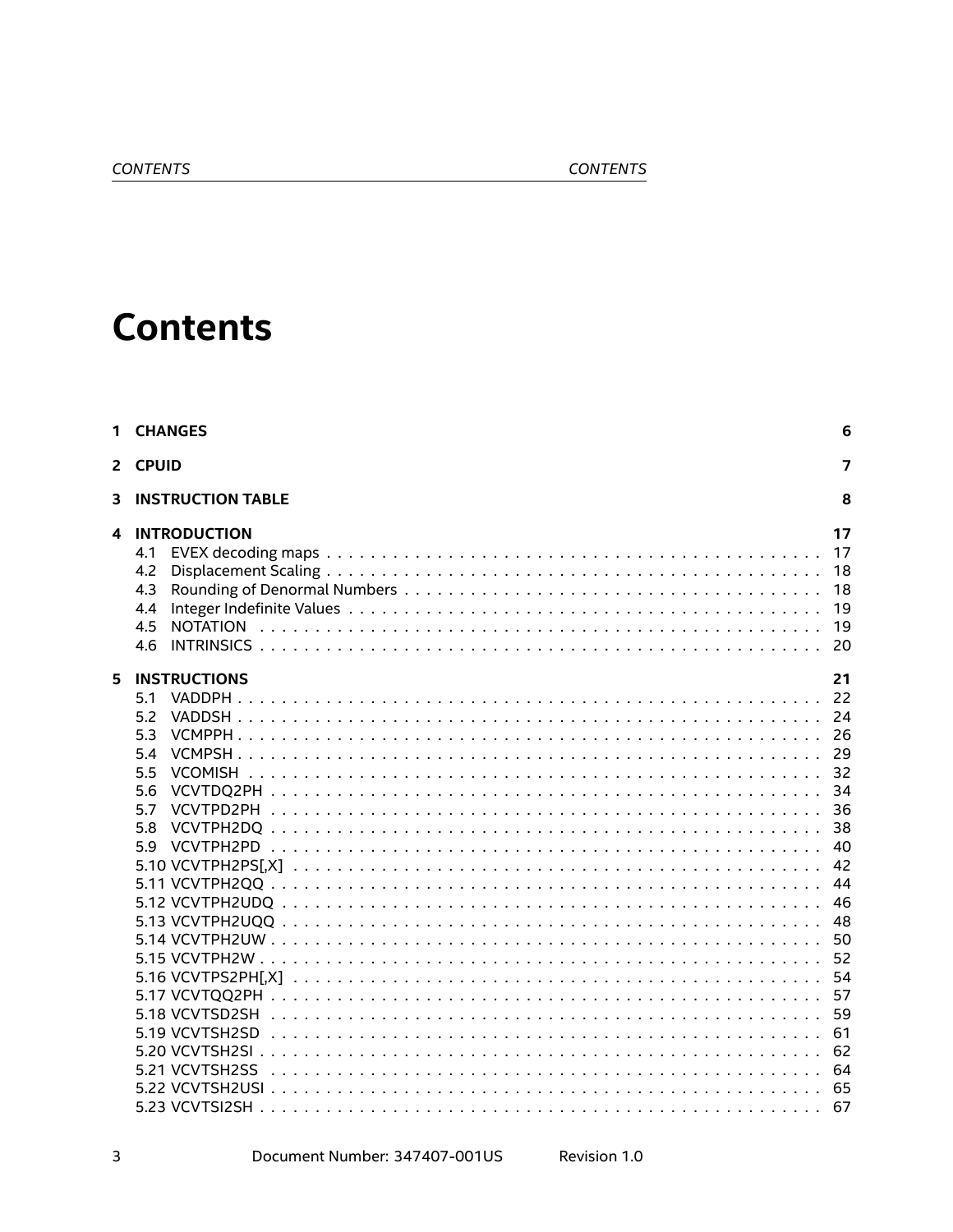#### CONTENTS

| 5.24 VCVTSS2SH |    |
|----------------|----|
|                |    |
|                | 73 |
|                | 75 |
|                | 77 |
|                | 79 |
|                | 81 |
|                |    |
|                |    |
|                |    |
|                |    |
|                |    |
|                | 91 |
|                | 93 |
|                |    |
|                |    |
|                |    |
|                |    |
|                |    |
|                |    |
|                |    |
|                |    |
|                |    |
|                |    |
|                |    |
|                |    |
|                |    |
|                |    |
|                |    |
|                |    |
|                |    |
| 5.53 VGETEXPSH |    |
|                |    |
|                |    |
| 5.56 VMAXPH    |    |
|                |    |
|                |    |
|                |    |
|                |    |
| 5.60 VMOVSH    |    |
|                |    |
|                |    |
|                |    |
|                |    |
|                |    |
|                |    |
|                |    |
|                |    |
|                |    |
|                |    |
|                |    |
|                |    |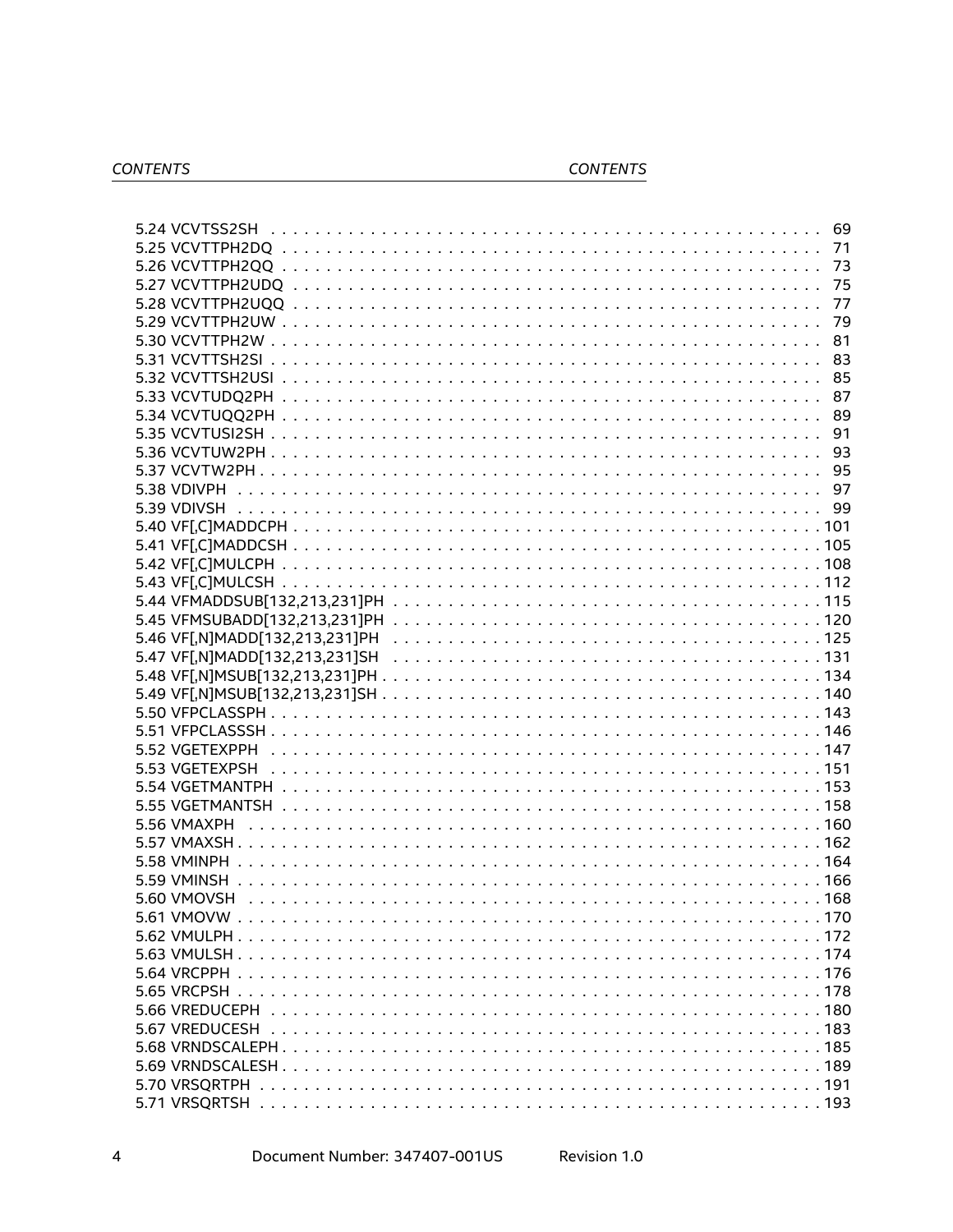#### CONTENTS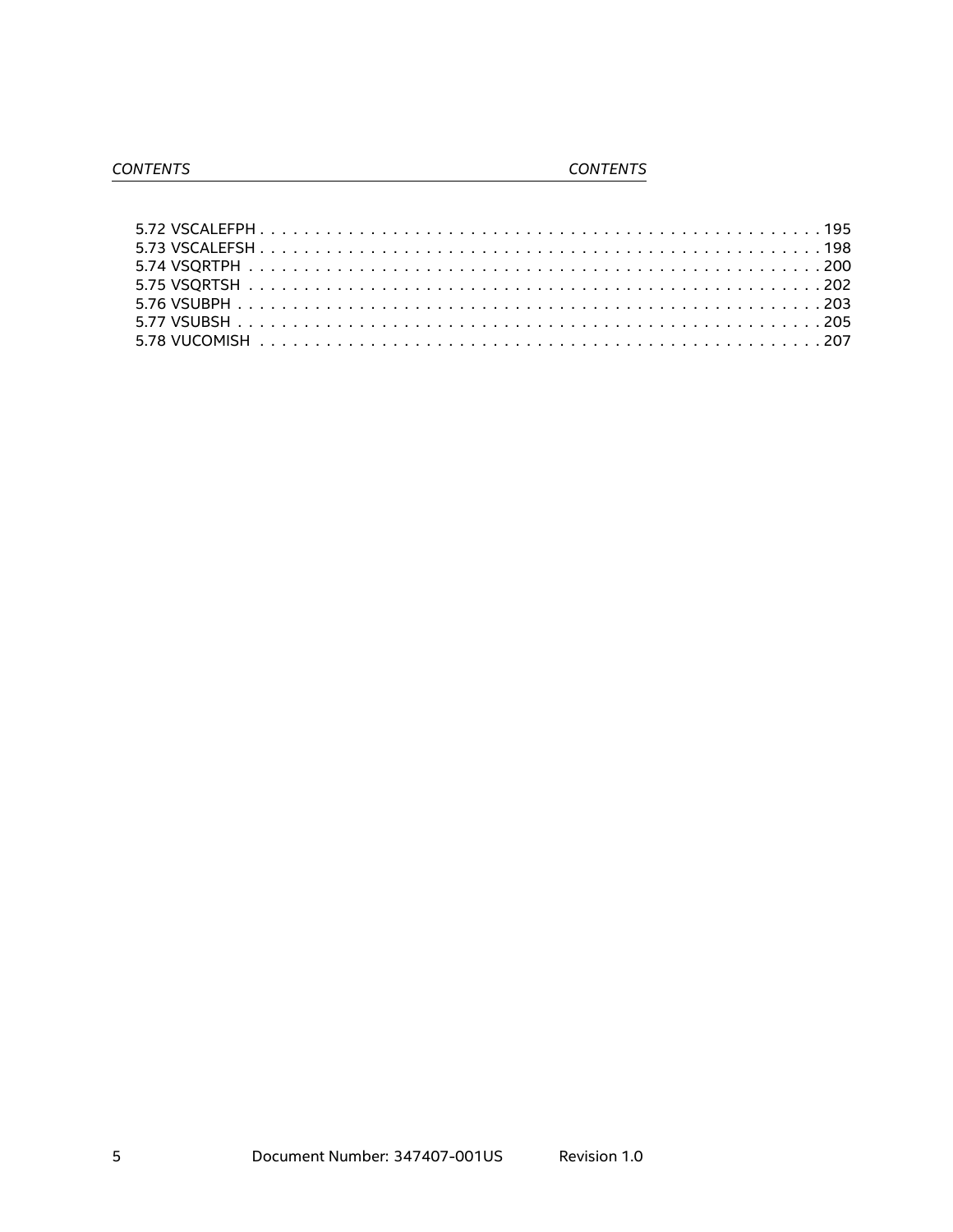*CHAPTER 1. CHANGES*

# <span id="page-5-0"></span>**Chapter 1**

# **CHANGES**

Rev 1.0

• Initial document release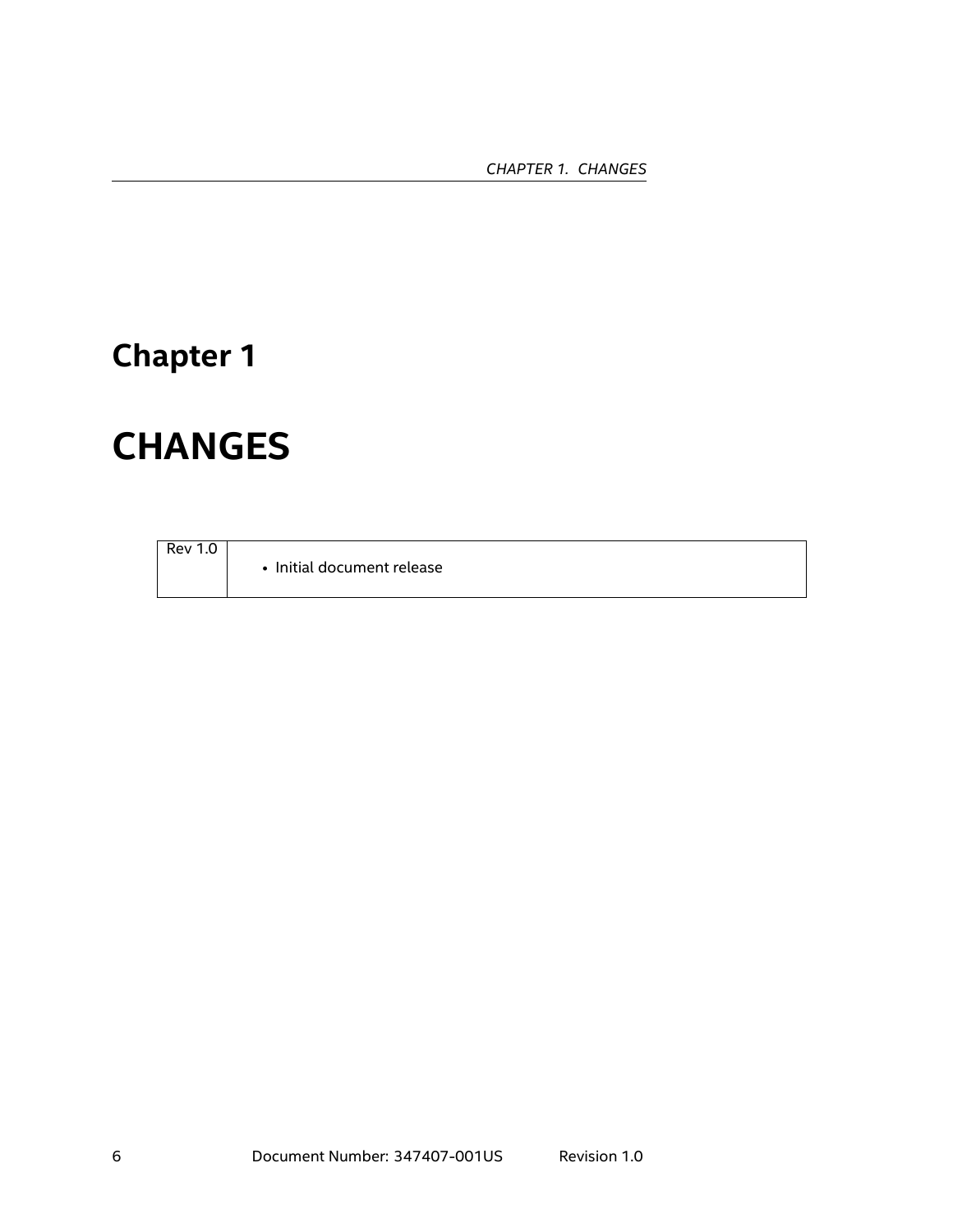# <span id="page-6-0"></span>**Chapter 2**

# **CPUID**

The AVX512\_FP16\* ISA extensions require that AVX512BW feature be implemented since the instructions for manipulating 32b masks are associated with AVX512BW.

| Pre-existing related CPUID bits       |             |                                                                                                  |  |  |  |
|---------------------------------------|-------------|--------------------------------------------------------------------------------------------------|--|--|--|
| CPUID.(1.0).ECX[29]                   | F16C        | AVX FP16 conversion instructions intro-<br>duced on the Ivy Bridge (IVB) microarchitec-<br>ture. |  |  |  |
| CPUID.(7.0).EBX[16]<br><b>AVX512F</b> |             | AVX512 versions of the IVB conversion in-<br>structions.                                         |  |  |  |
| New CPUID bits                        |             |                                                                                                  |  |  |  |
| CPUID.(7.0).EDX[23]                   | AVX512 FP16 | ∣FP16                                                                                            |  |  |  |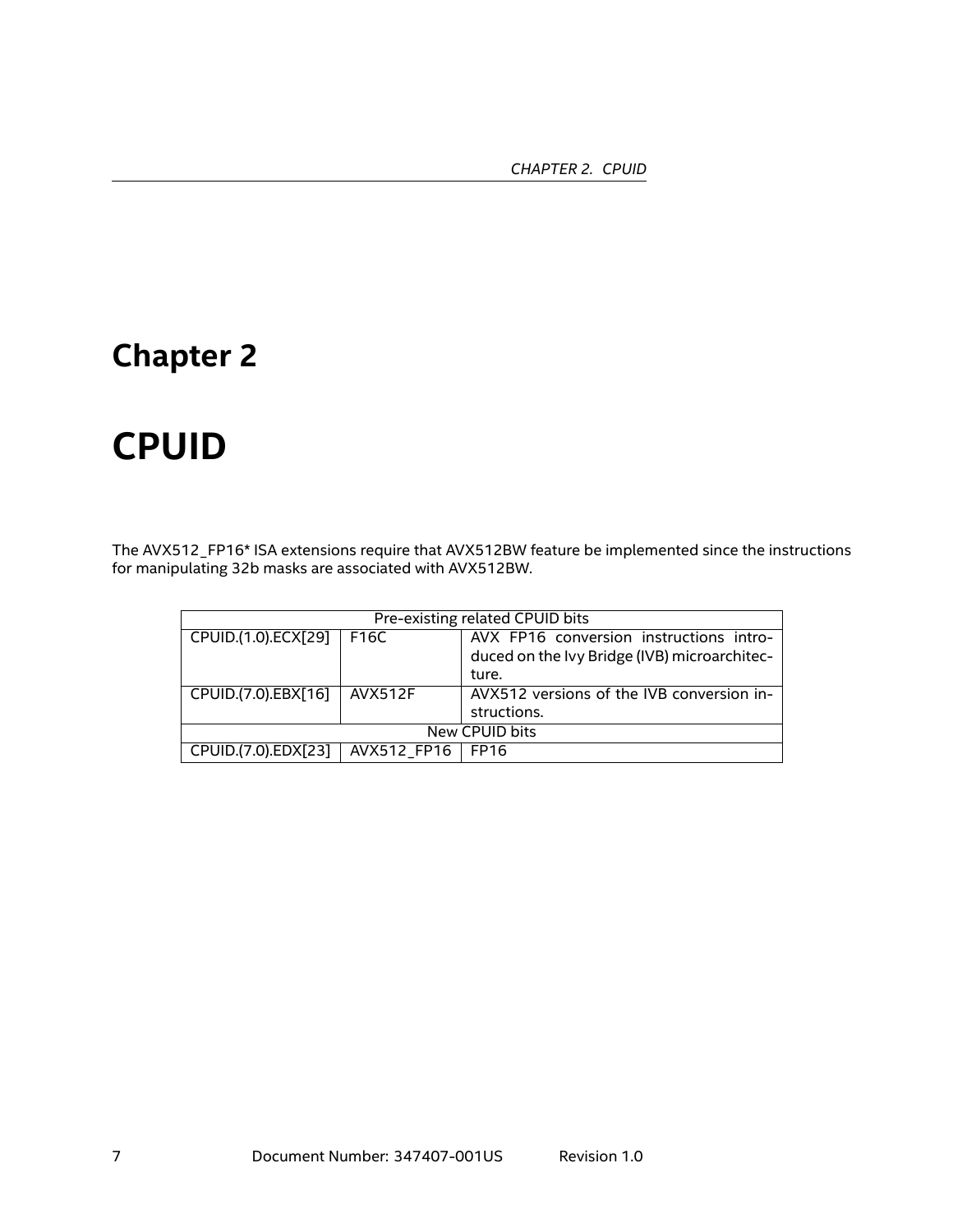# <span id="page-7-0"></span>**Chapter 3**

# **INSTRUCTION TABLE**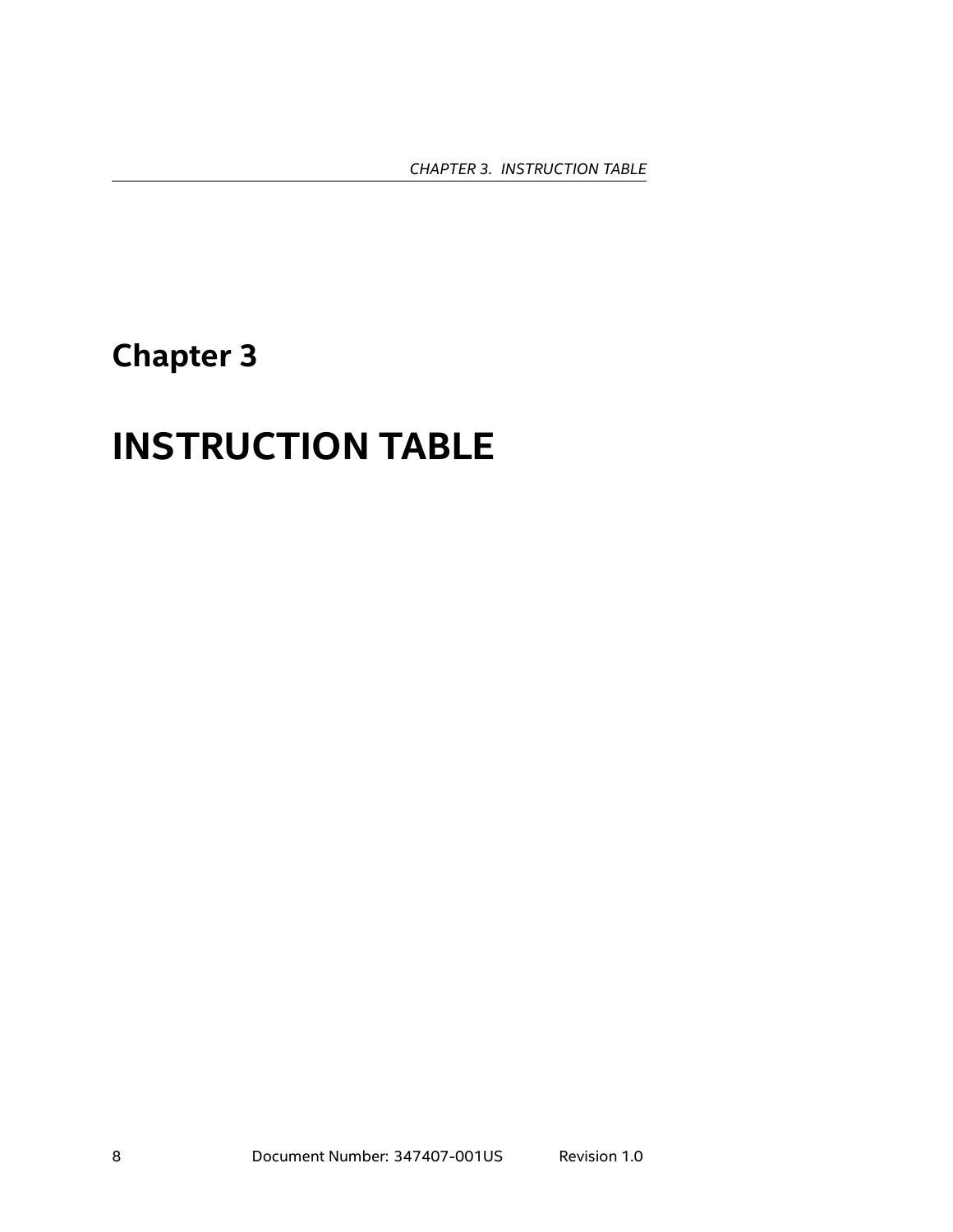| IVB.       | Intel® Xeon® processors based on Ivy Bridge microarchitecture                                 |
|------------|-----------------------------------------------------------------------------------------------|
| KNL        | Intel® Xeon Phi™ Processor 3200, 5200, 7200 Series based on Knights Landing microarchitecture |
| SKX I      | Intel® Xeon® Processor Scalable Family based on Skylake microarchitecture                     |
| <b>SPR</b> | Future Intel® Xeon® processors based on Sapphire Rapids microarchitecture                     |

Figure 3.1: Microarchitecture abbreviations used in instruction table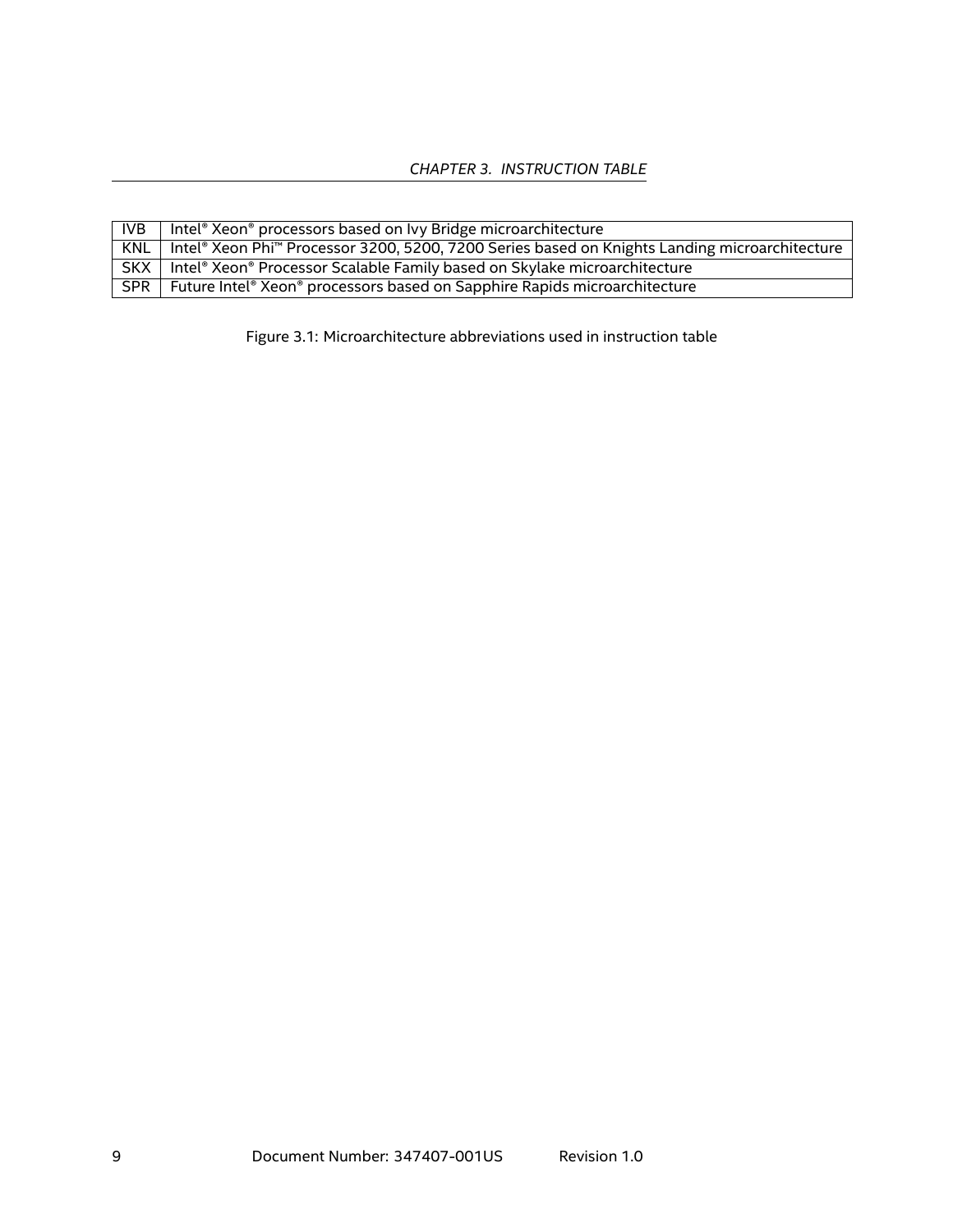| <b>MNEMONIC</b>   | <b>OPERANDS</b>           | <b>ENCSPACE</b> | <b>CPUID</b>          | <b>1st INTERCEPT</b> |
|-------------------|---------------------------|-----------------|-----------------------|----------------------|
| <b>VADDPH</b>     | zmm1, zmm2, zmm3/m512     | <b>EVEX</b>     | AVX512-FP16           | <b>SPR</b>           |
| <b>VADDPH</b>     | xmm1, xmm2, xmm3/m128     | <b>EVEX</b>     | AVX512-FP16, AVX512VL | <b>SPR</b>           |
| VADDPH            | ymm1, ymm2, ymm3/m256     | <b>EVEX</b>     | AVX512-FP16, AVX512VL | <b>SPR</b>           |
| <b>VADDSH</b>     | xmm1, xmm2, xmm3/m16      | <b>EVEX</b>     | AVX512-FP16           | SPR                  |
| <b>VCMPPH</b>     | k1, zmm2, zmm3/m512, imm8 | <b>EVEX</b>     | AVX512-FP16           | <b>SPR</b>           |
| <b>VCMPPH</b>     | k1, xmm2, xmm3/m128, imm8 | <b>EVEX</b>     | AVX512-FP16, AVX512VL | SPR                  |
| <b>VCMPPH</b>     | k1, ymm2, ymm3/m256, imm8 | <b>EVEX</b>     | AVX512-FP16, AVX512VL | SPR                  |
| <b>VCMPSH</b>     | k1, xmm2, xmm3/m16, imm8  | <b>EVEX</b>     | AVX512-FP16           | SPR                  |
| <b>VCOMISH</b>    | xmm1, xmm2/m16            | <b>EVEX</b>     | AVX512-FP16           | <b>SPR</b>           |
| VCVTDQ2PH         | ymm1, zmm2/m512           | <b>EVEX</b>     | AVX512-FP16           | <b>SPR</b>           |
| VCVTDQ2PH         | xmm1, xmm2/m128           | <b>EVEX</b>     | AVX512-FP16, AVX512VL | <b>SPR</b>           |
| VCVTDQ2PH         | xmm1, ymm2/m256           | <b>EVEX</b>     | AVX512-FP16, AVX512VL | <b>SPR</b>           |
| VCVTPD2PH         | xmm1, zmm2/m512           | <b>EVEX</b>     | AVX512-FP16           | <b>SPR</b>           |
| <b>VCVTPD2PH</b>  | xmm1, xmm2/m128           | <b>EVEX</b>     | AVX512-FP16, AVX512VL | <b>SPR</b>           |
| <b>VCVTPD2PH</b>  | xmm1, ymm2/m256           | <b>EVEX</b>     | AVX512-FP16, AVX512VL | <b>SPR</b>           |
| <b>VCVTPH2DQ</b>  | zmm1, ymm2/m256           | <b>EVEX</b>     | AVX512-FP16           | <b>SPR</b>           |
| VCVTPH2DQ         | xmm1, xmm2/m64            | <b>EVEX</b>     | AVX512-FP16, AVX512VL | <b>SPR</b>           |
| <b>VCVTPH2DQ</b>  | ymm1, xmm2/m128           | <b>EVEX</b>     | AVX512-FP16, AVX512VL | <b>SPR</b>           |
| VCVTPH2PD         | zmm1, xmm2/m128           | <b>EVEX</b>     | AVX512-FP16           | <b>SPR</b>           |
| VCVTPH2PD         | xmm1, xmm2/m32            | <b>EVEX</b>     | AVX512-FP16, AVX512VL | SPR                  |
| VCVTPH2PD         | ymm1, xmm2/m64            | <b>EVEX</b>     | AVX512-FP16, AVX512VL | SPR                  |
| <b>VCVTPH2PS</b>  | zmm1, ymm2/m256           | <b>EVEX</b>     | <b>AVX512F</b>        | <b>SKX, KNL</b>      |
| <b>VCVTPH2PS</b>  | xmm1, xmm2/m64            | <b>EVEX</b>     | AVX512F, AVX512VL     | <b>SKX</b>           |
| <b>VCVTPH2PS</b>  | ymm1, xmm2/m128           | <b>EVEX</b>     | AVX512F, AVX512VL     | SKX                  |
| <b>VCVTPH2PS</b>  | xmm1, xmm2/m64            | <b>VEX</b>      | F16C                  | IVB                  |
| <b>VCVTPH2PS</b>  | ymm1, xmm2/m128           | <b>VEX</b>      | F16C                  | IVB                  |
| <b>VCVTPH2PSX</b> | zmm1, ymm2/m256           | <b>EVEX</b>     | AVX512-FP16           | <b>SPR</b>           |
| <b>VCVTPH2PSX</b> | xmm1, xmm2/m64            | <b>EVEX</b>     | AVX512-FP16,AVX512VL  | <b>SPR</b>           |
| <b>VCVTPH2PSX</b> | ymm1, xmm2/m128           | <b>EVEX</b>     | AVX512-FP16, AVX512VL | <b>SPR</b>           |
| <b>VCVTPH2QQ</b>  | zmm1, xmm2/m128           | <b>EVEX</b>     | AVX512-FP16           | <b>SPR</b>           |
| <b>VCVTPH2QQ</b>  | xmm1, xmm2/m32            | <b>EVEX</b>     | AVX512-FP16, AVX512VL | <b>SPR</b>           |
| <b>VCVTPH2QQ</b>  | ymm1, xmm2/m64            | <b>EVEX</b>     | AVX512-FP16, AVX512VL | <b>SPR</b>           |
| <b>VCVTPH2UDQ</b> | zmm1, ymm2/m256           | <b>EVEX</b>     | AVX512-FP16           | <b>SPR</b>           |
| <b>VCVTPH2UDQ</b> | xmm1, xmm2/m64            | <b>EVEX</b>     | AVX512-FP16, AVX512VL | <b>SPR</b>           |
| VCVTPH2UDQ        | ymm1, xmm2/m128           | <b>EVEX</b>     | AVX512-FP16, AVX512VL | <b>SPR</b>           |
| VCVTPH2UQQ        | zmm1, xmm2/m128           | <b>EVEX</b>     | AVX512-FP16           | <b>SPR</b>           |
| VCVTPH2UQQ        | xmm1, xmm2/m32            | <b>EVEX</b>     | AVX512-FP16, AVX512VL | SPR                  |
| VCVTPH2UQQ        | ymm1, xmm2/m64            | <b>EVEX</b>     | AVX512-FP16, AVX512VL | SPR                  |
| <b>VCVTPH2UW</b>  | zmm1, zmm2/m512           | <b>EVEX</b>     | AVX512-FP16           | <b>SPR</b>           |
| VCVTPH2UW         | xmm1, xmm2/m128           | <b>EVEX</b>     | AVX512-FP16, AVX512VL | <b>SPR</b>           |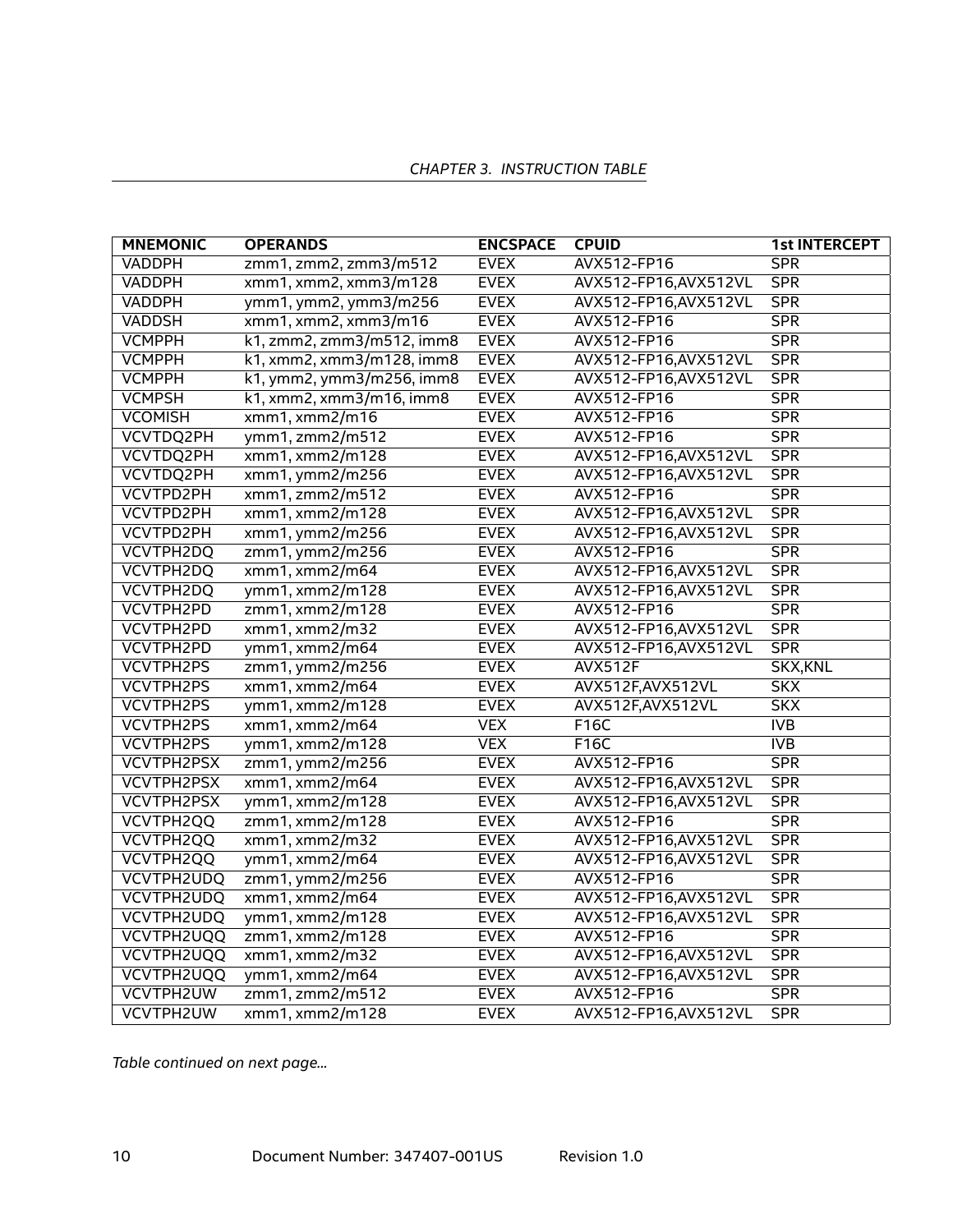| <b>MNEMONIC</b>   | <b>OPERANDS</b>       | <b>ENCSPACE</b> | <b>CPUID</b>          | <b>1st INTERCEPT</b> |
|-------------------|-----------------------|-----------------|-----------------------|----------------------|
| <b>VCVTPH2UW</b>  | ymm1, ymm2/m256       | <b>EVEX</b>     | AVX512-FP16, AVX512VL | <b>SPR</b>           |
| <b>VCVTPH2W</b>   | zmm1, zmm2/m512       | <b>EVEX</b>     | AVX512-FP16           | SPR                  |
| VCVTPH2W          | xmm1, xmm2/m128       | <b>EVEX</b>     | AVX512-FP16, AVX512VL | SPR                  |
| VCVTPH2W          | ymm1, ymm2/m256       | <b>EVEX</b>     | AVX512-FP16, AVX512VL | SPR                  |
| <b>VCVTPS2PH</b>  | m256, zmm1, imm8      | <b>EVEX</b>     | <b>AVX512F</b>        | <b>SKX, KNL</b>      |
| <b>VCVTPS2PH</b>  | ymm1, zmm2, imm8      | <b>EVEX</b>     | <b>AVX512F</b>        | <b>SKX, KNL</b>      |
| <b>VCVTPS2PH</b>  | m128, ymm1, imm8      | <b>EVEX</b>     | AVX512F, AVX512VL     | SKX                  |
| <b>VCVTPS2PH</b>  | m64, xmm1, imm8       | <b>EVEX</b>     | AVX512F, AVX512VL     | <b>SKX</b>           |
| <b>VCVTPS2PH</b>  | xmm1, xmm2, imm8      | <b>EVEX</b>     | AVX512F, AVX512VL     | <b>SKX</b>           |
| <b>VCVTPS2PH</b>  | xmm1, ymm2, imm8      | <b>EVEX</b>     | AVX512F, AVX512VL     | <b>SKX</b>           |
| <b>VCVTPS2PH</b>  | xmm1/m128, ymm2, imm8 | <b>VEX</b>      | F16C                  | IVB                  |
| <b>VCVTPS2PH</b>  | xmm1/m64, xmm2, imm8  | <b>VEX</b>      | F16C                  | IVB                  |
| <b>VCVTPS2PHX</b> | ymm1, zmm2/m512       | <b>EVEX</b>     | AVX512-FP16           | <b>SPR</b>           |
| <b>VCVTPS2PHX</b> | xmm1, xmm2/m128       | <b>EVEX</b>     | AVX512-FP16, AVX512VL | <b>SPR</b>           |
| <b>VCVTPS2PHX</b> | xmm1, ymm2/m256       | <b>EVEX</b>     | AVX512-FP16, AVX512VL | <b>SPR</b>           |
| <b>VCVTQQ2PH</b>  | xmm1, zmm2/m512       | <b>EVEX</b>     | AVX512-FP16           | <b>SPR</b>           |
| <b>VCVTQQ2PH</b>  | xmm1, xmm2/m128       | <b>EVEX</b>     | AVX512-FP16, AVX512VL | <b>SPR</b>           |
| <b>VCVTQQ2PH</b>  | xmm1, ymm2/m256       | <b>EVEX</b>     | AVX512-FP16, AVX512VL | <b>SPR</b>           |
| <b>VCVTSD2SH</b>  | xmm1, xmm2, xmm3/m64  | <b>EVEX</b>     | AVX512-FP16           | <b>SPR</b>           |
| <b>VCVTSH2SD</b>  | xmm1, xmm2, xmm3/m16  | <b>EVEX</b>     | AVX512-FP16           | SPR                  |
| <b>VCVTSH2SI</b>  | r32, xmm1/m16         | <b>EVEX</b>     | AVX512-FP16           | <b>SPR</b>           |
| <b>VCVTSH2SI</b>  | r64, xmm1/m16         | <b>EVEX</b>     | AVX512-FP16           | <b>SPR</b>           |
| <b>VCVTSH2SS</b>  | xmm1, xmm2, xmm3/m16  | <b>EVEX</b>     | AVX512-FP16           | SPR                  |
| <b>VCVTSH2USI</b> | r32, xmm1/m16         | <b>EVEX</b>     | AVX512-FP16           | <b>SPR</b>           |
| <b>VCVTSH2USI</b> | r64, xmm1/m16         | <b>EVEX</b>     | AVX512-FP16           | <b>SPR</b>           |
| <b>VCVTSI2SH</b>  | xmm1, xmm2, r32/m32   | <b>EVEX</b>     | AVX512-FP16           | <b>SPR</b>           |
| <b>VCVTSI2SH</b>  | xmm1, xmm2, r64/m64   | <b>EVEX</b>     | AVX512-FP16           | <b>SPR</b>           |
| <b>VCVTSS2SH</b>  | xmm1, xmm2, xmm3/m32  | <b>EVEX</b>     | AVX512-FP16           | <b>SPR</b>           |
| VCVTTPH2DQ        | zmm1, ymm2/m256       | <b>EVEX</b>     | AVX512-FP16           | <b>SPR</b>           |
| VCVTTPH2DQ        | xmm1, xmm2/m64        | <b>EVEX</b>     | AVX512-FP16, AVX512VL | <b>SPR</b>           |
| VCVTTPH2DQ        | ymm1, xmm2/m128       | <b>EVEX</b>     | AVX512-FP16, AVX512VL | <b>SPR</b>           |
| VCVTTPH2QQ        | zmm1, xmm2/m128       | <b>EVEX</b>     | AVX512-FP16           | <b>SPR</b>           |
| VCVTTPH2QQ        | xmm1, xmm2/m32        | <b>EVEX</b>     | AVX512-FP16, AVX512VL | <b>SPR</b>           |
| VCVTTPH2QQ        | ymm1, xmm2/m64        | <b>EVEX</b>     | AVX512-FP16, AVX512VL | <b>SPR</b>           |
| VCVTTPH2UDQ       | zmm1, ymm2/m256       | <b>EVEX</b>     | AVX512-FP16           | <b>SPR</b>           |
| VCVTTPH2UDQ       | xmm1, xmm2/m64        | <b>EVEX</b>     | AVX512-FP16, AVX512VL | <b>SPR</b>           |
| VCVTTPH2UDQ       | ymm1, xmm2/m128       | <b>EVEX</b>     | AVX512-FP16, AVX512VL | SPR                  |
| VCVTTPH2UQQ       | zmm1, xmm2/m128       | <b>EVEX</b>     | AVX512-FP16           | SPR                  |
| VCVTTPH2UQQ       | xmm1, xmm2/m32        | <b>EVEX</b>     | AVX512-FP16, AVX512VL | SPR                  |
| VCVTTPH2UQQ       | ymm1, xmm2/m64        | <b>EVEX</b>     | AVX512-FP16, AVX512VL | SPR                  |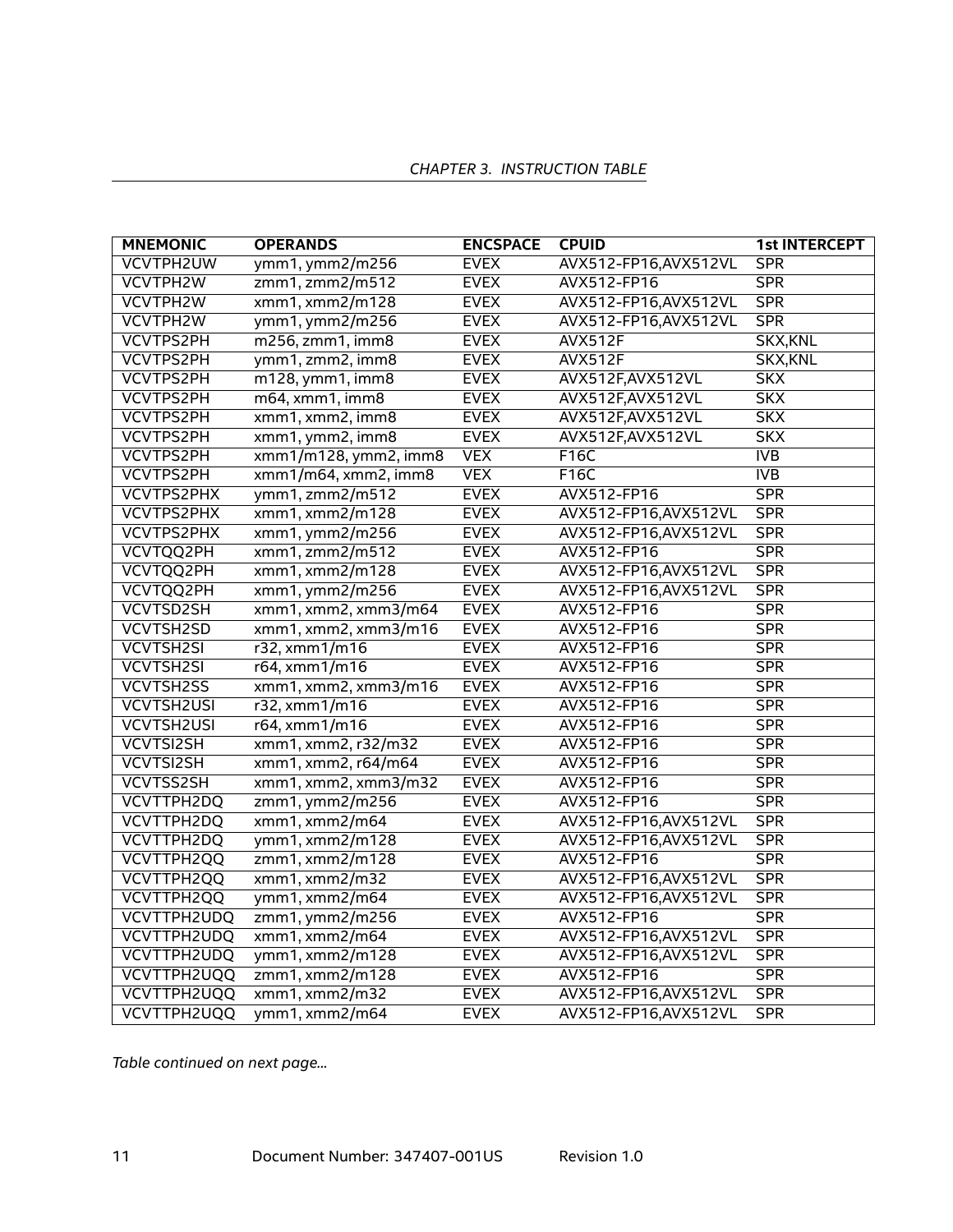| <b>MNEMONIC</b>    | <b>OPERANDS</b>       | <b>ENCSPACE</b> | <b>CPUID</b>          | <b>1st INTERCEPT</b> |
|--------------------|-----------------------|-----------------|-----------------------|----------------------|
| <b>VCVTTPH2UW</b>  | zmm1, zmm2/m512       | <b>EVEX</b>     | AVX512-FP16           | <b>SPR</b>           |
| VCVTTPH2UW         | xmm1, xmm2/m128       | <b>EVEX</b>     | AVX512-FP16, AVX512VL | SPR                  |
| VCVTTPH2UW         | ymm1, ymm2/m256       | <b>EVEX</b>     | AVX512-FP16, AVX512VL | SPR                  |
| <b>VCVTTPH2W</b>   | zmm1, zmm2/m512       | <b>EVEX</b>     | AVX512-FP16           | SPR                  |
| VCVTTPH2W          | xmm1, xmm2/m128       | <b>EVEX</b>     | AVX512-FP16, AVX512VL | <b>SPR</b>           |
| VCVTTPH2W          | ymm1, ymm2/m256       | <b>EVEX</b>     | AVX512-FP16, AVX512VL | SPR                  |
| <b>VCVTTSH2SI</b>  | r32, xmm1/m16         | <b>EVEX</b>     | AVX512-FP16           | <b>SPR</b>           |
| <b>VCVTTSH2SI</b>  | r64, xmm1/m16         | <b>EVEX</b>     | AVX512-FP16           | <b>SPR</b>           |
| <b>VCVTTSH2USI</b> | r32, xmm1/m16         | <b>EVEX</b>     | AVX512-FP16           | <b>SPR</b>           |
| <b>VCVTTSH2USI</b> | r64, xmm1/m16         | <b>EVEX</b>     | AVX512-FP16           | <b>SPR</b>           |
| VCVTUDQ2PH         | ymm1, zmm2/m512       | <b>EVEX</b>     | AVX512-FP16           | <b>SPR</b>           |
| <b>VCVTUDQ2PH</b>  | xmm1, xmm2/m128       | <b>EVEX</b>     | AVX512-FP16, AVX512VL | <b>SPR</b>           |
| VCVTUDQ2PH         | xmm1, ymm2/m256       | <b>EVEX</b>     | AVX512-FP16, AVX512VL | <b>SPR</b>           |
| <b>VCVTUQQ2PH</b>  | xmm1, zmm2/m512       | <b>EVEX</b>     | AVX512-FP16           | <b>SPR</b>           |
| VCVTUQQ2PH         | xmm1, xmm2/m128       | <b>EVEX</b>     | AVX512-FP16, AVX512VL | <b>SPR</b>           |
| VCVTUQQ2PH         | xmm1, ymm2/m256       | <b>EVEX</b>     | AVX512-FP16, AVX512VL | <b>SPR</b>           |
| <b>VCVTUSI2SH</b>  | xmm1, xmm2, r32/m32   | <b>EVEX</b>     | AVX512-FP16           | <b>SPR</b>           |
| <b>VCVTUSI2SH</b>  | xmm1, xmm2, r64/m64   | <b>EVEX</b>     | AVX512-FP16           | <b>SPR</b>           |
| VCVTUW2PH          | zmm1, zmm2/m512       | <b>EVEX</b>     | AVX512-FP16           | <b>SPR</b>           |
| VCVTUW2PH          | xmm1, xmm2/m128       | <b>EVEX</b>     | AVX512-FP16, AVX512VL | <b>SPR</b>           |
| VCVTUW2PH          | ymm1, ymm2/m256       | <b>EVEX</b>     | AVX512-FP16, AVX512VL | <b>SPR</b>           |
| VCVTW2PH           | zmm1, zmm2/m512       | <b>EVEX</b>     | AVX512-FP16           | <b>SPR</b>           |
| VCVTW2PH           | xmm1, xmm2/m128       | <b>EVEX</b>     | AVX512-FP16, AVX512VL | SPR                  |
| VCVTW2PH           | ymm1, ymm2/m256       | <b>EVEX</b>     | AVX512-FP16, AVX512VL | <b>SPR</b>           |
| <b>VDIVPH</b>      | zmm1, zmm2, zmm3/m512 | <b>EVEX</b>     | AVX512-FP16           | <b>SPR</b>           |
| <b>VDIVPH</b>      | xmm1, xmm2, xmm3/m128 | <b>EVEX</b>     | AVX512-FP16, AVX512VL | <b>SPR</b>           |
| <b>VDIVPH</b>      | ymm1, ymm2, ymm3/m256 | <b>EVEX</b>     | AVX512-FP16, AVX512VL | <b>SPR</b>           |
| <b>VDIVSH</b>      | xmm1, xmm2, xmm3/m16  | <b>EVEX</b>     | AVX512-FP16           | <b>SPR</b>           |
| <b>VFCMADDCPH</b>  | zmm1, zmm2, zmm3/m512 | <b>EVEX</b>     | AVX512-FP16           | <b>SPR</b>           |
| <b>VFCMADDCPH</b>  | xmm1, xmm2, xmm3/m128 | <b>EVEX</b>     | AVX512-FP16, AVX512VL | <b>SPR</b>           |
| <b>VFCMADDCPH</b>  | ymm1, ymm2, ymm3/m256 | <b>EVEX</b>     | AVX512-FP16, AVX512VL | <b>SPR</b>           |
| <b>VFCMADDCSH</b>  | xmm1, xmm2, xmm3/m32  | <b>EVEX</b>     | AVX512-FP16           | <b>SPR</b>           |
| <b>VFCMULCPH</b>   | zmm1, zmm2, zmm3/m512 | <b>EVEX</b>     | AVX512-FP16           | <b>SPR</b>           |
| <b>VFCMULCPH</b>   | xmm1, xmm2, xmm3/m128 | <b>EVEX</b>     | AVX512-FP16, AVX512VL | <b>SPR</b>           |
| <b>VFCMULCPH</b>   | ymm1, ymm2, ymm3/m256 | <b>EVEX</b>     | AVX512-FP16, AVX512VL | <b>SPR</b>           |
| <b>VFCMULCSH</b>   | xmm1, xmm2, xmm3/m32  | <b>EVEX</b>     | AVX512-FP16           | <b>SPR</b>           |
| VFMADD132PH        | zmm1, zmm2, zmm3/m512 | <b>EVEX</b>     | AVX512-FP16           | <b>SPR</b>           |
| VFMADD132PH        | xmm1, xmm2, xmm3/m128 | <b>EVEX</b>     | AVX512-FP16, AVX512VL | SPR                  |
| VFMADD132PH        | ymm1, ymm2, ymm3/m256 | <b>EVEX</b>     | AVX512-FP16, AVX512VL | <b>SPR</b>           |
| VFMADD132SH        | xmm1, xmm2, xmm3/m16  | <b>EVEX</b>     | AVX512-FP16           | <b>SPR</b>           |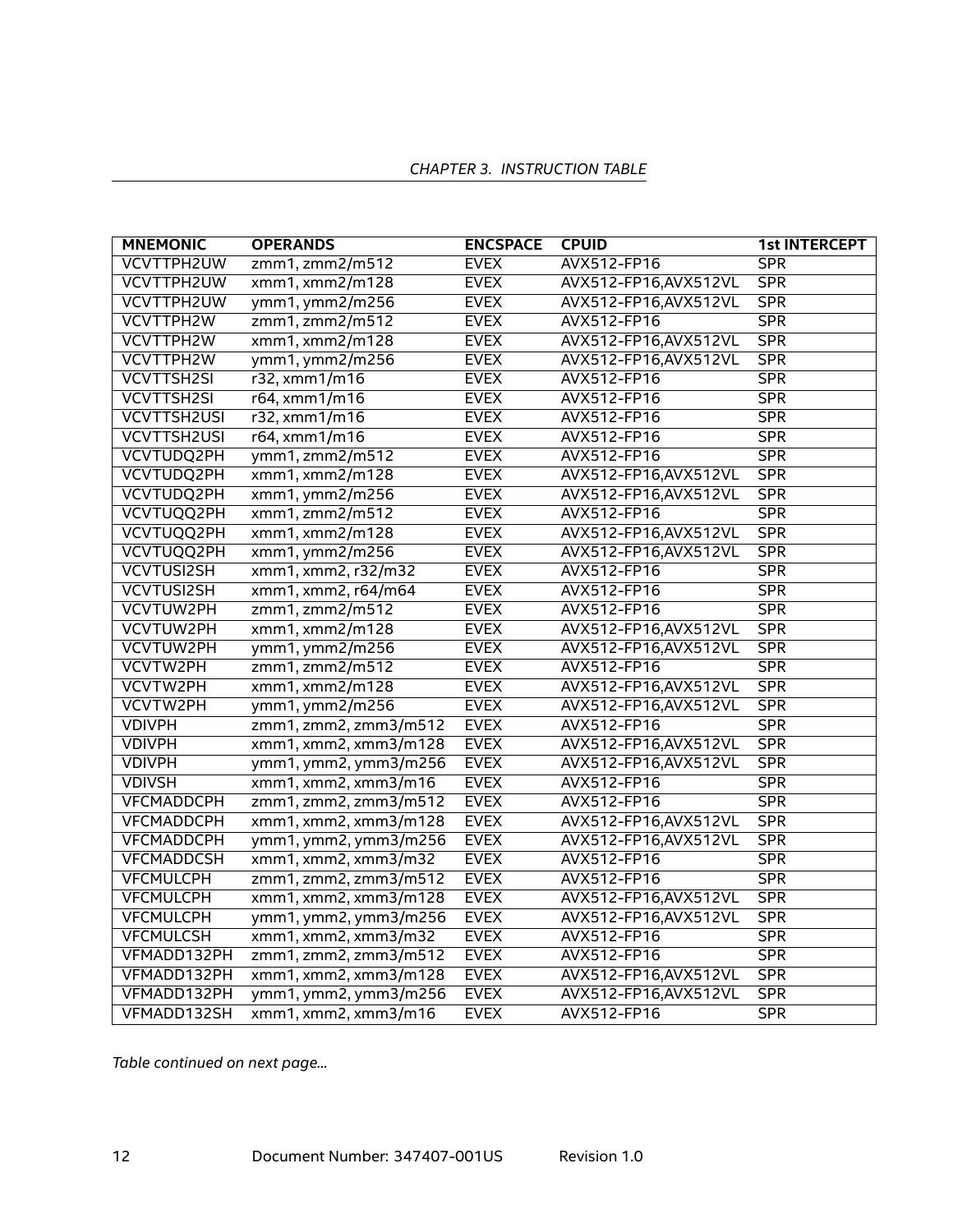| <b>MNEMONIC</b>  | <b>OPERANDS</b>       | <b>ENCSPACE</b> | <b>CPUID</b>          | <b>1st INTERCEPT</b> |
|------------------|-----------------------|-----------------|-----------------------|----------------------|
| VFMADD213PH      | zmm1, zmm2, zmm3/m512 | <b>EVEX</b>     | AVX512-FP16           | <b>SPR</b>           |
| VFMADD213PH      | xmm1, xmm2, xmm3/m128 | <b>EVEX</b>     | AVX512-FP16, AVX512VL | SPR                  |
| VFMADD213PH      | ymm1, ymm2, ymm3/m256 | <b>EVEX</b>     | AVX512-FP16, AVX512VL | SPR                  |
| VFMADD213SH      | xmm1, xmm2, xmm3/m16  | <b>EVEX</b>     | AVX512-FP16           | SPR                  |
| VFMADD231PH      | zmm1, zmm2, zmm3/m512 | <b>EVEX</b>     | AVX512-FP16           | SPR                  |
| VFMADD231PH      | xmm1, xmm2, xmm3/m128 | <b>EVEX</b>     | AVX512-FP16, AVX512VL | SPR                  |
| VFMADD231PH      | ymm1, ymm2, ymm3/m256 | <b>EVEX</b>     | AVX512-FP16, AVX512VL | SPR                  |
| VFMADD231SH      | xmm1, xmm2, xmm3/m16  | <b>EVEX</b>     | AVX512-FP16           | <b>SPR</b>           |
| <b>VFMADDCPH</b> | zmm1, zmm2, zmm3/m512 | <b>EVEX</b>     | AVX512-FP16           | <b>SPR</b>           |
| <b>VFMADDCPH</b> | xmm1, xmm2, xmm3/m128 | <b>EVEX</b>     | AVX512-FP16, AVX512VL | <b>SPR</b>           |
| <b>VFMADDCPH</b> | ymm1, ymm2, ymm3/m256 | <b>EVEX</b>     | AVX512-FP16,AVX512VL  | <b>SPR</b>           |
| <b>VFMADDCSH</b> | xmm1, xmm2, xmm3/m32  | <b>EVEX</b>     | AVX512-FP16           | <b>SPR</b>           |
| VFMADDSUB132PH   | zmm1, zmm2, zmm3/m512 | <b>EVEX</b>     | AVX512-FP16           | <b>SPR</b>           |
| VFMADDSUB132PH   | xmm1, xmm2, xmm3/m128 | <b>EVEX</b>     | AVX512-FP16, AVX512VL | <b>SPR</b>           |
| VFMADDSUB132PH   | ymm1, ymm2, ymm3/m256 | <b>EVEX</b>     | AVX512-FP16, AVX512VL | <b>SPR</b>           |
| VFMADDSUB213PH   | zmm1, zmm2, zmm3/m512 | <b>EVEX</b>     | AVX512-FP16           | <b>SPR</b>           |
| VFMADDSUB213PH   | xmm1, xmm2, xmm3/m128 | <b>EVEX</b>     | AVX512-FP16, AVX512VL | <b>SPR</b>           |
| VFMADDSUB213PH   | ymm1, ymm2, ymm3/m256 | <b>EVEX</b>     | AVX512-FP16, AVX512VL | SPR                  |
| VFMADDSUB231PH   | zmm1, zmm2, zmm3/m512 | <b>EVEX</b>     | AVX512-FP16           | <b>SPR</b>           |
| VFMADDSUB231PH   | xmm1, xmm2, xmm3/m128 | <b>EVEX</b>     | AVX512-FP16, AVX512VL | SPR                  |
| VFMADDSUB231PH   | ymm1, ymm2, ymm3/m256 | <b>EVEX</b>     | AVX512-FP16, AVX512VL | SPR                  |
| VFMSUB132PH      | zmm1, zmm2, zmm3/m512 | <b>EVEX</b>     | AVX512-FP16           | <b>SPR</b>           |
| VFMSUB132PH      | xmm1, xmm2, xmm3/m128 | <b>EVEX</b>     | AVX512-FP16, AVX512VL | <b>SPR</b>           |
| VFMSUB132PH      | ymm1, ymm2, ymm3/m256 | <b>EVEX</b>     | AVX512-FP16, AVX512VL | <b>SPR</b>           |
| VFMSUB132SH      | xmm1, xmm2, xmm3/m16  | <b>EVEX</b>     | AVX512-FP16           | SPR                  |
| VFMSUB213PH      | zmm1, zmm2, zmm3/m512 | <b>EVEX</b>     | AVX512-FP16           | SPR                  |
| VFMSUB213PH      | xmm1, xmm2, xmm3/m128 | <b>EVEX</b>     | AVX512-FP16, AVX512VL | <b>SPR</b>           |
| VFMSUB213PH      | ymm1, ymm2, ymm3/m256 | <b>EVEX</b>     | AVX512-FP16, AVX512VL | SPR                  |
| VFMSUB213SH      | xmm1, xmm2, xmm3/m16  | <b>EVEX</b>     | AVX512-FP16           | <b>SPR</b>           |
| VFMSUB231PH      | zmm1, zmm2, zmm3/m512 | <b>EVEX</b>     | AVX512-FP16           | <b>SPR</b>           |
| VFMSUB231PH      | xmm1, xmm2, xmm3/m128 | <b>EVEX</b>     | AVX512-FP16, AVX512VL | <b>SPR</b>           |
| VFMSUB231PH      | ymm1, ymm2, ymm3/m256 | <b>EVEX</b>     | AVX512-FP16, AVX512VL | <b>SPR</b>           |
| VFMSUB231SH      | xmm1, xmm2, xmm3/m16  | <b>EVEX</b>     | AVX512-FP16           | <b>SPR</b>           |
| VFMSUBADD132PH   | zmm1, zmm2, zmm3/m512 | <b>EVEX</b>     | AVX512-FP16           | <b>SPR</b>           |
| VFMSUBADD132PH   | xmm1, xmm2, xmm3/m128 | <b>EVEX</b>     | AVX512-FP16, AVX512VL | <b>SPR</b>           |
| VFMSUBADD132PH   | ymm1, ymm2, ymm3/m256 | <b>EVEX</b>     | AVX512-FP16, AVX512VL | <b>SPR</b>           |
| VFMSUBADD213PH   | zmm1, zmm2, zmm3/m512 | <b>EVEX</b>     | AVX512-FP16           | <b>SPR</b>           |
| VFMSUBADD213PH   | xmm1, xmm2, xmm3/m128 | <b>EVEX</b>     | AVX512-FP16, AVX512VL | <b>SPR</b>           |
| VFMSUBADD213PH   | ymm1, ymm2, ymm3/m256 | <b>EVEX</b>     | AVX512-FP16, AVX512VL | SPR                  |
| VFMSUBADD231PH   | zmm1, zmm2, zmm3/m512 | <b>EVEX</b>     | AVX512-FP16           | <b>SPR</b>           |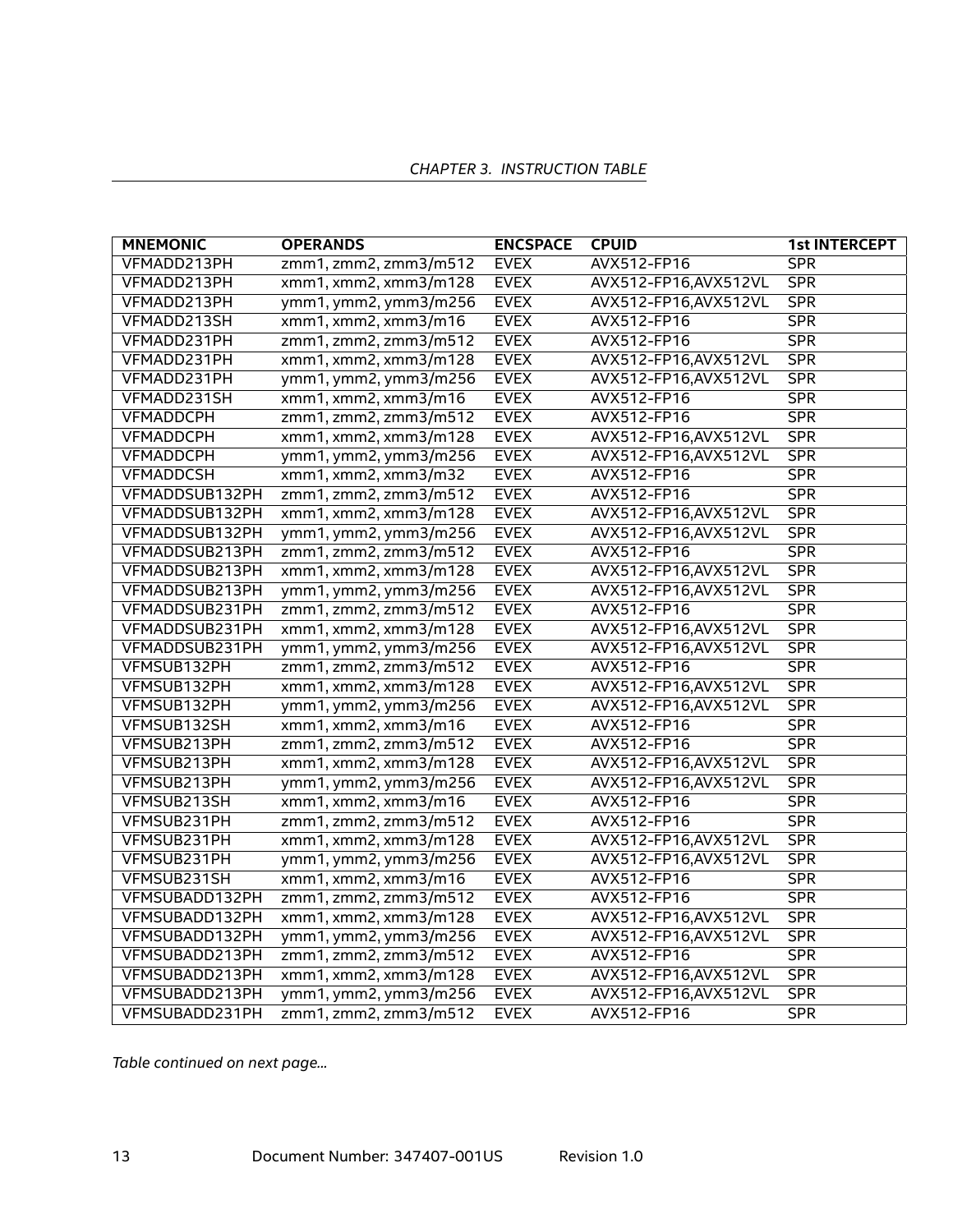| <b>MNEMONIC</b>   | <b>OPERANDS</b>       | <b>ENCSPACE</b> | <b>CPUID</b>          | <b>1st INTERCEPT</b> |
|-------------------|-----------------------|-----------------|-----------------------|----------------------|
| VFMSUBADD231PH    | xmm1, xmm2, xmm3/m128 | <b>EVEX</b>     | AVX512-FP16, AVX512VL | <b>SPR</b>           |
| VFMSUBADD231PH    | ymm1, ymm2, ymm3/m256 | <b>EVEX</b>     | AVX512-FP16, AVX512VL | SPR                  |
| <b>VFMULCPH</b>   | zmm1, zmm2, zmm3/m512 | <b>EVEX</b>     | AVX512-FP16           | SPR                  |
| <b>VFMULCPH</b>   | xmm1, xmm2, xmm3/m128 | <b>EVEX</b>     | AVX512-FP16, AVX512VL | SPR                  |
| <b>VFMULCPH</b>   | ymm1, ymm2, ymm3/m256 | <b>EVEX</b>     | AVX512-FP16, AVX512VL | SPR                  |
| <b>VFMULCSH</b>   | xmm1, xmm2, xmm3/m32  | <b>EVEX</b>     | AVX512-FP16           | SPR                  |
| VFNMADD132PH      | zmm1, zmm2, zmm3/m512 | <b>EVEX</b>     | AVX512-FP16           | SPR                  |
| VFNMADD132PH      | xmm1, xmm2, xmm3/m128 | <b>EVEX</b>     | AVX512-FP16, AVX512VL | <b>SPR</b>           |
| VFNMADD132PH      | ymm1, ymm2, ymm3/m256 | <b>EVEX</b>     | AVX512-FP16, AVX512VL | <b>SPR</b>           |
| VFNMADD132SH      | xmm1, xmm2, xmm3/m16  | <b>EVEX</b>     | AVX512-FP16           | <b>SPR</b>           |
| VFNMADD213PH      | zmm1, zmm2, zmm3/m512 | <b>EVEX</b>     | AVX512-FP16           | <b>SPR</b>           |
| VFNMADD213PH      | xmm1, xmm2, xmm3/m128 | <b>EVEX</b>     | AVX512-FP16, AVX512VL | <b>SPR</b>           |
| VFNMADD213PH      | ymm1, ymm2, ymm3/m256 | <b>EVEX</b>     | AVX512-FP16, AVX512VL | <b>SPR</b>           |
| VFNMADD213SH      | xmm1, xmm2, xmm3/m16  | <b>EVEX</b>     | AVX512-FP16           | <b>SPR</b>           |
| VFNMADD231PH      | zmm1, zmm2, zmm3/m512 | <b>EVEX</b>     | AVX512-FP16           | <b>SPR</b>           |
| VFNMADD231PH      | xmm1, xmm2, xmm3/m128 | <b>EVEX</b>     | AVX512-FP16, AVX512VL | <b>SPR</b>           |
| VFNMADD231PH      | ymm1, ymm2, ymm3/m256 | <b>EVEX</b>     | AVX512-FP16, AVX512VL | <b>SPR</b>           |
| VFNMADD231SH      | xmm1, xmm2, xmm3/m16  | <b>EVEX</b>     | AVX512-FP16           | <b>SPR</b>           |
| VFNMSUB132PH      | zmm1, zmm2, zmm3/m512 | <b>EVEX</b>     | AVX512-FP16           | SPR                  |
| VFNMSUB132PH      | xmm1, xmm2, xmm3/m128 | <b>EVEX</b>     | AVX512-FP16, AVX512VL | SPR                  |
| VFNMSUB132PH      | ymm1, ymm2, ymm3/m256 | <b>EVEX</b>     | AVX512-FP16, AVX512VL | <b>SPR</b>           |
| VFNMSUB132SH      | xmm1, xmm2, xmm3/m16  | <b>EVEX</b>     | AVX512-FP16           | <b>SPR</b>           |
| VFNMSUB213PH      | zmm1, zmm2, zmm3/m512 | <b>EVEX</b>     | AVX512-FP16           | SPR                  |
| VFNMSUB213PH      | xmm1, xmm2, xmm3/m128 | <b>EVEX</b>     | AVX512-FP16, AVX512VL | <b>SPR</b>           |
| VFNMSUB213PH      | ymm1, ymm2, ymm3/m256 | <b>EVEX</b>     | AVX512-FP16, AVX512VL | <b>SPR</b>           |
| VFNMSUB213SH      | xmm1, xmm2, xmm3/m16  | <b>EVEX</b>     | AVX512-FP16           | <b>SPR</b>           |
| VFNMSUB231PH      | zmm1, zmm2, zmm3/m512 | <b>EVEX</b>     | AVX512-FP16           | <b>SPR</b>           |
| VFNMSUB231PH      | xmm1, xmm2, xmm3/m128 | <b>EVEX</b>     | AVX512-FP16, AVX512VL | SPR                  |
| VFNMSUB231PH      | ymm1, ymm2, ymm3/m256 | <b>EVEX</b>     | AVX512-FP16, AVX512VL | <b>SPR</b>           |
| VFNMSUB231SH      | xmm1, xmm2, xmm3/m16  | <b>EVEX</b>     | AVX512-FP16           | <b>SPR</b>           |
| <b>VFPCLASSPH</b> | k1, zmm1/m512, imm8   | <b>EVEX</b>     | AVX512-FP16           | <b>SPR</b>           |
| <b>VFPCLASSPH</b> | k1, xmm1/m128, imm8   | <b>EVEX</b>     | AVX512-FP16, AVX512VL | <b>SPR</b>           |
| <b>VFPCLASSPH</b> | k1, ymm1/m256, imm8   | <b>EVEX</b>     | AVX512-FP16, AVX512VL | <b>SPR</b>           |
| <b>VFPCLASSSH</b> | k1, xmm1/m16, imm8    | <b>EVEX</b>     | AVX512-FP16           | <b>SPR</b>           |
| <b>VGETEXPPH</b>  | zmm1, zmm2/m512       | <b>EVEX</b>     | AVX512-FP16           | SPR                  |
| <b>VGETEXPPH</b>  | xmm1, xmm2/m128       | <b>EVEX</b>     | AVX512-FP16, AVX512VL | <b>SPR</b>           |
| <b>VGETEXPPH</b>  | ymm1, ymm2/m256       | <b>EVEX</b>     | AVX512-FP16, AVX512VL | <b>SPR</b>           |
| <b>VGETEXPSH</b>  | xmm1, xmm2, xmm3/m16  | <b>EVEX</b>     | AVX512-FP16           | <b>SPR</b>           |
| <b>VGETMANTPH</b> | zmm1, zmm2/m512, imm8 | <b>EVEX</b>     | AVX512-FP16           | <b>SPR</b>           |
| <b>VGETMANTPH</b> | xmm1, xmm2/m128, imm8 | <b>EVEX</b>     | AVX512-FP16, AVX512VL | SPR                  |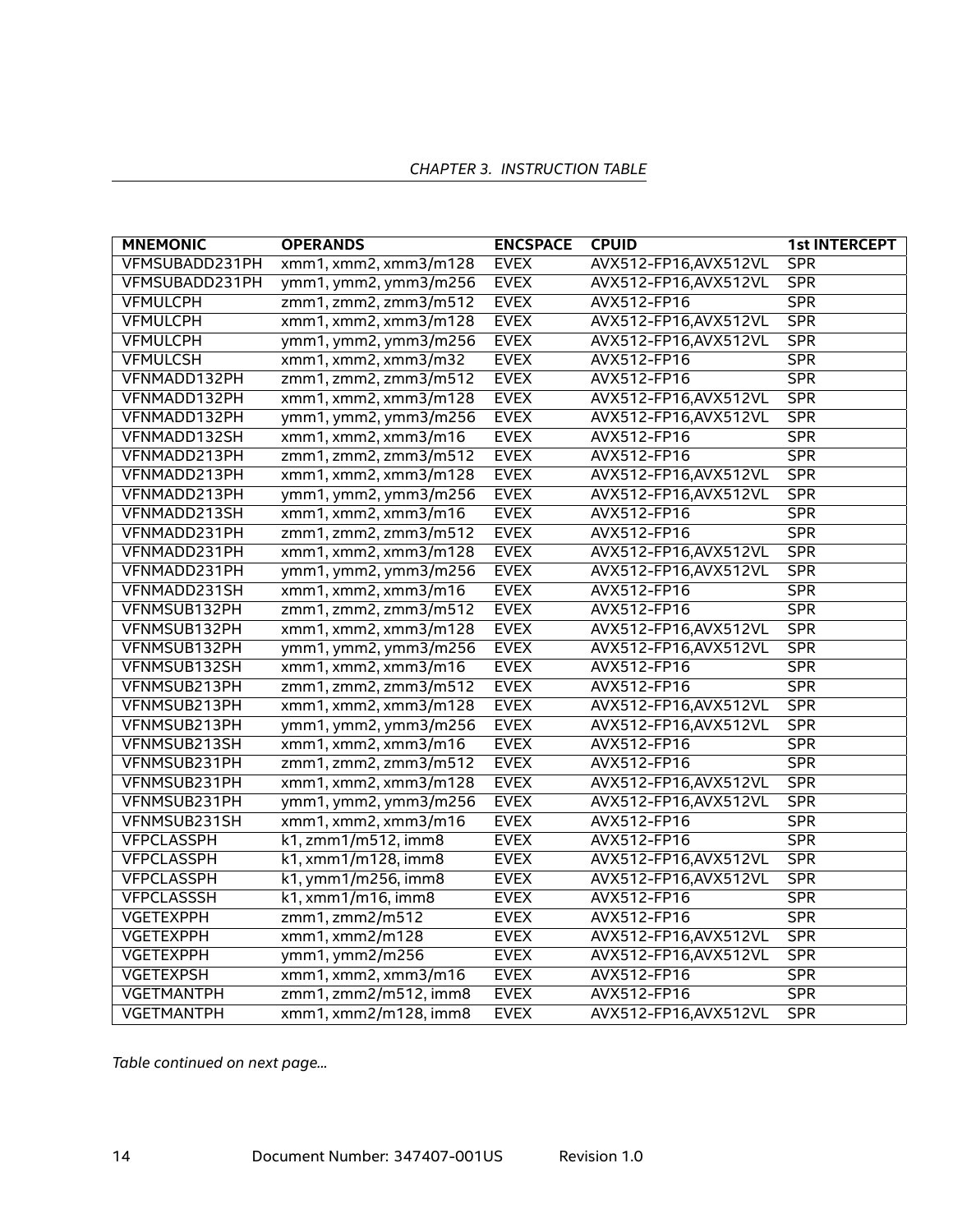| <b>MNEMONIC</b>    | <b>OPERANDS</b>            | <b>ENCSPACE</b> | <b>CPUID</b>          | <b>1st INTERCEPT</b> |
|--------------------|----------------------------|-----------------|-----------------------|----------------------|
| <b>VGETMANTPH</b>  | ymm1, ymm2/m256, imm8      | <b>EVEX</b>     | AVX512-FP16, AVX512VL | <b>SPR</b>           |
| <b>VGETMANTSH</b>  | xmm1, xmm2, xmm3/m16, imm8 | <b>EVEX</b>     | AVX512-FP16           | <b>SPR</b>           |
| <b>VMAXPH</b>      | zmm1, zmm2, zmm3/m512      | <b>EVEX</b>     | AVX512-FP16           | <b>SPR</b>           |
| <b>VMAXPH</b>      | xmm1, xmm2, xmm3/m128      | <b>EVEX</b>     | AVX512-FP16, AVX512VL | <b>SPR</b>           |
| <b>VMAXPH</b>      | ymm1, ymm2, ymm3/m256      | <b>EVEX</b>     | AVX512-FP16, AVX512VL | <b>SPR</b>           |
| <b>VMAXSH</b>      | xmm1, xmm2, xmm3/m16       | <b>EVEX</b>     | AVX512-FP16           | <b>SPR</b>           |
| <b>VMINPH</b>      | zmm1, zmm2, zmm3/m512      | <b>EVEX</b>     | AVX512-FP16           | SPR                  |
| <b>VMINPH</b>      | xmm1, xmm2, xmm3/m128      | <b>EVEX</b>     | AVX512-FP16, AVX512VL | <b>SPR</b>           |
| <b>VMINPH</b>      | ymm1, ymm2, ymm3/m256      | <b>EVEX</b>     | AVX512-FP16, AVX512VL | <b>SPR</b>           |
| <b>VMINSH</b>      | xmm1, xmm2, xmm3/m16       | <b>EVEX</b>     | AVX512-FP16           | <b>SPR</b>           |
| <b>VMOVSH</b>      | m16, xmm1                  | <b>EVEX</b>     | AVX512-FP16           | <b>SPR</b>           |
| <b>VMOVSH</b>      | xmm1, m16                  | <b>EVEX</b>     | AVX512-FP16           | <b>SPR</b>           |
| <b>VMOVSH</b>      | xmm1, xmm2, xmm3           | <b>EVEX</b>     | AVX512-FP16           | <b>SPR</b>           |
| <b>VMOVW</b>       | reg/m16, xmm1              | <b>EVEX</b>     | AVX512-FP16           | <b>SPR</b>           |
| <b>VMOVW</b>       | xmm1, reg/m16              | <b>EVEX</b>     | AVX512-FP16           | <b>SPR</b>           |
| <b>VMULPH</b>      | zmm1, zmm2, zmm3/m512      | <b>EVEX</b>     | AVX512-FP16           | <b>SPR</b>           |
| <b>VMULPH</b>      | xmm1, xmm2, xmm3/m128      | <b>EVEX</b>     | AVX512-FP16, AVX512VL | <b>SPR</b>           |
| <b>VMULPH</b>      | ymm1, ymm2, ymm3/m256      | <b>EVEX</b>     | AVX512-FP16, AVX512VL | <b>SPR</b>           |
| <b>VMULSH</b>      | xmm1, xmm2, xmm3/m16       | <b>EVEX</b>     | AVX512-FP16           | <b>SPR</b>           |
| <b>VRCPPH</b>      | zmm1, zmm2/m512            | <b>EVEX</b>     | AVX512-FP16           | <b>SPR</b>           |
| <b>VRCPPH</b>      | xmm1, xmm2/m128            | <b>EVEX</b>     | AVX512-FP16, AVX512VL | <b>SPR</b>           |
| <b>VRCPPH</b>      | ymm1, ymm2/m256            | <b>EVEX</b>     | AVX512-FP16, AVX512VL | <b>SPR</b>           |
| <b>VRCPSH</b>      | xmm1, xmm2, xmm3/m16       | <b>EVEX</b>     | AVX512-FP16           | <b>SPR</b>           |
| <b>VREDUCEPH</b>   | zmm1, zmm2/m512, imm8      | <b>EVEX</b>     | AVX512-FP16           | <b>SPR</b>           |
| <b>VREDUCEPH</b>   | xmm1, xmm2/m128, imm8      | <b>EVEX</b>     | AVX512-FP16, AVX512VL | <b>SPR</b>           |
| <b>VREDUCEPH</b>   | ymm1, ymm2/m256, imm8      | <b>EVEX</b>     | AVX512-FP16, AVX512VL | <b>SPR</b>           |
| <b>VREDUCESH</b>   | xmm1, xmm2, xmm3/m16, imm8 | <b>EVEX</b>     | AVX512-FP16           | <b>SPR</b>           |
| <b>VRNDSCALEPH</b> | zmm1, zmm2/m512, imm8      | <b>EVEX</b>     | AVX512-FP16           | <b>SPR</b>           |
| VRNDSCALEPH        | xmm1, xmm2/m128, imm8      | <b>EVEX</b>     | AVX512-FP16, AVX512VL | <b>SPR</b>           |
| VRNDSCALEPH        | ymm1, ymm2/m256, imm8      | <b>EVEX</b>     | AVX512-FP16, AVX512VL | <b>SPR</b>           |
| VRNDSCALESH        | xmm1, xmm2, xmm3/m16, imm8 | <b>EVEX</b>     | AVX512-FP16           | <b>SPR</b>           |
| <b>VRSQRTPH</b>    | zmm1, zmm2/m512            | <b>EVEX</b>     | AVX512-FP16           | <b>SPR</b>           |
| <b>VRSQRTPH</b>    | xmm1, xmm2/m128            | <b>EVEX</b>     | AVX512-FP16,AVX512VL  | <b>SPR</b>           |
| <b>VRSQRTPH</b>    | ymm1, ymm2/m256            | <b>EVEX</b>     | AVX512-FP16, AVX512VL | <b>SPR</b>           |
| <b>VRSQRTSH</b>    | xmm1, xmm2, xmm3/m16       | <b>EVEX</b>     | AVX512-FP16           | <b>SPR</b>           |
| <b>VSCALEFPH</b>   | zmm1, zmm2, zmm3/m512      | <b>EVEX</b>     | AVX512-FP16           | <b>SPR</b>           |
| <b>VSCALEFPH</b>   | xmm1, xmm2, xmm3/m128      | <b>EVEX</b>     | AVX512-FP16, AVX512VL | <b>SPR</b>           |
| <b>VSCALEFPH</b>   | ymm1, ymm2, ymm3/m256      | <b>EVEX</b>     | AVX512-FP16, AVX512VL | <b>SPR</b>           |
| <b>VSCALEFSH</b>   | xmm1, xmm2, xmm3/m16       | <b>EVEX</b>     | AVX512-FP16           | <b>SPR</b>           |
| <b>VSQRTPH</b>     | zmm1, zmm2/m512            | <b>EVEX</b>     | AVX512-FP16           | SPR                  |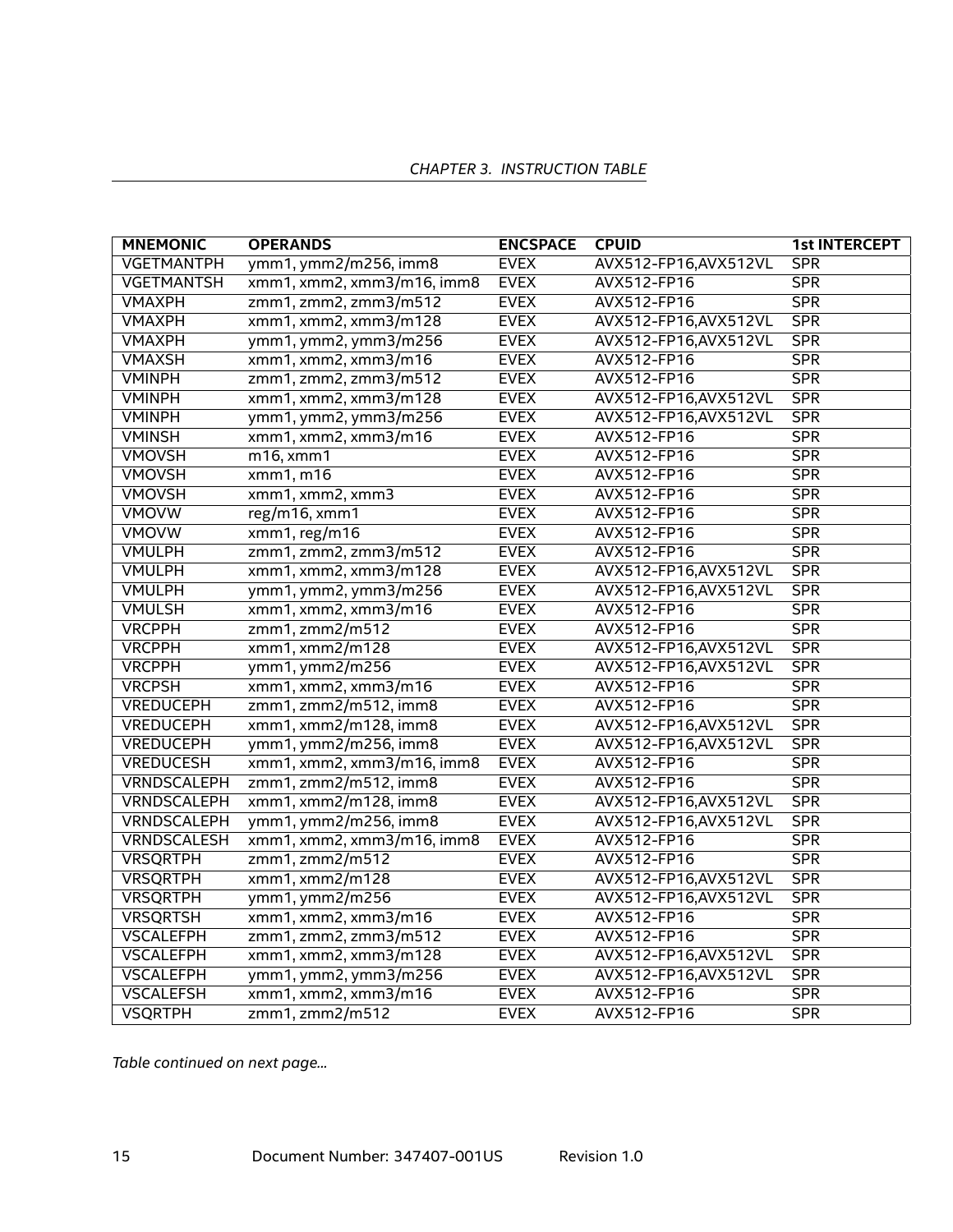| <b>MNEMONIC</b> | <b>OPERANDS</b>       | <b>ENCSPACE</b> | <b>CPUID</b>          | <b>1st INTERCEPT</b> |
|-----------------|-----------------------|-----------------|-----------------------|----------------------|
| <b>VSQRTPH</b>  | xmm1, xmm2/m128       | <b>EVEX</b>     | AVX512-FP16, AVX512VL | <b>SPR</b>           |
| <b>VSQRTPH</b>  | ymm1, ymm2/m256       | EVEX            | AVX512-FP16, AVX512VL | <b>SPR</b>           |
| <b>VSQRTSH</b>  | xmm1, xmm2, xmm3/m16  | EVEX            | AVX512-FP16           | <b>SPR</b>           |
| <b>VSUBPH</b>   | zmm1, zmm2, zmm3/m512 | <b>EVEX</b>     | AVX512-FP16           | <b>SPR</b>           |
| <b>VSUBPH</b>   | xmm1, xmm2, xmm3/m128 | <b>EVEX</b>     | AVX512-FP16, AVX512VL | <b>SPR</b>           |
| <b>VSUBPH</b>   | ymm1, ymm2, ymm3/m256 | <b>EVEX</b>     | AVX512-FP16,AVX512VL  | <b>SPR</b>           |
| <b>VSUBSH</b>   | xmm1, xmm2, xmm3/m16  | <b>EVEX</b>     | AVX512-FP16           | <b>SPR</b>           |
| <b>VUCOMISH</b> | xmm1, xmm2/m16        | <b>EVEX</b>     | AVX512-FP16           | <b>SPR</b>           |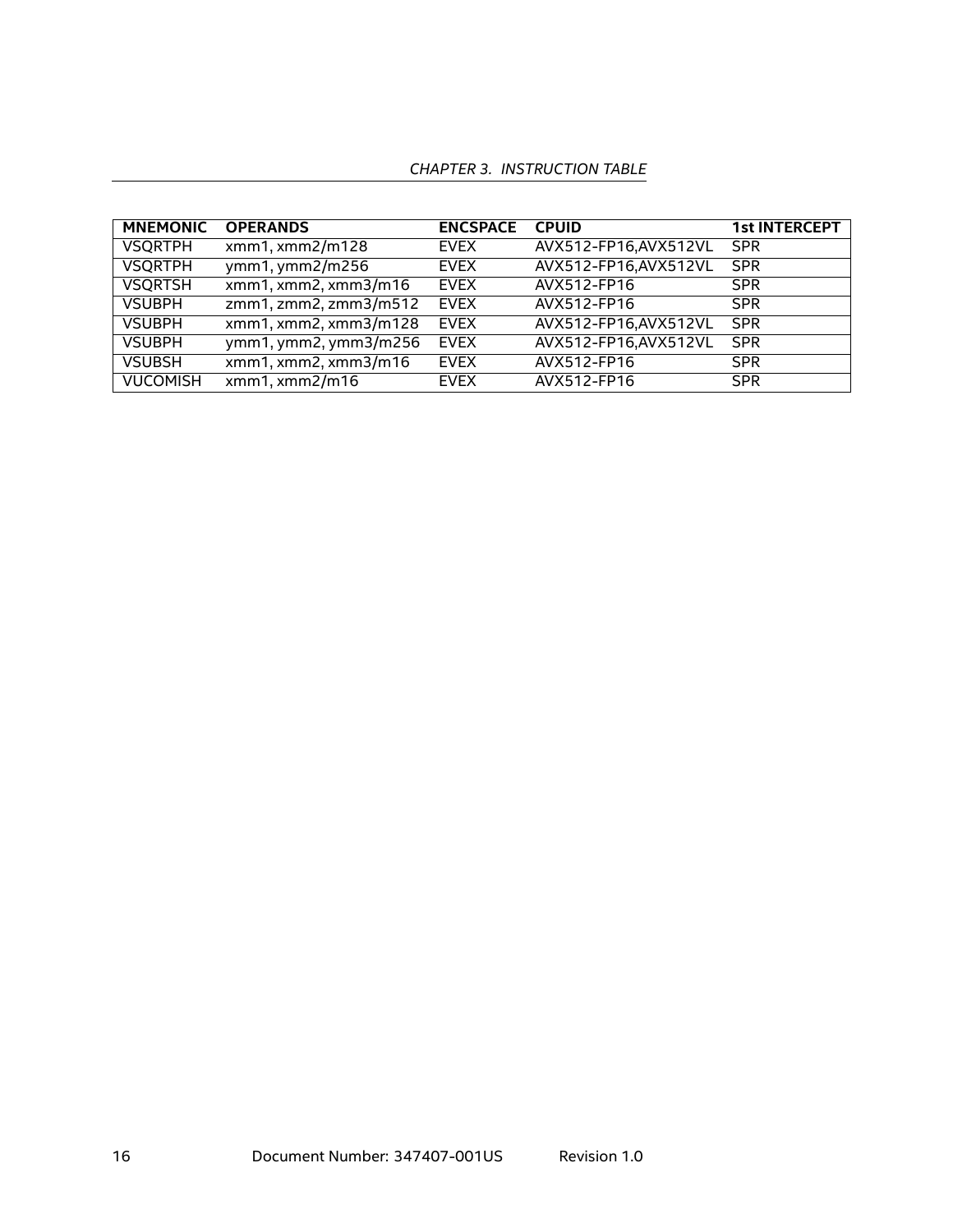# <span id="page-16-0"></span>**Chapter 4**

# **INTRODUCTION**

This is a comprehensive floating point instruction set extension for the FP16 data type, comparable to FP32/FP64 support. The largest difference from FP32/FP64 support is the full speed handling of denormal FP16 values. Denormal FP16 operands in the AVX512-FP16 architecture are handled at full speed to facilitate using the full dynamic range of FP16 numbers. Unlike FP32 and FP64 numbers, the FP16 operands in the AVX512-FP16 ISA are neither conditionally flushed to zero (MXCSR.FTZ) nor conditionally treated as zero (MXCSR.DAZ) based on MXCSR settings.

Conversion instructions that use FP32 or FP64 sources continue to use MXCSR.DAZ to control denormal handling for their inputs. Conversion instructions that create FP32 or FP64 outputs continue to use MXCSR.FTZ to control denormal handling for their outputs.

Instructions that were defined to ignore MXCSR.DAZ or MXCSR.FTZ continue to do so. No changes are made to the behavior of pre-existing instructions.

### <span id="page-16-1"></span>**4.1 EVEX decoding maps**

EVEX maps 3, 5 and 6 are used for encoding FP16 instructions.

Figure [4.1](#page-17-2) shows the layout of the EVEX encoding prefix for different situations. The EVEX prefix byte, 0x62, is followed by 3 payload bytes P0, P1, and P2. The decoding map is encoded in the low 3 bits of the P0 byte, P[2:0]. The current Intel Software Developer's Manual (SDM) lists the EVEX map field (EVEX.mm) encoded in P[1:0] as 2 bits, with the next two bits P[3:2] being reserved as zero. The FP16 ISA extension uses the bit P[2] to access the new decoding maps 5 and 6. EVEX maps 0, 4 and 7 are reserved for future use. A future update of the Intel SDM will update the EVEX description when the AVX512-FP16 information is incorporated. The other bits in Figure [4.1](#page-17-2) are described in the Intel SDM.

Map 5 and Map 6 are regular fixed length maps, like map 2 (and map 3). In regular fixed length maps, the opcode plays no role in determining the overall instruction length. All instructions in map 2, 3, 5 and 6 have a MODRM byte. All instructions in map 3 also require an immediate byte. The older map maps 0 and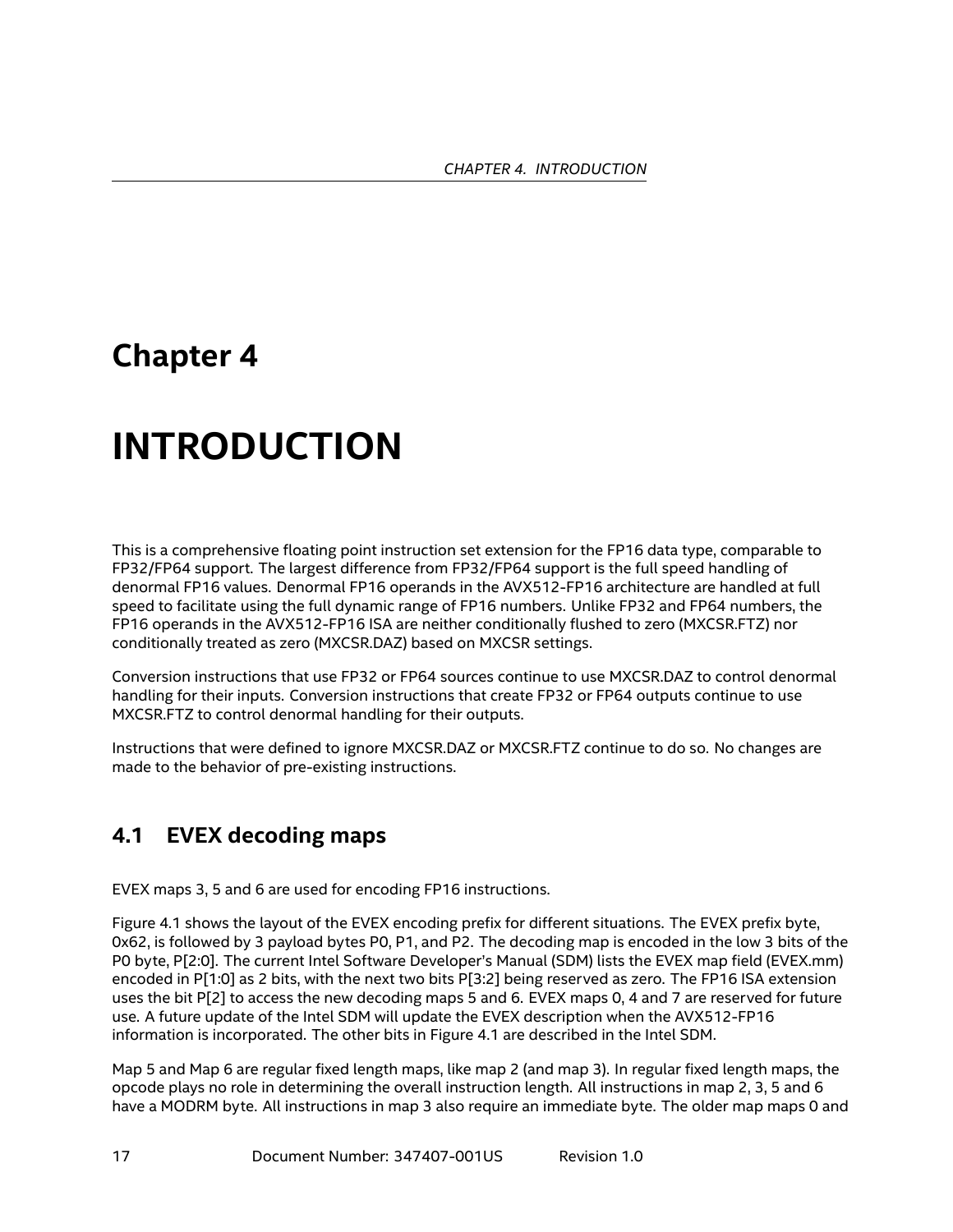1 are irregular variable length maps since the overall instruction length is determined more complex logic that includes the opcode.

| EVEX prefix | P <sub>0</sub> | P1       | P <sub>2</sub>    | Description                                             |
|-------------|----------------|----------|-------------------|---------------------------------------------------------|
| 0x62        | RXBR' 0mmm     | WVVVV1pp |                   | zL'LbV'aaa AVX512 Load-op                               |
| 0x62        | RXBR' 0mmm     | WVVVV1pp | zL'LOV'aaa AVX512 | stores<br>Loads<br>and                                  |
|             |                |          |                   | (MODRM.MOD != 0b11)                                     |
| 0x62        | RXBR' 0mmm     |          |                   | WVVVV1pp zL'LOV'aaa AVX512 reg-reg without rounding     |
|             |                |          |                   | control (MODRM.MOD = 0b11)                              |
| 0x62        | RXBR' 0mmm     |          |                   | WVVVV1pp zRC1V'aaa AVX512 reg-reg with rounding control |
|             |                |          |                   | $(MODRM.MOD = Ob11)$                                    |

<span id="page-17-2"></span>

|  |  |  | Figure 4.1: EVEX decoding |
|--|--|--|---------------------------|
|--|--|--|---------------------------|

# <span id="page-17-0"></span>**4.2 Displacement Scaling**

With EVEX encodings, 1-byte memory displacements are scaled based on the tuple code and vector length.

The official tuple scaling information is in the public Software Developers Manual. This section just lists the additions for handling the FP16 instructions.

In the following, N refers to the scale factor applied to the signed 1-byte memory displacement. The units of accessing memory are always measured in bytes. The following only applies to 16b input sizes for load-type operations (or 16b output sizes for store-type operations).

- **FULL** If broadcasting, N=2 for FP16 inputs and N=4 for complex FP16 inputs. Otherwise N=16, 32, or 64 corresponding to the full vector length, in bytes.
- **FULLMEM** N=16, 32, or 64 corresponding to the full vector length, in bytes.
- **SCALAR** N=2 always for FP16 inputs and N=4 for complex FP16 inputs.
- **HALF** If broadcasting, N=2. Otherwise N=8, 16, or 32 corresponding to half the vector length, in bytes.
- **HALFMEM** N=8, 16, or 32 corresponding to half the vector length, in bytes.
- **QUARTER** If broadcasting, N=2. Otherwise N=4, 8, or 16 corresponding to one-quarter the vector length, in bytes.

### <span id="page-17-1"></span>**4.3 Rounding of Denormal Numbers**

IEEE-754 does not define the setting of the MXCSR.PE bit when underflow exception is unmasked.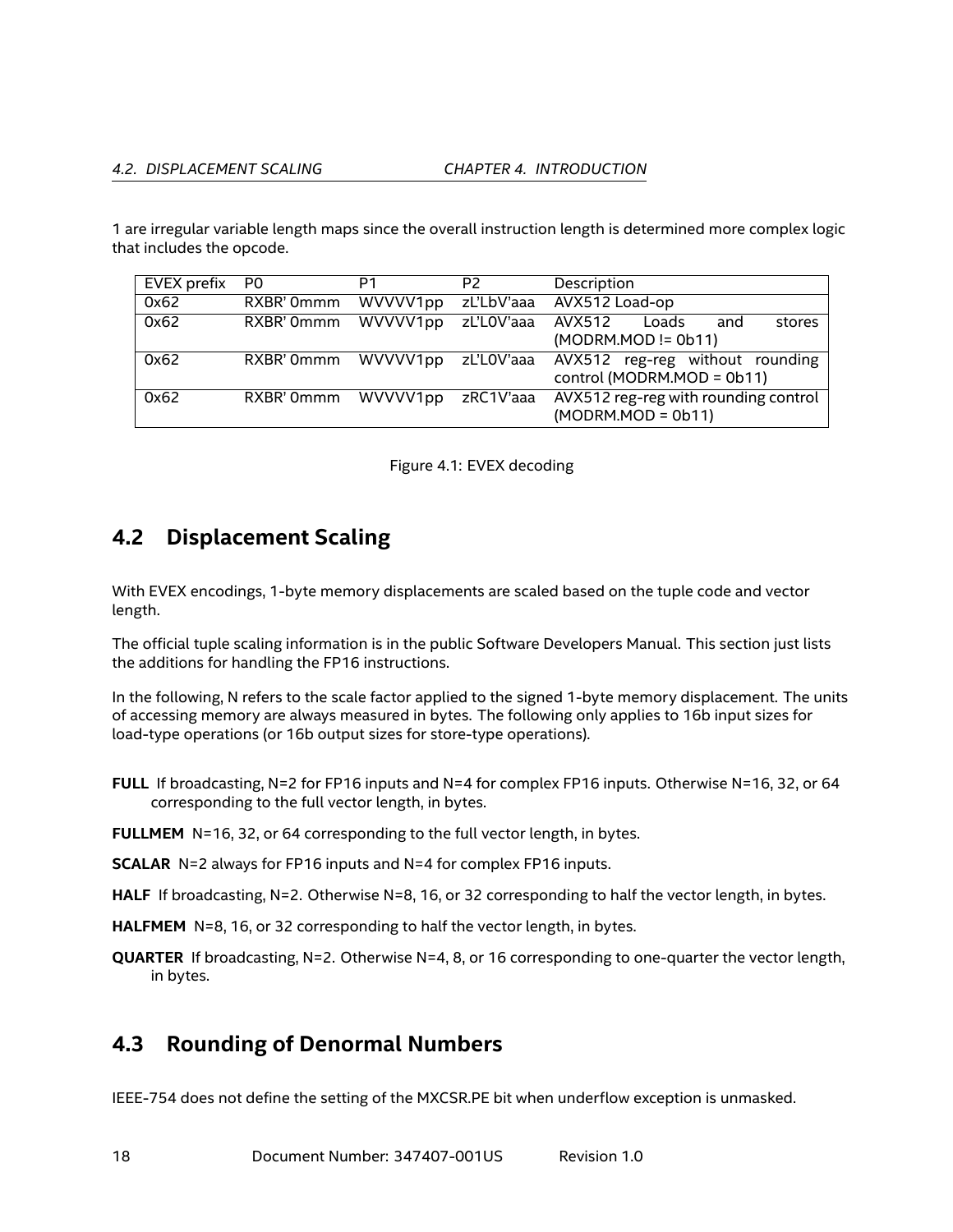If the computation result is underflow (i.e. tiny results) and cannot be accurately represented in the destination format, the MXCSR.PE bit will be set regardless of the underflow mask status (i.e. can get underflow trap with both UE=1 and PE=1). This is different than the handling of FP32/FP64 operations in the Intel Architecture.

### <span id="page-18-0"></span>**4.4 Integer Indefinite Values**

When converting floating point values to integers, the output integer format may be signed or unsigned. There are two reasons when the destination value cannot be represented in the output integer format:

- The value is too big.
- The value is negative and the output integer format is unsigned.

If the output integer format is signed and the value is too big, 0x800… is returned (minimal signed number).

If the output integer format is unsigned and the value is too big, 0xfff… is returned (maximal unsigned number).

If the output integer format is unsigned and the value is negative, 0xfff… is returned.

The width of the destination value is determined by the output element size of the instruction.

### <span id="page-18-1"></span>**4.5 NOTATION**

In the instruction encoding, the MODRM byte is represented several ways depending on the role it plays. The MODRM byte has 3 fields: 2-bit MODRM.MOD field, a 3-bit MODRM.REG field and a 3-bit MODRM.RM field. When all bits of the MODRM byte have fixed values for an instruction, the 2-hex nibble value of that byte is presented after the opcode in the encoding boxes on the instruction description pages. When only some fields of the MODRM byte must contain fixed values, those values are specified as follows. If only the MODRM.MOD must be 0b11, and MODRM.REG and MODRM.RM fields are unrestricted; This is denoted "11:rrr:bbb". The "rrr" correspond to the 3-bits of the MODRM.REG field and the "bbb" correspond to the 3-bits of the MODRM.RM field. If the MODRM.MOD field is constrained to be a value other than 0b11 – that is it must be one of 0b00, 0b01, or 0b10 – then we use the notation '!(11)'. If for example only the MODRM.REG field had a specific required value, for example 0b101, that would be denoted "mm:101:bbb". Historically the Software Developers Manual (SDM) only specified the MODRM.REG field restrictions with the notation /0 ... /7 and failed to specify restrictions on the MODRM.MOD and MODRM.RM fields in the encoding boxes.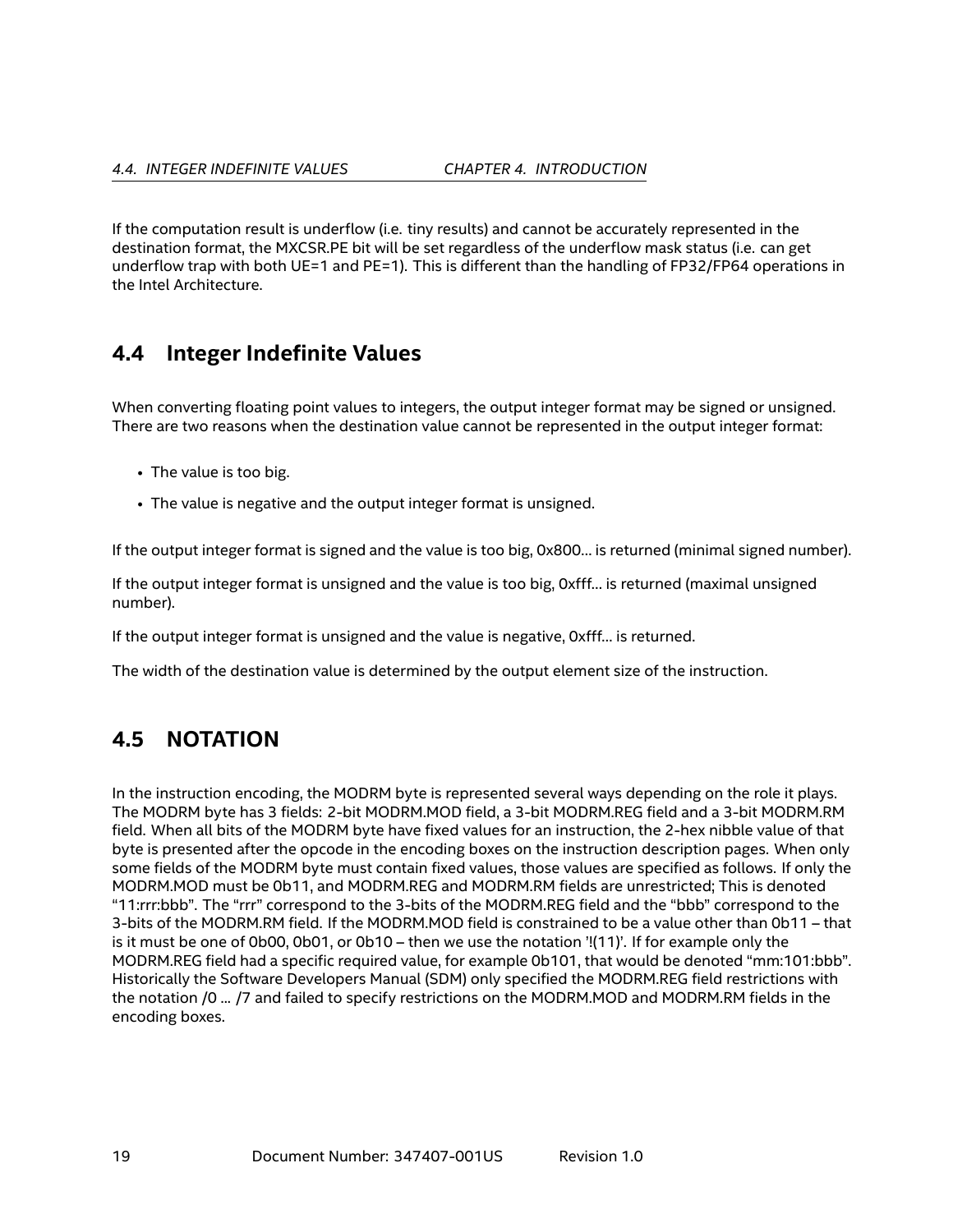# <span id="page-19-0"></span>**4.6 INTRINSICS**

The compiler intrinsic functions are documented in the Intel Intrinsics Guide <https://software.intel.com/sites/landingpage/IntrinsicsGuide/>.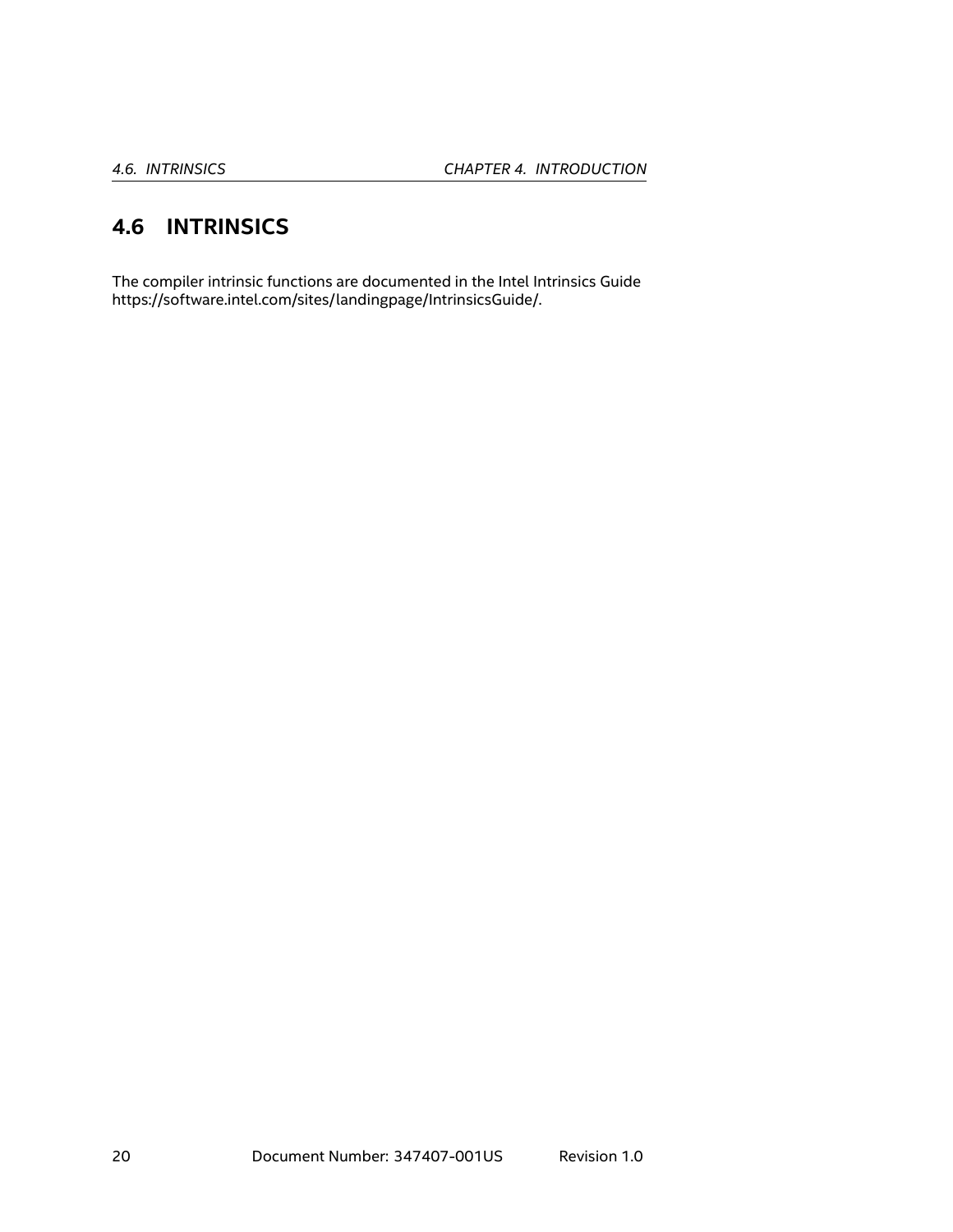*CHAPTER 5. INSTRUCTIONS*

# <span id="page-20-0"></span>**Chapter 5**

# **INSTRUCTIONS**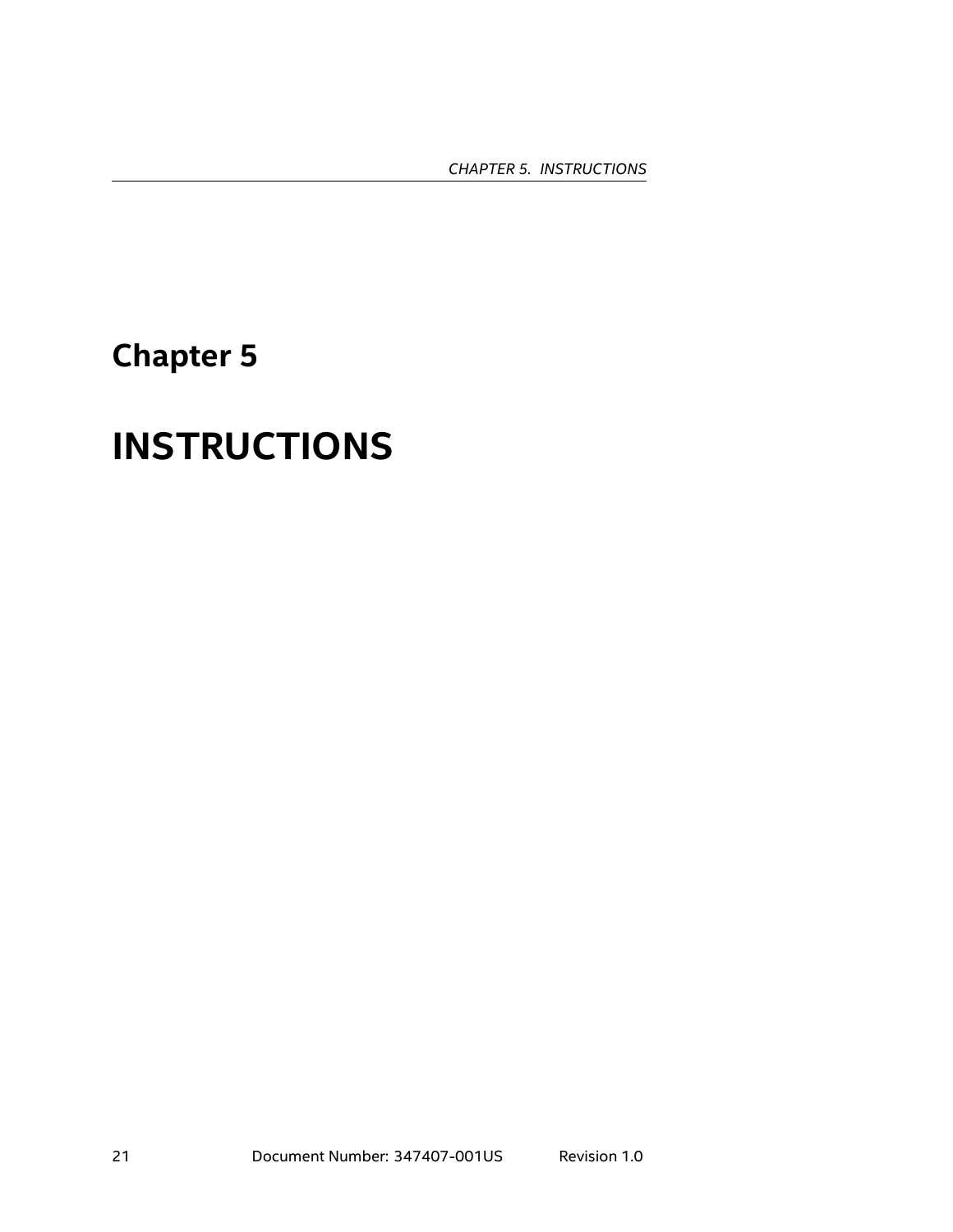### <span id="page-21-0"></span>**5.1 VADDPH**

| <b>Encoding / Instruction</b>                                                 | Op/En | 64/32-bit<br>mode | <b>CPUID</b>            |
|-------------------------------------------------------------------------------|-------|-------------------|-------------------------|
| EVEX.128.NP.MAP5.W0 58 /r<br>VADDPH xmm1{k1}{z}, xmm2, xmm3/m128/m16bcst      | A     | V/V               | AVX512-FP16<br>AVX512VL |
| EVEX.256.NP.MAP5.W0 58 /r<br>VADDPH ymm1{k1}{z}, ymm2, ymm3/m256/m16bcst      | A     | V/V               | AVX512-FP16<br>AVX512VL |
| EVEX.512.NP.MAP5.W0 58 /r<br>VADDPH zmm1{k1}{z}, zmm2, zmm3/m512/m16bcst {er} | A     | V/V               | AVX512-FP16             |

#### **5.1.1 Instruction Operand Encoding**

|  | Op/En Tuple   Operand 1                         | Operand 2   Operand 3 |                                  | Operand 4 |
|--|-------------------------------------------------|-----------------------|----------------------------------|-----------|
|  | $\mid$ FULL $\mid$ MODRM. REG(w) $\mid$ VVVV(r) |                       | $\vert$ MODRM.R/M(r) $\vert$ N/A |           |

#### **5.1.2 Description**

Adds packed FP16 values from source operands and stores the packed FP16 result in the destination operand. The destination elements are updated according to the writemask.

#### **5.1.3 Operation**

```
1 VADDPH (EVEX encoded versions) when src2 operand is a register
\text{VL} = 128, 256 or 512
_3 | KL := VL/16
4 | IF (VL = 512) AND (EVEX.b = 1):
5 SET_RM(EVEX.RC)
6 ELSE
7 SET_RM(MXCSR.RC)
8
\bullet FOR j := 0 TO KL-1:
10 | IF k1[j] OR *no writemask*:
11 DEST.fp16[j] := SRC1.fp16[j] + SRC2.fp16[j]
12 ELSE IF *zeroing*:
13 DEST.fp16[j] := 0
14 // else dest.fp16[j] remains unchanged
15
16 DEST [MAXVL-1:VL] := 0
```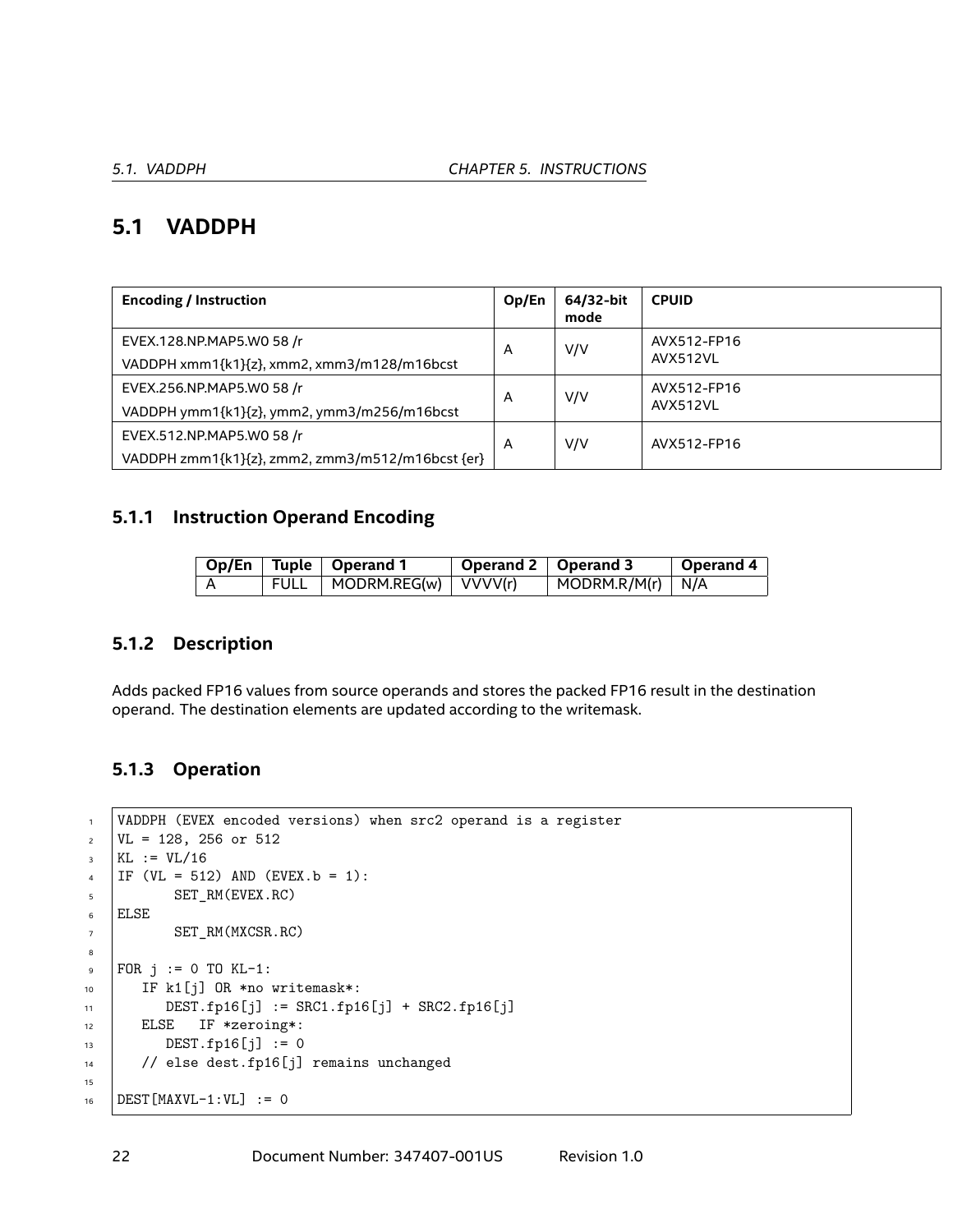```
1 VADDPH (EVEX encoded versions) when src2 operand is a memory source
\text{VL} = 128, 256 or 512
_3 | KL := VL/16
4
5 FOR j := 0 TO KL-1:
6 IF k1[j] OR *no writemask*:
7 IF EVEX.b = 1:
8 DEST.fp16[j] := SRC1.fp16[j] + SRC2.fp16[0]
9 ELSE:
10 DEST.fp16[j] := SRC1.fp16[j] + SRC2.fp16[j]
11 ELSE IF *zeroing*:
12 DEST.fp16[j] := 0
13 // else dest.fp16[j] remains unchanged
14
15 DEST [MAXVL-1:VL] := 0
```
#### **5.1.4 Exceptions**

| Instruction                         |                | Exception Type $\vert$ Arithmetic Flags $\vert$ CPUID |                       |
|-------------------------------------|----------------|-------------------------------------------------------|-----------------------|
| VADDPH xmm1. xmm2. xmm3/m128        | E <sub>2</sub> | <b>IOUPD</b>                                          | AVX512-FP16. AVX512VL |
| VADDPH ymm1, ymm2, ymm3/m256 $\mid$ | E2             | <b>IOUPD</b>                                          | AVX512-FP16. AVX512VL |
| VADDPH zmm1, zmm2, zmm3/m512        | E <sub>2</sub> | <b>IOUPD</b>                                          | AVX512-FP16           |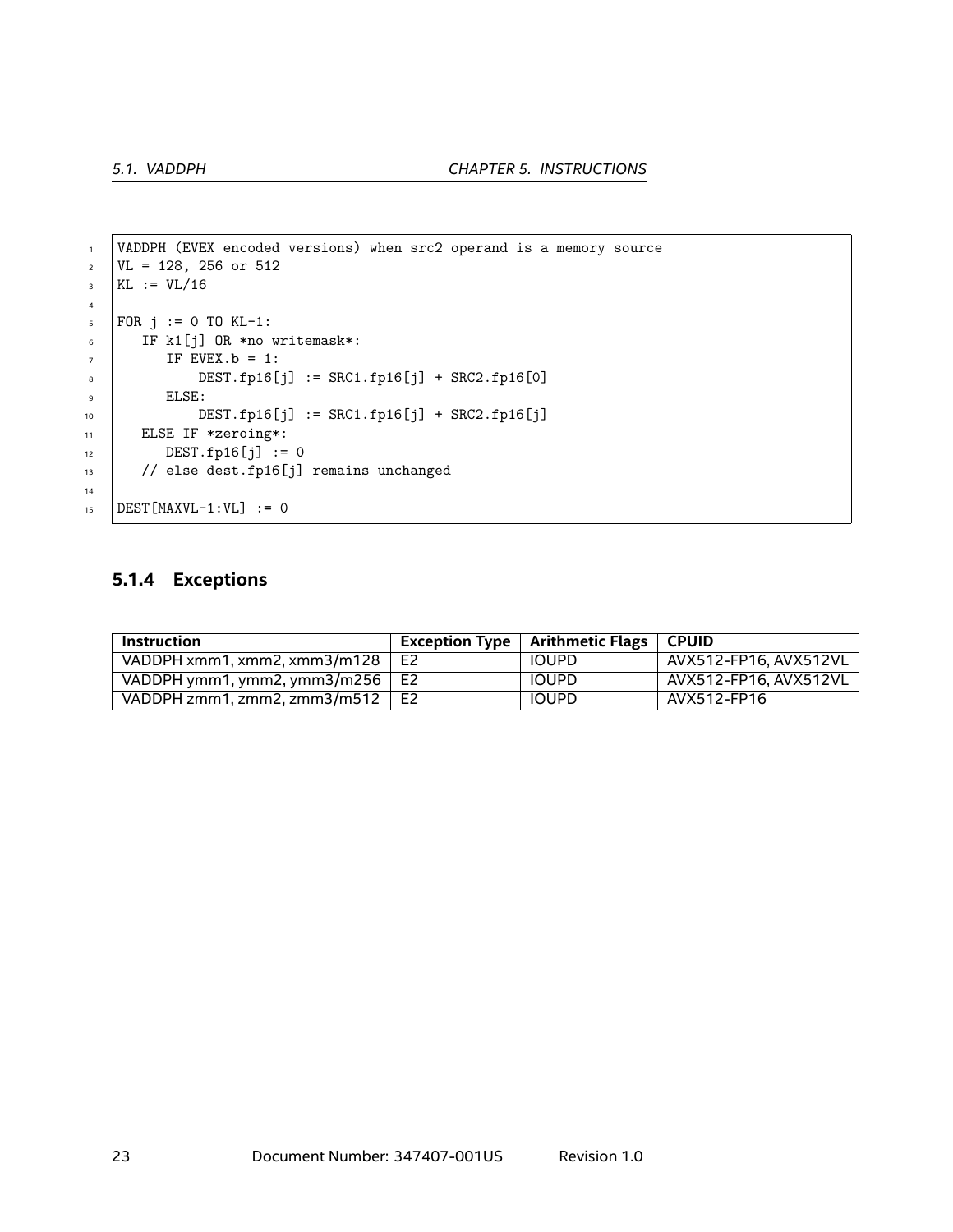### <span id="page-23-0"></span>**5.2 VADDSH**

| <b>Encoding / Instruction</b>           | Op/En | 64/32-bit<br>mode | <b>CPUID</b> |
|-----------------------------------------|-------|-------------------|--------------|
| EVEX.LLIG.F3.MAP5.W0 58 /r              | A     | V/V               | AVX512-FP16  |
| VADDSH xmm1{k1}{z}, xmm2, xmm3/m16 {er} |       |                   |              |

#### **5.2.1 Instruction Operand Encoding**

| Op/En   Tuple | $\vert$ Operand 1               | Operand 2   Operand 3 |                                  | Operand 4 |
|---------------|---------------------------------|-----------------------|----------------------------------|-----------|
|               | SCALAR   MODRM.REG(w)   VVVV(r) |                       | $\vert$ MODRM.R/M(r) $\vert$ N/A |           |

#### **5.2.2 Description**

Adds low FP16 value from the source operands and stores the FP16 result in the destination operand.

Bits 127:16 of the destination operand are copied from the corresponding bits of the first source operand. Bits MAXVL-1:128 of the destination operand are zeroed. The low FP16 element of the destination is updated according to the writemask.

#### **5.2.3 Operation**

```
1 VADDSH (EVEX encoded versions)
2 IF EVEX.b = 1 and SRC2 is a register:
3 SET_RM(EVEX.RC)
4 ELSE
5 SET_RM(MXCSR.RC)
6
7 IF k1[0] OR *no writemask*:
8 \mid DEST.fp16[0] := SRC1.fp16[0] + SRC2.fp16[0]
9 ELSE IF *zeroing*:
10 DEST.fp16[0] := 0
11 // else dest.fp16[0] remains unchanged
12
13 DEST[127:16] := SRC1[127:16]
14 DEST [MAXVL-1:128] := 0
```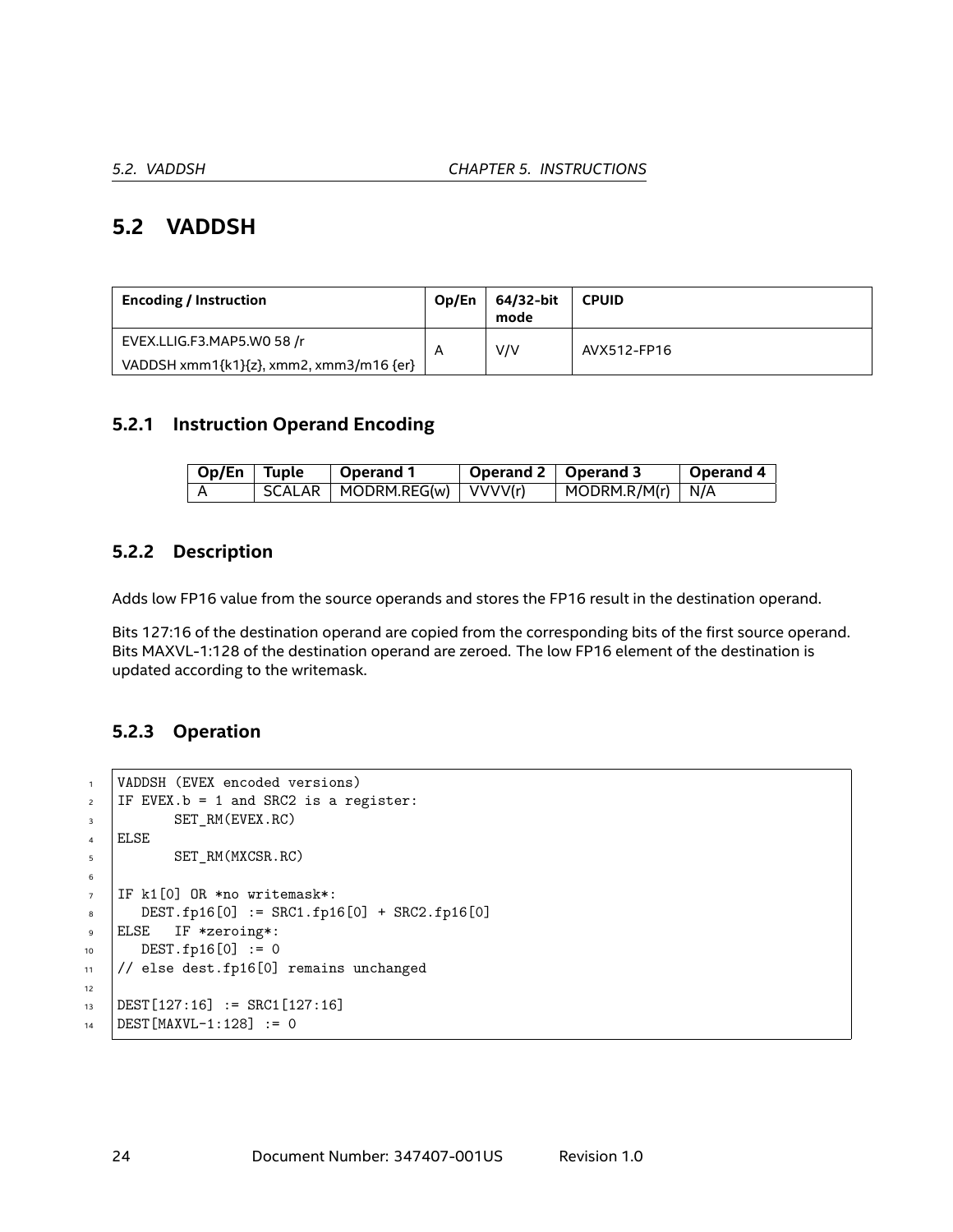### **5.2.4 Exceptions**

| <b>Instruction</b>                    | Exception Type   Arithmetic Flags   CPUID |             |
|---------------------------------------|-------------------------------------------|-------------|
| VADDSH xmm1, xmm2, xmm3/m16 $\mid$ E3 | <b>IOUPD</b>                              | AVX512-FP16 |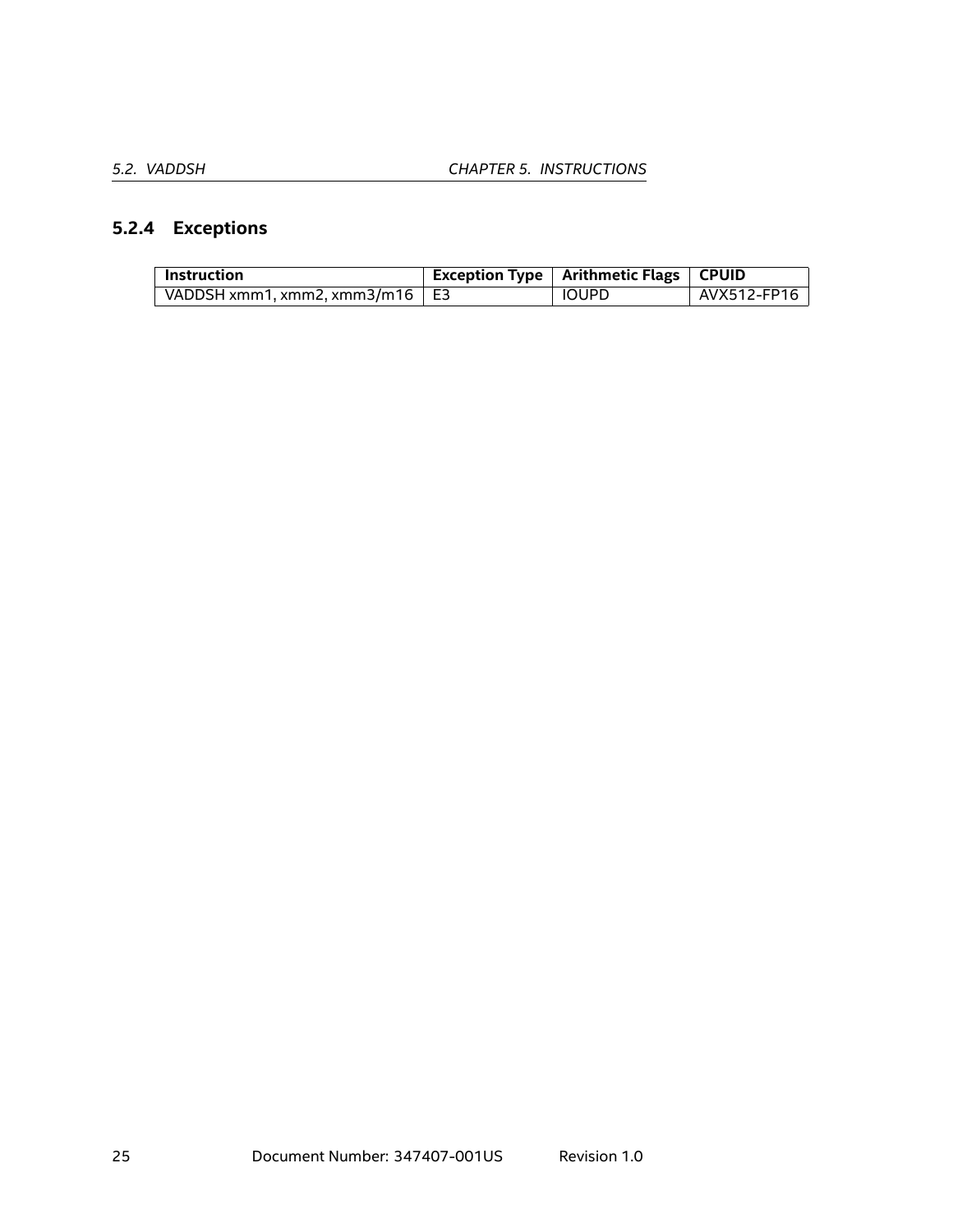### <span id="page-25-0"></span>**5.3 VCMPPH**

| <b>Encoding / Instruction</b>                                                       | Op/En | 64/32-bit<br>mode | <b>CPUID</b>            |
|-------------------------------------------------------------------------------------|-------|-------------------|-------------------------|
| EVEX.128.NP.0F3A.WO C2 /r /ib<br>VCMPPH k1{k2}, xmm2, xmm3/m128/m16bcst, imm8       | A     | V/V               | AVX512-FP16<br>AVX512VL |
| EVEX.256.NP.0F3A.WO C2 /r /ib<br>VCMPPH k1{k2}, ymm2, ymm3/m256/m16bcst, imm8       | A     | V/V               | AVX512-FP16<br>AVX512VL |
| EVEX.512.NP.0F3A.WO C2 /r /ib<br>VCMPPH k1{k2}, zmm2, zmm3/m512/m16bcst {sae}, imm8 | A     | V/V               | AVX512-FP16             |

### **5.3.1 Instruction Operand Encoding**

|    | Op/En   Tuple   Operand 1     | Operand 2   Operand 3 |                                    | Operand 4 |
|----|-------------------------------|-----------------------|------------------------------------|-----------|
| ∣A | FULL   MODRM.REG(w)   VVVV(r) |                       | $\mid$ MODRM.R/M(r) $\mid$ IMM8(r) |           |

#### **5.3.2 Description**

Compare packed FP16 values from source operands and stores the result in the destination mask operand. The comparison predicate operand (immediate byte bits 4:0) specifies the type of comparison performed on each of the pairs of packed values. The destination elements are updated according to the writemask.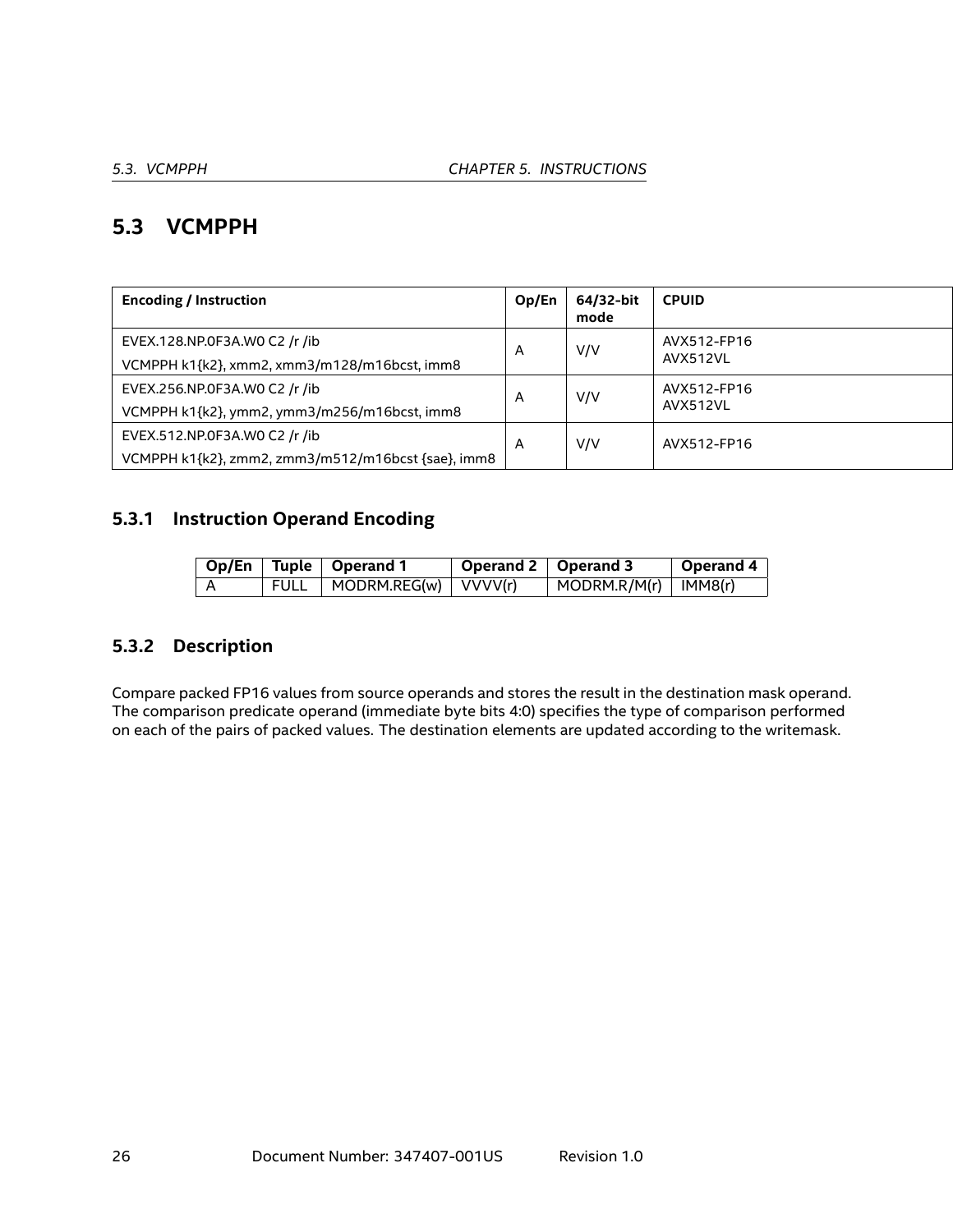#### **5.3.3 Operation**

<sup>1</sup> CASE (imm8 & 0x1F) OF  $2 \mid 0$ : CMP\_OPERATOR := EQ\_OQ;  $3 \mid 1$ : CMP\_OPERATOR := LT\_OS;  $4 \mid 2$ : CMP\_OPERATOR := LE\_OS;  $5 \mid 3$ : CMP\_OPERATOR := UNORD\_Q;  $6 \mid 4$ : CMP\_OPERATOR := NEQ\_UQ;  $7 \mid 5$ : CMP\_OPERATOR := NLT\_US;  $\begin{array}{ccc} \text{8} & \text{6}: & \text{CMP\_OPERATOR} := \text{NLE\_US}; \end{array}$  $\overline{9}$  7: CMP\_OPERATOR := ORD\_Q;  $10$  8: CMP OPERATOR := EQ UQ;  $11$  | 9: CMP\_OPERATOR  $:=$  NGE\_US;  $12 \mid 10:$  CMP OPERATOR  $:=$  NGT US;  $13$  | 11: CMP\_OPERATOR := FALSE\_OQ;  $14$  | 12: CMP\_OPERATOR  $:=$  NEQ\_OQ; <sup>15</sup> 13: CMP\_OPERATOR := GE\_OS;  $16$  | 14: CMP\_OPERATOR  $:=$  GT\_OS;  $17$  | 15: CMP\_OPERATOR := TRUE\_UQ;  $18$  | 16: CMP OPERATOR := EQ OS;  $19$  | 17: CMP\_OPERATOR  $:=$  LT\_OQ;  $20 \mid 18$ : CMP\_OPERATOR := LE\_OQ;  $21$  | 19: CMP\_OPERATOR := UNORD\_S;  $22 \mid 20$ : CMP OPERATOR := NEQ US;  $23$  21: CMP\_OPERATOR := NLT\_UQ;  $24$  | 22: CMP\_OPERATOR := NLE\_UQ;  $25$  23: CMP\_OPERATOR  $:=$  ORD\_S;  $26$  | 24: CMP\_OPERATOR  $:=$  EQ\_US;  $27$  25: CMP\_OPERATOR := NGE\_UQ;  $28$  | 26: CMP\_OPERATOR := NGT\_UQ;  $29$  | 27: CMP\_OPERATOR := FALSE\_OS;  $30 \mid 28$ : CMP\_OPERATOR := NEQ\_OS;  $31$  | 29: CMP\_OPERATOR := GE\_OQ;  $32 \mid 30: \text{CMP\_OPERATOR} := GT_QQ;$  $33$  31: CMP\_OPERATOR := TRUE\_US;  $_{34}$  ESAC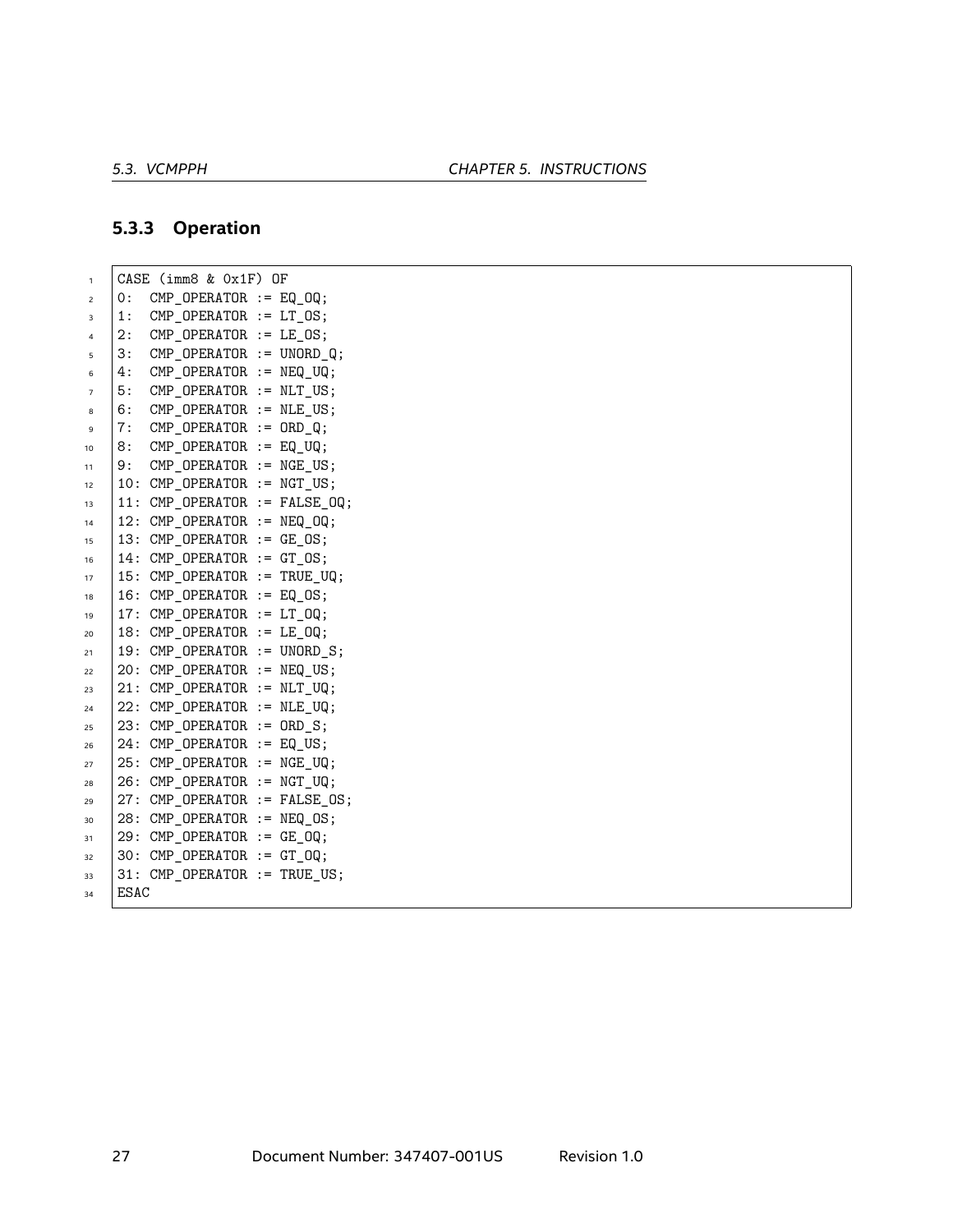```
1 | VCMPPH (EVEX encoded versions)
\text{VL} = 128, 256 \text{ or } 512_3 | KL := VL/16
4
5 FOR j := 0 TO KL-1:
6 IF k2[j] OR *no writemask*:
7 IF EVEX.b = 1:
8 tsrc2 := SRC2.fp16[0]
9 ELSE:
10 | tsrc2 := SRC2.fp16[j]
11 DEST.bit[j] := SRC1.fp16[j] CMP_OPERATOR tsrc2
12 ELSE
13 DEST.bit[j] := 0
14
15 DEST [MAXKL-1:KL] := 0
```
#### **5.3.4 Exceptions**

| <b>Instruction</b>                         | Exception Type $\parallel$ | Arithmetic Flags   CPUID |                       |
|--------------------------------------------|----------------------------|--------------------------|-----------------------|
| VCMPPH k1, xmm2, xmm3/m128, imm8 $\mid$ E2 |                            | ID                       | AVX512-FP16. AVX512VL |
| VCMPPH k1, ymm2, ymm3/m256, imm8 $\mid$ E2 |                            | ID                       | AVX512-FP16. AVX512VL |
| VCMPPH k1, zmm2, zmm3/m512, imm8 $\mid$ E2 |                            | ID                       | AVX512-FP16           |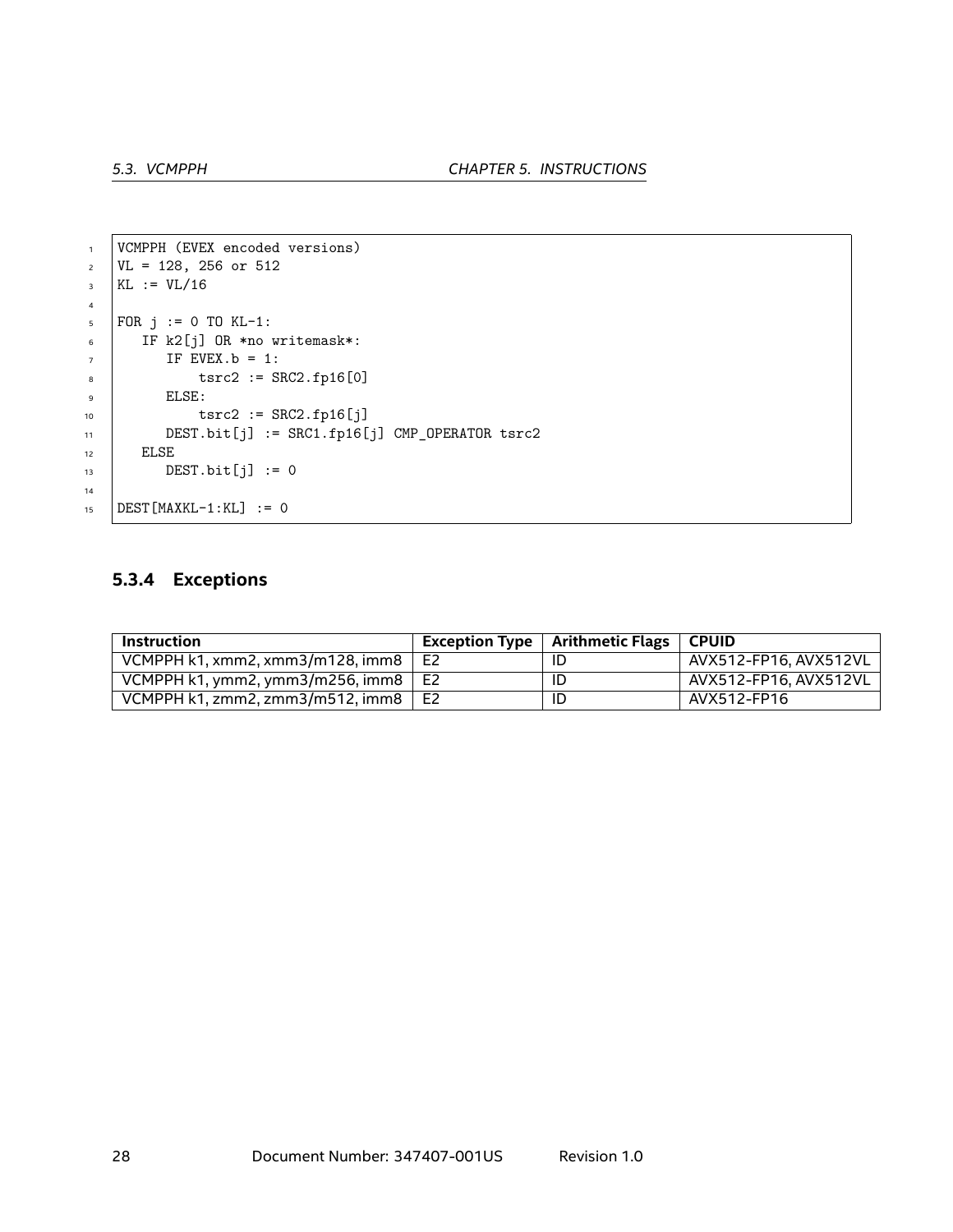### <span id="page-28-0"></span>**5.4 VCMPSH**

| <b>Encoding / Instruction</b>             | Op/En | 64/32-bit<br>mode | <b>CPUID</b> |
|-------------------------------------------|-------|-------------------|--------------|
| EVEX.LLIG.F3.0F3A.WO C2 /r /ib            |       | V/V               | AVX512-FP16  |
| VCMPSH k1{k2}, xmm2, xmm3/m16 {sae}, imm8 |       |                   |              |

#### **5.4.1 Instruction Operand Encoding**

| Op/En Tuple | $^{\circ}$ Operand 1            | Operand 2   Operand 3 |                                    | <b>Operand 4</b> |
|-------------|---------------------------------|-----------------------|------------------------------------|------------------|
|             | SCALAR   MODRM.REG(w)   VVVV(r) |                       | $\mid$ MODRM.R/M(r) $\mid$ IMM8(r) |                  |

#### **5.4.2 Description**

Compare the FP16 values from the lowest element of the source operands and stores the result in the destination mask operand. The comparison predicate operand (immediate byte bits 4:0) specifies the type of comparison performed on the pair of packed FP16 values. The low destination bit is updated according to the writemask. Bits MAX\_KL-1:1 of the destination operand are zeroed.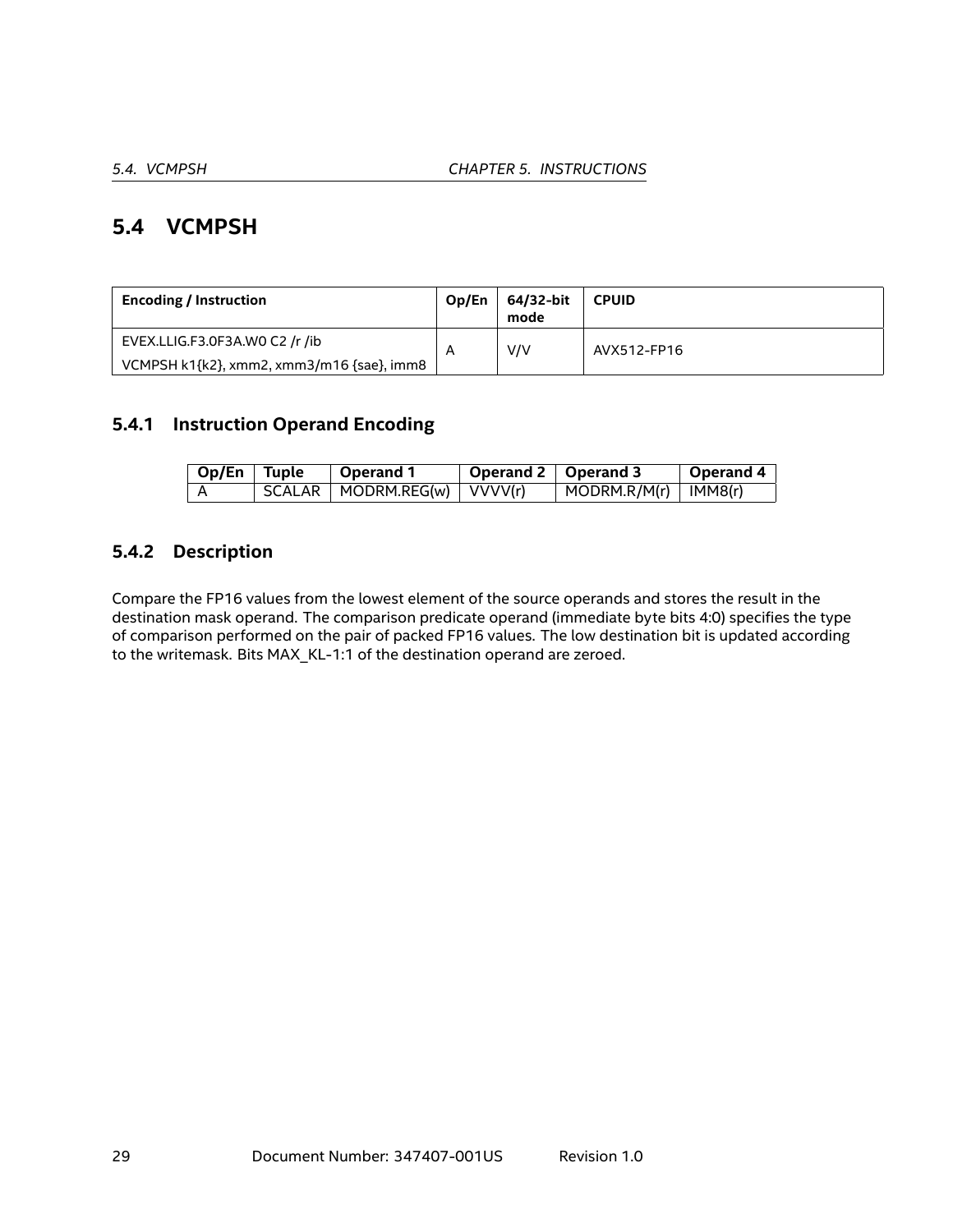#### **5.4.3 Operation**

 CASE (imm8 & 0x1F) OF  $2 \mid 0$ : CMP\_OPERATOR := EQ\_OQ;  $3 \mid 1$ : CMP\_OPERATOR := LT\_OS;  $4 \mid 2$ : CMP\_OPERATOR := LE\_OS;  $5 \mid 3$ : CMP\_OPERATOR := UNORD\_Q; | 4: CMP\_OPERATOR  $:=$  NEQ\_UQ;  $7 \mid 5$ : CMP\_OPERATOR := NLT\_US;  $\overline{\phantom{0}}$  6: CMP\_OPERATOR := NLE\_US;  $\overline{9}$  7: CMP\_OPERATOR := ORD\_Q; 8: CMP OPERATOR := EQ UQ; | 9: CMP\_OPERATOR  $:=$  NGE\_US;  $12 \mid 10:$  CMP OPERATOR  $:=$  NGT US; | 11: CMP\_OPERATOR := FALSE\_OQ; | 12: CMP\_OPERATOR  $:=$  NEQ\_OQ; 13: CMP\_OPERATOR := GE\_OS; | 14: CMP\_OPERATOR := GT\_OS; | 15: CMP\_OPERATOR := TRUE\_UQ; | 16: CMP OPERATOR  $:=$  EQ OS; | 17: CMP\_OPERATOR  $:=$  LT\_OQ;  $20 \mid 18$ : CMP\_OPERATOR := LE\_OQ; | 19: CMP\_OPERATOR := UNORD\_S;  $22 \mid 20$ : CMP OPERATOR := NEQ US; | 21: CMP\_OPERATOR  $:=$  NLT\_UQ; | 22: CMP\_OPERATOR := NLE\_UQ; 23: CMP\_OPERATOR  $:=$  ORD\_S; | 24: CMP\_OPERATOR  $:=$  EQ\_US; 25: CMP\_OPERATOR := NGE\_UQ; | 26: CMP\_OPERATOR := NGT\_UQ; | 27: CMP\_OPERATOR := FALSE\_OS;  $30 \mid 28$ : CMP\_OPERATOR := NEQ\_OS; | 29: CMP\_OPERATOR := GE\_OQ;  $32 \mid 30: \text{CMP\_OPERATOR} := GT_QQ;$  31: CMP\_OPERATOR := TRUE\_US; ESAC

 VCMPSH (EVEX encoded versions) IF k2[0] OR \*no writemask\*:  $\overline{3}$  DEST.bit[0] := SRC1.fp16[0] CMP\_OPERATOR SRC2.fp16[0] ELSE  $5 \mid$  DEST.bit $[0] := 0$   $7 \mid$  DEST [MAXKL-1:1] := 0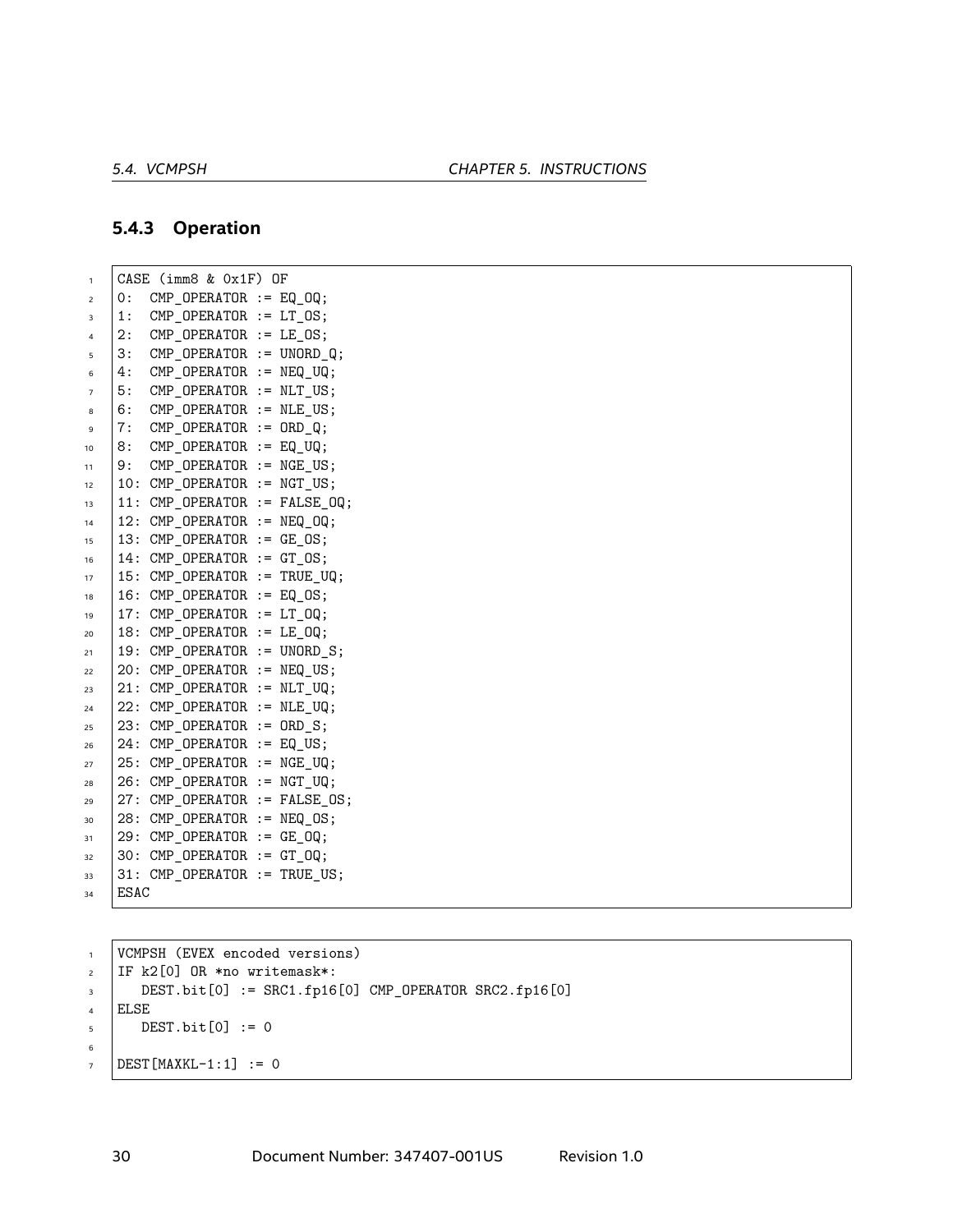# **5.4.4 Exceptions**

| Instruction                                        | <b>Exception Type   Arithmetic Flags   CPUID</b> |             |
|----------------------------------------------------|--------------------------------------------------|-------------|
| $\vert$ VCMPSH k1, xmm2, xmm3/m16, imm8 $\vert$ E3 | ID                                               | AVX512-FP16 |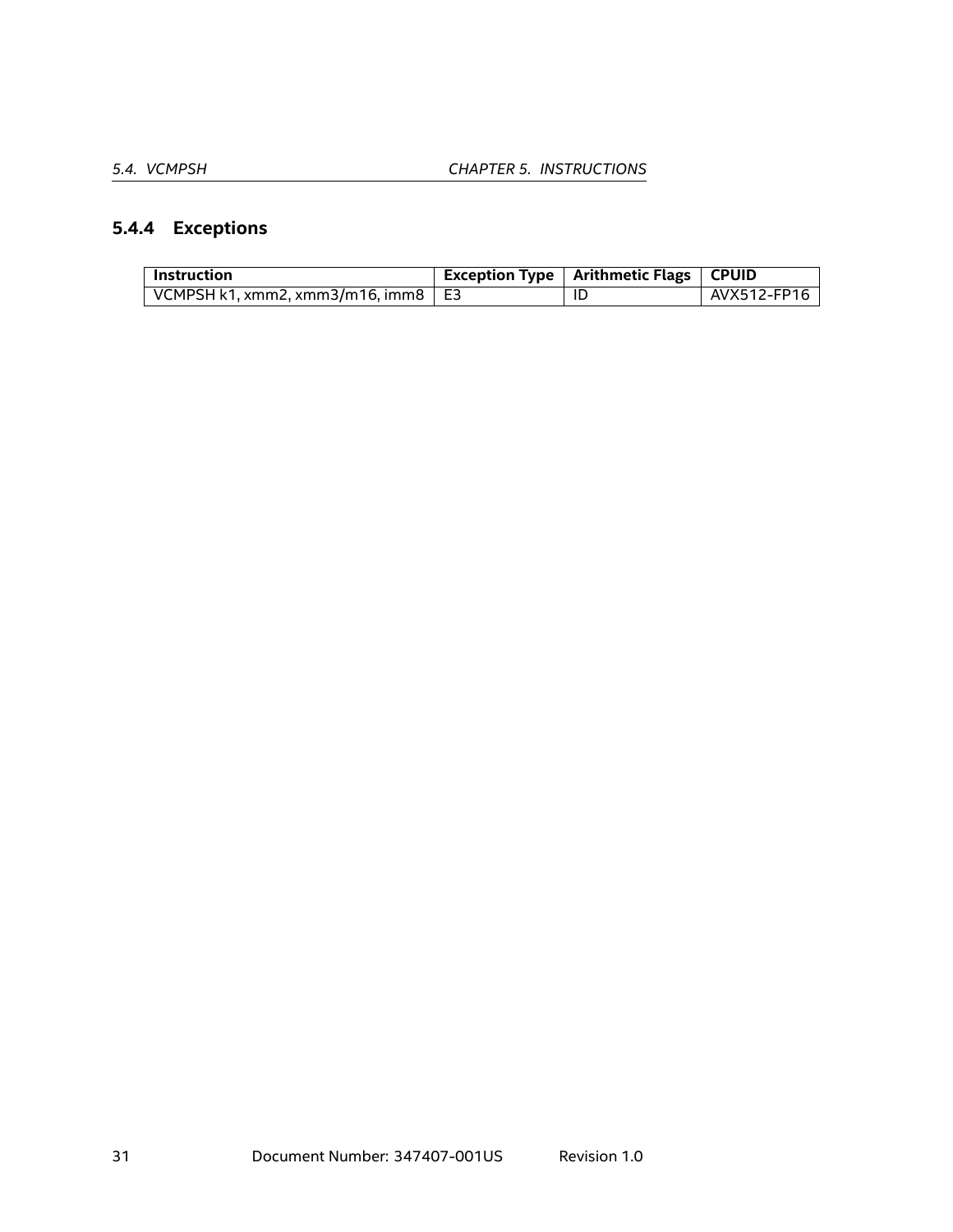## <span id="page-31-0"></span>**5.5 VCOMISH**

| <b>Encoding / Instruction</b> | Op/En | 64/32-bit<br>mode | <b>CPUID</b> |  |
|-------------------------------|-------|-------------------|--------------|--|
| EVEX.LLIG.NP.MAP5.WO 2F /r    |       | V/V               | AVX512-FP16  |  |
| VCOMISH xmm1, xmm2/m16 {sae}  |       |                   |              |  |

#### **5.5.1 Instruction Operand Encoding**

| $\sqrt{Op/En}$ Tuple | $\mid$ Operand 1                             | 'Operand 2 | Operand 3   Operand 4 |     |
|----------------------|----------------------------------------------|------------|-----------------------|-----|
|                      | $SCALAR$   MODRM.REG(r)   MODRM.R/M(r)   N/A |            |                       | N/A |

#### **5.5.2 Description**

Compares the FP16 values in the low word of operand 1 (first operand) and operand 2 (second operand), and sets the ZF, PF, and CF flags in the EFLAGS register according to the result (unordered, greater than, less than, or equal). The OF, SF and AF flags in the EFLAGS register are set to 0. The unordered result is returned if either source operand is a NaN (QNaN or SNaN).

Operand 1 is an XMM register; operand 2 can be an XMM register or a 16-bit memory location.

The VCOMISH instruction differs from the VUCOMISH instruction in that it signals a SIMD floating-point invalid operation exception (#I) when a source operand is either a QNaN or SNaN. The VUCOMISH instruction signals an invalid numeric exception only if a source operand is an SNaN.

The EFLAGS register is not updated if an unmasked SIMD floating-point exception is generated.

EVEX.vvvv is reserved and must be 1111b, otherwise instructions will #UD.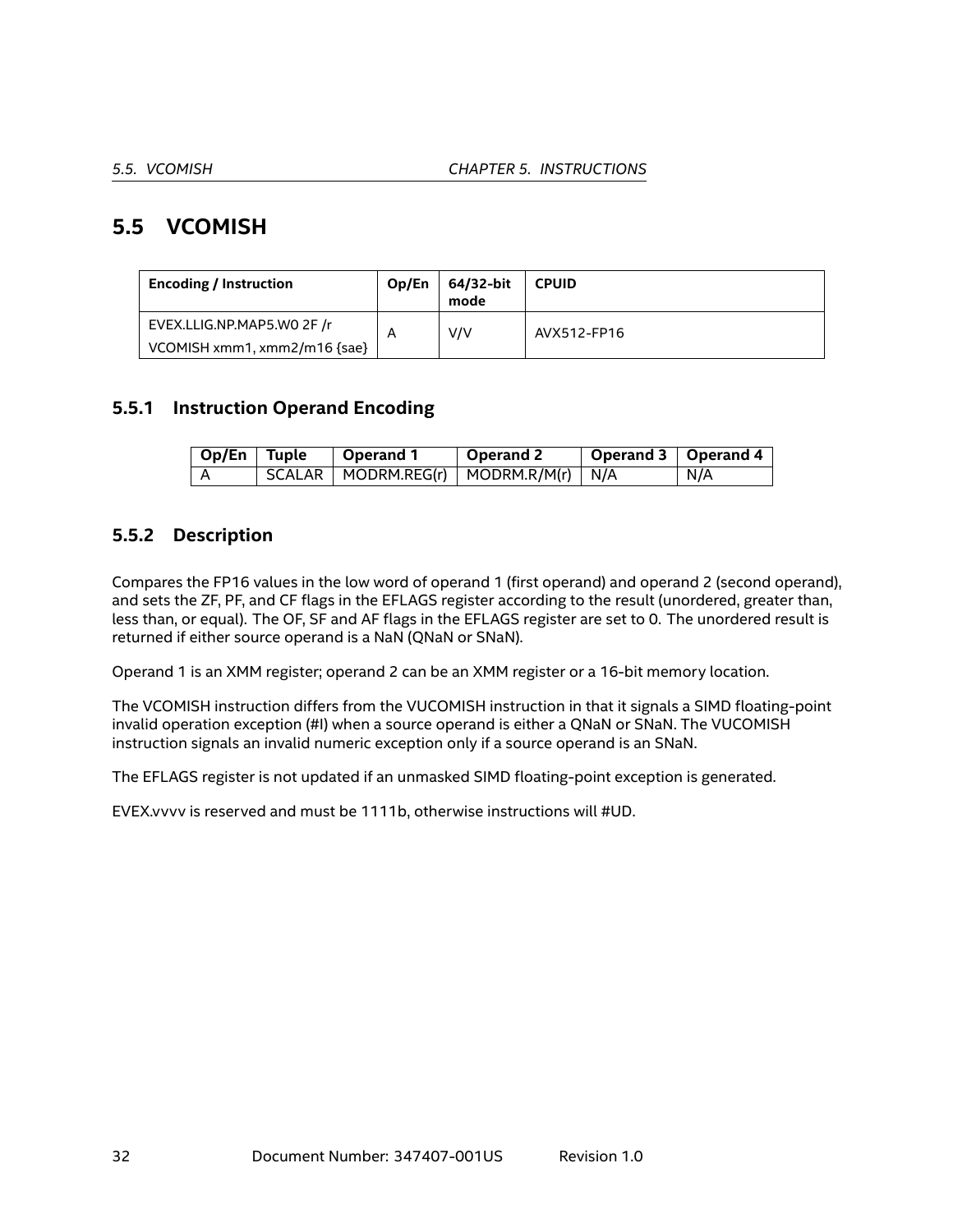#### **5.5.3 Operation**

```
1 VCOMISH src1, src2
2
3 RESULT := OrderedCompare(SRC1.fp16[0],SRC2.fp16[0])
4 | if RESULT is UNORDERED:
5 ZF, PF, CF := 1, 1, 1
6 else if RESULT is GREATER_THAN:
7 ZF, PF, CF := 0, 0, 0
8 else if RESULT is LESS_THAN:
9 ZF, PF, CF := 0, 0, 1
10 else: // RESULT is EQUALS
11 ZF, PF, CF := 1, 0, 0
12
13 OF, AF, SF := 0, 0, 0
```
#### **5.5.4 Exceptions**

| ' Instruction                               | Exception Type   Arithmetic Flags   CPUID |             |
|---------------------------------------------|-------------------------------------------|-------------|
| $\vert$ VCOMISH xmm1, xmm2/m16 $\vert$ E3NF |                                           | AVX512-FP16 |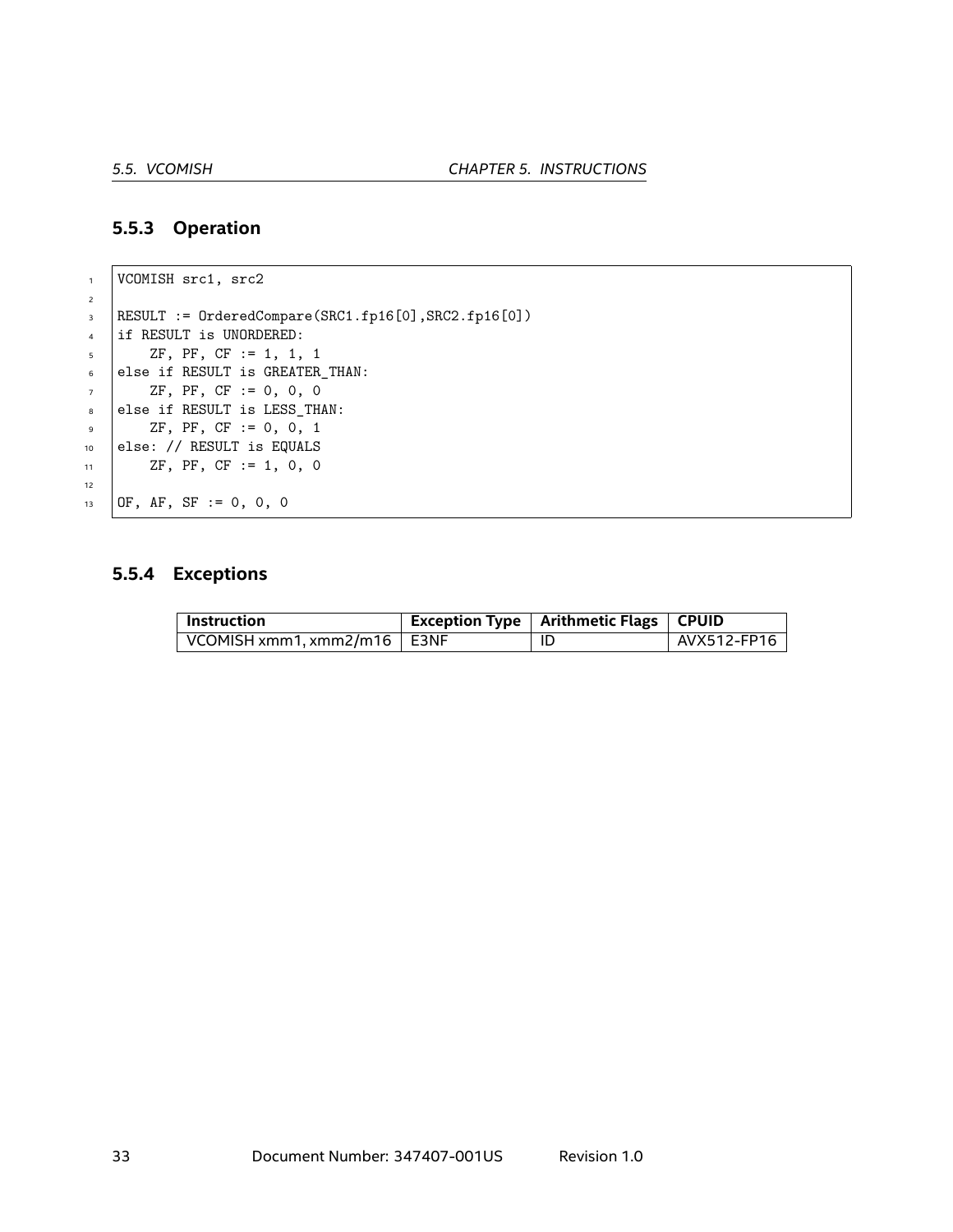### <span id="page-33-0"></span>**5.6 VCVTDQ2PH**

| <b>Encoding / Instruction</b>                                              | Op/En | 64/32-bit<br>mode | <b>CPUID</b>            |
|----------------------------------------------------------------------------|-------|-------------------|-------------------------|
| EVEX.128.NP.MAP5.WO 5B /r<br>VCVTDQ2PH xmm1{k1}{z}, xmm2/m128/m32bcst      | A     | V/V               | AVX512-FP16<br>AVX512VL |
| EVEX.256.NP.MAP5.WO 5B /r<br>VCVTDQ2PH xmm1{k1}{z}, ymm2/m256/m32bcst      | A     | V/V               | AVX512-FP16<br>AVX512VL |
| EVEX.512.NP.MAP5.WO 5B /r<br>VCVTDQ2PH ymm1{k1}{z}, zmm2/m512/m32bcst {er} | A     | V/V               | AVX512-FP16             |

#### **5.6.1 Instruction Operand Encoding**

|             | Op/En   Tuple   Operand 1                             | $\vert$ Operand 2 | Operand 3   Operand 4 |     |
|-------------|-------------------------------------------------------|-------------------|-----------------------|-----|
| <b>FULL</b> | $\vert$ MODRM.REG(w) $\vert$ MODRM.R/M(r) $\vert$ N/A |                   |                       | N/A |

#### **5.6.2 Description**

Converts four, eight or sixteen packed signed doubleword integers in the source operand to four, eight or sixteen packed FP16 values in the destination operand.

EVEX encoded versions: The source operand can be a ZMM/YMM/XMM register, a 512/256/128-bit memory location or a 512/256/128-bit vector broadcast from a 32-bit memory location. The destination operand is a YMM/XMM register conditionally updated with writemask k1.

EVEX.vvvv is reserved and must be 1111b, otherwise instructions will #UD.

If the result of the convert operation is overflow and MXCSR.OM=0 then a SIMD exception will be raised with OE=1, PE=1.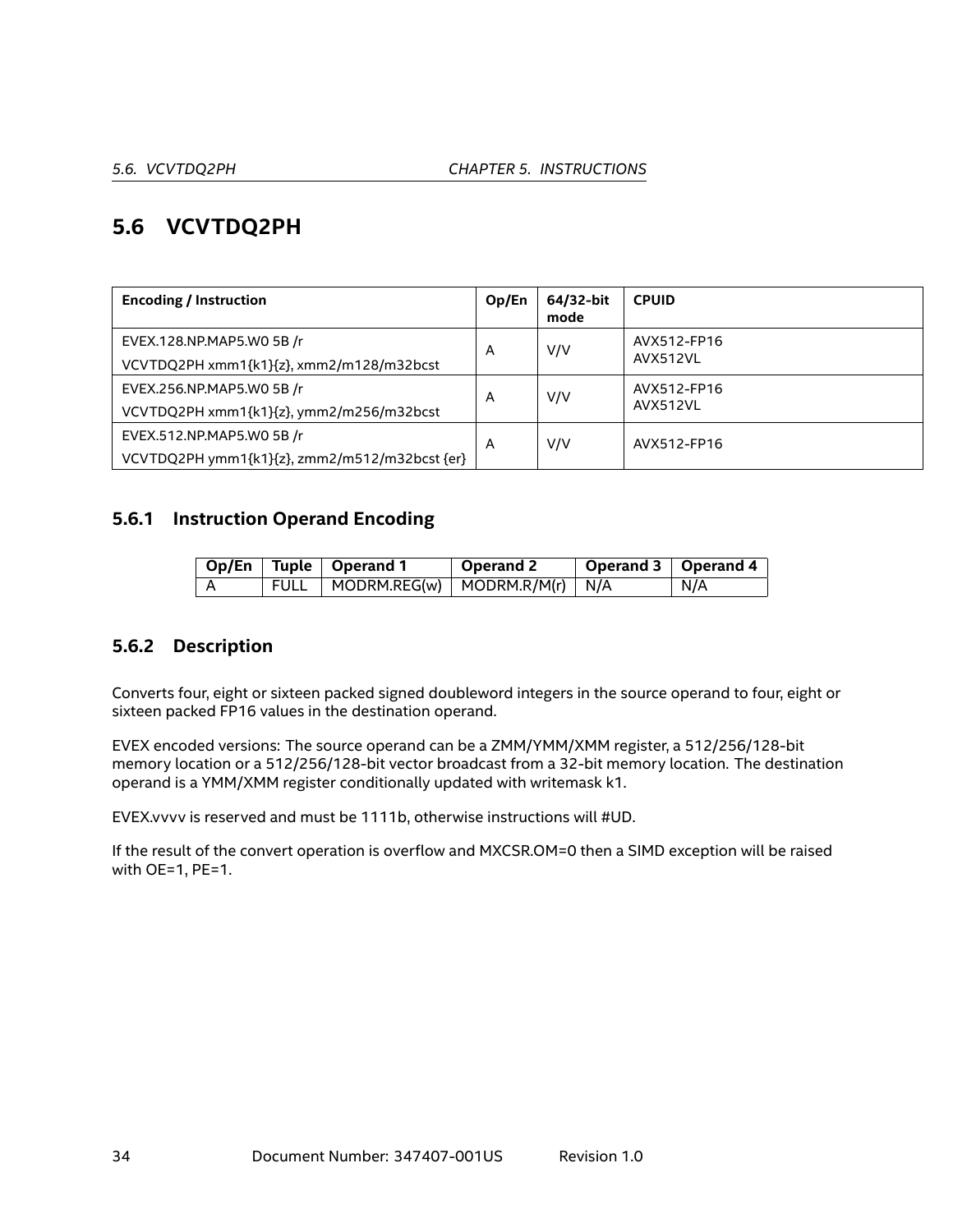#### **5.6.3 Operation**

```
1 VCVTDQ2PH dest, src
2 \text{ } | \text{VL} = 128, 256 \text{ or } 5123
4 KL := VL / 32
5 | IF *SRC is a register* and (VL = 512) AND (EVEX.b = 1):
6 SET_RM(EVEX.RC)
7 ELSE:
8 SET_RM(MXCSR.RC)
9
10 FOR j := 0 TO KL-1:
11 | IF k1[j] OR *no writemask*:
12 IF *SRC is memory* and EVEX.b = 1:
13 tsrc := SRC.dword[0]
14 | ELSE
15 tsrc := SRC.dword[j]
16
17 DEST.fp16[j] := Convert_integer32_to_fp16(tsrc)
18 | ELSE IF *zeroing*:
19 DEST.fp16[j] := 0
20 // else dest.fp16[j] remains unchanged
21
22 | DEST [MAXVL-1:VL/2] := 0
```
#### **5.6.4 Exceptions**

| <b>Instruction</b>                   | Exception Type $\vert$ Arithmetic Flags $\vert$ CPUID |                       |
|--------------------------------------|-------------------------------------------------------|-----------------------|
| VCVTDQ2PH xmm1, xmm2/m128 $\vert$ E2 | PO.                                                   | AVX512-FP16, AVX512VL |
| VCVTDQ2PH xmm1, ymm2/m256   E2       | PO.                                                   | AVX512-FP16, AVX512VL |
| VCVTDQ2PH ymm1, zmm2/m512 $\mid$ E2  | <b>PO</b>                                             | AVX512-FP16           |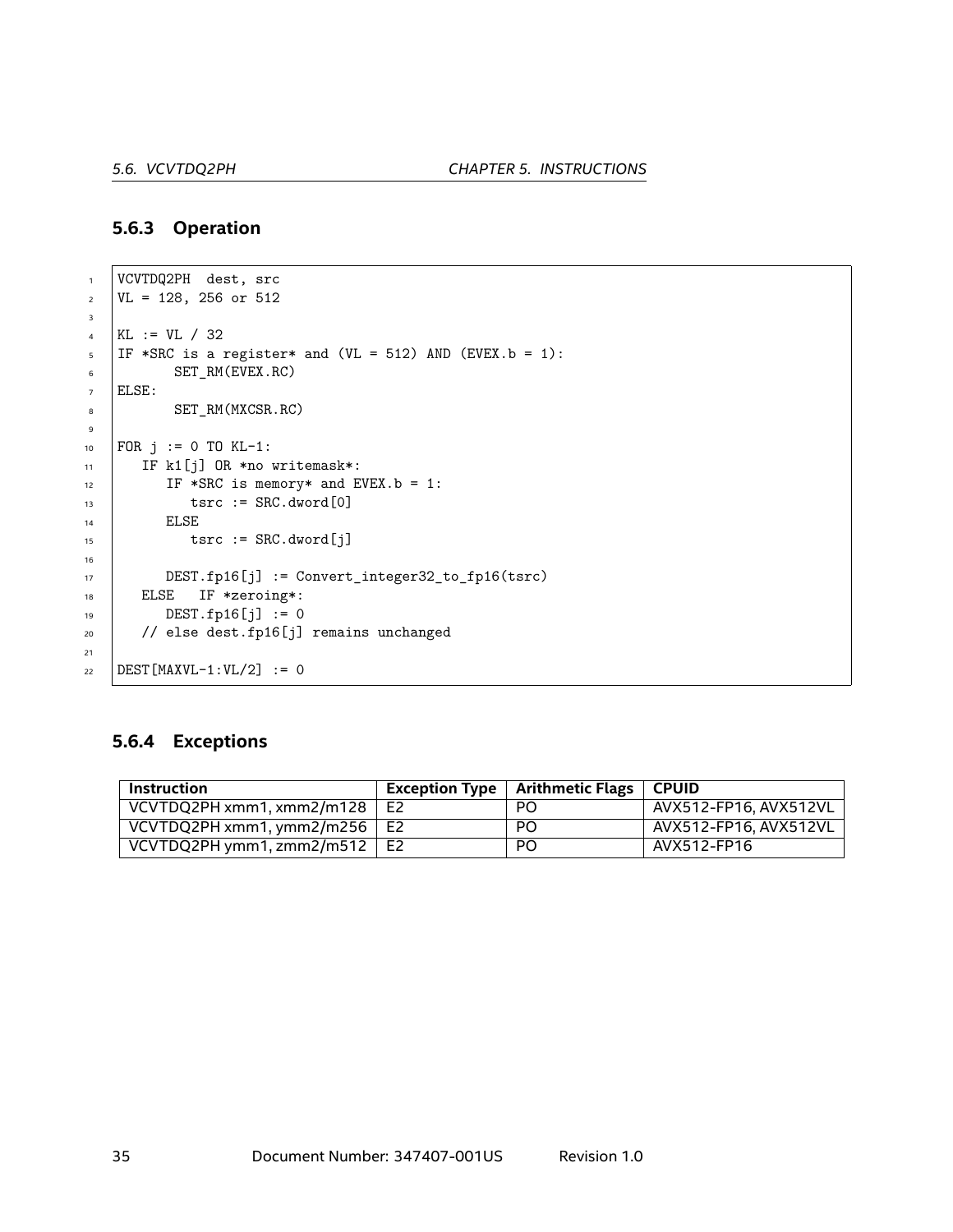# <span id="page-35-0"></span>**5.7 VCVTPD2PH**

| <b>Encoding / Instruction</b>                 | Op/En | 64/32-bit<br>mode | <b>CPUID</b> |
|-----------------------------------------------|-------|-------------------|--------------|
| EVEX.128.66.MAP5.W1 5A /r                     | A     | V/V               | AVX512-FP16  |
| VCVTPD2PH xmm1{k1}{z}, xmm2/m128/m64bcst      |       |                   | AVX512VL     |
| EVEX.256.66.MAP5.W1 5A /r                     |       | V/V               | AVX512-FP16  |
| VCVTPD2PH xmm1{k1}{z}, ymm2/m256/m64bcst      | A     |                   | AVX512VL     |
| EVEX.512.66.MAP5.W1 5A /r                     |       | V/V               | AVX512-FP16  |
| VCVTPD2PH xmm1{k1}{z}, zmm2/m512/m64bcst {er} | A     |                   |              |

#### **5.7.1 Instruction Operand Encoding**

|        | Op/En   Tuple   Operand 1                             | $\perp$ Operand 2 | Operand 3   Operand 4 |     |
|--------|-------------------------------------------------------|-------------------|-----------------------|-----|
| ' FULL | $\vert$ MODRM.REG(w) $\vert$ MODRM.R/M(r) $\vert$ N/A |                   |                       | N/A |

#### **5.7.2 Description**

Converts two, four or eight packed double-precision floating-point values in the source operand (second operand) to two, four or eight packed FP16 values in the destination operand (first operand). When a conversion is inexact, the value returned is rounded according to the rounding control bits in the MXCSR register or the embedded rounding control bits.

EVEX encoded versions: The source operand is a ZMM/YMM/XMM register, a 512/256/128-bit memory location, or a 512/256/128-bit vector broadcasts from a 64-bit memory location. The destination operand is a XMM register conditionally updated with writemask k1. The upper bits (MAXVL-1:128/64/32) of the corresponding destination are zeroed.

EVEX.vvvv are reserved and must be 1111b otherwise instructions will #UD.

This instruction uses MXCSR.DAZ for handling FP64 inputs. FP16 outputs can be normal or denormal, and are not conditionally flushed to zero.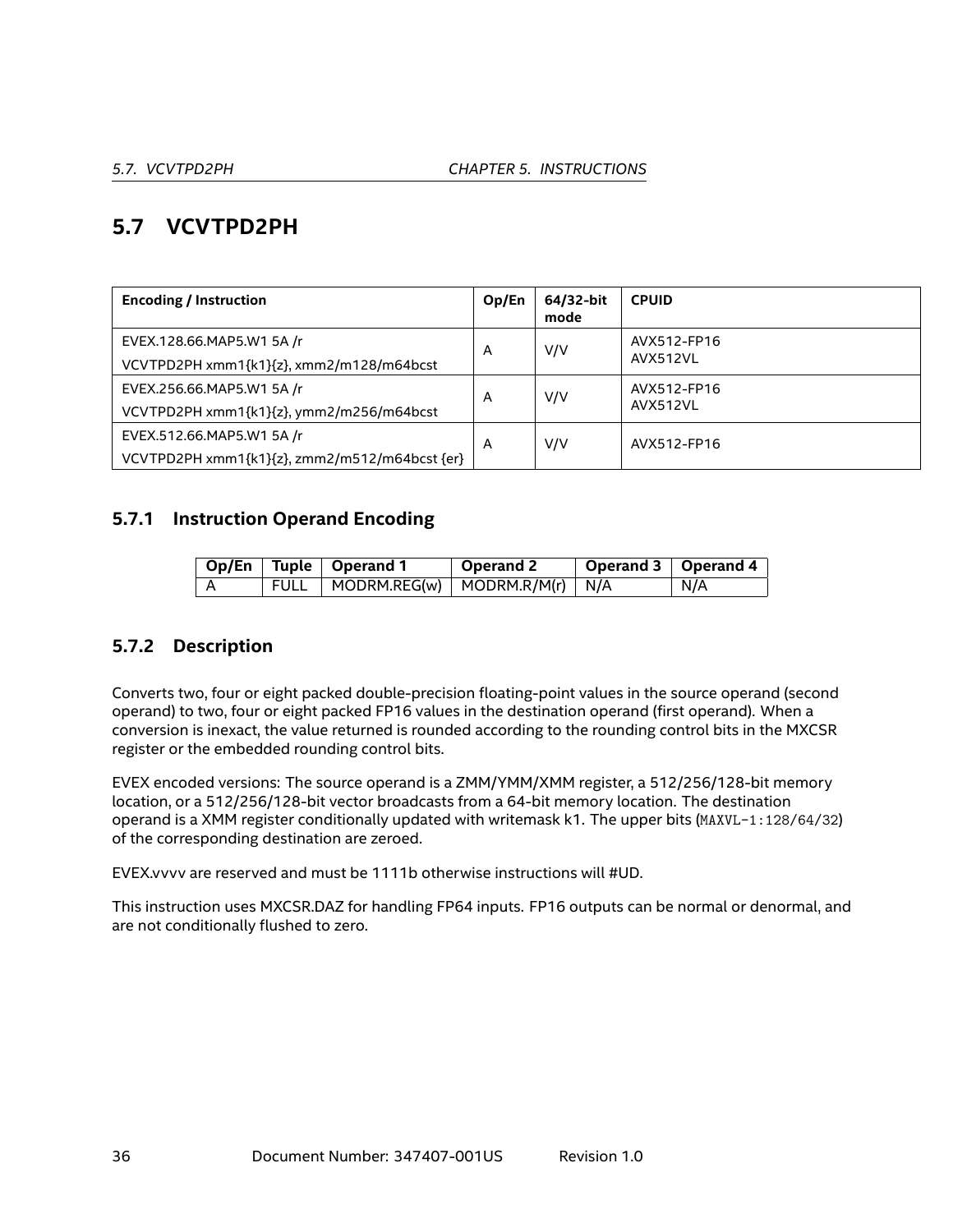#### **5.7.3 Operation**

```
1 VCVTPD2PH dest, src
2 \text{ } | \text{VL} = 128, 256 \text{ or } 5123
4 KL := VL / 64
5
6 | IF *SRC is a register* and (VL = 512) AND (EVEX.b = 1):
7 SET_RM(EVEX.RC)
8 ELSE:
9 SET_RM(MXCSR.RC)
10
11 | FOR j := 0 TO KL-1:
12 | IF k1[j] OR *no writemask*:
13 IF *SRC is memory* and EVEX.b = 1:
14 tsrc := SRC.double[0]
15 | ELSE
16 tsrc := SRC.double[j]
17
18 DEST.fp16[j] := Convert_fp64_to_fp16(tsrc)
19 ELSE IF *zeroing*:
20 DEST.fp16[j] := 0
21 // else dest.fp16[j] remains unchanged
22
23 | DEST [MAXVL-1:VL/4] := 0
```
#### **5.7.4 Exceptions**

| <b>Instruction</b>        | <b>Exception Type</b> | Arithmetic Flags | <b>CPUID</b>          |
|---------------------------|-----------------------|------------------|-----------------------|
| VCVTPD2PH xmm1, xmm2/m128 | E <sub>2</sub>        | <b>IOUPD</b>     | AVX512-FP16, AVX512VL |
| VCVTPD2PH xmm1, ymm2/m256 | E2                    | <b>IOUPD</b>     | AVX512-FP16, AVX512VL |
| VCVTPD2PH xmm1, zmm2/m512 | E <sub>2</sub>        | <b>IOUPD</b>     | AVX512-FP16           |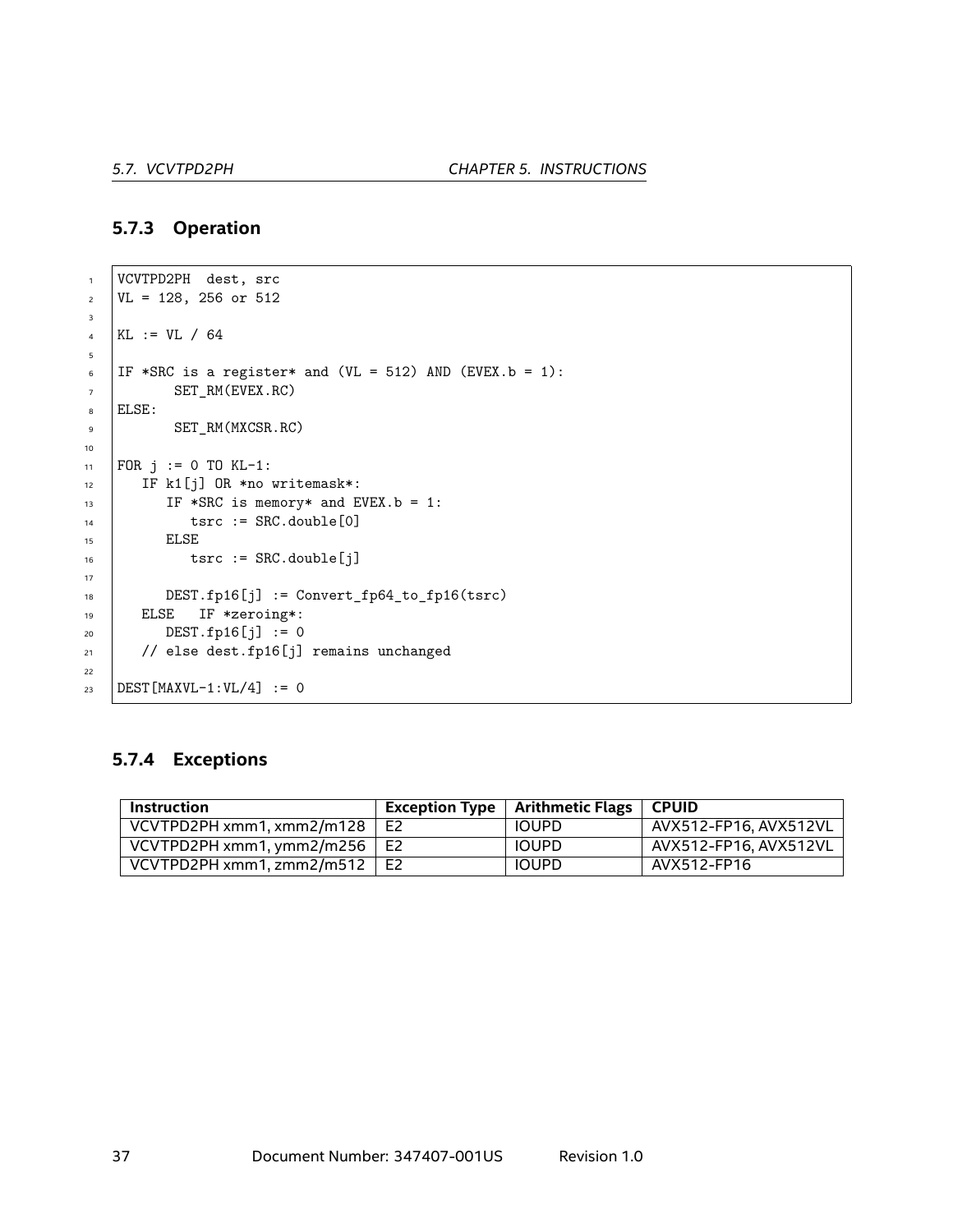# **5.8 VCVTPH2DQ**

| <b>Encoding / Instruction</b>                 | Op/En | 64/32-bit<br>mode | <b>CPUID</b> |
|-----------------------------------------------|-------|-------------------|--------------|
| EVEX.128.66.MAP5.W0 5B /r                     | A     | V/V               | AVX512-FP16  |
| VCVTPH2DQ xmm1{k1}{z}, xmm2/m64/m16bcst       |       |                   | AVX512VL     |
| EVEX.256.66.MAP5.WO 5B /r                     | A     | V/V               | AVX512-FP16  |
| VCVTPH2DQ ymm1{k1}{z}, xmm2/m128/m16bcst      |       |                   | AVX512VL     |
| EVEX.512.66.MAP5.WO 5B /r                     | A     | V/V               | AVX512-FP16  |
| VCVTPH2DQ zmm1{k1}{z}, ymm2/m256/m16bcst {er} |       |                   |              |

# **5.8.1 Instruction Operand Encoding**

|   | Op/En   Tuple   Operand 1                                      | Operand 2 | Operand 3   Operand 4 |     |
|---|----------------------------------------------------------------|-----------|-----------------------|-----|
| A | $\mid$ HALF $\mid$ MODRM.REG(w) $\mid$ MODRM.R/M(r) $\mid$ N/A |           |                       | N/A |

# **5.8.2 Description**

Converts packed FP16 values in the source operand to signed doubleword integers in destination operand.

When a conversion is inexact, the value returned is rounded according to the rounding control bits in the MXCSR register or the embedded rounding control bits. If a converted result cannot be represented in the destination format, the floating-point invalid exception is raised, and if this exception is masked, the indefinite integer value is returned; See Section [4.4.](#page-18-0)

The destination elements are updated according to the writemask.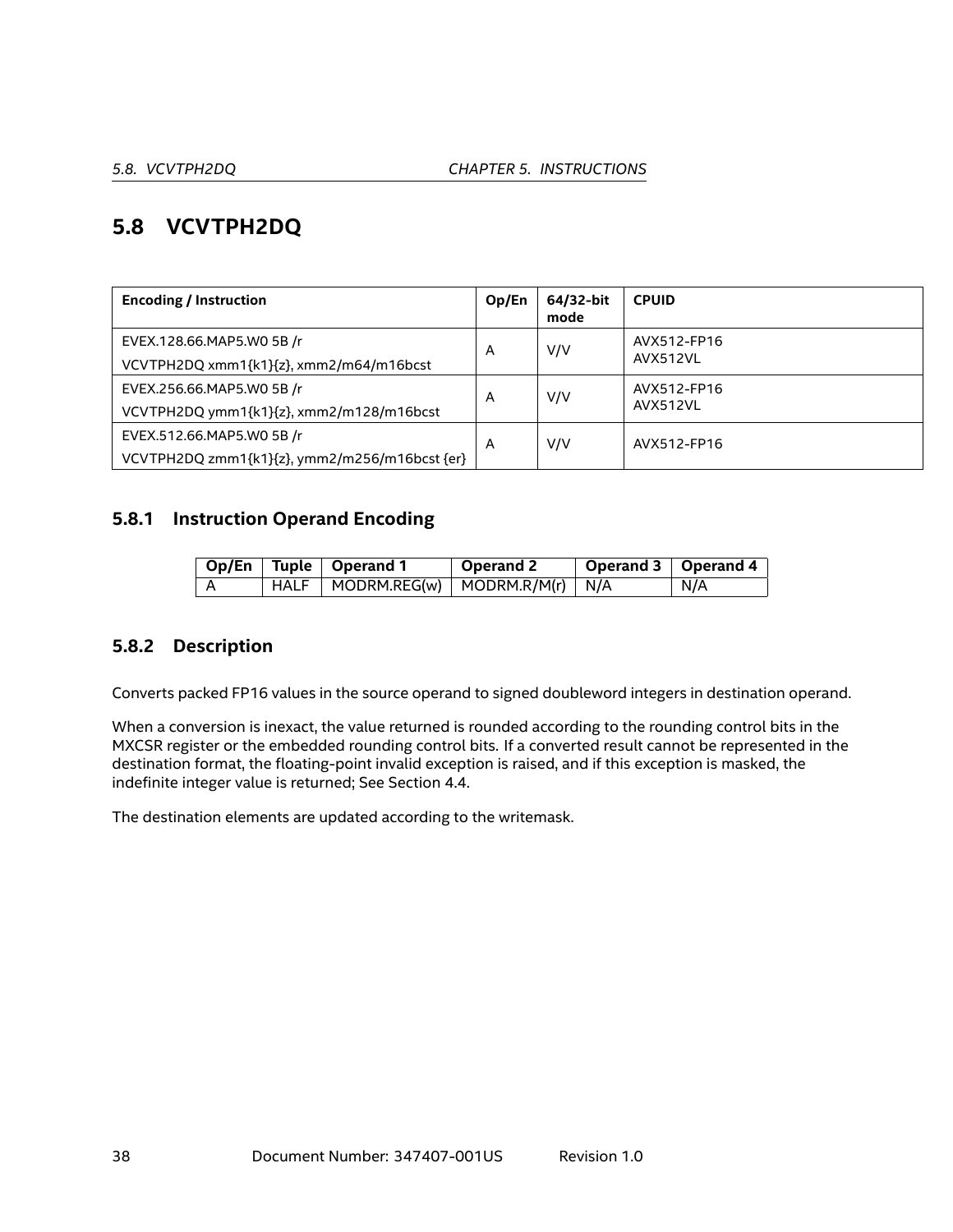#### **5.8.3 Operation**

```
1 VCVTPH2DQ dest, src
2 \text{ } | \text{VL} = 128, 256 \text{ or } 5123
4 KL := VL / 32
5 IF *SRC is a register* and (VL = 512) and (EVEX.b = 1):
6 SET_RM(EVEX.RC)
7 ELSE:
8 SET_RM(MXCSR.RC)
9
10 FOR j := 0 TO KL-1:
11 | IF k1[j] OR *no writemask*:
12 IF *SRC is memory* and EVEX.b = 1:
13 tsrc := SRC.fp16[0]
14 | ELSE
15 tsrc := SRC.fp16[j]
16
17 DEST.dword[j] := Convert_fp16_to_integer32(tsrc)
18 | ELSE IF *zeroing*:
19 DEST.dword[j] := 0
20 // else dest.dword[j] remains unchanged
21
22 DEST [MAXVL-1:VL] := 0
```
#### **5.8.4 Exceptions**

| <b>Instruction</b>        |                | Exception Type $\vert$ Arithmetic Flags $\vert$ | ∣ CPUID               |
|---------------------------|----------------|-------------------------------------------------|-----------------------|
| VCVTPH2DQ xmm1, xmm2/m64  | E <sub>2</sub> | ΙP                                              | AVX512-FP16, AVX512VL |
| VCVTPH2DQ ymm1, xmm2/m128 | E2             | ΙP                                              | AVX512-FP16, AVX512VL |
| VCVTPH2DQ zmm1, ymm2/m256 | l E2           | ΙP                                              | AVX512-FP16           |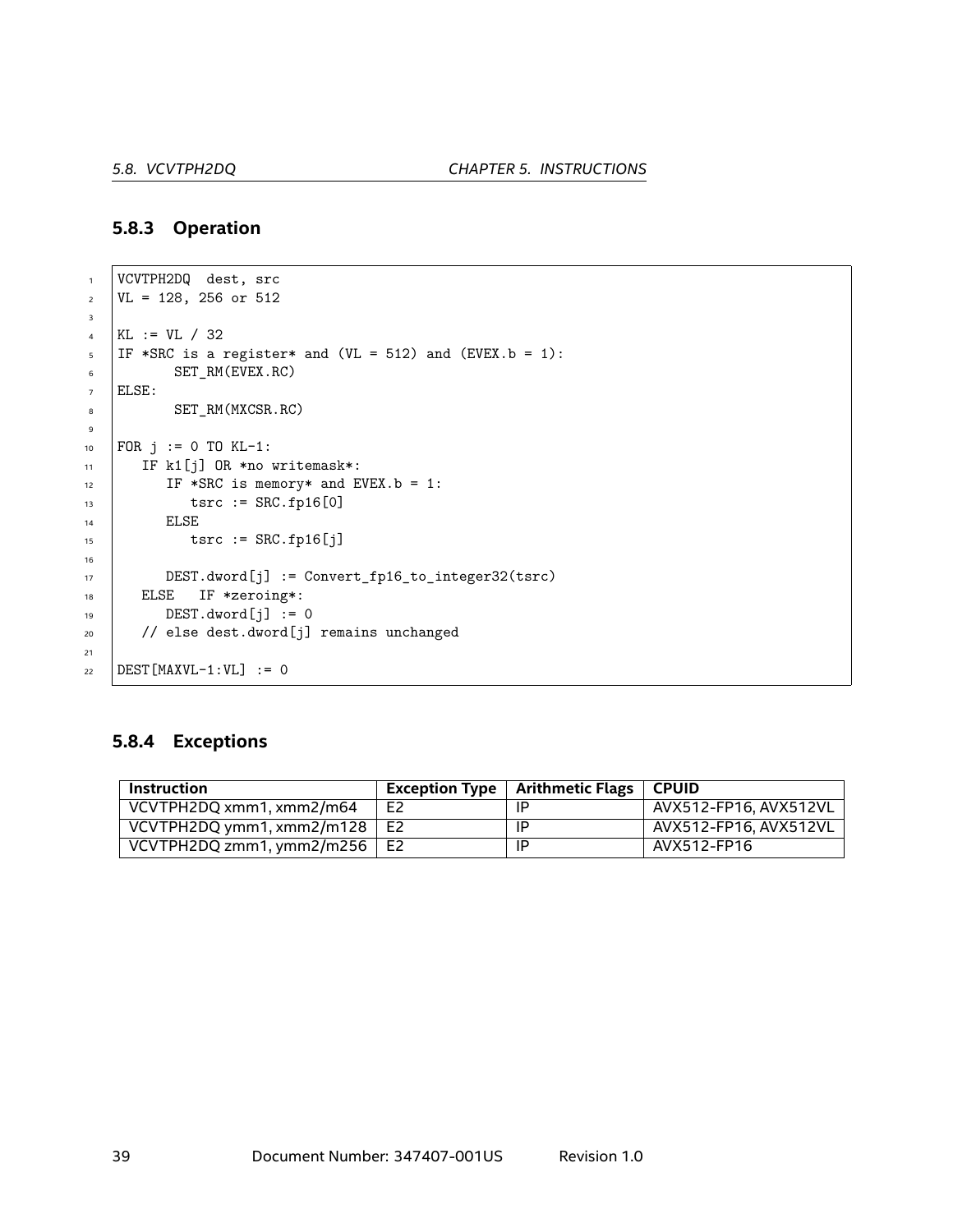# **5.9 VCVTPH2PD**

| <b>Encoding / Instruction</b>                  | Op/En | 64/32-bit<br>mode | <b>CPUID</b> |
|------------------------------------------------|-------|-------------------|--------------|
| EVEX.128.NP.MAP5.WO 5A /r                      | A     | V/V               | AVX512-FP16  |
| VCVTPH2PD xmm1{k1}{z}, xmm2/m32/m16bcst        |       |                   | AVX512VL     |
| EVEX.256.NP.MAP5.WO 5A /r                      | A     | V/V               | AVX512-FP16  |
| VCVTPH2PD ymm1{k1}{z}, xmm2/m64/m16bcst        |       |                   | AVX512VL     |
| EVEX.512.NP.MAP5.WO 5A /r                      | A     | V/V               | AVX512-FP16  |
| VCVTPH2PD zmm1{k1}{z}, xmm2/m128/m16bcst {sae} |       |                   |              |

# **5.9.1 Instruction Operand Encoding**

| Op/En Tuple | <b>Operand 1</b>                              | <b>Operand 2</b> | Operand 3   Operand 4 |     |
|-------------|-----------------------------------------------|------------------|-----------------------|-----|
|             | $QUARTER   MODRM.REG(w)   MODRM.R/M(r)   N/A$ |                  |                       | N/A |

# **5.9.2 Description**

Convert packed FP16 values to FP64 values in the destination register. The destination elements are updated according to the writemask.

This instruction handles both normal and denormal FP16 inputs.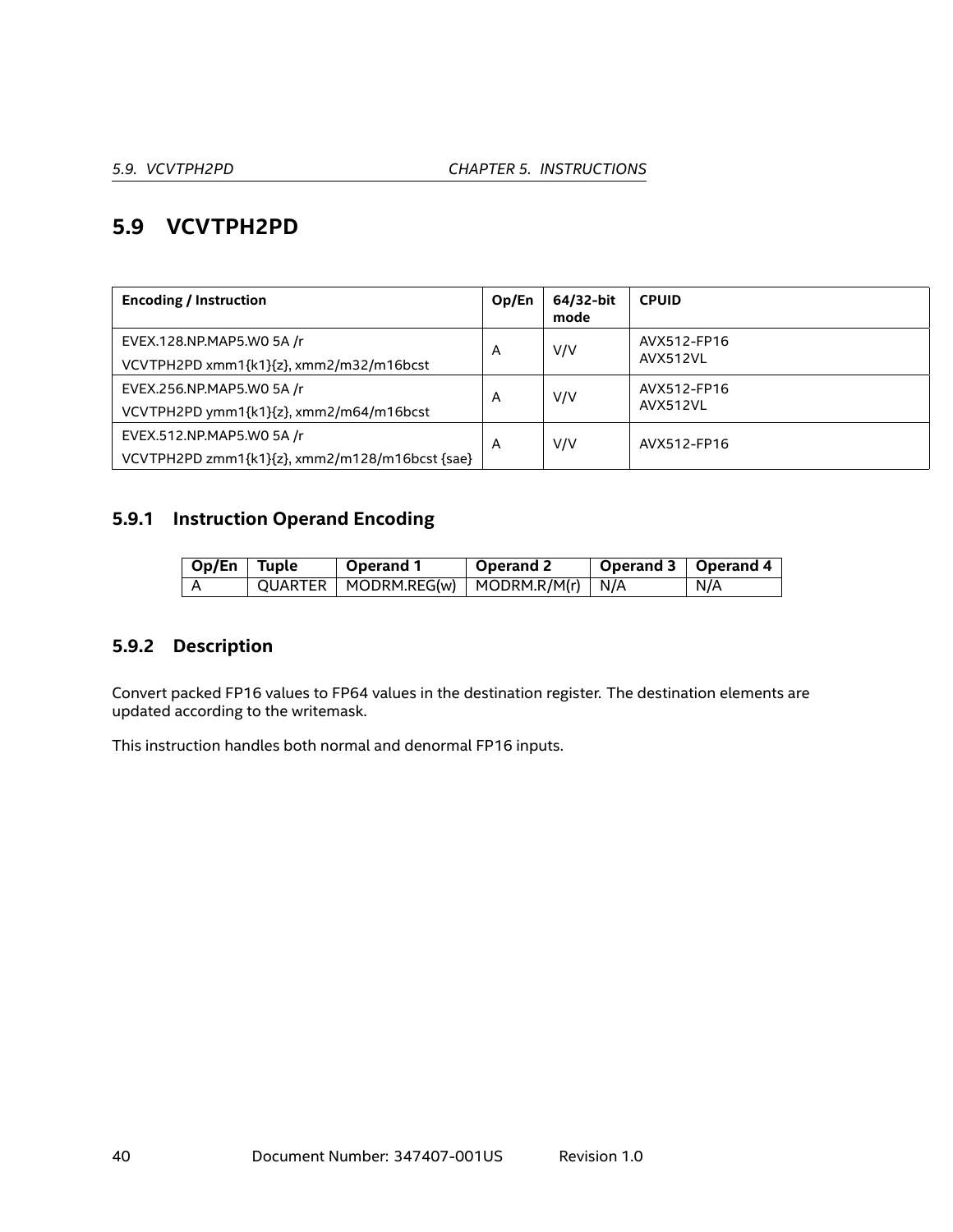#### **5.9.3 Operation**

```
1 VCVTPH2PD dest, src
\text{VL} = 128, 256, or 512
3
4 KL := VL/64
5
6 FOR j := 0 TO KL-1:
7 IF k1[j] OR *no writemask*:
\overline{\text{B}} IF *SRC is memory* and EVEX.b = 1:
9 tsrc := SRC.fp16[0]
10 ELSE
11 tsrc := SRC.fp16[j]
12
13 DEST.fp64[j] := Convert_fp16_to_fp64(tsrc)
14 ELSE IF *zeroing*:
15 DEST.fp64[j] := 0
16 // else dest.fp64[j] remains unchanged
17
18 DEST [MAXVL-1:VL] := 0
```
## **5.9.4 Exceptions**

| <b>Instruction</b>        |                | Exception Type $\vert$ Arithmetic Flags $\vert$ | <b>CPUID</b>          |
|---------------------------|----------------|-------------------------------------------------|-----------------------|
| VCVTPH2PD xmm1, xmm2/m32  | E <sub>2</sub> |                                                 | AVX512-FP16, AVX512VL |
| VCVTPH2PD ymm1, xmm2/m64  | E <sub>2</sub> |                                                 | AVX512-FP16, AVX512VL |
| VCVTPH2PD zmm1, xmm2/m128 | E <sub>2</sub> |                                                 | AVX512-FP16           |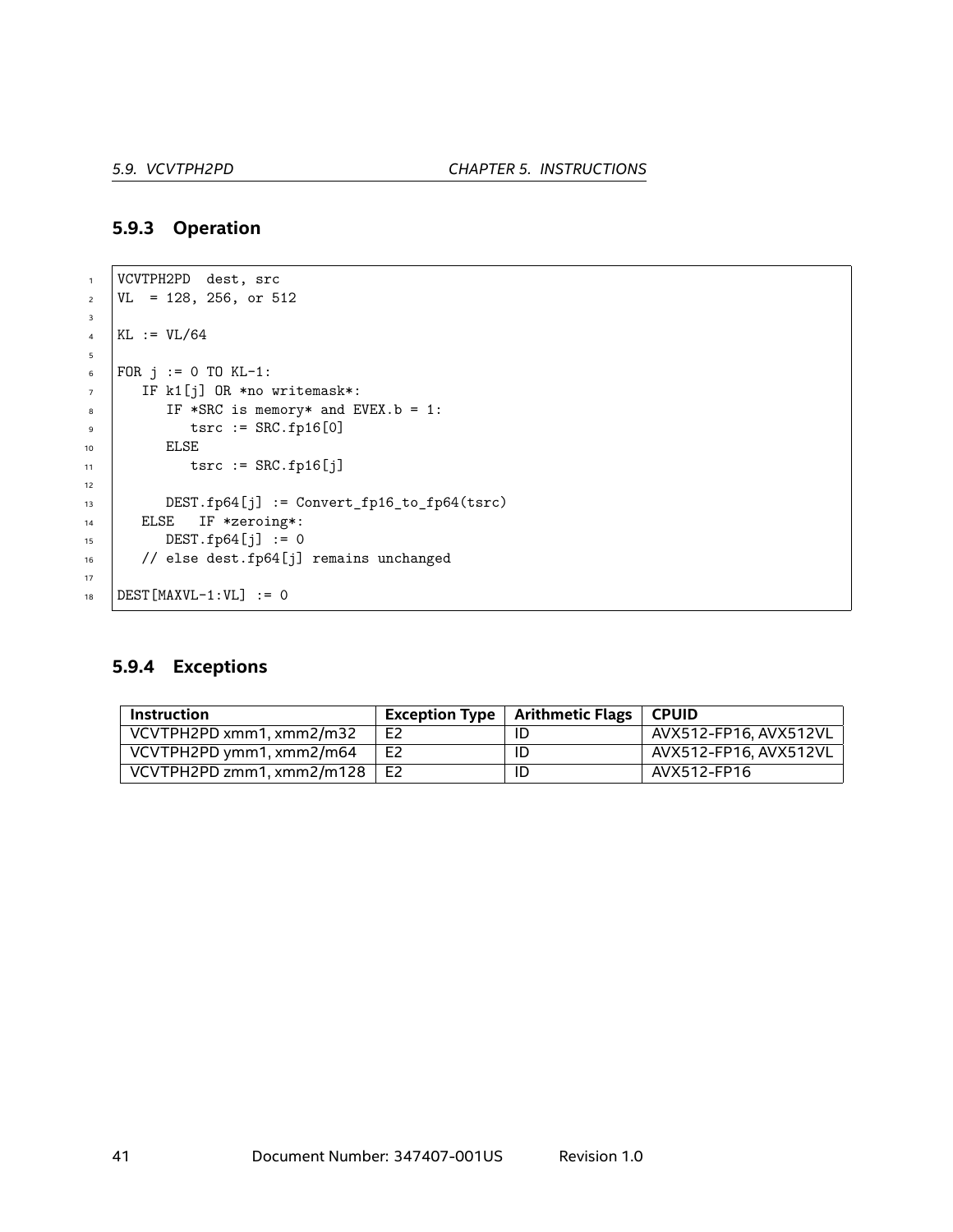# **5.10 VCVTPH2PS[,X]**

| <b>Encoding / Instruction</b>                   | Op/En          | 64/32-bit<br>mode | <b>CPUID</b>   |
|-------------------------------------------------|----------------|-------------------|----------------|
| VEX.128.66.0F38.W0 13 /r                        | A              | V/V               | F16C           |
| VCVTPH2PS xmm1, xmm2/m64                        |                |                   |                |
| VEX.256.66.0F38.W0 13 /r                        | $\overline{A}$ | V/V               | F16C           |
| VCVTPH2PS ymm1, xmm2/m128                       |                |                   |                |
| EVEX.128.66.0F38.W0 13 /r                       | B              | V/V               | <b>AVX512F</b> |
| VCVTPH2PS xmm1{k1}{z}, xmm2/m64                 |                |                   | AVX512VL       |
| EVEX.256.66.0F38.W0 13 /r                       | B              | V/V               | <b>AVX512F</b> |
| VCVTPH2PS ymm1{k1}{z}, xmm2/m128                |                |                   | AVX512VL       |
| EVEX.512.66.0F38.W0 13 /r                       | B              | V/V               | <b>AVX512F</b> |
| VCVTPH2PS zmm1{k1}{z}, ymm2/m256 {sae}          |                |                   |                |
| EVEX.128.66.MAP6.W0 13 /r                       | C              | V/V               | AVX512-FP16    |
| VCVTPH2PSX xmm1{k1}{z}, xmm2/m64/m16bcst        |                |                   | AVX512VL       |
| EVEX.256.66.MAP6.WO 13 /r                       | C              | V/V               | AVX512-FP16    |
| VCVTPH2PSX ymm1{k1}{z}, xmm2/m128/m16bcst       |                |                   | AVX512VL       |
| EVEX.512.66.MAP6.W0 13 /r                       | C              | V/V               | AVX512-FP16    |
| VCVTPH2PSX zmm1{k1}{z}, ymm2/m256/m16bcst {sae} |                |                   |                |

# **5.10.1 Instruction Operand Encoding**

| Op/En | Tuple          | Operand 1    | Operand 2    | Operand 3   Operand 4 |     |
|-------|----------------|--------------|--------------|-----------------------|-----|
| A     | N/A            | MODRM.REG(w) | MODRM.R/M(r) | N/A                   | N/A |
| - B   | <b>HALFMEM</b> | MODRM.REG(w) | MODRM.R/M(r) | N/A                   | N/A |
|       | <b>HALF</b>    | MODRM.REG(w) | MODRM.R/M(r) | N/A                   | N/A |

# **5.10.2 Description**

VCVTPH2PSX is a new form of the PH to PS conversion instruction, encoded in map 6. The older version of VCVTPH2PS that is present in AVX512F (encoded in map 2, 0F38) does not support embedded broadcasting. VCVTPH2PSX has the embedded broadcasting option available.

The instructions associated with AVX512\_FP16 always handle FP16 denormal number inputs; denormal inputs are not treated as zero.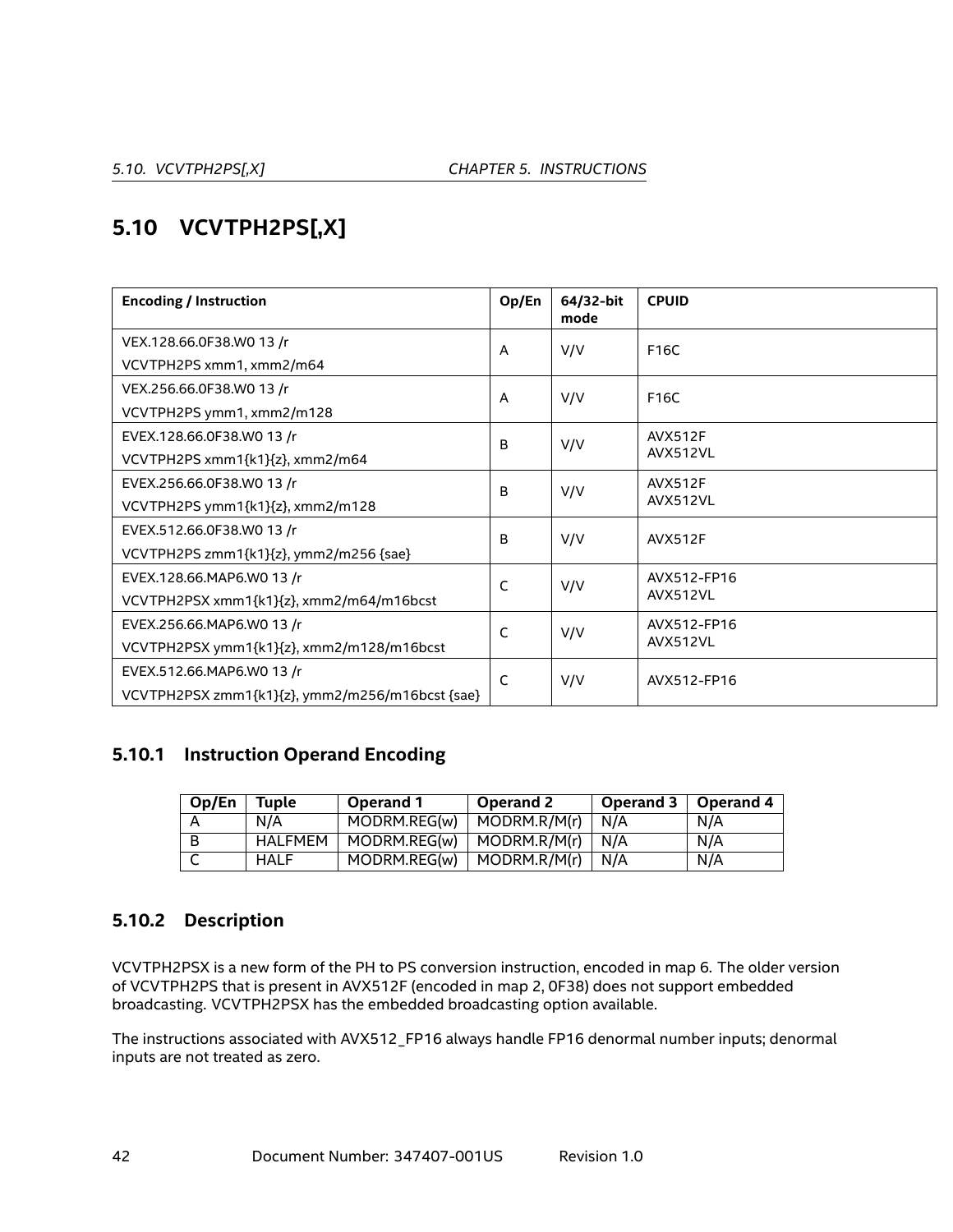#### **5.10.3 Operation**

```
1 VCVTPH2PSX dest, src
\text{VL} = 128, 256, \text{ or } 5123
4 KL := VL/32
5
6 FOR j := 0 TO KL-1:
7 IF k1[j] OR *no writemask*:
\overline{\text{B}} IF *SRC is memory* and EVEX.b = 1:
9 tsrc := SRC.fp16[0]
10 ELSE
11 tsrc := SRC.fp16[j]
12
13 DEST.fp32[j] := Convert_fp16_to_fp32(tsrc)
14 ELSE IF *zeroing*:
15 DEST.fp32[j] := 016 // else dest.fp32[j] remains unchanged
17
18 DEST [MAXVL-1:VL] := 0
```
## **5.10.4 Exceptions**

| <b>Instruction</b>         | <b>Exception Type</b> | <b>Arithmetic Flags</b> | <b>CPUID</b>          |
|----------------------------|-----------------------|-------------------------|-----------------------|
| VCVTPH2PS xmm1, xmm2/m64   | 11                    |                         | F16C                  |
| VCVTPH2PS ymm1, xmm2/m128  | 11                    |                         | F16C                  |
| VCVTPH2PS xmm1, xmm2/m64   | E <sub>11</sub>       |                         | AVX512F, AVX512VL     |
| VCVTPH2PS ymm1, xmm2/m128  | F <sub>11</sub>       |                         | AVX512F, AVX512VL     |
| VCVTPH2PS zmm1, ymm2/m256  | <b>E11</b>            |                         | <b>AVX512F</b>        |
| VCVTPH2PSX xmm1, xmm2/m64  | E <sub>2</sub>        | ID                      | AVX512-FP16, AVX512VL |
| VCVTPH2PSX ymm1, xmm2/m128 | E <sub>2</sub>        | ID                      | AVX512-FP16, AVX512VL |
| VCVTPH2PSX zmm1, ymm2/m256 | E <sub>2</sub>        | ID                      | AVX512-FP16           |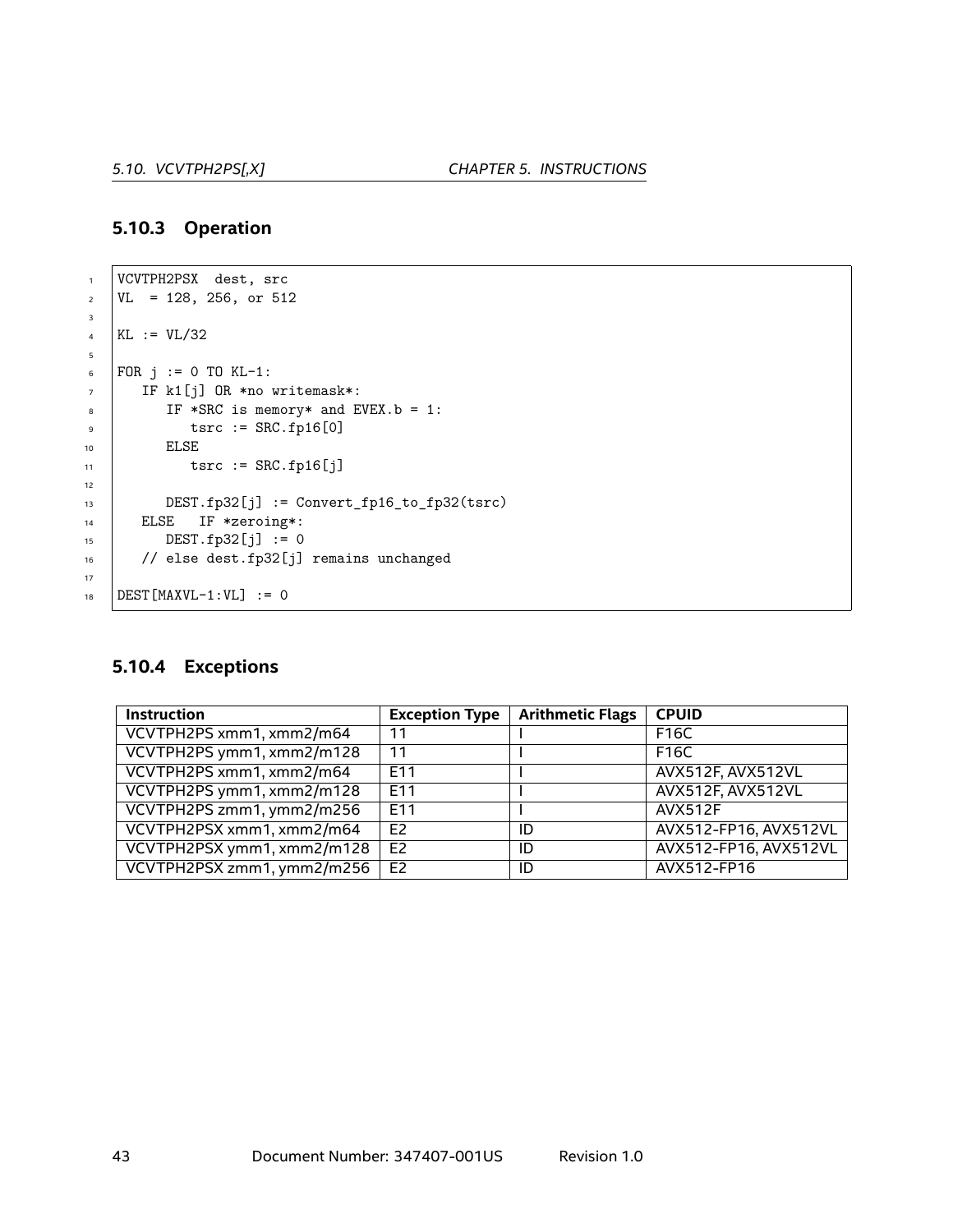# **5.11 VCVTPH2QQ**

| <b>Encoding / Instruction</b>                 | Op/En | 64/32-bit<br>mode | <b>CPUID</b>            |
|-----------------------------------------------|-------|-------------------|-------------------------|
| EVEX.128.66.MAP5.W0 7B /r                     | A     | V/V               | AVX512-FP16<br>AVX512VL |
| VCVTPH2QQ xmm1{k1}{z}, xmm2/m32/m16bcst       |       |                   |                         |
| EVEX.256.66.MAP5.WO 7B /r                     | А     | V/V               | AVX512-FP16             |
| VCVTPH2QQ ymm1{k1}{z}, xmm2/m64/m16bcst       |       |                   | AVX512VL                |
| EVEX.512.66.MAP5.WO 7B /r                     | A     | V/V               | AVX512-FP16             |
| VCVTPH2QQ zmm1{k1}{z}, xmm2/m128/m16bcst {er} |       |                   |                         |

# **5.11.1 Instruction Operand Encoding**

| $\overline{op/En}$ Tuple | <b>Operand 1</b>                              | <b>Operand 2</b> | Operand 3   Operand 4 |     |
|--------------------------|-----------------------------------------------|------------------|-----------------------|-----|
|                          | $QUARTER$   MODRM.REG(w)   MODRM.R/M(r)   N/A |                  |                       | N/A |

# **5.11.2 Description**

Converts packed FP16 values in the source operand to signed quadword integers in destination operand.

When a conversion is inexact, the value returned is rounded according to the rounding control bits in the MXCSR register or the embedded rounding control bits. If a converted result cannot be represented in the destination format, the floating-point invalid exception is raised, and if this exception is masked, the indefinite integer value is returned; See Section [4.4.](#page-18-0)

The destination elements are updated according to the writemask.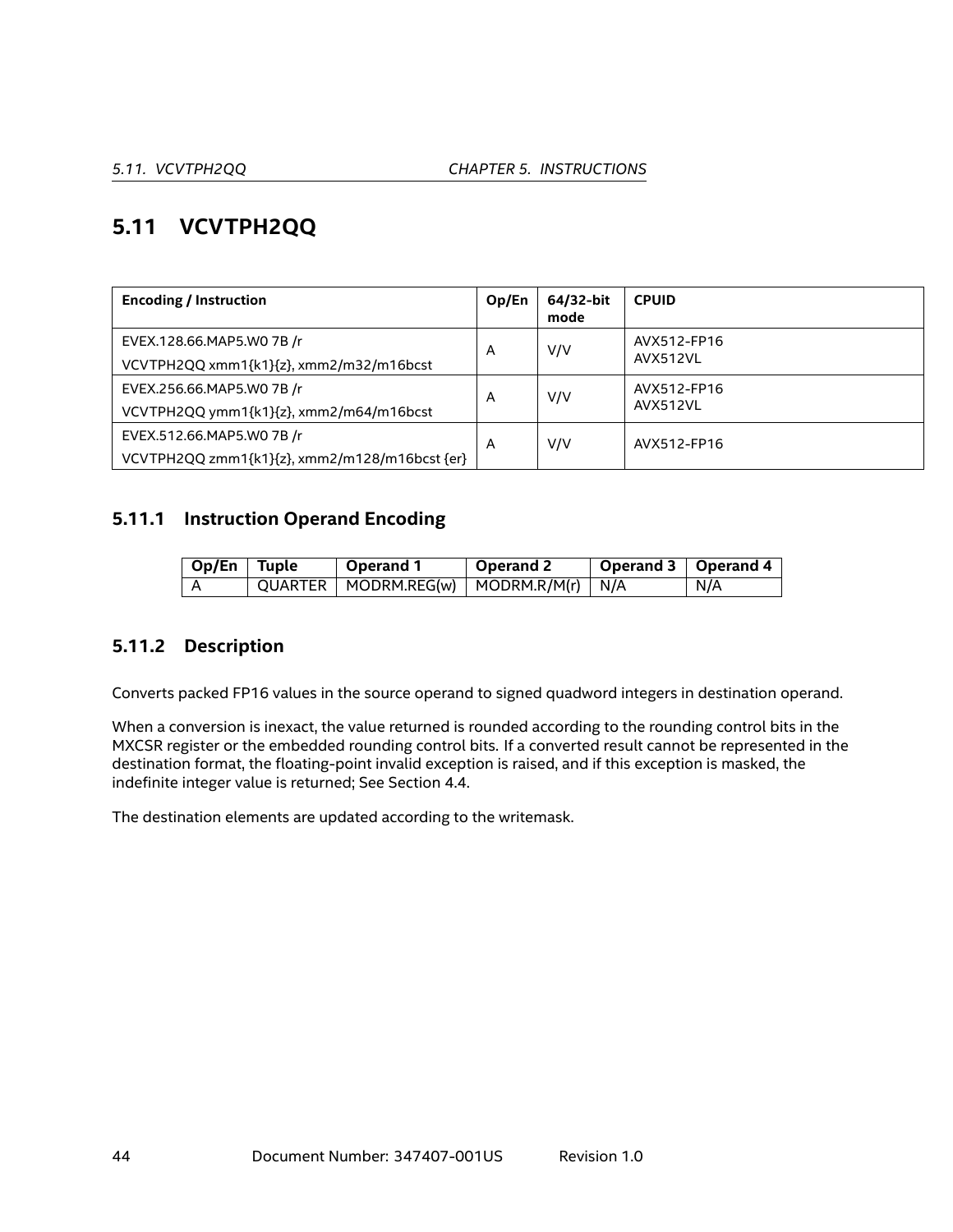#### **5.11.3 Operation**

```
1 VCVTPH2QQ dest, src
2 \text{ } | \text{VL} = 128, 256 \text{ or } 5123
4 KL := VL / 64
5 IF *SRC is a register* and (VL = 512) and (EVEX.b = 1):
6 SET_RM(EVEX.RC)
7 ELSE:
8 SET_RM(MXCSR.RC)
9
10 FOR j := 0 TO KL-1:
11 | IF k1[j] OR *no writemask*:
12 IF *SRC is memory* and EVEX.b = 1:
13 tsrc := SRC.fp16[0]
14 | ELSE
15 tsrc := SRC.fp16[j]
16
17 DEST.qword[j] := Convert_fp16_to_integer64(tsrc)
18 | ELSE IF *zeroing*:
19 DEST.qword[j] := 0
20 // else dest.qword[j] remains unchanged
21
22 DEST [MAXVL-1:VL] := 0
```
#### **5.11.4 Exceptions**

| <b>Instruction</b>        |                | <b>Exception Type</b> $\vert$ Arithmetic Flags | ∣ CPUID.              |
|---------------------------|----------------|------------------------------------------------|-----------------------|
| VCVTPH2QQ xmm1, xmm2/m32  | E <sub>2</sub> | ΙP                                             | AVX512-FP16. AVX512VL |
| VCVTPH2QQ ymm1, xmm2/m64  | E <sub>2</sub> | ΙP                                             | AVX512-FP16, AVX512VL |
| VCVTPH2QQ zmm1, xmm2/m128 | E <sub>2</sub> | ΙP                                             | AVX512-FP16           |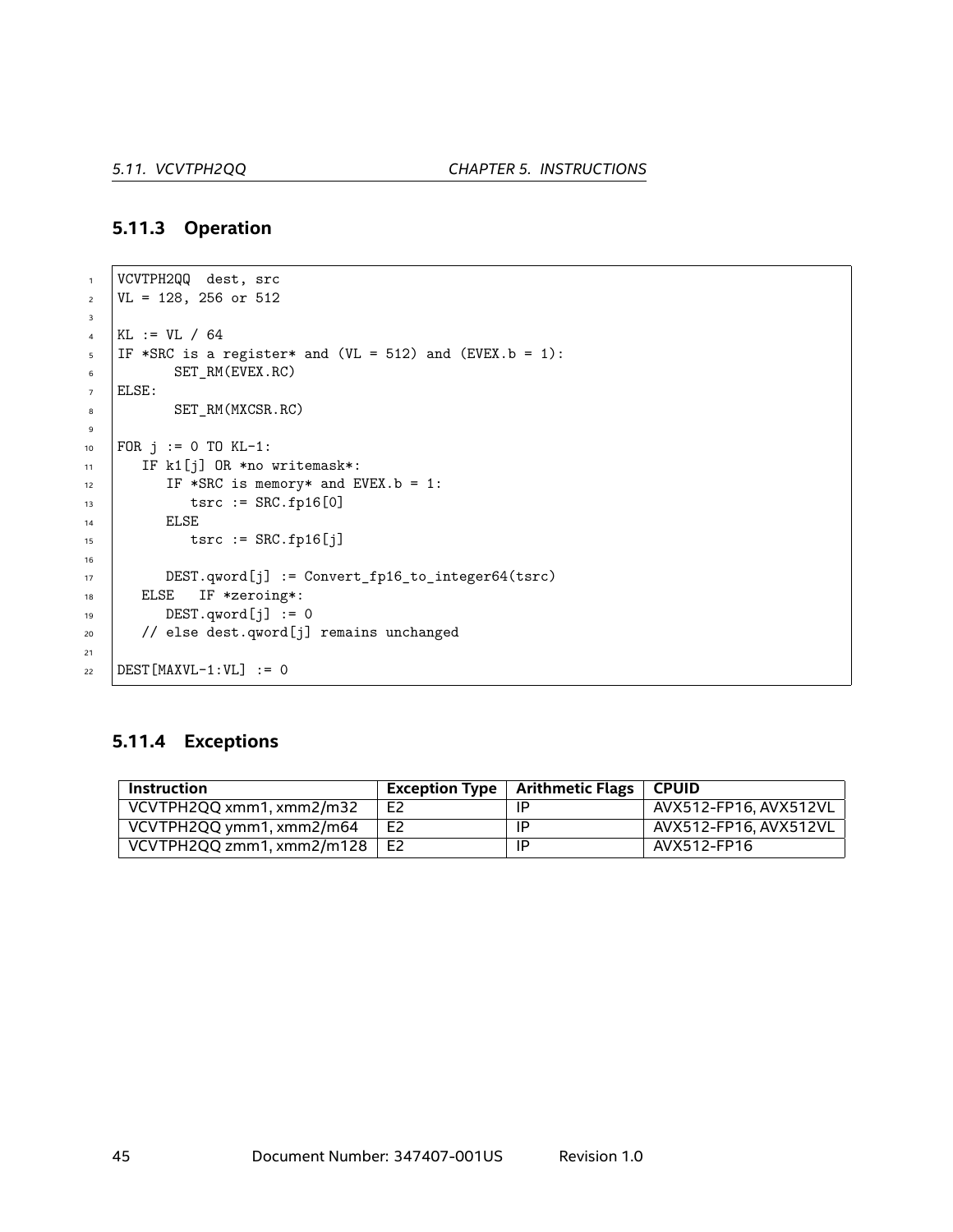# **5.12 VCVTPH2UDQ**

| <b>Encoding / Instruction</b>                  | Op/En | 64/32-bit<br>mode | <b>CPUID</b> |
|------------------------------------------------|-------|-------------------|--------------|
| EVEX.128.NP.MAP5.W0 79 /r                      | A     | V/V               | AVX512-FP16  |
| VCVTPH2UDQ xmm1{k1}{z}, xmm2/m64/m16bcst       |       |                   | AVX512VL     |
| EVEX.256.NP.MAP5.W0 79 /r                      | A     | V/V               | AVX512-FP16  |
| VCVTPH2UDQ ymm1{k1}{z}, xmm2/m128/m16bcst      |       |                   | AVX512VL     |
| EVEX.512.NP.MAP5.W0 79 /r                      | A     | V/V               | AVX512-FP16  |
| VCVTPH2UDQ zmm1{k1}{z}, ymm2/m256/m16bcst {er} |       |                   |              |

# **5.12.1 Instruction Operand Encoding**

|  | Op/En   Tuple   Operand 1 | Operand 2 | Operand 3   Operand 4 |     |
|--|---------------------------|-----------|-----------------------|-----|
|  |                           |           |                       | N/A |

# **5.12.2 Description**

Converts packed FP16 values in the source operand to unsigned doubleword integers in destination operand.

When a conversion is inexact, the value returned is rounded according to the rounding control bits in the MXCSR register or the embedded rounding control bits. If a converted result cannot be represented in the destination format, the floating-point invalid exception is raised, and if this exception is masked, the indefinite integer value is returned; See Section [4.4.](#page-18-0)

The destination elements are updated according to the writemask.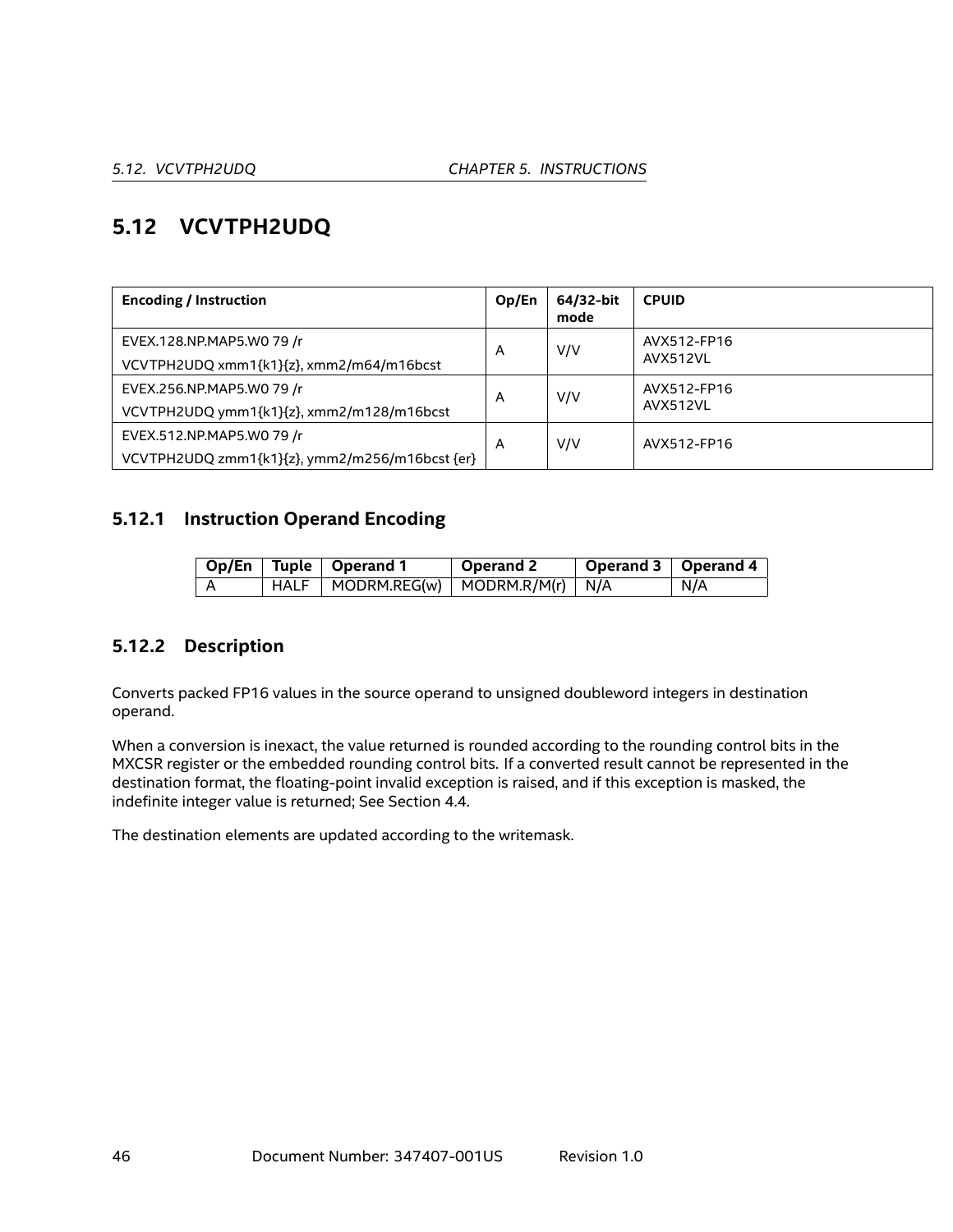#### **5.12.3 Operation**

```
1 VCVTPH2UDQ dest, src
2 \text{ } | \text{VL} = 128, 256 \text{ or } 5123
4 KL := VL / 32
5 | IF *SRC is a register* and (VL = 512) and (EVEX.b = 1):
6 SET_RM(EVEX.RC)
7 ELSE:
8 SET_RM(MXCSR.RC)
9
10 | FOR j := 0 TO KL-1:
11 | IF k1[j] OR *no writemask*:
12 IF *SRC is memory* and EVEX.b = 1:
13 tsrc := SRC.fp16[0]
14 | ELSE
15 tsrc := SRC.fp16[j]
16
17 DEST.dword[j] := Convert_fp16_to_unsigned_integer32(tsrc)
18 | ELSE IF *zeroing*:
\text{DEST.dword}[j] := 020 // else dest.dword[j] remains unchanged
21
22 DEST [MAXVL-1:VL] := 0
```
#### **5.12.4 Exceptions**

| Instruction                       |                | <b>Exception Type</b> $\vert$ Arithmetic Flags $\vert$ | <b>CPUID</b>          |
|-----------------------------------|----------------|--------------------------------------------------------|-----------------------|
| VCVTPH2UDQ xmm1, xmm2/m64         | E <sub>2</sub> | ΙP                                                     | AVX512-FP16, AVX512VL |
| VCVTPH2UDQ ymm1, xmm2/m128 $\mid$ | E2             | ΙP                                                     | AVX512-FP16. AVX512VL |
| VCVTPH2UDQ zmm1, ymm2/m256        | E2             | ΙP                                                     | AVX512-FP16           |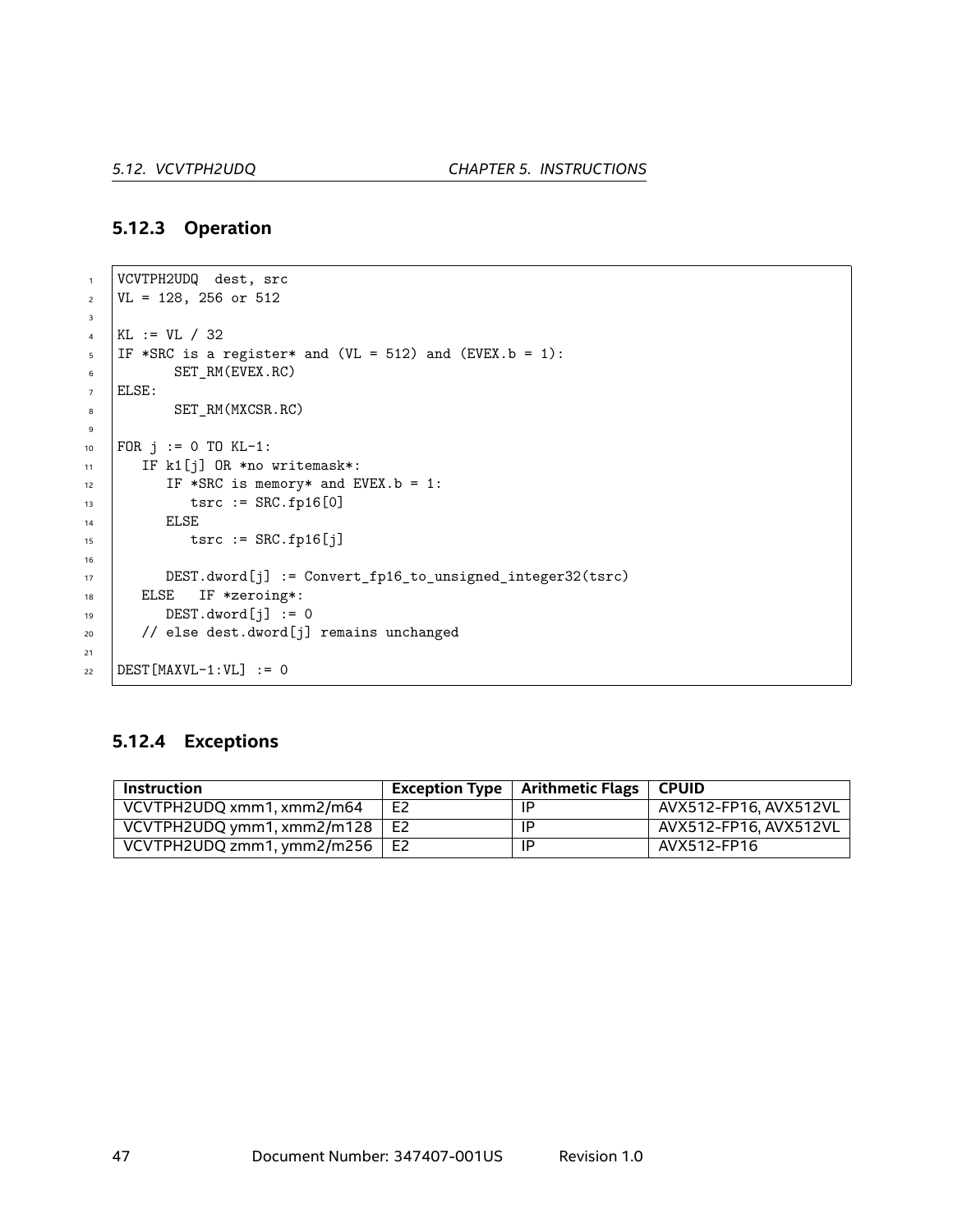# **5.13 VCVTPH2UQQ**

| <b>Encoding / Instruction</b>                  | Op/En | 64/32-bit<br>mode | <b>CPUID</b> |
|------------------------------------------------|-------|-------------------|--------------|
| EVEX.128.66.MAP5.W0 79 /r                      | A     | V/V               | AVX512-FP16  |
| VCVTPH2UQQ xmm1{k1}{z}, xmm2/m32/m16bcst       |       |                   | AVX512VL     |
| EVEX.256.66.MAP5.W0 79 /r                      | A     | V/V               | AVX512-FP16  |
| VCVTPH2UQQ ymm1{k1}{z}, xmm2/m64/m16bcst       |       |                   | AVX512VL     |
| EVEX.512.66.MAP5.W0 79 /r                      | A     | V/V               | AVX512-FP16  |
| VCVTPH2UQQ zmm1{k1}{z}, xmm2/m128/m16bcst {er} |       |                   |              |

# **5.13.1 Instruction Operand Encoding**

| $\log$ Dp/En Tuple | Operand 1                                   | Operand 2 | Operand 3   Operand 4 |     |
|--------------------|---------------------------------------------|-----------|-----------------------|-----|
|                    | QUARTER   MODRM.REG(w)   MODRM.R/M(r)   N/A |           |                       | N/A |

# **5.13.2 Description**

Converts packed FP16 values in the source operand to unsigned quadword integers in destination operand.

When a conversion is inexact, the value returned is rounded according to the rounding control bits in the MXCSR register or the embedded rounding control bits. If a converted result cannot be represented in the destination format, the floating-point invalid exception is raised, and if this exception is masked, the indefinite integer value is returned; See Section [4.4.](#page-18-0)

The destination elements are updated according to the writemask.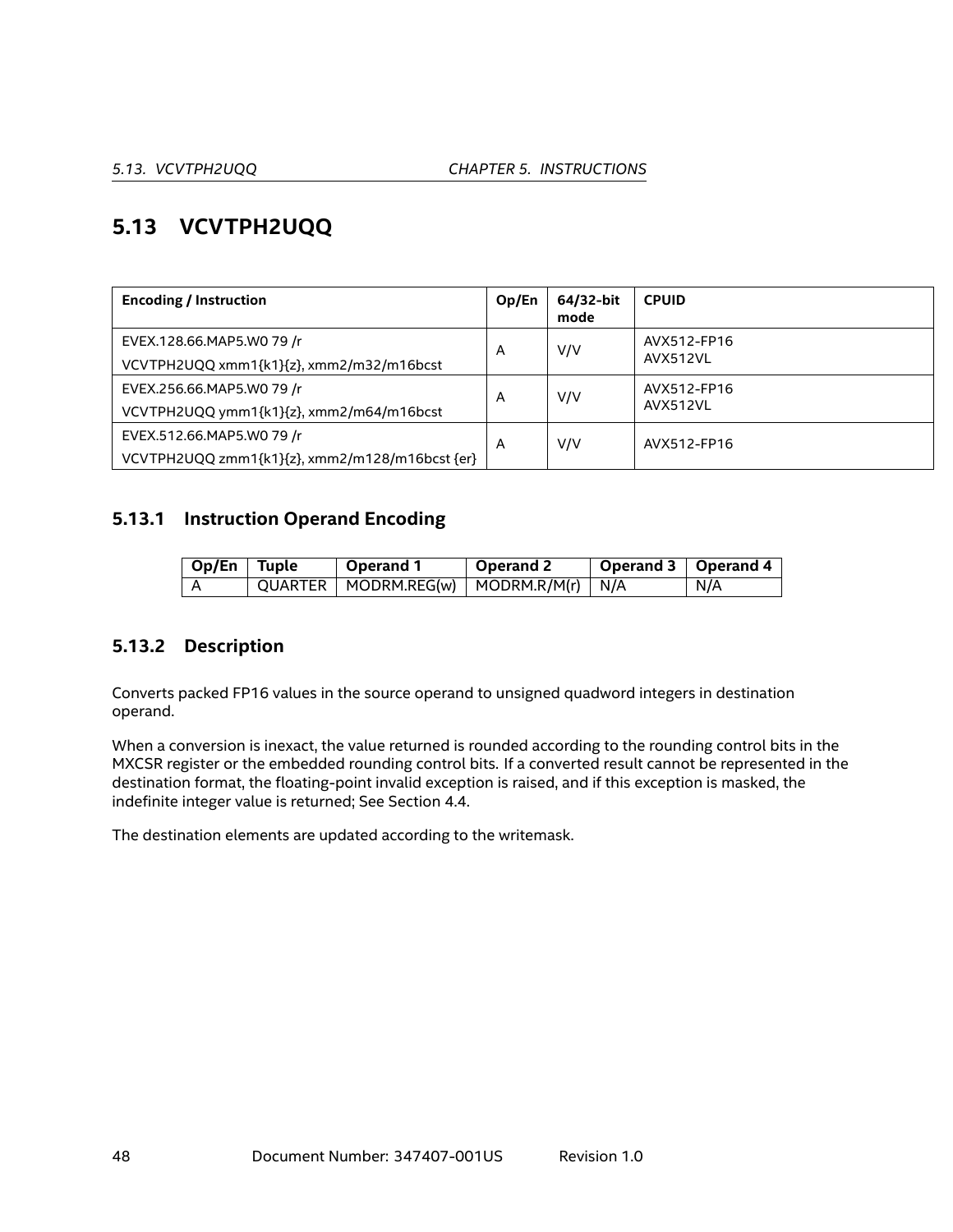#### **5.13.3 Operation**

```
1 VCVTPH2UQQ dest, src
2 \text{ } | \text{VL} = 128, 256 \text{ or } 5123
4 KL := VL / 64
5 | IF *SRC is a register* and (VL = 512) and (EVEX.b = 1):
6 SET_RM(EVEX.RC)
7 ELSE:
8 SET_RM(MXCSR.RC)
9
10 FOR j := 0 TO KL-1:
11 | IF k1[j] OR *no writemask*:
12 IF *SRC is memory* and EVEX.b = 1:
13 tsrc := SRC.fp16[0]
14 | ELSE
15 tsrc := SRC.fp16[j]
16
17 DEST.qword[j] := Convert_fp16_to_unsigned_integer64(tsrc)
18 | ELSE IF *zeroing*:
\text{DEST.}qword[j] := 020 // else dest.qword[j] remains unchanged
21
22 DEST [MAXVL-1:VL] := 0
```
#### **5.13.4 Exceptions**

| Instruction                |                | Exception Type $\vert$ Arithmetic Flags $\vert$ | <b>CPUID</b>          |
|----------------------------|----------------|-------------------------------------------------|-----------------------|
| VCVTPH2UQQ xmm1, xmm2/m32  | E <sub>2</sub> | ΙP                                              | AVX512-FP16, AVX512VL |
| VCVTPH2UQQ ymm1, xmm2/m64  | E <sub>2</sub> | -IP                                             | AVX512-FP16, AVX512VL |
| VCVTPH2UQQ zmm1, xmm2/m128 | E <sub>2</sub> | -IP                                             | AVX512-FP16           |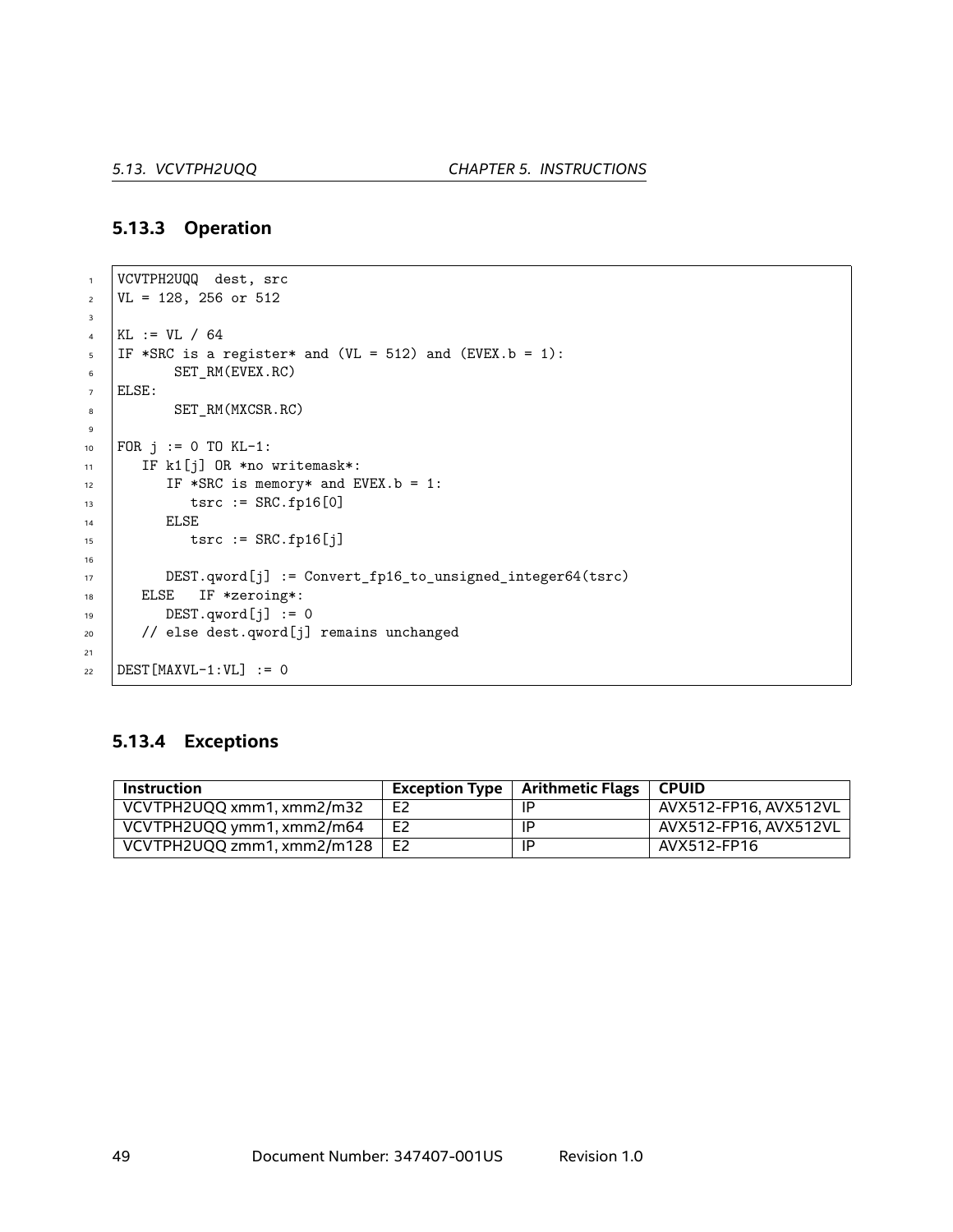# **5.14 VCVTPH2UW**

| <b>Encoding / Instruction</b>                                              | Op/En | 64/32-bit<br>mode | <b>CPUID</b>            |
|----------------------------------------------------------------------------|-------|-------------------|-------------------------|
| EVEX.128.NP.MAP5.WO 7D /r<br>VCVTPH2UW xmm1{k1}{z}, xmm2/m128/m16bcst      | A     | V/V               | AVX512-FP16<br>AVX512VL |
| EVEX.256.NP.MAP5.WO 7D /r<br>VCVTPH2UW ymm1{k1}{z}, ymm2/m256/m16bcst      | A     | V/V               | AVX512-FP16<br>AVX512VL |
| EVEX.512.NP.MAP5.WO 7D /r<br>VCVTPH2UW zmm1{k1}{z}, zmm2/m512/m16bcst {er} | A     | V/V               | AVX512-FP16             |

# **5.14.1 Instruction Operand Encoding**

|  | Op/En   Tuple   Operand 1                | Operand 2 | Operand 3   Operand 4 |     |
|--|------------------------------------------|-----------|-----------------------|-----|
|  | FULL   MODRM.REG(w)   MODRM.R/M(r)   N/A |           |                       | N/A |

# **5.14.2 Description**

Converts packed FP16 values in the source operand to unsigned word integers in destination operand.

When a conversion is inexact, the value returned is rounded according to the rounding control bits in the MXCSR register or the embedded rounding control bits. If a converted result cannot be represented in the destination format, the floating-point invalid exception is raised, and if this exception is masked, the indefinite integer value is returned; See Section [4.4.](#page-18-0)

The destination elements are updated according to the writemask.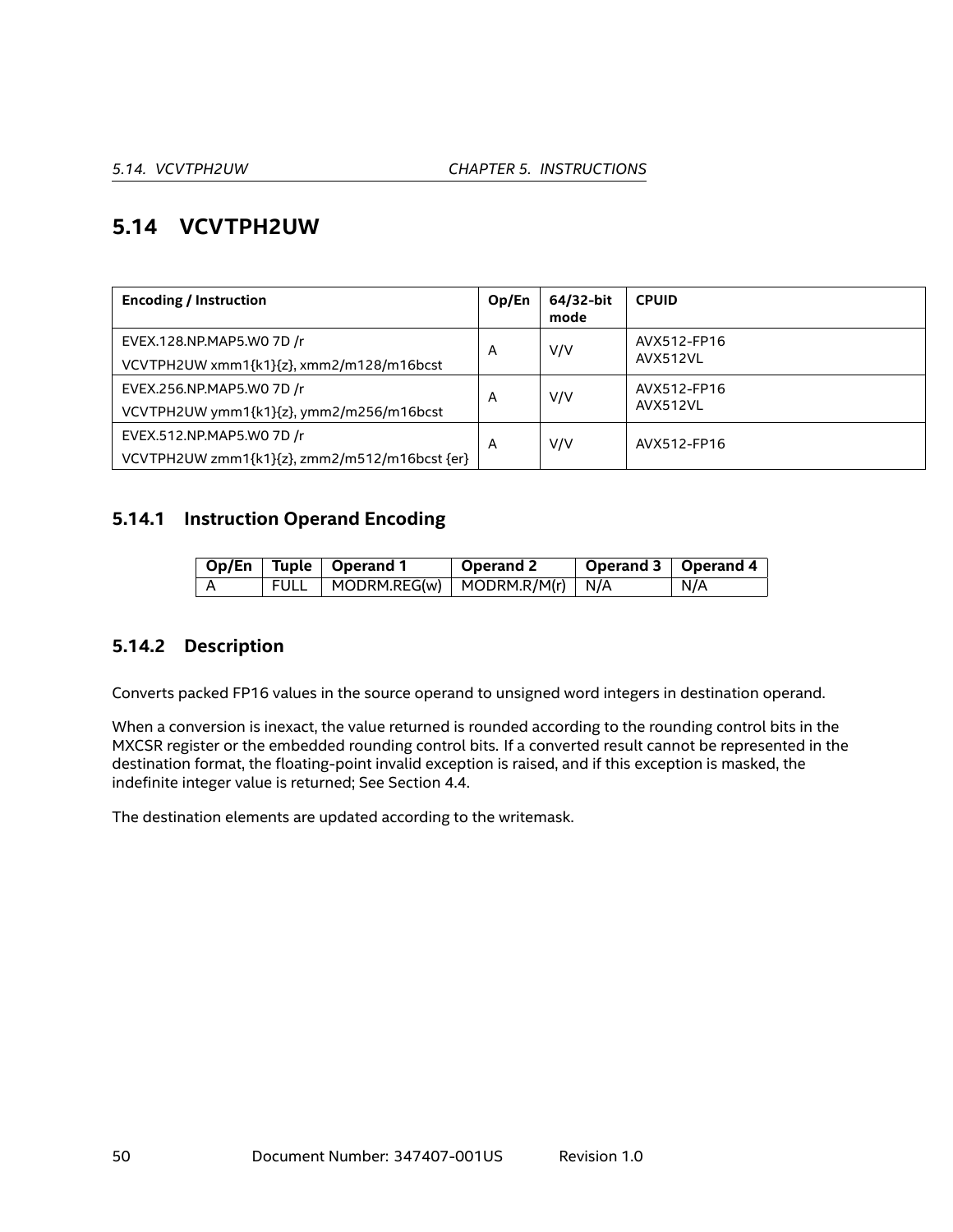#### **5.14.3 Operation**

```
1 VCVTPH2UW dest, src
2 \text{ } | \text{VL} = 128, 256 \text{ or } 5123
4 KL := VL / 16
5 IF *SRC is a register* and (VL = 512) and (EVEX.b = 1):
6 SET_RM(EVEX.RC)
7 ELSE:
8 SET_RM(MXCSR.RC)
9
10 FOR j := 0 TO KL-1:
11 | IF k1[j] OR *no writemask*:
12 IF *SRC is memory* and EVEX.b = 1:
13 tsrc := SRC.fp16[0]
14 | ELSE
15 tsrc := SRC.fp16[j]
16
17 DEST.word[j] := Convert_fp16_to_unsigned_integer16(tsrc)
18 | ELSE IF *zeroing*:
19 DEST.word[j] := 0
20 // else dest.word[j] remains unchanged
21
22 DEST [MAXVL-1:VL] := 0
```
#### **5.14.4 Exceptions**

| Instruction                          |                | Exception Type $\mid$ Arithmetic Flags | <b>CPUID</b>          |
|--------------------------------------|----------------|----------------------------------------|-----------------------|
| VCVTPH2UW xmm1, xmm2/m128            | E <sub>2</sub> | ΙP                                     | AVX512-FP16, AVX512VL |
| VCVTPH2UW ymm1, ymm2/m256 $\vert$ E2 |                | ΙP                                     | AVX512-FP16, AVX512VL |
| VCVTPH2UW zmm1, zmm2/m512            | E <sub>2</sub> | ΙP                                     | AVX512-FP16           |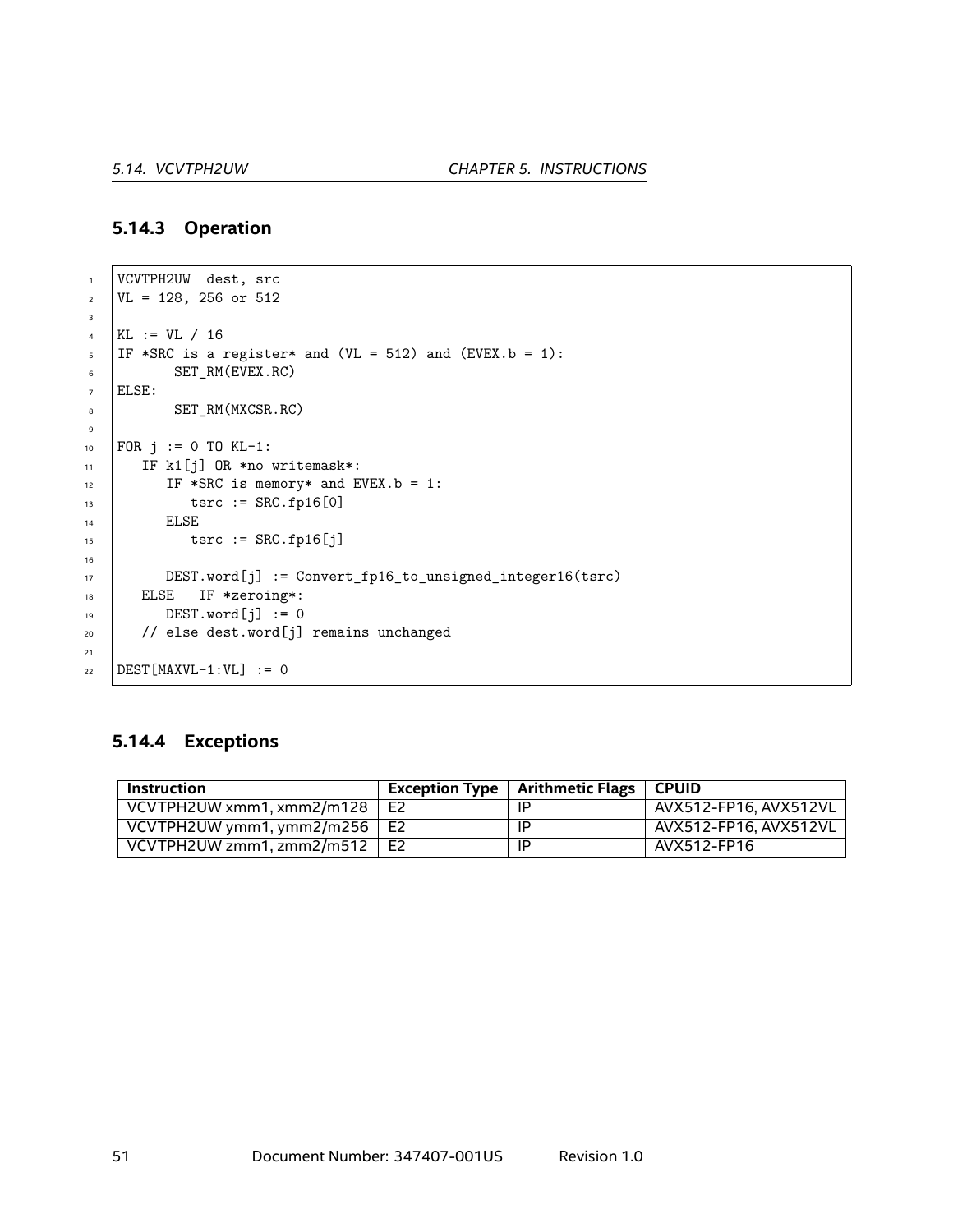# **5.15 VCVTPH2W**

| <b>Encoding / Instruction</b>                | Op/En | 64/32-bit<br>mode | <b>CPUID</b> |
|----------------------------------------------|-------|-------------------|--------------|
| EVEX.128.66.MAP5.WO 7D /r                    | A     | V/V               | AVX512-FP16  |
| VCVTPH2W xmm1{k1}{z}, xmm2/m128/m16bcst      |       |                   | AVX512VL     |
| EVEX.256.66.MAP5.WO 7D /r                    | A     | V/V               | AVX512-FP16  |
| VCVTPH2W ymm1{k1}{z}, ymm2/m256/m16bcst      |       |                   | AVX512VL     |
| EVEX.512.66.MAP5.WO 7D /r                    | A     | V/V               | AVX512-FP16  |
| VCVTPH2W zmm1{k1}{z}, zmm2/m512/m16bcst {er} |       |                   |              |

## **5.15.1 Instruction Operand Encoding**

|  | Op/En   Tuple   Operand 1                                      | $^{\circ}$ Operand 2 $^{\circ}$ | Operand 3   Operand 4 |     |
|--|----------------------------------------------------------------|---------------------------------|-----------------------|-----|
|  | $\mid$ FULL $\mid$ MODRM.REG(w) $\mid$ MODRM.R/M(r) $\mid$ N/A |                                 |                       | N/A |

# **5.15.2 Description**

Converts packed FP16 values in the source operand to signed word integers in destination operand.

When a conversion is inexact, the value returned is rounded according to the rounding control bits in the MXCSR register or the embedded rounding control bits. If a converted result cannot be represented in the destination format, the floating-point invalid exception is raised, and if this exception is masked, the indefinite integer value is returned; See Section [4.4.](#page-18-0)

The destination elements are updated according to the writemask.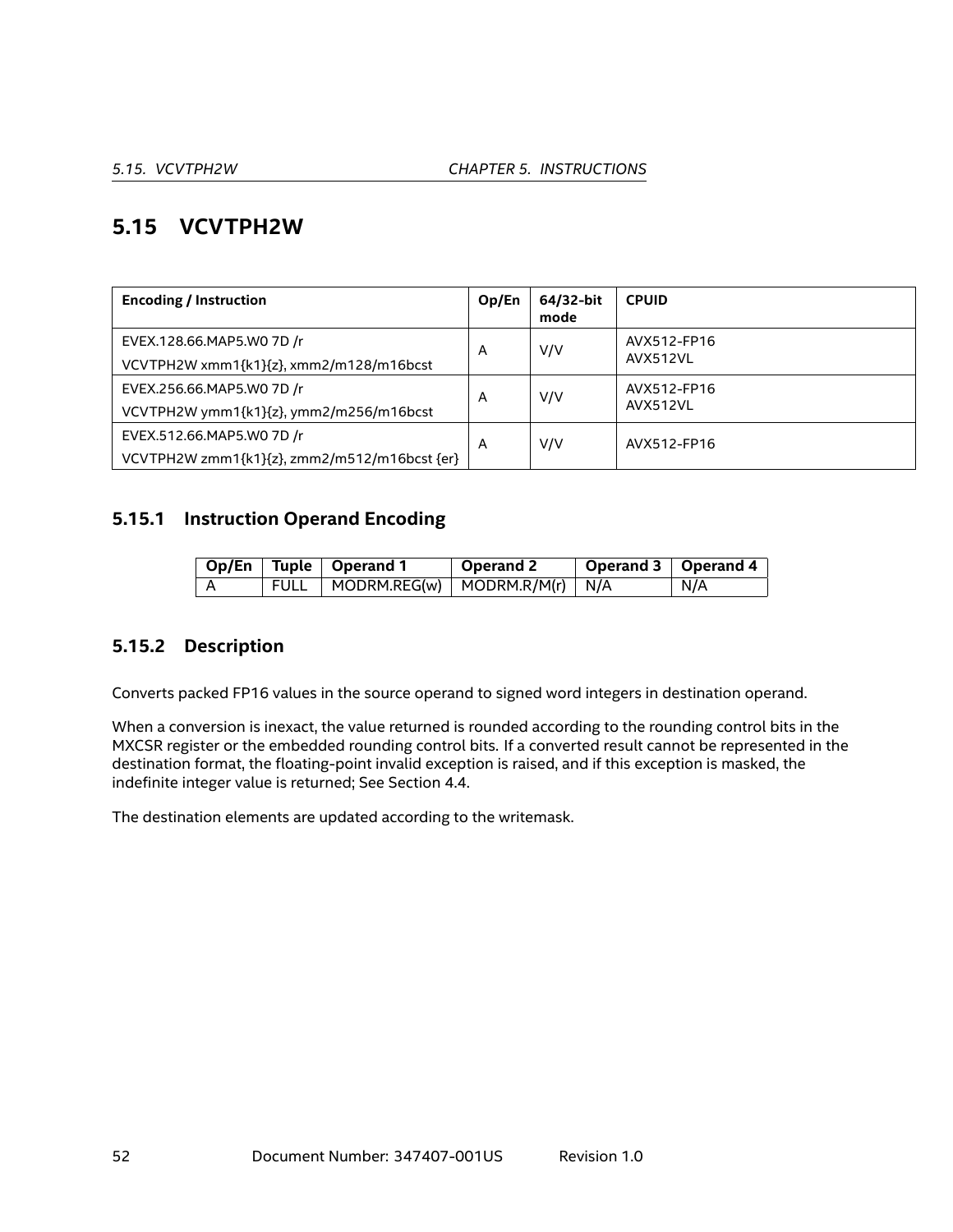#### **5.15.3 Operation**

```
1 VCVTPH2W dest, src
2 \mid \text{VL} = 128, 256 \text{ or } 5123
4 KL := VL / 16
5 IF *SRC is a register* and (VL = 512) and (EVEX.b = 1):
6 SET_RM(EVEX.RC)
7 ELSE:
8 SET_RM(MXCSR.RC)
9
10 FOR j := 0 TO KL-1:
11 | IF k1[j] OR *no writemask*:
12 IF *SRC is memory* and EVEX.b = 1:
13 tsrc := SRC.fp16[0]
14 | ELSE
15 tsrc := SRC.fp16[j]
16
17 DEST.word[j] := Convert_fp16_to_integer16(tsrc)
18 | ELSE IF *zeroing*:
19 DEST.word[j] := 0
20 // else dest.word[j] remains unchanged
21
22 DEST [MAXVL-1:VL] := 0
```
#### **5.15.4 Exceptions**

| <b>Instruction</b>              |    | Exception Type $\parallel$ Arithmetic Flags $\parallel$ | <b>CPUID</b>          |
|---------------------------------|----|---------------------------------------------------------|-----------------------|
| VCVTPH2W xmm1, xmm2/m128        | E2 | ΙP                                                      | AVX512-FP16. AVX512VL |
| VCVTPH2W ymm1, ymm2/m256   E2   |    | ΙP                                                      | AVX512-FP16. AVX512VL |
| VCVTPH2W zmm1, zmm2/m512 $\mid$ | E2 | ΙP                                                      | AVX512-FP16           |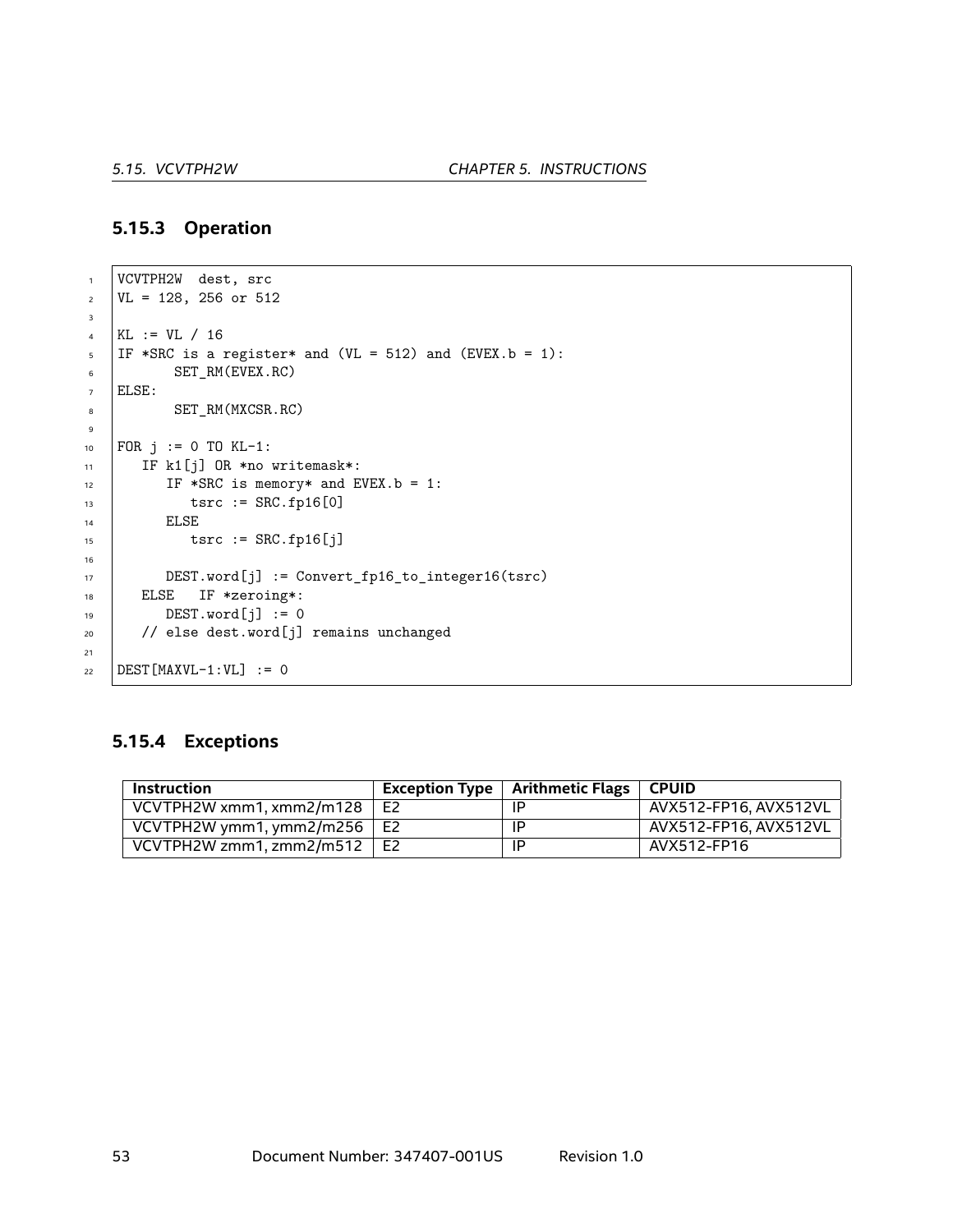# **5.16 VCVTPS2PH[,X]**

| <b>Encoding / Instruction</b>                  | Op/En        | 64/32-bit<br>mode | <b>CPUID</b>   |
|------------------------------------------------|--------------|-------------------|----------------|
| VEX.128.66.0F3A.WO 1D /r /ib                   | A            | V/V               | F16C           |
| VCVTPS2PH xmm1/m64, xmm2, imm8                 |              |                   |                |
| VEX.256.66.0F3A.WO 1D /r /ib                   | A            | V/V               | F16C           |
| VCVTPS2PH xmm1/m128, ymm2, imm8                |              |                   |                |
| EVEX.128.66.0F3A.W0 1D 11:rrr:bbb /ib          | B            | V/V               | <b>AVX512F</b> |
| VCVTPS2PH xmm1{k1}{z}, xmm2, imm8              |              |                   | AVX512VL       |
| EVEX.128.66.0F3A.WO 1D !(11):rrr:bbb /ib       | B            | V/V               | <b>AVX512F</b> |
| VCVTPS2PH m64{k1}, xmm1, imm8                  |              |                   | AVX512VL       |
| EVEX.256.66.0F3A.W0 1D 11:rrr:bbb /ib          | B            | V/V               | <b>AVX512F</b> |
| VCVTPS2PH xmm1{k1}{z}, ymm2, imm8              |              |                   | AVX512VL       |
| EVEX.256.66.0F3A.WO 1D !(11):rrr:bbb /ib       | B            | V/V               | <b>AVX512F</b> |
| VCVTPS2PH m128{k1}, ymm1, imm8                 |              |                   | AVX512VL       |
| EVEX.512.66.0F3A.W0 1D 11:rrr:bbb /ib          | B            | V/V               | <b>AVX512F</b> |
| VCVTPS2PH ymm1{k1}{z}, zmm2 {sae}, imm8        |              |                   |                |
| EVEX.512.66.0F3A.WO 1D !(11):rrr:bbb /ib       | B            | V/V               | <b>AVX512F</b> |
| VCVTPS2PH m256{k1}, zmm1, imm8                 |              |                   |                |
| EVEX.128.66.MAP5.W0 1D /r                      | C            | V/V               | AVX512-FP16    |
| VCVTPS2PHX xmm1{k1}{z}, xmm2/m128/m32bcst      |              |                   | AVX512VL       |
| EVEX.256.66.MAP5.WO 1D /r                      | C            | V/V               | AVX512-FP16    |
| VCVTPS2PHX xmm1{k1}{z}, ymm2/m256/m32bcst      |              |                   | AVX512VL       |
| EVEX.512.66.MAP5.WO 1D /r                      | $\mathsf{C}$ | V/V               | AVX512-FP16    |
| VCVTPS2PHX ymm1{k1}{z}, zmm2/m512/m32bcst {er} |              |                   |                |

# **5.16.1 Instruction Operand Encoding**

| Op/En | Tuple          | <b>Operand 1</b> | Operand 2    | Operand 3 | Operand 4 |
|-------|----------------|------------------|--------------|-----------|-----------|
|       | N/A            | MODRM.R/M(w)     | MODRM.REG(r) | IMM8(r)   | N/A       |
|       | <b>HALFMEM</b> | MODRM.R/M(w)     | MODRM.REG(r) | IMM8(r)   | N/A       |
|       | FULL           | MODRM.REG(w)     | MODRM.R/M(r) | N/A       | N/A       |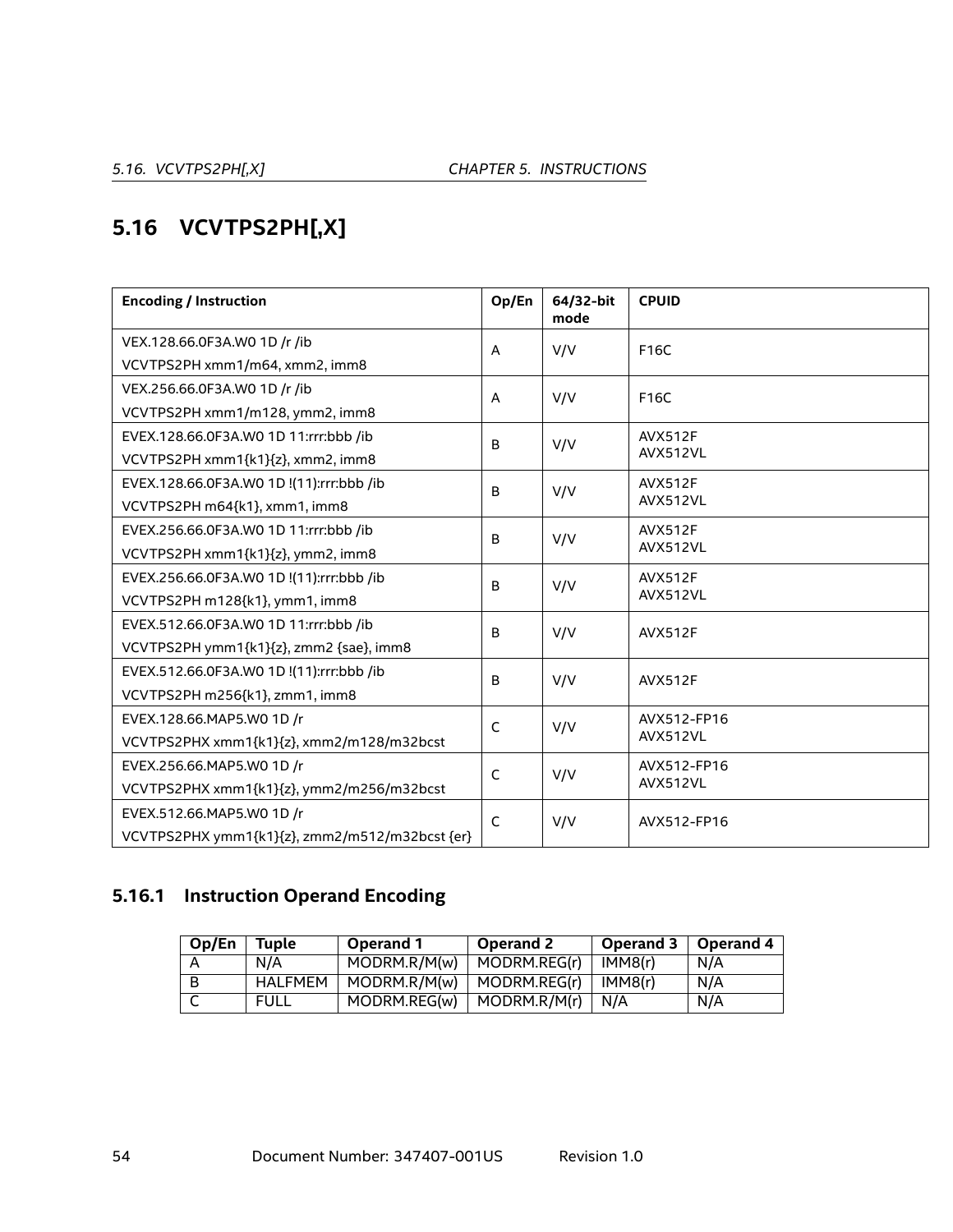#### **5.16.2 Description**

The load form of the VCVTPS2PHX instruction, without imm8, is new. VCVTPS2PHX supports broadcasting. The store (with imm8) versions (VCVTPS2PH) were introduced with AVX512F and F16C.

The instructions associated with AVX512\_FP16 use MXCSR.DAZ for handling FP32 inputs. FP16 outputs can be normal or denormal numbers, and are not conditionally flushed based on MXCSR settings.

The legacy VCVTPS2PH instructions associated with the CPUID bits F16C and AVX512F continue to use MXCSR.DAZ for their inputs.

#### **5.16.3 Operation**

```
1 VCVTPS2PHX dest, src (AVX512_FP16 load version with broadcast support)
2 \mid \text{VL} = 128, 256, \text{ or } 5123
_4 | KL := VL / 32
5
6 | IF *SRC is a register* and (VL == 512) and (EVEX.b = 1):
7 SET_RM(EVEX.RC)
8 ELSE:
9 SET_RM(MXCSR.RC)
10
11 | FOR j := 0 TO KL-1:
12 | IF k1[j] OR *no writemask*:
13 IF *SRC is memory* and EVEX.b = 1:
14 tsrc := SRC.fp32[0]
15 | ELSE
16 tsrc := SRC.fp32[j]
17
18 DEST.fp16[j] := Convert_fp32_to_fp16(tsrc)
19 ELSE IF *zeroing*:
20 DEST.fp16[j] := 0
21 // else dest.fp16[j] remains unchanged
22
23 | DEST [MAXVL-1:VL/2] := 0
```
#### **5.16.4 Exceptions**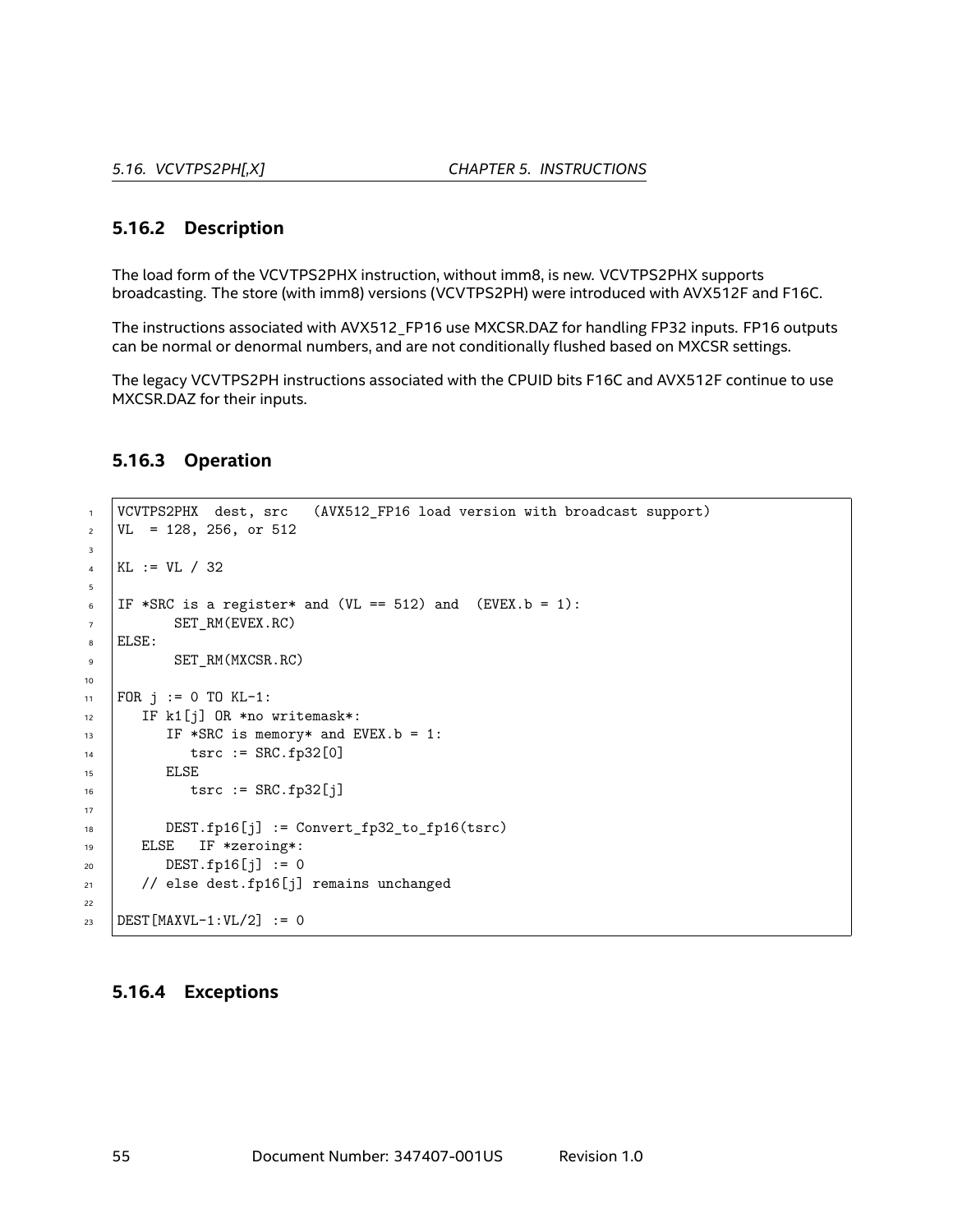## *5.16. VCVTPS2PH[,X] CHAPTER 5. INSTRUCTIONS*

| <b>Instruction</b>              | <b>Exception Type</b> | <b>Arithmetic Flags</b> | <b>CPUID</b>          |
|---------------------------------|-----------------------|-------------------------|-----------------------|
| VCVTPS2PH xmm1/m64, xmm2, imm8  | 11                    | <b>IOUPD</b>            | F16C                  |
| VCVTPS2PH xmm1/m128, ymm2, imm8 | 11                    | <b>IOUPD</b>            | F16C                  |
| VCVTPS2PH xmm1, xmm2, imm8      | E11                   | <b>IOUPD</b>            | AVX512F, AVX512VL     |
| VCVTPS2PH m64, xmm1, imm8       | E <sub>11</sub>       | <b>IOUPD</b>            | AVX512F, AVX512VL     |
| VCVTPS2PH xmm1, ymm2, imm8      | E <sub>11</sub>       | <b>IOUPD</b>            | AVX512F, AVX512VL     |
| VCVTPS2PH m128, ymm1, imm8      | E11                   | <b>IOUPD</b>            | AVX512F, AVX512VL     |
| VCVTPS2PH ymm1, zmm2, imm8      | E11                   | <b>IOUPD</b>            | <b>AVX512F</b>        |
| VCVTPS2PH m256, zmm1, imm8      | E11                   | <b>IOUPD</b>            | AVX512F               |
| VCVTPS2PHX xmm1, xmm2/m128      | E <sub>2</sub>        | <b>IOUPD</b>            | AVX512-FP16, AVX512VL |
| VCVTPS2PHX xmm1, ymm2/m256      | E <sub>2</sub>        | <b>IOUPD</b>            | AVX512-FP16, AVX512VL |
| VCVTPS2PHX ymm1, zmm2/m512      | E <sub>2</sub>        | <b>IOUPD</b>            | AVX512-FP16           |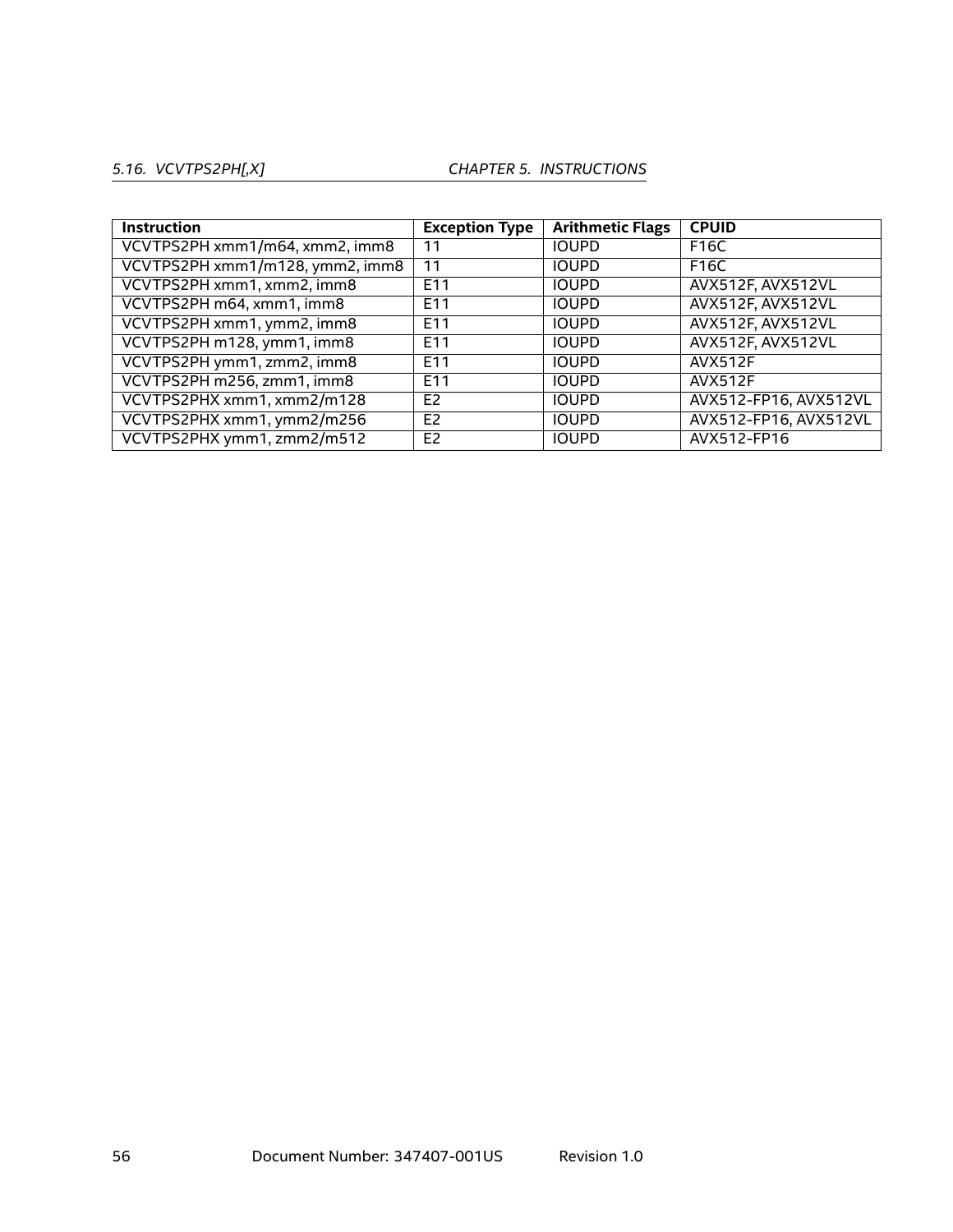# **5.17 VCVTQQ2PH**

| <b>Encoding / Instruction</b>                 | Op/En | 64/32-bit<br>mode | <b>CPUID</b> |
|-----------------------------------------------|-------|-------------------|--------------|
| EVEX.128.NP.MAP5.W1 5B /r                     | A     | V/V               | AVX512-FP16  |
| VCVTQQ2PH xmm1{k1}{z}, xmm2/m128/m64bcst      |       |                   | AVX512VL     |
| EVEX.256.NP.MAP5.W1 5B /r                     | A     | V/V               | AVX512-FP16  |
| VCVTQQ2PH xmm1{k1}{z}, ymm2/m256/m64bcst      |       |                   | AVX512VL     |
| EVEX.512.NP.MAP5.W1 5B /r                     | A     | V/V               | AVX512-FP16  |
| VCVTQQ2PH xmm1{k1}{z}, zmm2/m512/m64bcst {er} |       |                   |              |

# **5.17.1 Instruction Operand Encoding**

|  | Op/En   Tuple   Operand 1                | Operand 2 | Operand 3   Operand 4 |     |
|--|------------------------------------------|-----------|-----------------------|-----|
|  | FULL   MODRM.REG(w)   MODRM.R/M(r)   N/A |           |                       | N/A |

# **5.17.2 Description**

Converts packed quadword integers in the source operand to packed FP16 values in the destination operand. The destination elements are updated according to the writemask.

EVEX.vvvv is reserved and must be 1111b otherwise instructions will #UD.

If the result of the convert operation is overflow and MXCSR.OM=0 then a SIMD exception will be raised with OE=1, PE=1.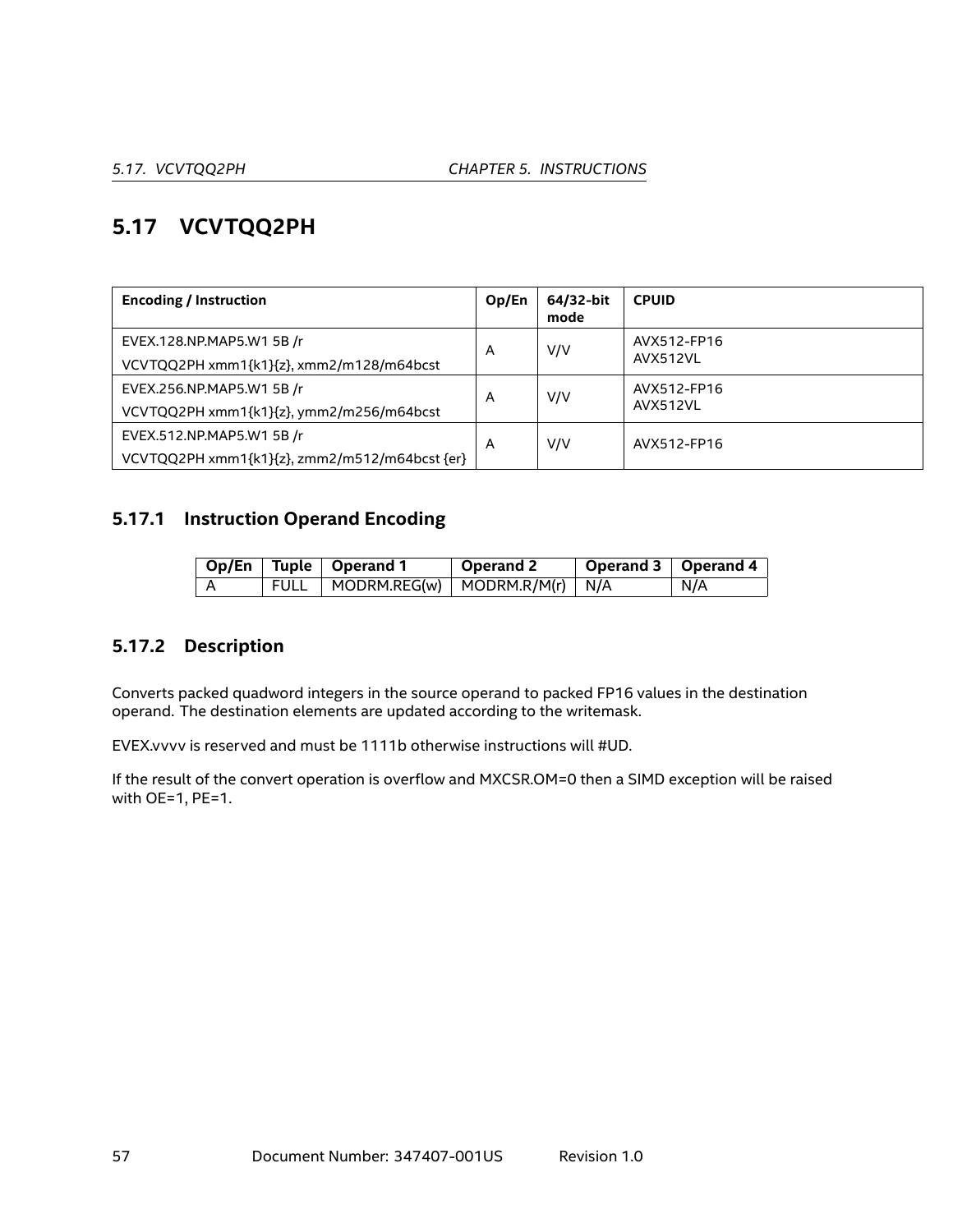#### **5.17.3 Operation**

```
1 VCVTQQ2PH dest, src
2 \text{ } | \text{VL} = 128, 256 \text{ or } 5123
4 KL := VL / 64
5 | IF *SRC is a register* and (VL = 512) AND (EVEX.b = 1):
6 SET_RM(EVEX.RC)
7 ELSE:
8 SET_RM(MXCSR.RC)
9
10 FOR j := 0 TO KL-1:
11 | IF k1[j] OR *no writemask*:
12 IF *SRC is memory* and EVEX.b = 1:
13 tsrc := SRC.qword[0]
14 | ELSE
15 tsrc := SRC.qword[j]
16
17 DEST.fp16[j] := Convert_integer64_to_fp16(tsrc)
18 | ELSE IF *zeroing*:
19 DEST.fp16[j] := 0
20 // else dest.fp16[j] remains unchanged
21
22 | DEST [MAXVL-1:VL/4] := 0
```
#### **5.17.4 Exceptions**

| Instruction                          | Exception Type $\vert$ Arithmetic Flags | ∣ CPUID               |
|--------------------------------------|-----------------------------------------|-----------------------|
| VCVTQQ2PH xmm1, xmm2/m128 $\mid$ E2  | PO.                                     | AVX512-FP16, AVX512VL |
| VCVTQQ2PH xmm1, ymm2/m256 $\vert$ E2 | <b>PO</b>                               | AVX512-FP16, AVX512VL |
| VCVTQQ2PH xmm1, zmm2/m512 $\vert$ E2 | P <sub>O</sub>                          | AVX512-FP16           |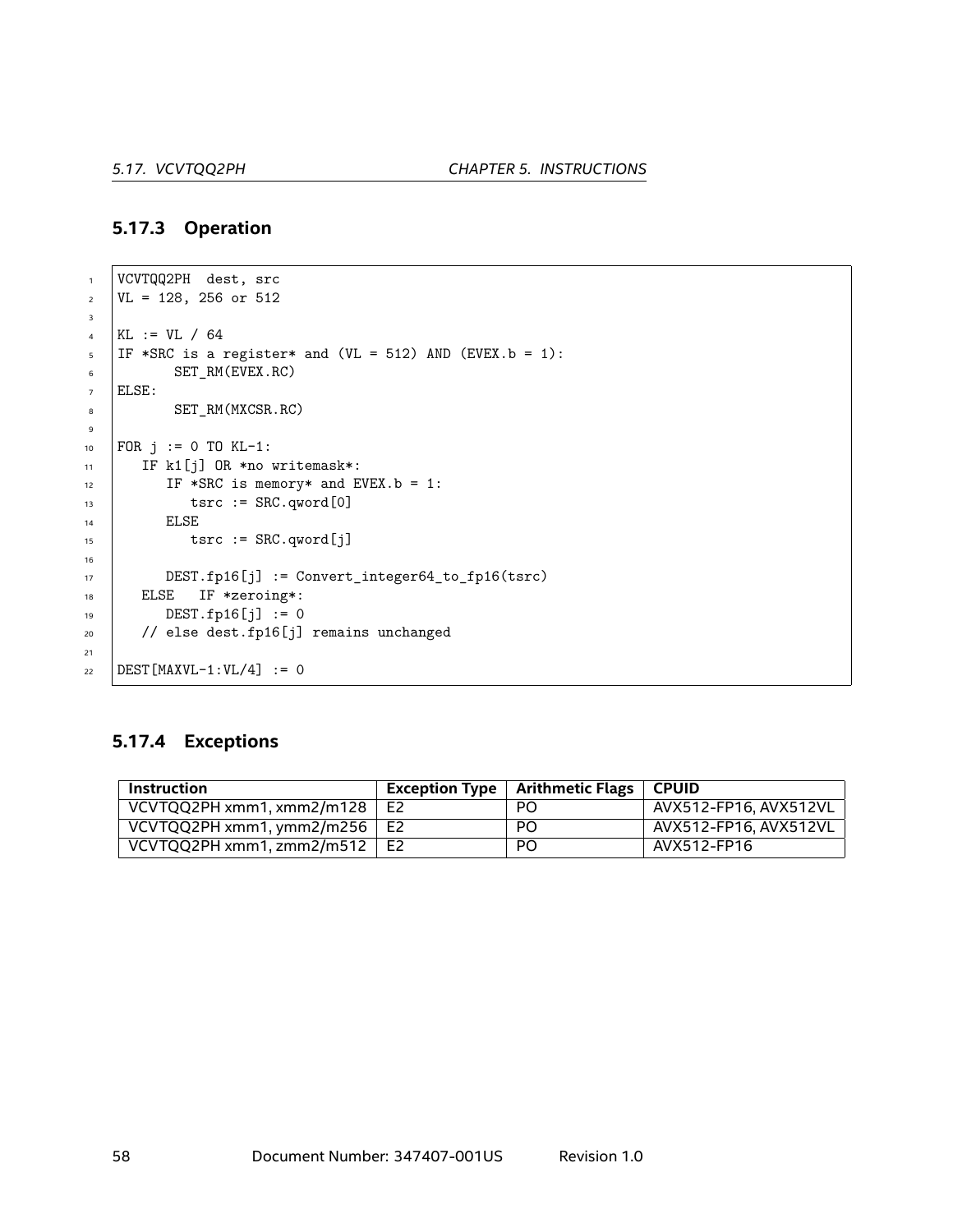# **5.18 VCVTSD2SH**

| <b>Encoding / Instruction</b>              | Op/En | 64/32-bit<br>mode | <b>CPUID</b> |
|--------------------------------------------|-------|-------------------|--------------|
| EVEX.LLIG.F2.MAP5.W1 5A /r                 |       | V/V               | AVX512-FP16  |
| VCVTSD2SH xmm1{k1}{z}, xmm2, xmm3/m64 {er} |       |                   |              |

## **5.18.1 Instruction Operand Encoding**

| Op/En Tuple | <b>Operand 1</b>              | Operand 2   Operand 3 |                                  | <b>Operand 4</b> |
|-------------|-------------------------------|-----------------------|----------------------------------|------------------|
|             | SCALAR   MODRM.REG(w) VVVV(r) |                       | $\vert$ MODRM.R/M(r) $\vert$ N/A |                  |

## **5.18.2 Description**

Converts the low FP64 value in the second source operand to a FP16 value in the low element of the destination operand.

When the conversion is inexact, the value returned is rounded according to the rounding control bits in the MXCSR register.

Bits 127:16 of the destination operand are copied from the corresponding bits of the first source operand. Bits MAXVL-1:128 of the destination operand are zeroed. The low FP16 element of the destination is updated according to the writemask.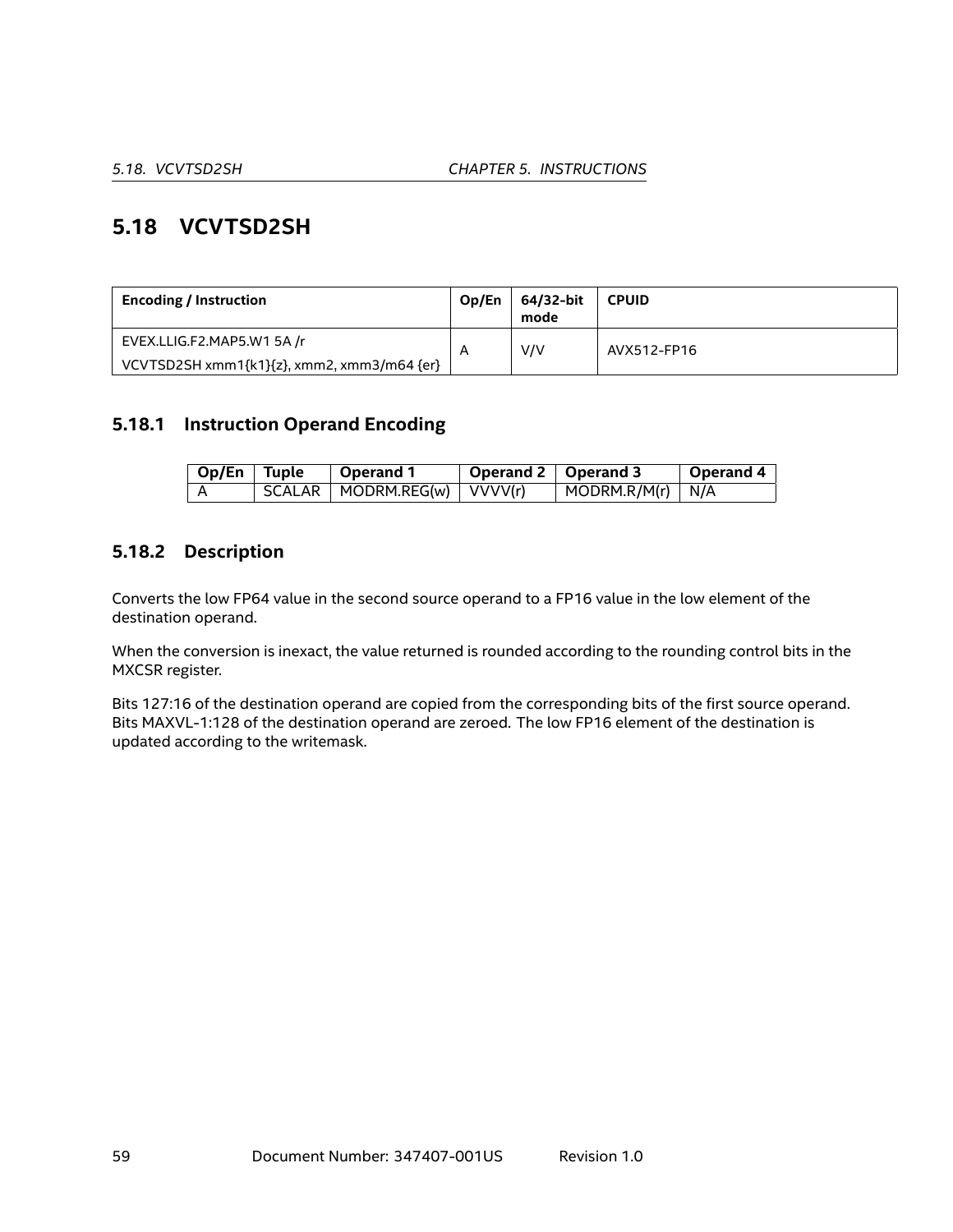#### **5.18.3 Operation**

```
1 VCVTSD2SH dest, src1, src2
2
\overline{\phantom{a}} IF *SRC2 is a register* and (EVEX.b = 1):
4 SET_RM(EVEX.RC)
5 ELSE:
6 SET_RM(MXCSR.RC)
7
\frac{1}{8} IF k1[0] OR *no writemask*:
9 DEST.fp16[0] := Convert_fp64_to_fp16(SRC2.fp64[0])
10 ELSE IF *zeroing*:
11 DEST.fp16[0] := 0
12 // else dest.fp16[0] remains unchanged
13
14 DEST[127:16] := SRC1[127:16]
15 DEST [MAXVL-1:128] := 0
```
# **5.18.4 Exceptions**

| Instruction                                     | <b>Exception Type   Arithmetic Flags   CPUID</b> |                          |
|-------------------------------------------------|--------------------------------------------------|--------------------------|
| $\mid$ VCVTSD2SH xmm1, xmm2, xmm3/m64 $\mid$ E3 | IOUPD                                            | <sup>⊦</sup> AVX512-FP16 |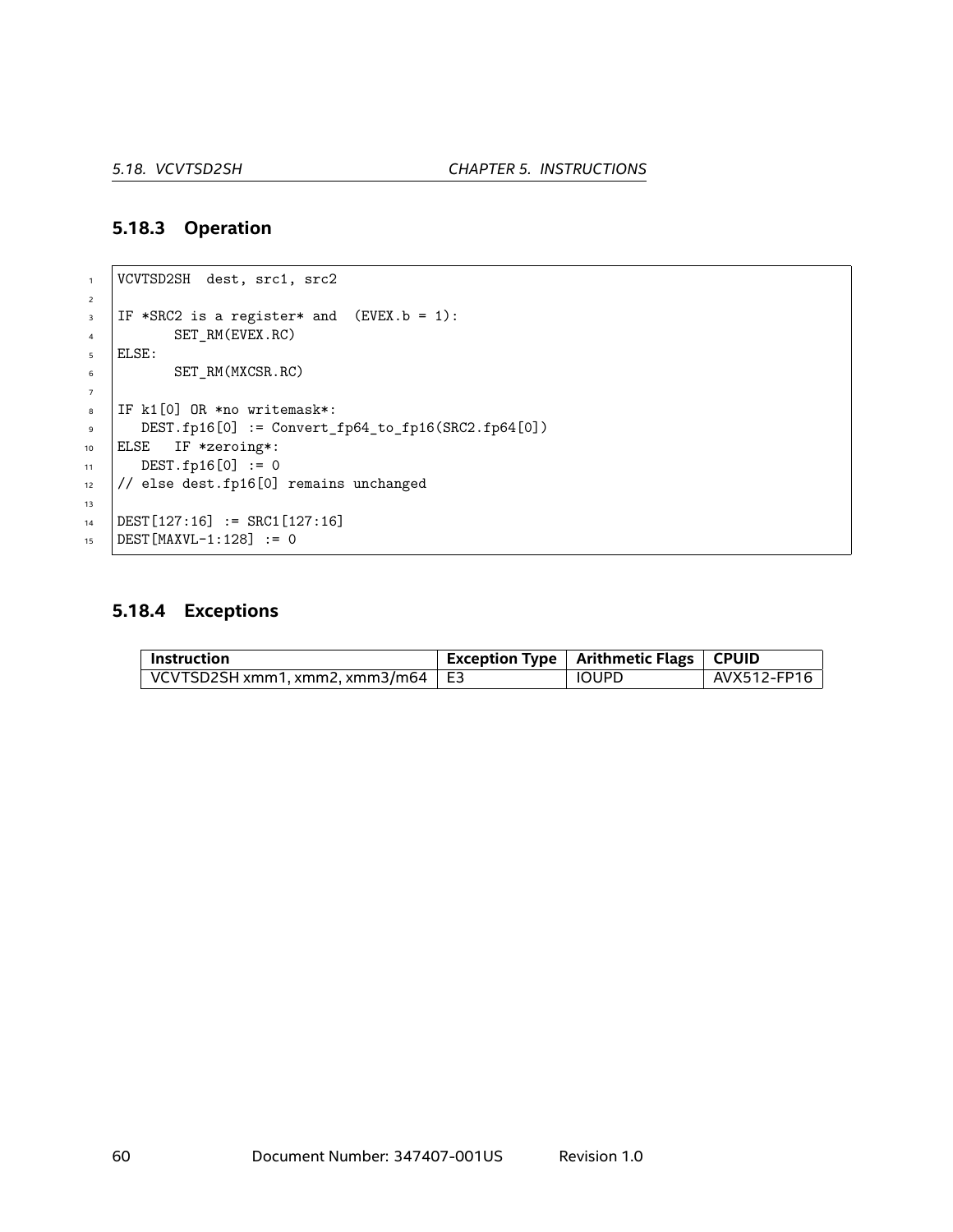# **5.19 VCVTSH2SD**

| <b>Encoding / Instruction</b>               | Op/En | 64/32-bit<br>mode | <b>CPUID</b> |
|---------------------------------------------|-------|-------------------|--------------|
| EVEX.LLIG.F3.MAP5.W0 5A /r                  | A     | V/V               | AVX512-FP16  |
| VCVTSH2SD xmm1{k1}{z}, xmm2, xmm3/m16 {sae} |       |                   |              |

## **5.19.1 Instruction Operand Encoding**

| $\log$ I Op/En Tuple | ∣ Operand 1                                      | Operand 2   Operand 3 |                                  | <b>Operand 4</b> |
|----------------------|--------------------------------------------------|-----------------------|----------------------------------|------------------|
|                      | $\mid$ SCALAR $\mid$ MODRM.REG(w) $\mid$ VVVV(r) |                       | $\vert$ MODRM.R/M(r) $\vert$ N/A |                  |

## **5.19.2 Description**

Converts the low FP16 element in the second source operand to a FP64 element in the low element of the destination operand.

Bits 127:64 of the destination operand are copied from the corresponding bits of the first source operand. Bits MAXVL-1:128 of the destination operand are zeroed. The low FP64 element of the destination is updated according to the writemask.

# **5.19.3 Operation**

```
1 VCVTSH2SD dest, src1, src2
2
3 | IF k1[0] OR *no writemask*:
\mu DEST.fp64[0] := Convert_fp16_to_fp64(SRC2.fp16[0])
5 ELSE IF *zeroing*:
6 \quad \text{DEST.fp64[0]} := 07 // else dest.fp64[0] remains unchanged
8
\text{DEF}[127:64] := \text{SRC1}[127:64]10 DEST [MAXVL-1:128] := 0
```
#### **5.19.4 Exceptions**

| $\perp$ Instruction                               | Exception Type   Arithmetic Flags   CPUID |             |
|---------------------------------------------------|-------------------------------------------|-------------|
| $\vert$ VCVTSH2SD xmm1, xmm2, xmm3/m16 $\vert$ E3 | Ш                                         | AVX512-FP16 |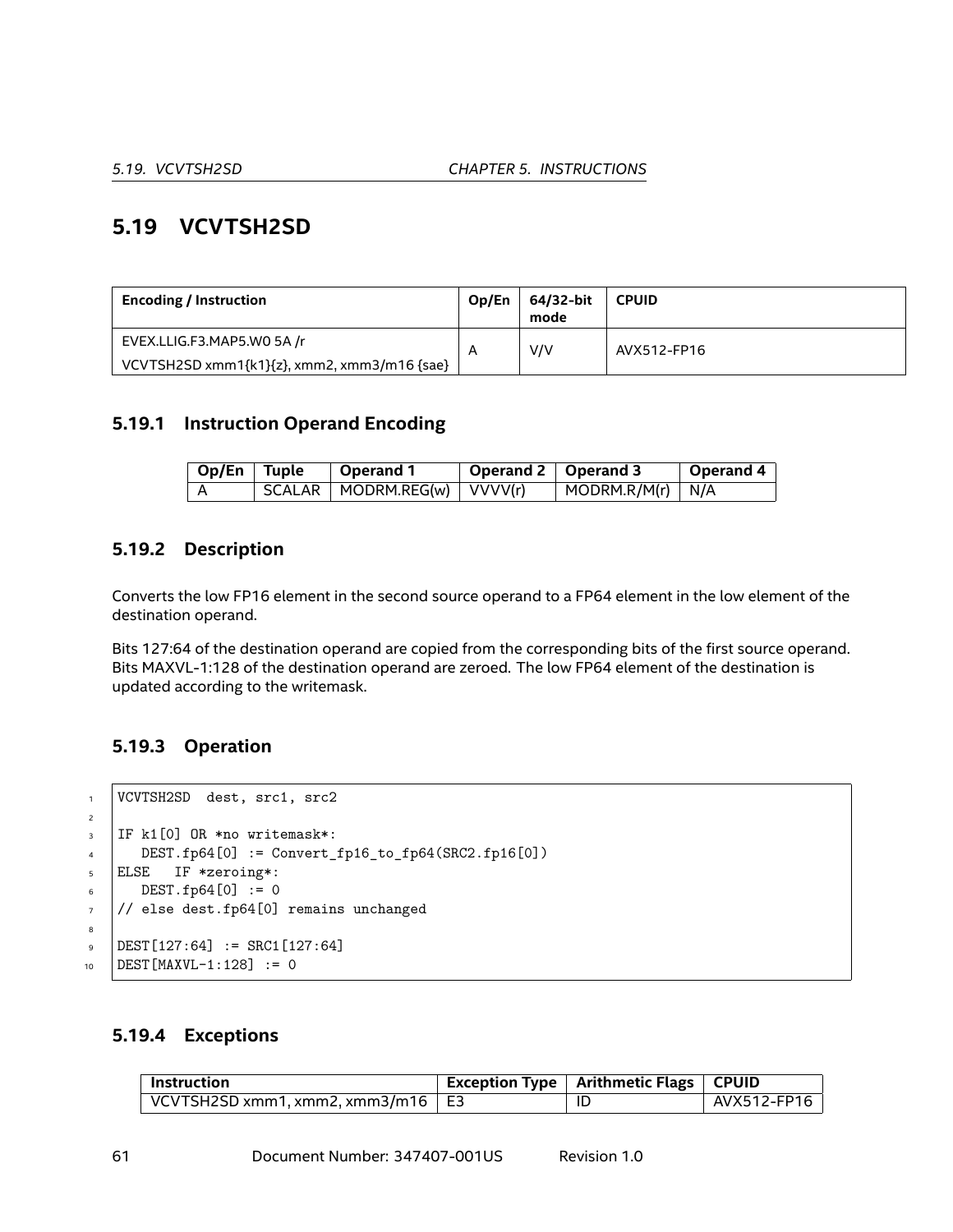# **5.20 VCVTSH2SI**

| <b>Encoding / Instruction</b>                                                                     | Op/En | 64/32-bit<br>mode | <b>CPUID</b> |  |  |
|---------------------------------------------------------------------------------------------------|-------|-------------------|--------------|--|--|
| EVEX.LLIG.F3.MAP5.WO 2D /r                                                                        | A     | V/V <sup>1</sup>  | AVX512-FP16  |  |  |
| VCVTSH2SI r32, xmm1/m16 {er}                                                                      |       |                   |              |  |  |
| EVEX.LLIG.F3.MAP5.W1 2D /r                                                                        | A     | V/N.E.            | AVX512-FP16  |  |  |
| VCVTSH2SI r64, xmm1/m16 {er}                                                                      |       |                   |              |  |  |
| Notes:                                                                                            |       |                   |              |  |  |
| 1: Outside of 64b mode, the EVEX.W field is ignored. The instruction behaves as if W=0 were used. |       |                   |              |  |  |

## **5.20.1 Instruction Operand Encoding**

| Op/En   Tuple | Operand 1 | Operand 2 | $\mid$ Operand 3 $\mid$ Operand 4 |     |
|---------------|-----------|-----------|-----------------------------------|-----|
|               |           |           |                                   | N/A |

## **5.20.2 Description**

Converts the low FP16 element in the source operand to a signed integer in the destination general purpose register.

When a conversion is inexact, the value returned is rounded according to the rounding control bits in the MXCSR register or the embedded rounding control bits. If a converted result cannot be represented in the destination format, the floating-point invalid exception is raised, and if this exception is masked, the integer indefinite value is returned; See Section [4.4.](#page-18-0)

# **5.20.3 Operation**

```
1 VCVTSH2SI dest, src
2
\overline{\phantom{a}} IF *SRC is a register* and (EVEX.b = 1):
4 SET_RM(EVEX.RC)
5 ELSE:
6 SET_RM(MXCSR.RC)
7
8 \mid \text{IF } 64-mode and OperandSize == 64:
9 DEST.qword := Convert_fp16_to_integer64(SRC.fp16[0])
10 ELSE:
11 DEST.dword := Convert_fp16_to_integer32(SRC.fp16[0])
```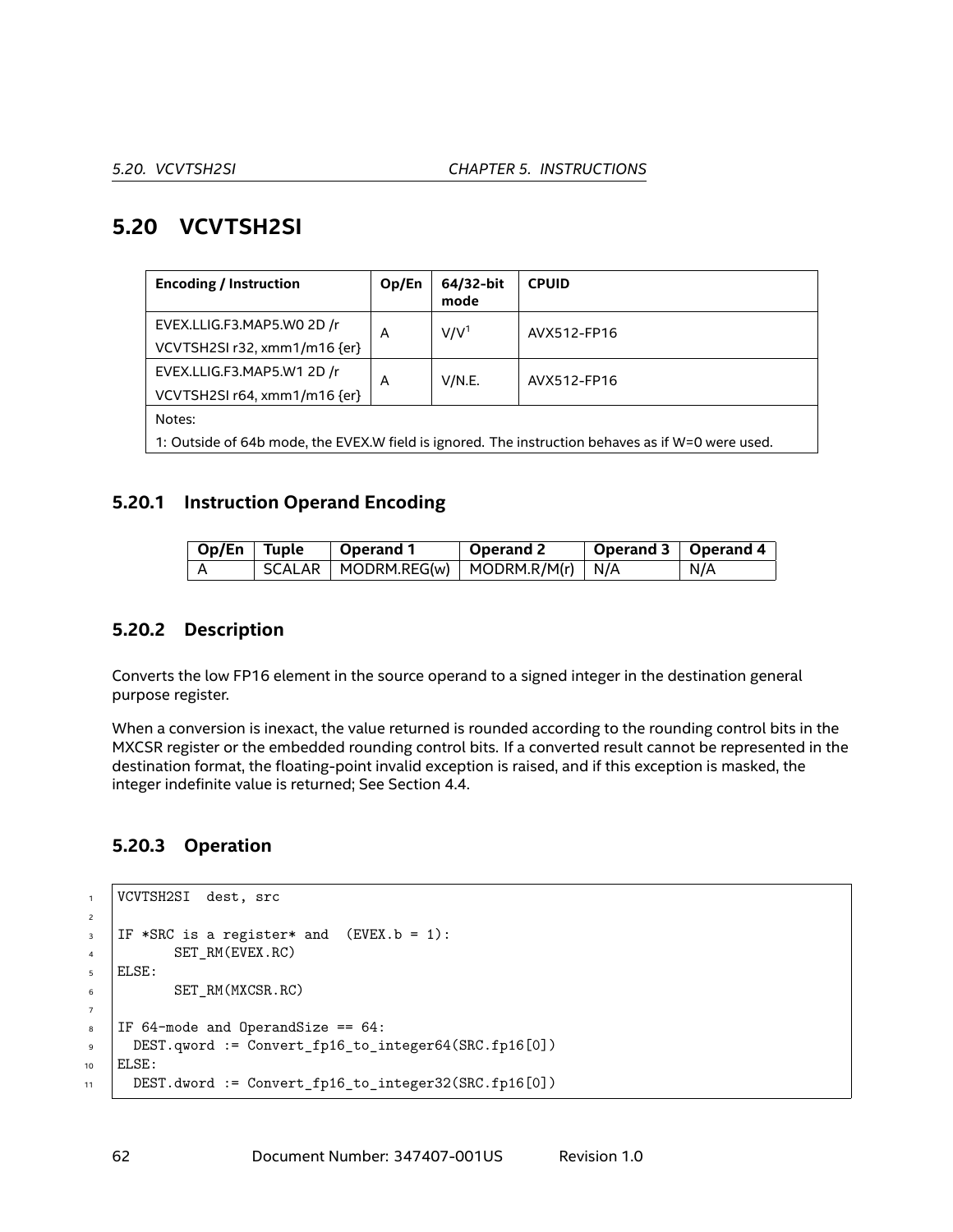# **5.20.4 Exceptions**

| <b>Instruction</b>                  | Exception Type   Arithmetic Flags   CPUID |             |
|-------------------------------------|-------------------------------------------|-------------|
| VCVTSH2SI r32, xmm1/m16 $\mid$ E3NF | ΙP                                        | AVX512-FP16 |
| VCVTSH2SI $r64. xmm1/m16$   E3NF    | ΙP                                        | AVX512-FP16 |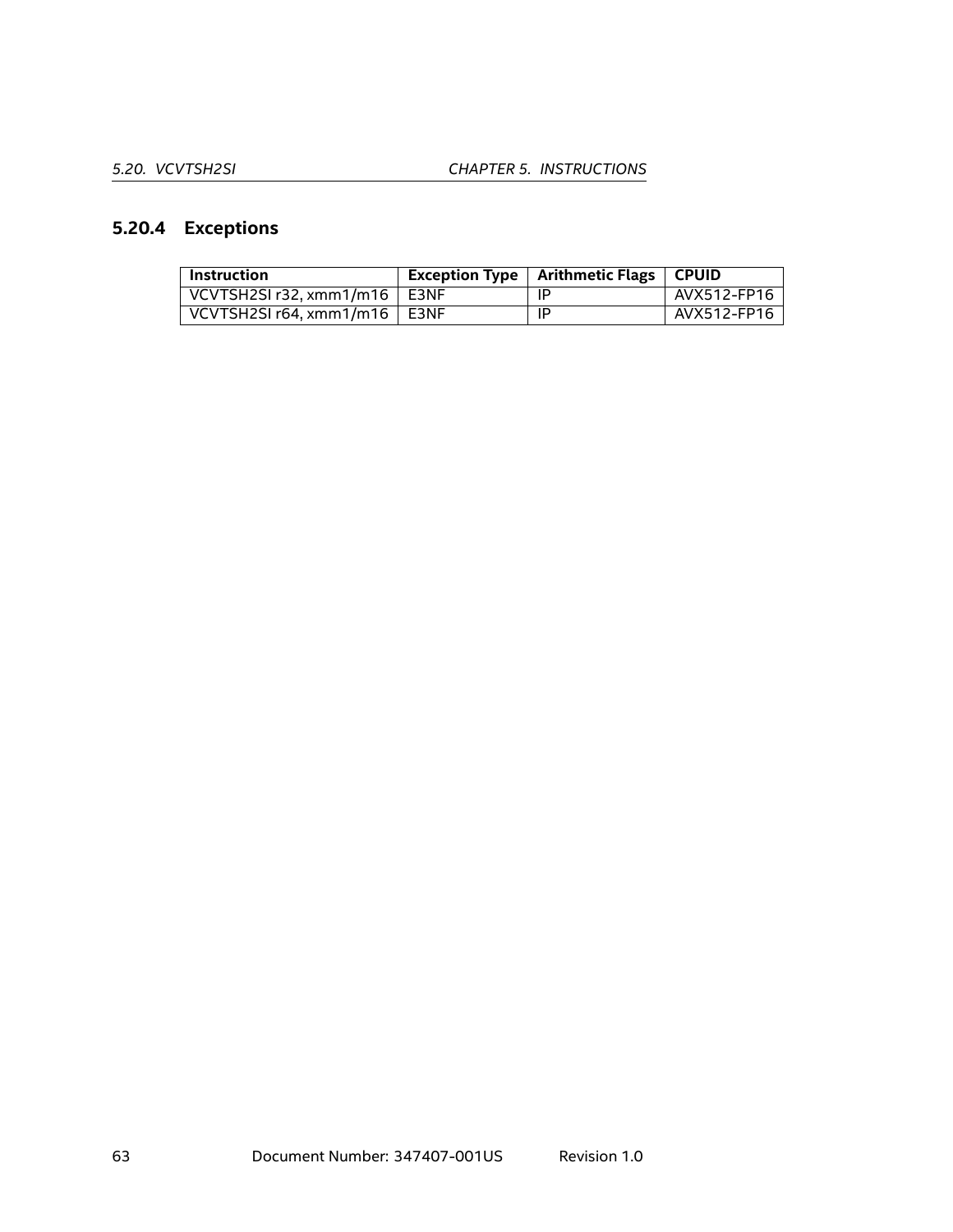# **5.21 VCVTSH2SS**

| <b>Encoding / Instruction</b>               | Op/En | 64/32-bit<br>mode | <b>CPUID</b> |
|---------------------------------------------|-------|-------------------|--------------|
| EVEX.LLIG.NP.MAP6.WO 13 /r                  | A     | V/V               | AVX512-FP16  |
| VCVTSH2SS xmm1{k1}{z}, xmm2, xmm3/m16 {sae} |       |                   |              |

## **5.21.1 Instruction Operand Encoding**

| Op/En Tuple | $^\shortparallel$ Operand 1                      | Operand 2   Operand 3 |                                | <b>Operand 4</b> |
|-------------|--------------------------------------------------|-----------------------|--------------------------------|------------------|
|             | $\mid$ SCALAR $\mid$ MODRM.REG(w) $\mid$ VVVV(r) |                       | $\mid$ MODRM.R/M(r) $\mid$ N/A |                  |

## **5.21.2 Description**

Converts the low FP16 element in the second source operand to the low FP32 element of the destination operand.

Bits 127:32 of the destination operand are copied from the corresponding bits of the first source operand. Bits MAXVL-1:128 of the destination operand are zeroed. The low FP16 element of the destination is updated according to the writemask.

## **5.21.3 Operation**

```
1 VCVTSH2SS dest, src1, src2
2
3 | IF k1[0] OR *no writemask*:
\mu DEST.fp32[0] := Convert_fp16_to_fp32(SRC2.fp16[0])
5 ELSE IF *zeroing*:
6 DEST.fp32[0] := 0
7 // else dest.fp32[0] remains unchanged
8
9 DEST[127:32] := SRC1[127:32]
10 DEST [MAXVL-1:128] := 0
```
## **5.21.4 Exceptions**

| <b>Instruction</b>                                      | Exception Type   Arithmetic Flags   CPUID |             |
|---------------------------------------------------------|-------------------------------------------|-------------|
| $\sqrt{2}$ VCVTSH2SS xmm1, xmm2, xmm3/m16 $\sqrt{2}$ E3 | -IC                                       | AVX512-FP16 |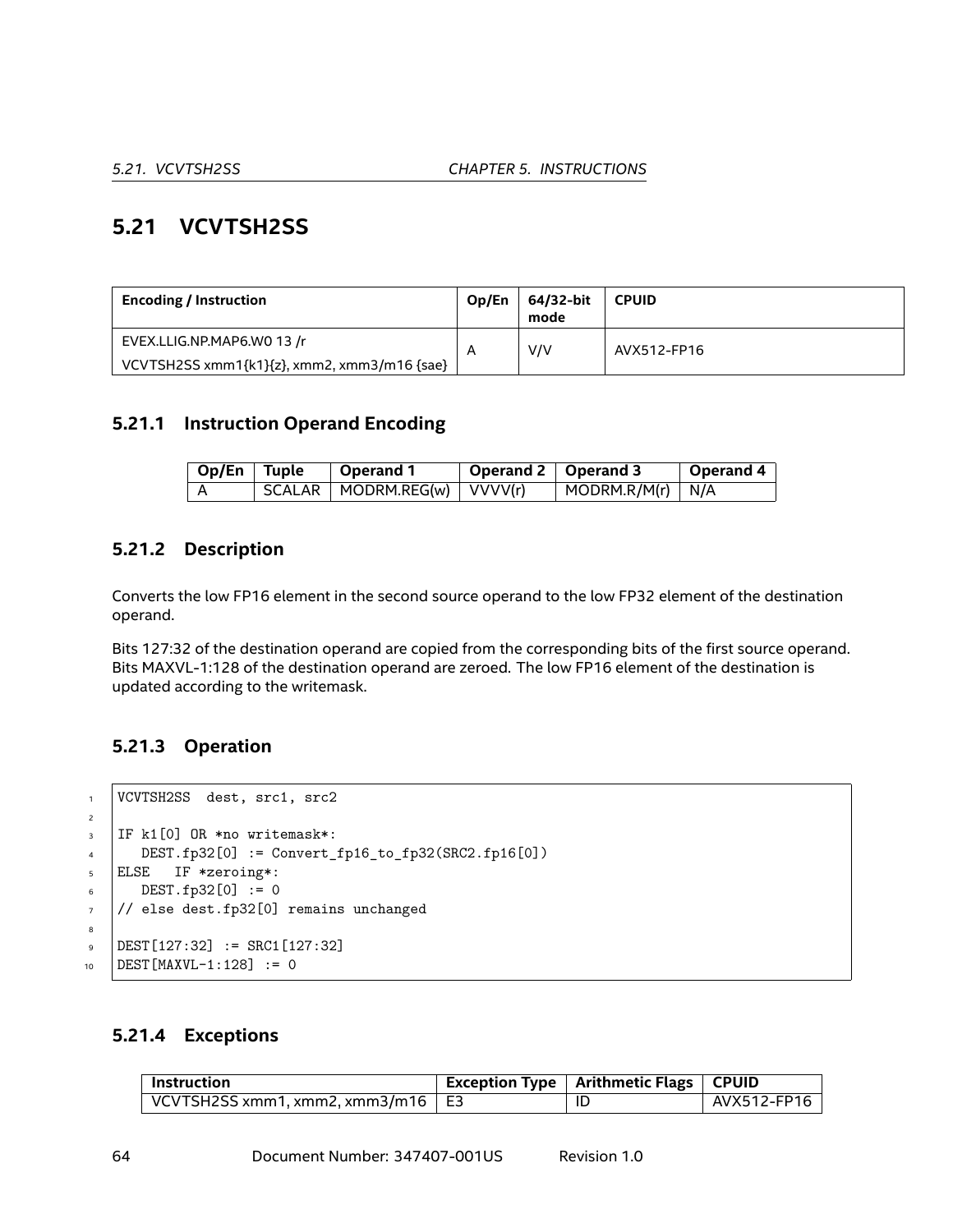# **5.22 VCVTSH2USI**

| <b>Encoding / Instruction</b>                                                                     | Op/En | 64/32-bit<br>mode | <b>CPUID</b> |  |  |
|---------------------------------------------------------------------------------------------------|-------|-------------------|--------------|--|--|
| EVEX.LLIG.F3.MAP5.WO 79 /r                                                                        | A     | V/V <sup>1</sup>  | AVX512-FP16  |  |  |
| VCVTSH2USI r32, xmm1/m16 {er}                                                                     |       |                   |              |  |  |
| EVEX.LLIG.F3.MAP5.W1 79 /r                                                                        |       | V/N.E.<br>A       | AVX512-FP16  |  |  |
| VCVTSH2USI r64, xmm1/m16 {er}                                                                     |       |                   |              |  |  |
| Notes:                                                                                            |       |                   |              |  |  |
| 1: Outside of 64b mode, the EVEX.W field is ignored. The instruction behaves as if W=0 were used. |       |                   |              |  |  |

## **5.22.1 Instruction Operand Encoding**

| $\overline{\phantom{a}}$ Op/En   Tuple | $\mid$ Operand 1                                                 | Operand 2 | $\mid$ Operand 3 $\mid$ Operand 4 |     |
|----------------------------------------|------------------------------------------------------------------|-----------|-----------------------------------|-----|
|                                        | $\mid$ SCALAR $\mid$ MODRM.REG(w) $\mid$ MODRM.R/M(r) $\mid$ N/A |           |                                   | N/A |

## **5.22.2 Description**

Converts the low FP16 element in the source operand to an unsigned integer in the destination general purpose register.

When a conversion is inexact, the value returned is rounded according to the rounding control bits in the MXCSR register or the embedded rounding control bits. If a converted result cannot be represented in the destination format, the floating-point invalid exception is raised, and if this exception is masked, the integer indefinite value is returned; See Section [4.4.](#page-18-0)

# **5.22.3 Operation**

```
1 | VCVTSH2USI dest, src
2
3 // SET_RM() sets the rounding mode used for this instruction.
4 IF *SRC is a register* and (EVEX.b = 1):
5 SET RM(EVEX.RC)
6 ELSE:
7 SET_RM(MXCSR.RC)
8
\sqrt{9} IF 64-mode and OperandSize == 64:
10 DEST.qword := Convert_fp16_to_unsigned_integer64(SRC.fp16[0])
11 ELSE:
12 DEST.dword := Convert_fp16_to_unsigned_integer32(SRC.fp16[0])
```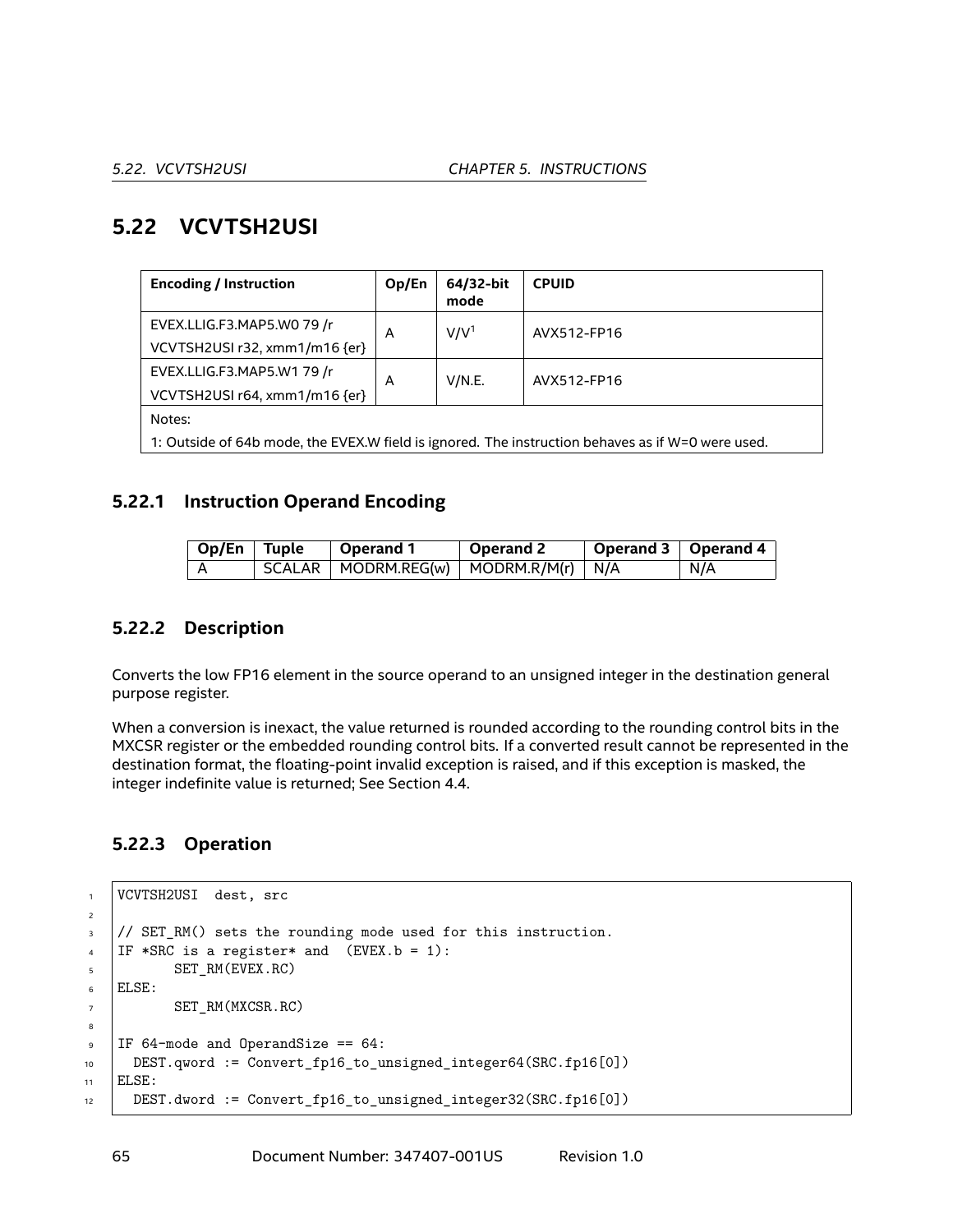# **5.22.4 Exceptions**

| <b>Instruction</b>                   | <b>Exception Type   Arithmetic Flags</b> | <b>CPUID</b> |
|--------------------------------------|------------------------------------------|--------------|
| VCVTSH2USI r32, xmm1/m16 $\mid$ E3NF | ΙP                                       | AVX512-FP16  |
| VCVTSH2USI $r64. xmm1/m16$   E3NF    | -lP                                      | AVX512-FP16  |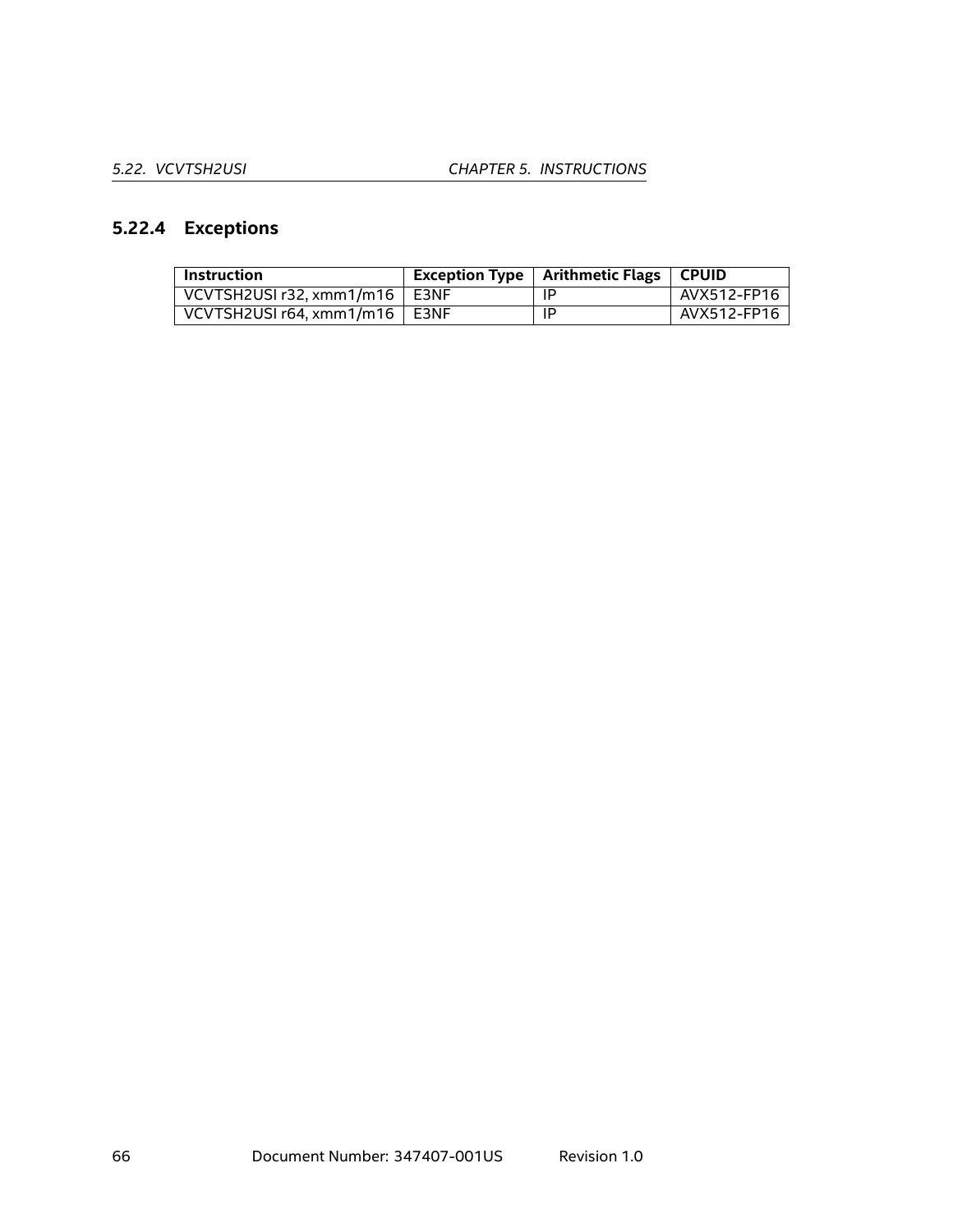# **5.23 VCVTSI2SH**

| <b>Encoding / Instruction</b>                                                                     | Op/En | 64/32-bit<br>mode | <b>CPUID</b> |  |  |
|---------------------------------------------------------------------------------------------------|-------|-------------------|--------------|--|--|
| EVEX.LLIG.F3.MAP5.WO 2A /r                                                                        | A     | V/V <sup>1</sup>  | AVX512-FP16  |  |  |
| VCVTSI2SH xmm1, xmm2, r32/m32 {er}                                                                |       |                   |              |  |  |
| EVEX.LLIG.F3.MAP5.W1 2A /r                                                                        | A     | V/N.E.            | AVX512-FP16  |  |  |
| VCVTSI2SH xmm1, xmm2, r64/m64 {er}                                                                |       |                   |              |  |  |
| Notes:                                                                                            |       |                   |              |  |  |
| 1: Outside of 64b mode, the EVEX.W field is ignored. The instruction behaves as if W=0 were used. |       |                   |              |  |  |

## **5.23.1 Instruction Operand Encoding**

| Op/En   Tuple | $\perp$ Operand 1             | $\blacksquare$ Operand 2 $\blacksquare$ Operand 3 |                                  | Operand 4 |
|---------------|-------------------------------|---------------------------------------------------|----------------------------------|-----------|
|               | SCALAR   MODRM.REG(w) VVVV(r) |                                                   | $\vert$ MODRM.R/M(r) $\vert$ N/A |           |

## **5.23.2 Description**

Converts an signed doubleword integer (or signed quadword integer if operand size is 64 bits) in the second source operand to a FP16 value in the destination operand. The result is stored in the low word of the destination operand. When conversion is inexact, the value returned is rounded according to the rounding control bits in the MXCSR register or embedded rounding controls.

The second source operand can be a general-purpose register or a 32/64-bit memory location. The first source and destination operands are XMM registers. Bits 127:16 of the XMM register destination are copied from corresponding bits in the first source operand. Bits MAXVL-1:128 of the destination register are zeroed.

If the result of the convert operation is overflow and MXCSR.OM=0 then a SIMD exception will be raised with OE=1, PE=1.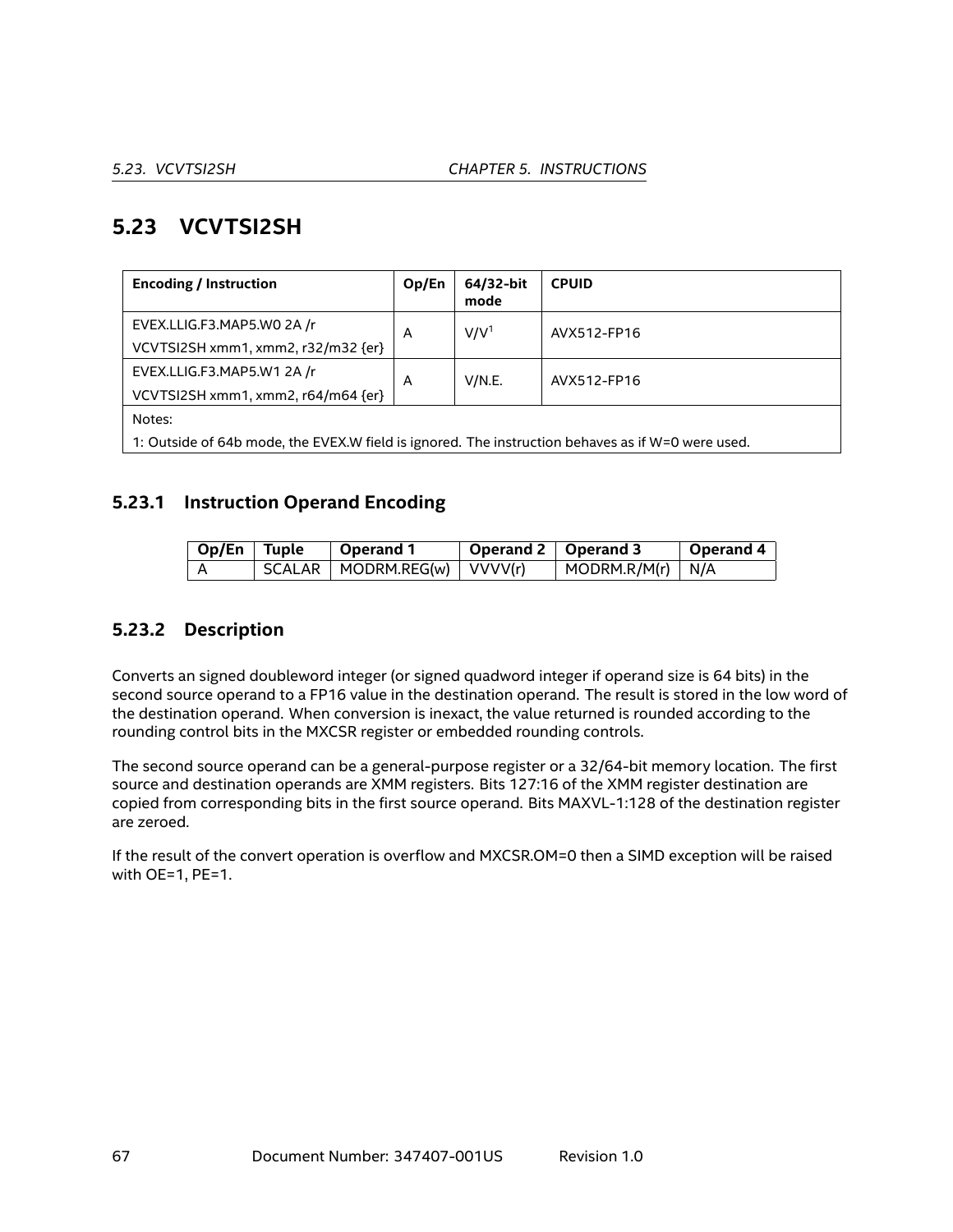#### **5.23.3 Operation**

```
1 VCVTSI2SH dest, src1, src2
2
\overline{\phantom{a}} IF *SRC2 is a register* and (EVEX.b = 1):
4 SET_RM(EVEX.RC)
5 ELSE:
6 SET_RM(MXCSR.RC)
7
\text{S} | IF 64-mode and OperandSize == 64:
9 DEST.fp16[0] := Convert_integer64_to_fp16(SRC2.qword)
10 ELSE:
11 DEST.fp16[0] := Convert_integer32_to_fp16(SRC2.dword)
12
13 DEST[127:16] := SRC1[127:16]
14 DEST [MAXVL-1:128] := 0
```
## **5.23.4 Exceptions**

| Instruction                                | <b>Exception Type   Arithmetic Flags   CPUID</b> |             |
|--------------------------------------------|--------------------------------------------------|-------------|
| VCVTSI2SH xmm1, xmm2, r32/m32 $\vert$ E3NF | <b>PO</b>                                        | AVX512-FP16 |
| VCVTSI2SH xmm1, xmm2, $r64/m64$   E3NF     | PO.                                              | AVX512-FP16 |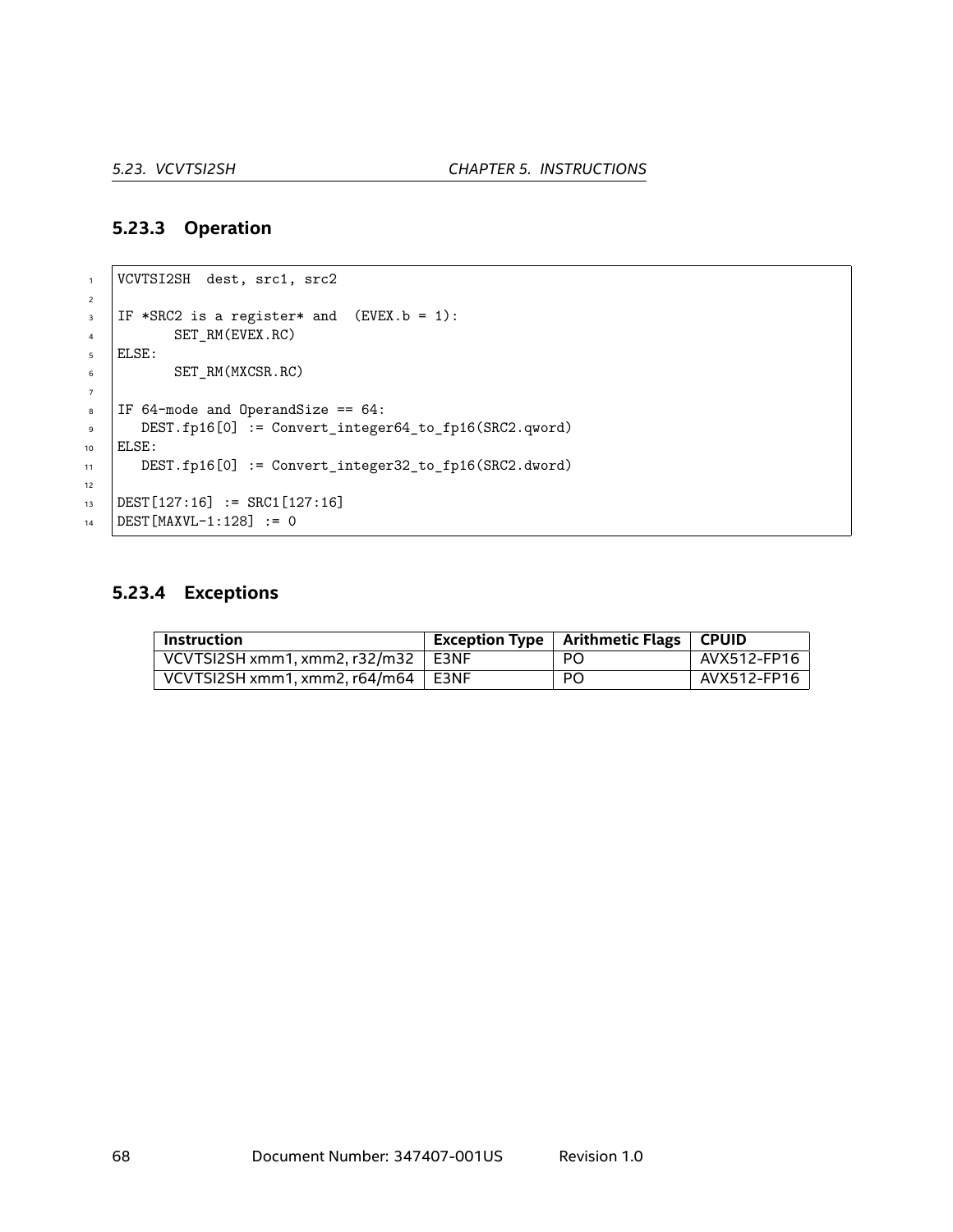# **5.24 VCVTSS2SH**

| <b>Encoding / Instruction</b>              | Op/En                   | 64/32-bit<br>mode | <b>CPUID</b> |
|--------------------------------------------|-------------------------|-------------------|--------------|
| EVEX.LLIG.NP.MAP5.WO 1D /r                 | $\overline{\mathsf{A}}$ | V/V               | AVX512-FP16  |
| VCVTSS2SH xmm1{k1}{z}, xmm2, xmm3/m32 {er} |                         |                   |              |

## **5.24.1 Instruction Operand Encoding**

| Op/En Tuple | Operand 1                       | Operand 2   Operand 3 |                                  | <b>Operand 4</b> |
|-------------|---------------------------------|-----------------------|----------------------------------|------------------|
|             | SCALAR   MODRM.REG(w)   VVVV(r) |                       | $\vert$ MODRM.R/M(r) $\vert$ N/A |                  |

## **5.24.2 Description**

Converts the low FP32 value in the second source operand to a FP16 value in the low element of the destination operand.

When the conversion is inexact, the value returned is rounded according to the rounding control bits in the MXCSR register.

Bits 127:16 of the destination operand are copied from the corresponding bits of the first source operand. Bits MAXVL-1:128 of the destination operand are zeroed. The low FP16 element of the destination is updated according to the writemask.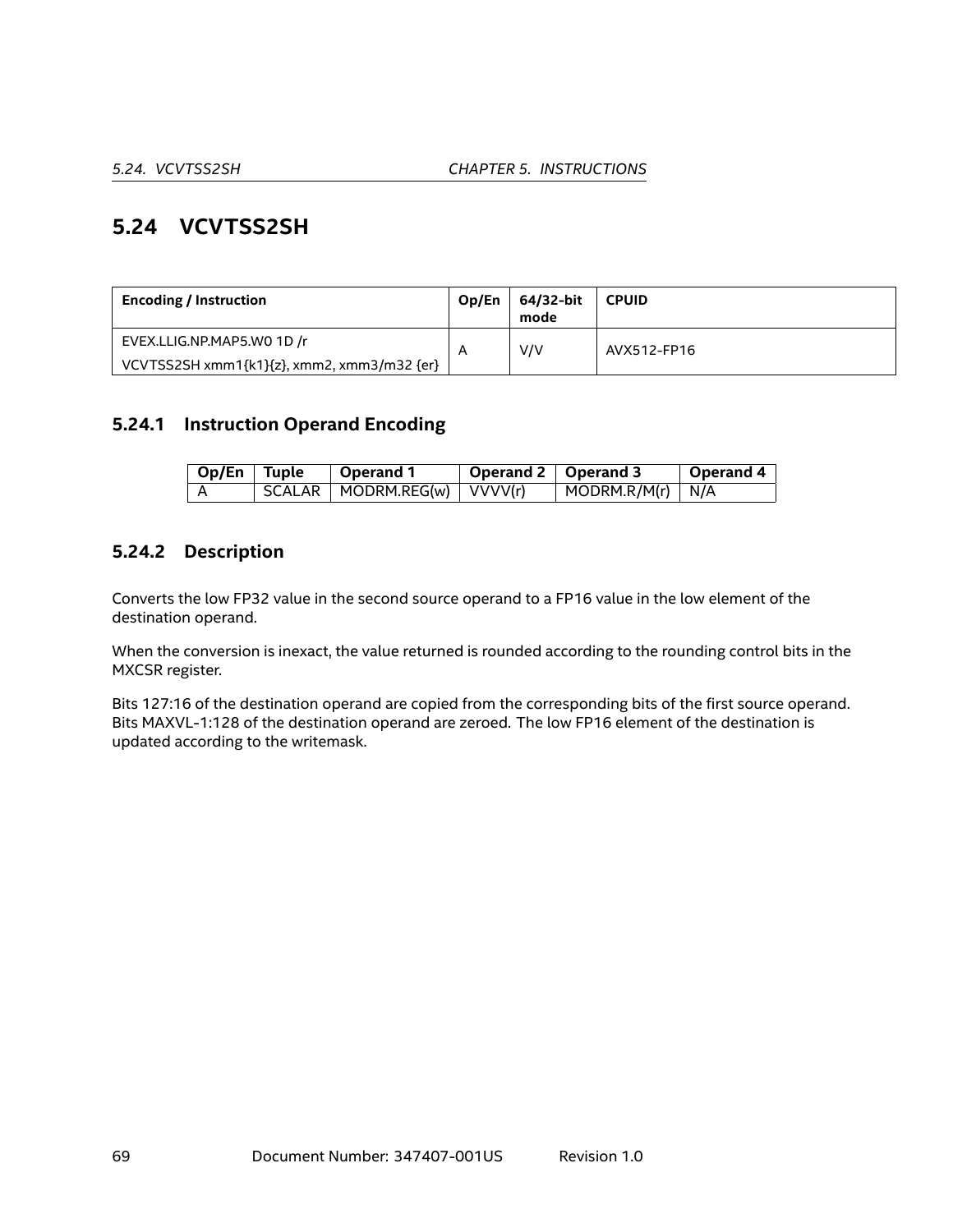#### **5.24.3 Operation**

```
1 VCVTSS2SH dest, src1, src2
2
\overline{\phantom{a}} IF *SRC2 is a register* and (EVEX.b = 1):
4 SET_RM(EVEX.RC)
5 ELSE:
6 SET_RM(MXCSR.RC)
7
\overline{\text{B}} IF k1[0] OR *no writemask*:
9 DEST.fp16[0] := Convert_fp32_to_fp16(SRC2.fp32[0])
10 ELSE IF *zeroing*:
11 DEST.fp16[0] := 0
12 // else dest.fp16[0] remains unchanged
13
14 DEST[127:16] := SRC1[127:16]
15 DEST [MAXVL-1:128] := 0
```
## **5.24.4 Exceptions**

| ' Instruction                                                           | $^\top$ Exception Type $\parallel$ Arithmetic Flags $\parallel$ CPUID |             |
|-------------------------------------------------------------------------|-----------------------------------------------------------------------|-------------|
| $^{\dagger}$ VCVTSS2SH xmm1, xmm2, xmm3/m32 $\parallel$ E3 $^{\dagger}$ | <b>IOUPD</b>                                                          | AVX512-FP16 |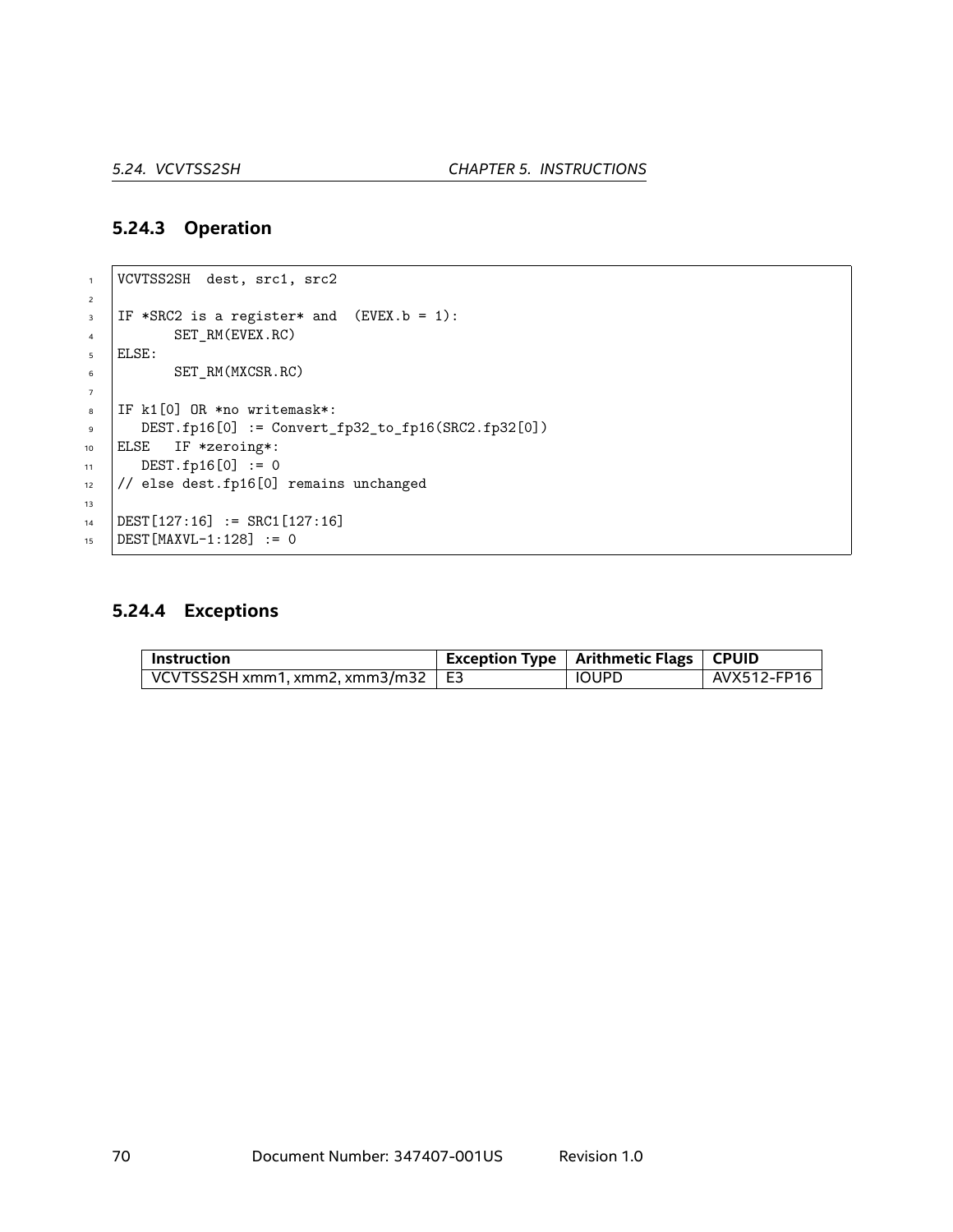# **5.25 VCVTTPH2DQ**

| <b>Encoding / Instruction</b>                   | Op/En | 64/32-bit<br>mode | <b>CPUID</b> |
|-------------------------------------------------|-------|-------------------|--------------|
| EVEX.128.F3.MAP5.W0 5B /r                       | A     | V/V               | AVX512-FP16  |
| VCVTTPH2DQ xmm1{k1}{z}, xmm2/m64/m16bcst        |       |                   | AVX512VL     |
| EVEX.256.F3.MAP5.W0 5B /r                       | A     | V/V               | AVX512-FP16  |
| VCVTTPH2DQ ymm1{k1}{z}, xmm2/m128/m16bcst       |       |                   | AVX512VL     |
| EVEX.512.F3.MAP5.W0 5B /r                       | A     | V/V               | AVX512-FP16  |
| VCVTTPH2DQ zmm1{k1}{z}, ymm2/m256/m16bcst {sae} |       |                   |              |

# **5.25.1 Instruction Operand Encoding**

|  | Op/En   Tuple   Operand 1                                      | Operand 2 | Operand 3   Operand 4 |     |
|--|----------------------------------------------------------------|-----------|-----------------------|-----|
|  | $\mid$ HALF $\mid$ MODRM.REG(w) $\mid$ MODRM.R/M(r) $\mid$ N/A |           |                       | N/A |

# **5.25.2 Description**

Converts packed FP16 values in the source operand to signed doubleword integers in destination operand.

When a conversion is inexact, a truncated (round toward zero) value is returned. If a converted result is larger than the maximum signed doubleword integer, the floating-point invalid exception is raised, and if this exception is masked, the indefinite integer value is returned; See Section [4.4](#page-18-0).

The destination elements are updated according to the writemask.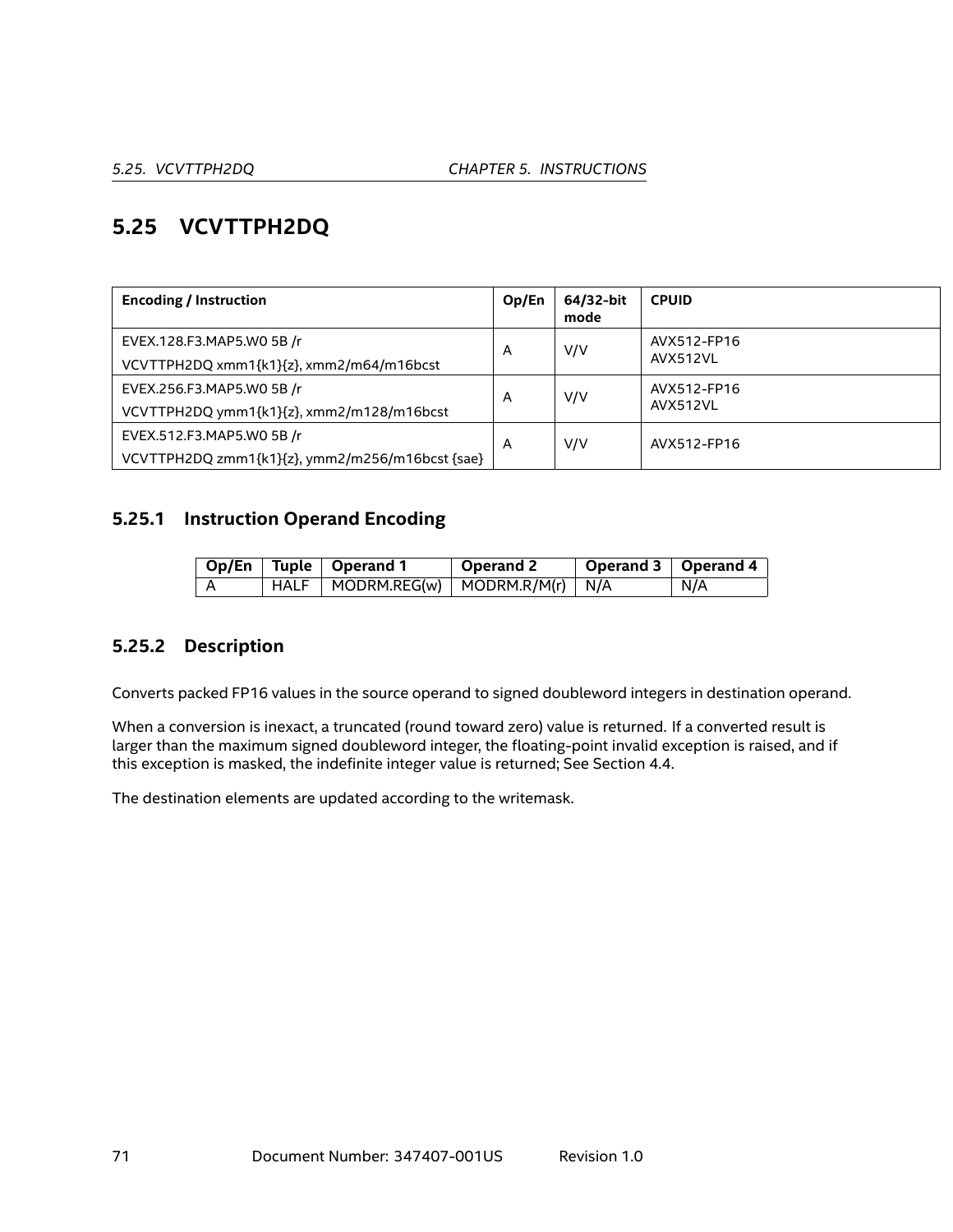#### **5.25.3 Operation**

```
1 VCVTTPH2DQ dest, src
\nu VL = 128, 256 or 512
3
4 KL := VL / 32
5
6 FOR j := 0 TO KL-1:
7 IF k1[j] OR *no writemask*:
\overline{\text{B}} IF *SRC is memory* and EVEX.b = 1:
9 tsrc := SRC.fp16[0]
10 ELSE
11 tsrc := SRC.fp16[j]
12
13 DEST.fp32[j] := Convert_fp16_to_integer32_truncate(tsrc)
14 ELSE IF *zeroing*:
15 DEST.fp32[j] := 016 // else dest.fp32[j] remains unchanged
17
18 DEST [MAXVL-1:VL] := 0
```
## **5.25.4 Exceptions**

| Instruction                          |                | Exception Type $\parallel$ Arithmetic Flags $\parallel$ | . CPUID .             |
|--------------------------------------|----------------|---------------------------------------------------------|-----------------------|
| VCVTTPH2DQ xmm1, xmm2/m64            | E <sub>2</sub> | ΙP                                                      | AVX512-FP16, AVX512VL |
| VCVTTPH2DQ ymm1, xmm2/m128 $\mid$ E2 |                | ΙP                                                      | AVX512-FP16. AVX512VL |
| VCVTTPH2DQ zmm1, ymm2/m256           | E2             | ΙP                                                      | AVX512-FP16           |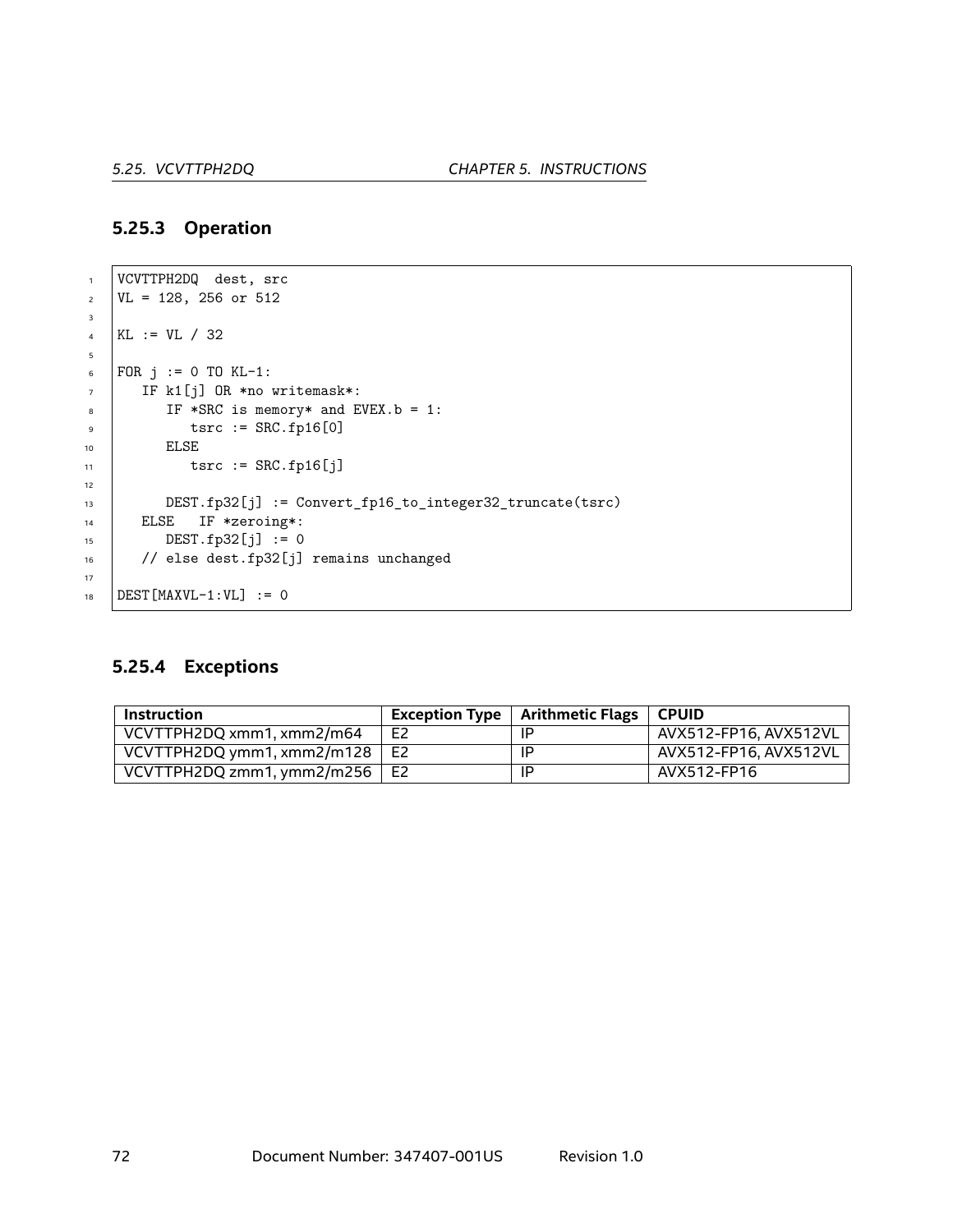# **5.26 VCVTTPH2QQ**

| <b>Encoding / Instruction</b>                   | Op/En | 64/32-bit<br>mode | <b>CPUID</b> |
|-------------------------------------------------|-------|-------------------|--------------|
| EVEX.128.66.MAP5.WO 7A /r                       | A     | V/V               | AVX512-FP16  |
| VCVTTPH2QQ xmm1{k1}{z}, xmm2/m32/m16bcst        |       |                   | AVX512VL     |
| EVEX.256.66.MAP5.WO 7A /r                       | A     | V/V               | AVX512-FP16  |
| VCVTTPH2QQ ymm1{k1}{z}, xmm2/m64/m16bcst        |       |                   | AVX512VL     |
| EVEX.512.66.MAP5.WO 7A /r                       | A     | V/V               | AVX512-FP16  |
| VCVTTPH2QQ zmm1{k1}{z}, xmm2/m128/m16bcst {sae} |       |                   |              |

# **5.26.1 Instruction Operand Encoding**

| $\overline{\phantom{a}}$ Op/En Tuple | Operand 1                                     | Operand 2 | Operand 3   Operand 4 |     |
|--------------------------------------|-----------------------------------------------|-----------|-----------------------|-----|
|                                      | $QUARTER   MODRM.REG(w)   MODRM.R/M(r)   N/A$ |           |                       | N/A |

## **5.26.2 Description**

Converts packed FP16 values in the source operand to signed quadword integers in destination operand.

When a conversion is inexact, a truncated (round toward zero) value is returned. If a converted result cannot be represented in the destination format, the floating-point invalid exception is raised, and if this exception is masked, the indefinite integer value is returned; See Section [4.4](#page-18-0).

The destination elements are updated according to the writemask.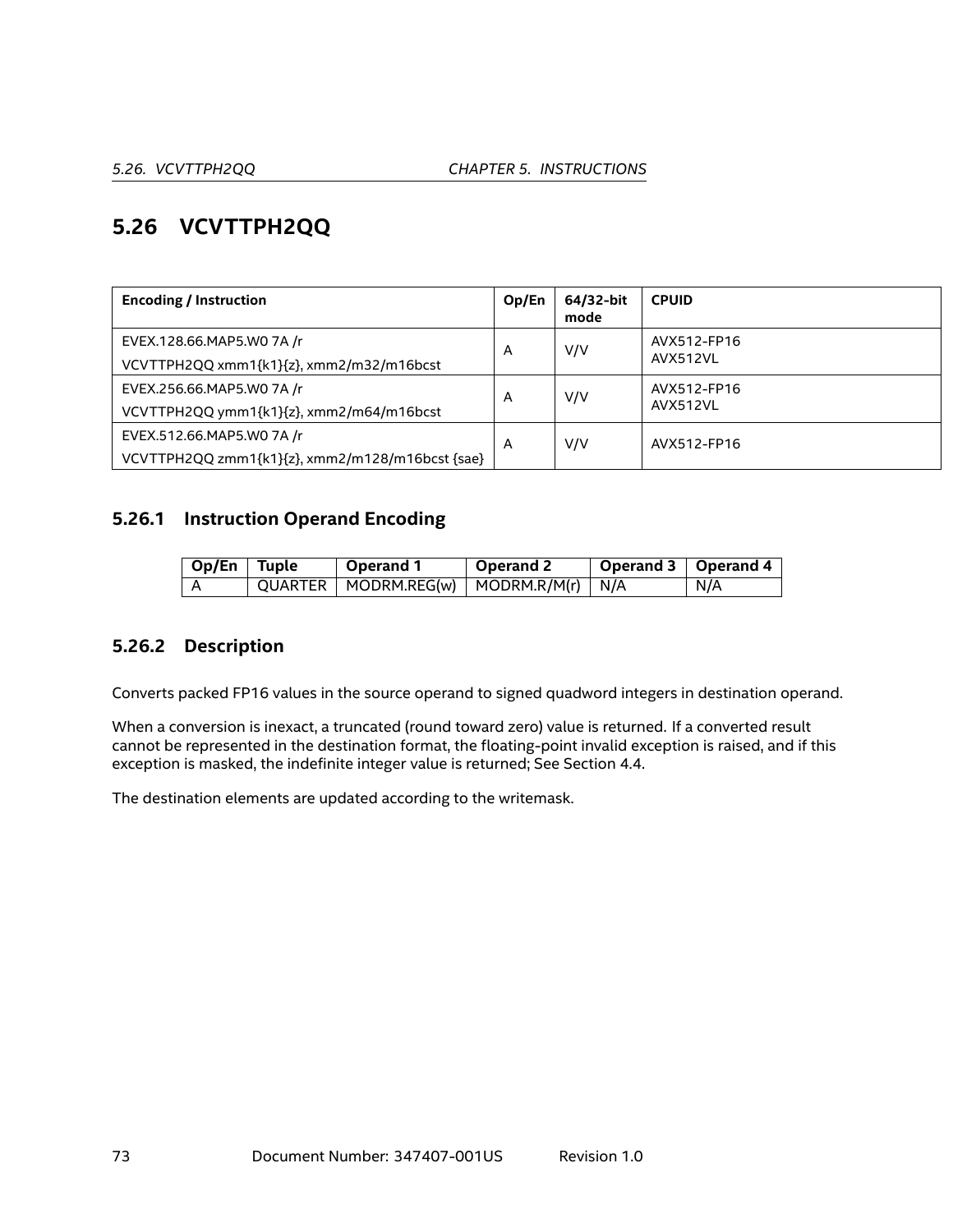#### **5.26.3 Operation**

```
1 VCVTTPH2QQ dest, src
2 \text{ } | \text{VL} = 128, 256 \text{ or } 5123
4 KL := VL / 64
5
6 FOR j := 0 TO KL-1:
7 IF k1[j] OR *no writemask*:
8 IF *SRC is memory* and EVEX.b = 1:
9 | tsrc := SRC.fp16[0]
10 ELSE
11 tsrc := SRC.fp16[j]
12
13 DEST.qword[j] := Convert_fp16_to_integer64_truncate(tsrc)
14 ELSE IF *zeroing*:
15 DEST.qword[j] := 0
16 // else dest.qword[j] remains unchanged
17
18 DEST [MAXVL-1:VL] := 0
```
#### **5.26.4 Exceptions**

| Instruction                |                | <b>Exception Type</b>   Arithmetic Flags | ∣ CPUID.              |
|----------------------------|----------------|------------------------------------------|-----------------------|
| VCVTTPH2QQ xmm1, xmm2/m32  | E <sub>2</sub> | IP                                       | AVX512-FP16. AVX512VL |
| VCVTTPH2QQ ymm1, xmm2/m64  | E <sub>2</sub> | ΙP                                       | AVX512-FP16, AVX512VL |
| VCVTTPH2QQ zmm1, xmm2/m128 | E <sub>2</sub> | ΙP                                       | AVX512-FP16           |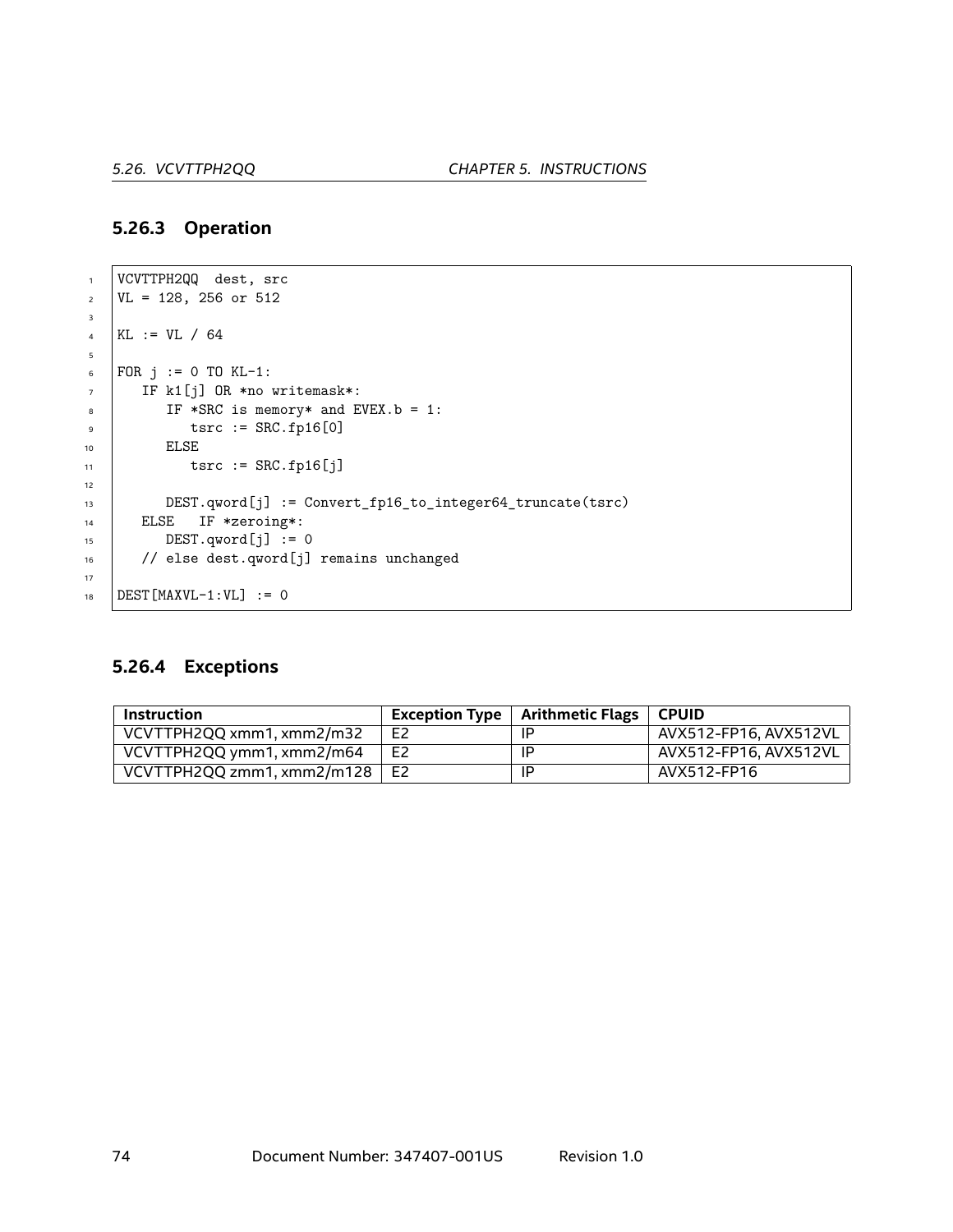# **5.27 VCVTTPH2UDQ**

| <b>Encoding / Instruction</b>                                                 | Op/En | 64/32-bit<br>mode | <b>CPUID</b>            |
|-------------------------------------------------------------------------------|-------|-------------------|-------------------------|
| EVEX.128.NP.MAP5.W0 78 /r<br>VCVTTPH2UDQ xmm1{k1}{z}, xmm2/m64/m16bcst        | A     | V/V               | AVX512-FP16<br>AVX512VL |
| EVEX.256.NP.MAP5.W0 78 /r<br>VCVTTPH2UDQ ymm1{k1}{z}, xmm2/m128/m16bcst       | A     | V/V               | AVX512-FP16<br>AVX512VL |
| EVEX.512.NP.MAP5.W0 78 /r<br>VCVTTPH2UDQ zmm1{k1}{z}, ymm2/m256/m16bcst {sae} | A     | V/V               | AVX512-FP16             |

## **5.27.1 Instruction Operand Encoding**

|  | Op/En   Tuple   Operand 1                  | Operand 2 | Operand 3   Operand 4 |     |
|--|--------------------------------------------|-----------|-----------------------|-----|
|  | $HALF$   MODRM.REG(w)   MODRM.R/M(r)   N/A |           |                       | N/A |

## **5.27.2 Description**

Converts packed FP16 values in the source operand to unsigned doubleword integers in destination operand.

When a conversion is inexact, a truncated (round toward zero) value is returned. If a converted result cannot be represented in the destination format, the floating-point invalid exception is raised, and if this exception is masked, the integer indefinite value is returned; See Section [4.4](#page-18-0).

The destination elements are updated according to the writemask.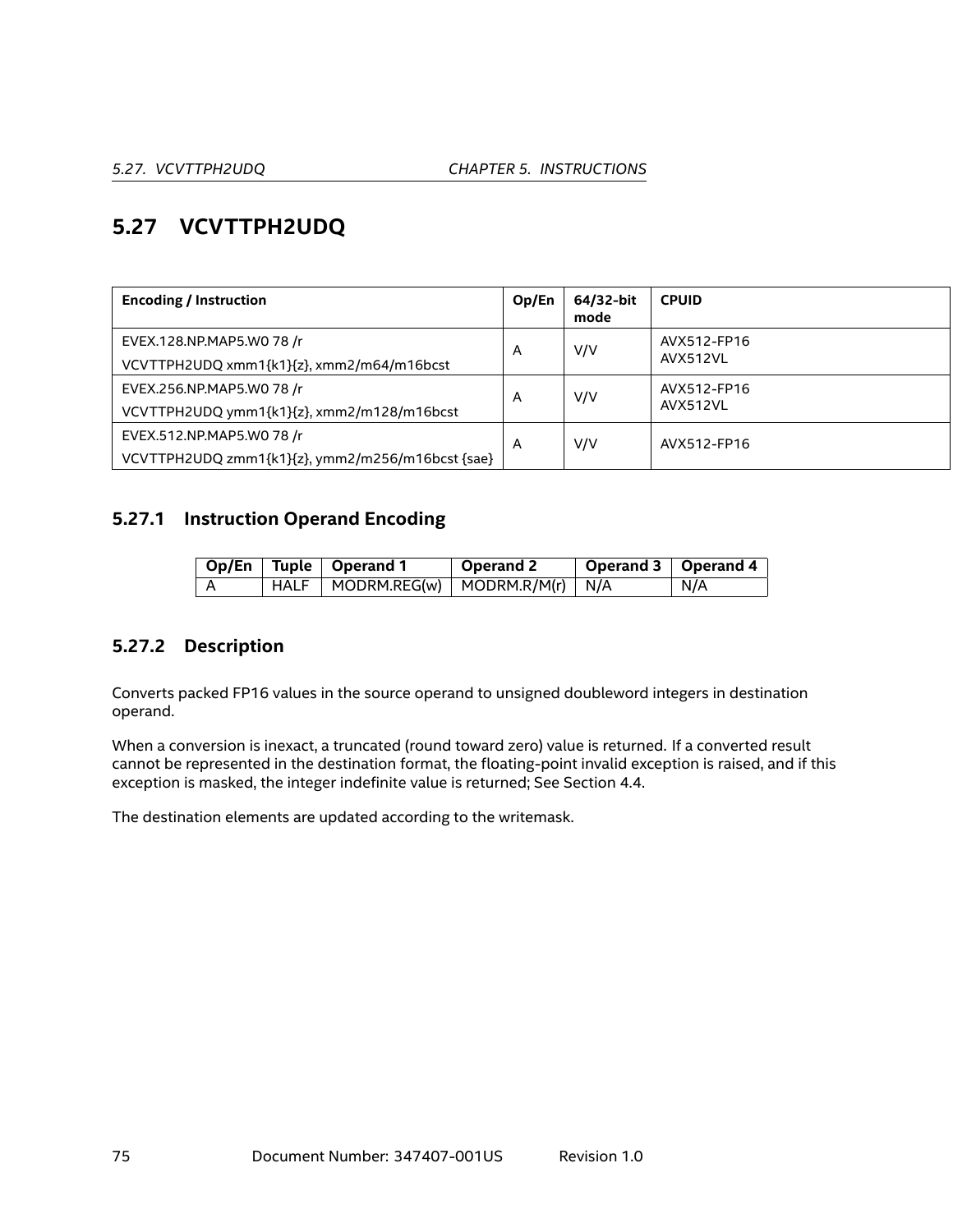#### **5.27.3 Operation**

```
1 VCVTTPH2UDQ dest, src
2 \text{ } | \text{VL} = 128, 256 \text{ or } 5123
4 KL := VL / 32
5
6 FOR j := 0 TO KL-1:
7 IF k1[j] OR *no writemask*:
\overline{\text{B}} IF *SRC is memory* and EVEX.b = 1:
9 | tsrc := SRC.fp16[0]
10 ELSE
11 tsrc := SRC.fp16[j]
12
13 DEST.dword[j] := Convert_fp16_to_unsigned_integer32_truncate(tsrc)
14 ELSE IF *zeroing*:
\text{DEST.dword}[j] := 016 // else dest.dword[j] remains unchanged
17
18 DEST [MAXVL-1:VL] := 0
```
#### **5.27.4 Exceptions**

| Instruction                 |                | Exception Type $\vert$ Arithmetic Flags $\vert$ CPUID |                       |
|-----------------------------|----------------|-------------------------------------------------------|-----------------------|
| VCVTTPH2UDQ xmm1, xmm2/m64  | E <sub>2</sub> | ΙP                                                    | AVX512-FP16. AVX512VL |
| VCVTTPH2UDQ ymm1, xmm2/m128 | E <sub>2</sub> | IP                                                    | AVX512-FP16. AVX512VL |
| VCVTTPH2UDQ zmm1, ymm2/m256 | E <sub>2</sub> | IP                                                    | AVX512-FP16           |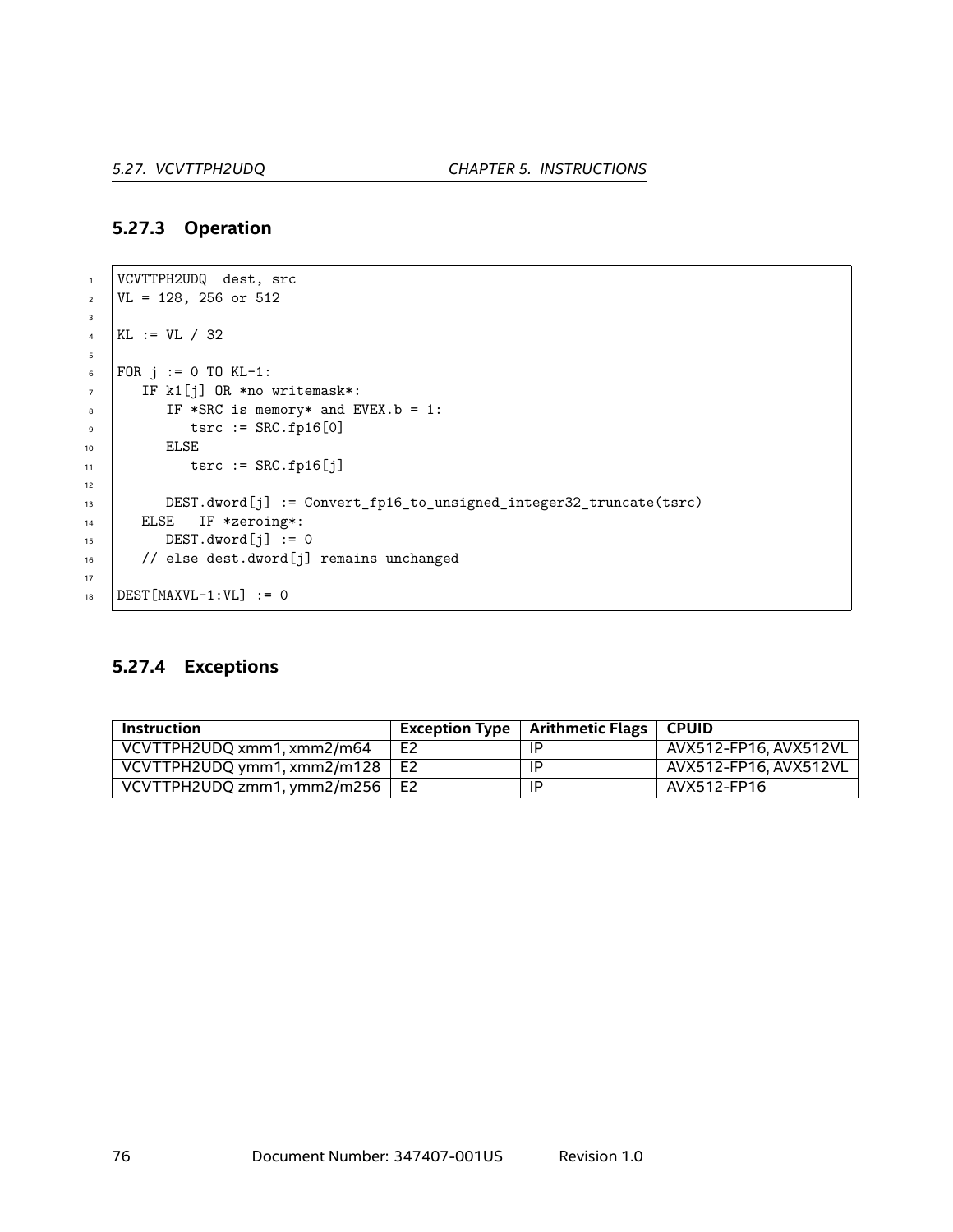# **5.28 VCVTTPH2UQQ**

| <b>Encoding / Instruction</b>                                                 | Op/En | 64/32-bit<br>mode | <b>CPUID</b>            |
|-------------------------------------------------------------------------------|-------|-------------------|-------------------------|
| EVEX.128.66.MAP5.W0 78 /r<br>VCVTTPH2UQQ xmm1{k1}{z}, xmm2/m32/m16bcst        | A     | V/V               | AVX512-FP16<br>AVX512VL |
| EVEX.256.66.MAP5.W0 78 /r<br>VCVTTPH2UQQ ymm1{k1}{z}, xmm2/m64/m16bcst        | A     | V/V               | AVX512-FP16<br>AVX512VL |
| EVEX.512.66.MAP5.W0 78 /r<br>VCVTTPH2UQQ zmm1{k1}{z}, xmm2/m128/m16bcst {sae} | A     | V/V               | AVX512-FP16             |

#### **5.28.1 Instruction Operand Encoding**

| $\overline{op/En}$ Tuple | Operand 1                                     | Operand 2 | Operand 3   Operand 4 |     |
|--------------------------|-----------------------------------------------|-----------|-----------------------|-----|
|                          | $QUARTER   MODRM.REG(w)   MODRM.R/M(r)   N/A$ |           |                       | N/A |

## **5.28.2 Description**

Converts packed FP16 values in the source operand to unsigned quadword integers in destination operand.

When a conversion is inexact, a truncated (round toward zero) value is returned. If a converted result cannot be represented in the destination format, the floating-point invalid exception is raised, and if this exception is masked, the integer indefinite value is returned; See Section [4.4](#page-18-0).

The destination elements are updated according to the writemask.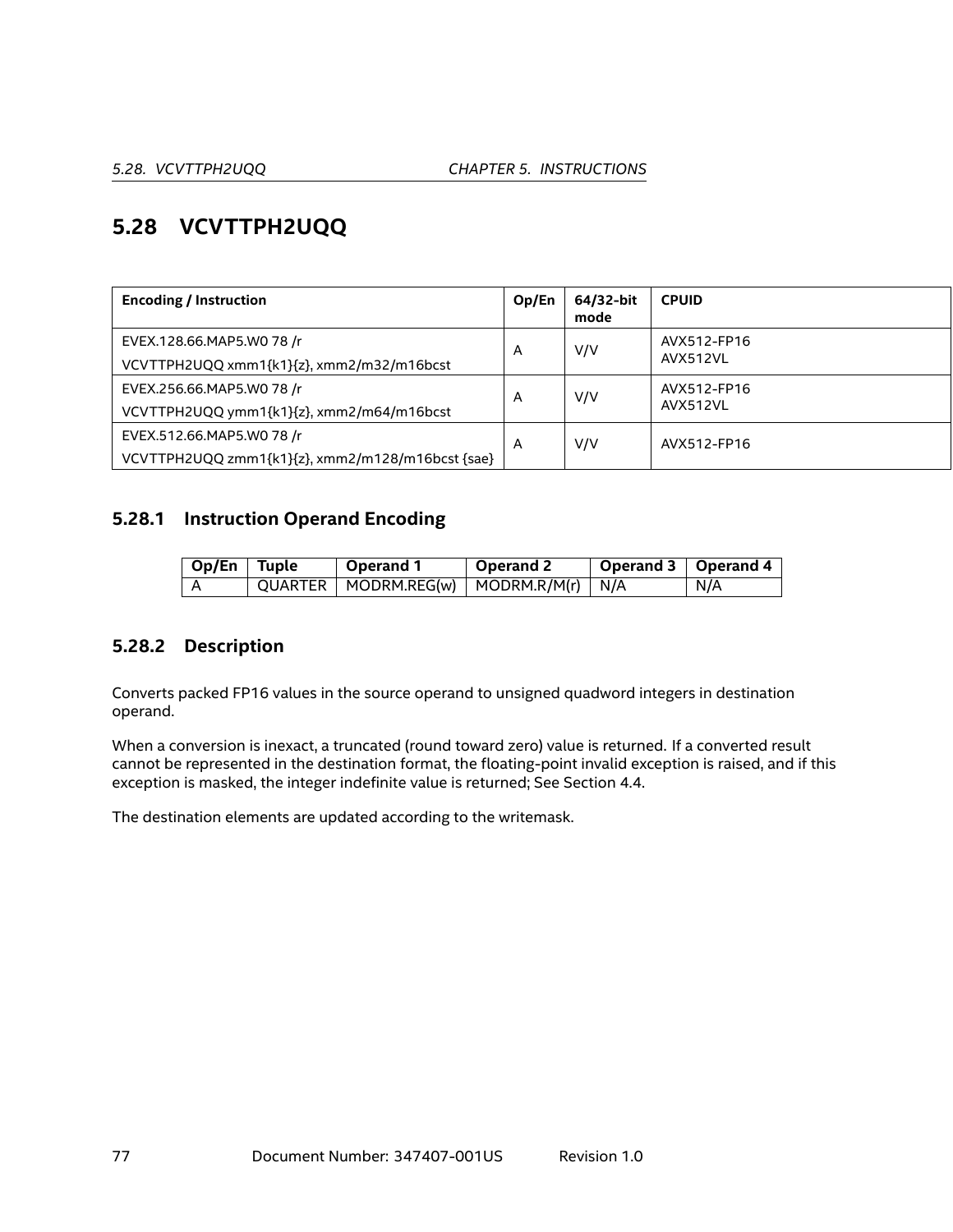#### **5.28.3 Operation**

```
1 VCVTTPH2UQQ dest, src
2 \text{ } | \text{VL} = 128, 256 \text{ or } 5123
4 KL := VL / 64
5
6 FOR j := 0 TO KL-1:
7 IF k1[j] OR *no writemask*:
8 IF *SRC is memory* and EVEX.b = 1:
9 | tsrc := SRC.fp16[0]
10 ELSE
11 tsrc := SRC.fp16[j]
12
13 DEST.qword[j] := Convert_fp16_to_unsigned_integer64_truncate(tsrc)
14 ELSE IF *zeroing*:
15 DEST.qword[j] := 0
16 // else dest.qword[j] remains unchanged
17
18 DEST [MAXVL-1:VL] := 0
```
#### **5.28.4 Exceptions**

| <b>Instruction</b>          |                | Exception Type   Arithmetic Flags   CPUID |                       |
|-----------------------------|----------------|-------------------------------------------|-----------------------|
| VCVTTPH2UQQ xmm1, xmm2/m32  | E <sub>2</sub> | -IP                                       | AVX512-FP16. AVX512VL |
| VCVTTPH2UQQ ymm1, xmm2/m64  | E <sub>2</sub> | -IP                                       | AVX512-FP16. AVX512VL |
| VCVTTPH2UQQ zmm1, xmm2/m128 | F <sub>2</sub> | ΙP                                        | AVX512-FP16           |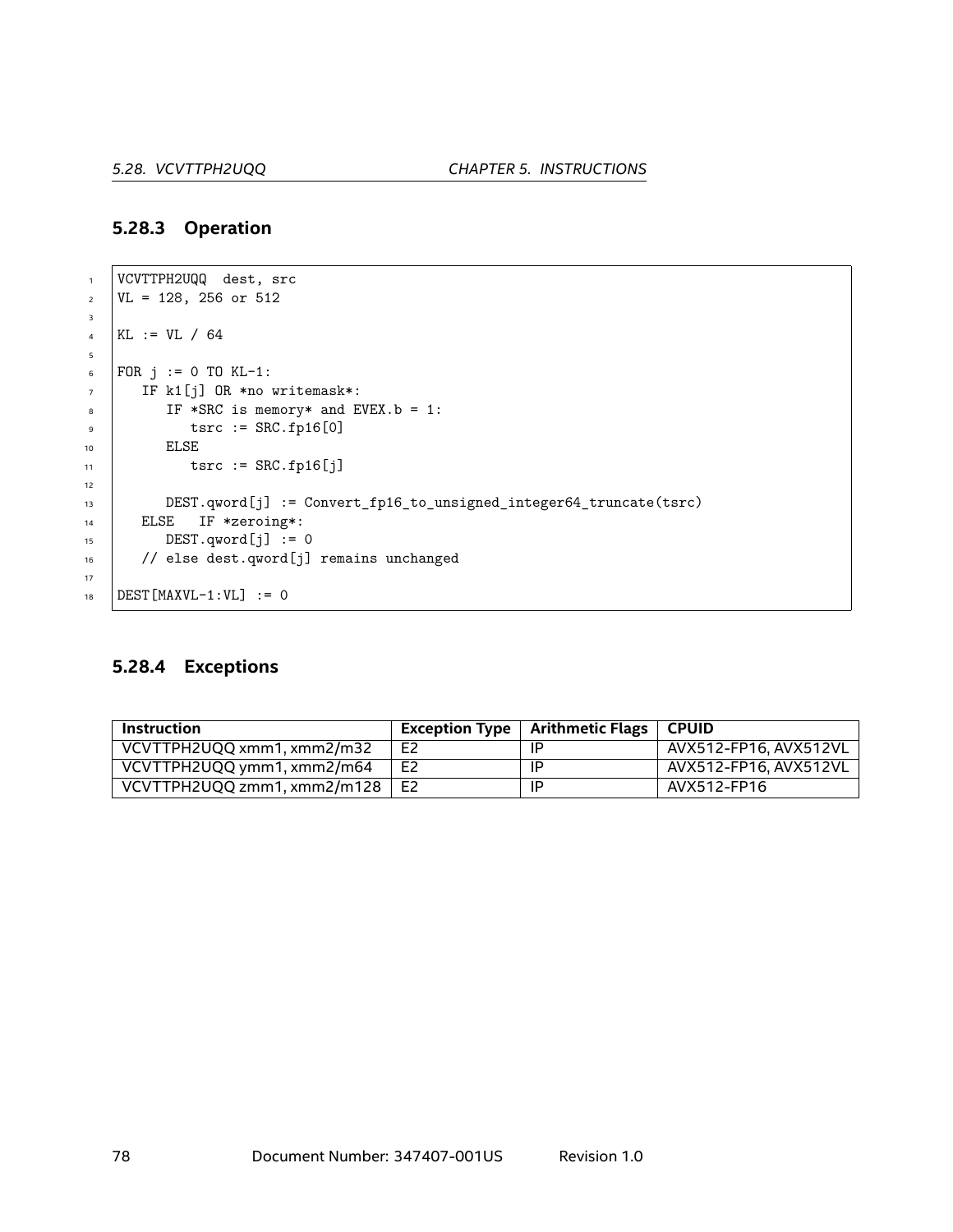# **5.29 VCVTTPH2UW**

| <b>Encoding / Instruction</b>                                                | Op/En | 64/32-bit<br>mode | <b>CPUID</b>            |
|------------------------------------------------------------------------------|-------|-------------------|-------------------------|
| EVEX.128.NP.MAP5.WO 7C /r<br>VCVTTPH2UW xmm1{k1}{z}, xmm2/m128/m16bcst       | A     | V/V               | AVX512-FP16<br>AVX512VL |
| EVEX.256.NP.MAP5.WO 7C /r<br>VCVTTPH2UW ymm1{k1}{z}, ymm2/m256/m16bcst       | A     | V/V               | AVX512-FP16<br>AVX512VL |
| EVEX.512.NP.MAP5.WO 7C /r<br>VCVTTPH2UW zmm1{k1}{z}, zmm2/m512/m16bcst {sae} | A     | V/V               | AVX512-FP16             |

## **5.29.1 Instruction Operand Encoding**

|       | Op/En   Tuple   Operand 1                             | Operand 2 | Operand 3   Operand 4 |     |
|-------|-------------------------------------------------------|-----------|-----------------------|-----|
| ,FULL | $\vert$ MODRM.REG(w) $\vert$ MODRM.R/M(r) $\vert$ N/A |           |                       | N/A |

#### **5.29.2 Description**

Converts packed FP16 values in the source operand to unsigned word integers in destination operand.

When a conversion is inexact, a truncated (round toward zero) value is returned. If a converted result cannot be represented in the destination format, the floating-point invalid exception is raised, and if this exception is masked, the integer indefinite value is returned; See Section [4.4](#page-18-0).

The destination elements are updated according to the writemask.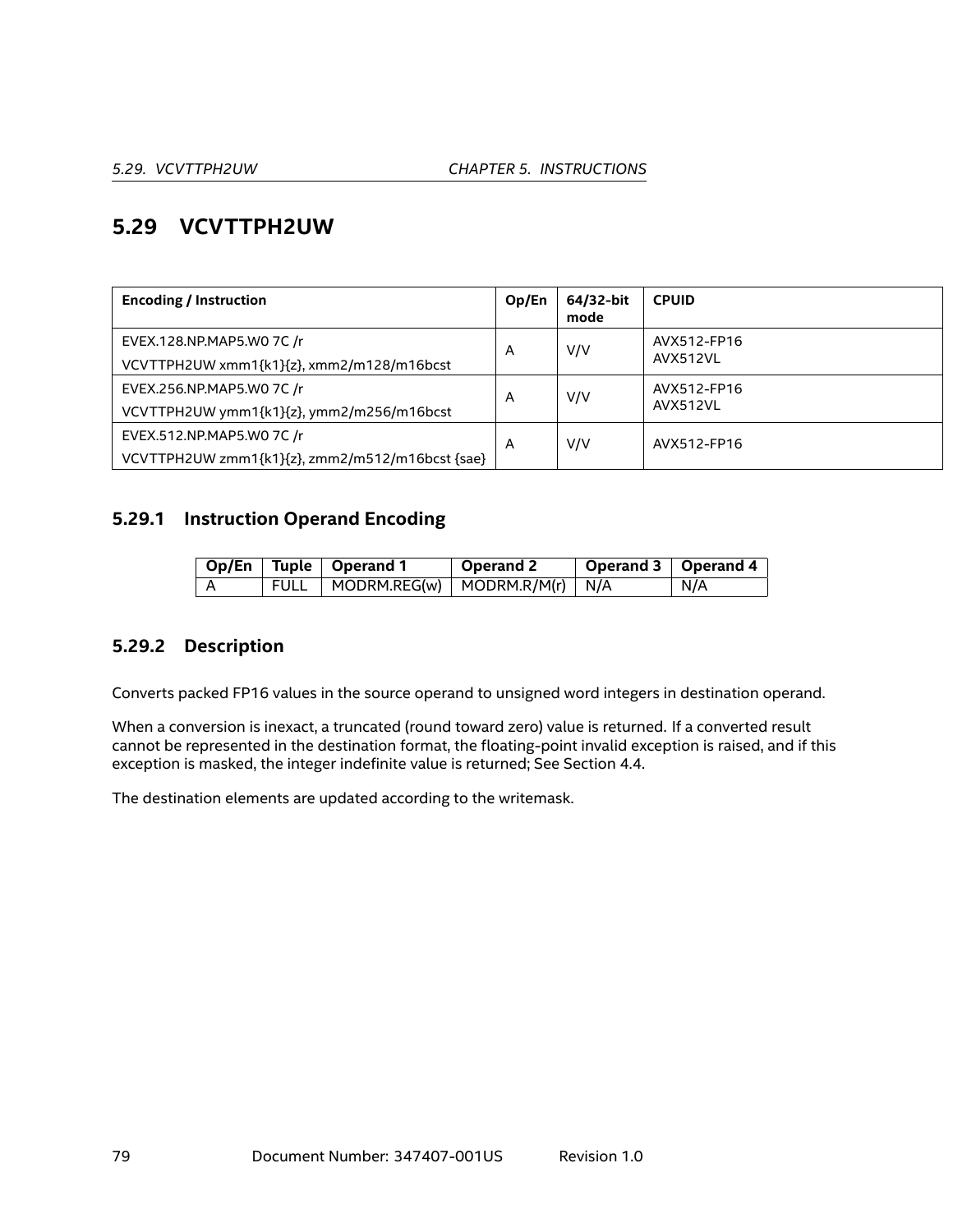#### **5.29.3 Operation**

```
1 VCVTTPH2UW dest, src
2 \text{ } | \text{VL} = 128, 256 \text{ or } 5123
4 KL := VL / 16
5
6 FOR j := 0 TO KL-1:
7 IF k1[j] OR *no writemask*:
\overline{\text{B}} IF *SRC is memory* and EVEX.b = 1:
9 | tsrc := SRC.fp16[0]
10 ELSE
11 tsrc := SRC.fp16[j]
12
13 DEST.word[j] := Convert_fp16_to_unsigned_integer16_truncate(tsrc)
14 ELSE IF *zeroing*:
\text{DEST.word}[j] := 016 // else dest.word[j] remains unchanged
17
18 DEST [MAXVL-1:VL] := 0
```
#### **5.29.4 Exceptions**

| Instruction                          | Exception Type $\vert$ Arithmetic Flags $\vert$ CPUID |                       |
|--------------------------------------|-------------------------------------------------------|-----------------------|
| VCVTTPH2UW xmm1, xmm2/m128 $\mid$ E2 | IP                                                    | AVX512-FP16, AVX512VL |
| VCVTTPH2UW ymm1, ymm2/m256 $\mid$ E2 | ΙP                                                    | AVX512-FP16. AVX512VL |
| VCVTTPH2UW zmm1, zmm2/m512 $\mid$ E2 | IP                                                    | AVX512-FP16           |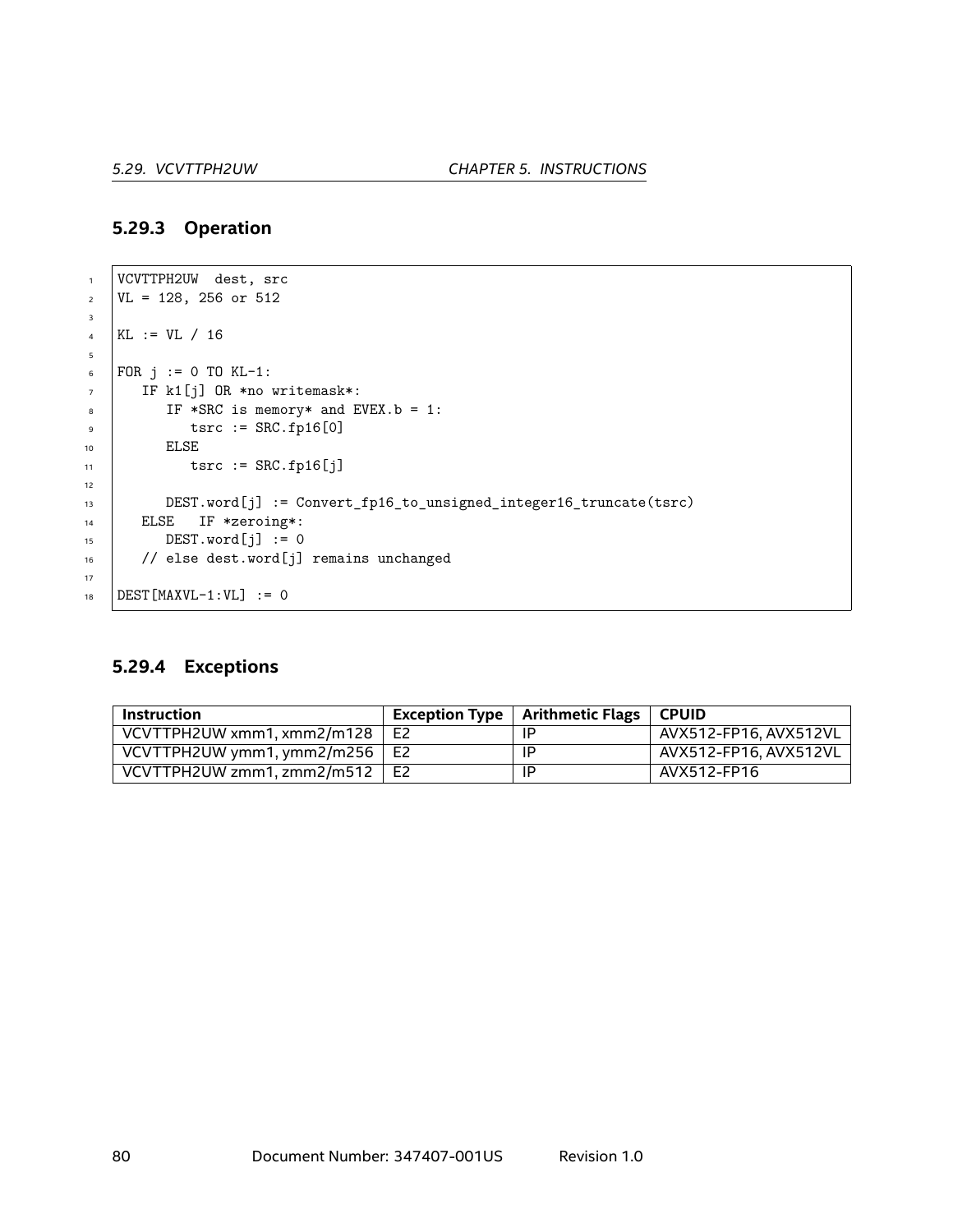# **5.30 VCVTTPH2W**

| <b>Encoding / Instruction</b>                  | Op/En | 64/32-bit<br>mode | <b>CPUID</b> |
|------------------------------------------------|-------|-------------------|--------------|
| EVEX.128.66.MAP5.W0 7C /r                      | A     | V/V               | AVX512-FP16  |
| VCVTTPH2W xmm1{k1}{z}, xmm2/m128/m16bcst       |       |                   | AVX512VL     |
| EVEX.256.66.MAP5.W0 7C /r                      | A     | V/V               | AVX512-FP16  |
| VCVTTPH2W ymm1{k1}{z}, ymm2/m256/m16bcst       |       |                   | AVX512VL     |
| EVEX.512.66.MAP5.W0 7C /r                      | A     | V/V               | AVX512-FP16  |
| VCVTTPH2W zmm1{k1}{z}, zmm2/m512/m16bcst {sae} |       |                   |              |

## **5.30.1 Instruction Operand Encoding**

|  | Op/En   Tuple   Operand 1                | Operand 2 | Operand 3   Operand 4 |     |
|--|------------------------------------------|-----------|-----------------------|-----|
|  | FULL   MODRM.REG(w)   MODRM.R/M(r)   N/A |           |                       | N/A |

## **5.30.2 Description**

Converts packed FP16 values in the source operand to signed word integers in destination operand.

When a conversion is inexact, a truncated (round toward zero) value is returned. If a converted result cannot be represented in the destination format, the floating-point invalid exception is raised, and if this exception is masked, the integer indefinite value is returned; See Section [4.4](#page-18-0).

The destination elements are updated according to the writemask.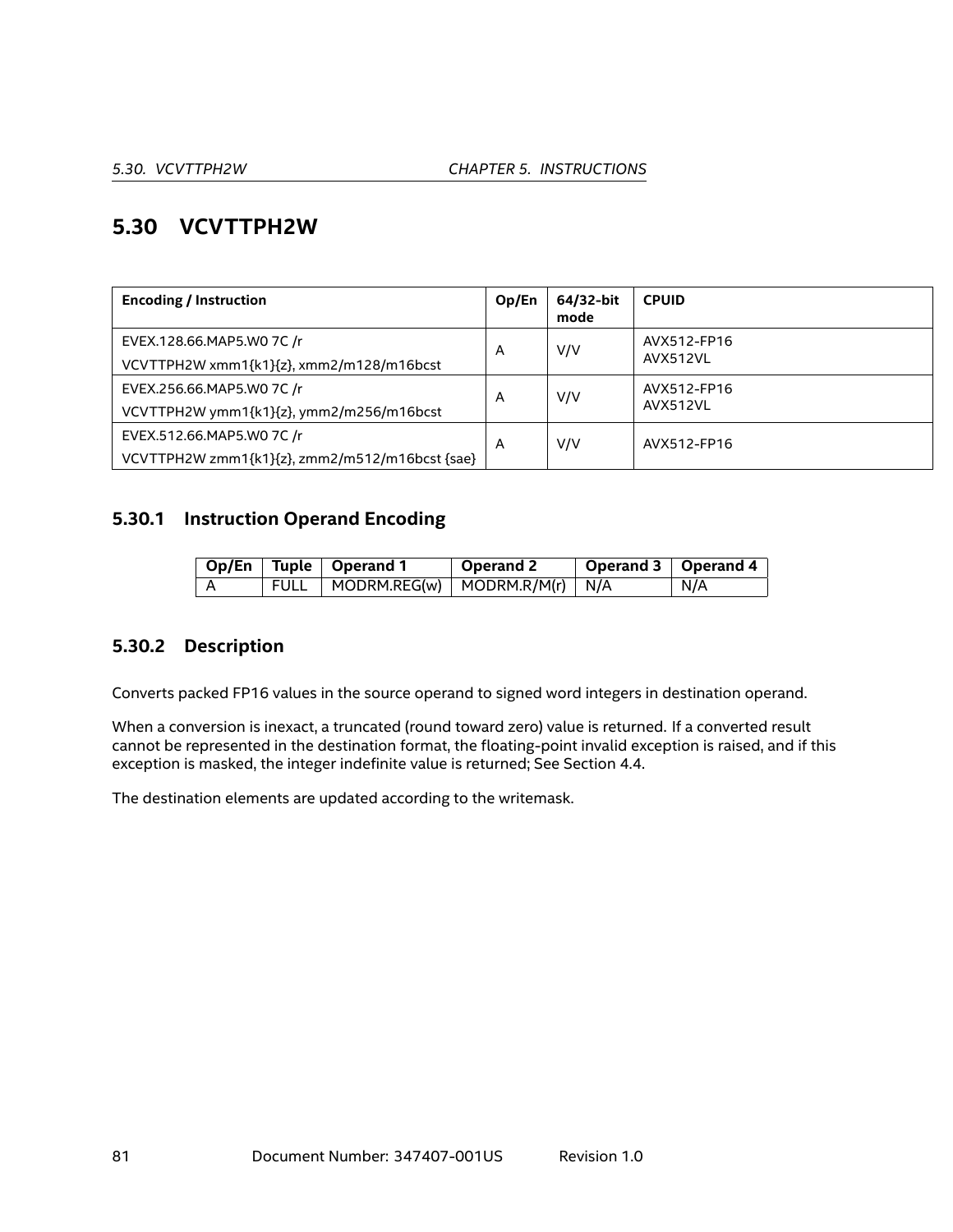#### **5.30.3 Operation**

```
1 VCVTTPH2W dest, src
2 \text{ } | \text{VL} = 128, 256 \text{ or } 5123
4 KL := VL / 16
5
6 FOR j := 0 TO KL-1:
7 IF k1[j] OR *no writemask*:
\overline{\text{B}} IF *SRC is memory* and EVEX.b = 1:
9 tsrc := SRC.fp16[0]
10 ELSE
11 tsrc := SRC.fp16[j]
12
13 DEST.word[j] := Convert_fp16_to_integer16_truncate(tsrc)
14 ELSE IF *zeroing*:
\text{DEST.word}[j] := 016 // else dest.word[j] remains unchanged
17
18 DEST [MAXVL-1:VL] := 0
```
#### **5.30.4 Exceptions**

| <b>Instruction</b>                  |                | Exception Type   Arithmetic Flags   CPUID |                       |
|-------------------------------------|----------------|-------------------------------------------|-----------------------|
| VCVTTPH2W xmm1, xmm2/m128           | E <sub>2</sub> | ΙP                                        | AVX512-FP16, AVX512VL |
| VCVTTPH2W ymm1, ymm2/m256 $\mid$ E2 |                | ΙP                                        | AVX512-FP16, AVX512VL |
| VCVTTPH2W zmm1, zmm2/m512           | E2             | -lP                                       | AVX512-FP16           |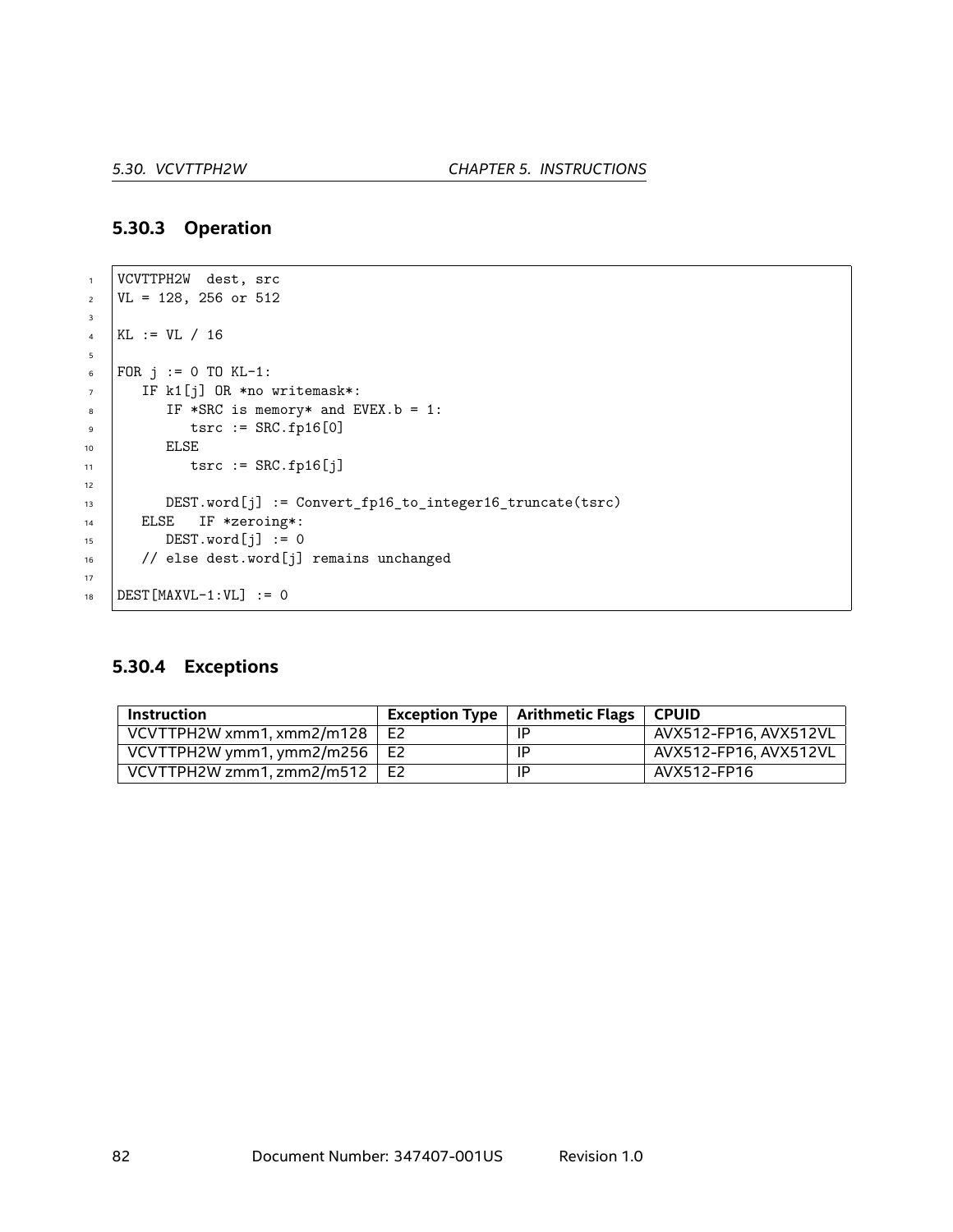# **5.31 VCVTTSH2SI**

| <b>Encoding / Instruction</b>                                                                     | Op/En       | 64/32-bit<br>mode | <b>CPUID</b> |  |  |
|---------------------------------------------------------------------------------------------------|-------------|-------------------|--------------|--|--|
| EVEX.LLIG.F3.MAP5.WO 2C /r                                                                        | A           | V/V <sup>1</sup>  | AVX512-FP16  |  |  |
| VCVTTSH2SI r32, xmm1/m16 {sae}                                                                    |             |                   |              |  |  |
| EVEX.LLIG.F3.MAP5.W1 2C /r                                                                        | V/N.E.<br>A |                   | AVX512-FP16  |  |  |
| VCVTTSH2SI r64, xmm1/m16 {sae}                                                                    |             |                   |              |  |  |
| Notes:                                                                                            |             |                   |              |  |  |
| 1: Outside of 64b mode, the EVEX.W field is ignored. The instruction behaves as if W=0 were used. |             |                   |              |  |  |

#### **5.31.1 Instruction Operand Encoding**

| $\vert$ Op/En $\vert$ Tuple | ∣ Operand 1 | Operand 2 | $\mid$ Operand 3 $\mid$ Operand 4 |     |
|-----------------------------|-------------|-----------|-----------------------------------|-----|
|                             |             |           |                                   | N/A |

#### **5.31.2 Description**

Converts the low FP16 element in the source operand to a signed integer in the destination general purpose register.

When a conversion is inexact, a truncated (round toward zero) value is returned. If a converted result cannot be represented in the destination format, the floating-point invalid exception is raised, and if this exception is masked, the integer indefinite value is returned; See Section [4.4](#page-18-0).

#### **5.31.3 Operation**

```
1 VCVTTSH2SI dest, src
2
3 IF 64-mode and OperandSize == 64:
4 DEST.qword := Convert_fp16_to_integer64_truncate(SRC.fp16[0])
5 ELSE:
6 DEST.dword := Convert_fp16_to_integer32_truncate(SRC.fp16[0])
```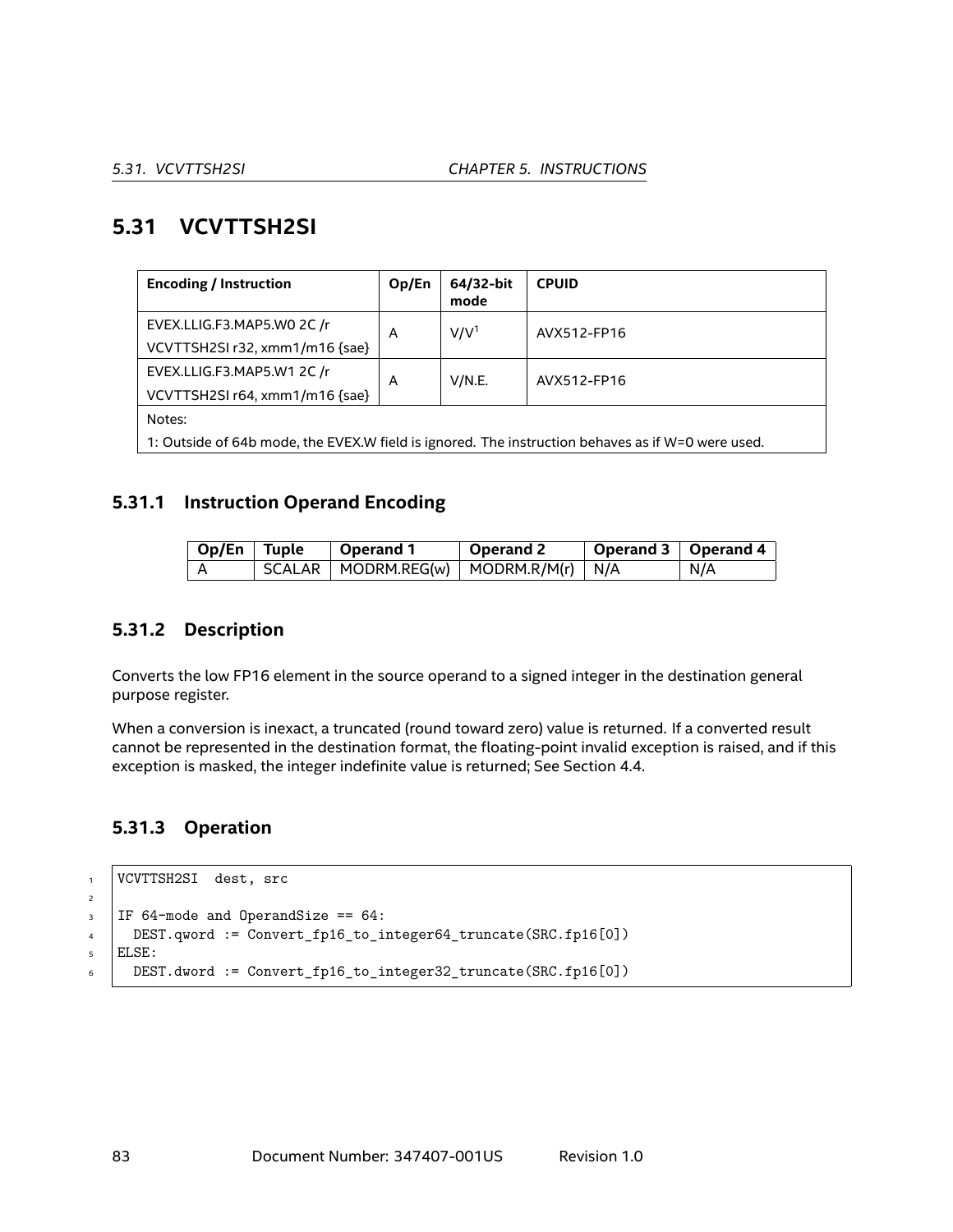# **5.31.4 Exceptions**

| Instruction                       | Exception Type $\parallel$ Arithmetic Flags | <b>CPUID</b> |
|-----------------------------------|---------------------------------------------|--------------|
| VCVTTSH2SI r32, xmm1/m16   E3NF   | -IP                                         | AVX512-FP16  |
| VCVTTSH2SI $r64. xmm1/m16$   E3NF | ΙP                                          | AVX512-FP16  |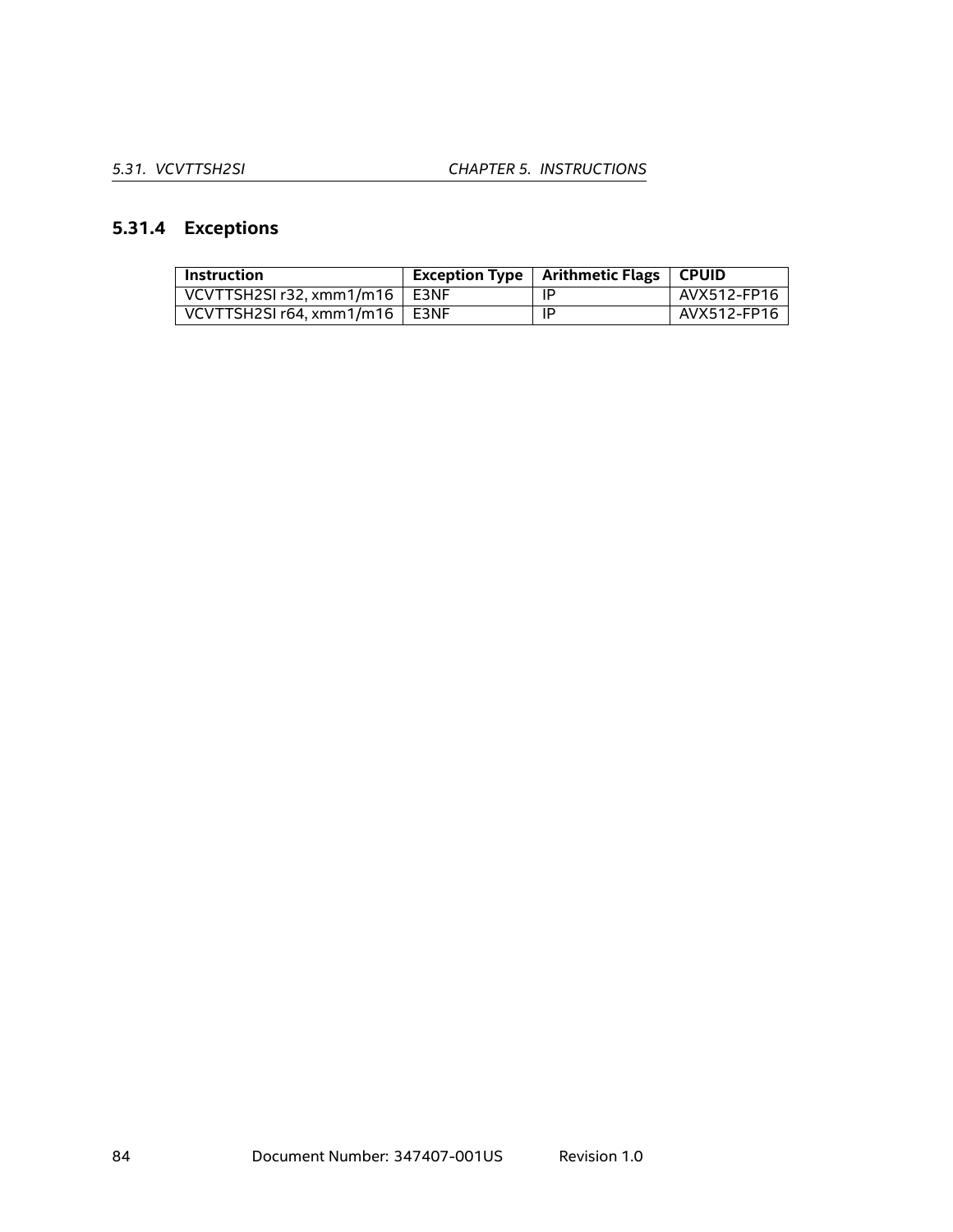# **5.32 VCVTTSH2USI**

| <b>Encoding / Instruction</b>                                                                     | Op/En       | 64/32-bit<br>mode | <b>CPUID</b> |  |  |
|---------------------------------------------------------------------------------------------------|-------------|-------------------|--------------|--|--|
| EVEX.LLIG.F3.MAP5.WO 78 /r                                                                        | A           | V/V <sup>1</sup>  | AVX512-FP16  |  |  |
| VCVTTSH2USI r32, xmm1/m16 {sae}                                                                   |             |                   |              |  |  |
| EVEX.LLIG.F3.MAP5.W1 78 /r                                                                        | V/N.E.<br>A | AVX512-FP16       |              |  |  |
| VCVTTSH2USI r64, xmm1/m16 {sae}                                                                   |             |                   |              |  |  |
| Notes:                                                                                            |             |                   |              |  |  |
| 1: Outside of 64b mode, the EVEX.W field is ignored. The instruction behaves as if W=0 were used. |             |                   |              |  |  |

#### **5.32.1 Instruction Operand Encoding**

| Op/En   Tuple | Operand 1 | <b>Operand 2</b> | Operand 3   Operand 4 |     |
|---------------|-----------|------------------|-----------------------|-----|
|               |           |                  |                       | N/A |

#### **5.32.2 Description**

Converts the low FP16 element in the source operand to an unsigned integer in the destination general purpose register.

When a conversion is inexact, a truncated (round toward zero) value is returned. If a converted result cannot be represented in the destination format, the floating-point invalid exception is raised, and if this exception is masked, the integer indefinite value is returned; See Section [4.4](#page-18-0).

#### **5.32.3 Operation**

```
1 VCVTTSH2USI dest, src
2
3 IF 64-mode and OperandSize == 64:
4 DEST.qword := Convert_fp16_to_unsigned_integer64_truncate(SRC.fp16[0])
5 ELSE:
6 DEST.dword := Convert_fp16_to_unsigned_integer32_truncate(SRC.fp16[0])
```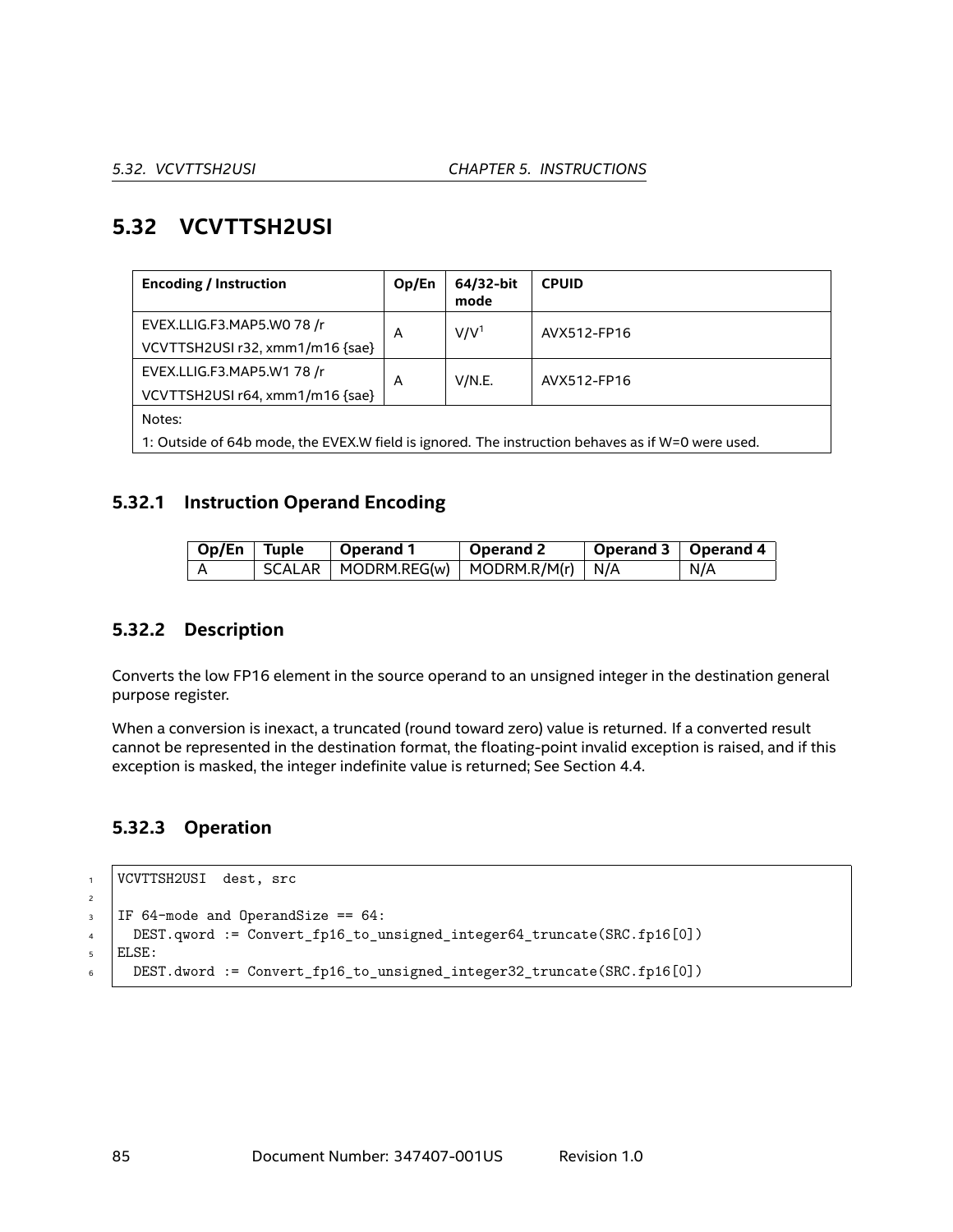# **5.32.4 Exceptions**

| <b>Instruction</b>               | <b>Exception Type</b> | Arithmetic Flags | ∣ CPUID     |
|----------------------------------|-----------------------|------------------|-------------|
| VCVTTSH2USI r32, xmm1/m16   E3NF |                       | IP               | AVX512-FP16 |
| VCVTTSH2USI r64, xmm1/m16   E3NF |                       | IP               | AVX512-FP16 |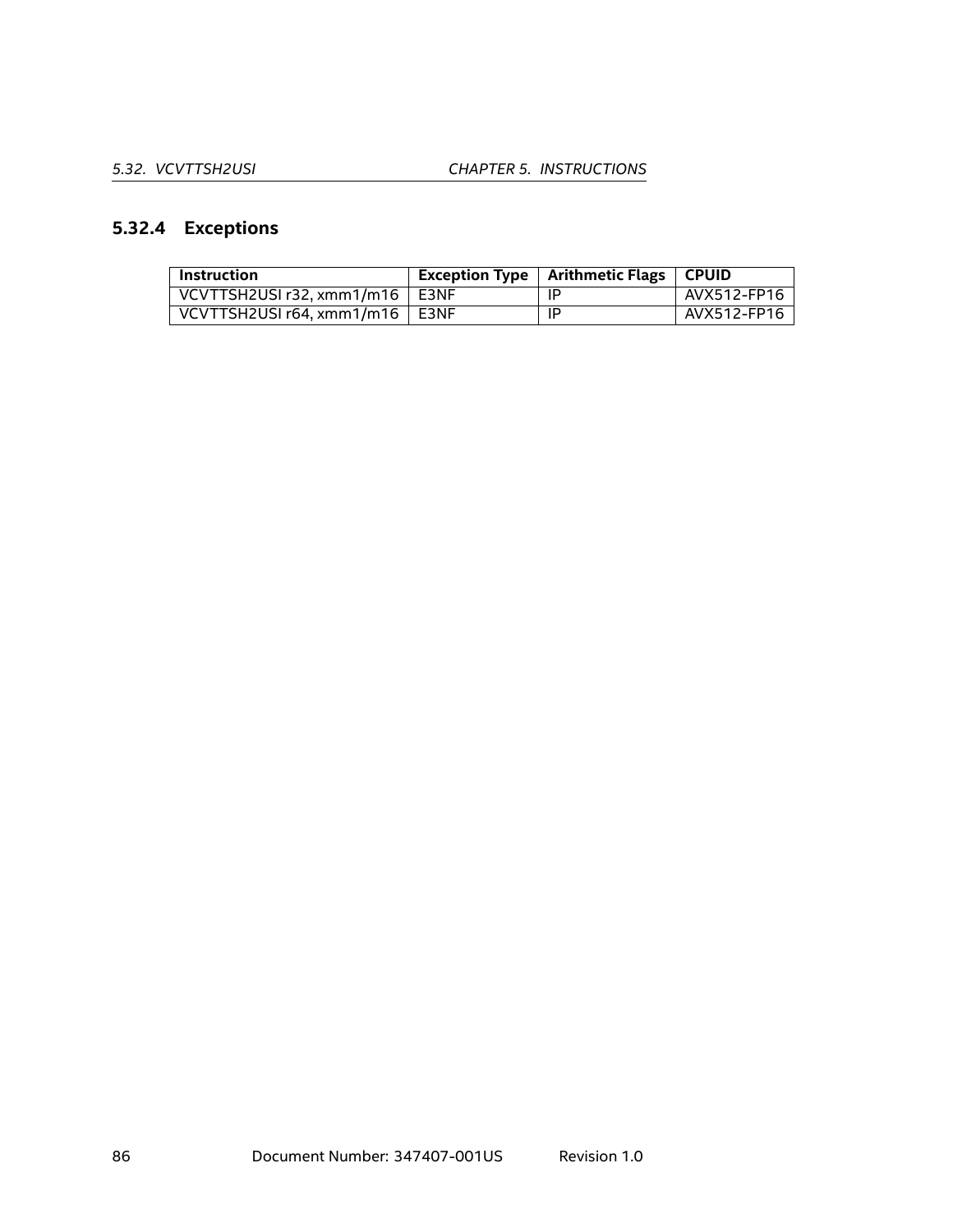# **5.33 VCVTUDQ2PH**

| <b>Encoding / Instruction</b>                  | Op/En | 64/32-bit<br>mode | <b>CPUID</b>            |
|------------------------------------------------|-------|-------------------|-------------------------|
| EVEX.128.F2.MAP5.WO 7A /r                      | A     | V/V               | AVX512-FP16<br>AVX512VL |
| VCVTUDQ2PH xmm1{k1}{z}, xmm2/m128/m32bcst      |       |                   |                         |
| EVEX.256.F2.MAP5.WO 7A /r                      | A     | V/V               | AVX512-FP16             |
| VCVTUDQ2PH xmm1{k1}{z}, ymm2/m256/m32bcst      |       |                   | AVX512VL                |
| EVEX.512.F2.MAP5.WO 7A /r                      | A     | V/V               | AVX512-FP16             |
| VCVTUDQ2PH ymm1{k1}{z}, zmm2/m512/m32bcst {er} |       |                   |                         |

# **5.33.1 Instruction Operand Encoding**

|  | Op/En   Tuple   Operand 1                | Operand 2 | Operand 3   Operand 4 |     |
|--|------------------------------------------|-----------|-----------------------|-----|
|  | FULL   MODRM.REG(w)   MODRM.R/M(r)   N/A |           |                       | N/A |

## **5.33.2 Description**

Converts packed unsigned doubleword integers in the source operand to packed FP16 values in the destination operand. The destination elements are updated according to the writemask.

EVEX.vvvv is reserved and must be 1111b otherwise instructions will #UD.

If the result of the convert operation is overflow and MXCSR.OM=0 then a SIMD exception will be raised with OE=1, PE=1.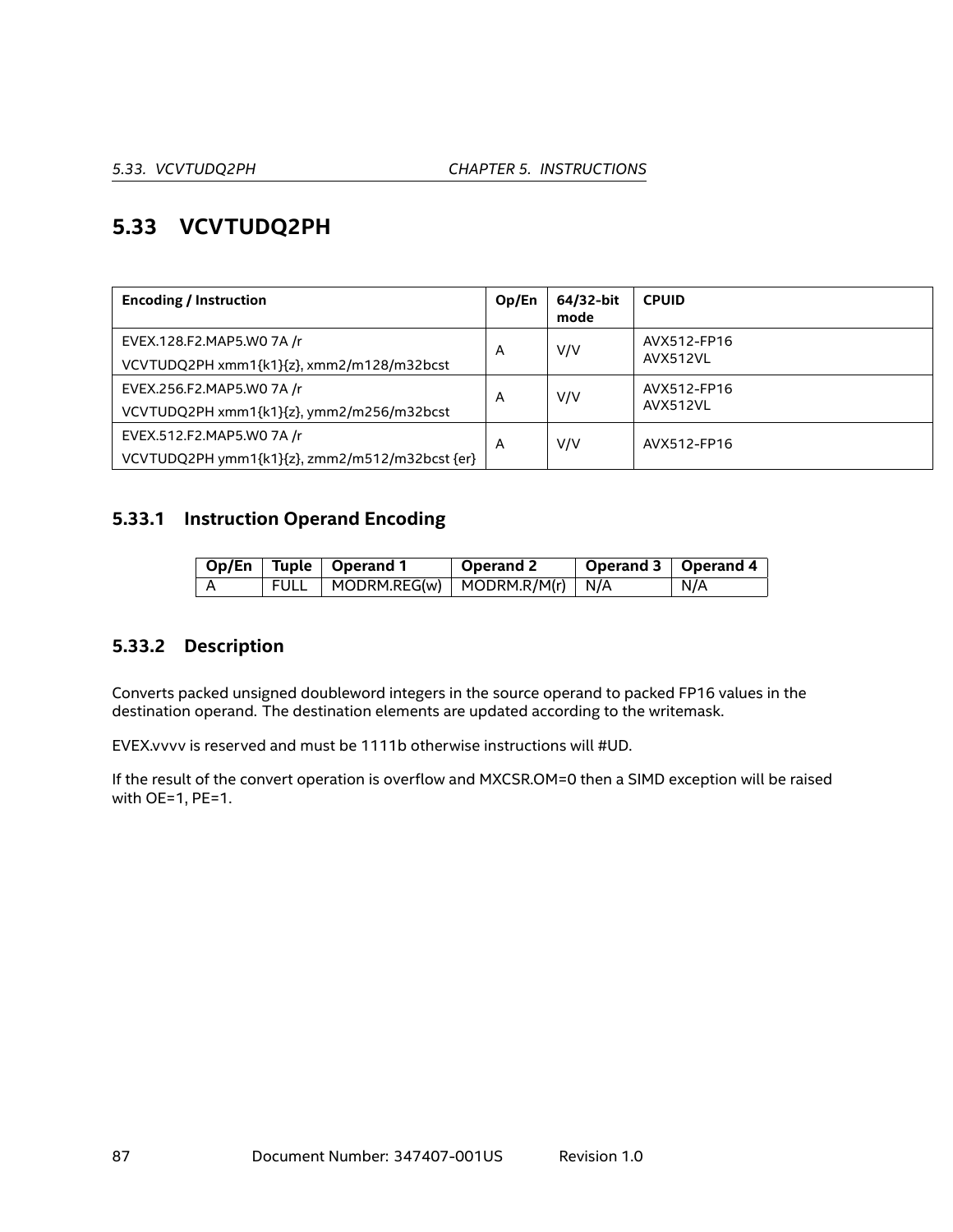#### **5.33.3 Operation**

```
1 VCVTUDQ2PH dest, src
2 \text{ } | \text{VL} = 128, 256 \text{ or } 5123
4 KL := VL / 32
5 IF *SRC is a register* and (VL = 512) AND (EVEX.b = 1):
6 SET_RM(EVEX.RC)
7 ELSE:
8 SET_RM(MXCSR.RC)
9
10 FOR j := 0 TO KL-1:
11 | IF k1[j] OR *no writemask*:
12 IF *SRC is memory* and EVEX.b = 1:
13 tsrc := SRC.dword[0]
14 ELSE
15 tsrc := SRC.dword[j]
16
17 DEST.fp16[j] := Convert_unsigned_integer32_to_fp16(tsrc)
18 | ELSE IF *zeroing*:
19 DEST.fp16[j] := 0
20 // else dest.fp16[j] remains unchanged
21
22 | DEST [MAXVL-1:VL/2] := 0
```
#### **5.33.4 Exceptions**

| Instruction                          |                | Exception Type $\mid$ Arithmetic Flags $\mid$ | ∣ CPUID               |
|--------------------------------------|----------------|-----------------------------------------------|-----------------------|
| VCVTUDQ2PH xmm1, xmm2/m128           | E <sub>2</sub> | PO.                                           | AVX512-FP16, AVX512VL |
| VCVTUDQ2PH xmm1, ymm2/m256 $\mid$ E2 |                | <b>PO</b>                                     | AVX512-FP16. AVX512VL |
| VCVTUDQ2PH ymm1, zmm2/m512           | E2             | PO                                            | AVX512-FP16           |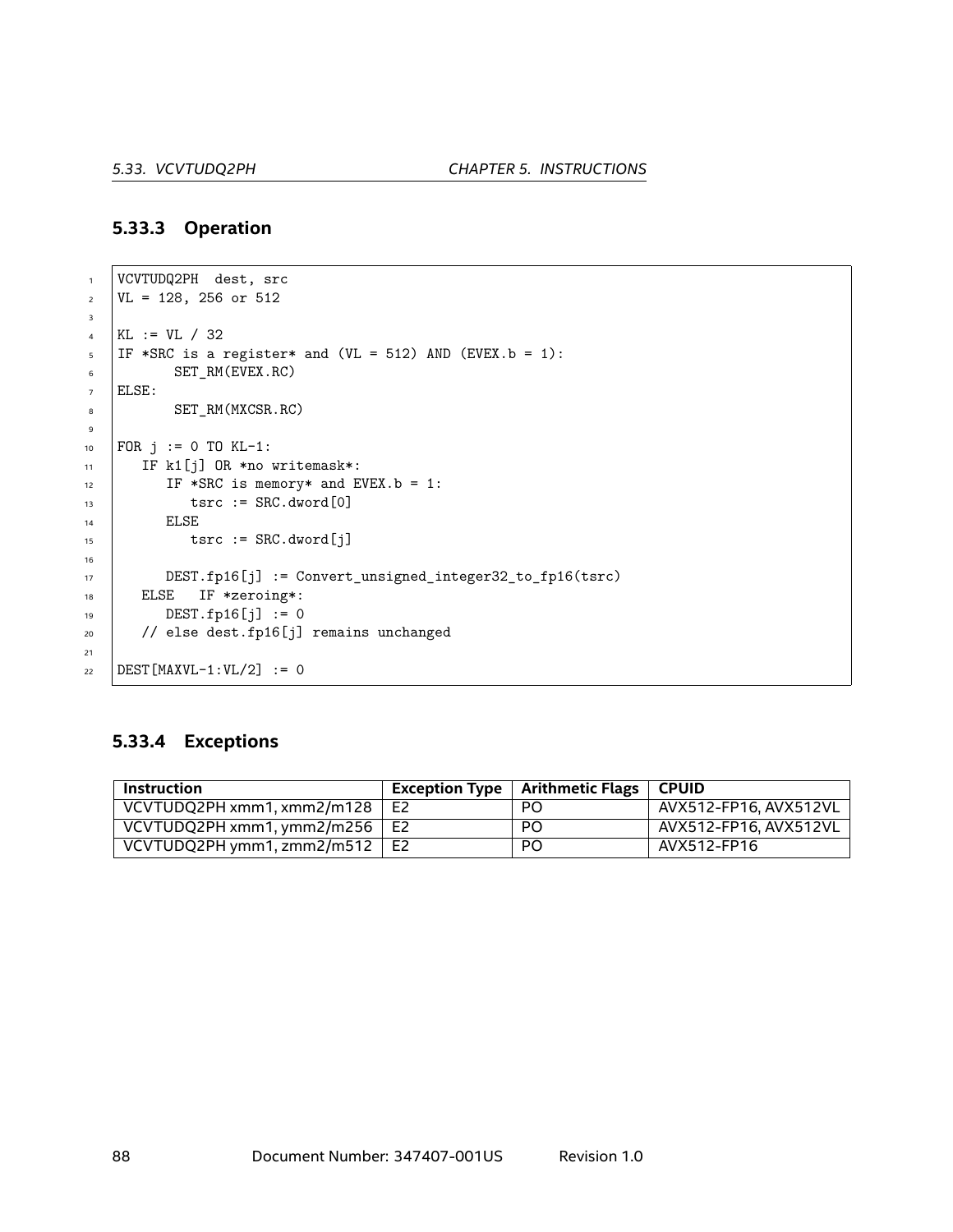# **5.34 VCVTUQQ2PH**

| <b>Encoding / Instruction</b>                  | Op/En | 64/32-bit<br>mode | <b>CPUID</b> |
|------------------------------------------------|-------|-------------------|--------------|
| EVEX.128.F2.MAP5.W1 7A /r                      | A     | V/V               | AVX512-FP16  |
| VCVTUQQ2PH xmm1{k1}{z}, xmm2/m128/m64bcst      |       |                   | AVX512VL     |
| EVEX.256.F2.MAP5.W1 7A /r                      | A     | V/V               | AVX512-FP16  |
| VCVTUQQ2PH xmm1{k1}{z}, ymm2/m256/m64bcst      |       |                   | AVX512VL     |
| EVEX.512.F2.MAP5.W1 7A /r                      | A     | V/V               | AVX512-FP16  |
| VCVTUQQ2PH xmm1{k1}{z}, zmm2/m512/m64bcst {er} |       |                   |              |

## **5.34.1 Instruction Operand Encoding**

|  | Op/En   Tuple   Operand 1                | Operand 2 | Operand 3   Operand 4 |     |
|--|------------------------------------------|-----------|-----------------------|-----|
|  | FULL   MODRM.REG(w)   MODRM.R/M(r)   N/A |           |                       | N/A |

## **5.34.2 Description**

Converts packed unsigned quadword integers in the source operand to packed FP16 values in the destination operand. The destination elements are updated according to the writemask.

EVEX.vvvv is reserved and must be 1111b otherwise instructions will #UD.

If the result of the convert operation is overflow and MXCSR.OM=0 then a SIMD exception will be raised with OE=1, PE=1.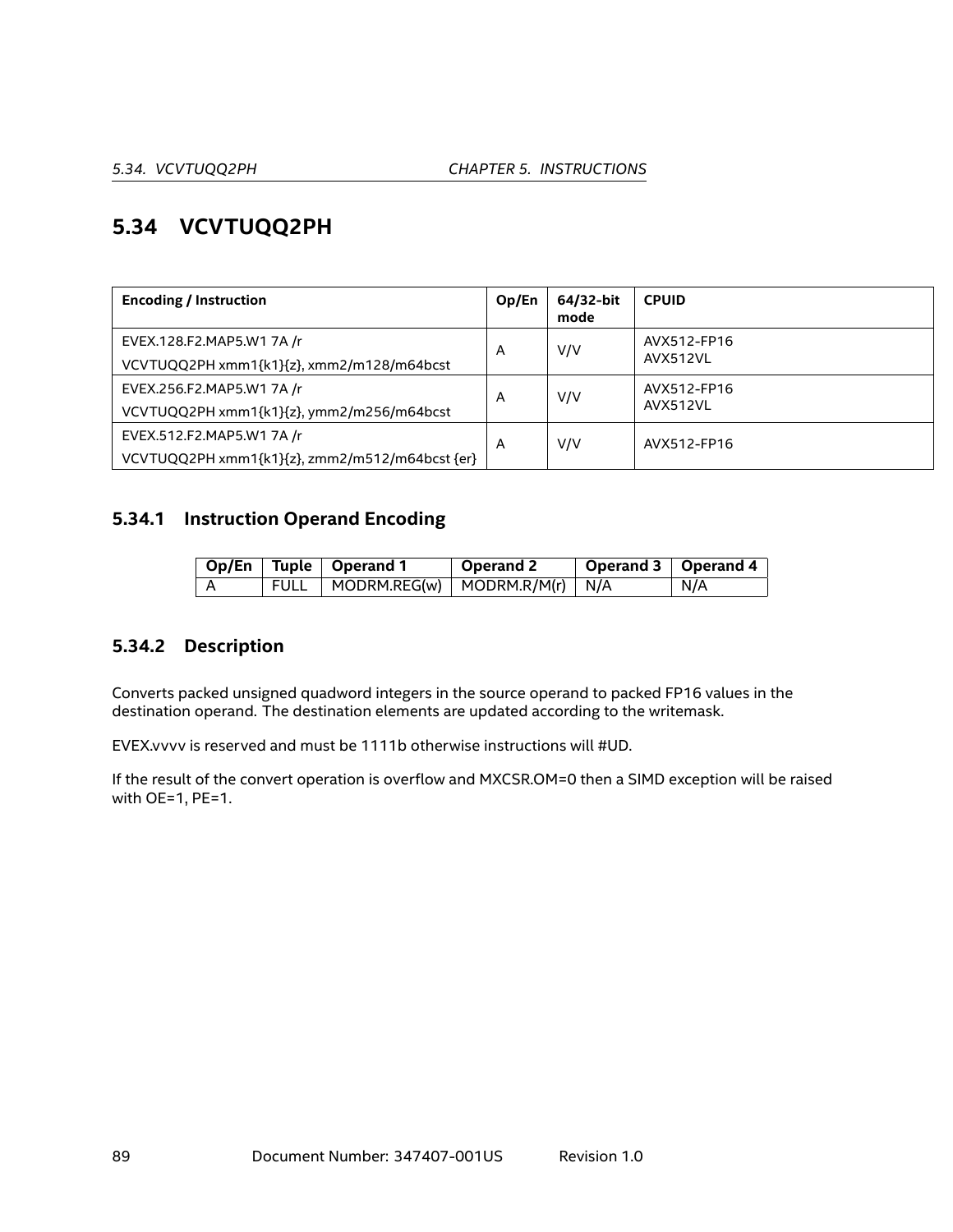#### **5.34.3 Operation**

```
1 VCVTUQQ2PH dest, src
2 \text{ } | \text{VL} = 128, 256 \text{ or } 5123
4 KL := VL / 64
5 | IF *SRC is a register* and (VL = 512) AND (EVEX.b = 1):
6 SET_RM(EVEX.RC)
7 ELSE:
8 SET_RM(MXCSR.RC)
9
10 FOR j := 0 TO KL-1:
11 | IF k1[j] OR *no writemask*:
12 IF *SRC is memory* and EVEX.b = 1:
13 tsrc := SRC.qword[0]
14 | ELSE
15 tsrc := SRC.qword[j]
16
17 DEST.fp16[j] := Convert_unsigned_integer64_to_fp16(tsrc)
18 | ELSE IF *zeroing*:
19 DEST.fp16[j] := 0
20 // else dest.fp16[j] remains unchanged
21
22 | DEST [MAXVL-1:VL/4] := 0
```
#### **5.34.4 Exceptions**

| <b>Instruction</b>                   |                | <b>Exception Type</b>   Arithmetic Flags | <b>CPUID</b>          |
|--------------------------------------|----------------|------------------------------------------|-----------------------|
| VCVTUQQ2PH xmm1, xmm2/m128           | E <sub>2</sub> | PO                                       | AVX512-FP16, AVX512VL |
| VCVTUQQ2PH xmm1, ymm2/m256 $\mid$ E2 |                | PO                                       | AVX512-FP16. AVX512VL |
| VCVTUQQ2PH xmm1, zmm2/m512 $\mid$ E2 |                | PO                                       | AVX512-FP16           |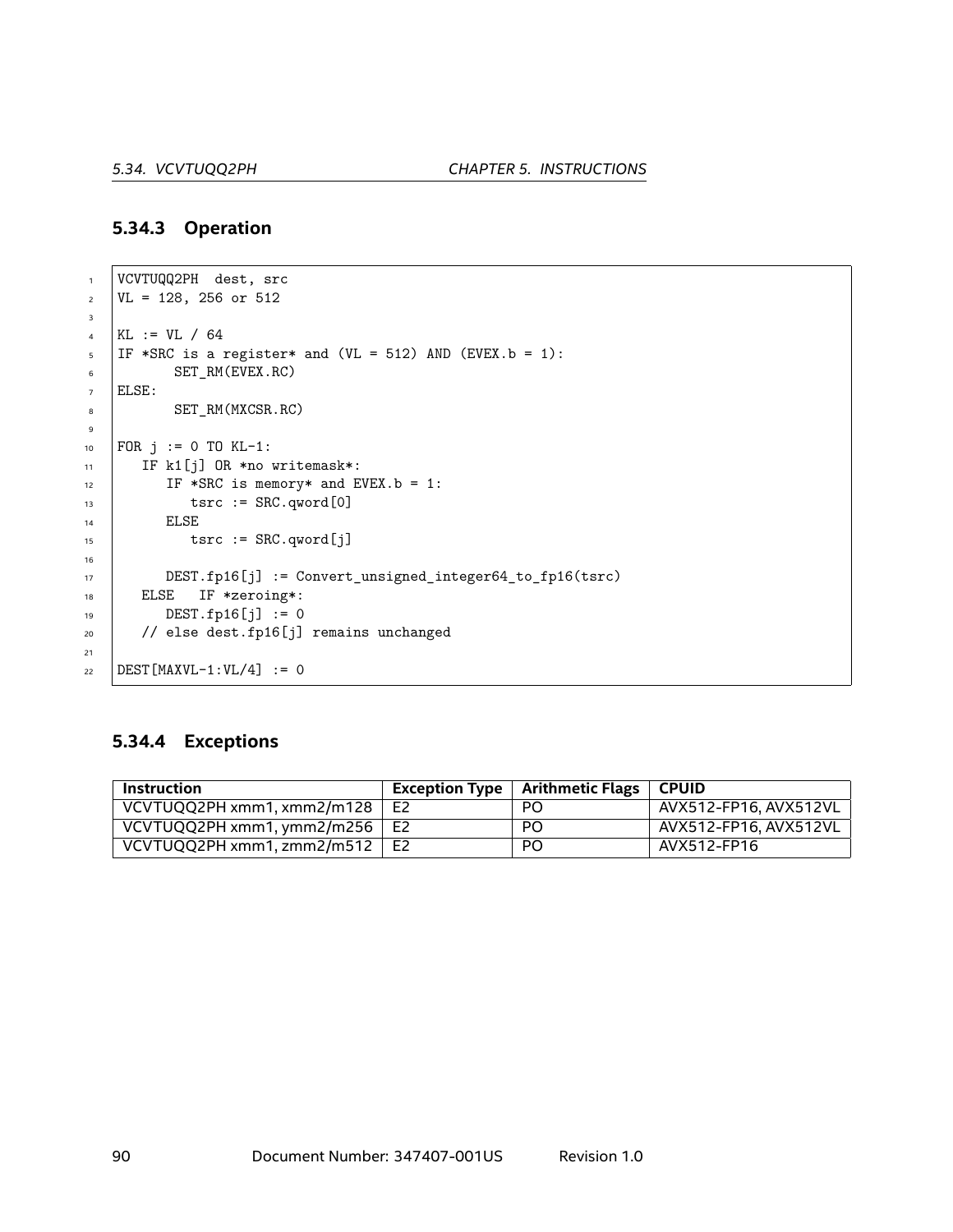# **5.35 VCVTUSI2SH**

| <b>Encoding / Instruction</b>       | Op/En                                                                                             | 64/32-bit<br>mode | <b>CPUID</b> |  |  |
|-------------------------------------|---------------------------------------------------------------------------------------------------|-------------------|--------------|--|--|
| EVEX.LLIG.F3.MAP5.WO 7B /r          | A                                                                                                 | V/V <sup>1</sup>  | AVX512-FP16  |  |  |
| VCVTUSI2SH xmm1, xmm2, r32/m32 {er} |                                                                                                   |                   |              |  |  |
| EVEX.LLIG.F3.MAP5.W1 7B /r          | A                                                                                                 | V/N.E.            | AVX512-FP16  |  |  |
| VCVTUSI2SH xmm1, xmm2, r64/m64 {er} |                                                                                                   |                   |              |  |  |
| Notes:                              |                                                                                                   |                   |              |  |  |
|                                     | 1: Outside of 64b mode, the EVEX.W field is ignored. The instruction behaves as if W=0 were used. |                   |              |  |  |

#### **5.35.1 Instruction Operand Encoding**

| $\sqrt{2p/En}$ Tuple | $^{\shortmid}$ Operand 1      | $\blacksquare$ Operand 2 $\blacksquare$ Operand 3 |                                  | $\sqrt{2}$ Operand 4 |
|----------------------|-------------------------------|---------------------------------------------------|----------------------------------|----------------------|
|                      | SCALAR   MODRM.REG(w) VVVV(r) |                                                   | $\vert$ MODRM.R/M(r) $\vert$ N/A |                      |

#### **5.35.2 Description**

Converts an unsigned doubleword integer (or unsigned quadword integer if operand size is 64 bits) in the second source operand to a FP16 value in the destination operand. The result is stored in the low word of the destination operand. When conversion is inexact, the value returned is rounded according to the rounding control bits in the MXCSR register or embedded rounding controls.

The second source operand can be a general-purpose register or a 32/64-bit memory location. The first source and destination operands are XMM registers. Bits 127:16 of the XMM register destination are copied from corresponding bits in the first source operand. Bits MAXVL-1:128 of the destination register are zeroed.

If the result of the convert operation is overflow and MXCSR.OM=0 then a SIMD exception will be raised with OE=1, PE=1.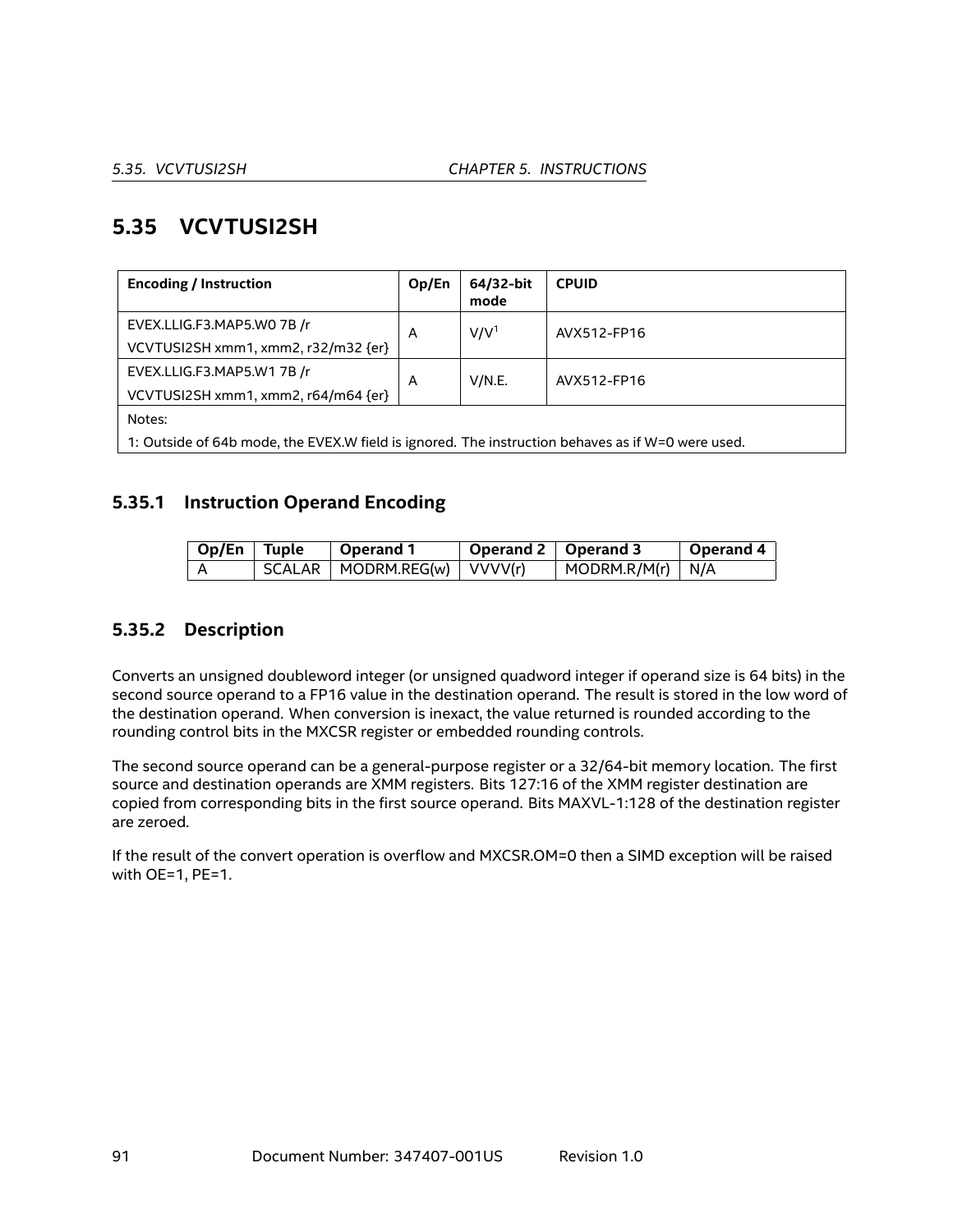#### **5.35.3 Operation**

```
1 VCVTUSI2SH dest, src1, src2
2
\overline{\phantom{a}} IF *SRC2 is a register* and (EVEX.b = 1):
4 SET_RM(EVEX.RC)
5 ELSE:
6 SET_RM(MXCSR.RC)
7
8 \mid \text{IF } 64-mode and OperandSize == 64:
9 DEST.fp16[0] := Convert_unsigned_integer64_to_fp16(SRC2.qword)
10 ELSE:
11 DEST.fp16[0] := Convert_unsigned_integer32_to_fp16(SRC2.dword)
12
13 DEST[127:16] := SRC1[127:16]
14 DEST [MAXVL-1:128] := 0
```
#### **5.35.4 Exceptions**

| <b>Instruction</b>                      | <b>Exception Type   Arithmetic Flags   CPUID</b> |             |
|-----------------------------------------|--------------------------------------------------|-------------|
| VCVTUSI2SH xmm1, xmm2, r32/m32   E3NF   | PO.                                              | AVX512-FP16 |
| VCVTUSI2SH xmm1, xmm2, $r64/m64$   E3NF | <b>PO</b>                                        | AVX512-FP16 |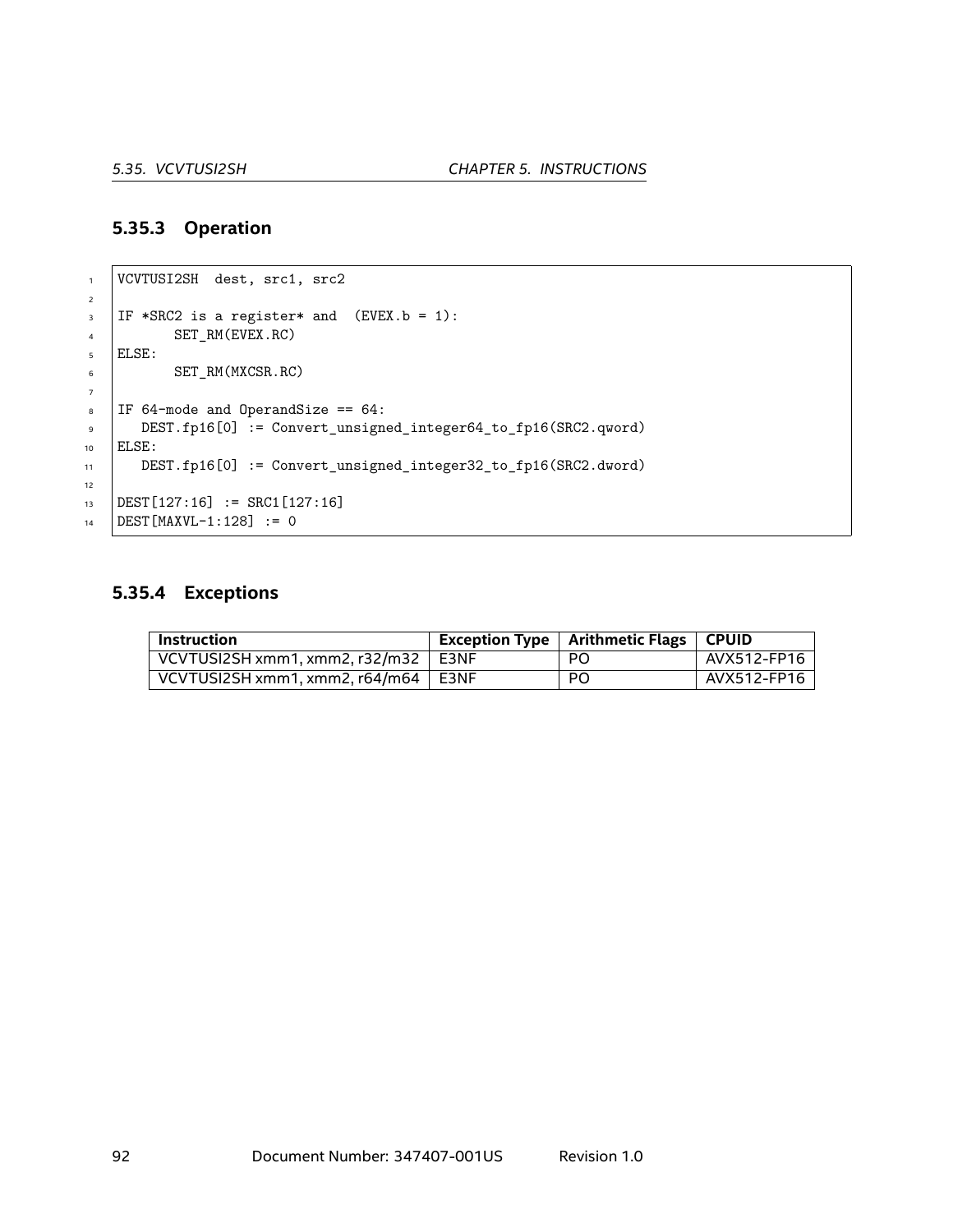# **5.36 VCVTUW2PH**

| <b>Encoding / Instruction</b>                                              | Op/En | 64/32-bit<br>mode | <b>CPUID</b>            |
|----------------------------------------------------------------------------|-------|-------------------|-------------------------|
| EVEX.128.F2.MAP5.WO 7D /r<br>VCVTUW2PH xmm1{k1}{z}, xmm2/m128/m16bcst      | A     | V/V               | AVX512-FP16<br>AVX512VL |
| EVEX.256.F2.MAP5.WO 7D /r<br>VCVTUW2PH ymm1{k1}{z}, ymm2/m256/m16bcst      | A     | V/V               | AVX512-FP16<br>AVX512VL |
| EVEX.512.F2.MAP5.W0 7D /r<br>VCVTUW2PH zmm1{k1}{z}, zmm2/m512/m16bcst {er} | A     | V/V               | AVX512-FP16             |

#### **5.36.1 Instruction Operand Encoding**

|  | Op/En   Tuple   Operand 1                | Operand 2 | Operand 3   Operand 4 |     |
|--|------------------------------------------|-----------|-----------------------|-----|
|  | FULL   MODRM.REG(w)   MODRM.R/M(r)   N/A |           |                       | N/A |

#### **5.36.2 Description**

Converts packed unsigned word integers in the source operand to FP16 values in the destination operand. When conversion is inexact, the value returned is rounded according to the rounding control bits in the MXCSR register or embedded rounding controls.

The destination elements are updated according to the writemask.

If the result of the convert operation is overflow and MXCSR.OM=0 then a SIMD exception will be raised with OE=1, PE=1.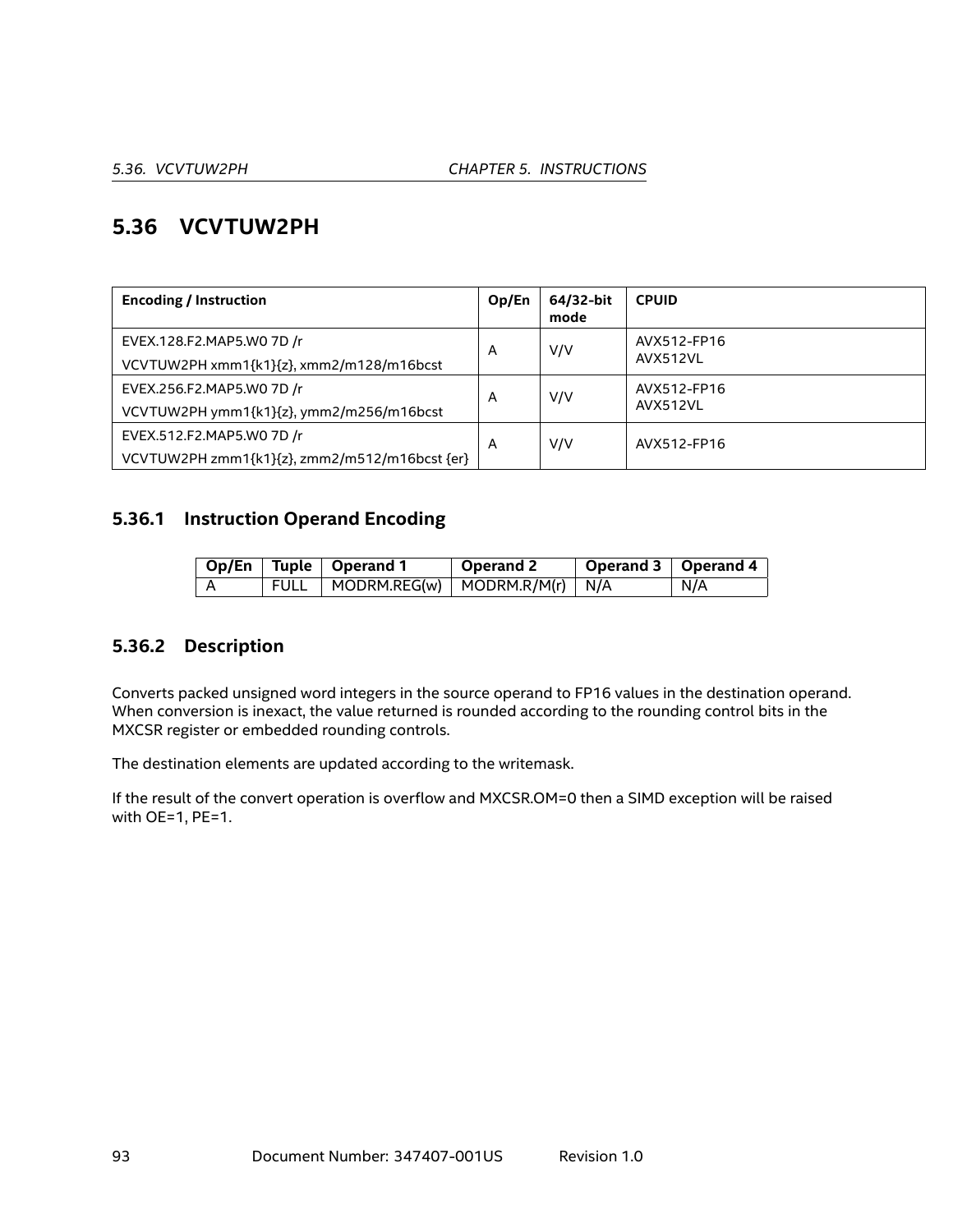#### **5.36.3 Operation**

```
1 VCVTUW2PH dest, src
2 \text{ } | \text{VL} = 128, 256 \text{ or } 5123
4 KL := VL / 16
5 IF *SRC is a register* and (VL = 512) AND (EVEX.b = 1):
6 SET_RM(EVEX.RC)
7 ELSE:
8 SET_RM(MXCSR.RC)
9
10 | FOR j := 0 TO KL-1:
11 | IF k1[j] OR *no writemask*:
12 IF *SRC is memory* and EVEX.b = 1:
13 tsrc := SRC.word[0]
14 ELSE
15 tsrc := SRC.word[j]
16
17 DEST.fp16[j] := Convert_unsignd_integer16_to_fp16(tsrc)
18 | ELSE IF *zeroing*:
DEST.fp16[j] := 020 // else dest.fp16[j] remains unchanged
21
22 DEST [MAXVL-1:VL] := 0
```
#### **5.36.4 Exceptions**

| Instruction                          |                | Exception Type $\mid$ Arithmetic Flags | <b>CPUID</b>          |
|--------------------------------------|----------------|----------------------------------------|-----------------------|
| VCVTUW2PH xmm1, xmm2/m128            | E <sub>2</sub> | PO                                     | AVX512-FP16. AVX512VL |
| VCVTUW2PH ymm1, ymm2/m256 $\vert$ E2 |                | PO                                     | AVX512-FP16, AVX512VL |
| VCVTUW2PH zmm1, zmm2/m512            | E2             | PO                                     | AVX512-FP16           |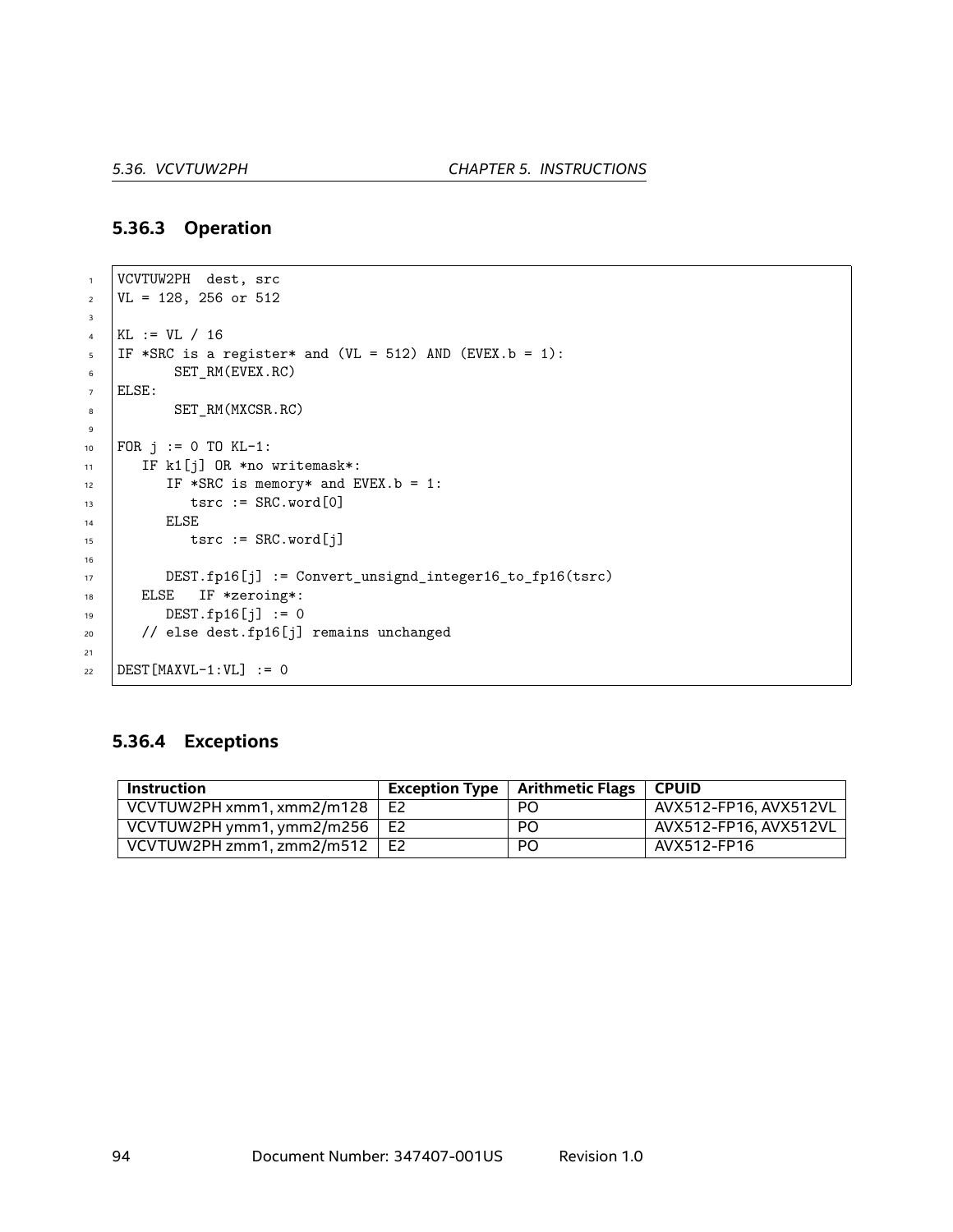# **5.37 VCVTW2PH**

| <b>Encoding / Instruction</b>                | Op/En | 64/32-bit<br>mode | <b>CPUID</b> |
|----------------------------------------------|-------|-------------------|--------------|
| EVEX.128.F3.MAP5.WO 7D /r                    | A     | V/V               | AVX512-FP16  |
| VCVTW2PH xmm1{k1}{z}, xmm2/m128/m16bcst      |       |                   | AVX512VL     |
| EVEX.256.F3.MAP5.WO 7D /r                    | A     | V/V               | AVX512-FP16  |
| VCVTW2PH ymm1{k1}{z}, ymm2/m256/m16bcst      |       |                   | AVX512VL     |
| EVEX.512.F3.MAP5.W0 7D /r                    | A     | V/V               | AVX512-FP16  |
| VCVTW2PH zmm1{k1}{z}, zmm2/m512/m16bcst {er} |       |                   |              |

# **5.37.1 Instruction Operand Encoding**

|  | Op/En   Tuple   Operand 1                | Operand 2 | Operand 3   Operand 4 |     |
|--|------------------------------------------|-----------|-----------------------|-----|
|  | FULL   MODRM.REG(w)   MODRM.R/M(r)   N/A |           |                       | N/A |

# **5.37.2 Description**

Converts packed signed word integers in the source operand to FP16 values in the destination operand. When conversion is inexact, the value returned is rounded according to the rounding control bits in the MXCSR register or embedded rounding controls.

The destination elements are updated according to the writemask.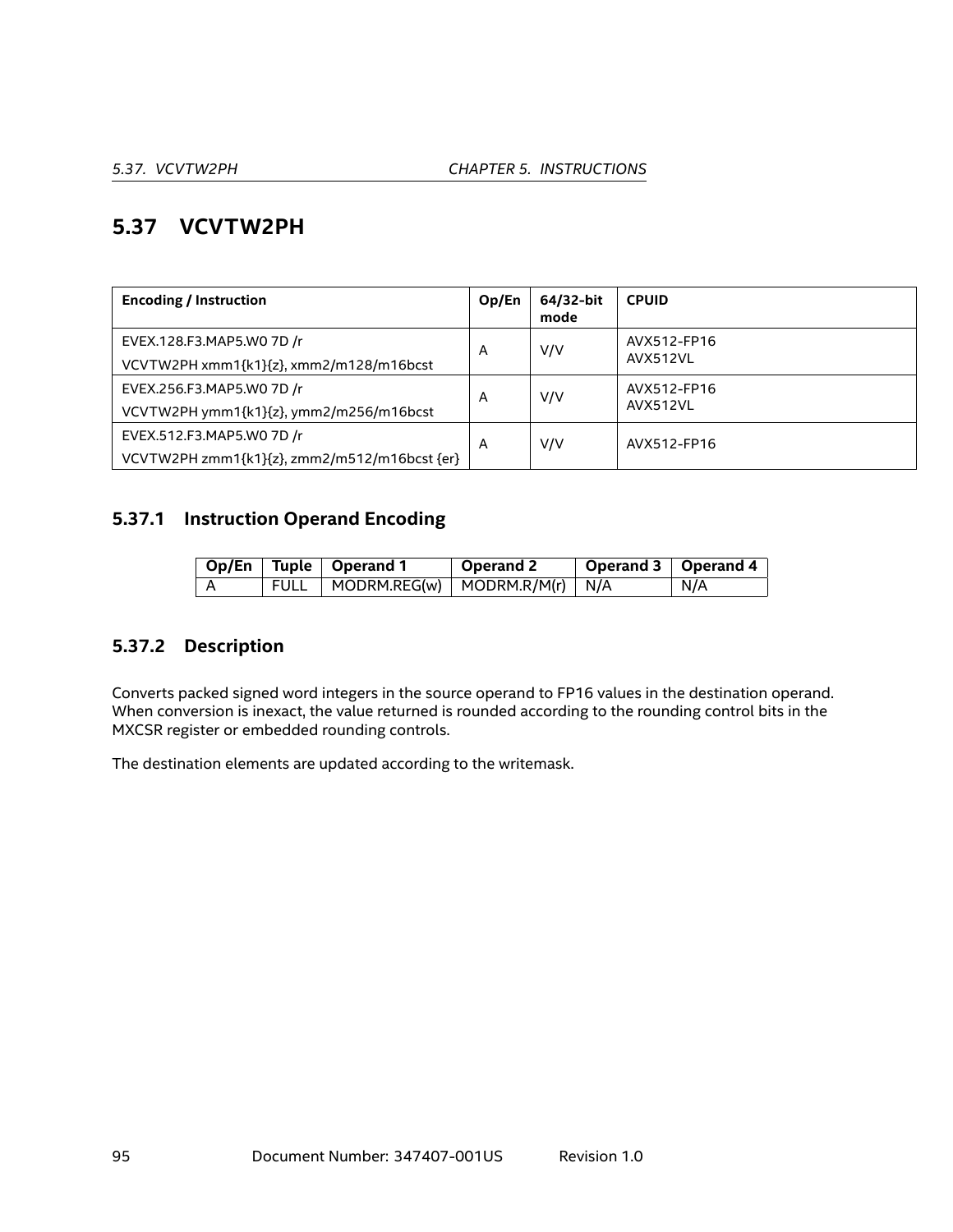#### **5.37.3 Operation**

```
1 VCVTW2PH dest, src
2 \mid \text{VL} = 128, 256 \text{ or } 5123
4 KL := VL / 16
5 | IF *SRC is a register* and (VL = 512) AND (EVEX.b = 1):
6 SET_RM(EVEX.RC)
7 ELSE:
8 SET_RM(MXCSR.RC)
9
10 FOR j := 0 TO KL-1:
11 | IF k1[j] OR *no writemask*:
12 IF *SRC is memory* and EVEX.b = 1:
13 tsrc := SRC.word[0]
14 ELSE
15 tsrc := SRC.word[j]
16
17 DEST.fp16[j] := Convert_integer16_to_fp16(tsrc)
18 | ELSE IF *zeroing*:
19 DEST.fp16[j] := 0
20 // else dest.fp16[j] remains unchanged
21
22 DEST [MAXVL-1:VL] := 0
```
#### **5.37.4 Exceptions**

| <b>Instruction</b>       | <b>Exception Type</b> | Arithmetic Flags | <b>CPUID</b>          |
|--------------------------|-----------------------|------------------|-----------------------|
| VCVTW2PH xmm1, xmm2/m128 | E <sub>2</sub>        |                  | AVX512-FP16. AVX512VL |
| VCVTW2PH ymm1, ymm2/m256 | E2                    |                  | AVX512-FP16. AVX512VL |
| VCVTW2PH zmm1, zmm2/m512 | E <sub>2</sub>        |                  | AVX512-FP16           |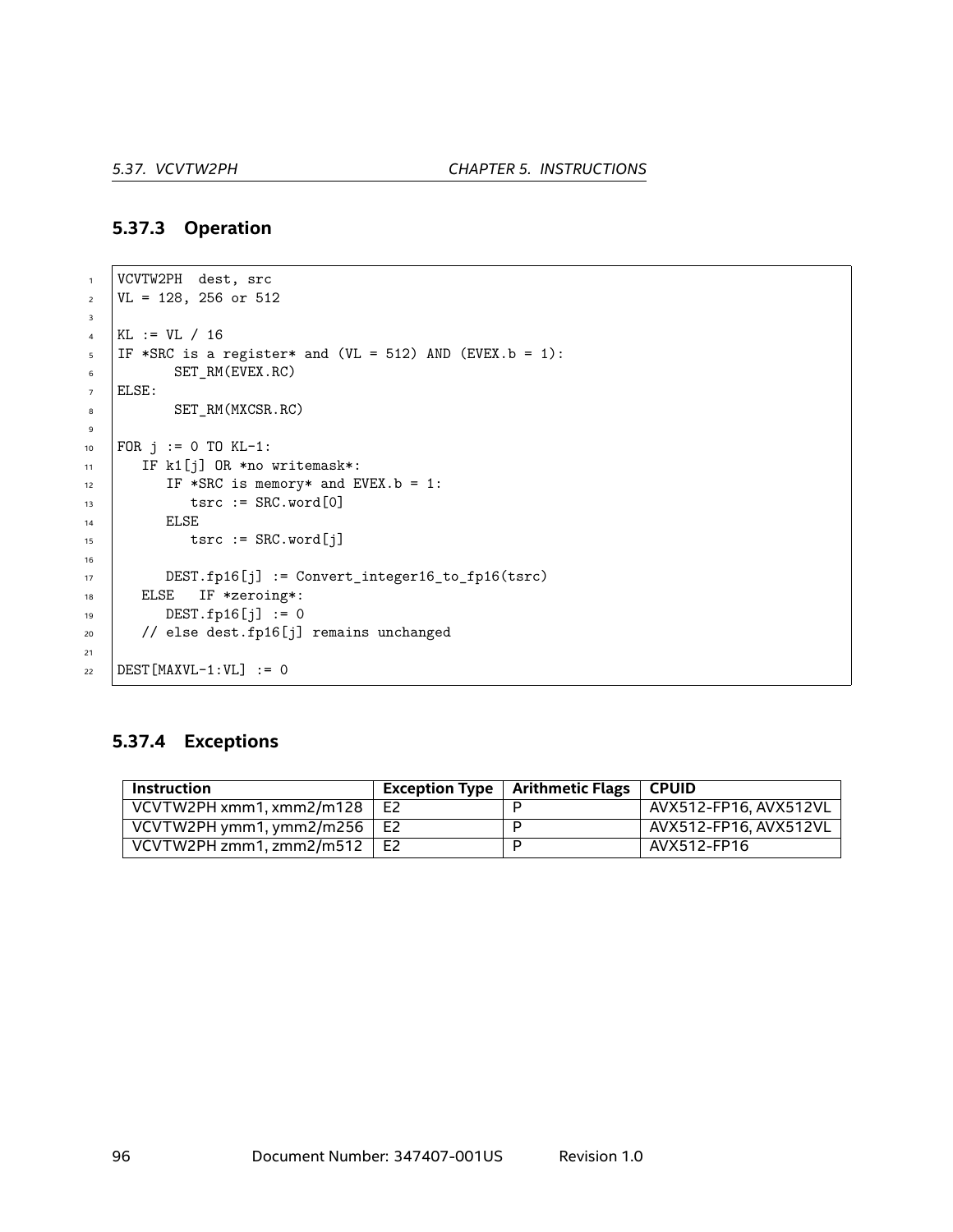# **5.38 VDIVPH**

| <b>Encoding / Instruction</b>                    | Op/En | 64/32-bit<br>mode | <b>CPUID</b> |
|--------------------------------------------------|-------|-------------------|--------------|
| EVEX.128.NP.MAP5.WO 5E /r                        | A     | V/V               | AVX512-FP16  |
| VDIVPH xmm1{k1}{z}, xmm2, xmm3/m128/m16bcst      |       |                   | AVX512VL     |
| EVEX.256.NP.MAP5.WO 5E /r                        | A     | V/V               | AVX512-FP16  |
| VDIVPH ymm1{k1}{z}, ymm2, ymm3/m256/m16bcst      |       |                   | AVX512VL     |
| EVEX.512.NP.MAP5.WO 5E /r                        | A     | V/V               | AVX512-FP16  |
| VDIVPH zmm1{k1}{z}, zmm2, zmm3/m512/m16bcst {er} |       |                   |              |

## **5.38.1 Instruction Operand Encoding**

|   |      | Op/En   Tuple   Operand 1             | Operand $2 \mid$ Operand 3 |                                  | Operand 4 |
|---|------|---------------------------------------|----------------------------|----------------------------------|-----------|
| A | FULL | $\sqrt{MODRM.REG(w)}$ $\sqrt{VVV(r)}$ |                            | $\vert$ MODRM.R/M(r) $\vert$ N/A |           |

## **5.38.2 Description**

Divide packed FP16 values from first source operand by the corresponding elements in the second source operand, storing the packed FP16 result in the destination operand. The destination elements are updated according to the writemask.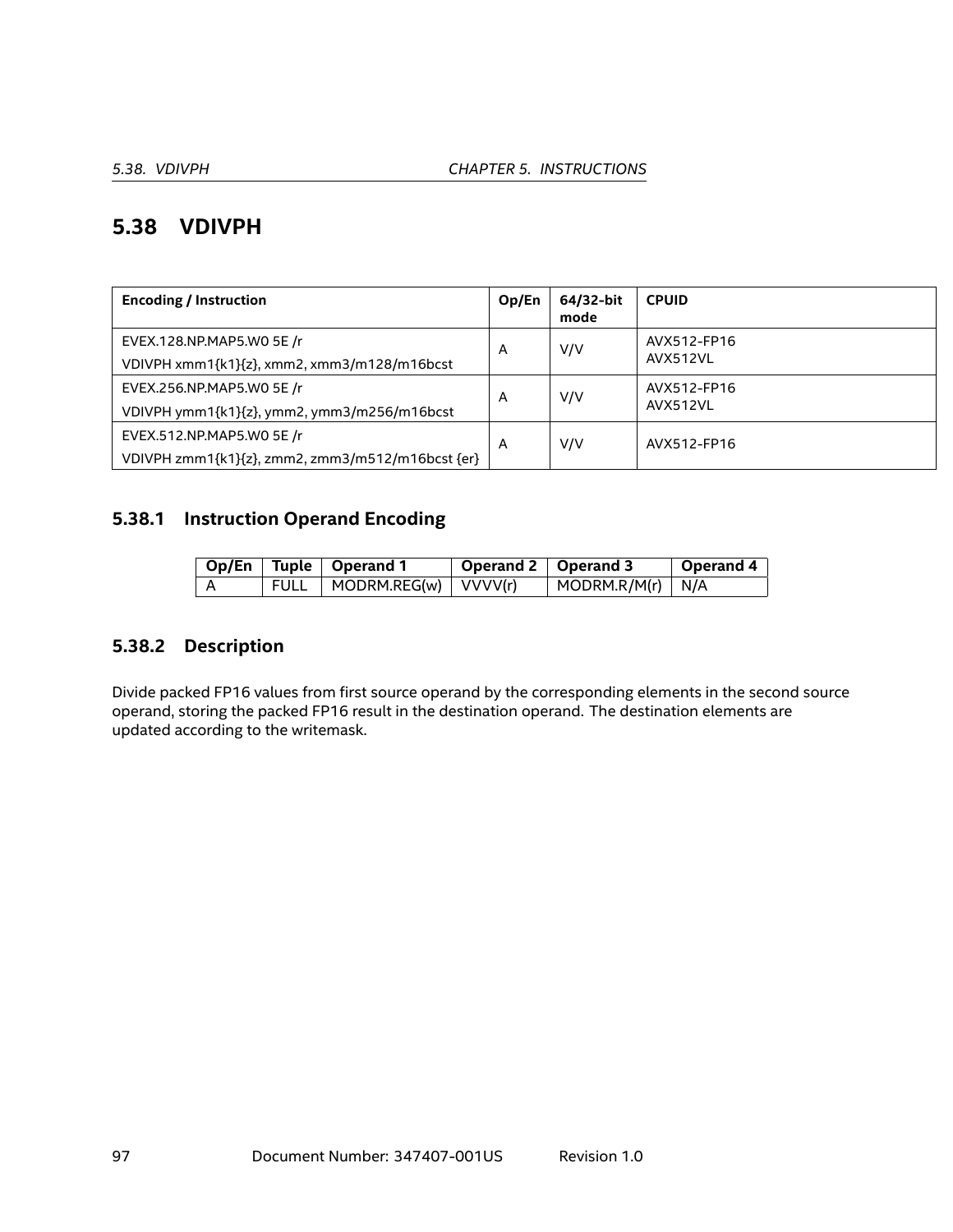#### **5.38.3 Operation**

```
1 VDIVPH (EVEX encoded versions) when src2 operand is a register
\text{VL} = 128, 256 or 512
3 KL := VIL/164
5 IF (VL = 512) AND (EVEX.b = 1):
6 SET_RM(EVEX.RC)
7 ELSE
8 SET_RM(MXCSR.RC)
9
10 FOR j := 0 TO KL-1:
11 | IF k1[j] OR *no writemask*:
12 DEST.fp16[j] := SRC1.fp16[j] / SRC2.fp16[j]
13 ELSE IF *zeroing*:
14 DEST.fp16[j] := 0
15 // else dest.fp16[j] remains unchanged
16
17 DEST [MAXVL-1:VL] := 0
```

```
1 VDIVPH (EVEX encoded versions) when src2 operand is a memory source
\text{VL} = 128, 256 \text{ or } 512_3 | KL := VL/16
4
5 | FOR j := 0 TO KL-1:
6 IF k1[j] OR *no writemask*:
7 IF EVEX. b = 1:
8 DEST.fp16[j] := SRC1.fp16[j] / SRC2.fp16[0]
\bullet ELSE:
10 DEST.fp16[j] := SRC1.fp16[j] / SRC2.fp16[j]
11 ELSE IF *zeroing*:
DEST.fp16[i] := 013 // else dest.fp16[j] remains unchanged
14
15 DEST [MAXVL-1:VL] := 0
```
#### **5.38.4 Exceptions**

| <b>Instruction</b>           | <b>Exception Type</b> | Arithmetic Flags   CPUID |                       |
|------------------------------|-----------------------|--------------------------|-----------------------|
| VDIVPH xmm1, xmm2, xmm3/m128 | E <sub>2</sub>        | <b>IOUPDZ</b>            | AVX512-FP16. AVX512VL |
| VDIVPH ymm1, ymm2, ymm3/m256 | E <sub>2</sub>        | <b>IOUPDZ</b>            | AVX512-FP16. AVX512VL |
| VDIVPH zmm1, zmm2, zmm3/m512 | E <sub>2</sub>        | <b>IOUPDZ</b>            | AVX512-FP16           |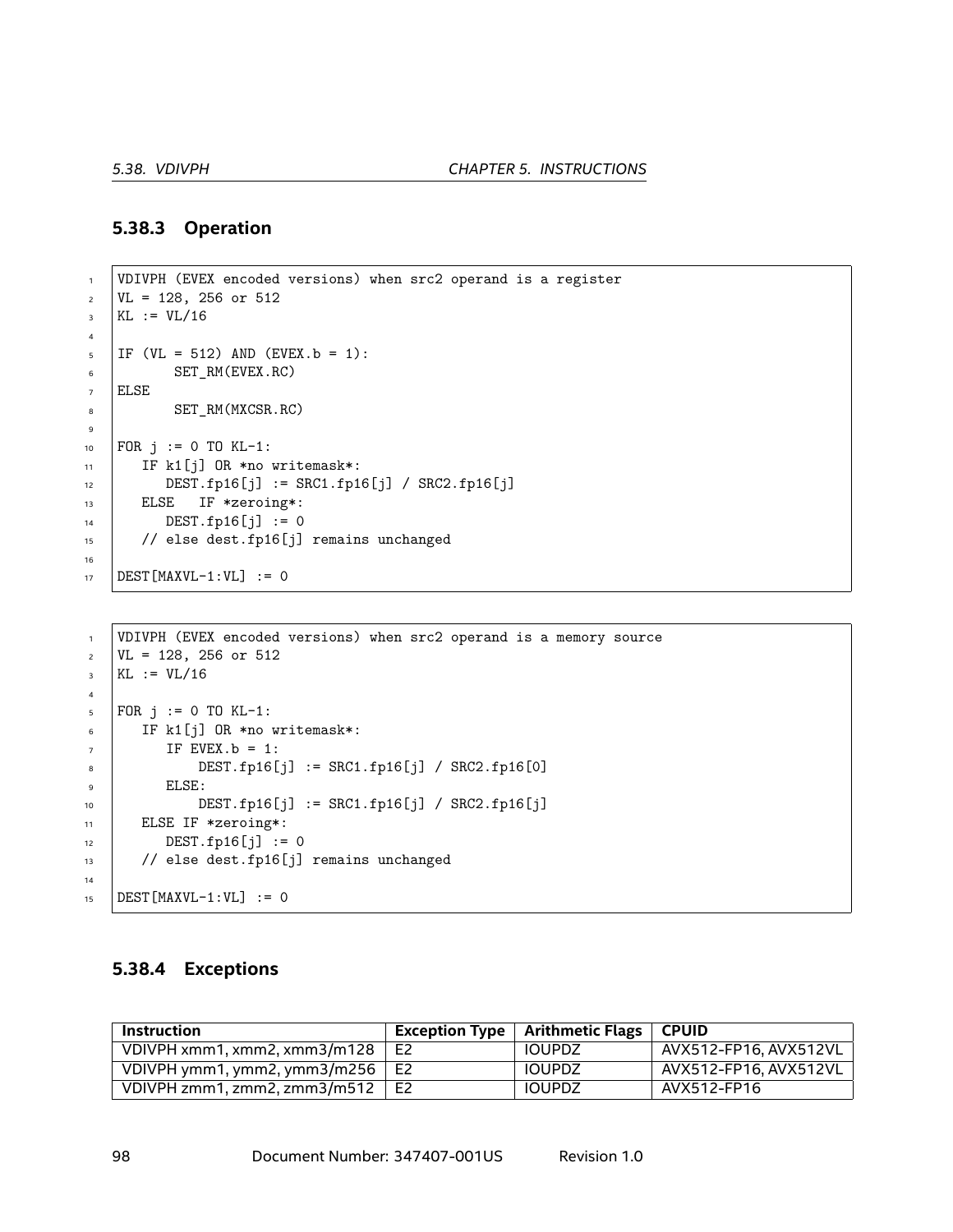# **5.39 VDIVSH**

| <b>Encoding / Instruction</b>           | Op/En | 64/32-bit<br>mode | <b>CPUID</b> |
|-----------------------------------------|-------|-------------------|--------------|
| EVEX.LLIG.F3.MAP5.WO 5E /r              | A     | V/V               | AVX512-FP16  |
| VDIVSH xmm1{k1}{z}, xmm2, xmm3/m16 {er} |       |                   |              |

#### **5.39.1 Instruction Operand Encoding**

| $\log$ Op/En Tuple | $\vert$ Operand 1               | Operand 2   Operand 3 |                                  | Operand 4 |
|--------------------|---------------------------------|-----------------------|----------------------------------|-----------|
|                    | SCALAR   MODRM.REG(w)   VVVV(r) |                       | $\vert$ MODRM.R/M(r) $\vert$ N/A |           |

#### **5.39.2 Description**

Divide the low FP16 value from the first source operand by the corresponding value in the second source operand, storing the FP16 result in the destination operand. Bits 127:16 of the destination operand are copied from the corresponding bits of the first source operand. Bits MAXVL-1:128 of the destination operand are zeroed. The low FP16 element of the destination is updated according to the writemask.

#### **5.39.3 Operation**

```
1 VDIVSH (EVEX encoded versions)
2 IF EVEX.b = 1 and SRC2 is a register:
3 SET_RM(EVEX.RC)
4 ELSE
5 SET RM(MXCSR.RC)
6
7 IF k1[0] OR *no writemask*:
8 DEST.fp16[0] := SRC1.fp16[0] / SRC2.fp16[0]
9 ELSE IF *zeroing*:
10 DEST.fp16[0] := 0
11 // else dest.fp16[0] remains unchanged
12
13 DEST[127:16] := SRC1[127:16]
14 DEST [MAXVL-1:128] := 0
```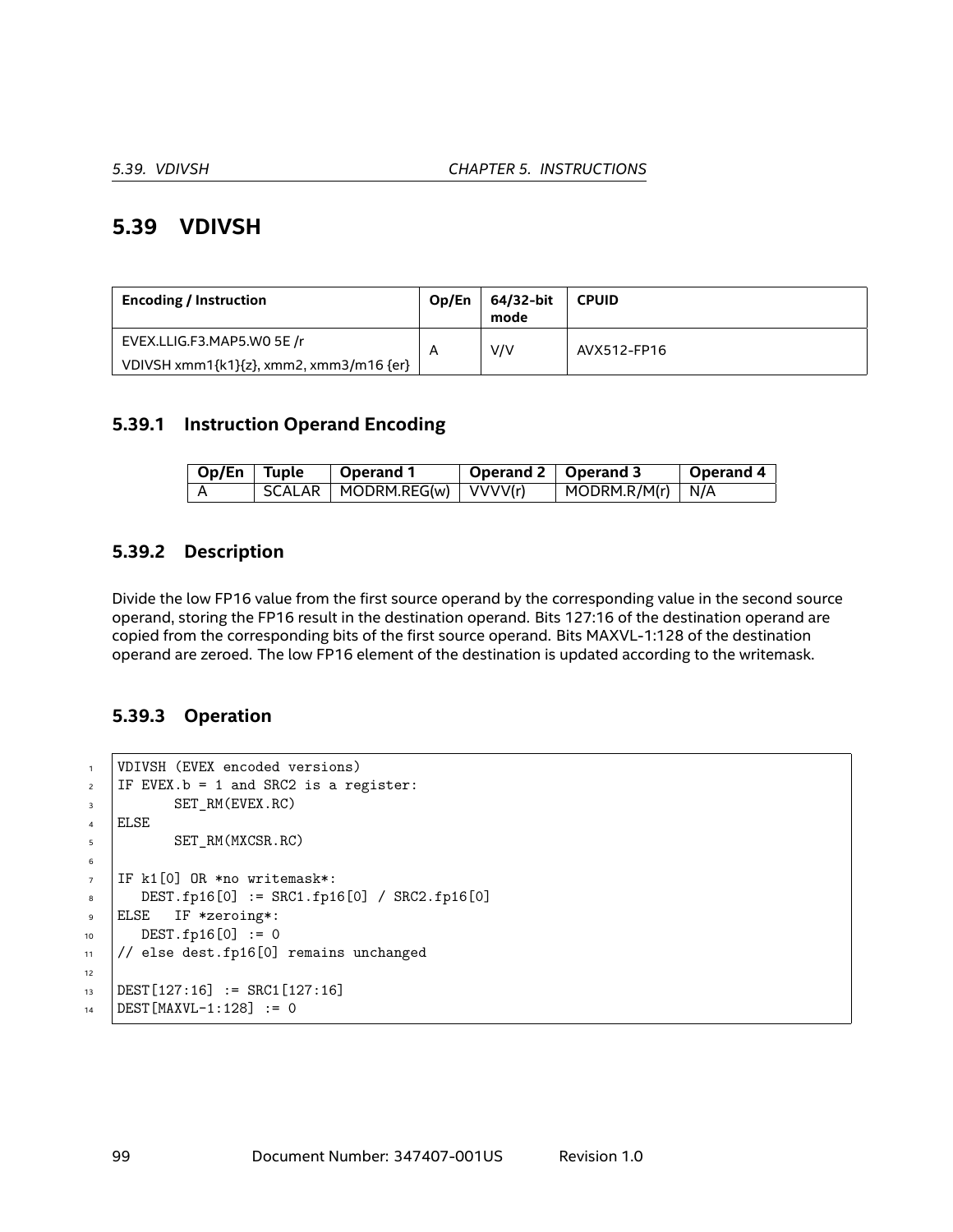# **5.39.4 Exceptions**

| <b>Instruction</b>                     | Exception Type   Arithmetic Flags   CPUID |             |
|----------------------------------------|-------------------------------------------|-------------|
| VDIVSH xmm1, xmm2, xmm3/m16 $\vert$ E3 | IOUPDZ                                    | AVX512-FP16 |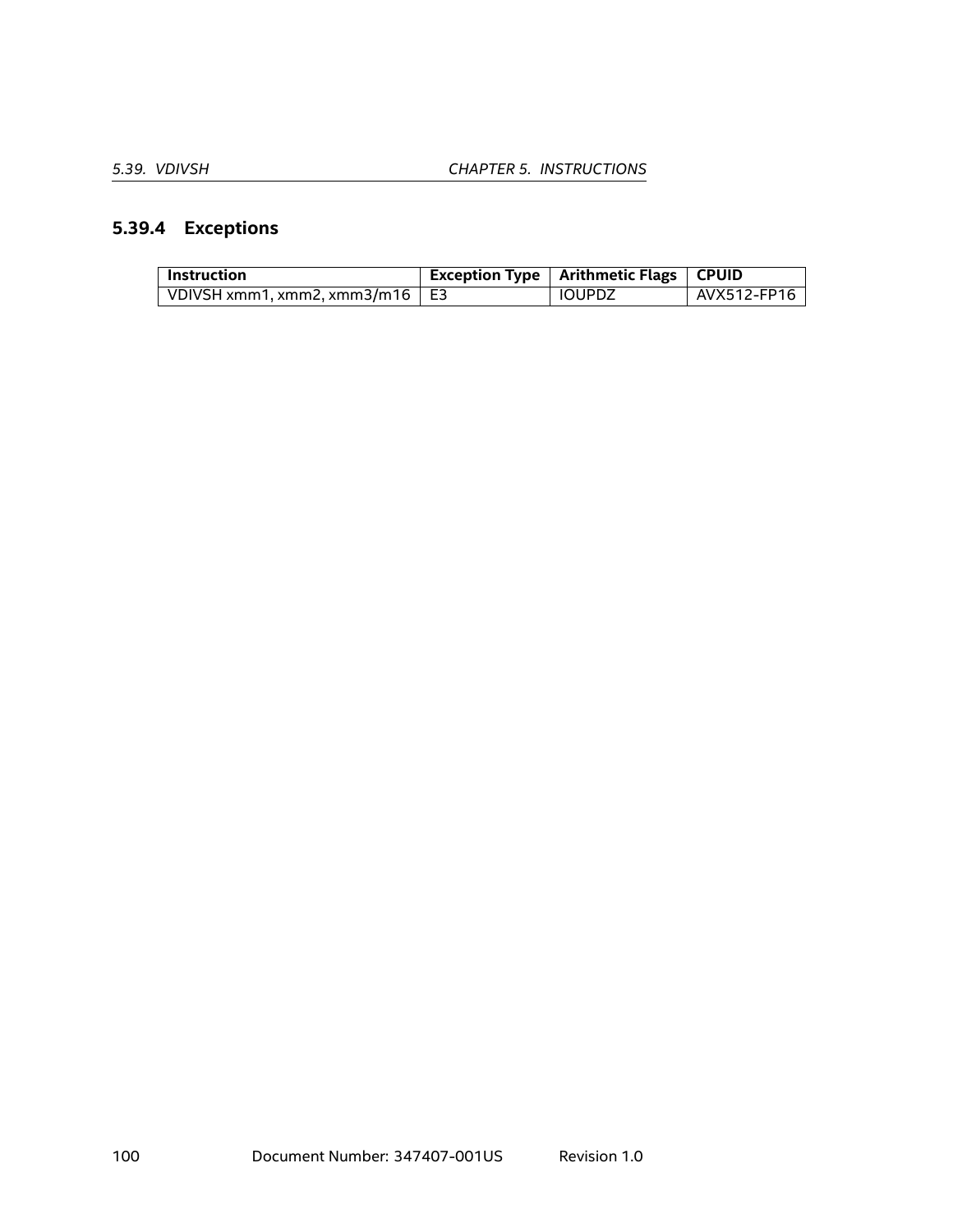# **5.40 VF[,C]MADDCPH**

| <b>Encoding / Instruction</b>                        | Op/En | 64/32-bit<br>mode | <b>CPUID</b> |
|------------------------------------------------------|-------|-------------------|--------------|
| EVEX.128.F2.MAP6.W0 56 /r                            | A     | V/V               | AVX512-FP16  |
| VFCMADDCPH xmm1{k1}{z}, xmm2, xmm3/m128/m32bcst      |       |                   | AVX512VL     |
| EVEX.256.F2.MAP6.WO 56 /r                            | A     | V/V               | AVX512-FP16  |
| VFCMADDCPH ymm1{k1}{z}, ymm2, ymm3/m256/m32bcst      |       |                   | AVX512VL     |
| EVEX.512.F2.MAP6.W0 56 /r                            | A     | V/V               | AVX512-FP16  |
| VFCMADDCPH zmm1{k1}{z}, zmm2, zmm3/m512/m32bcst {er} |       |                   |              |
| EVEX.128.F3.MAP6.W0 56 /r                            | A     | V/V               | AVX512-FP16  |
| VFMADDCPH xmm1{k1}{z}, xmm2, xmm3/m128/m32bcst       |       |                   | AVX512VL     |
| EVEX.256.F3.MAP6.W0 56 /r                            | A     | V/V               | AVX512-FP16  |
| VFMADDCPH ymm1{k1}{z}, ymm2, ymm3/m256/m32bcst       |       |                   | AVX512VL     |
| EVEX.512.F3.MAP6.WO 56 /r                            | A     | V/V               | AVX512-FP16  |
| VFMADDCPH zmm1{k1}{z}, zmm2, zmm3/m512/m32bcst {er}  |       |                   |              |

## **5.40.1 Instruction Operand Encoding**

|  | Op/En   Tuple   Operand 1    | Operand 2   Operand 3 |                                  | Operand 4 |
|--|------------------------------|-----------------------|----------------------------------|-----------|
|  | FULL   MODRM.REG(rw) VVVV(r) |                       | $\vert$ MODRM.R/M(r) $\vert$ N/A |           |

## **5.40.2 Description**

This instruction performs a complex multiply and accumulate operation. There are normal and complex conjugate forms of the operation.

The broadcasting and masking for this operation is done on 32-bit quantities representing a pair of FP16 values.

Rounding is performed at every FMA (fused multiply and add) boundary. Execution occurs as if all MXCSR exceptions are masked. MXCSR status bits are updated to reflect exceptional conditions.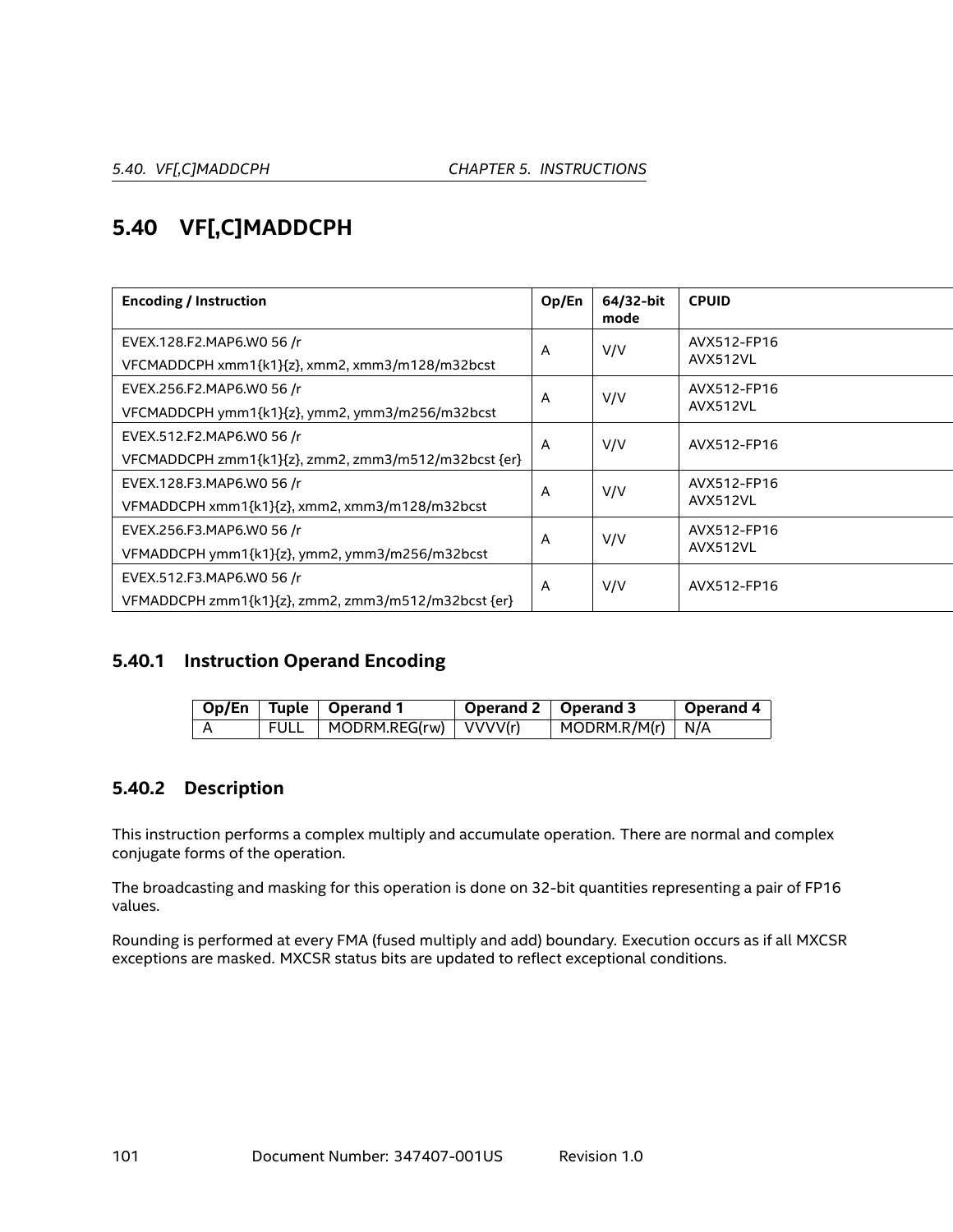#### **5.40.3 Operation**

```
1 VFMADDCPH dest{k1}, src1, src2 (AVX512)
\vert v1 = 128, 256, 5123
4 k1 := v1 / 325
6 for i := 0 to kl-1:
7 if k1[i] or *no writemask*:
8 if broadcasting and src2 is memory:
9 tsrc2.fp16[2*i+0] := src2.fp16[0]
10 | tsrc2.fp16[2*i+1] := src2.fp16[1]
11 else:
12 tsrc2.fp16[2*i+0] := src2.fp16[2*i+0]
13 tsrc2.fp16[2*i+1] := src2.fp16[2*i+1]
14
15 | for i := 0 to kl-1:
16 if k1[i] or *no writemask*:
_{17} \qquad \qquad \text{tmp}[2*1+0] := \text{dest.fp16}[2*1+0] + \text{true}18 src1.fp16[2*i+0] * tsrc2.fp16[2*i+0]
_{19} | _{\text{tmp}[2*1+1]} := \text{dest.fp16}[2*1+1] +20 src1.fp16[2*i+1] * tsrc2.fp16[2*i+0]
21
22 for i := 0 to k1-1:
23 if k1[i] or *no writemask*:
24 // non-conjugate version subtracts even term
25 dest.fp16[2*1+0] := tmp[2*1+0] -
26 src1.fp16[2*i+1] * tsrc2.fp16[2*i+1]
27 dest.fp16[2*1+1] := tmp[2*1+1] +28 src1.fp16[2*i+0] * tsrc2.fp16[2*i+1]
29 else if *zeroing*:
30 dest.fp16[2*i+0] := 0
31 dest.fp16[2*i+1] := 0
32
33 dest [MAXVL-1:v1] := 0
```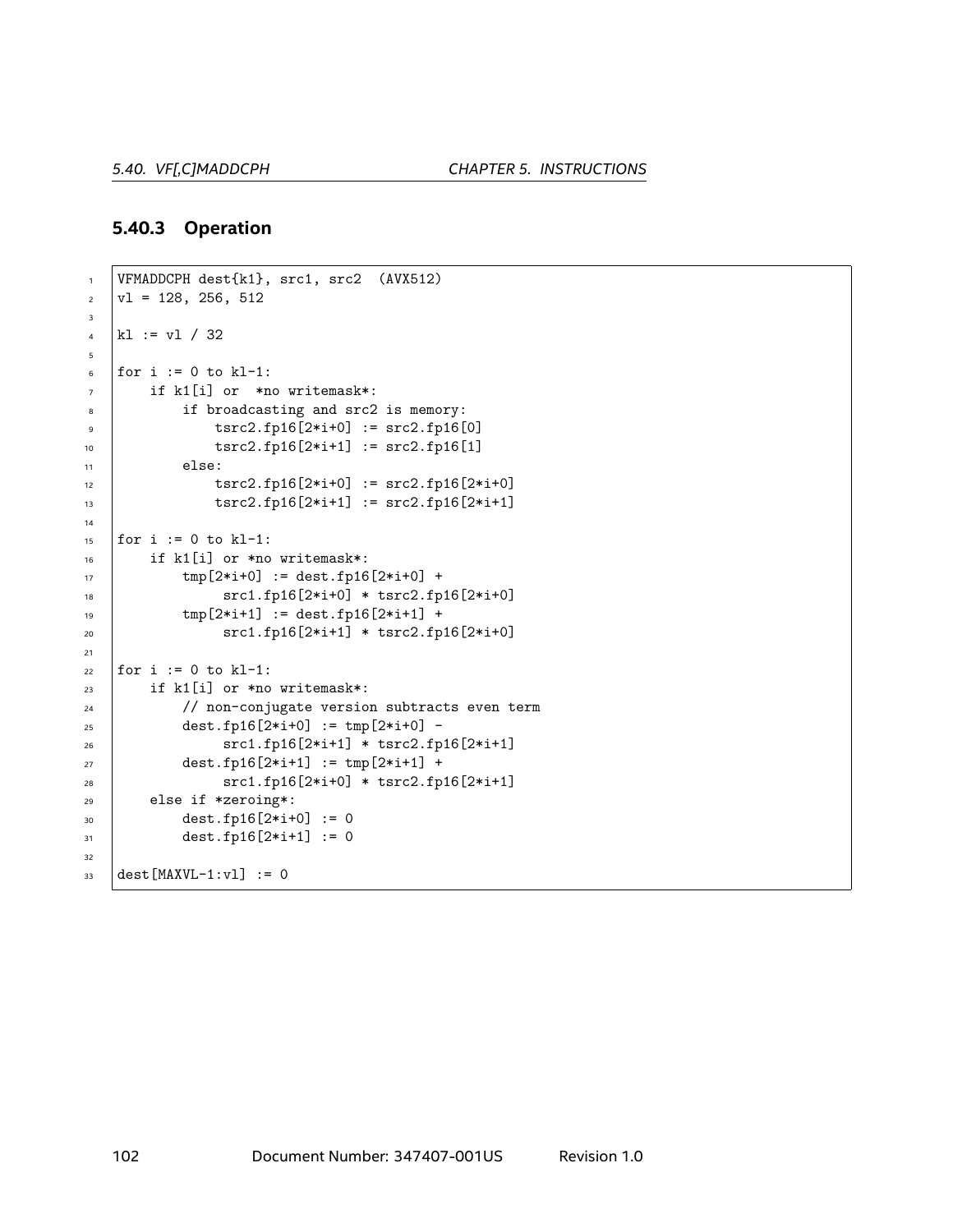```
1 | VFCMADDCPH dest{k1}, src1, src2 (AVX512)
\vert v1 = 128, 256, 5123
\frac{1}{4} kl := vl / 32
5
6 for i := 0 to kl-1:
7 if k1[i] or *no writemask*:
8 if broadcasting and src2 is memory:
9 tsrc2.fp16[2*i+0] := src2.fp16[0]
10 \vert tsrc2.fp16[2*i+1] := src2.fp16[1]
11 else:
12 tsrc2.fp16[2*i+0] := src2.fp16[2*i+0]
13 | tsrc2.fp16[2*i+1] := src2.fp16[2*i+1]
14
15 for i := 0 to k1-1:
16 if k1[i] or *no writemask*:
_{17} | tmp[2*i+0] := dest.fp16[2*i+0] +
18 | src1.fp16[2*i+0] * tsrc2.fp16[2*i+0]
_{19} | _{\text{tmp}[2*1+1]} := \text{dest.fp16}[2*1+1] +20 src1.fp16[2*i+1] * tsrc2.fp16[2*i+0]
21
22 for i := 0 to kl-1:
23 if k1[i] or *no writemask*:
24 / / conjugate version subtracts odd final term
25 dest.fp16[2*1+0] := tmp[2*1+0] +26 src1.fp16[2*i+1] * tsrc2.fp16[2*i+1]
27 dest.fp16[2*i+1] := tmp[2*i+1] -
28 src1.fp16[2*i+0] * tsrc2.fp16[2*i+1]
29 else if *zeroing*:
30 dest.fp16[2*i+0] := 0
31 dest.fp16[2*i+1] := 0
32
33 dest [MAXVL-1:v1] := 0
```
#### **5.40.4 Exceptions**

| <b>Instruction</b>               | <b>Exception Type</b> | <b>Arithmetic Flags</b> | <b>CPUID</b>          |
|----------------------------------|-----------------------|-------------------------|-----------------------|
| VFCMADDCPH xmm1, xmm2, xmm3/m128 | $F4*$                 | <b>IOUPD</b>            | AVX512-FP16, AVX512VL |
| VFCMADDCPH ymm1, ymm2, ymm3/m256 | $F4*$                 | <b>IOUPD</b>            | AVX512-FP16, AVX512VL |
| VFCMADDCPH zmm1, zmm2, zmm3/m512 | F4*                   | <b>IOUPD</b>            | AVX512-FP16           |
| VFMADDCPH xmm1, xmm2, xmm3/m128  | $F4*$                 | <b>IOUPD</b>            | AVX512-FP16, AVX512VL |
| VFMADDCPH ymm1, ymm2, ymm3/m256  | $F4*$                 | <b>IOUPD</b>            | AVX512-FP16, AVX512VL |
| VFMADDCPH zmm1, zmm2, zmm3/m512  | $F4*$                 | <b>IOUPD</b>            | AVX512-FP16           |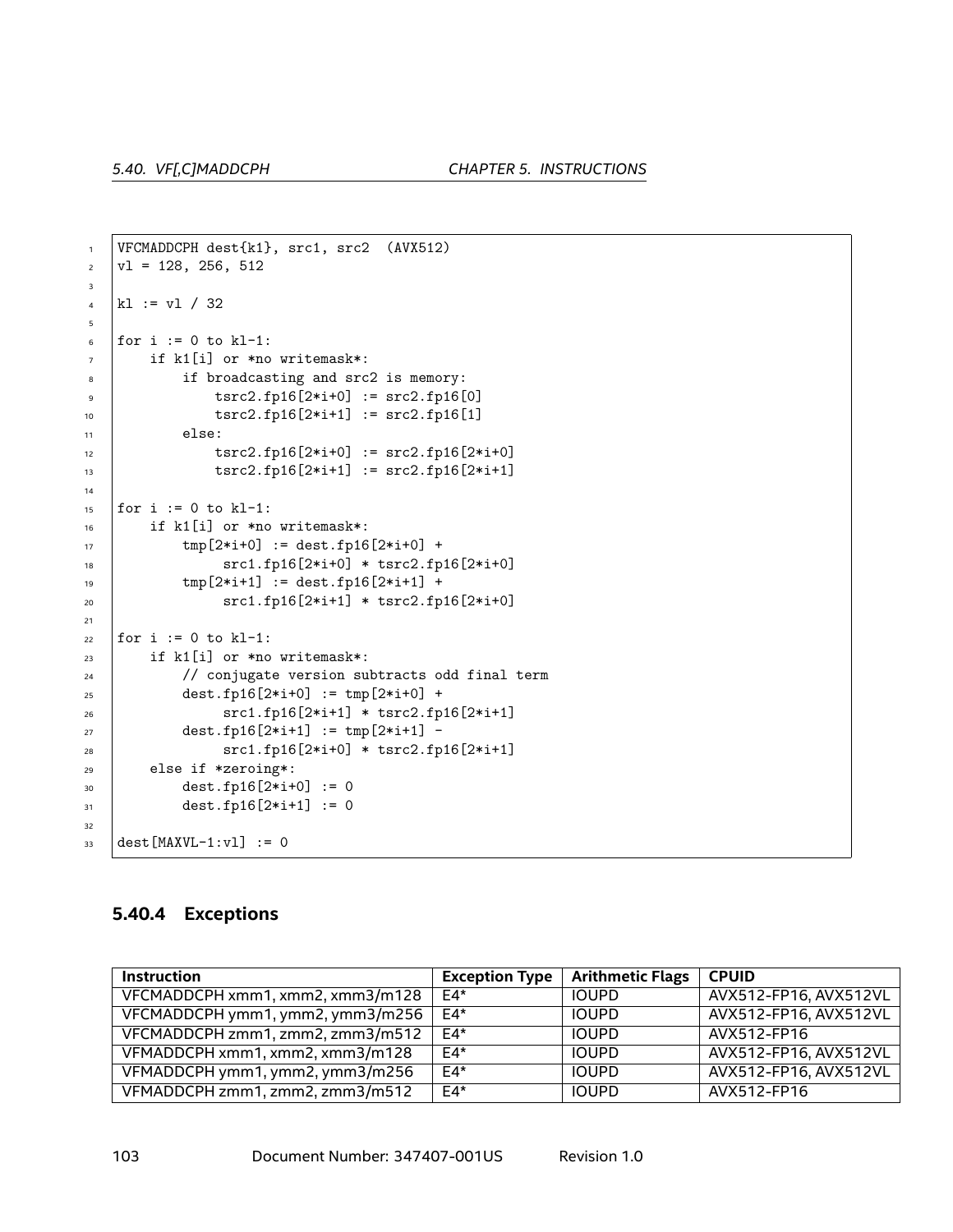Additionally:

 $1$  #UD if (dest\_reg ==  $src1\_reg$ ) or ( dest\_reg ==  $src2\_reg$ )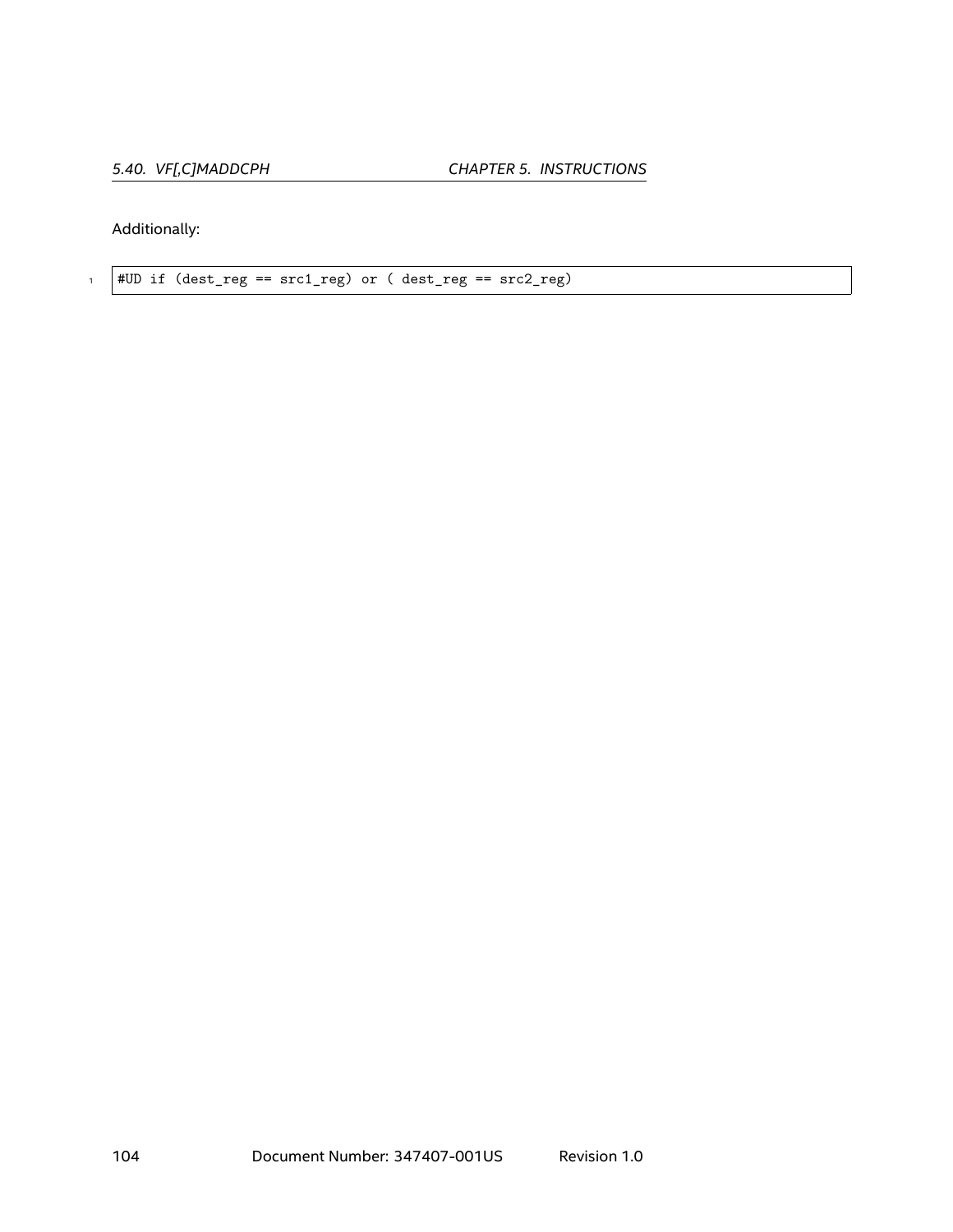# **5.41 VF[,C]MADDCSH**

| <b>Encoding / Instruction</b>               | Op/En | 64/32-bit<br>mode | <b>CPUID</b> |
|---------------------------------------------|-------|-------------------|--------------|
| EVEX.LLIG.F2.MAP6.WO 57 /r                  | A     | V/V               | AVX512-FP16  |
| VFCMADDCSH xmm1{k1}{z}, xmm2, xmm3/m32 {er} |       |                   |              |
| EVEX.LLIG.F3.MAP6.WO 57 /r                  | A     | V/V               | AVX512-FP16  |
| VFMADDCSH xmm1{k1}{z}, xmm2, xmm3/m32 {er}  |       |                   |              |

#### **5.41.1 Instruction Operand Encoding**

| $\overline{\phantom{a}}$ Op/En $\overline{\phantom{a}}$ Tuple | Operand 1                          | Operand 2 Dperand 3 |                                  | <b>Operand 4</b> |
|---------------------------------------------------------------|------------------------------------|---------------------|----------------------------------|------------------|
|                                                               | $SCALAR$   MODRM.REG(rw)   VVVV(r) |                     | $\vert$ MODRM.R/M(r) $\vert$ N/A |                  |

## **5.41.2 Description**

This instruction performs a complex multiply and accumulate operation. There are normal and complex conjugate forms of the operation.

The masking for this operation is done on 32-bit quantities representing a pair of FP16 values.

Bits 127:32 of the destination operand are copied from the corresponding bits of the first source operand. Bits MAXVL-1:128 of the destination operand are zeroed. The low FP16 element of the destination is updated according to the writemask.

Rounding is performed at every FMA (fused multiply and add) boundary. Execution occurs as if all MXCSR exceptions are masked. MXCSR status bits are updated to reflect exceptional conditions.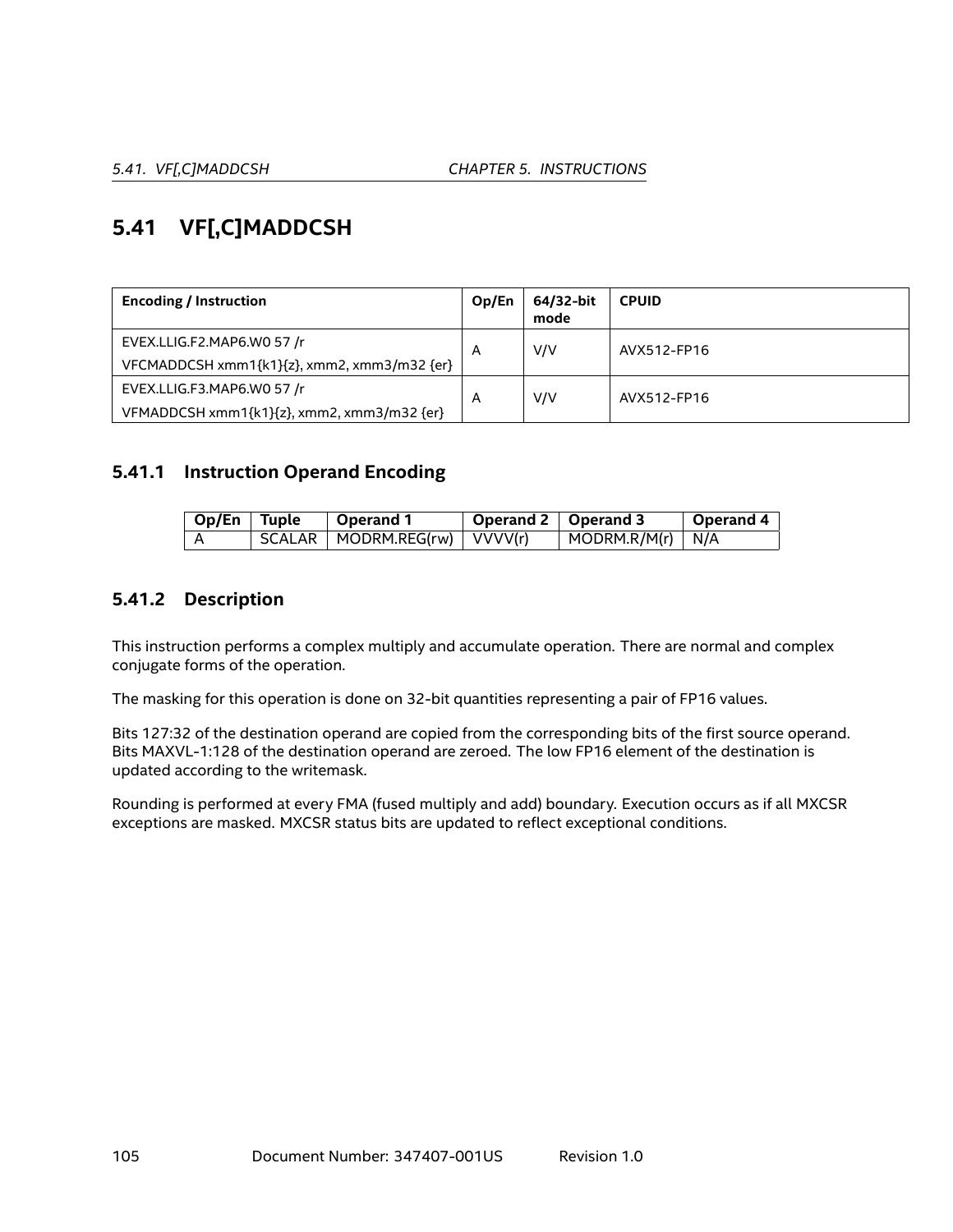#### **5.41.3 Operation**

```
1 VFMADDCSH dest{k1}, src1, src2 (AVX512)
2
3 if k1[0] or *no writemask*:
4
5 tmp[0] := dest.fp16[0] +6 src1.fp16[0] * src2.fp16[0]
7 \mid tmp[1] := dest.fp16[1] +
8 \t\t\t\t src1.fp16[1] * src2.fp16[0]\ddot{q}10 // non-conjugate version subtracts last even term
11 dest.fp16[0] := tmp[0] -
12 | src1.fp16[1] * src2.fp16[1]
13 dest.fp16[1] := tmp[1] +
14 src1.fp16[0] * src2.fp16[1]
15 else if *zeroing*:
16 dest.fp16[0] := 0
17 dest.fp16[1] := 0
18
19 dest[127:32] := src1[127:32] // copy upper part of src1
_{20} dest [MAXVL-1:128] := 0
```

```
1 VFCMADDCSH dest\{k1\}, src1, src2 (AVX512)
2
3 if k1[0] or *no writemask*:
4 \quad \text{tmp}[0] := \text{dest.fp16}[0] + \text{true}5 src1.fp16[0] * src2.fp16[0]
6 \quad \text{tmp}[1] := \text{dest.fp16}[1] +7 | src1.fp16[1] * src2.fp16[0]
8
9 // conjugate version subtracts odd final term
10 dest.fp16[0] := tmp[0] +
11 src1.fp16[1] * src2.fp16[1]
12 dest.fp16[1] := tmp[1] -
13 | src1.fp16[0] * src2.fp16[1]
14 else if *zeroing*:
15 dest.fp16[0] := 0
16 dest.fp16[1] := 0
17
18
19 dest[127:32] := src1[127:32] // copy upper part of src1
20 dest [MAXVL-1:128] := 0
```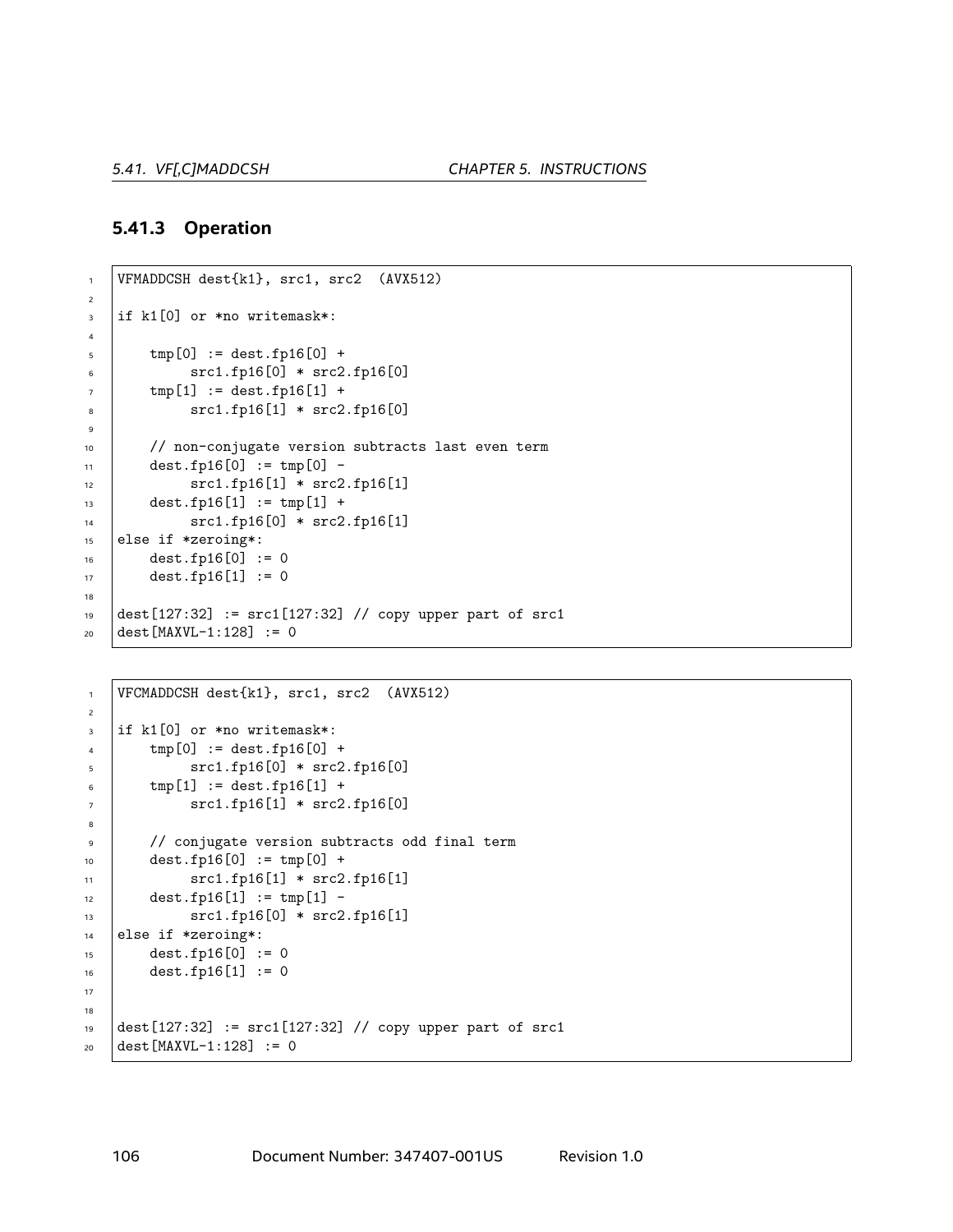*5.41. VF[,C]MADDCSH CHAPTER 5. INSTRUCTIONS*

# **5.41.4 Exceptions**

| <b>Instruction</b>                          |      | Exception Type $\mid$ Arithmetic Flags $\mid$ CPUID |             |
|---------------------------------------------|------|-----------------------------------------------------|-------------|
| VFCMADDCSH xmm1, xmm2, xmm3/m32 $\mid$ E10* |      | <b>IOUPD</b>                                        | AVX512-FP16 |
| VFMADDCSH xmm1, xmm2, xmm3/m32              | E10* | <b>IOUPD</b>                                        | AVX512-FP16 |

Additionally:

 $1$  #UD if (dest\_reg ==  $src1\_reg$ ) or ( dest\_reg ==  $src2\_reg$ )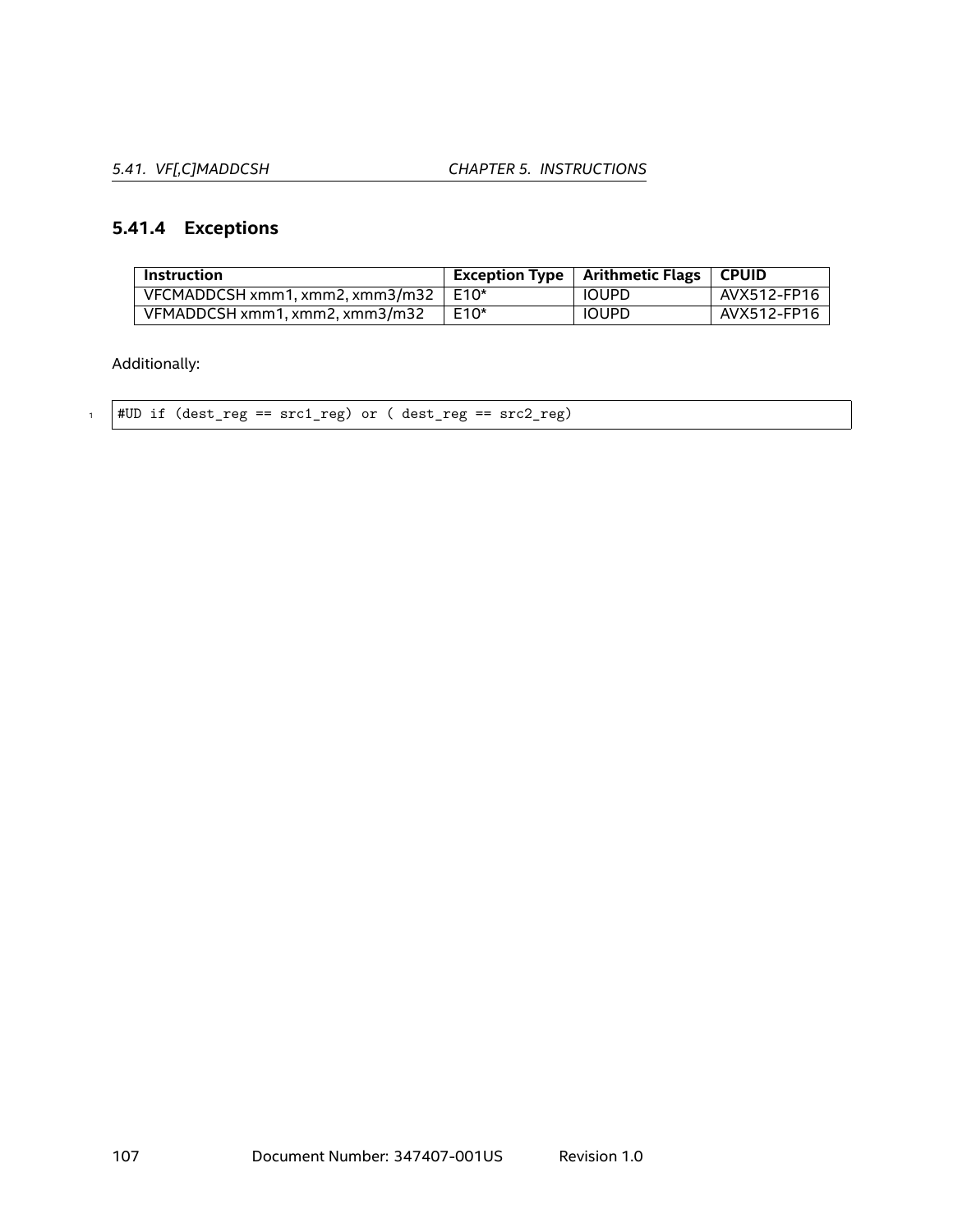# **5.42 VF[,C]MULCPH**

| <b>Encoding / Instruction</b>                       | Op/En | 64/32-bit<br>mode | <b>CPUID</b>            |
|-----------------------------------------------------|-------|-------------------|-------------------------|
| EVEX.128.F2.MAP6.WO D6 /r                           | A     | V/V               | AVX512-FP16<br>AVX512VL |
| VFCMULCPH xmm1{k1}{z}, xmm2, xmm3/m128/m32bcst      |       |                   |                         |
| EVEX.256.F2.MAP6.WO D6 /r                           | A     | V/V               | AVX512-FP16<br>AVX512VL |
| VFCMULCPH ymm1{k1}{z}, ymm2, ymm3/m256/m32bcst      |       |                   |                         |
| EVEX.512.F2.MAP6.WO D6 /r                           | A     | V/V               | AVX512-FP16             |
| VFCMULCPH zmm1{k1}{z}, zmm2, zmm3/m512/m32bcst {er} |       |                   |                         |
| EVEX.128.F3.MAP6.WO D6 /r                           | A     | V/V               | AVX512-FP16<br>AVX512VL |
| VFMULCPH xmm1{k1}{z}, xmm2, xmm3/m128/m32bcst       |       |                   |                         |
| EVEX.256.F3.MAP6.WO D6 /r                           | A     | V/V               | AVX512-FP16<br>AVX512VL |
| VFMULCPH ymm1{k1}{z}, ymm2, ymm3/m256/m32bcst       |       |                   |                         |
| EVEX.512.F3.MAP6.WO D6 /r                           | A     | V/V               | AVX512-FP16             |
| VFMULCPH zmm1{k1}{z}, zmm2, zmm3/m512/m32bcst {er}  |       |                   |                         |

## **5.42.1 Instruction Operand Encoding**

|  | Op/En   Tuple   Operand 1     | Operand 2   Operand 3 |                                  | $\vert$ Operand 4 $\vert$ |
|--|-------------------------------|-----------------------|----------------------------------|---------------------------|
|  | FULL   MODRM.REG(w)   VVVV(r) |                       | $\vert$ MODRM.R/M(r) $\vert$ N/A |                           |

## **5.42.2 Description**

This instruction performs a complex multiply operation. There are normal and complex conjugate forms of the operation. The broadcasting and masking for this operation is done on 32-bit quantities representing a pair of FP16 values.

Rounding is performed at every FMA (fused multiply and add) boundary. Execution occurs as if all MXCSR exceptions are masked. MXCSR status bits are updated to reflect exceptional conditions.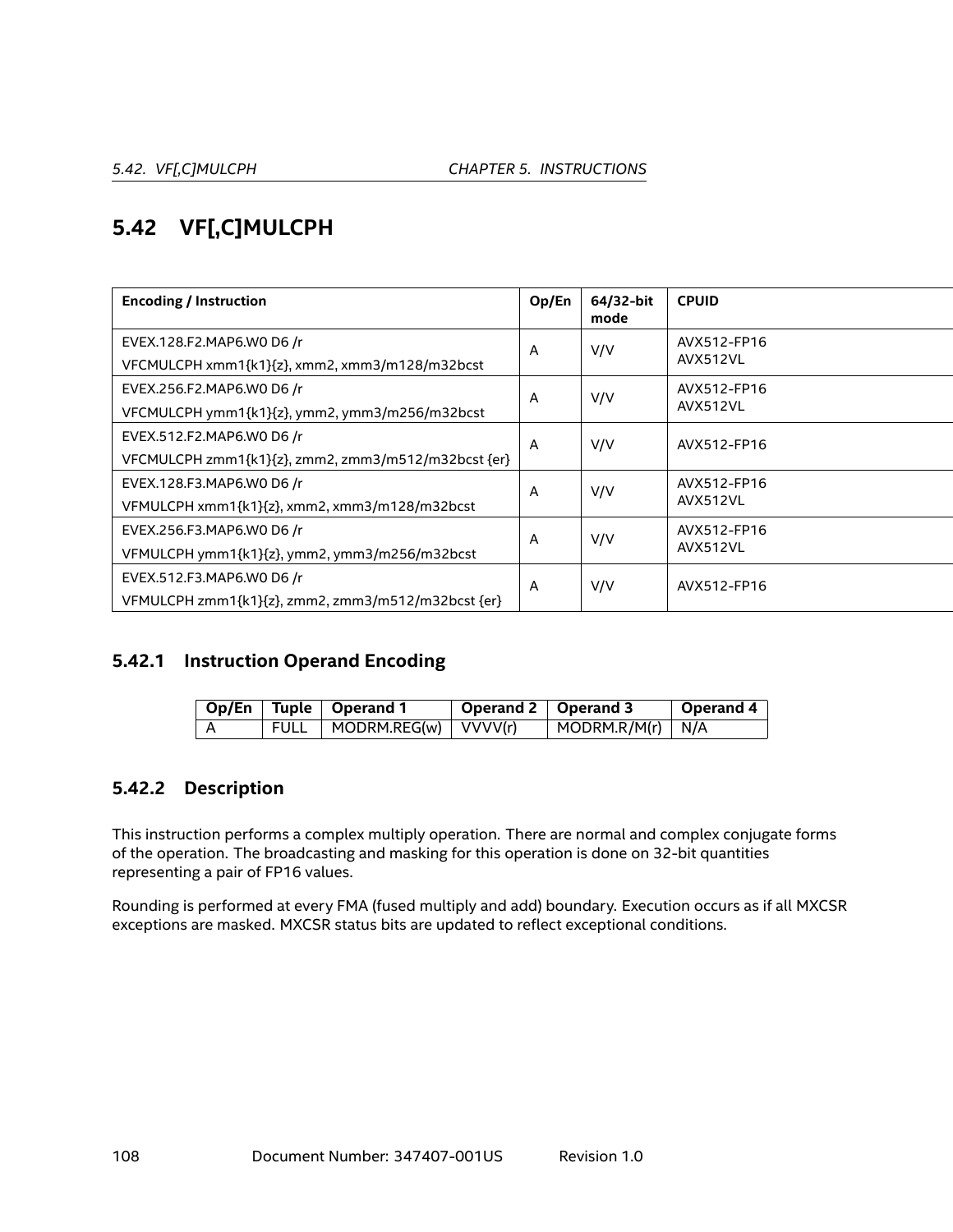#### **5.42.3 Operation**

```
1 VFMULCPH dest{k1}, src1, src2 (AVX512)
\vert v1 = 128, 256, 5123
4 k1 := v1 / 325
6 for i := 0 to kl-1:
7 if k1[i] or *no writemask*:
8 if broadcasting and src2 is memory:
9 tsrc2.fp16[2*i+0] := src2.fp16[0]
10 \vert tsrc2.fp16[2*i+1] := src2.fp16[1]
11 else:
12 tsrc2.fp16[2*i+0] := src2.fp16[2*i+0]
13 tsrc2.fp16[2*i+1] := src2.fp16[2*i+1]
14
15 for i := 0 to kl-1:
16 if k1[i] or *no writemask*:
17 tmp.fp16[2*i+0] := src1.fp16[2*i+0] * tsrc2.fp16[2*i+0]
18 \text{tmp.fpl6}[2*i+1] := \text{src1.fpl6}[2*i+1] * \text{tsrc2.fpl6}[2*i+0]19
_{20} for i := 0 to kl-1:
21 if k1[i] or *no writemask*:
22 // non-conjugate version subtracts last even term
23 \vert dest.fp16[2*i+0] := tmp.fp16[2*i+0] -
24 src1.fp16[2*i+1] * tsrc2.fp16[2*i+1]
25 dest.fp16[2*i+1] := tmp.fp16[2*i+1] +
26 src1.fp16[2*i+0] * tsrc2.fp16[2*i+1]
27 else if *zeroing*:
28 dest.fp16[2*i+0] := 0
29 dest.fp16[2*i+1] := 0
30
31 dest [MAXVL-1:v1] := 0
```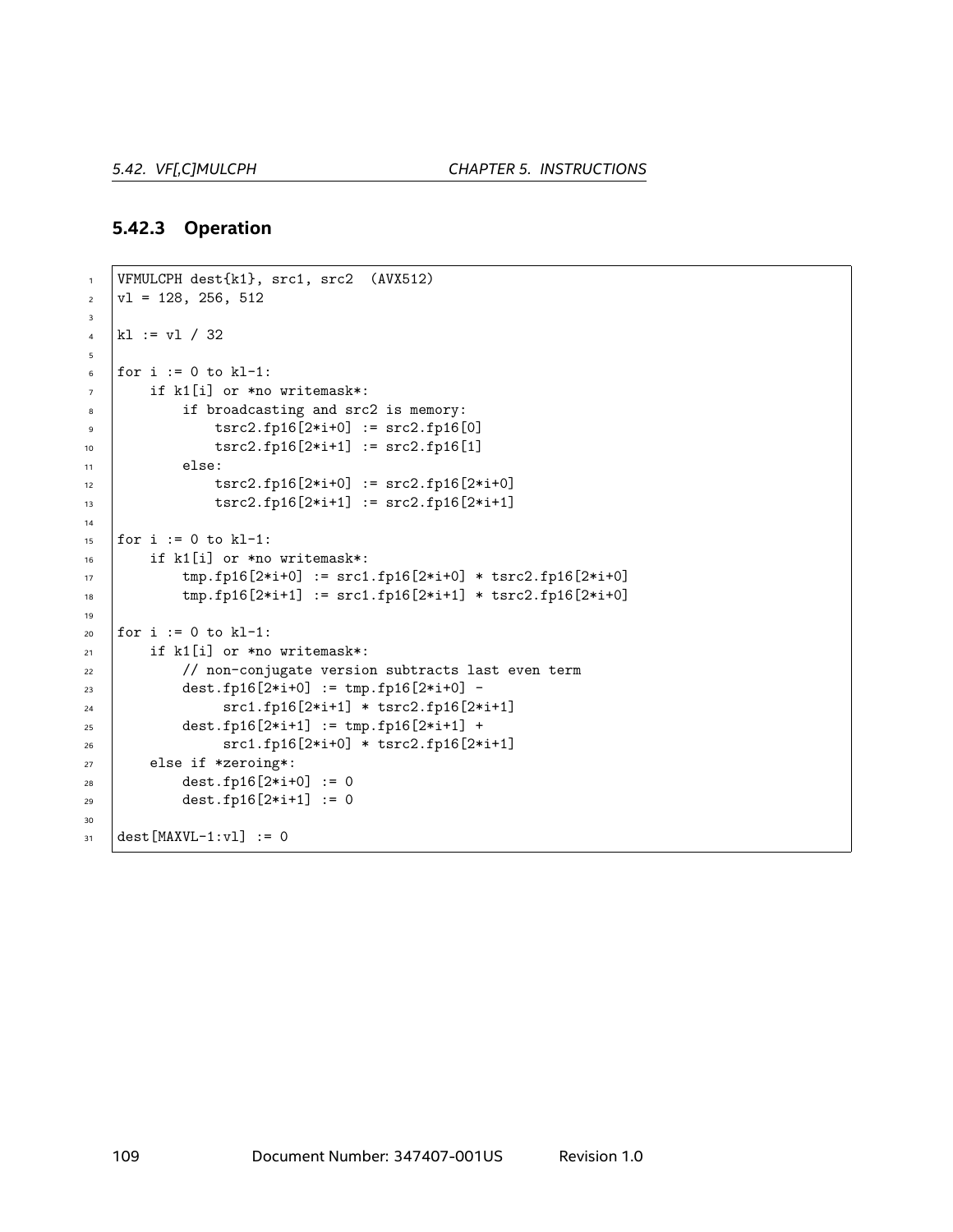```
1 VFCMULCPH dest{k1}, src1, src2 (AVX512)
\vert v1 = 128, 256, 512 \vert3
\vert k1 \vert := v1 / 325
6 for i := 0 to kl-1:
7 if k1[i] or *no writemask*:
8 if broadcasting and src2 is memory:
9 tsrc2.fp16[2*i+0] := src2.fp16[0]
10 tsrc2.fp16[2*i+1] := src2.fp16[1]
11 else:
12 tsrc2.fp16[2*i+0] := src2.fp16[2*i+0]
13 | tsrc2.fp16[2*i+1] := src2.fp16[2*i+1]
14
15 for i := 0 to k1-1:
16 if k1[i] or *no writemask*:
17 tmp.fp16[2*i+0] := src1.fp16[2*i+0] * tsrc2.fp16[2*i+0]
18 tmp.fp16[2*i+1] := src1.fp16[2*i+1] * tsrc2.fp16[2*i+0]
19
_{20} for i := 0 to kl-1:
_{21} if k1[i] or *no writemask*:
22 | // conjugate version subtracts odd final term
23 dest.fp16[2*i] := tmp.fp16[2*i+0] +
24 src1.fp16[2*i+1] * tsrc2.fp16[2*i+1]
25 dest.fp16[2*1+1] := tmp.fp16[2*1+1] -
26 src1.fp16[2*i+0] * tsrc2.fp16[2*i+1]
27 else if *zeroing*:
28 dest.fp16[2*i+0] := 0
29 dest.fp16[2*i+1] := 0
30
31 dest [MAXVL-1:v1] := 0
```
### **5.42.4 Exceptions**

| <b>Instruction</b>              | <b>Exception Type</b> | <b>Arithmetic Flags</b> | <b>CPUID</b>          |
|---------------------------------|-----------------------|-------------------------|-----------------------|
| VFCMULCPH xmm1, xmm2, xmm3/m128 | $E4*$                 | <b>IOUPD</b>            | AVX512-FP16, AVX512VL |
| VFCMULCPH ymm1, ymm2, ymm3/m256 | $E4*$                 | <b>IOUPD</b>            | AVX512-FP16, AVX512VL |
| VFCMULCPH zmm1, zmm2, zmm3/m512 | $FA*$                 | <b>IOUPD</b>            | AVX512-FP16           |
| VFMULCPH xmm1, xmm2, xmm3/m128  | $E4*$                 | <b>IOUPD</b>            | AVX512-FP16, AVX512VL |
| VFMULCPH ymm1, ymm2, ymm3/m256  | $E4*$                 | <b>IOUPD</b>            | AVX512-FP16, AVX512VL |
| VFMULCPH zmm1, zmm2, zmm3/m512  | $E4*$                 | <b>IOUPD</b>            | AVX512-FP16           |

Additionally: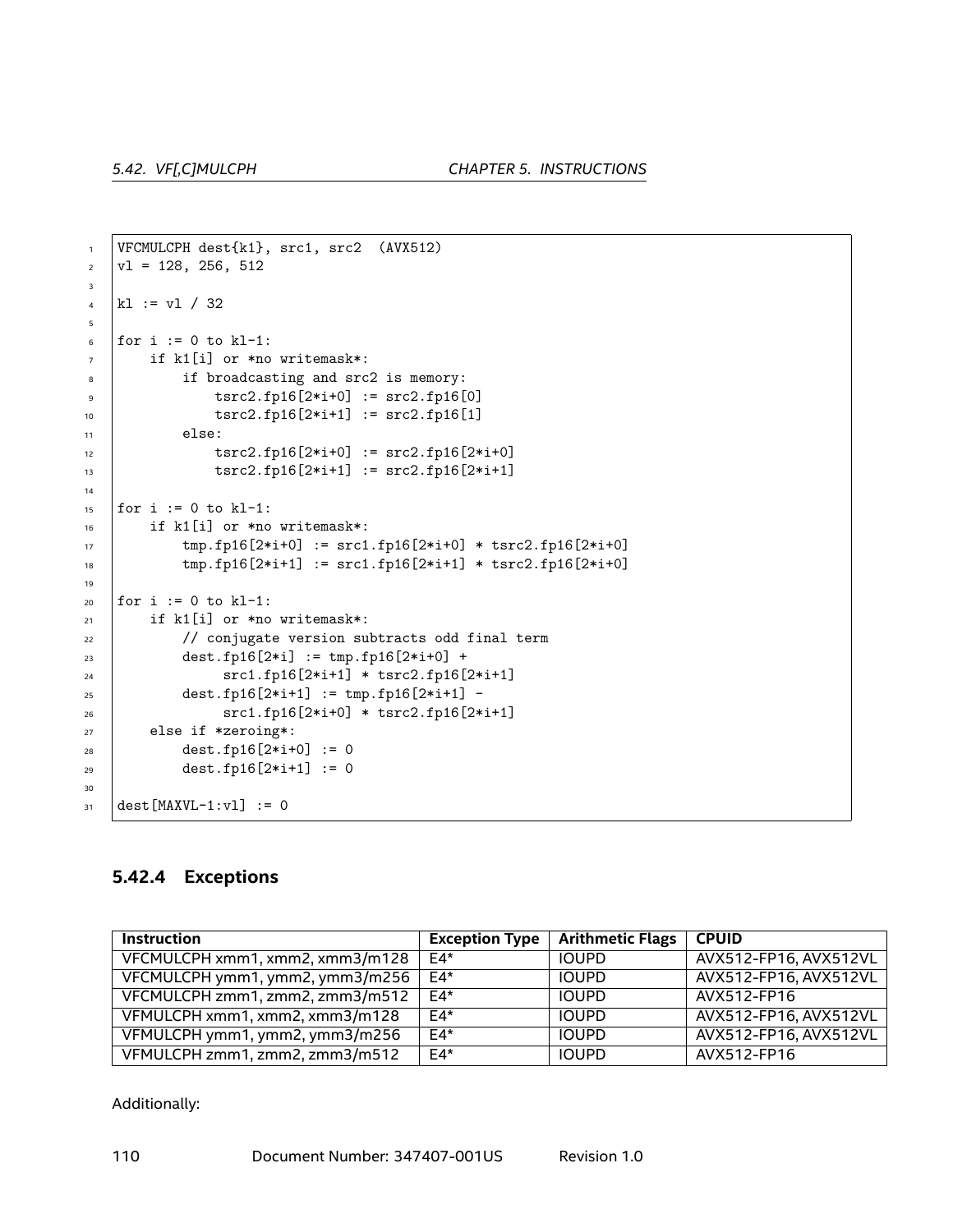*5.42. VF[,C]MULCPH CHAPTER 5. INSTRUCTIONS*

 $\frac{1}{1}$  #UD if (dest\_reg ==  $\text{src1\_reg}$ ) or ( dest\_reg ==  $\text{src2\_reg}$ )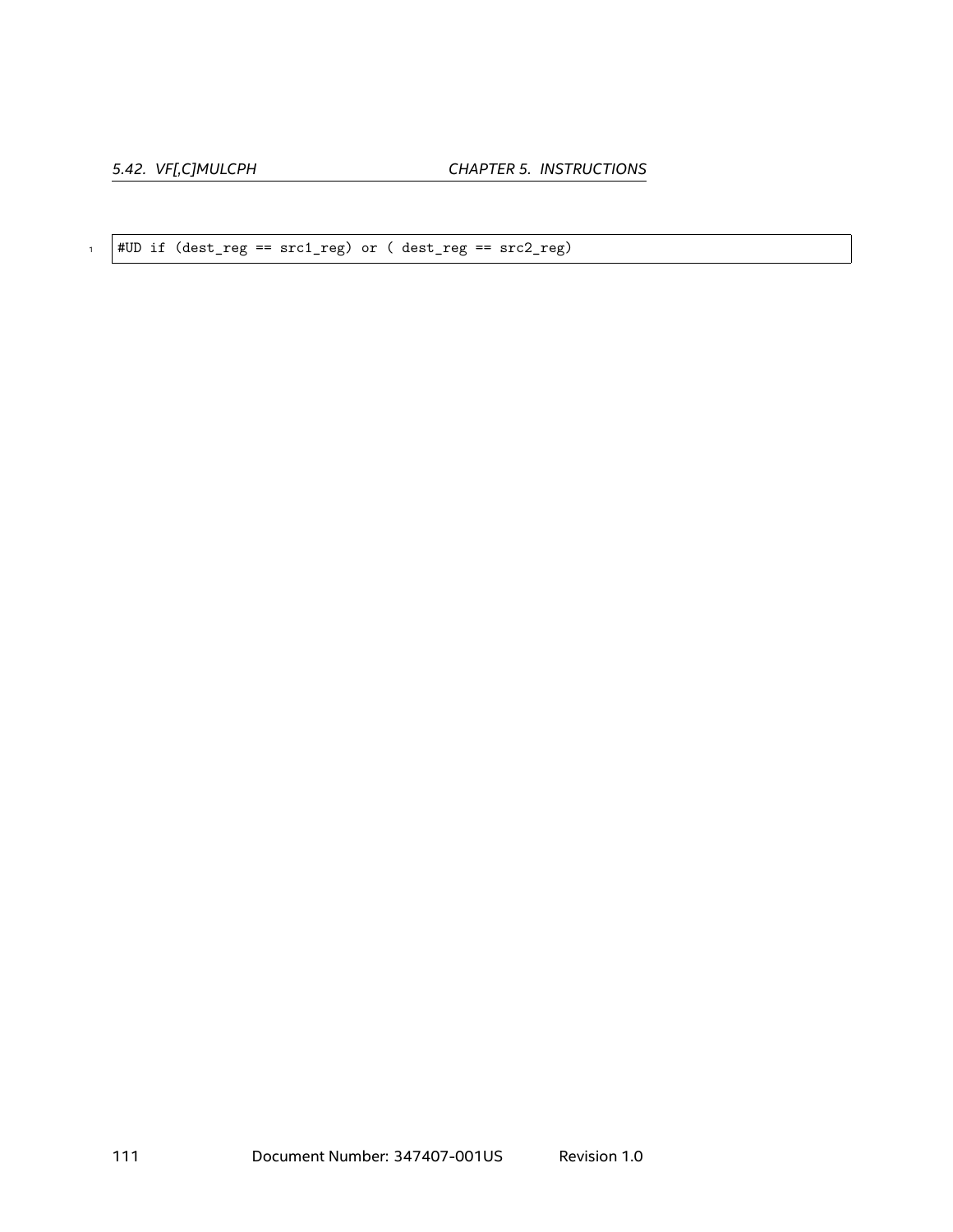# **5.43 VF[,C]MULCSH**

| <b>Encoding / Instruction</b>              | Op/En          | 64/32-bit<br>mode | <b>CPUID</b> |
|--------------------------------------------|----------------|-------------------|--------------|
| EVEX.LLIG.F2.MAP6.WO D7 /r                 | A              | V/V               | AVX512-FP16  |
| VFCMULCSH xmm1{k1}{z}, xmm2, xmm3/m32 {er} |                |                   |              |
| EVEX.LLIG.F3.MAP6.WO D7 /r                 | $\overline{A}$ | V/V               | AVX512-FP16  |
| VFMULCSH xmm1{k1}{z}, xmm2, xmm3/m32 {er}  |                |                   |              |

# **5.43.1 Instruction Operand Encoding**

| Op/En Tuple | Operand 1                       | Operand 2 $\vert$ Operand 3 |                                  | Operand 4 |
|-------------|---------------------------------|-----------------------------|----------------------------------|-----------|
|             | SCALAR   MODRM.REG(w)   VVVV(r) |                             | $\vert$ MODRM.R/M(r) $\vert$ N/A |           |

# **5.43.2 Description**

This instruction performs a complex multiply operation. There are normal and complex conjugate forms of the operation. The masking for this operation is done on 32-bit quantities representing a pair of FP16 values.

Bits 127:32 of the destination operand are copied from the corresponding bits of the first source operand. Bits MAXVL-1:128 of the destination operand are zeroed. The low FP16 element of the destination is updated according to the writemask.

Rounding is performed at every FMA (fused multiply and add) boundary. Execution occurs as if all MXCSR exceptions are masked. MXCSR status bits are updated to reflect exceptional conditions.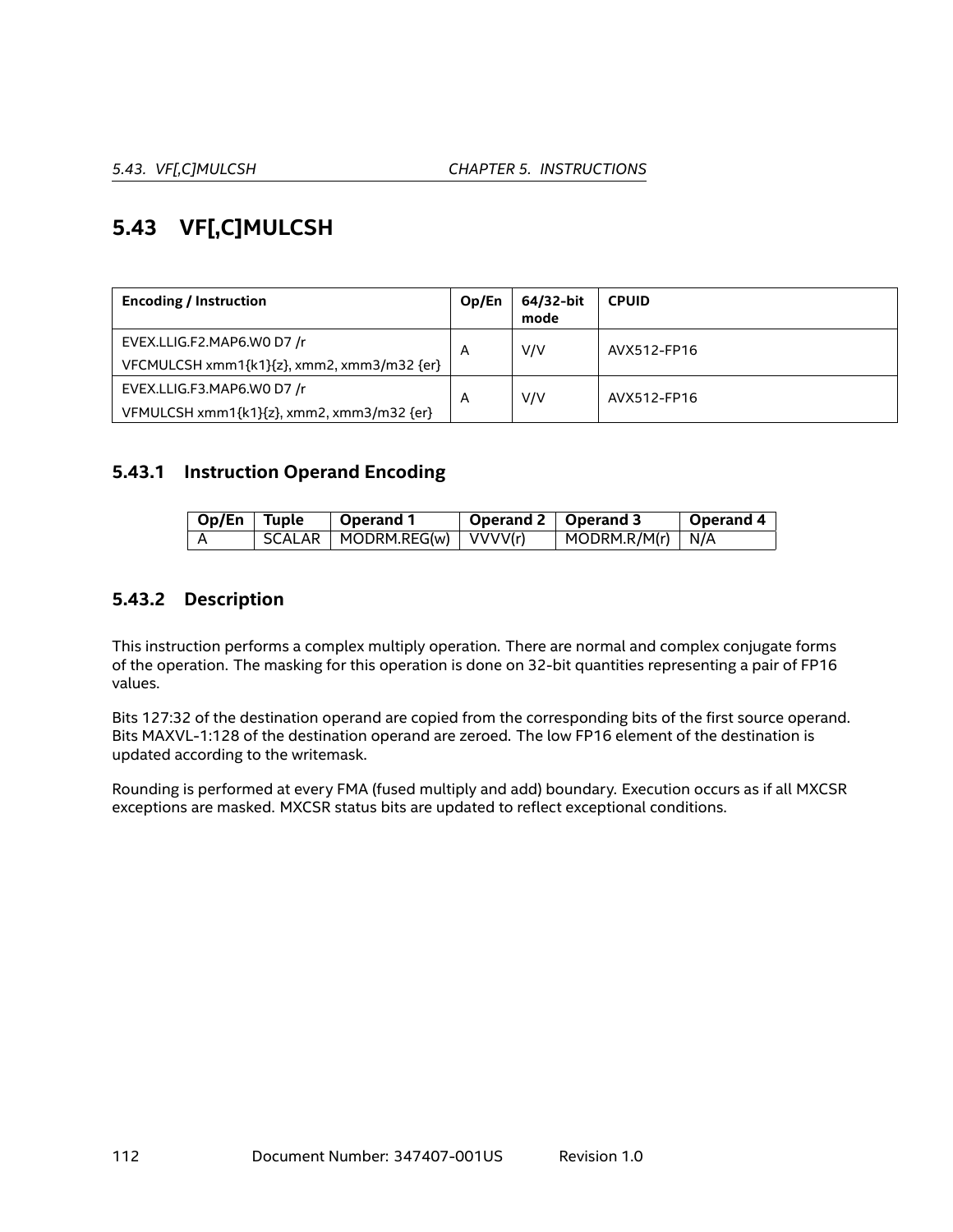### **5.43.3 Operation**

```
1 VFMULCSH dest{k1}, src1, src2 (AVX512)
\vert k1 \vert := v1 / 323
4 if k1[0] or *no writemask*:
5 // non-conjugate version subtracts last even term
6 \Box tmp.fp16[0] := src1.fp16[0] * src2.fp16[0]
7 \mid tmp.fp16[1] := src1.fp16[1] * src2.fp16[0]
8
9 dest.fp16[0] := tmp.fp16[0] -
_{10} src1.fp16[1] * src2.fp16[1]
11 dest.fp16[1] := tmp.fp16[1] +
12 | src1.fp16[0] * src2.fp16[1]
13 else if *zeroing*:
14 dest.fp16[0] := 0
15 dest.fp16[1] := 0
16
17 dest[127:32] := src1[127:32] // copy upper part of src1
18 dest [MAXVL-1:128] := 0
```

```
1 VFCMULCSH dest{k1}, src1, src2 (AVX512)
\vert k1 \vert := v1 / 323
4 | if k1[0] or *no writemask*:
5
6 \Box tmp.fp16[0] := src1.fp16[0] * src2.fp16[0]
7 \uparrow tmp.fp16[1] := src1.fp16[1] * src2.fp16[0]
8
9 // conjugate version subtracts odd final term
_{10} dest.fp16[0] := tmp.fp16[0] +
11 src1.fp16[1] * src2.fp16[1]
12 dest.fp16[1] := tmp.fp16[1] -
13 src1.fp16[0] * src2.fp16[1]
14 else if *zeroing*:
15 dest.fp16[0] := 0
16 dest.fp16[1] := 0
17
18 dest[127:32] := src1[127:32] // copy upper part of src1
19 dest [MAXVL-1:128] := 0
```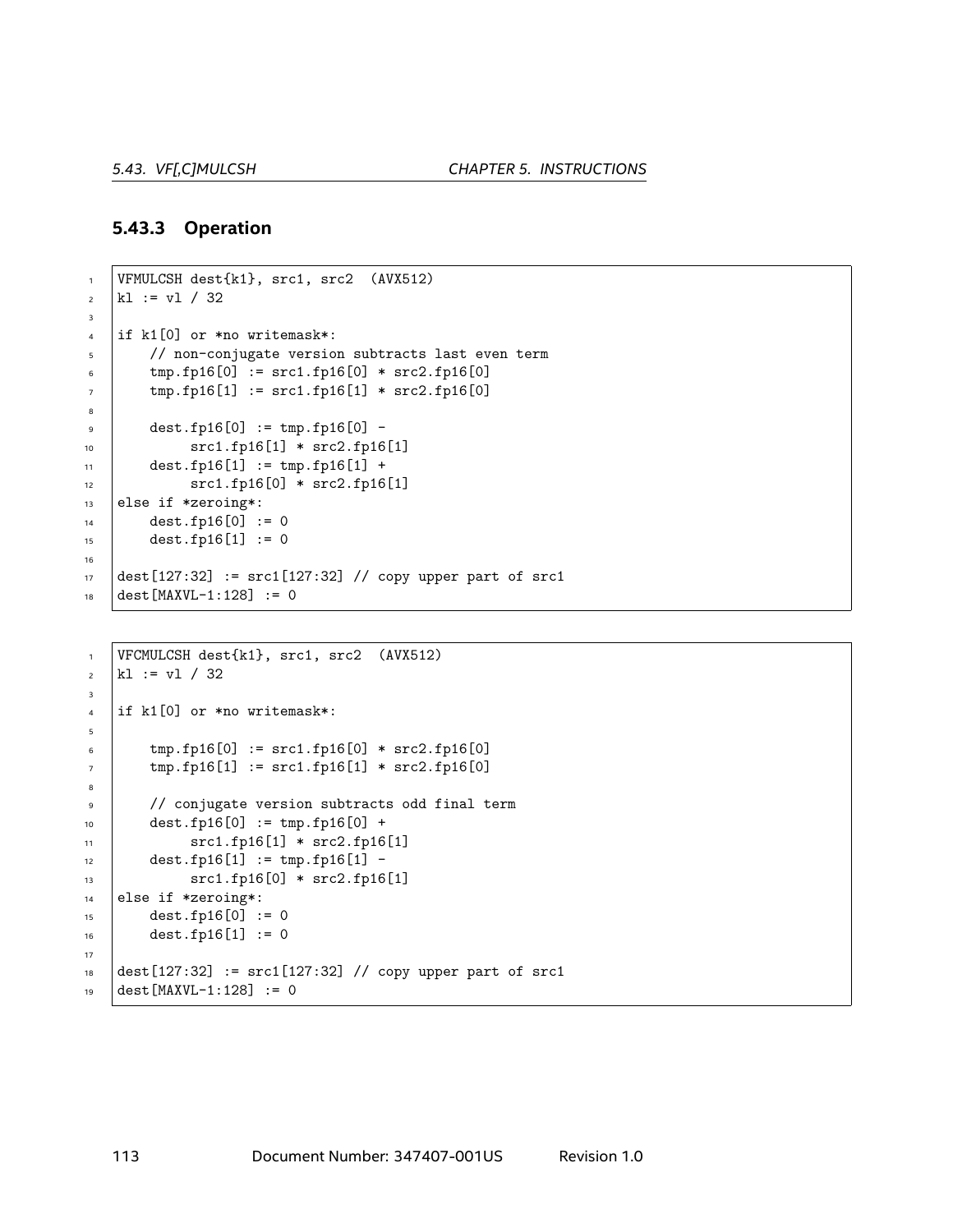*5.43. VF[,C]MULCSH CHAPTER 5. INSTRUCTIONS*

# **5.43.4 Exceptions**

| <b>Instruction</b>                    |      | Exception Type   Arithmetic Flags   CPUID |             |
|---------------------------------------|------|-------------------------------------------|-------------|
| VFCMULCSH xmm1, xmm2, xmm3/m32   E10* |      | <b>IOUPD</b>                              | AVX512-FP16 |
| VFMULCSH xmm1, xmm2, xmm3/m32         | E10* | <b>IOUPD</b>                              | AVX512-FP16 |

Additionally:

 $1$  #UD if (dest\_reg ==  $src1\_reg$ ) or ( dest\_reg ==  $src2\_reg$ )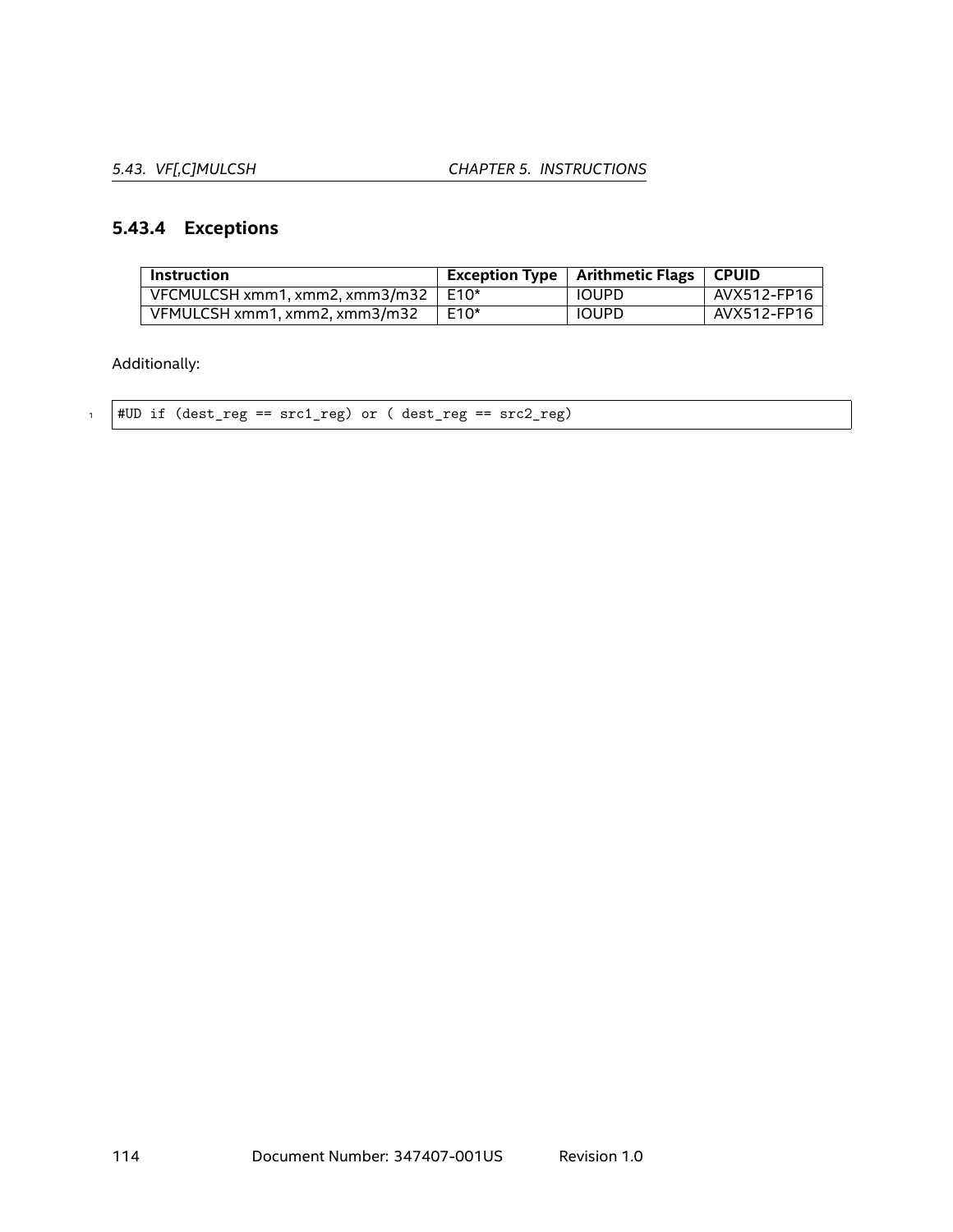# **5.44 VFMADDSUB[132,213,231]PH**

| <b>Encoding / Instruction</b>                                                         | Op/En          | 64/32-bit<br>mode | <b>CPUID</b>            |
|---------------------------------------------------------------------------------------|----------------|-------------------|-------------------------|
| EVEX.128.66.MAP6.W0 96 /r<br>VFMADDSUB132PH xmm1{k1}{z}, xmm2, xmm3/m128/m16bcst      | A              | V/V               | AVX512-FP16<br>AVX512VL |
| EVEX.256.66.MAP6.W0 96 /r<br>VFMADDSUB132PH ymm1{k1}{z}, ymm2, ymm3/m256/m16bcst      | A              | V/V               | AVX512-FP16<br>AVX512VL |
| EVEX.512.66.MAP6.W0 96 /r<br>VFMADDSUB132PH zmm1{k1}{z}, zmm2, zmm3/m512/m16bcst {er} | $\overline{A}$ | V/V               | AVX512-FP16             |
| EVEX.128.66.MAP6.WO A6 /r<br>VFMADDSUB213PH xmm1{k1}{z}, xmm2, xmm3/m128/m16bcst      | A              | V/V               | AVX512-FP16<br>AVX512VL |
| EVEX.256.66.MAP6.WO A6 /r<br>VFMADDSUB213PH ymm1{k1}{z}, ymm2, ymm3/m256/m16bcst      | A              | V/V               | AVX512-FP16<br>AVX512VL |
| EVEX.512.66.MAP6.WO A6 /r<br>VFMADDSUB213PH zmm1{k1}{z}, zmm2, zmm3/m512/m16bcst {er} | A              | V/V               | AVX512-FP16             |
| EVEX.128.66.MAP6.W0 B6 /r<br>VFMADDSUB231PH xmm1{k1}{z}, xmm2, xmm3/m128/m16bcst      | A              | V/V               | AVX512-FP16<br>AVX512VL |
| EVEX.256.66.MAP6.W0 B6 /r<br>VFMADDSUB231PH ymm1{k1}{z}, ymm2, ymm3/m256/m16bcst      | A              | V/V               | AVX512-FP16<br>AVX512VL |
| EVEX.512.66.MAP6.W0 B6 /r<br>VFMADDSUB231PH zmm1{k1}{z}, zmm2, zmm3/m512/m16bcst {er} | A              | V/V               | AVX512-FP16             |

# **5.44.1 Instruction Operand Encoding**

|  | Op/En   Tuple   Operand 1      | Operand 2   Operand 3 |                    | Operand 4 |
|--|--------------------------------|-----------------------|--------------------|-----------|
|  | FULL   MODRM.REG(rw)   VVVV(r) |                       | $MODRM.R/M(r)$ N/A |           |

# **5.44.2 Description**

Performs a packed multiply-add (odd elements) or multiply-subtract (even elements) computation on FP16 values using three source operands and writes the results in the destination operand. The destination operand is also the first source operand. The notation' "132", "213" and "231" indicate the use of the operands in *A ∗ B ± C*, where each digit corresponds to the operand number, with the destination being operand 1.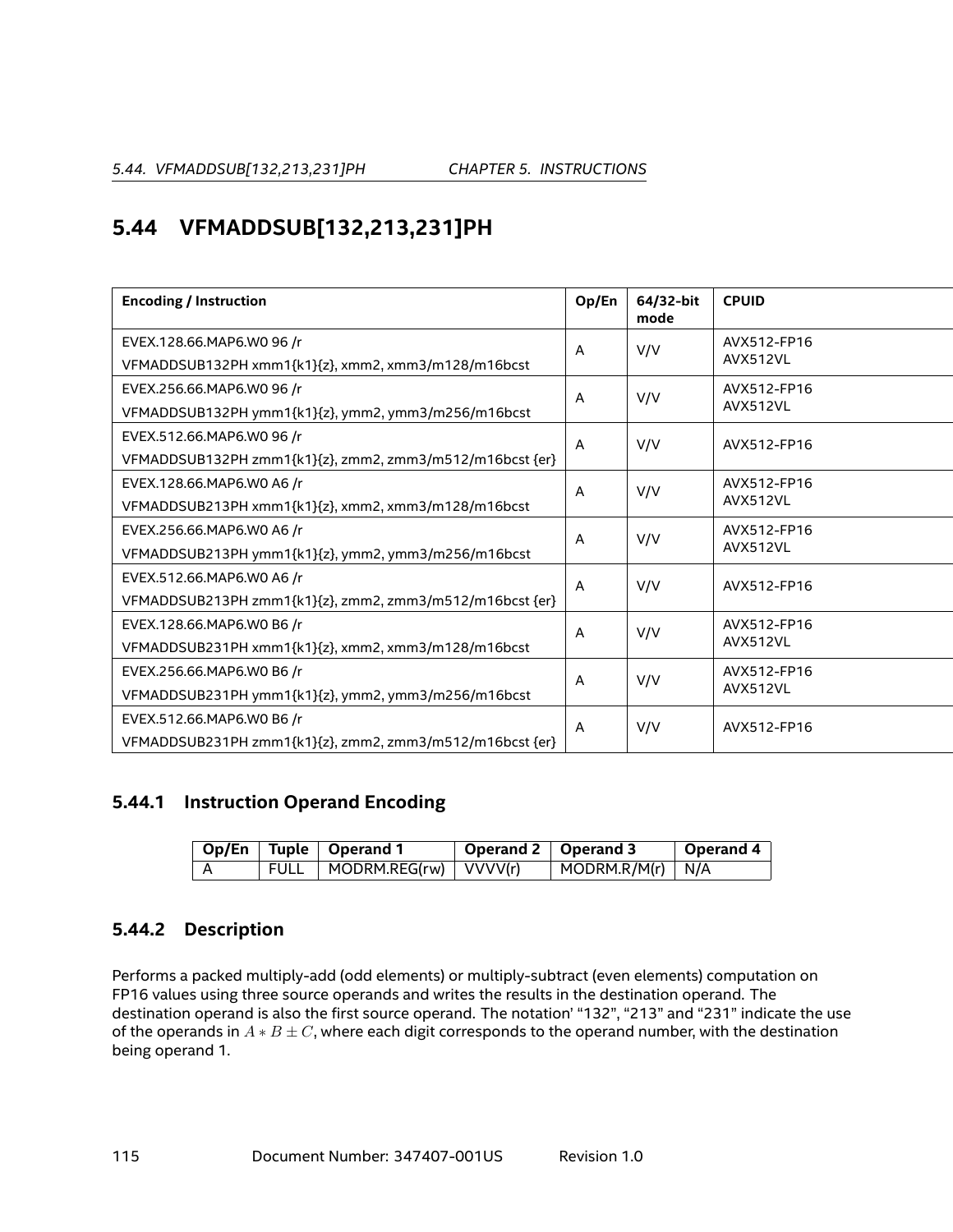*5.44. VFMADDSUB[132,213,231]PH CHAPTER 5. INSTRUCTIONS*

|       | odd elements | even elements                                       |
|-------|--------------|-----------------------------------------------------|
| 132   |              | $dest = dest*src3+src2   dest = dest*src3-src2  $   |
| -231  |              | $dest = src2*src3+dest$ dest = $src2*src3-dest$     |
| ∣ 213 |              | $dest = src2*dest + src3$ $dest = src2*dest - src3$ |

The destination elements are updated according to the writemask.

## **5.44.3 Operation**

```
1 VFMADDSUB132PH DEST, SRC2, SRC3 (EVEX encoded versions) when src3 operand is a register
2 \mid \text{VL} = 128, 256 \text{ or } 5123 KL := VIL/164
5 IF (VL = 512) AND (EVEX. b = 1):
6 SET_RM(EVEX.RC)
7 ELSE
8 SET_RM(MXCSR.RC)
9
10 \text{ FOR } j := 0 \text{ TO } KL-1:
11 | IF k1[j] OR *no writemask*:
12 IF *j is even*:
13 DEST.fp16[j] := RoundFPControl(DEST.fp16[j] * SRC3.fp16[j] - SRC2.fp16[j])
14 | ELSE:
15 DEST.fp16[j] := RoundFPControl(DEST.fp16[j] * SRC3.fp16[j] + SRC2.fp16[j])
16 ELSE IF *zeroing*:
17 DEST.fp16[j] := 018 // else dest.fp16[j] remains unchanged
19
20 DEST [MAXVL-1:VL] := 0
```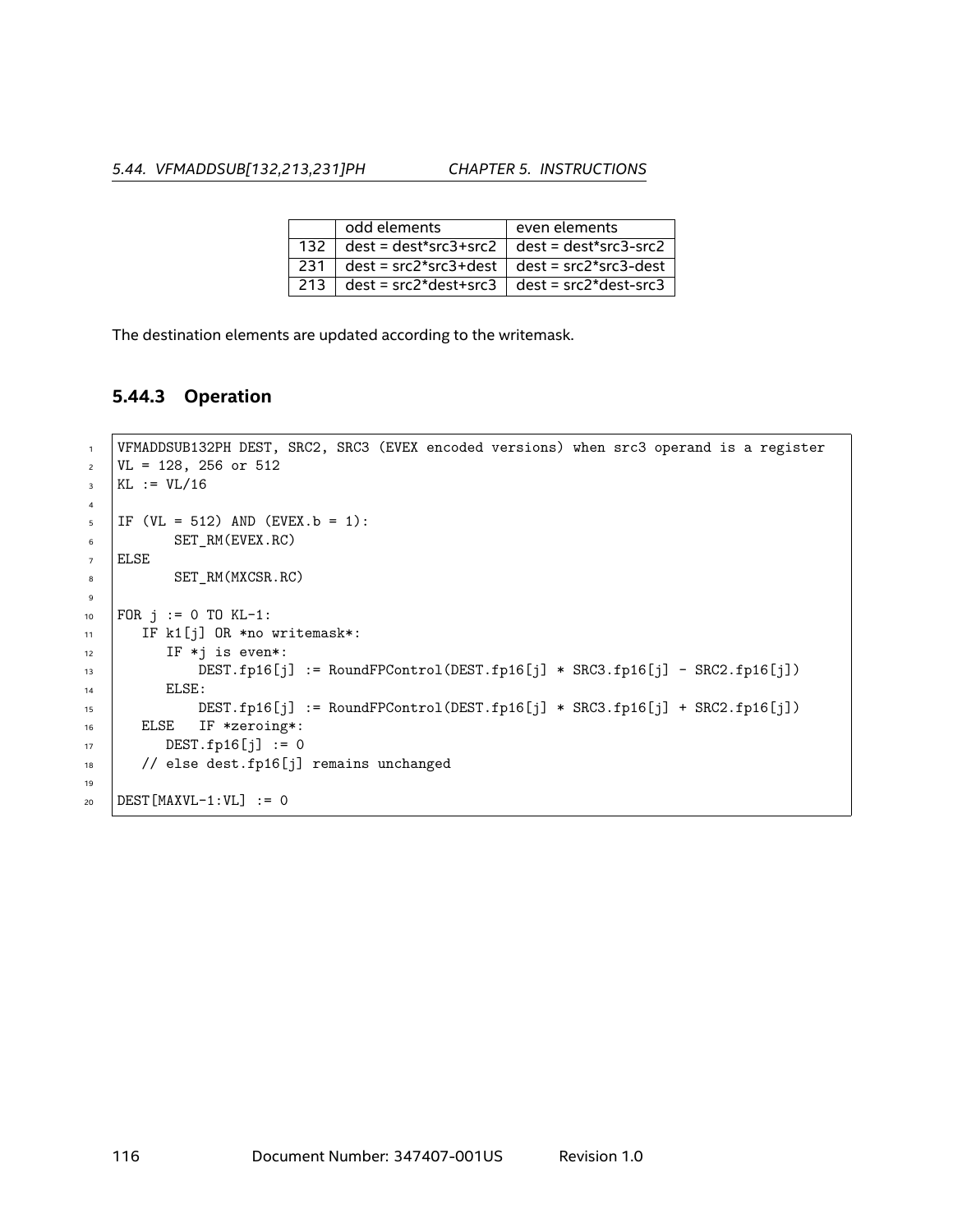```
1 VFMADDSUB132PH DEST, SRC2, SRC3 (EVEX encoded versions) when src3 operand is a memory source
2 \mid \text{VL} = 128, 256 \text{ or } 5123 KL := VI/164
5 FOR j := 0 TO KL-1:
6 IF k1[j] OR *no writemask*:
7 IF EVEX. b = 1:
8 \t\t t3 := SRC3.fp16[0]9 ELSE:
10 t3 := SRC3.fp16[j]11 | IF *j is even*:
12 DEST.fp16[j] := RoundFPControl(DEST.fp16[j] * t3 - SRC2.fp16[j])
13 | ELSE:
14 DEST.fp16[j] := RoundFPControl(DEST.fp16[j] * t3 + SRC2.fp16[j])
15 ELSE IF *zeroing*:
16 DEST.fp16[j] := 0
17 | // else dest.fp16[j] remains unchanged
18
19 DEST [MAXVL-1:VL] := 0
```

```
1 VFMADDSUB213PH DEST, SRC2, SRC3 (EVEX encoded versions) when src3 operand is a register
2 \text{ VL} = 128, 256 or 512
_3 | KL := VL/16
4 | IF (VL = 512) AND (EVEX.b = 1):
5 SET_RM(EVEX.RC)
6 ELSE
7 SET_RM(MXCSR.RC)
8
\bullet FOR j := 0 TO KL-1:
10 IF k1[j] OR *no writemask*:
11 IF *j is even*:
12 | DEST.fp16[j] := RoundFPControl(SRC2.fp16[j]*DEST.fp16[j] - SRC3.fp16[j])
13 | ELSE
14 DEST.fp16[j] := RoundFPControl(SRC2.fp16[j]*DEST.fp16[j] + SRC3.fp16[j])
15 ELSE IF *zeroing*:
16 DEST.fp16[j] := 0
17 // else dest.fp16[j] remains unchanged
18
19 DEST[MAXVL-1:VL] := 0
```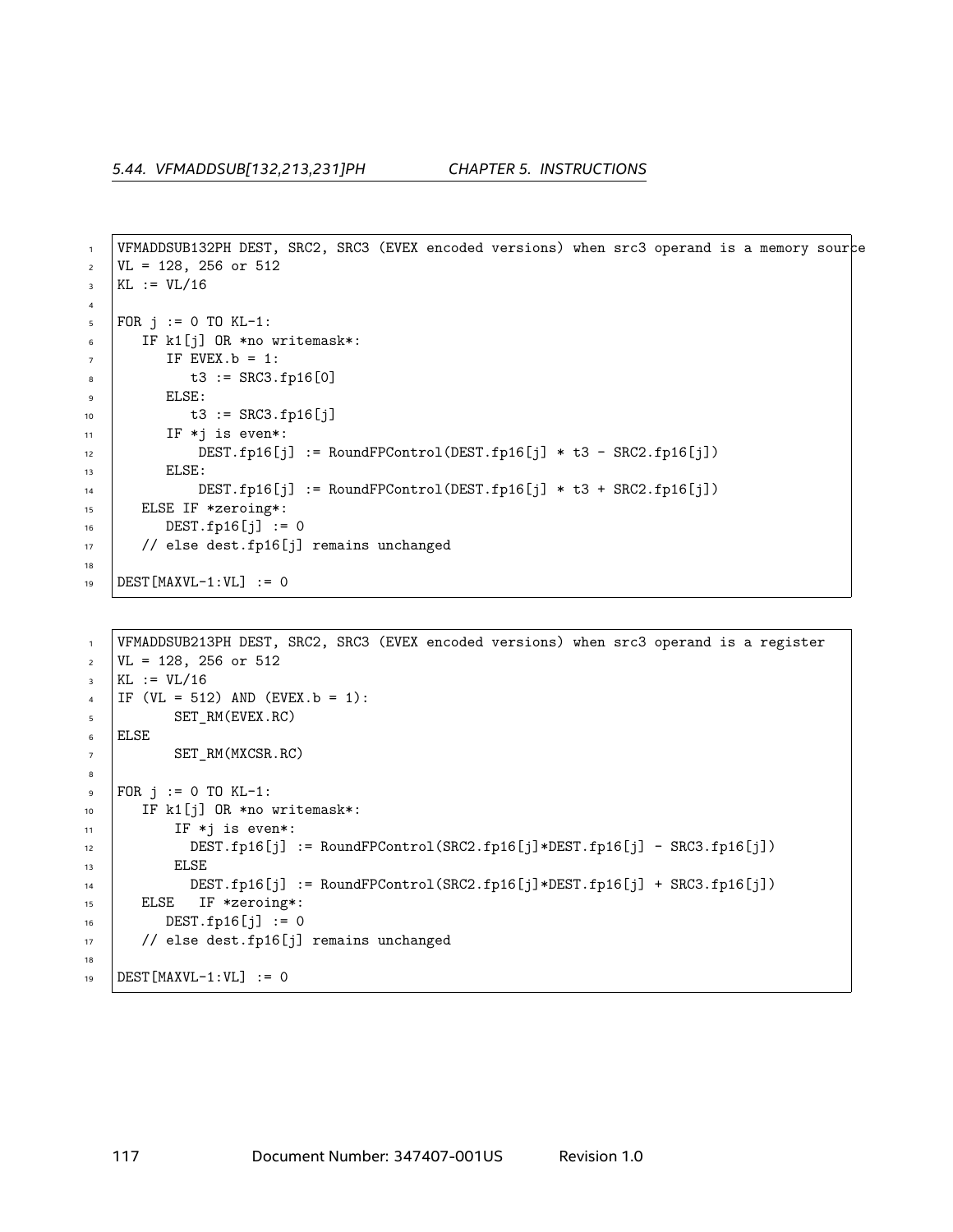```
1 VFMADDSUB213PH DEST, SRC2, SRC3 (EVEX encoded versions) when src3 operand is a memory source
2 \mid \text{VL} = 128, 256 \text{ or } 5123 KL := VL/16
4
5 FOR j := 0 TO KL-1:
6 IF k1[j] OR *no writemask*:
7 IF EVEX. b = 1:
8 \t\t t3 := SRC3.fp16[0]9 ELSE:
10 t3 := SRC3.fp16[j]11 | IF *j is even*:
12 DEST.fp16[j] := RoundFPControl(SRC2.fp16[j] * DEST.fp16[j] - t3)
13 | ELSE:
14 DEST.fp16[j] := RoundFPControl(SRC2.fp16[j] * DEST.fp16[j] + t3)
15 ELSE IF *zeroing*:
16 DEST.fp16[j] := 0
17 | // else dest.fp16[j] remains unchanged
18
19 DEST [MAXVL-1:VL] := 0
```

```
1 VFMADDSUB231PH DEST, SRC2, SRC3 (EVEX encoded versions) when src3 operand is a register
2 \mid \text{VL} = 128, 256 \text{ or } 512_3 | KL := VL/16
4 | IF (VL = 512) AND (EVEX.b = 1):
5 SET_RM(EVEX.RC)
6 ELSE
7 SET_RM(MXCSR.RC)
8
9 FOR j := 0 TO KL-1:
10 | IF k1[j] OR *no writemask*:
11 IF *j is even:
12 DEST.fp16[j] := RoundFPControl(SRC2.fp16[j] * SRC3.fp16[j] - DEST.fp16[j])
13 | ELSE:
14 DEST.fp16[j] := RoundFPControl(SRC2.fp16[j] * SRC3.fp16[j] + DEST.fp16[j])
15 ELSE IF *zeroing*:
16 DEST.fp16[j] := 0
17 // else dest.fp16[j] remains unchanged
18
19 DEST[MAXVL-1:VL] := 0
```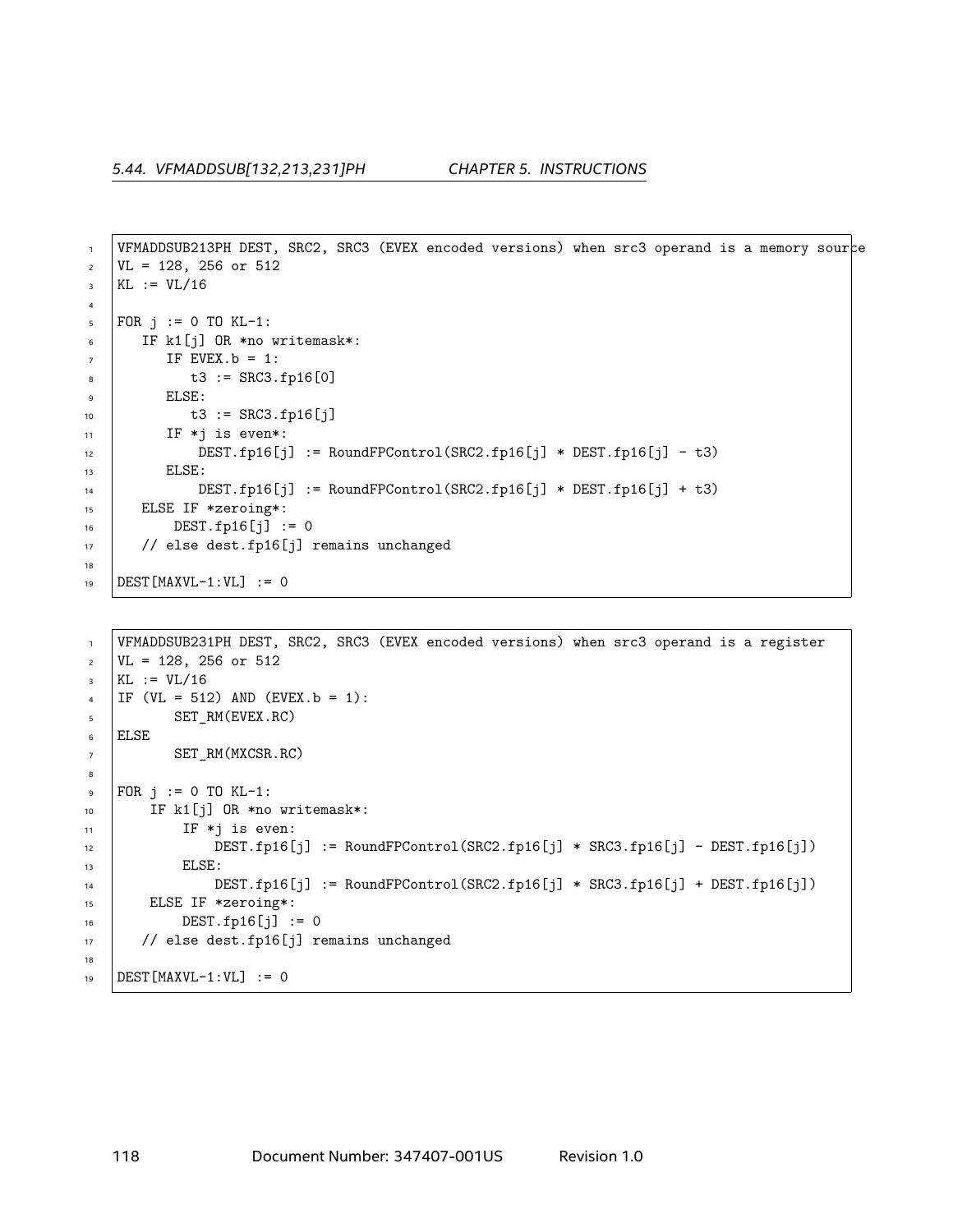```
1 VFMADDSUB231PH DEST, SRC2, SRC3 (EVEX encoded versions) when src3 operand is a memory source
\text{VL} = 128, 256 or 512
_3 KL := VL/16
4
5 FOR j := 0 TO KL-1:
6 IF k1[j] OR *no writemask*:
7 IF EVEX.b = 1:
8 \mid t3 := \text{SRC3.fp16[0]}9 ELSE:
10 \bigcup_{10} t3 := SRC3.fp16[j]
11 | IF *j is even*:
12 | DEST.fp16[j] := RoundFPControl(SRC2.fp16[j] * t3 - DEST.fp16[j])
13 | ELSE:
14 DEST.fp16[j] := RoundFPControl(SRC2.fp16[j] * t3 + DEST.fp16[j])
15 ELSE IF *zeroing*:
DEST.fp16[j] := 017 // else dest.fp16[j] remains unchanged
18
19 DEST [MAXVL-1:VL] := 0
```
### **5.44.4 Exceptions**

| <b>Instruction</b>                   | <b>Exception Type</b> | <b>Arithmetic Flags</b> | <b>CPUID</b>          |
|--------------------------------------|-----------------------|-------------------------|-----------------------|
| VFMADDSUB132PH xmm1, xmm2, xmm3/m128 | E <sub>2</sub>        | <b>IOUPD</b>            | AVX512-FP16, AVX512VL |
| VFMADDSUB132PH ymm1, ymm2, ymm3/m256 | E <sub>2</sub>        | <b>IOUPD</b>            | AVX512-FP16, AVX512VL |
| VFMADDSUB132PH zmm1, zmm2, zmm3/m512 | E <sub>2</sub>        | <b>IOUPD</b>            | AVX512-FP16           |
| VFMADDSUB213PH xmm1, xmm2, xmm3/m128 | E <sub>2</sub>        | <b>IOUPD</b>            | AVX512-FP16, AVX512VL |
| VFMADDSUB213PH ymm1, ymm2, ymm3/m256 | E <sub>2</sub>        | <b>IOUPD</b>            | AVX512-FP16, AVX512VL |
| VFMADDSUB213PH zmm1, zmm2, zmm3/m512 | E <sub>2</sub>        | <b>IOUPD</b>            | AVX512-FP16           |
| VFMADDSUB231PH xmm1, xmm2, xmm3/m128 | E <sub>2</sub>        | <b>IOUPD</b>            | AVX512-FP16, AVX512VL |
| VFMADDSUB231PH ymm1, ymm2, ymm3/m256 | E <sub>2</sub>        | <b>IOUPD</b>            | AVX512-FP16, AVX512VL |
| VFMADDSUB231PH zmm1, zmm2, zmm3/m512 | E <sub>2</sub>        | <b>IOUPD</b>            | AVX512-FP16           |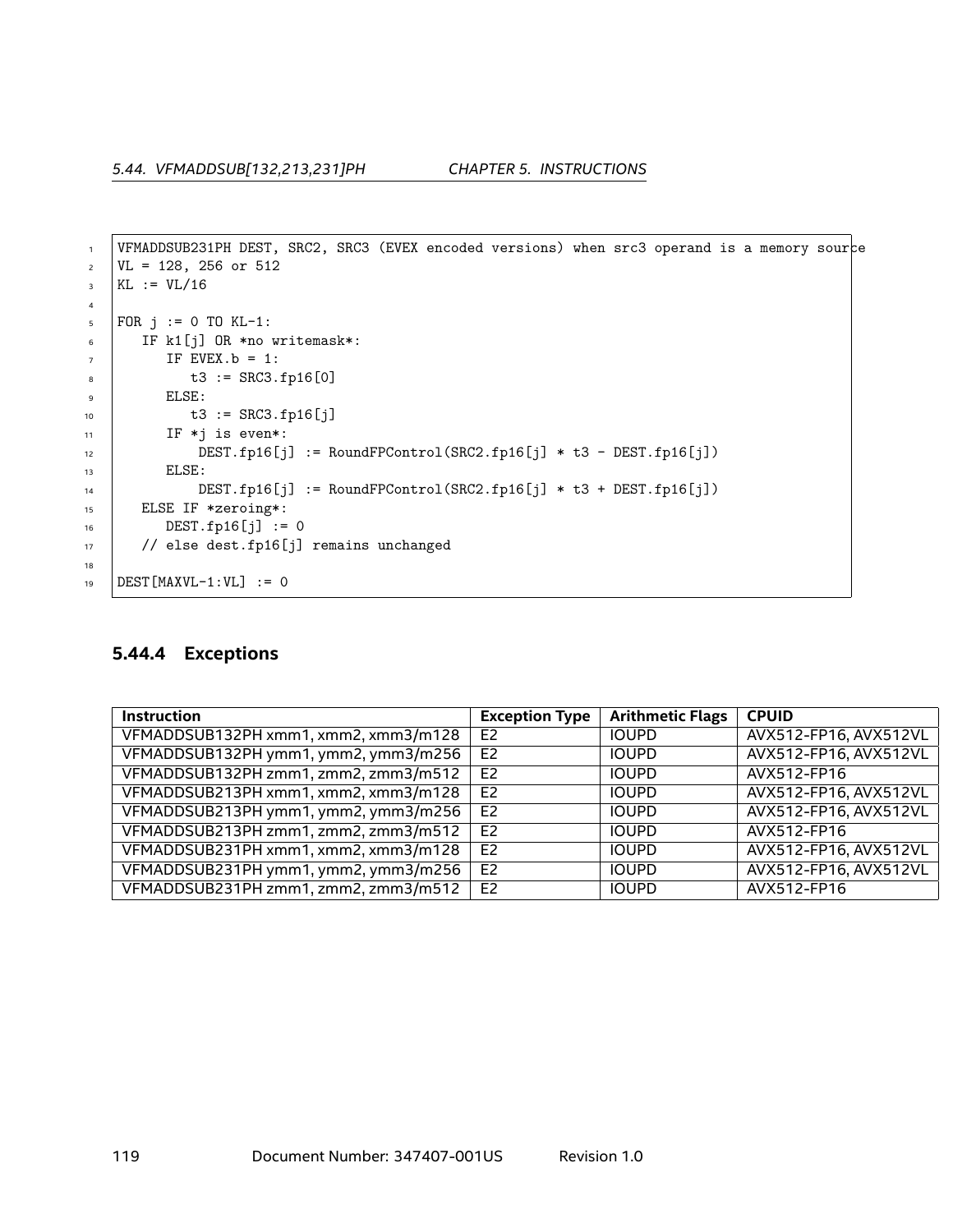# **5.45 VFMSUBADD[132,213,231]PH**

| <b>Encoding / Instruction</b>                            | Op/En          | 64/32-bit<br>mode | <b>CPUID</b>            |
|----------------------------------------------------------|----------------|-------------------|-------------------------|
| EVEX.128.66.MAP6.W0 97 /r                                | A              | V/V               | AVX512-FP16<br>AVX512VL |
| VFMSUBADD132PH xmm1{k1}{z}, xmm2, xmm3/m128/m16bcst      |                |                   |                         |
| EVEX.256.66.MAP6.W0 97 /r                                | A              | V/V               | AVX512-FP16             |
| VFMSUBADD132PH ymm1{k1}{z}, ymm2, ymm3/m256/m16bcst      |                |                   | AVX512VL                |
| EVEX.512.66.MAP6.W0 97 /r                                | $\overline{A}$ | V/V               | AVX512-FP16             |
| VFMSUBADD132PH zmm1{k1}{z}, zmm2, zmm3/m512/m16bcst {er} |                |                   |                         |
| EVEX.128.66.MAP6.WO A7 /r                                | A              | V/V               | AVX512-FP16             |
| VFMSUBADD213PH xmm1{k1}{z}, xmm2, xmm3/m128/m16bcst      |                |                   | AVX512VL                |
| EVEX.256.66.MAP6.WO A7 /r                                | A              | V/V               | AVX512-FP16             |
| VFMSUBADD213PH ymm1{k1}{z}, ymm2, ymm3/m256/m16bcst      |                |                   | AVX512VL                |
| EVEX.512.66.MAP6.WO A7 /r                                | A              | V/V               | AVX512-FP16             |
| VFMSUBADD213PH zmm1{k1}{z}, zmm2, zmm3/m512/m16bcst {er} |                |                   |                         |
| EVEX.128.66.MAP6.WO B7 /r                                | A              | V/V               | AVX512-FP16             |
| VFMSUBADD231PH xmm1{k1}{z}, xmm2, xmm3/m128/m16bcst      |                |                   | AVX512VL                |
| EVEX.256.66.MAP6.WO B7 /r                                | A              | V/V               | AVX512-FP16             |
| VFMSUBADD231PH ymm1{k1}{z}, ymm2, ymm3/m256/m16bcst      |                |                   | AVX512VL                |
| EVEX.512.66.MAP6.WO B7 /r                                | A              | V/V               | AVX512-FP16             |
| VFMSUBADD231PH zmm1{k1}{z}, zmm2, zmm3/m512/m16bcst {er} |                |                   |                         |

## **5.45.1 Instruction Operand Encoding**

|  | Op/En   Tuple   Operand 1      | Operand 2   Operand 3 |                    | Operand 4 |
|--|--------------------------------|-----------------------|--------------------|-----------|
|  | FULL   MODRM.REG(rw)   VVVV(r) |                       | $MODRM.R/M(r)$ N/A |           |

# **5.45.2 Description**

Performs a packed multiply-add (even elements) or multiply-subtract (odd elements) computation on FP16 values using three source operands and writes the results in the destination operand. The destination operand is also the first source operand. The notation' "132", "213" and "231" indicate the use of the operands in *A ∗ B ± C*, where each digit corresponds to the operand number, with the destination being operand 1.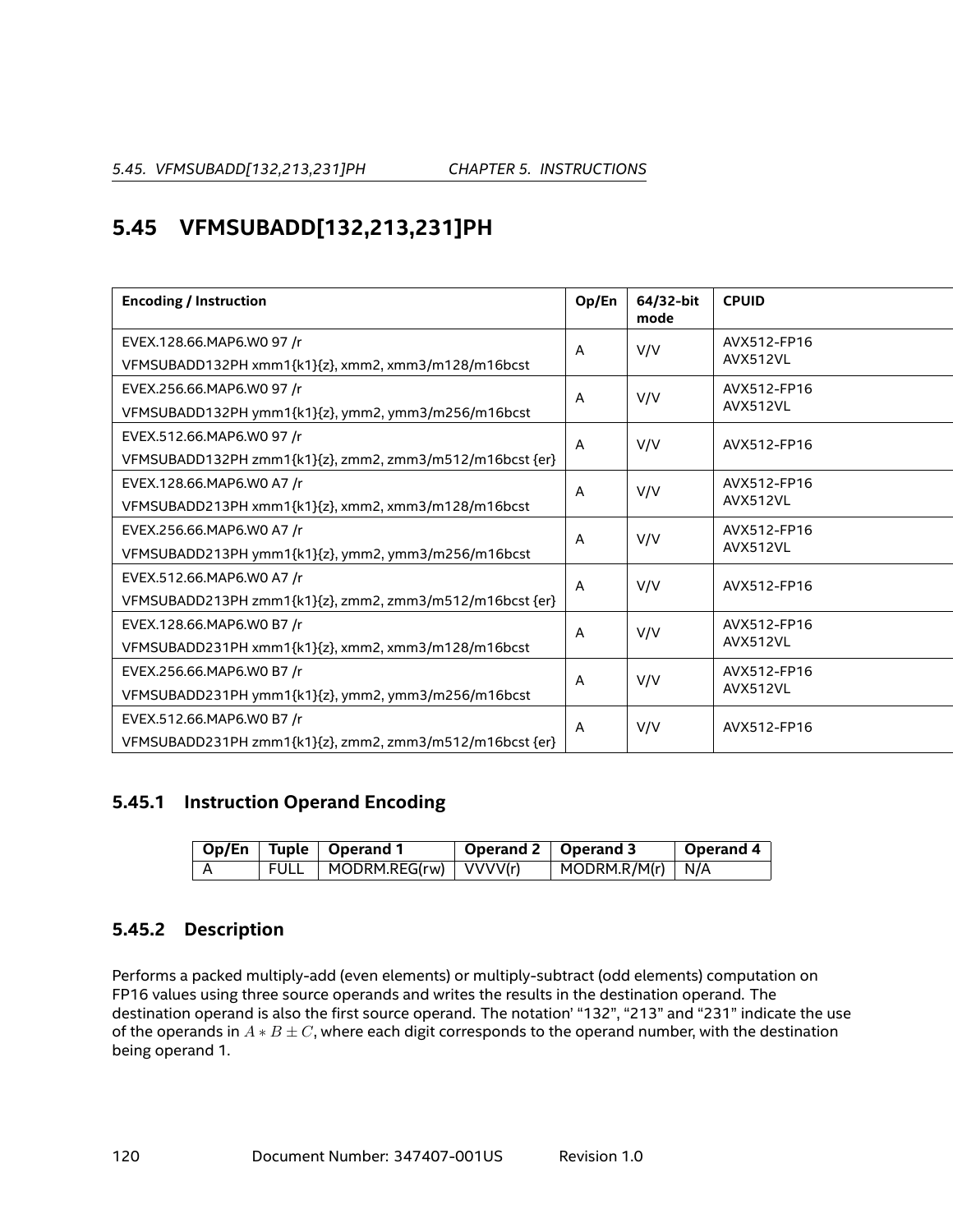*5.45. VFMSUBADD[132,213,231]PH CHAPTER 5. INSTRUCTIONS*

|       | odd elements | even elements                                         |
|-------|--------------|-------------------------------------------------------|
| 132   |              | $dest = dest*src3 - src2$ $  dest = dest*src3 + src2$ |
| ∣ 231 |              | $dest = src2*src3-dest \mid dest = src2*src3+dest$    |
| ∣ 213 |              | $dest = src2*dest - src3$   $dest = src2*dest + src3$ |

The destination elements are updated according to the writemask.

### **5.45.3 Operation**

```
1 VFMSUBADD132PH DEST, SRC2, SRC3 (EVEX encoded versions) when src3 operand is a register
2 \text{ VL} = 128, 256 \text{ or } 5123 KL := VIL/164 | IF (VL = 512) AND (EVEX. b = 1):
5 SET_RM(EVEX.RC)
6 ELSE
7 SET_RM(MXCSR.RC)
8
\bullet | FOR j := 0 TO KL-1:
10 | IF k1[j] OR *no writemask*:
11 IF *j is even*:
12 DEST.fp16[j] := RoundFPControl(DEST.fp16[j]*SRC3.fp16[j] + SRC2.fp16[j])
13 | ELSE:
14 DEST.fp16[j] := RoundFPControl(DEST.fp16[j]*SRC3.fp16[j] - SRC2.fp16[j])
15 ELSE IF *zeroing*:
DEST.fp16[j] := 017 // else dest.fp16[j] remains unchanged
18
19 DEST [MAXVL-1:VL] := 0
```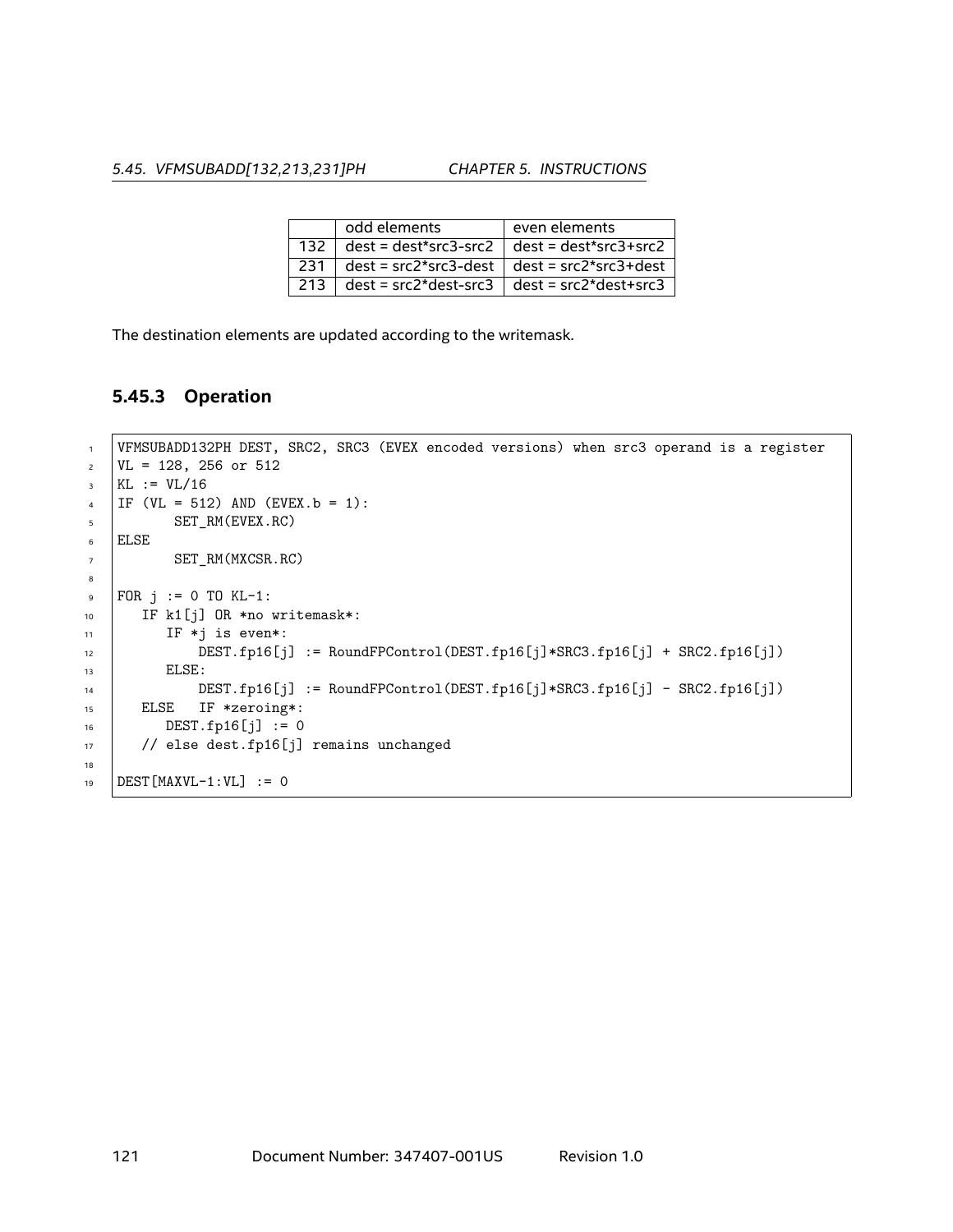```
1 VFMSUBADD132PH DEST, SRC2, SRC3 (EVEX encoded versions) when src3 operand is a memory source
2 \mid \text{VL} = 128, 256 \text{ or } 5123 KL := VL/16
4
5 FOR j := 0 TO KL-1:
6 IF k1[j] OR *no writemask*:
7 IF EVEX.b = 1:
8 \t\t t3 := SRC3.fp16[0]9 ELSE:
10 t3 := SRC3.fp16[j]11 | IF *j is even*:
12 DEST.fp16[j] := RoundFPControl(DEST.fp16[j] * t3 + SRC2.fp16[j])
13 | ELSE:
14 DEST.fp16[j] := RoundFPControl(DEST.fp16[j] * t3 - SRC2.fp16[j])
15 ELSE IF *zeroing*:
DEST.fp16[i] := 017 | // else dest.fp16[j] remains unchanged
18
19 DEST [MAXVL-1:VL] := 0
```

```
1 VFMSUBADD213PH DEST, SRC2, SRC3 (EVEX encoded versions) when src3 operand is a register
2 \mid \text{VL} = 128, 256 \text{ or } 512_3 | KL := VL/16
4 | IF (VL = 512) AND (EVEX.b = 1):
5 SET_RM(EVEX.RC)
6 ELSE
7 SET_RM(MXCSR.RC)
8
\bullet FOR j := 0 TO KL-1:
10 IF k1[j] OR *no writemask*:
11 IF *j is even*:
12 | DEST.fp16[j] := RoundFPControl(SRC2.fp16[j]*DEST.fp16[j] + SRC3.fp16[j])
13 | ELSE
14 | DEST.fp16[j] := RoundFPControl(SRC2.fp16[j]*DEST.fp16[j] - SRC3.fp16[j])
15 ELSE IF *zeroing*:
16 DEST.fp16[j] := 0
17 // else dest.fp16[j] remains unchanged
18
19 DEST[MAXVL-1:VL] := 0
```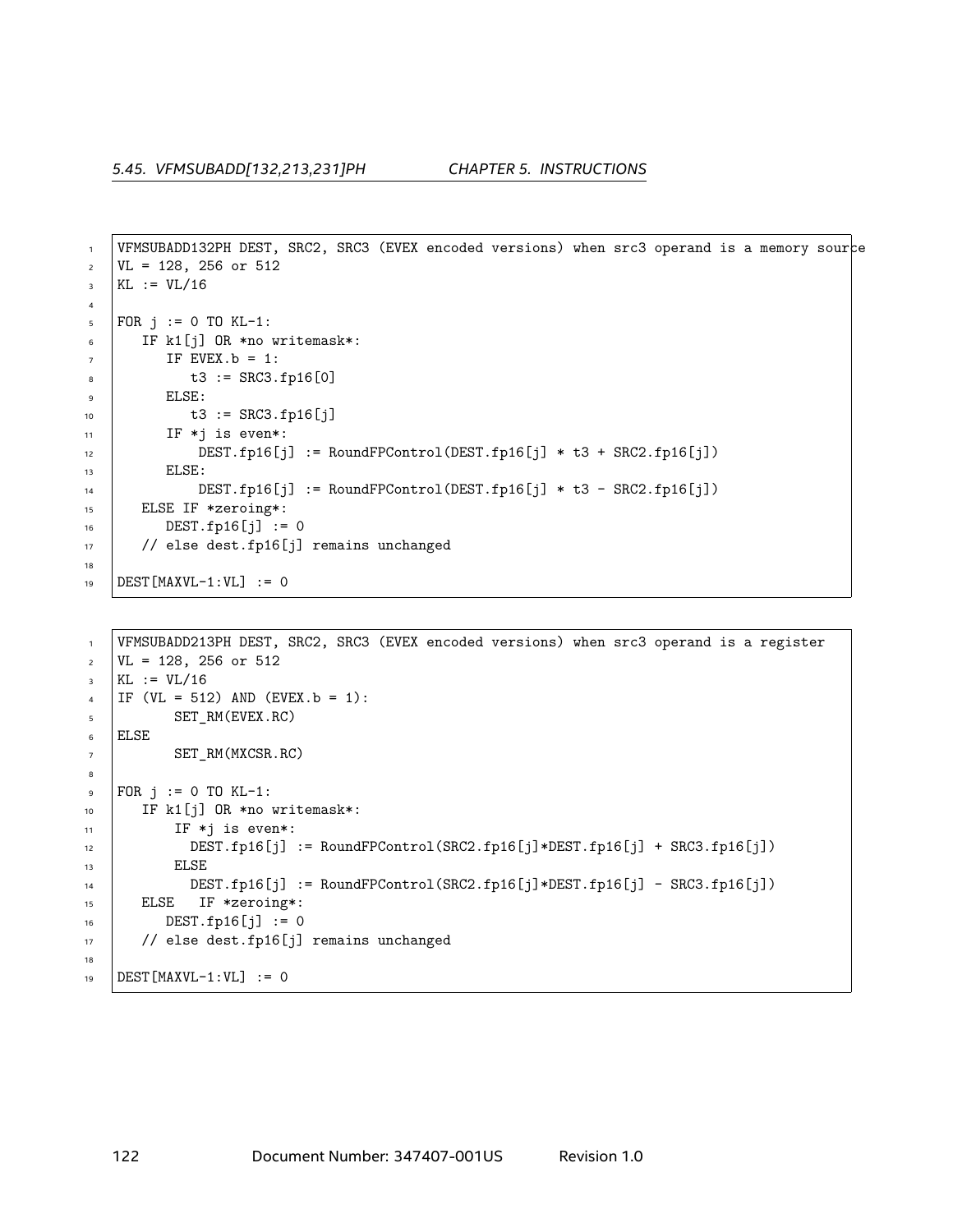```
1 VFMSUBADD213PH DEST, SRC2, SRC3 (EVEX encoded versions) when src3 operand is a memory source
2 \mid \text{VL} = 128, 256 \text{ or } 5123 KL := VL/16
4
5 FOR j := 0 TO KL-1:
6 IF k1[j] OR *no writemask*:
7 IF EVEX. b = 1:
8 \t\t t3 := SRC3.fp16[0]9 ELSE:
10 t3 := SRC3.fp16[j]
11 | IF *j is even*:
12 DEST.fp16[j] := RoundFPControl(SRC2.fp16[j] * DEST.fp16[j] + t3 )
13 | ELSE:
14 DEST.fp16[j] := RoundFPControl(SRC2.fp16[j] * DEST.fp16[j] - t3 )
15 ELSE IF *zeroing*:
16 DEST.fp16[j] := 0
17 | // else dest.fp16[j] remains unchanged
18
19 DEST [MAXVL-1:VL] := 0
```

```
1 VFMSUBADD231PH DEST, SRC2, SRC3 (EVEX encoded versions) when src3 operand is a register
2 \mid \text{VL} = 128, 256 \text{ or } 512_3 | KL := VL/16
4 | IF (VL = 512) AND (EVEX.b = 1):
5 SET_RM(EVEX.RC)
6 ELSE
7 SET_RM(MXCSR.RC)
8
\bullet FOR j := 0 TO KL-1:
10 | IF k1[j] OR *no writemask*:
11 IF *j is even:
12 DEST.fp16[j] := RoundFPControl(SRC2.fp16[j]*SRC3.fp16[j] + DEST.fp16[j])
13 | ELSE:
14 DEST.fp16[j] := RoundFPControl(SRC2.fp16[j]*SRC3.fp16[j] - DEST.fp16[j])
15 ELSE IF *zeroing*:
16 DEST.fp16[j] := 0
17 // else dest.fp16[j] remains unchanged
18
19 DEST[MAXVL-1:VL] := 0
```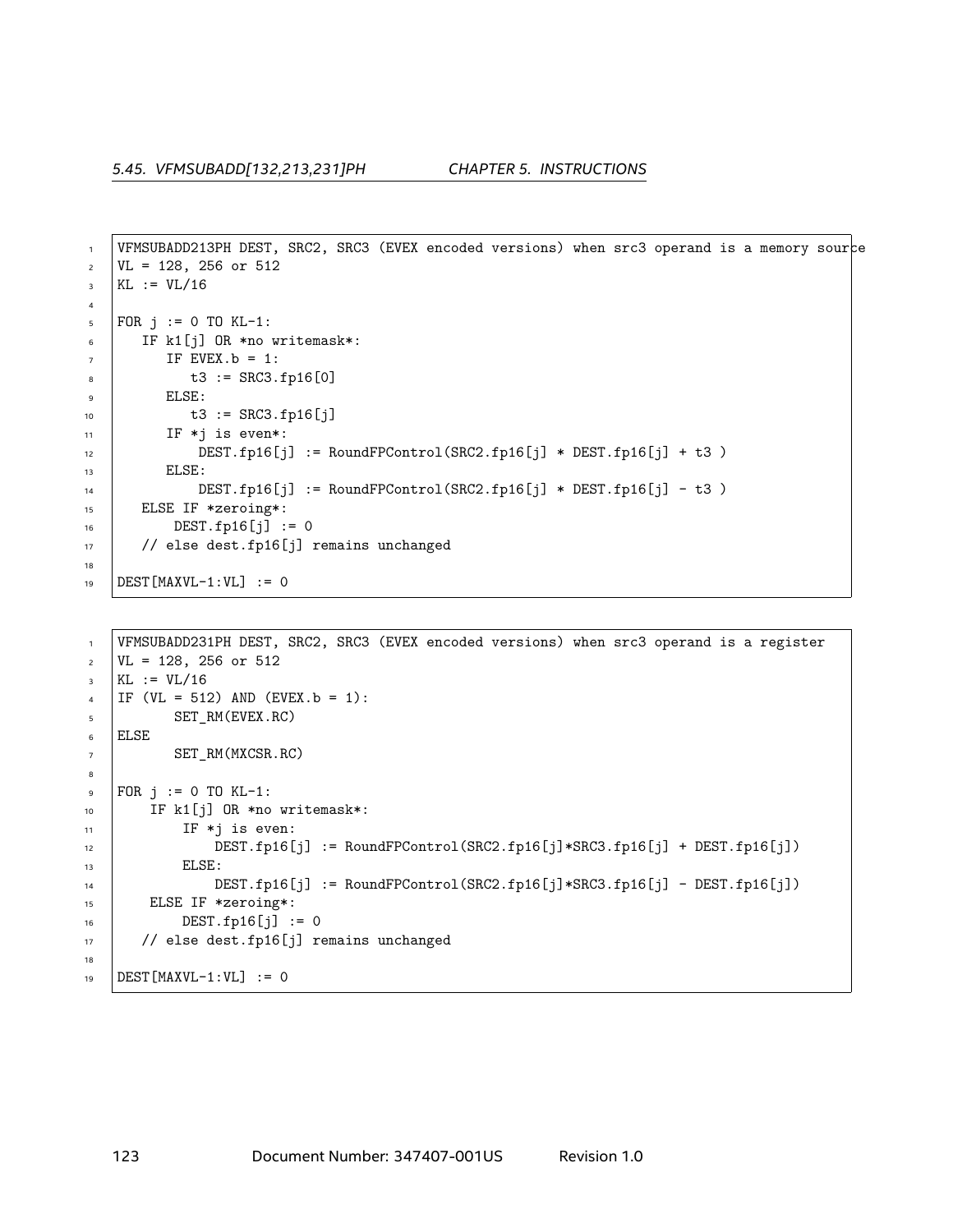```
1 VFMSUBADD231PH DEST, SRC2, SRC3 (EVEX encoded versions) when src3 operand is a memory source
\text{VL} = 128, 256 or 512
_3 KL := VL/16
4
5 FOR j := 0 TO KL-1:
6 IF k1[j] OR *no writemask*:
7 IF EVEX.b = 1:
8 \mid t3 := \text{SRC3.fp16[0]}9 ELSE:
10 \bigcup_{10} t3 := SRC3.fp16[j]
11 | IF *j is even*:
12 | DEST.fp16[j] := RoundFPControl(SRC2.fp16[j] * t3 + DEST.fp16[j] )
13 | ELSE:
14 DEST.fp16[j] := RoundFPControl(SRC2.fp16[j] * t3 - DEST.fp16[j] )
15 ELSE IF *zeroing*:
DEST.fp16[j] := 017 // else dest.fp16[j] remains unchanged
18
19 DEST [MAXVL-1:VL] := 0
```
### **5.45.4 Exceptions**

| <b>Instruction</b>                   | <b>Exception Type</b> | <b>Arithmetic Flags</b> | <b>CPUID</b>          |
|--------------------------------------|-----------------------|-------------------------|-----------------------|
| VFMSUBADD132PH xmm1, xmm2, xmm3/m128 | E <sub>2</sub>        | <b>IOUPD</b>            | AVX512-FP16, AVX512VL |
| VFMSUBADD132PH ymm1, ymm2, ymm3/m256 | F <sub>2</sub>        | <b>IOUPD</b>            | AVX512-FP16, AVX512VL |
| VFMSUBADD132PH zmm1, zmm2, zmm3/m512 | E <sub>2</sub>        | <b>IOUPD</b>            | AVX512-FP16           |
| VFMSUBADD213PH xmm1, xmm2, xmm3/m128 | E <sub>2</sub>        | <b>IOUPD</b>            | AVX512-FP16, AVX512VL |
| VFMSUBADD213PH ymm1, ymm2, ymm3/m256 | E <sub>2</sub>        | <b>IOUPD</b>            | AVX512-FP16, AVX512VL |
| VFMSUBADD213PH zmm1, zmm2, zmm3/m512 | E <sub>2</sub>        | <b>IOUPD</b>            | AVX512-FP16           |
| VFMSUBADD231PH xmm1, xmm2, xmm3/m128 | E <sub>2</sub>        | <b>IOUPD</b>            | AVX512-FP16, AVX512VL |
| VFMSUBADD231PH ymm1, ymm2, ymm3/m256 | E <sub>2</sub>        | <b>IOUPD</b>            | AVX512-FP16, AVX512VL |
| VFMSUBADD231PH zmm1, zmm2, zmm3/m512 | E <sub>2</sub>        | <b>IOUPD</b>            | AVX512-FP16           |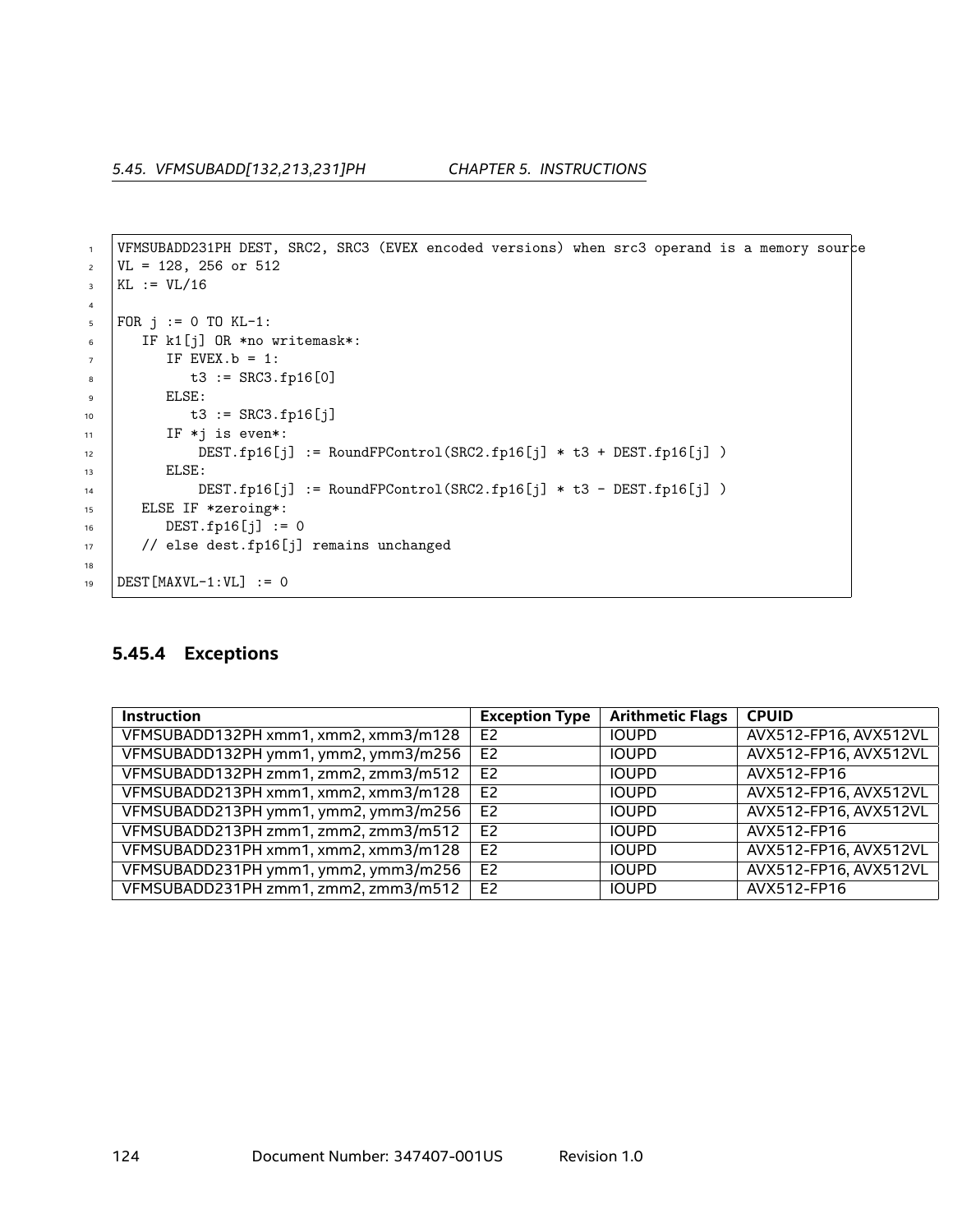# **5.46 VF[,N]MADD[132,213,231]PH**

| <b>Encoding / Instruction</b>                          |   | 64/32-bit<br>mode | <b>CPUID</b> |  |
|--------------------------------------------------------|---|-------------------|--------------|--|
| EVEX.128.66.MAP6.W0 98 /r                              | A | V/V               | AVX512-FP16  |  |
| VFMADD132PH xmm1{k1}{z}, xmm2, xmm3/m128/m16bcst       |   |                   | AVX512VL     |  |
| EVEX.256.66.MAP6.W0 98 /r                              | Α | V/V               | AVX512-FP16  |  |
| VFMADD132PH ymm1{k1}{z}, ymm2, ymm3/m256/m16bcst       |   |                   | AVX512VL     |  |
| EVEX.512.66.MAP6.W0 98 /r                              | A | V/V               | AVX512-FP16  |  |
| VFMADD132PH zmm1{k1}{z}, zmm2, zmm3/m512/m16bcst {er}  |   |                   |              |  |
| EVEX.128.66.MAP6.WO A8 /r                              | A | V/V               | AVX512-FP16  |  |
| VFMADD213PH xmm1{k1}{z}, xmm2, xmm3/m128/m16bcst       |   |                   | AVX512VL     |  |
| EVEX.256.66.MAP6.WO A8 /r                              | A | V/V               | AVX512-FP16  |  |
| VFMADD213PH ymm1{k1}{z}, ymm2, ymm3/m256/m16bcst       |   |                   | AVX512VL     |  |
| EVEX.512.66.MAP6.WO A8 /r                              | A | V/V               | AVX512-FP16  |  |
| VFMADD213PH zmm1{k1}{z}, zmm2, zmm3/m512/m16bcst {er}  |   |                   |              |  |
| EVEX.128.66.MAP6.WO B8 /r                              | Α | V/V               | AVX512-FP16  |  |
| VFMADD231PH xmm1{k1}{z}, xmm2, xmm3/m128/m16bcst       |   | AVX512VL          |              |  |
| EVEX.256.66.MAP6.WO B8 /r                              | A | V/V               | AVX512-FP16  |  |
| VFMADD231PH ymm1{k1}{z}, ymm2, ymm3/m256/m16bcst       |   |                   | AVX512VL     |  |
| EVEX.512.66.MAP6.WO B8 /r                              | A | V/V               | AVX512-FP16  |  |
| VFMADD231PH zmm1{k1}{z}, zmm2, zmm3/m512/m16bcst {er}  |   |                   |              |  |
| EVEX.128.66.MAP6.WO 9C /r                              | A | V/V               | AVX512-FP16  |  |
| VFNMADD132PH xmm1{k1}{z}, xmm2, xmm3/m128/m16bcst      |   |                   | AVX512VL     |  |
| EVEX.256.66.MAP6.WO 9C /r                              | Α | V/V               | AVX512-FP16  |  |
| VFNMADD132PH ymm1{k1}{z}, ymm2, ymm3/m256/m16bcst      |   |                   | AVX512VL     |  |
| EVEX.512.66.MAP6.WO 9C /r                              | A | V/V               | AVX512-FP16  |  |
| VFNMADD132PH zmm1{k1}{z}, zmm2, zmm3/m512/m16bcst {er} |   |                   |              |  |
| EVEX.128.66.MAP6.WO AC /r                              | A | V/V               | AVX512-FP16  |  |
| VFNMADD213PH xmm1{k1}{z}, xmm2, xmm3/m128/m16bcst      |   |                   | AVX512VL     |  |
| EVEX.256.66.MAP6.WO AC /r                              | A | V/V               | AVX512-FP16  |  |
| VFNMADD213PH ymm1{k1}{z}, ymm2, ymm3/m256/m16bcst      |   |                   | AVX512VL     |  |
| EVEX.512.66.MAP6.WO AC /r                              | A | V/V               | AVX512-FP16  |  |
| VFNMADD213PH zmm1{k1}{z}, zmm2, zmm3/m512/m16bcst {er} |   |                   |              |  |

*Table continued on next page...*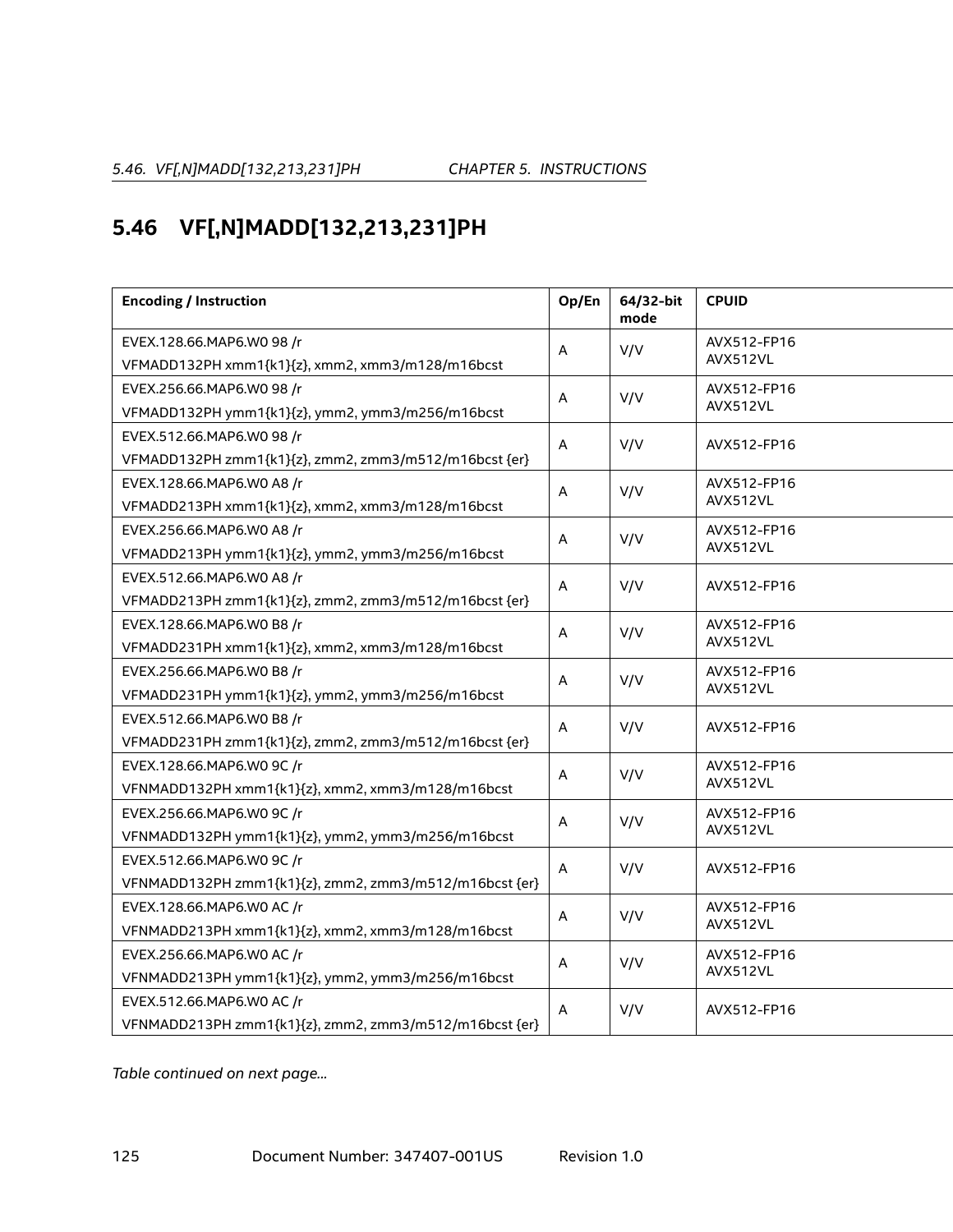### *5.46. VF[,N]MADD[132,213,231]PH CHAPTER 5. INSTRUCTIONS*

| <b>Encoding / Instruction</b>                          | Op/En | 64/32-bit<br>mode | <b>CPUID</b> |  |
|--------------------------------------------------------|-------|-------------------|--------------|--|
| EVEX.128.66.MAP6.WO BC /r                              | A     | V/V               | AVX512-FP16  |  |
| VFNMADD231PH xmm1{k1}{z}, xmm2, xmm3/m128/m16bcst      |       |                   | AVX512VL     |  |
| EVEX.256.66.MAP6.WO BC /r                              | A     | V/V               | AVX512-FP16  |  |
| VFNMADD231PH ymm1{k1}{z}, ymm2, ymm3/m256/m16bcst      |       |                   | AVX512VL     |  |
| EVEX.512.66.MAP6.WO BC /r                              | A     | V/V               | AVX512-FP16  |  |
| VFNMADD231PH zmm1{k1}{z}, zmm2, zmm3/m512/m16bcst {er} |       |                   |              |  |

## **5.46.1 Instruction Operand Encoding**

|  | Op/En   Tuple   Operand 1      | Operand 2   Operand 3 |                                  | Operand 4 |
|--|--------------------------------|-----------------------|----------------------------------|-----------|
|  | FULL   MODRM.REG(rw)   VVVV(r) |                       | $\vert$ MODRM.R/M(r) $\vert$ N/A |           |

## **5.46.2 Description**

Performs a packed multiply-add or negated multiply-add computation on FP16 values using three source operands and writes the results in the destination operand. The destination operand is also the first source operand. The "N" (negated) forms of this instruction add the negated infinite precision intermediate product from the corresponding remaining operand. The notation' "132", "213" and "231" indicate the use of the operands in  $\pm A*B+C$ , where each digit corresponds to the operand number, with the destination being operand 1.

|     | 132 $\vert$ dest = $\pm$ dest*src3+src2 |
|-----|-----------------------------------------|
| 231 | dest = $\pm$ src2*src3+dest             |
| 213 | $\vert$ dest = $\pm$ src2*dest+src3     |

The destination elements are updated according to the writemask.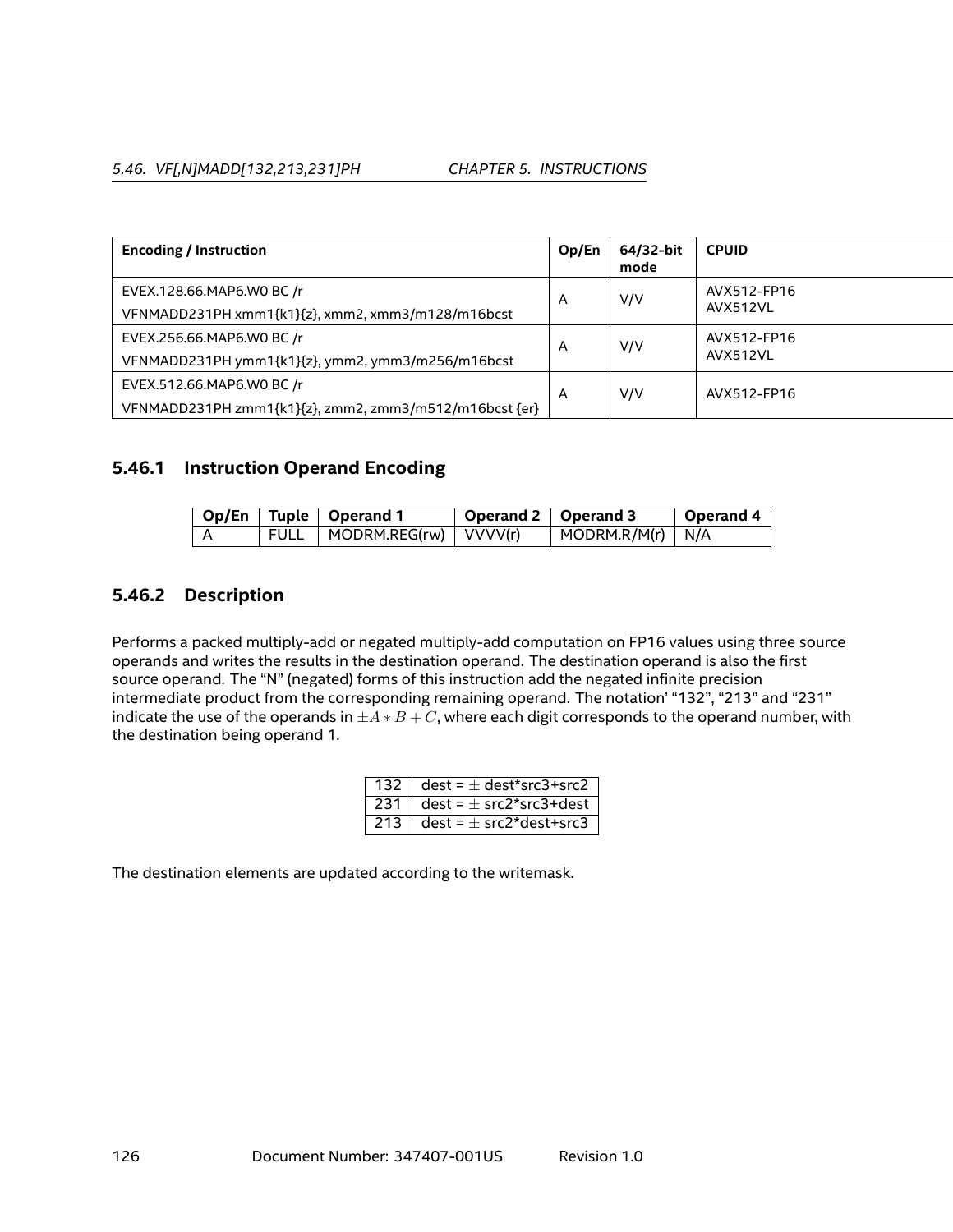# **5.46.3 Operation**

```
1 VF[,N]MADD132PH DEST, SRC2, SRC3 (EVEX encoded versions) when src3 operand is a register
\text{VL} = 128, 256 or 512
3 KL := VL/16
4 | IF (VL = 512) AND (EVEX.b = 1):
5 SET RM(EVEX.RC)
6 ELSE
7 SET_RM(MXCSR.RC)
8
\bullet FOR j := 0 TO KL-1:
10 IF k1[j] OR *no writemask*:
11 | IF *negative form*:
12 DEST.fp16[j] := RoundFPControl(-DEST.fp16[j]*SRC3.fp16[j] + SRC2.fp16[j])
13 | ELSE:
14 DEST.fp16[j] := RoundFPControl(DEST.fp16[j]*SRC3.fp16[j] + SRC2.fp16[j])
15 ELSE IF *zeroing*:
16 DEST.fp16[j] := 0
17 // else dest.fp16[j] remains unchanged
18
19 DEST [MAXVL-1:VL] := 0
```

```
1 VF[,N]MADD132PH DEST, SRC2, SRC3 (EVEX encoded versions) when src3 operand is a memory source
2 \mid \text{VL} = 128, 256 \text{ or } 512_3 | KL := VL/16
4
5
6 | FOR j := 0 TO KL-1:
7 IF k1[j] OR *no writemask*:
8 \mid \text{IF EVEX.b} = 1:
\bullet t3 := SRC3.fp16[0]10 | ELSE:
11 t3 := SRC3.fp16[j]12 IF *negative form*:
13 DEST.fp16[j] := RoundFPControl(-DEST.fp16[j] * t3 + SRC2.fp16[j])
14 | ELSE:
15 DEST.fp16[j] := RoundFPControl(DEST.fp16[j] * t3 + SRC2.fp16[j])
16 ELSE IF *zeroing*:
17 DEST.fp16[j] := 0
18 // else dest.fp16[j] remains unchanged
19
20 DEST [MAXVL-1:VL] := 0
```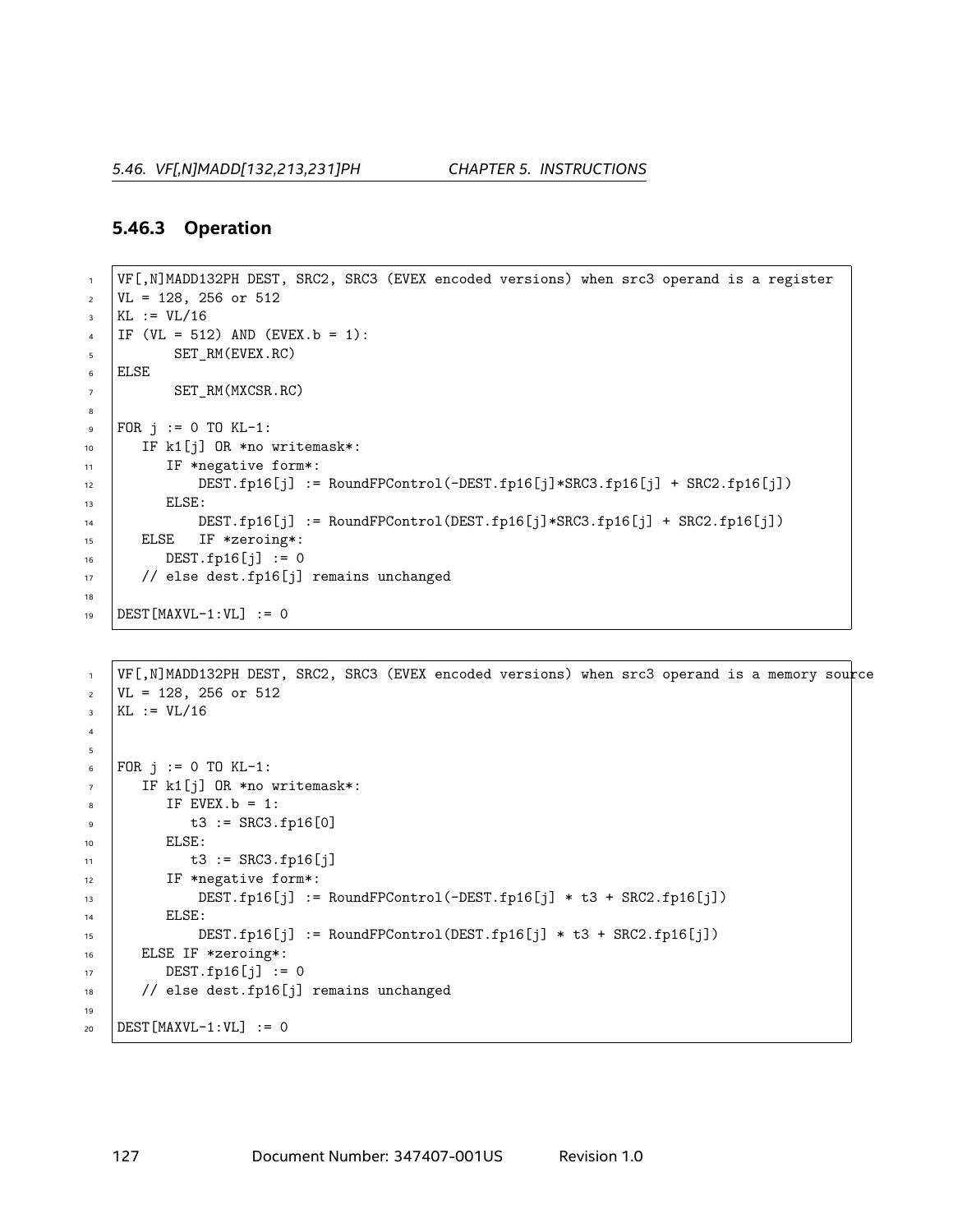```
1 VF[,N]MADD213PH DEST, SRC2, SRC3 (EVEX encoded versions) when src3 operand is a register
2 \mid \text{VL} = 128, 256 \text{ or } 512_3 KL := VL/16
4
5 | IF (VL = 512) AND (EVEX. b = 1):
6 SET_RM(EVEX.RC)
7 ELSE
8 SET_RM(MXCSR.RC)
9
10 | FOR j := 0 TO KL-1:
11 | IF k1[j] OR *no writemask*:
12 IF *negative form*:
13 DEST.fp16[j] := RoundFPControl(-SRC2.fp16[j]*DEST.fp16[j] + SRC3.fp16[j])
14 | ELSE
15 DEST.fp16[j] := RoundFPControl(SRC2.fp16[j]*DEST.fp16[j] + SRC3.fp16[j])
16 ELSE IF *zeroing*:
DEST.fp16[j] := 018 // else dest.fp16[j] remains unchanged
19
20 DEST [MAXVL-1:VL] := 0
```

```
1 VF[,N]MADD213PH DEST, SRC2, SRC3 (EVEX encoded versions) when src3 operand is a memory source
2 \text{ } | \text{VL} = 128, 256 \text{ or } 5123 KL := VIL/164
5 FOR j := 0 TO KL-1:
6 IF k1[j] OR *no writemask*:
7 \quad | \quad \text{IF EVEX.b} = 1:8 t3 := SRC3.fp16[0]
9 ELSE:
10 t3 := SRC3.fp16[j]11 | IF *negative form*:
12 DEST.fp16[j] := RoundFPControl(-SRC2.fp16[j] * DEST.fp16[j] + t3 )
13 | ELSE:
14 DEST.fp16[j] := RoundFPControl(SRC2.fp16[j] * DEST.fp16[j] + t3 )
15 ELSE IF *zeroing*:
16 DEST.fp16[j] := 0
17 // else dest.fp16[j] remains unchanged
18
19 DEST[MAXVL-1:VL] := 0
```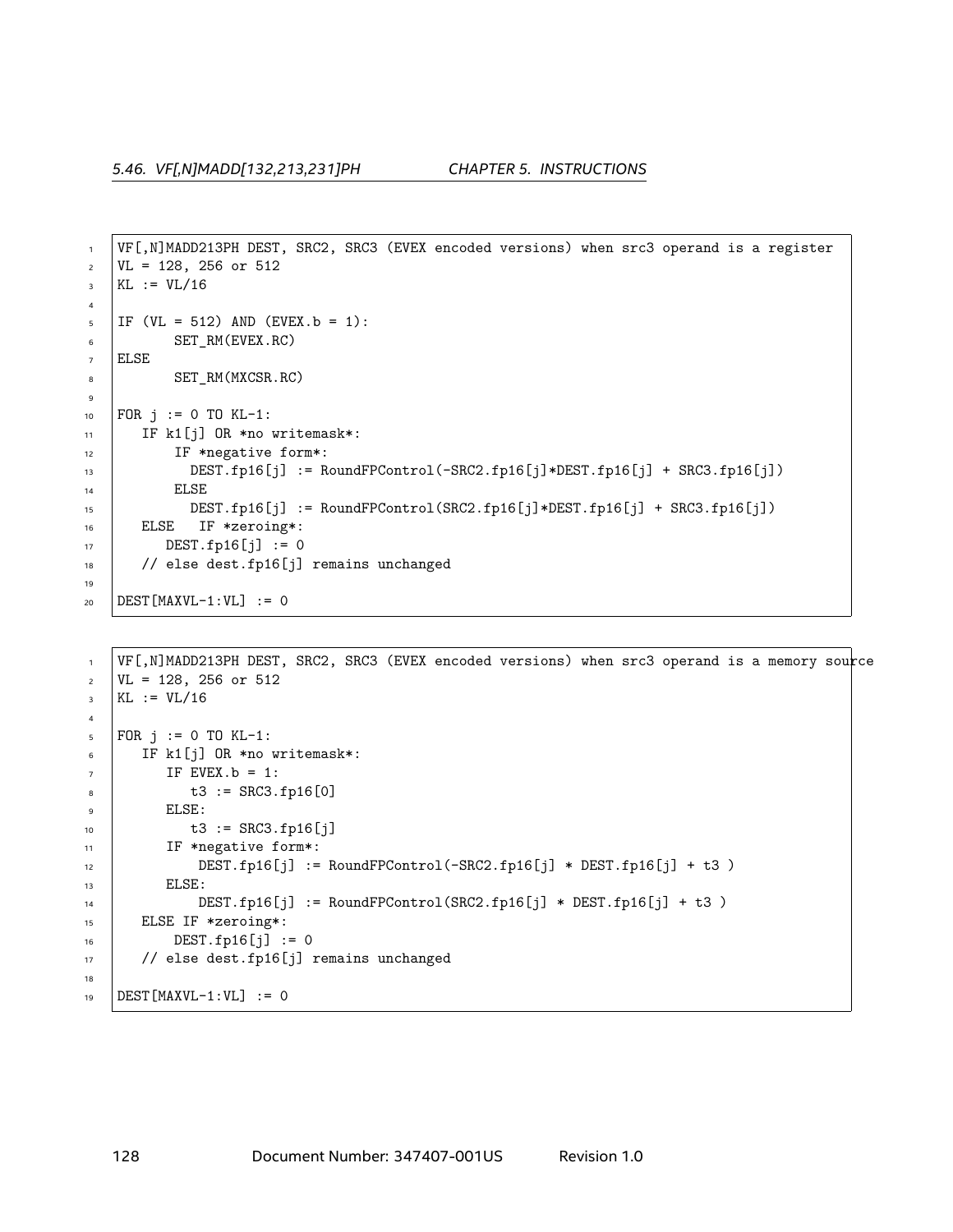```
1 VF[,N]MADD231PH DEST, SRC2, SRC3 (EVEX encoded versions) when src3 operand is a register
2 \mid \text{VL} = 128, 256 \text{ or } 512_3 KL := VL/16
4
5 | IF (VL = 512) AND (EVEX. b = 1):
6 SET_RM(EVEX.RC)
7 ELSE
8 SET_RM(MXCSR.RC)
9
10 FOR j := 0 TO KL-1:
11 | IF k1[j] OR *no writemask*:
12 IF *negative form:
13 DEST.fp16[j] := RoundFPControl(-SRC2.fp16[j]*SRC3.fp16[j] + DEST.fp16[j])
14 ELSE:
15 DEST.fp16[j] := RoundFPControl(SRC2.fp16[j]*SRC3.fp16[j] + DEST.fp16[j])
16 ELSE IF *zeroing*:
DEST.fp16[j] := 018 // else dest.fp16[j] remains unchanged
19
20 DEST [MAXVL-1:VL] := 0
```

```
1 | VF[, N]MADD231PH DEST, SRC2, SRC3 (EVEX encoded versions) when src3 operand is a memory source
\text{VL} = 128, 256 or 512
3 KL := VIL/164
5 FOR j := 0 TO KL-1:
6 IF k1[j] OR *no writemask*:
7 IF EVEX. b = 1:
8 \mid t3 := SRC3.fp16[0]
9 ELSE:
10 t3 := SRC3.fp16[j]11 | IF *negative form*:
12 DEST.fp16[j] := RoundFPControl(-SRC2.fp16[j] * t3 + DEST.fp16[j] )
13 | ELSE:
14 DEST.fp16[j] := RoundFPControl(SRC2.fp16[j] * t3 + DEST.fp16[j] )
15 ELSE IF *zeroing*:
16 DEST.fp16[j] := 0
17 // else dest.fp16[j] remains unchanged
18
19 DEST [MAXVL-1:VL] := 0
```
### **5.46.4 Exceptions**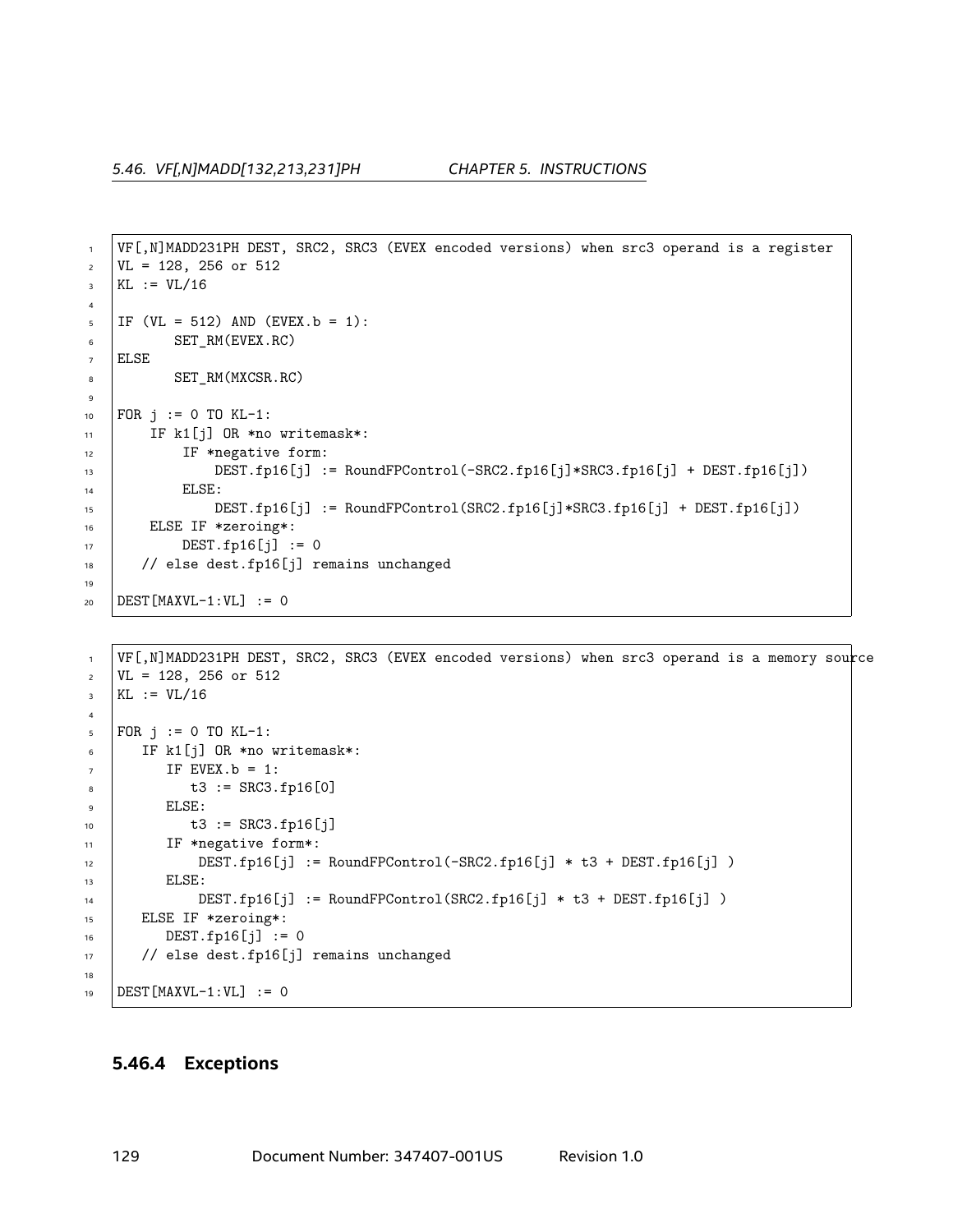# *5.46. VF[,N]MADD[132,213,231]PH CHAPTER 5. INSTRUCTIONS*

| <b>Instruction</b>                 | <b>Exception Type</b> | <b>Arithmetic Flags</b> | <b>CPUID</b>          |
|------------------------------------|-----------------------|-------------------------|-----------------------|
| VFMADD132PH xmm1, xmm2, xmm3/m128  | E <sub>2</sub>        | <b>IOUPD</b>            | AVX512-FP16, AVX512VL |
| VFMADD132PH ymm1, ymm2, ymm3/m256  | E <sub>2</sub>        | <b>IOUPD</b>            | AVX512-FP16, AVX512VL |
| VFMADD132PH zmm1, zmm2, zmm3/m512  | E <sub>2</sub>        | <b>IOUPD</b>            | AVX512-FP16           |
| VFMADD213PH xmm1, xmm2, xmm3/m128  | E <sub>2</sub>        | <b>IOUPD</b>            | AVX512-FP16, AVX512VL |
| VFMADD213PH ymm1, ymm2, ymm3/m256  | E <sub>2</sub>        | <b>IOUPD</b>            | AVX512-FP16, AVX512VL |
| VFMADD213PH zmm1, zmm2, zmm3/m512  | E <sub>2</sub>        | <b>IOUPD</b>            | AVX512-FP16           |
| VFMADD231PH xmm1, xmm2, xmm3/m128  | E <sub>2</sub>        | <b>IOUPD</b>            | AVX512-FP16, AVX512VL |
| VFMADD231PH ymm1, ymm2, ymm3/m256  | E <sub>2</sub>        | <b>IOUPD</b>            | AVX512-FP16, AVX512VL |
| VFMADD231PH zmm1, zmm2, zmm3/m512  | E <sub>2</sub>        | <b>IOUPD</b>            | AVX512-FP16           |
| VFNMADD132PH xmm1, xmm2, xmm3/m128 | E <sub>2</sub>        | <b>IOUPD</b>            | AVX512-FP16, AVX512VL |
| VFNMADD132PH ymm1, ymm2, ymm3/m256 | E <sub>2</sub>        | <b>IOUPD</b>            | AVX512-FP16, AVX512VL |
| VFNMADD132PH zmm1, zmm2, zmm3/m512 | E <sub>2</sub>        | <b>IOUPD</b>            | AVX512-FP16           |
| VFNMADD213PH xmm1, xmm2, xmm3/m128 | E <sub>2</sub>        | <b>IOUPD</b>            | AVX512-FP16, AVX512VL |
| VFNMADD213PH ymm1, ymm2, ymm3/m256 | E <sub>2</sub>        | <b>IOUPD</b>            | AVX512-FP16, AVX512VL |
| VFNMADD213PH zmm1, zmm2, zmm3/m512 | E <sub>2</sub>        | <b>IOUPD</b>            | AVX512-FP16           |
| VFNMADD231PH xmm1, xmm2, xmm3/m128 | E <sub>2</sub>        | <b>IOUPD</b>            | AVX512-FP16, AVX512VL |
| VFNMADD231PH ymm1, ymm2, ymm3/m256 | E <sub>2</sub>        | <b>IOUPD</b>            | AVX512-FP16, AVX512VL |
| VFNMADD231PH zmm1, zmm2, zmm3/m512 | E <sub>2</sub>        | <b>IOUPD</b>            | AVX512-FP16           |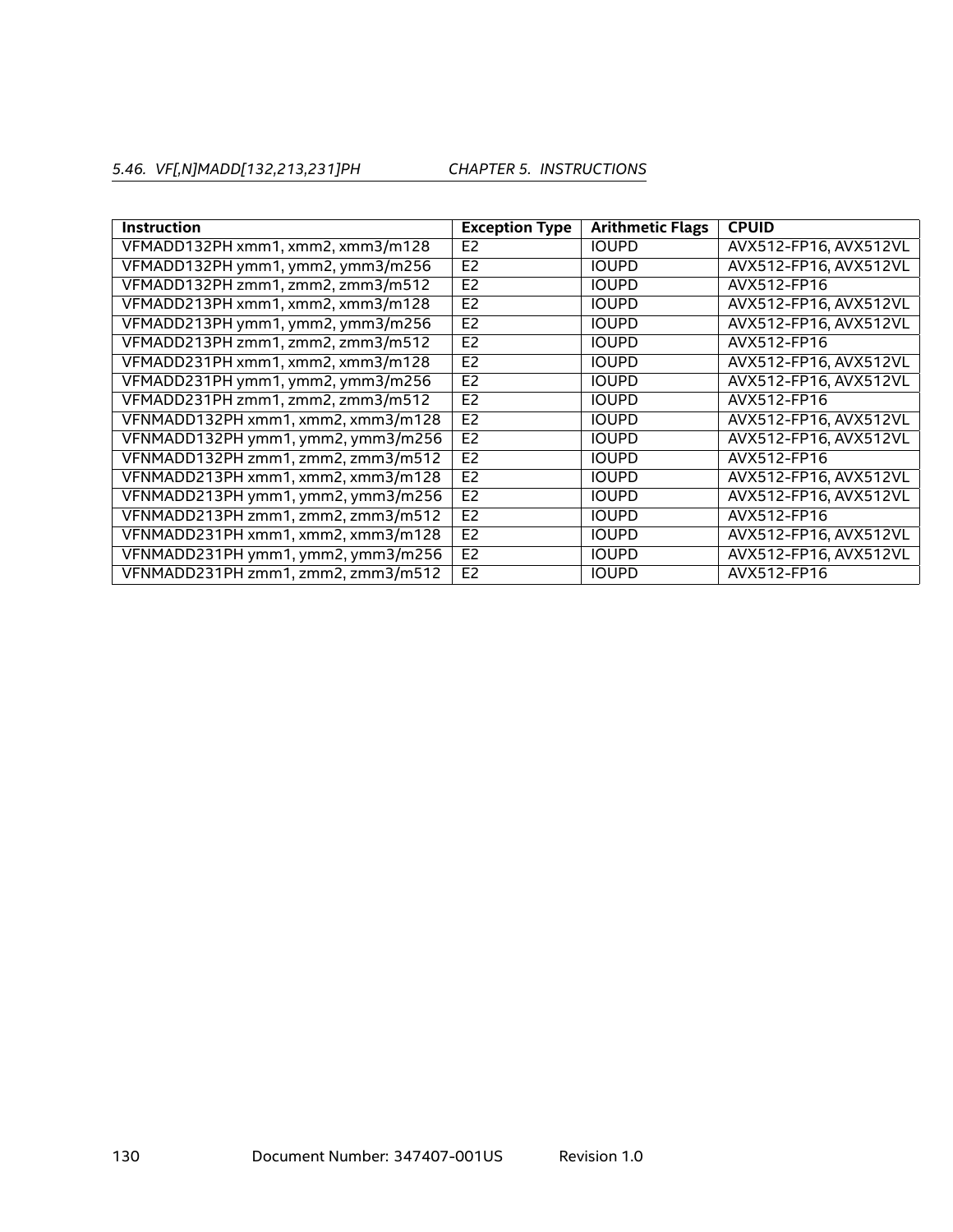# **5.47 VF[,N]MADD[132,213,231]SH**

| <b>Encoding / Instruction</b>                 | Op/En | 64/32-bit<br>mode | <b>CPUID</b> |  |
|-----------------------------------------------|-------|-------------------|--------------|--|
| EVEX.LLIG.66.MAP6.WO 99 /r                    | A     | V/V               | AVX512-FP16  |  |
| VFMADD132SH xmm1{k1}{z}, xmm2, xmm3/m16 {er}  |       |                   |              |  |
| EVEX.LLIG.66.MAP6.WO A9 /r                    | A     | V/V               | AVX512-FP16  |  |
| VFMADD213SH xmm1{k1}{z}, xmm2, xmm3/m16 {er}  |       |                   |              |  |
| EVEX.LLIG.66.MAP6.WO B9 /r                    | A     | V/V               | AVX512-FP16  |  |
| VFMADD231SH xmm1{k1}{z}, xmm2, xmm3/m16 {er}  |       |                   |              |  |
| EVEX.LLIG.66.MAP6.WO 9D /r                    | A     | V/V               | AVX512-FP16  |  |
| VFNMADD132SH xmm1{k1}{z}, xmm2, xmm3/m16 {er} |       |                   |              |  |
| EVEX.LLIG.66.MAP6.WO AD /r                    | A     | V/V               | AVX512-FP16  |  |
| VFNMADD213SH xmm1{k1}{z}, xmm2, xmm3/m16 {er} |       |                   |              |  |
| EVEX.LLIG.66.MAP6.WO BD /r                    | A     | V/V               | AVX512-FP16  |  |
| VFNMADD231SH xmm1{k1}{z}, xmm2, xmm3/m16 {er} |       |                   |              |  |

# **5.47.1 Instruction Operand Encoding**

| Op/En Tuple | $^\shortparallel$ Operand 1                       | Operand 2   Operand 3 |                                  | Operand 4 |
|-------------|---------------------------------------------------|-----------------------|----------------------------------|-----------|
|             | $\mid$ SCALAR $\mid$ MODRM.REG(rw) $\mid$ VVVV(r) |                       | $\vert$ MODRM.R/M(r) $\vert$ N/A |           |

# **5.47.2 Description**

Performs a scalar multiply-add or negated multiply-add computation on the low FP16 values using three source operands and writes the result in the destination operand. The destination operand is also the first source operand. The "N" (negated) forms of this instruction add the negated infinite precision intermediate product from the corresponding remaining operand. The notation' "132", "213" and "231" indicate the use of the operands in  $\pm A*B+C$ , where each digit corresponds to the operand number, with the destination being operand 1.

|     | 132 $\vert$ dest = $\pm$ dest*src3+src2 |
|-----|-----------------------------------------|
| 231 | $dest = \pm src2*src3+dest$             |
| 213 | dest = $\pm$ src2*dest+src3             |

Bits 127:16 of the destination operand are preserved. Bits MAXVL-1:128 of the destination operand are zeroed. The low FP16 element of the destination is updated according to the writemask.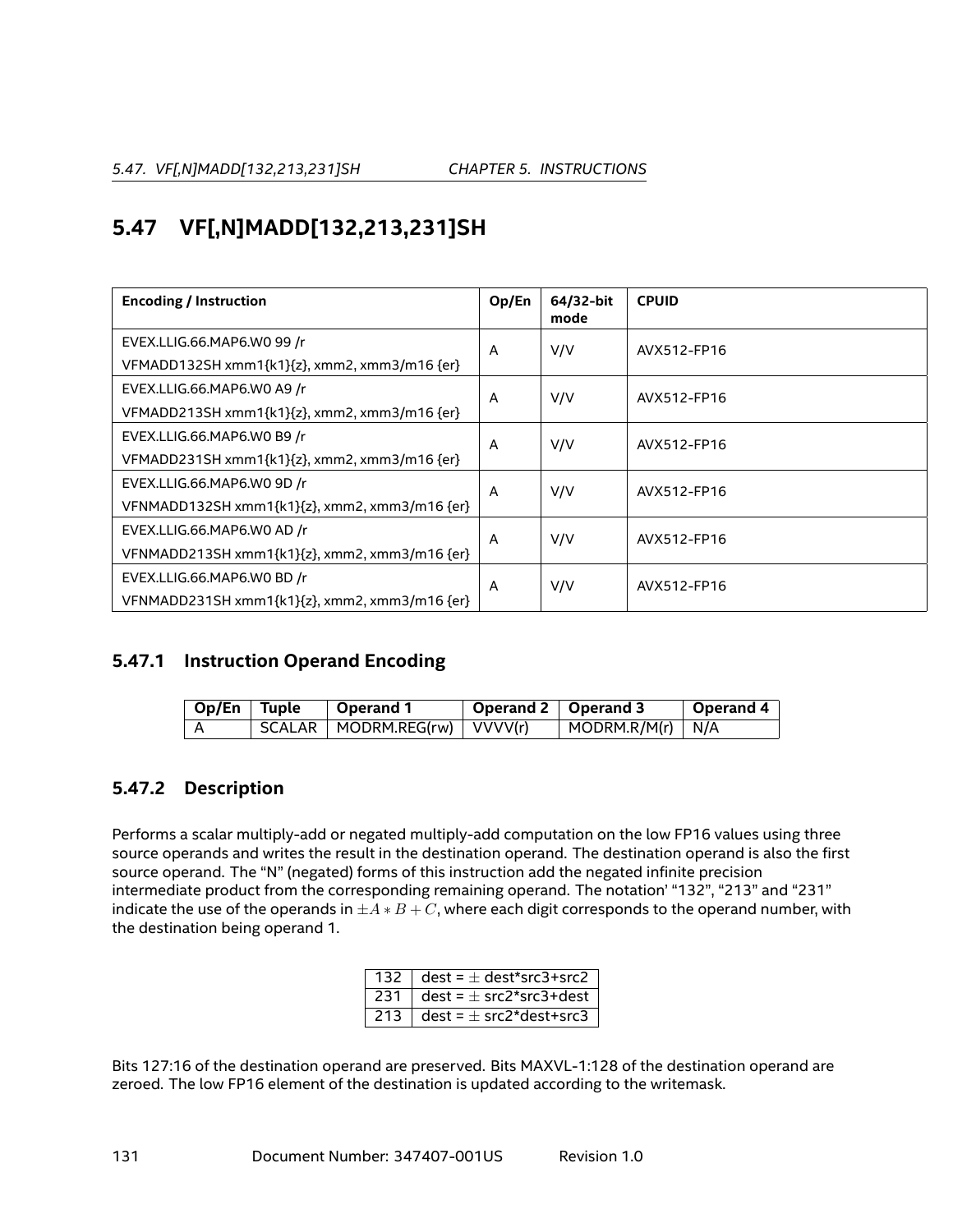### **5.47.3 Operation**

```
1 VF[,N]MADD132SH DEST, SRC2, SRC3 (EVEX encoded versions)
2 IF EVEX.b = 1 and SRC3 is a register:
3 SET_RM(EVEX.RC)
4 ELSE
5 SET RM(MXCSR.RC)
6
7 IF k1[0] OR *no writemask*:
8 IF *negative form*:
9 DEST.fp16[0] := RoundFPControl(-DEST.fp16[0]*SRC3.fp16[0] + SRC2.fp16[0])
10 ELSE:
11 DEST.fp16[0] := RoundFPControl(DEST.fp16[0]*SRC3.fp16[0] + SRC2.fp16[0])
12 ELSE IF *zeroing*:
13 DEST.fp16[0] := 0
14 // else DEST.fp16[0] remains unchanged
15
16 //DEST[127:16] remains unchanged
17 DEST [MAXVL-1:128] := 0
```

```
1 VF[,N]MADD213SH DEST, SRC2, SRC3 (EVEX encoded versions)
2 IF EVEX.b = 1 and SRC3 is a register:
3 SET_RM(EVEX.RC)
4 ELSE
5 SET_RM(MXCSR.RC)
6
7 IF k1[0] OR *no writemask*:
8 IF *negative form:
\bullet DEST.fp16[0] := RoundFPControl(-SRC2.fp16[0]*DEST.fp16[0] + SRC3.fp16[0])
10 | ELSE:
11 \vert DEST.fp16[0] := RoundFPControl(SRC2.fp16[0]*DEST.fp16[0] + SRC3.fp16[0])
12 ELSE IF *zeroing*:
13 DEST.fp16[0] := 0
14 // else DEST.fp16[0] remains unchanged
15
16 //DEST[127:16] remains unchanged
17 DEST [MAXVL-1:128] := 0
```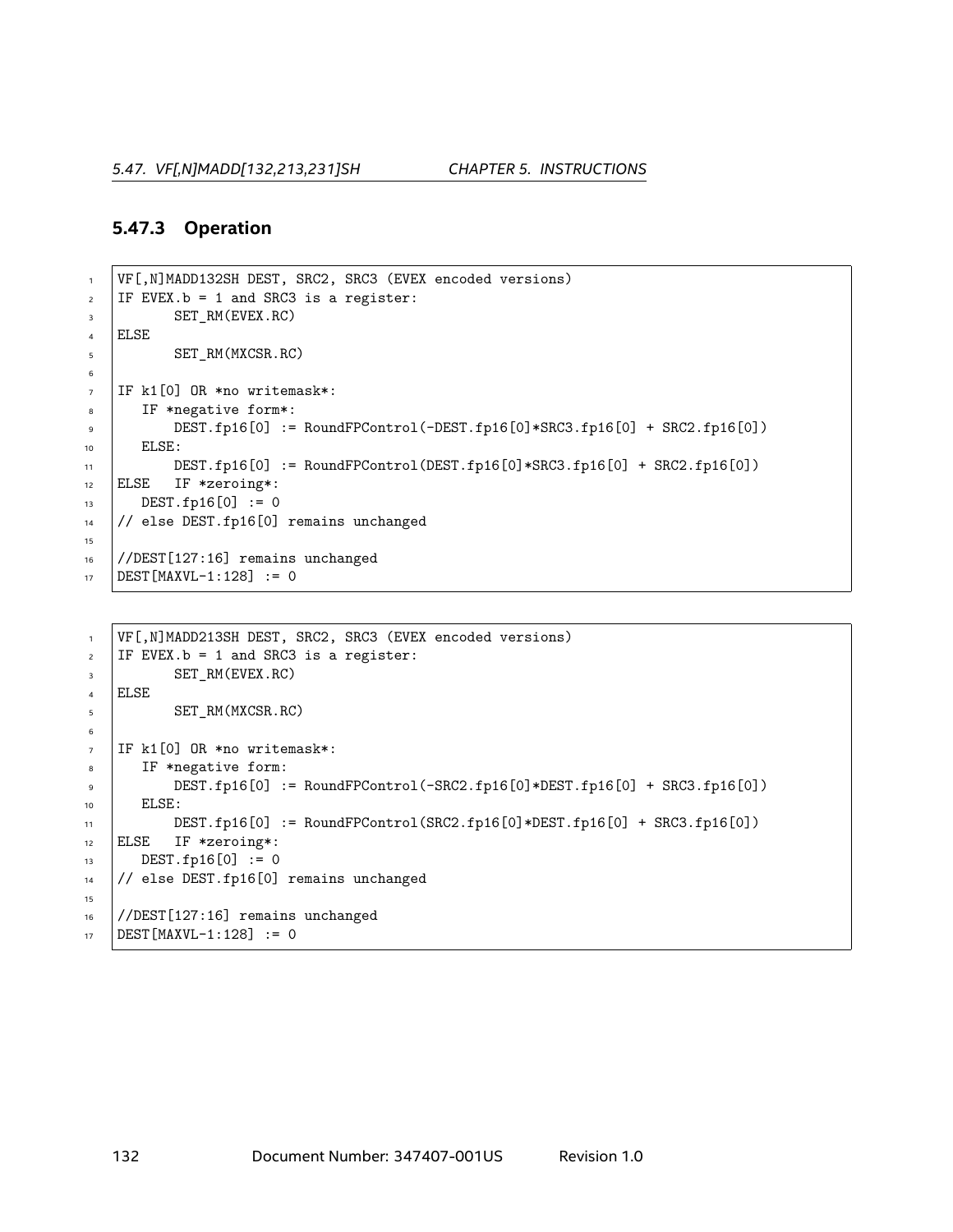*5.47. VF[,N]MADD[132,213,231]SH CHAPTER 5. INSTRUCTIONS*

```
1 | VF[,N]MADD231SH DEST, SRC2, SRC3 (EVEX encoded versions)
2 IF EVEX.b = 1 and SRC3 is a register:
3 SET_RM(EVEX.RC)
4 ELSE
5 SET_RM(MXCSR.RC)
6
7 IF k1[0] OR *no writemask*:
8 IF *negative form*:
9 DEST.fp16[0] := RoundFPControl(-SRC2.fp16[0]*SRC3.fp16[0] + DEST.fp16[0])
10 | ELSE:
11 DEST.fp16[0] := RoundFPControl(SRC2.fp16[0]*SRC3.fp16[0] + DEST.fp16[0])
12 ELSE IF *zeroing*:
13 DEST.fp16[0] := 0
14 // else DEST.fp16[0] remains unchanged
15
16 //DEST[127:16] remains unchanged
17 DEST [MAXVL-1:128] := 0
```
# **5.47.4 Exceptions**

| <b>Instruction</b>                | <b>Exception Type</b> | <b>Arithmetic Flags</b> | <b>CPUID</b> |
|-----------------------------------|-----------------------|-------------------------|--------------|
| VFMADD132SH xmm1, xmm2, xmm3/m16  | E <sub>3</sub>        | <b>IOUPD</b>            | AVX512-FP16  |
| VFMADD213SH xmm1, xmm2, xmm3/m16  | E <sub>3</sub>        | <b>IOUPD</b>            | AVX512-FP16  |
| VFMADD231SH xmm1, xmm2, xmm3/m16  | E <sub>3</sub>        | <b>IOUPD</b>            | AVX512-FP16  |
| VFNMADD132SH xmm1, xmm2, xmm3/m16 | E <sub>3</sub>        | <b>IOUPD</b>            | AVX512-FP16  |
| VFNMADD213SH xmm1, xmm2, xmm3/m16 | E <sub>3</sub>        | <b>IOUPD</b>            | AVX512-FP16  |
| VFNMADD231SH xmm1, xmm2, xmm3/m16 | E <sub>3</sub>        | <b>IOUPD</b>            | AVX512-FP16  |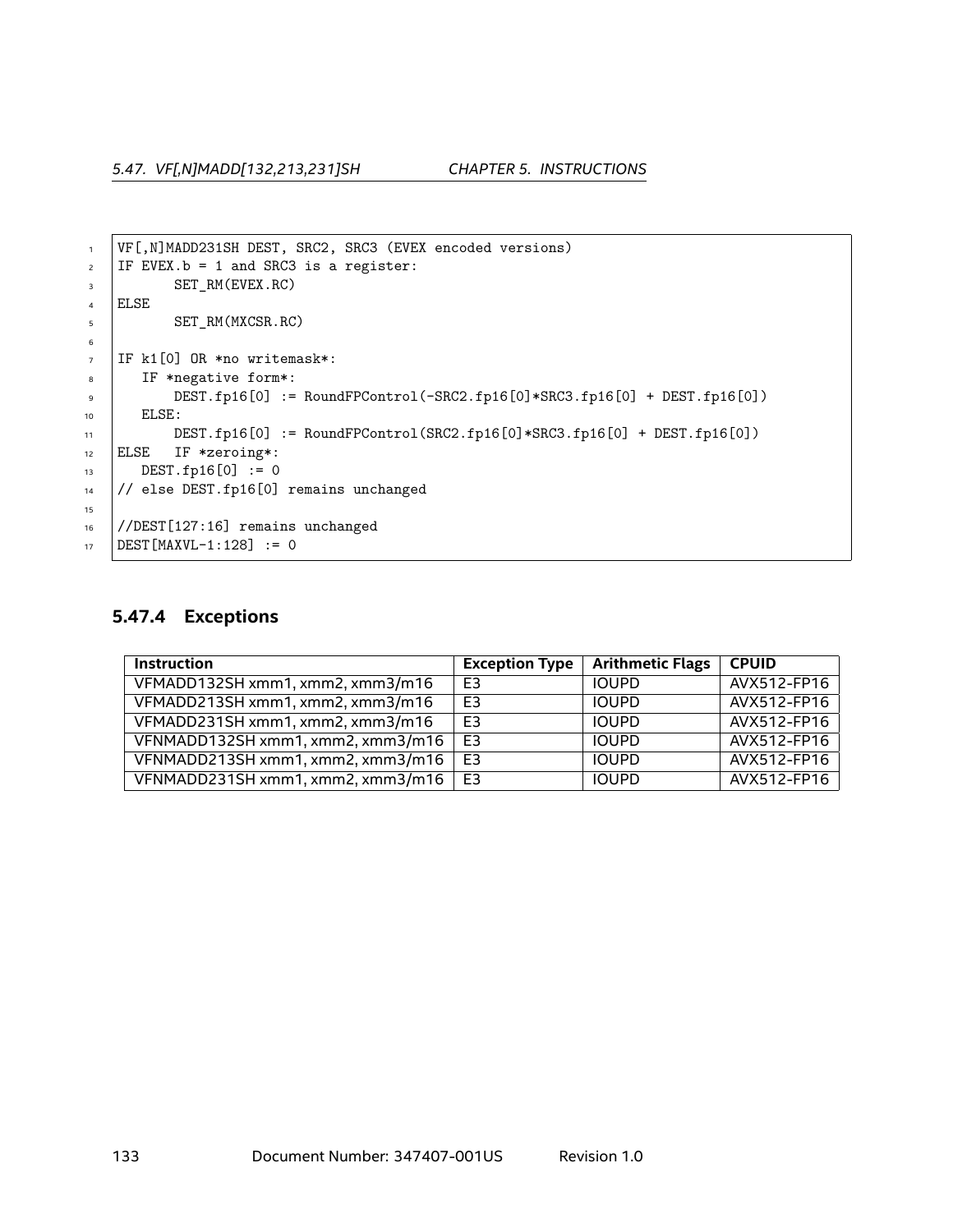# **5.48 VF[,N]MSUB[132,213,231]PH**

| <b>Encoding / Instruction</b>                          | Op/En       | 64/32-bit<br>mode | <b>CPUID</b> |
|--------------------------------------------------------|-------------|-------------------|--------------|
| EVEX.128.66.MAP6.WO 9A /r                              | Α           | V/V               | AVX512-FP16  |
| VFMSUB132PH xmm1{k1}{z}, xmm2, xmm3/m128/m16bcst       |             |                   | AVX512VL     |
| EVEX.256.66.MAP6.W0 9A /r                              | A           | V/V               | AVX512-FP16  |
| VFMSUB132PH ymm1{k1}{z}, ymm2, ymm3/m256/m16bcst       |             |                   | AVX512VL     |
| EVEX.512.66.MAP6.WO 9A /r                              | Α           | V/V               | AVX512-FP16  |
| VFMSUB132PH zmm1{k1}{z}, zmm2, zmm3/m512/m16bcst {er}  |             |                   |              |
| EVEX.128.66.MAP6.WO AA /r                              | $\mathsf A$ | V/V               | AVX512-FP16  |
| VFMSUB213PH xmm1{k1}{z}, xmm2, xmm3/m128/m16bcst       |             |                   | AVX512VL     |
| EVEX.256.66.MAP6.WO AA /r                              | Α           | V/V               | AVX512-FP16  |
| VFMSUB213PH ymm1{k1}{z}, ymm2, ymm3/m256/m16bcst       |             |                   | AVX512VL     |
| EVEX.512.66.MAP6.WO AA /r                              | Α           | V/V               | AVX512-FP16  |
| VFMSUB213PH zmm1{k1}{z}, zmm2, zmm3/m512/m16bcst {er}  |             |                   |              |
| EVEX.128.66.MAP6.WO BA /r                              | A           | V/V               | AVX512-FP16  |
| VFMSUB231PH xmm1{k1}{z}, xmm2, xmm3/m128/m16bcst       |             |                   | AVX512VL     |
| EVEX.256.66.MAP6.WO BA /r                              | A           | V/V               | AVX512-FP16  |
| VFMSUB231PH ymm1{k1}{z}, ymm2, ymm3/m256/m16bcst       |             |                   | AVX512VL     |
| EVEX.512.66.MAP6.WO BA /r                              | Α           | V/V               | AVX512-FP16  |
| VFMSUB231PH zmm1{k1}{z}, zmm2, zmm3/m512/m16bcst {er}  |             |                   |              |
| EVEX.128.66.MAP6.WO 9E /r                              | A           | V/V               | AVX512-FP16  |
| VFNMSUB132PH xmm1{k1}{z}, xmm2, xmm3/m128/m16bcst      |             |                   | AVX512VL     |
| EVEX.256.66.MAP6.WO 9E /r                              | A           | V/V               | AVX512-FP16  |
| VFNMSUB132PH ymm1{k1}{z}, ymm2, ymm3/m256/m16bcst      |             |                   | AVX512VL     |
| EVEX.512.66.MAP6.WO 9E /r                              | Α           | V/V               | AVX512-FP16  |
| VFNMSUB132PH zmm1{k1}{z}, zmm2, zmm3/m512/m16bcst {er} |             |                   |              |
| EVEX.128.66.MAP6.WO AE /r                              | $\mathsf A$ | V/V               | AVX512-FP16  |
| VFNMSUB213PH xmm1{k1}{z}, xmm2, xmm3/m128/m16bcst      |             |                   | AVX512VL     |
| EVEX.256.66.MAP6.WO AE /r                              | Α           | V/V               | AVX512-FP16  |
| VFNMSUB213PH ymm1{k1}{z}, ymm2, ymm3/m256/m16bcst      |             |                   | AVX512VL     |
| EVEX.512.66.MAP6.WO AE /r                              | Α           | V/V               | AVX512-FP16  |
| VFNMSUB213PH zmm1{k1}{z}, zmm2, zmm3/m512/m16bcst {er} |             |                   |              |

*Table continued on next page...*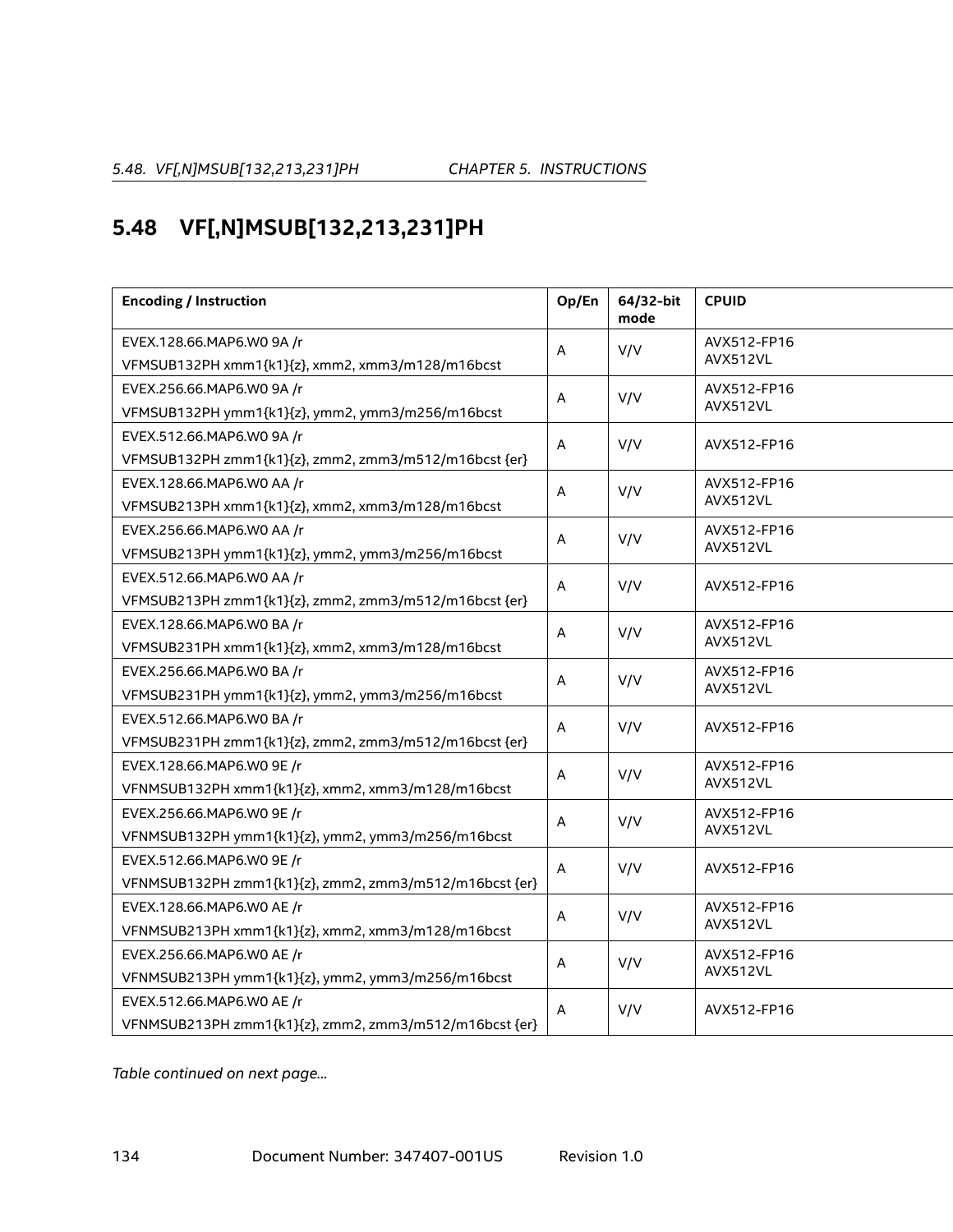### *5.48. VF[,N]MSUB[132,213,231]PH CHAPTER 5. INSTRUCTIONS*

| <b>Encoding / Instruction</b>                          | Op/En | 64/32-bit<br>mode | <b>CPUID</b> |
|--------------------------------------------------------|-------|-------------------|--------------|
| EVEX.128.66.MAP6.WO BE /r                              | A     | V/V               | AVX512-FP16  |
| VFNMSUB231PH xmm1{k1}{z}, xmm2, xmm3/m128/m16bcst      |       |                   | AVX512VL     |
| EVEX.256.66.MAP6.WO BE /r                              | A     | V/V               | AVX512-FP16  |
| VFNMSUB231PH ymm1{k1}{z}, ymm2, ymm3/m256/m16bcst      |       |                   | AVX512VL     |
| EVEX.512.66.MAP6.WO BE /r                              | A     | V/V               | AVX512-FP16  |
| VFNMSUB231PH zmm1{k1}{z}, zmm2, zmm3/m512/m16bcst {er} |       |                   |              |

### **5.48.1 Instruction Operand Encoding**

|  | Op/En   Tuple   Operand 1    | Operand 2   Operand 3 |                                  | Operand 4 |
|--|------------------------------|-----------------------|----------------------------------|-----------|
|  | FULL   MODRM.REG(rw) VVVV(r) |                       | $\vert$ MODRM.R/M(r) $\vert$ N/A |           |

## **5.48.2 Description**

Performs a packed multiply-subtract or a negated multiply-subtract computation on FP16 values using three source operands and writes the results in the destination operand. The destination operand is also the first source operand. The "N" (negated) forms of this instruction subtract the remaining operand from the negated infinite precision intermediate product. The notation' "132", "213" and "231" indicate the use of the operands in  $\pm A*B-C$ , where each digit corresponds to the operand number, with the destination being operand 1.

| 132   dest = $\pm$ dest*src3-src2               |
|-------------------------------------------------|
| 231   dest = $\pm$ src2*src3-dest               |
| 213 $\vert$ dest = $\pm$ src2*dest-src3 $\vert$ |

The destination elements are updated according to the writemask.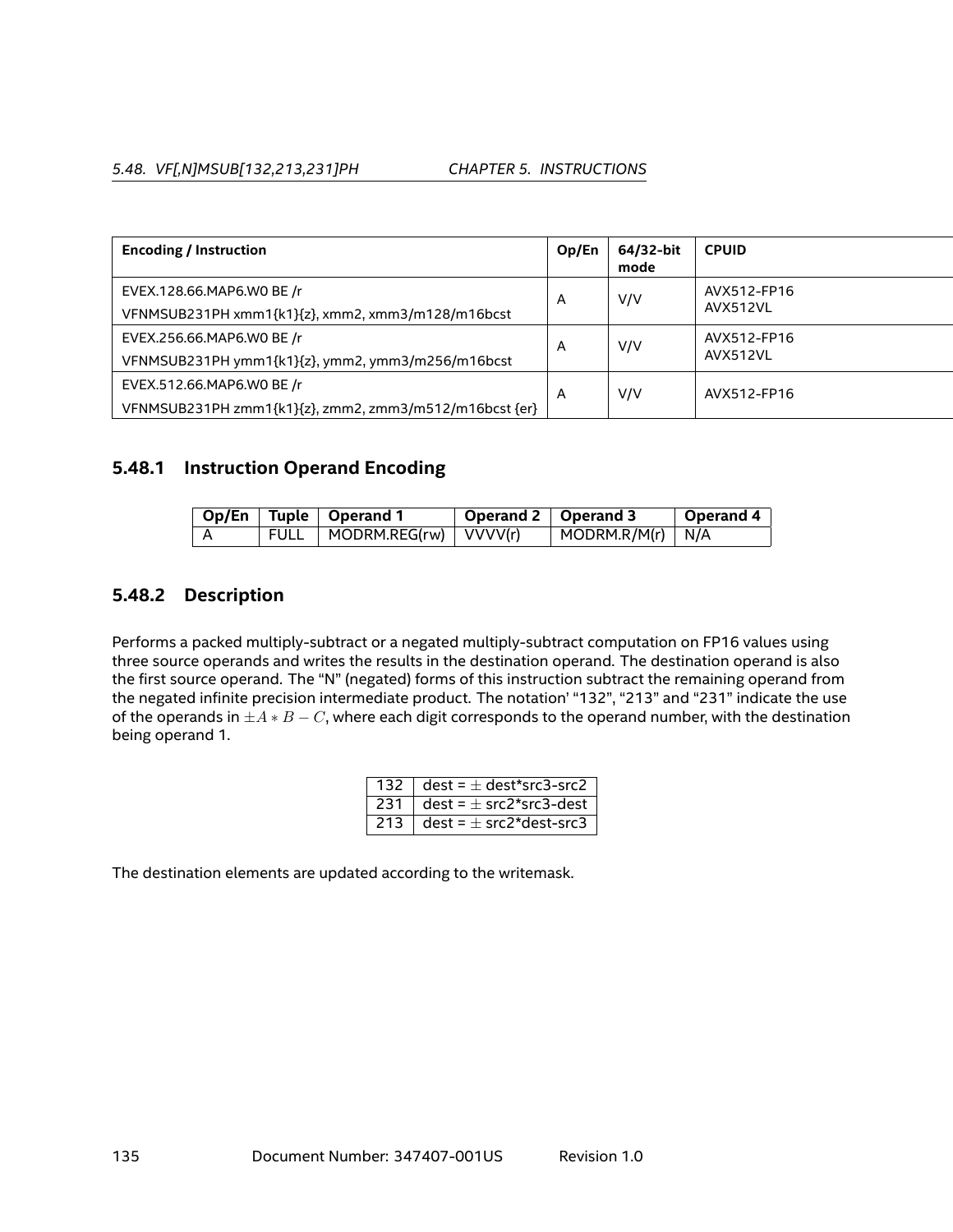### **5.48.3 Operation**

```
1 VF[,N]MSUB132PH DEST, SRC2, SRC3 (EVEX encoded versions) when src3 operand is a register
2 \mid \text{VL} = 128, 256 \text{ or } 5123 KL := VL/16
4 | IF (VL = 512) AND (EVEX.b = 1):
5 SET RM(EVEX.RC)
6 ELSE
7 SET_RM(MXCSR.RC)
8
\bullet FOR j := 0 TO KL-1:
10 IF k1[j] OR *no writemask*:
11 | IF *negative form*:
12 DEST.fp16[j] := RoundFPControl(-DEST.fp16[j]*SRC3.fp16[j] - SRC2.fp16[j])
13 | ELSE:
14 DEST.fp16[j] := RoundFPControl(DEST.fp16[j]*SRC3.fp16[j] - SRC2.fp16[j])
15 ELSE IF *zeroing*:
16 DEST.fp16[j] := 0
17 // else dest.fp16[j] remains unchanged
18
19 DEST [MAXVL-1:VL] := 0
```

```
1 VF[,N]MSUB132PH DEST, SRC2, SRC3 (EVEX encoded versions) when src3 operand is a memory source
2 \mid \text{VL} = 128, 256 \text{ or } 5123 \mid KL := VL/164
5 | FOR j := 0 TO KL-1:
6 IF k1[j] OR *no writemask*:
7 \quad | \quad \text{IF } \text{EVEX}. b = 1:8 \mid t3 := SRC3.fp16[0]
9 ELSE:
10 \t\t t3 := SRC3.fp16[i]11 | IF *negative form*:
12 DEST.fp16[j] := RoundFPControl(-DEST.fp16[j] * t3 - SRC2.fp16[j])
13 | ELSE:
14 DEST.fp16[j] := RoundFPControl(DEST.fp16[j] * t3 - SRC2.fp16[j])
15 ELSE IF *zeroing*:
16 DEST.fp16[j] := 0
17 // else dest.fp16[j] remains unchanged
18
19 DEST[MAXVL-1:VL] := 0
```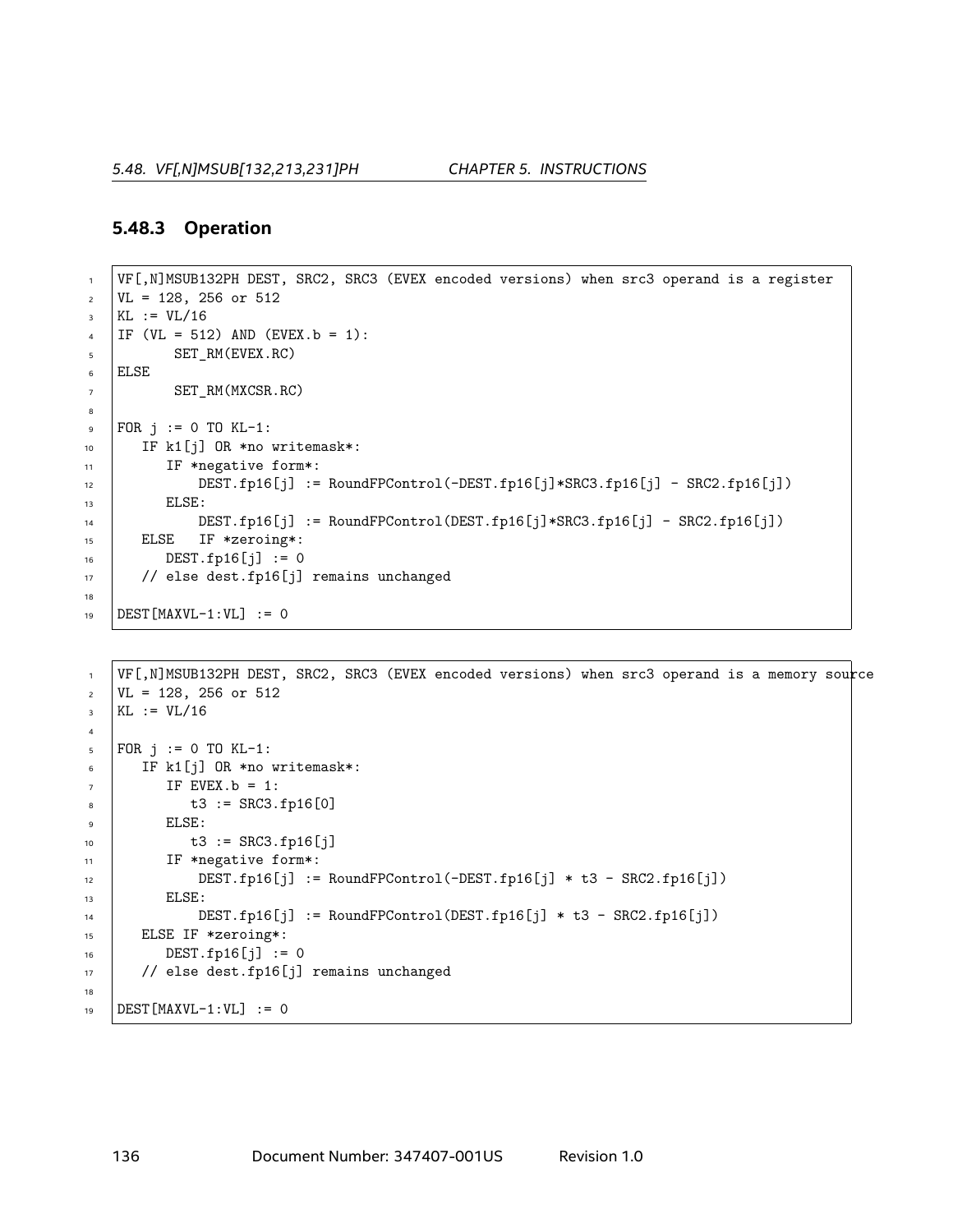```
1 VF[,N]MSUB213PH DEST, SRC2, SRC3 (EVEX encoded versions) when src3 operand is a register
2 \mid \text{VL} = 128, 256 \text{ or } 512_3 KL := VL/16
4 | IF (VL = 512) AND (EVEX. b = 1):
5 SET_RM(EVEX.RC)
6 ELSE
7 SET_RM(MXCSR.RC)
8
9 FOR j := 0 TO KL-1:
10 | IF k1[j] OR *no writemask*:
11 IF *negative form*:
12 DEST.fp16[j] := RoundFPControl(-SRC2.fp16[j]*DEST.fp16[j] - SRC3.fp16[j])
13 | ELSE
14 DEST.fp16[j] := RoundFPControl(SRC2.fp16[j]*DEST.fp16[j] - SRC3.fp16[j])
15 ELSE IF *zeroing*:
16 DEST.fp16[j] := 0
17 | // else dest.fp16[j] remains unchanged
18
19 DEST [MAXVL-1:VL] := 0
```

```
1 VF[,N]MSUB213PH DEST, SRC2, SRC3 (EVEX encoded versions) when src3 operand is a memory source
2 \mid \text{VL} = 128, 256 \text{ or } 512_3 | KL := VL/16
4
5 FOR j := 0 TO KL-1:
6 IF k1[j] OR *no writemask*:
7 \quad | \quad \text{IF } \text{EVEX}. b = 1:8 \t\t t3 := SRC3.fp16[0]9 ELSE:
10 t3 := SRC3.fp16[j]11 | IF *negative form*:
12 DEST.fp16[j] := RoundFPControl(-SRC2.fp16[j] * DEST.fp16[j] - t3 )
13 ELSE:
14 DEST.fp16[j] := RoundFPControl(SRC2.fp16[j] * DEST.fp16[j] - t3 )
15 ELSE IF *zeroing*:
16 DEST.fp16[j] := 0
17 // else dest.fp16[j] remains unchanged
18
19 DEST[MAXVL-1:VL] := 0
```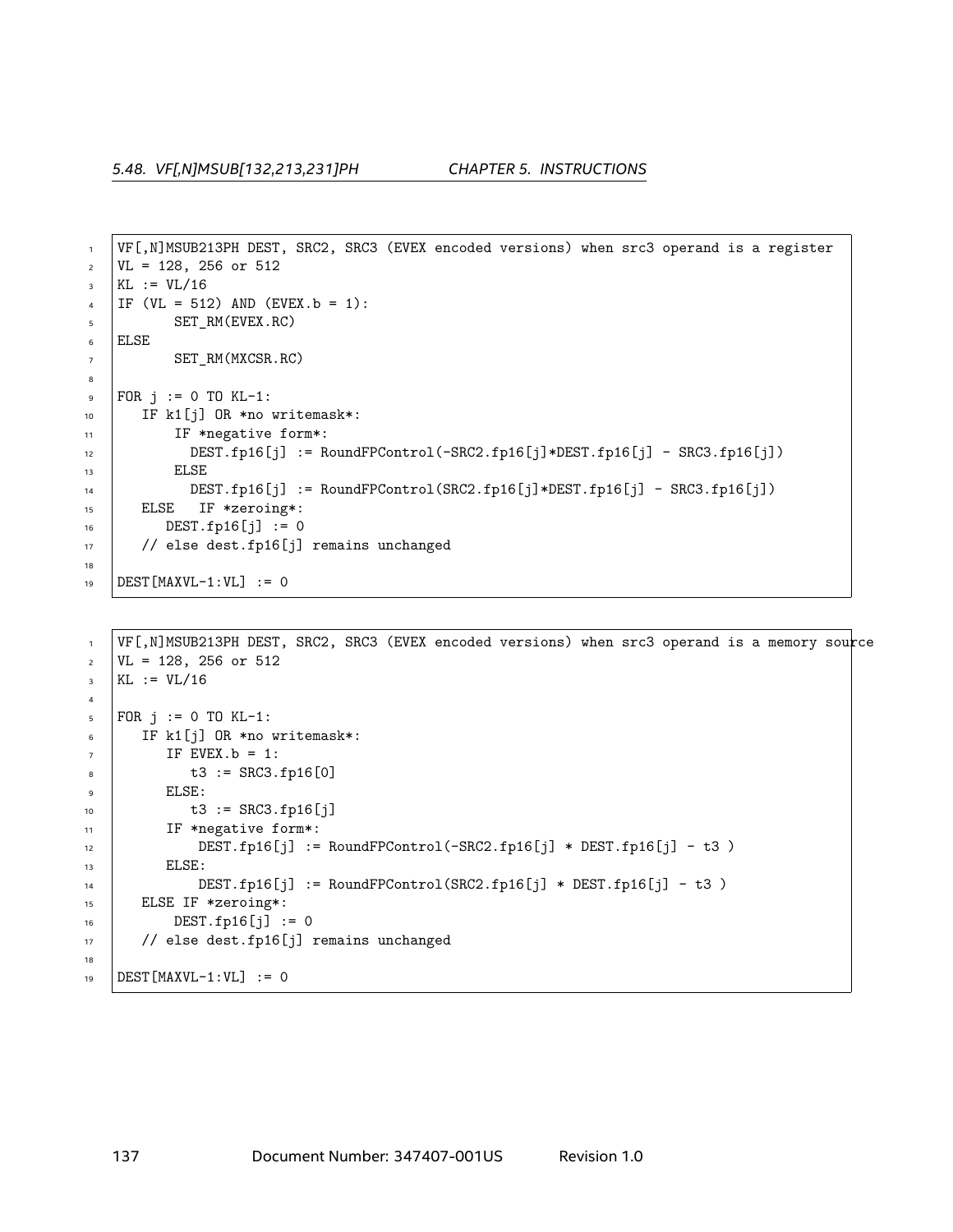```
1 VF[,N]MSUB231PH DEST, SRC2, SRC3 (EVEX encoded versions) when src3 operand is a register
2 \mid \text{VL} = 128, 256 \text{ or } 512_3 KL := VL/16
4 | IF (VL = 512) AND (EVEX. b = 1):
5 SET_RM(EVEX.RC)
6 ELSE
7 SET_RM(MXCSR.RC)
8
9 FOR j := 0 TO KL-1:
10 | IF k1[j] OR *no writemask*:
11 | IF *negative form:
12 DEST.fp16[j] := RoundFPControl(-SRC2.fp16[j]*SRC3.fp16[j] - DEST.fp16[j])
13 | ELSE:
14 DEST.fp16[j] := RoundFPControl(SRC2.fp16[j]*SRC3.fp16[j] - DEST.fp16[j])
15 ELSE IF *zeroing*:
DEST.fp16[j] := 017 | // else dest.fp16[j] remains unchanged
18
19 DEST [MAXVL-1:VL] := 0
```

```
1 VF[,N]MSUB231PH DEST, SRC2, SRC3 (EVEX encoded versions) when src3 operand is a memory source
2 \mid \text{VL} = 128, 256 \text{ or } 512_3 | KL := VL/16
4
5 FOR j := 0 TO KL-1:
6 IF k1[j] OR *no writemask*:
7 \quad \text{IF} EVEX.b = 1:
8 \t\t t3 := SRC3.fp16[0]9 \quad | \quad ELSE:
10 t3 := SRC3.fp16[j]11 | IF *negative form*:
12 | DEST.fp16[j] := RoundFPControl(-SRC2.fp16[j] * t3 - DEST.fp16[j] )
13 ELSE:
14 DEST.fp16[j] := RoundFPControl(SRC2.fp16[j] * t3 - DEST.fp16[j] )
15 ELSE IF *zeroing*:
16 DEST.fp16[j] := 0
17 // else dest.fp16[j] remains unchanged
18
19 DEST[MAXVL-1:VL] := 0
```
### **5.48.4 Exceptions**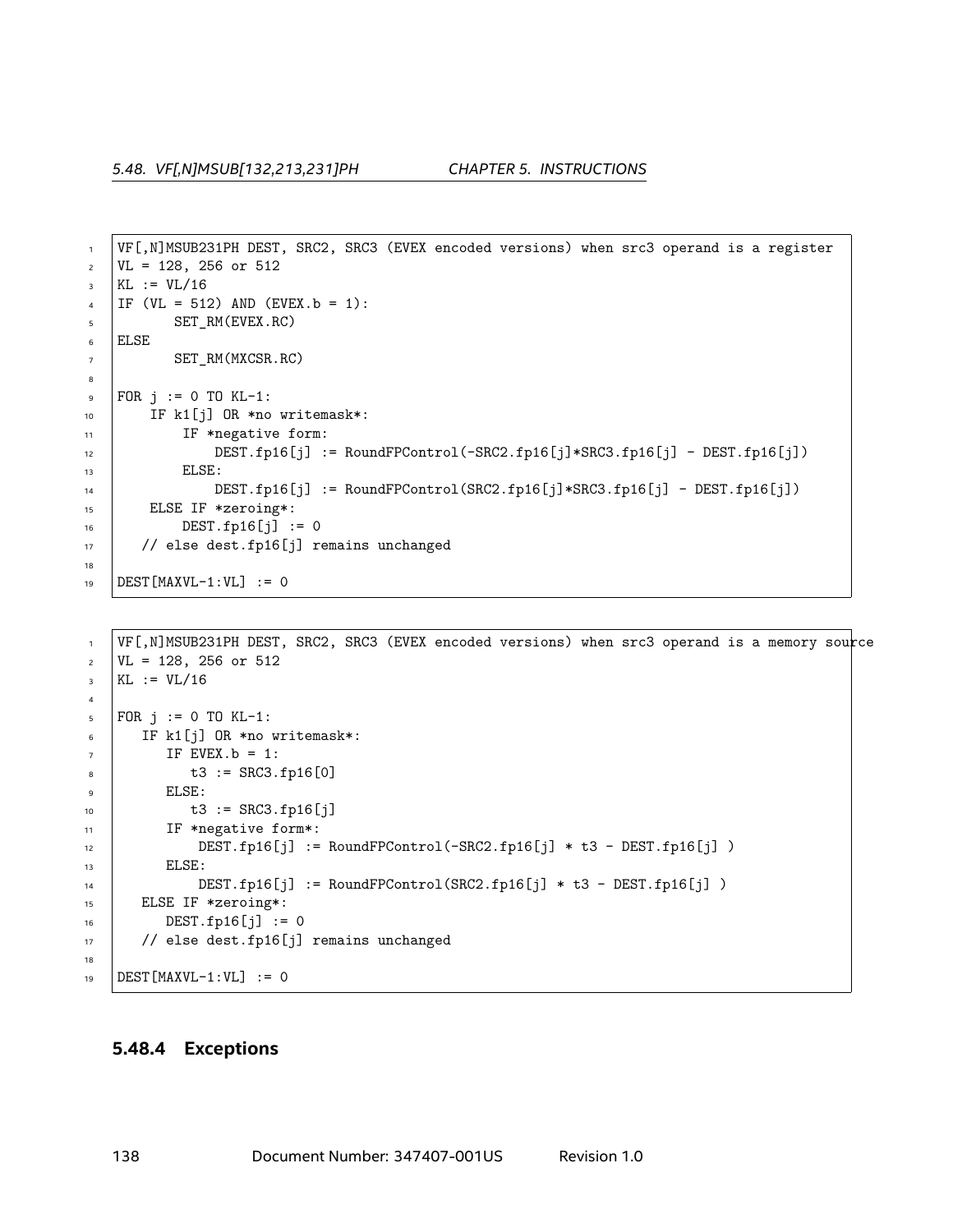# *5.48. VF[,N]MSUB[132,213,231]PH CHAPTER 5. INSTRUCTIONS*

| <b>Instruction</b>                 | <b>Exception Type</b> | <b>Arithmetic Flags</b> | <b>CPUID</b>          |
|------------------------------------|-----------------------|-------------------------|-----------------------|
| VFMSUB132PH xmm1, xmm2, xmm3/m128  | E <sub>2</sub>        | <b>IOUPD</b>            | AVX512-FP16, AVX512VL |
| VFMSUB132PH ymm1, ymm2, ymm3/m256  | E <sub>2</sub>        | <b>IOUPD</b>            | AVX512-FP16, AVX512VL |
| VFMSUB132PH zmm1, zmm2, zmm3/m512  | E <sub>2</sub>        | <b>IOUPD</b>            | AVX512-FP16           |
| VFMSUB213PH xmm1, xmm2, xmm3/m128  | E <sub>2</sub>        | <b>IOUPD</b>            | AVX512-FP16, AVX512VL |
| VFMSUB213PH ymm1, ymm2, ymm3/m256  | E <sub>2</sub>        | <b>IOUPD</b>            | AVX512-FP16, AVX512VL |
| VFMSUB213PH zmm1, zmm2, zmm3/m512  | E <sub>2</sub>        | <b>IOUPD</b>            | AVX512-FP16           |
| VFMSUB231PH xmm1, xmm2, xmm3/m128  | E <sub>2</sub>        | <b>IOUPD</b>            | AVX512-FP16, AVX512VL |
| VFMSUB231PH ymm1, ymm2, ymm3/m256  | E <sub>2</sub>        | <b>IOUPD</b>            | AVX512-FP16, AVX512VL |
| VFMSUB231PH zmm1, zmm2, zmm3/m512  | E <sub>2</sub>        | <b>IOUPD</b>            | AVX512-FP16           |
| VFNMSUB132PH xmm1, xmm2, xmm3/m128 | E <sub>2</sub>        | <b>IOUPD</b>            | AVX512-FP16, AVX512VL |
| VFNMSUB132PH ymm1, ymm2, ymm3/m256 | E <sub>2</sub>        | <b>IOUPD</b>            | AVX512-FP16, AVX512VL |
| VFNMSUB132PH zmm1, zmm2, zmm3/m512 | E <sub>2</sub>        | <b>IOUPD</b>            | AVX512-FP16           |
| VFNMSUB213PH xmm1, xmm2, xmm3/m128 | E <sub>2</sub>        | <b>IOUPD</b>            | AVX512-FP16, AVX512VL |
| VFNMSUB213PH ymm1, ymm2, ymm3/m256 | E <sub>2</sub>        | <b>IOUPD</b>            | AVX512-FP16, AVX512VL |
| VFNMSUB213PH zmm1, zmm2, zmm3/m512 | E <sub>2</sub>        | <b>IOUPD</b>            | AVX512-FP16           |
| VFNMSUB231PH xmm1, xmm2, xmm3/m128 | E <sub>2</sub>        | <b>IOUPD</b>            | AVX512-FP16, AVX512VL |
| VFNMSUB231PH ymm1, ymm2, ymm3/m256 | E <sub>2</sub>        | <b>IOUPD</b>            | AVX512-FP16, AVX512VL |
| VFNMSUB231PH zmm1, zmm2, zmm3/m512 | E <sub>2</sub>        | <b>IOUPD</b>            | AVX512-FP16           |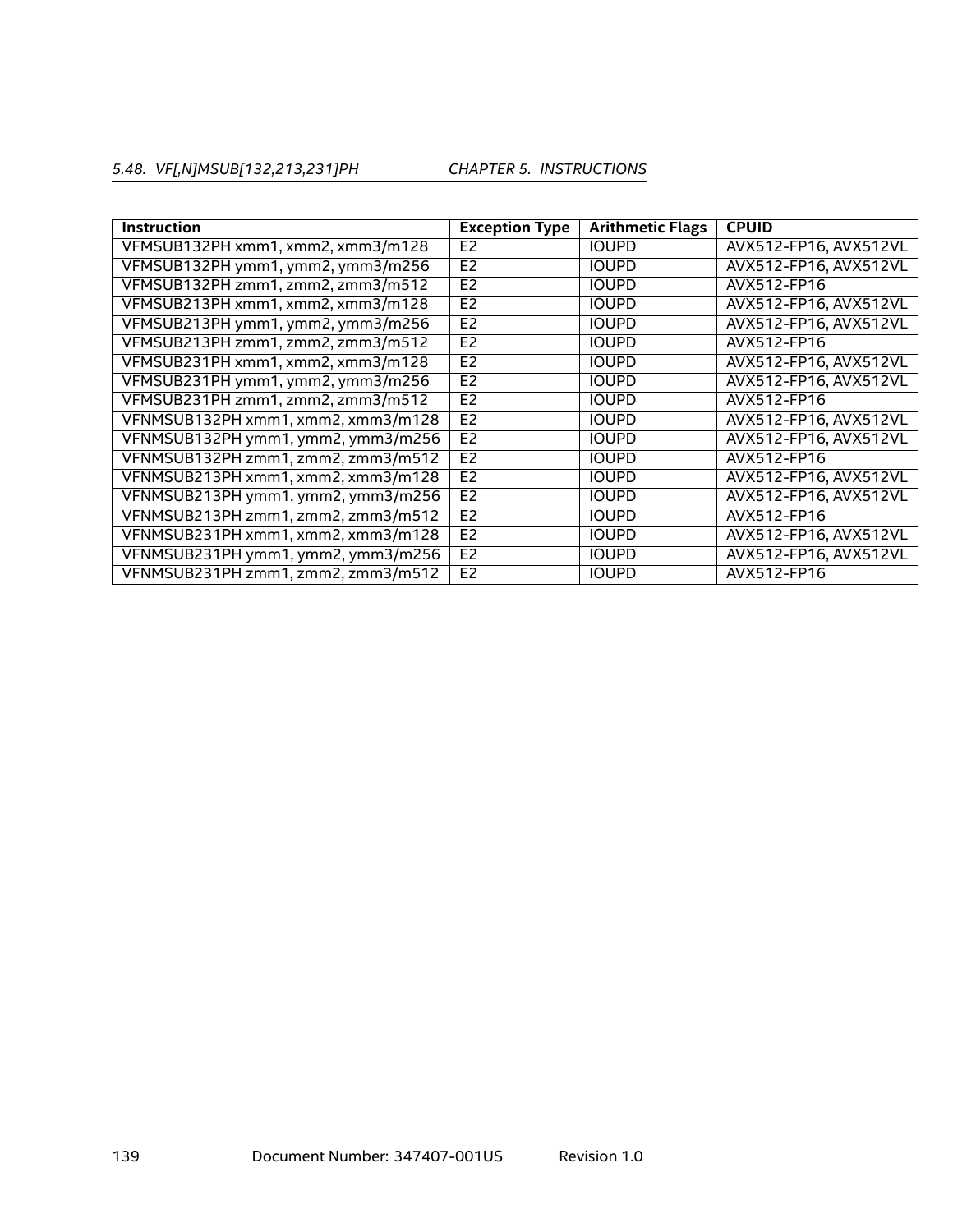# **5.49 VF[,N]MSUB[132,213,231]SH**

| <b>Encoding / Instruction</b>                 | Op/En | 64/32-bit<br>mode | <b>CPUID</b> |  |
|-----------------------------------------------|-------|-------------------|--------------|--|
| EVEX.LLIG.66.MAP6.WO 9B /r                    | A     | V/V               | AVX512-FP16  |  |
| VFMSUB132SH xmm1{k1}{z}, xmm2, xmm3/m16 {er}  |       |                   |              |  |
| EVEX.LLIG.66.MAP6.WO AB /r                    | A     | V/V               | AVX512-FP16  |  |
| VFMSUB213SH xmm1{k1}{z}, xmm2, xmm3/m16 {er}  |       |                   |              |  |
| EVEX.LLIG.66.MAP6.WO BB /r                    | A     | V/V               | AVX512-FP16  |  |
| VFMSUB231SH xmm1{k1}{z}, xmm2, xmm3/m16 {er}  |       |                   |              |  |
| EVEX.LLIG.66.MAP6.WO 9F /r                    | A     | V/V               | AVX512-FP16  |  |
| VFNMSUB132SH xmm1{k1}{z}, xmm2, xmm3/m16 {er} |       |                   |              |  |
| EVEX.LLIG.66.MAP6.WO AF /r                    | A     | V/V               | AVX512-FP16  |  |
| VFNMSUB213SH xmm1{k1}{z}, xmm2, xmm3/m16 {er} |       |                   |              |  |
| EVEX.LLIG.66.MAP6.WO BF /r                    | Α     | V/V               | AVX512-FP16  |  |
| VFNMSUB231SH xmm1{k1}{z}, xmm2, xmm3/m16 {er} |       |                   |              |  |

# **5.49.1 Instruction Operand Encoding**

| Op/En Tuple | $^\shortparallel$ Operand 1                       | Operand 2   Operand 3 |                                  | Operand 4 |
|-------------|---------------------------------------------------|-----------------------|----------------------------------|-----------|
|             | $\mid$ SCALAR $\mid$ MODRM.REG(rw) $\mid$ VVVV(r) |                       | $\vert$ MODRM.R/M(r) $\vert$ N/A |           |

# **5.49.2 Description**

Performs a scalar multiply-subtract or negated multiply-subtract computation on the low FP16 values using three source operands and writes the result in the destination operand. The destination operand is also the first source operand. The "N" (negated) forms of this instruction subtract the remaining operand from the negated infinite precision intermediate product. The notation' "132", "213" and "231" indicate the use of the operands in  $\pm A*B-C$ , where each digit corresponds to the operand number, with the destination being operand 1.

| $132 \perp$ | $dest = ± dest*src3-src2$ |
|-------------|---------------------------|
| 231         | $dest = ± src2*src3-dest$ |
| 213         | $dest = ± src2*dest-src3$ |

Bits 127:16 of the destination operand are preserved. Bits MAXVL-1:128 of the destination operand are zeroed. The low FP16 element of the destination is updated according to the writemask.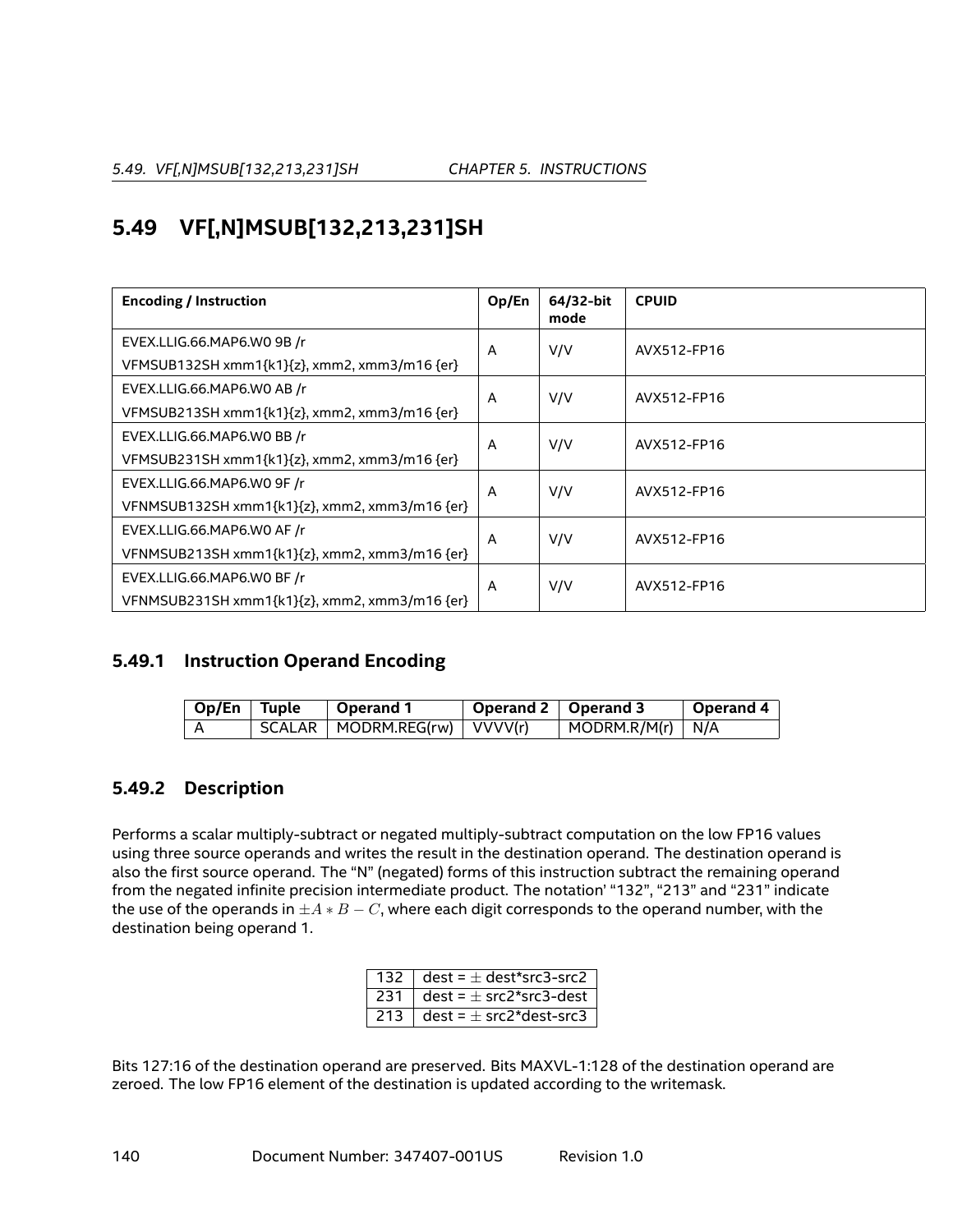### **5.49.3 Operation**

```
1 VF[,N]MSUB132SH DEST, SRC2, SRC3 (EVEX encoded versions)
2 IF EVEX.b = 1 and SRC3 is a register:
3 SET_RM(EVEX.RC)
4 ELSE
5 SET RM(MXCSR.RC)
6
7 IF k1[0] OR *no writemask*:
8 IF *negative form*:
9 DEST.fp16[0] := RoundFPControl(-DEST.fp16[0]*SRC3.fp16[0] - SRC2.fp16[0])
10 ELSE:
11 \vert DEST.fp16[0] := RoundFPControl(DEST.fp16[0] *SRC3.fp16[0] - SRC2.fp16[0])
12 ELSE IF *zeroing*:
13 DEST.fp16[0] := 0
14 // else DEST.fp16[0] remains unchanged
15
16 //DEST[127:16] remains unchanged
17 DEST[MAXVL-1:128] := 0
```

```
1 VF[,N]MSUB213SH DEST, SRC2, SRC3 (EVEX encoded versions)
2 IF EVEX.b = 1 and SRC3 is a register:
3 SET_RM(EVEX.RC)
4 ELSE
5 SET_RM(MXCSR.RC)
6
7 IF k1[0] OR *no writemask*:
8 IF *negative form:
\bullet DEST.fp16[0] := RoundFPControl(-SRC2.fp16[0]*DEST.fp16[0] - SRC3.fp16[0])
10 ELSE:
11 | DEST.fp16[0] := RoundFPControl(SRC2.fp16[0]*DEST.fp16[0] - SRC3.fp16[0])
12 ELSE IF *zeroing*:
13 DEST.fp16[0] := 0
14 // else DEST.fp16[0] remains unchanged
15
16 //DEST[127:16] remains unchanged
17 DEST [MAXVL-1:128] := 0
```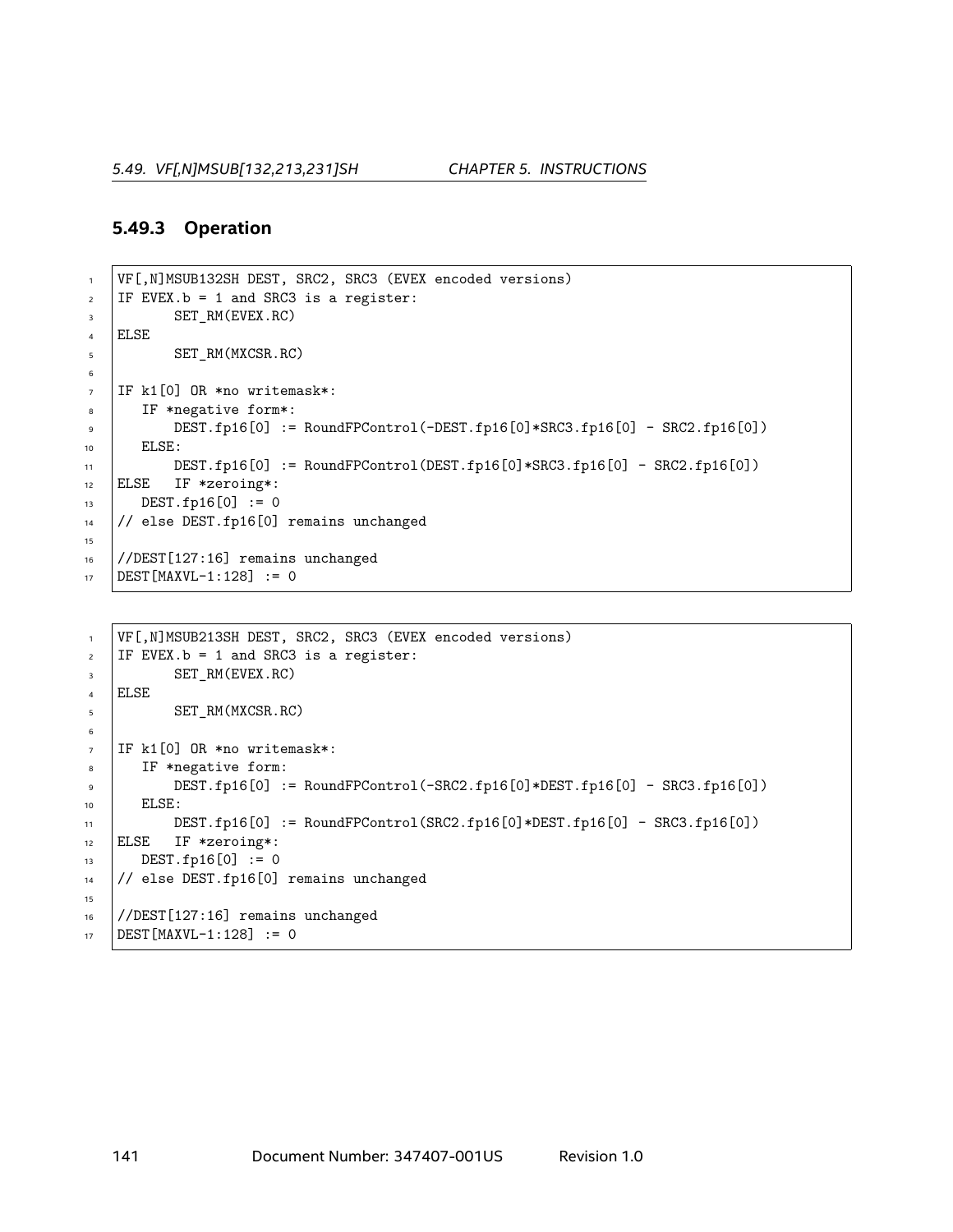*5.49. VF[,N]MSUB[132,213,231]SH CHAPTER 5. INSTRUCTIONS*

```
1 | VF[,N]MSUB231SH DEST, SRC2, SRC3 (EVEX encoded versions)
2 IF EVEX.b = 1 and SRC3 is a register:
3 SET_RM(EVEX.RC)
4 ELSE
5 SET_RM(MXCSR.RC)
6
7 IF k1[0] OR *no writemask*:
8 IF *negative form*:
9 DEST.fp16[0] := RoundFPControl(-SRC2.fp16[0]*SRC3.fp16[0] - DEST.fp16[0])
10 | ELSE:
11 DEST.fp16[0] := RoundFPControl(SRC2.fp16[0]*SRC3.fp16[0] - DEST.fp16[0])
12 ELSE IF *zeroing*:
13 DEST.fp16[0] := 0
14 // else DEST.fp16[0] remains unchanged
15
16 //DEST[127:16] remains unchanged
17 DEST [MAXVL-1:128] := 0
```
# **5.49.4 Exceptions**

| <b>Instruction</b>                | <b>Exception Type</b> | <b>Arithmetic Flags</b> | <b>CPUID</b> |
|-----------------------------------|-----------------------|-------------------------|--------------|
| VFMSUB132SH xmm1, xmm2, xmm3/m16  | E <sub>3</sub>        | <b>IOUPD</b>            | AVX512-FP16  |
| VFMSUB213SH xmm1, xmm2, xmm3/m16  | E <sub>3</sub>        | <b>IOUPD</b>            | AVX512-FP16  |
| VFMSUB231SH xmm1, xmm2, xmm3/m16  | E <sub>3</sub>        | <b>IOUPD</b>            | AVX512-FP16  |
| VFNMSUB132SH xmm1, xmm2, xmm3/m16 | E <sub>3</sub>        | <b>IOUPD</b>            | AVX512-FP16  |
| VFNMSUB213SH xmm1, xmm2, xmm3/m16 | E <sub>3</sub>        | <b>IOUPD</b>            | AVX512-FP16  |
| VFNMSUB231SH xmm1, xmm2, xmm3/m16 | E <sub>3</sub>        | <b>IOUPD</b>            | AVX512-FP16  |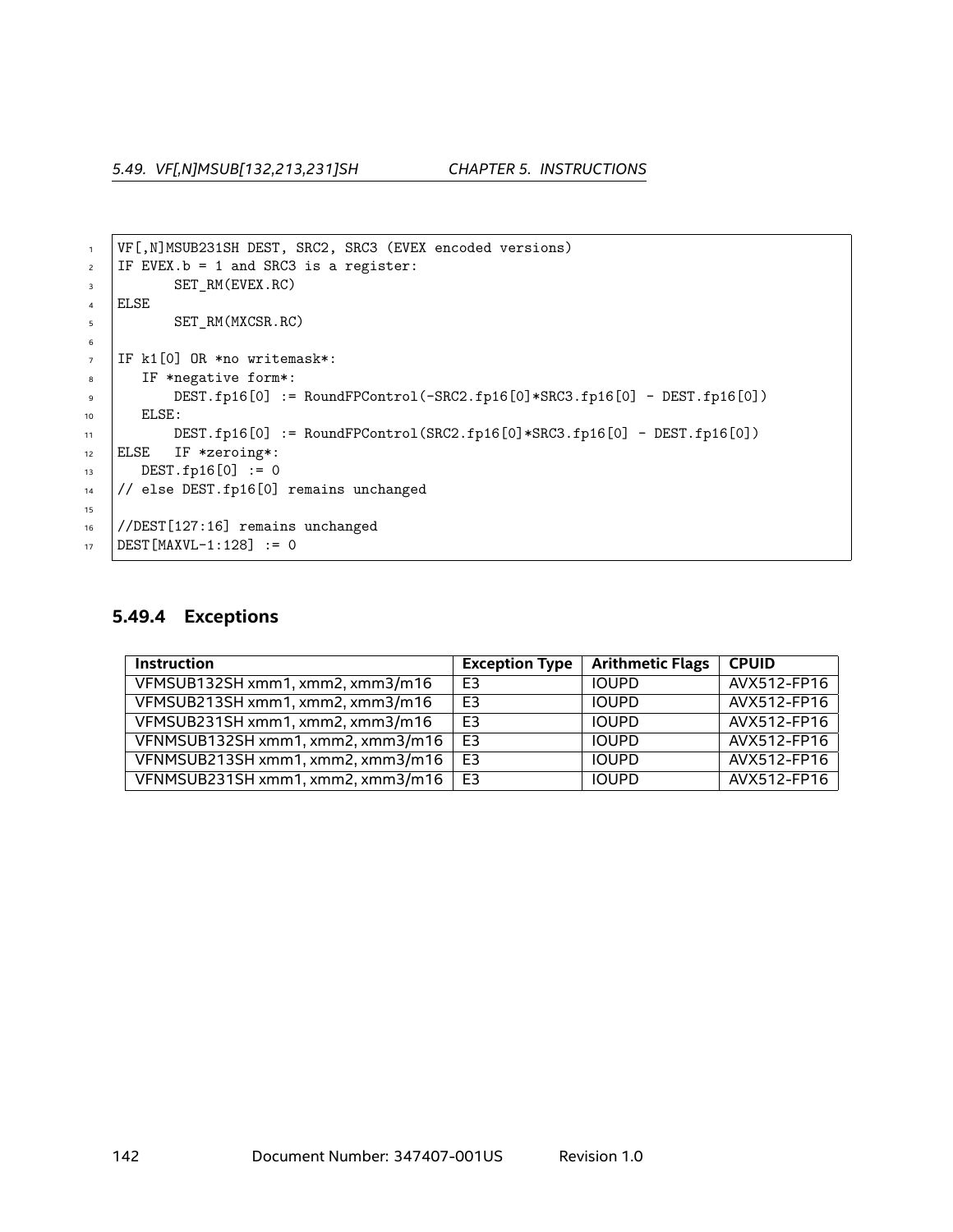# **5.50 VFPCLASSPH**

| <b>Encoding / Instruction</b>                                               | Op/En | 64/32-bit<br>mode | <b>CPUID</b>            |
|-----------------------------------------------------------------------------|-------|-------------------|-------------------------|
| EVEX.128.NP.0F3A.W0 66 /r /ib<br>VFPCLASSPH k1{k2}, xmm1/m128/m16bcst, imm8 | A     | V/V               | AVX512-FP16<br>AVX512VL |
| EVEX.256.NP.0F3A.W0 66 /r /ib<br>VFPCLASSPH k1{k2}, ymm1/m256/m16bcst, imm8 | A     | V/V               | AVX512-FP16<br>AVX512VL |
| EVEX.512.NP.0F3A.WO 66 /r /ib<br>VFPCLASSPH k1{k2}, zmm1/m512/m16bcst, imm8 | A     | V/V               | AVX512-FP16             |

## **5.50.1 Instruction Operand Encoding**

|  | Op/En   Tuple   Operand 1                    | Operand 2 | Operand 3   Operand 4 |       |
|--|----------------------------------------------|-----------|-----------------------|-------|
|  | FULL   MODRM.REG(w)   MODRM.R/M(r)   IMM8(r) |           |                       | ∣ N/A |

## **5.50.2 Description**

Checks the packed FP16 values in the source operand for special categories, specified by the set bits in the imm8 byte. Each set bit in imm8 specifies a category of floating-point values that the input data element is classified against. See Figure [5.1](#page-142-0) for the categories. The classified results of all specified categories of an input value are ORed together to form the final boolean result for the input element. The result is written to the corresponding bits in the destination mask register according to the writemask.

| <b>Bits</b> | Category      | Classifier                        |
|-------------|---------------|-----------------------------------|
| imm8[0]     | <b>QNAN</b>   | <b>Checks for QNAN</b>            |
| imm8[1]     | PosZero       | Checks $+0$                       |
| imm8[2]     | NegZero       | Checks for -0                     |
| imm8[3]     | <b>PosINF</b> | Checks for $+\infty$              |
| imm8[4]     | <b>NegINF</b> | Checks for $-\infty$              |
| imm8[5]     | Denormal      | <b>Checks for Denormal</b>        |
| imm8[6]     | Negative      | <b>Checks for Negative finite</b> |
| imm8[7]     | <b>SNAN</b>   | <b>Checks for SNAN</b>            |

<span id="page-142-0"></span>Figure 5.1: Classifier operations for VFPCLASS[PH,SH]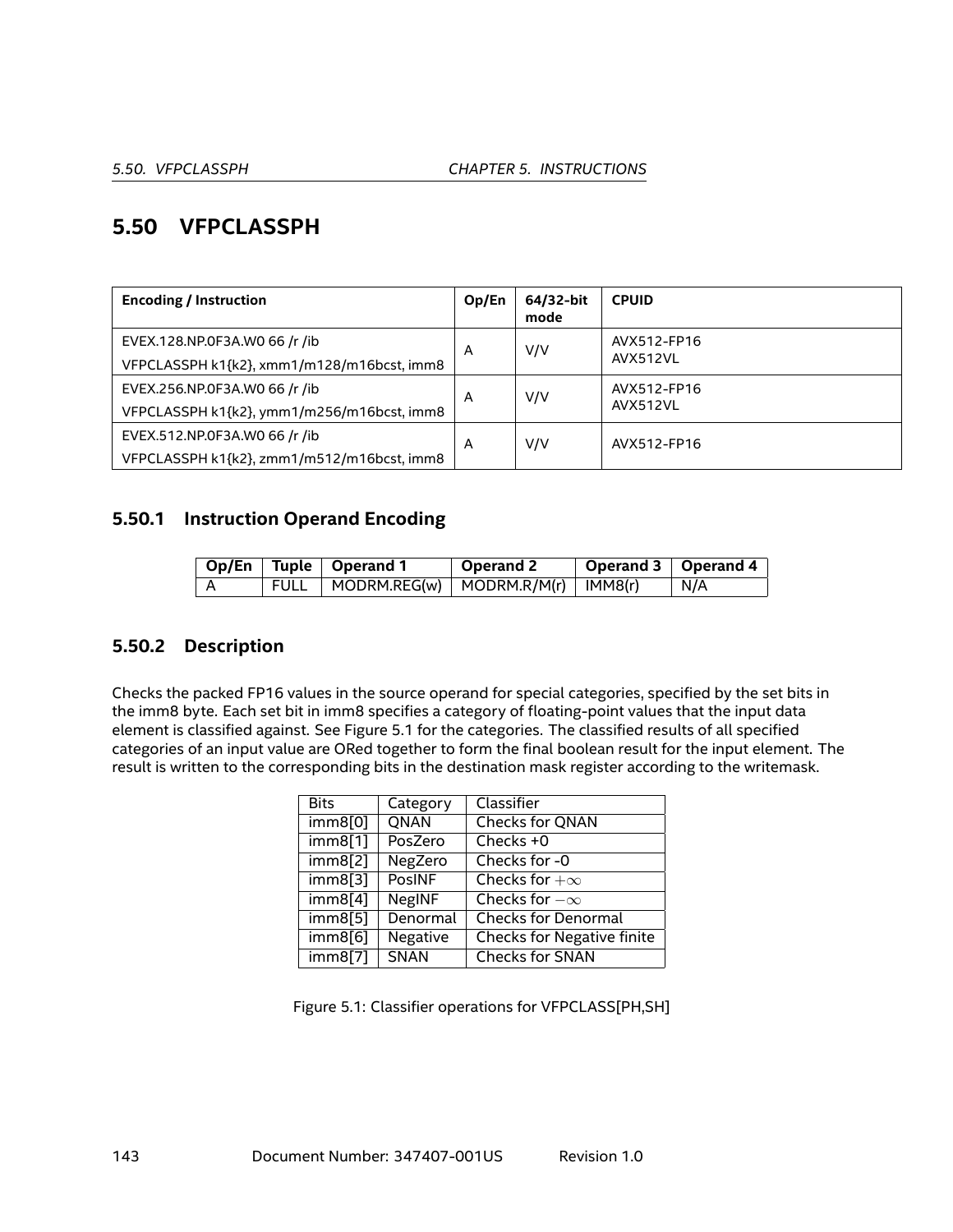#### **5.50.3 Operation**

```
1 def check_fp_class_fp16(tsrc, imm8):
2 negative := tsrc[15]\vert exponent_all_ones := (\text{tsrc}[14:10] == 0x1F)4 exponent_all_zeros := (\text{tsrc}[14:10] == 0)5 \mid mantissa_all_zeros := (\text{tsrc}[9:0] == 0)6 zero := exponent_all_zeros and mantissa_all_zeros
7 signaling_bit := tsrc[9]
8
9 snan := exponent_all_ones and not(mantissa_all_zeros) and not(signaling_bit)
10 qnan := exponent all ones and not(mantissa all zeros) and signaling bit
11 positive_zero := not(negative) and zero
12 negative_zero := negative and zero
13 positive_infinity := not(negative) and exponent_all_ones and mantissa_all_zeros
14 negative_infinity := negative and exponent_all_ones and mantissa_all_zeros
15 denormal := exponent_all_zeros and not(mantissa_all_zeros)
16 finite_negative := negative and not(exponent_all_ones) and not(zero)
17
18 return (imm8[0] and qnan) OR
19 (imm8[1] and positive_zero) OR
20 (imm8[2] and negative_zero) OR
21 (imm8[3] and positive_infinity) OR
22 (imm8[4] and negative infinity) OR
23 (imm8[5] and denormal) OR
<sup>24</sup> (imm8[6] and finite negative) OR
25 (imm8[7] and snan)
```

```
1 VFPCLASSPH dest{k2}, src, imm8
\text{VL} = 128, 256, \text{or } 5123
4 KL := VL / 16
5
6 | FOR i := 0 to KL-1:
7 | IF k2[i] or *no writemask*:
8 \mid IF SRC is memory and (EVEX.b = 1):
\circ \qquad \qquad \text{tsrc} := \text{SRC.fp16[0]}10 ELSE:
11 tsrc := SRC.fp16[i]
12 DEST.bit[i] := check_fp_class_fp16(tsrc, imm8)
13 | ELSE:
14 DEST.bit[i] := 0
15
16
17 DEST[MAXKL-1:kl] := 0
```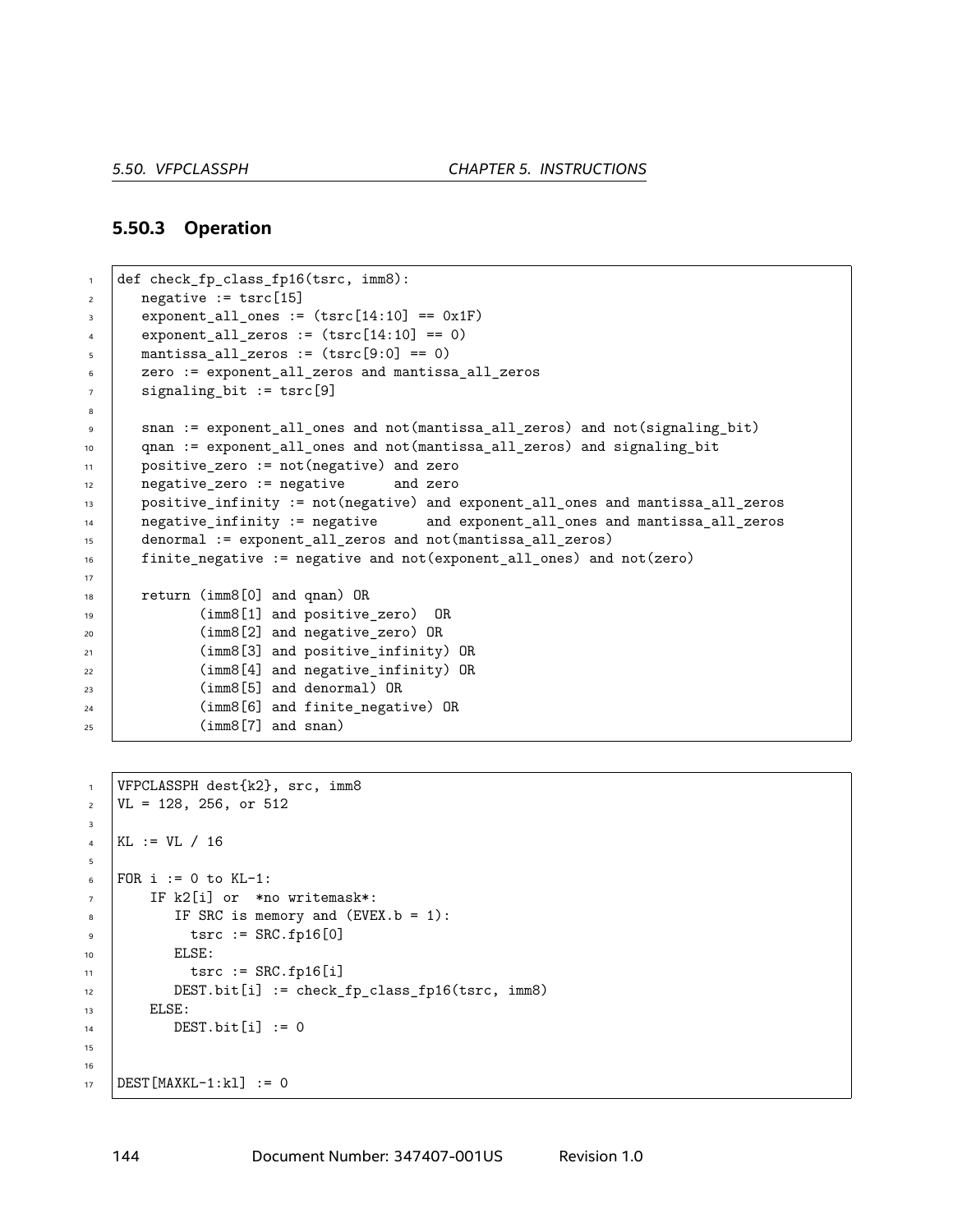# **5.50.4 Exceptions**

| <b>Instruction</b>             |      | Exception Type $\vert$ Arithmetic Flags $\vert$ CPUID |                       |
|--------------------------------|------|-------------------------------------------------------|-----------------------|
| VFPCLASSPH k1, xmm1/m128, imm8 | E4   | N/A                                                   | AVX512-FP16, AVX512VL |
| VFPCLASSPH k1, ymm1/m256, imm8 | . F4 | N/A                                                   | AVX512-FP16. AVX512VL |
| VFPCLASSPH k1. zmm1/m512. imm8 | E4   | N/A                                                   | AVX512-FP16           |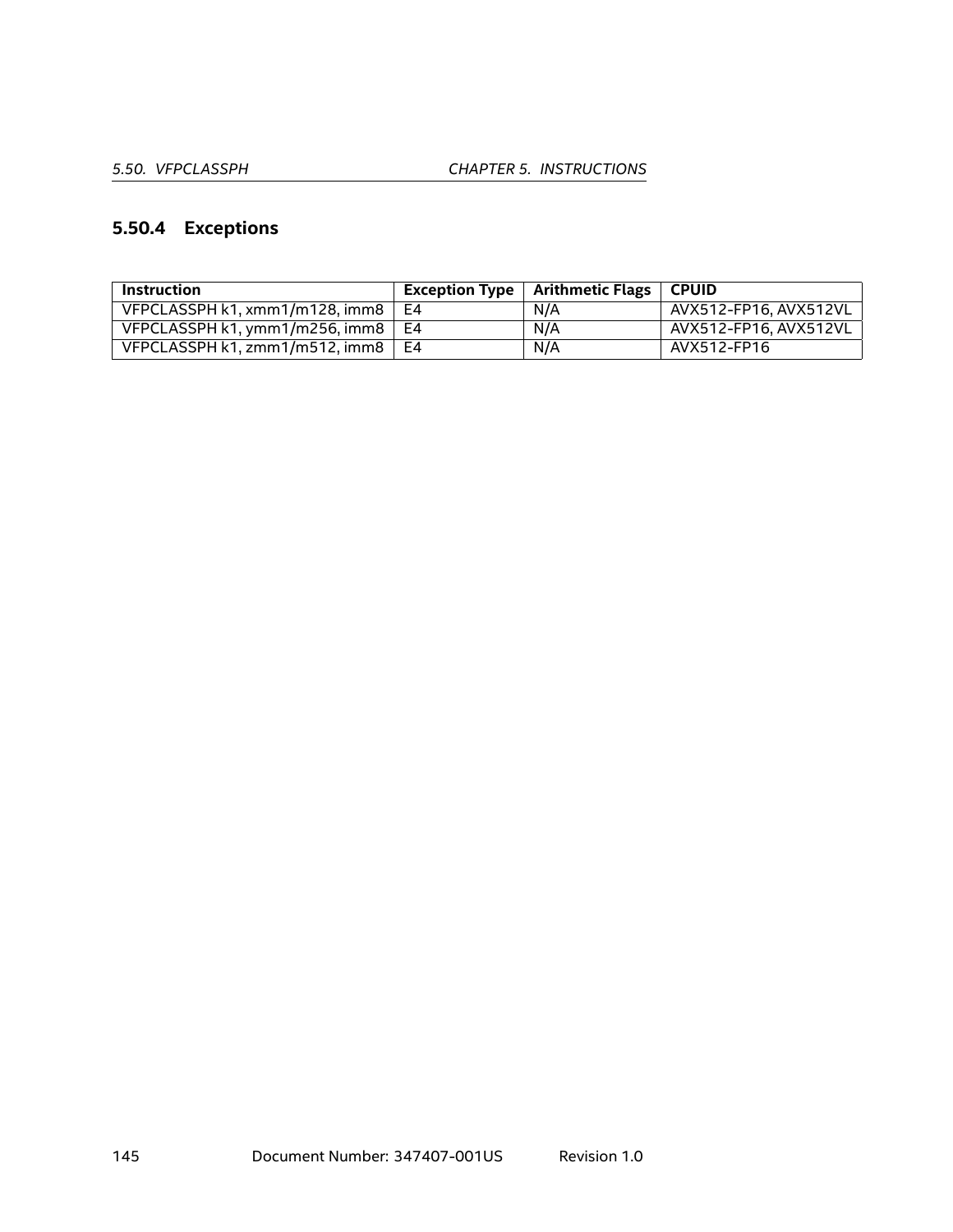# **5.51 VFPCLASSSH**

| <b>Encoding / Instruction</b>     | Op/En | 64/32-bit<br>mode | <b>CPUID</b> |
|-----------------------------------|-------|-------------------|--------------|
| EVEX.LLIG.NP.0F3A.WO 67 /r /ib    |       | V/V               | AVX512-FP16  |
| VFPCLASSSH k1{k2}, xmm1/m16, imm8 |       |                   |              |

## **5.51.1 Instruction Operand Encoding**

| $\log$ I Tuple | $\vert$ Operand 1                                                    | Operand 2 | Operand 3   Operand 4 |     |
|----------------|----------------------------------------------------------------------|-----------|-----------------------|-----|
|                | $\mid$ SCALAR $\mid$ MODRM.REG(w) $\mid$ MODRM.R/M(r) $\mid$ IMM8(r) |           |                       | N/A |

## **5.51.2 Description**

Checks the low FP16 value in the source operand for special categories, specified by the set bits in the imm8 byte. Each set bit in imm8 specifies a category of floating-point values that the input data element is classified against. See Figure [5.1](#page-142-0) for the categories. The classified results of all specified categories of an input value are ORed together to form the final boolean result for the input element. The result is written to the low bit in the destination mask register according to the writemask. The other bits in the destination mask register are zeroed.

# **5.51.3 Operation**

```
1 VFPCLASSSH dest{k2}, src, imm8
3 IF k2[0] or *no writemask*:
4 DEST.bit[0] := check_fp_class_fp16(src.fp16[0], imm8) // see VFPCLASSPH
5 ELSE:
6 DEST.bit[0] := 0
B = \text{DEST}[\text{MAXKL}-1:1] := 0
```
## **5.51.4 Exceptions**

| $^{\mathrm{+}}$ Instruction $^{\mathrm{+}}$ | Exception Type   Arithmetic Flags   CPUID |             |
|---------------------------------------------|-------------------------------------------|-------------|
| VFPCLASSSH k1, xmm1/m16, imm8 $\mid$ E10    | N/A                                       | AVX512-FP16 |

2

7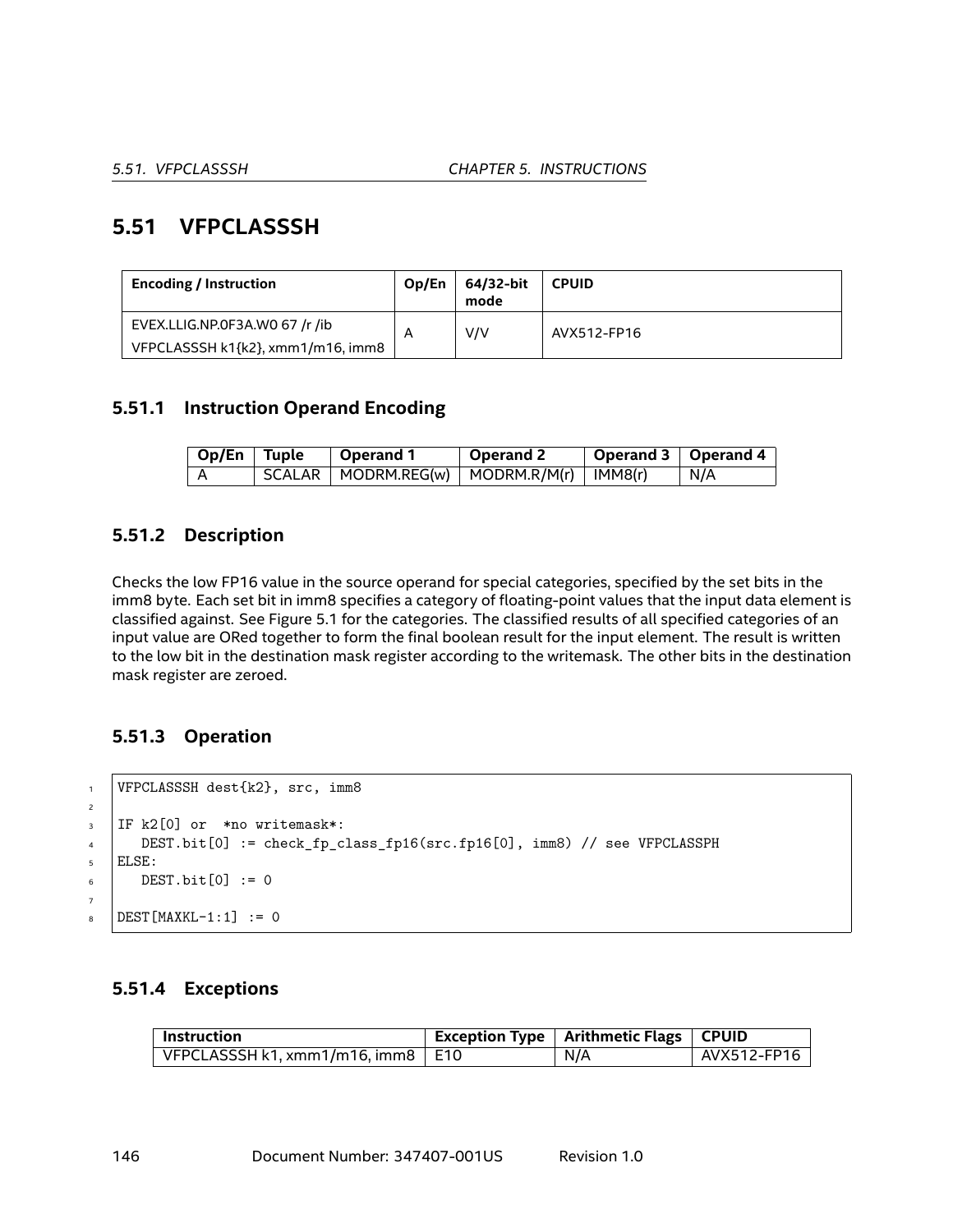# **5.52 VGETEXPPH**

| <b>Encoding / Instruction</b>                                               | Op/En | 64/32-bit<br>mode | <b>CPUID</b>            |
|-----------------------------------------------------------------------------|-------|-------------------|-------------------------|
| EVEX.128.66.MAP6.W0 42 /r<br>VGETEXPPH xmm1{k1}{z}, xmm2/m128/m16bcst       | A     | V/V               | AVX512-FP16<br>AVX512VL |
| EVEX.256.66.MAP6.W0 42 /r<br>VGETEXPPH ymm1{k1}{z}, ymm2/m256/m16bcst       | A     | V/V               | AVX512-FP16<br>AVX512VL |
| EVEX.512.66.MAP6.WO 42 /r<br>VGETEXPPH zmm1{k1}{z}, zmm2/m512/m16bcst {sae} | A     | V/V               | AVX512-FP16             |

## **5.52.1 Instruction Operand Encoding**

|  | Op/En   Tuple   Operand 1                | Operand 2 | Operand 3   Operand 4 |     |
|--|------------------------------------------|-----------|-----------------------|-----|
|  | FULL   MODRM.REG(w)   MODRM.R/M(r)   N/A |           |                       | N/A |

# **5.52.2 Description**

Extracts the biased exponents from the normalized FP16 representation of each word element of the source operand (the second operand) as unbiased signed integer value, or convert the denormal representation of input data to unbiased negative integer values. Each integer value of the unbiased exponent is converted to an FP16 value and written to the corresponding word elements of the destination operand (the first operand) as FP16 numbers.

The destination elements are updated according to the writemask.

Each GETEXP operation converts the exponent value into a FP number (permitting input value in denormal representation). Special cases of input values are listed in Figure [5.2.](#page-147-0)

The formula is: GETEXP(x) = floor( $log_2$ (|x|)) Notation floor(x) stands for maximal integer not exceeding real number x.

Software usage of VGETEXPxx and VGETMANTxx instructions generally involve a combination of GETEXP operation and GETMANT operation (see VGETMANTPH). Thus VGETEXPxx instruction do not require software to handle SIMD FP exceptions.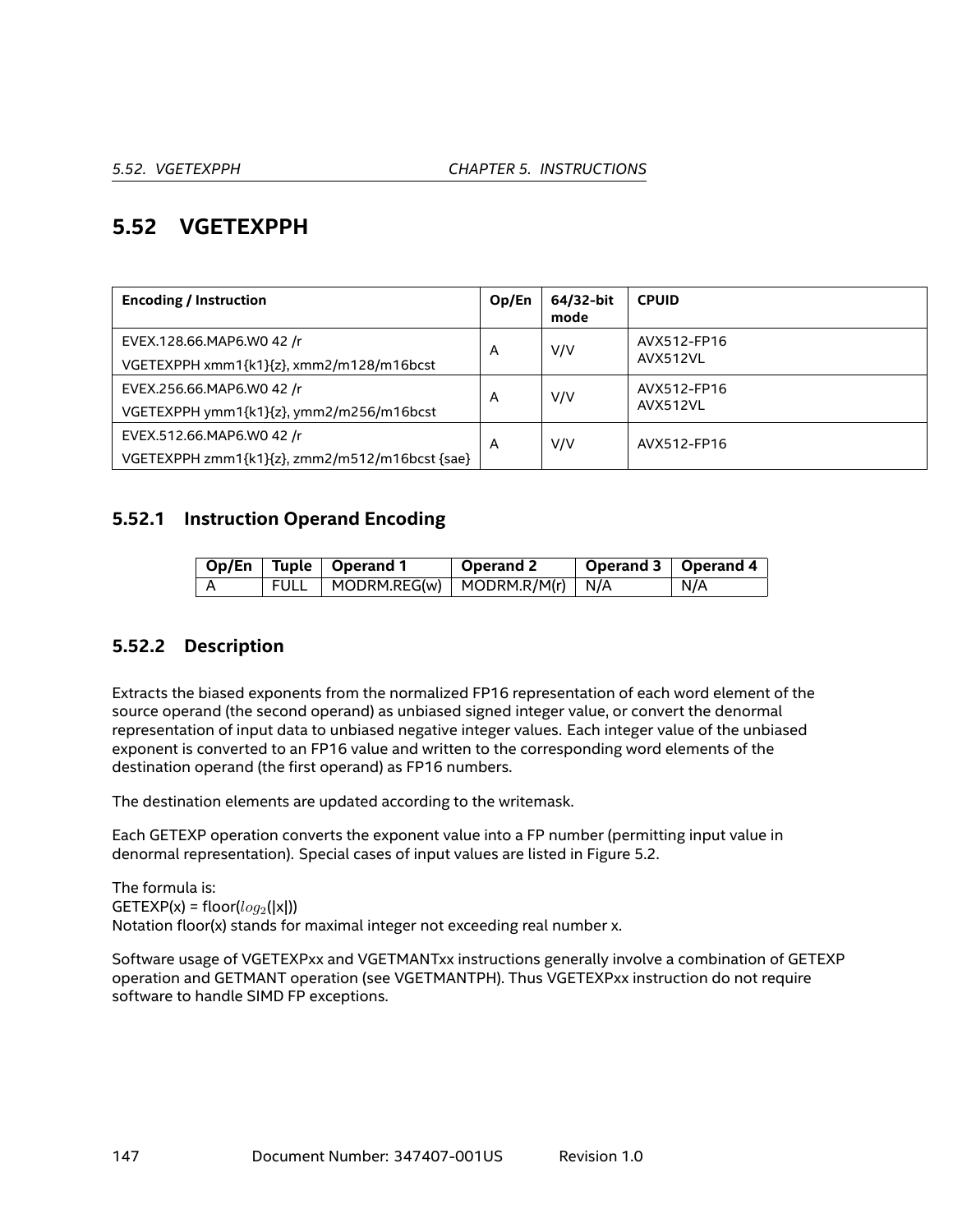#### *5.52. VGETEXPPH CHAPTER 5. INSTRUCTIONS*

| input operand         | result                  | comments                     |
|-----------------------|-------------------------|------------------------------|
| $src1 =$ NaN          | QNaN(src1)              | if SRC == $SNaN$ , then #IE. |
| $0 <  src1  < \infty$ | floor( $log_2$ ( src1 ) | if SRC == denormal, then #DE |
| $ src1  = +\infty$    | $+\infty$               |                              |
| $ src1  = 0$          | $-\infty$               |                              |

#### <span id="page-147-0"></span>Figure 5.2: VGETEXPPH special cases

#### **5.52.3 Operation**

```
1 def normalize_exponent_tiny_fp16(src):
2 \mid \text{jbit} := 03 / // src & dst are FP16 numbers with sign(1b), exp(5b) and fraction (10b) fields
4 dst.exp := 1 // write bits 14:105 dst.fraction := src.fraction // copy bits 9:0
6 while jbit == 0:
7 jbit := dst.fraction[9] // msb of the fraction
8 dst.fraction := dst.fraction << 1
\bullet dst.exp := dst.exp - 1
10 dst.fraction := 0
11 return dst
```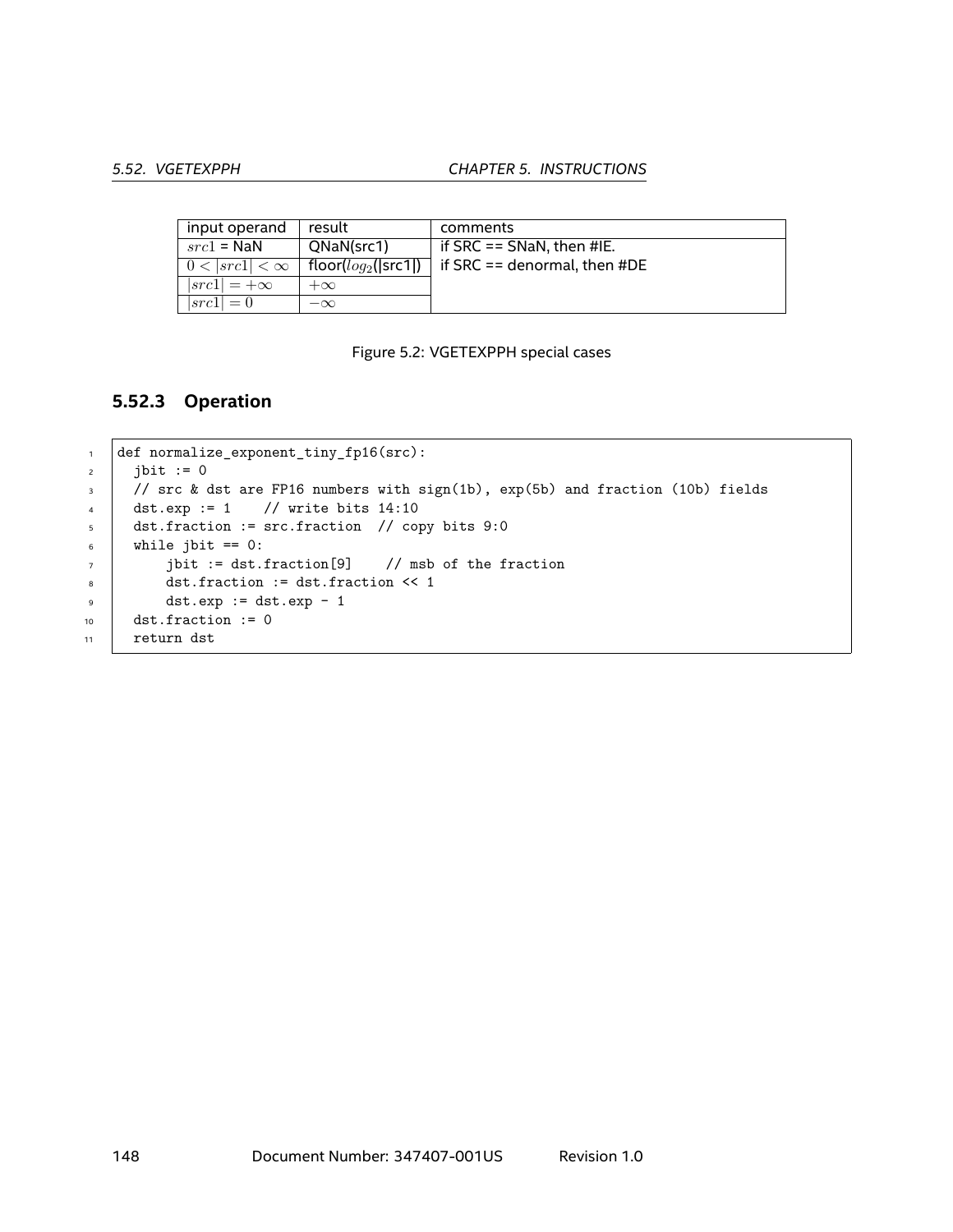```
1 def getexp_fp16(src):
2 \mid src.sign := 0 // make positive
\vert exponent_all_ones := (src[14:10] == 0x1F)
4 exponent_all_zeros := (\text{src}[14:10] == 0)5 mantissa_all_zeros := (\text{src}[9:0] == 0)6 zero := exponent_all_zeros and mantissa_all_zeros
7 signaling_bit := src[9]8
9 nan := exponent_all_ones and not(mantissa_all_zeros)
10 | snan := nan and not (signaling_bit)
11 qnan := nan and signaling_bit
12 positive_infinity := not(negative) and exponent_all_ones and mantissa_all_zeros
13 denormal := exponent_all_zeros and not(mantissa_all_zeros)
14
_{15} if nan:
_{16} | if snan:
17 | MXCSR. IE := 1
18 Teturn qnan(src) // convert snan to a qnan
19 if positive_infinity:
20 return src
21 if zero:
22 return -INF
23 if denormal:
24 tmp := normalize_exponent_tiny_fp16(src)
25 MXCSR.DE := 1
26 else:
27 tmp := src
28 tmp := SAR(tmp, 10) // shift arithmetic right
29 tmp := tmp - 15 // subtract bias
30 return convert_integer_to_fp16(tmp)
```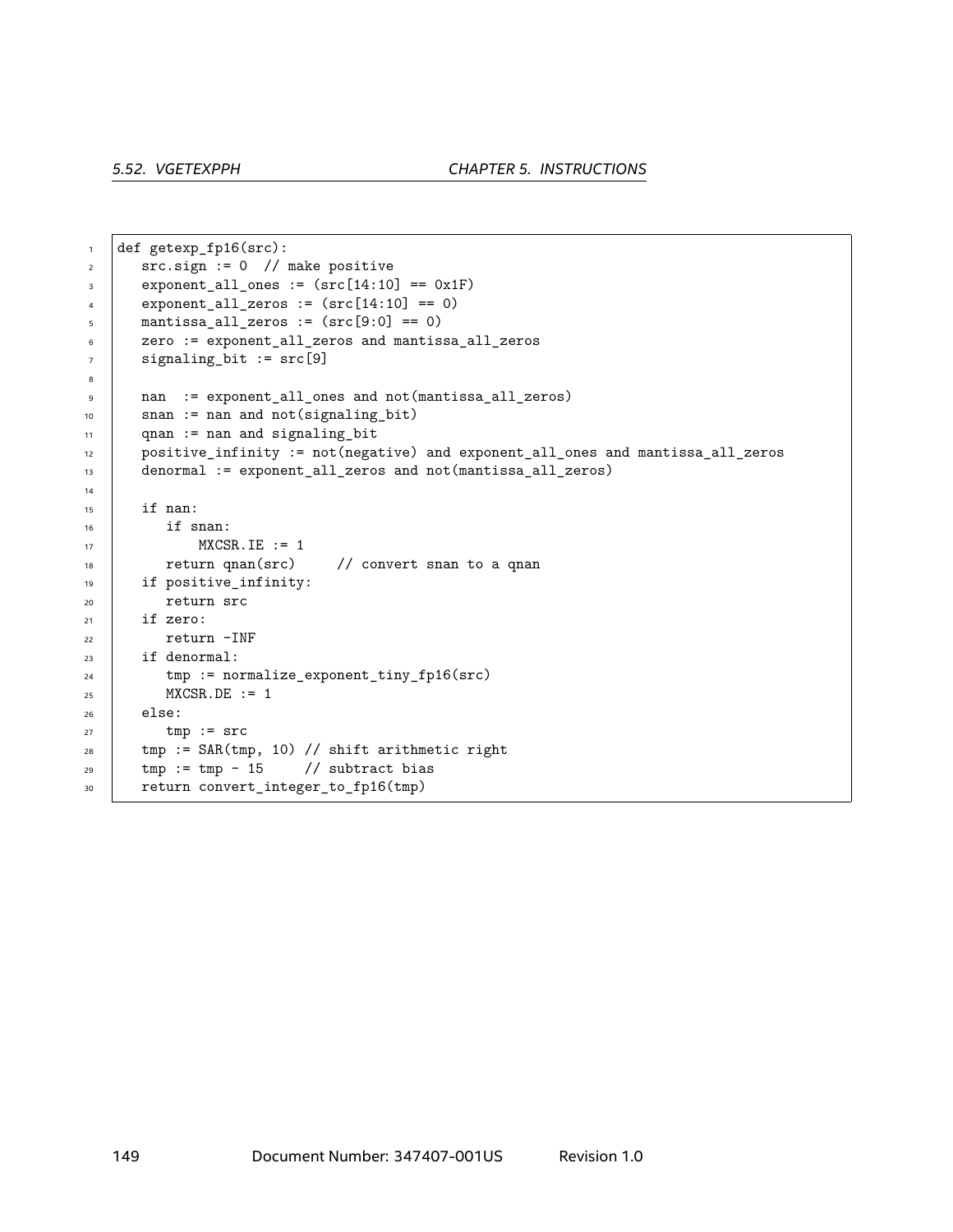```
1 VGETEXPPH dest{k1}, src
\text{VL} = 128, 256, \text{ or } 5123
4 KL := VL / 16
5
6 | FOR i := 0 to KL-1:
7 | IF k1[i] or *no writemask*:
8 IF SRC is memory and (EVEX.b = 1):
9 | tsrc := src.fp16[0]
10 | ELSE:
11 tsrc := src.fp16[i]12 DEST.fp16[i] := getexp_fp16(tsrc)
13 ELSE IF *zeroing*:
14 DEST.fp16[i] := 0
15 //else DEST.fp16[i] remains unchanged
16
17 dest [MAXVL-1:v1] := 0
```
## **5.52.4 Exceptions**

| Instruction               |                | Exception Type $\vert$ Arithmetic Flags $\vert$ | <b>CPUID</b>          |
|---------------------------|----------------|-------------------------------------------------|-----------------------|
| VGETEXPPH xmm1.xmm2/m128  | E <sub>2</sub> | ID                                              | AVX512-FP16, AVX512VL |
| VGETEXPPH ymm1, ymm2/m256 | E2             | ID                                              | AVX512-FP16, AVX512VL |
| VGETEXPPH zmm1, zmm2/m512 | E2             | ID                                              | AVX512-FP16           |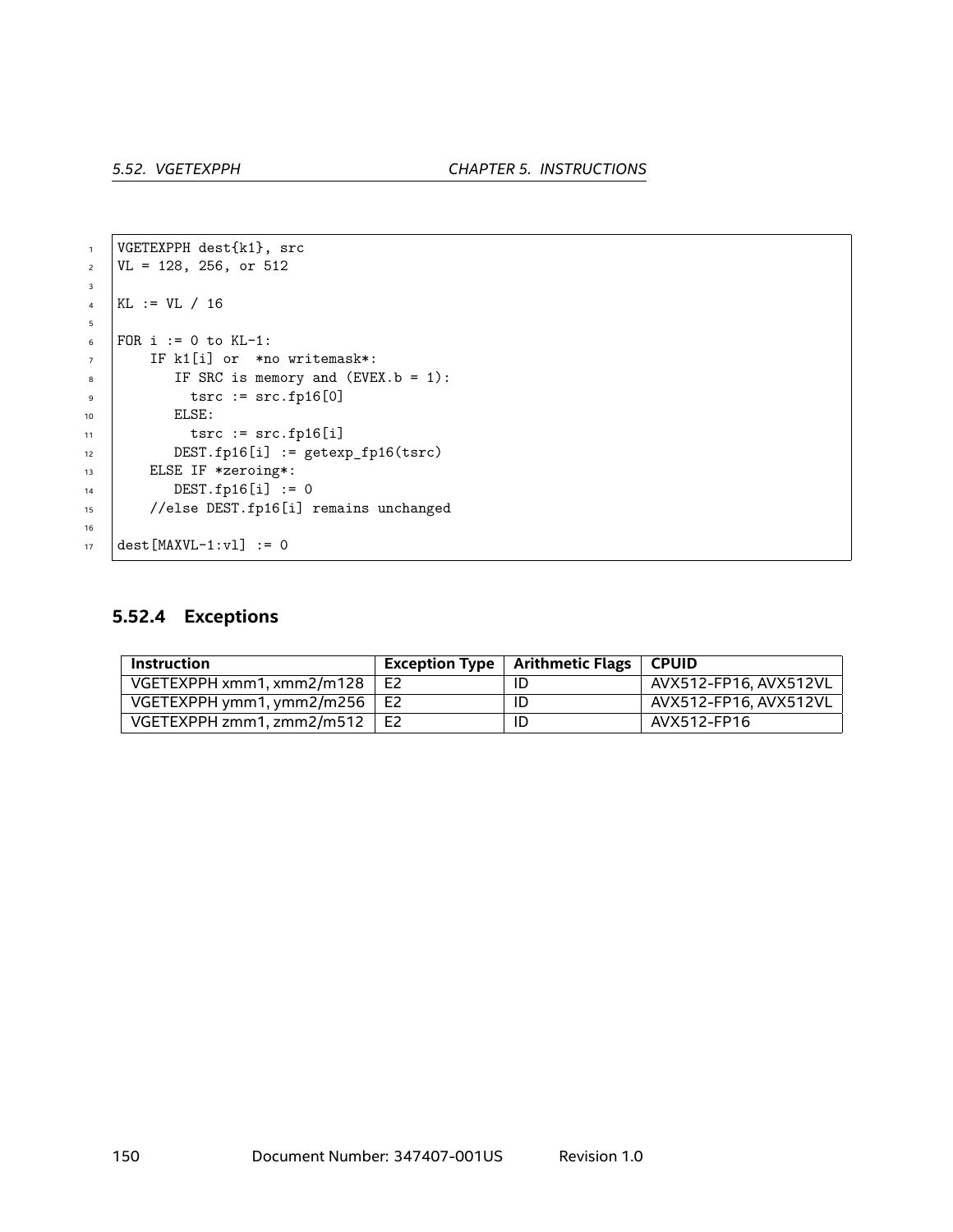# **5.53 VGETEXPSH**

| <b>Encoding / Instruction</b>               | Op/En | 64/32-bit<br>mode | <b>CPUID</b> |
|---------------------------------------------|-------|-------------------|--------------|
| EVEX.LLIG.66.MAP6.W0 43 /r                  | A     | V/V               | AVX512-FP16  |
| VGETEXPSH xmm1{k1}{z}, xmm2, xmm3/m16 {sae} |       |                   |              |

## **5.53.1 Instruction Operand Encoding**

| Op/En Tuple | <b>Operand 1</b>                | Operand 2   Operand 3 |                                  | <b>Operand 4</b> |
|-------------|---------------------------------|-----------------------|----------------------------------|------------------|
|             | SCALAR   MODRM.REG(w)   VVVV(r) |                       | $\vert$ MODRM.R/M(r) $\vert$ N/A |                  |

## **5.53.2 Description**

Extracts the biased exponents from the normalized FP16 representation of the low word element of the source operand (the second operand) as unbiased signed integer value, or convert the denormal representation of input data to an unbiased negative integer value. The integer value of the unbiased exponent is converted to an FP16 value and written to the low word element of the destination operand (the first operand) as an FP16 number.

Bits 127:16 of the destination operand are copied from the corresponding bits of the first source operand. Bits MAXVL-1:128 of the destination operand are zeroed. The low FP16 element of the destination is updated according to the writemask.

Each GETEXP operation converts the exponent value into a FP number (permitting input value in denormal representation). Special cases of input values are listed in Figure [5.2.](#page-147-0)

The formula is:  $GETEXP(x) = floor(log_2(|x|))$ Notation floor(x) stands for maximal integer not exceeding real number x.

Software usage of VGETEXPxx and VGETMANTxx instructions generally involve a combination of GETEXP operation and GETMANT operation (see VGETMANTSH). Thus VGETEXPxx instruction do not require software to handle SIMD FP exceptions.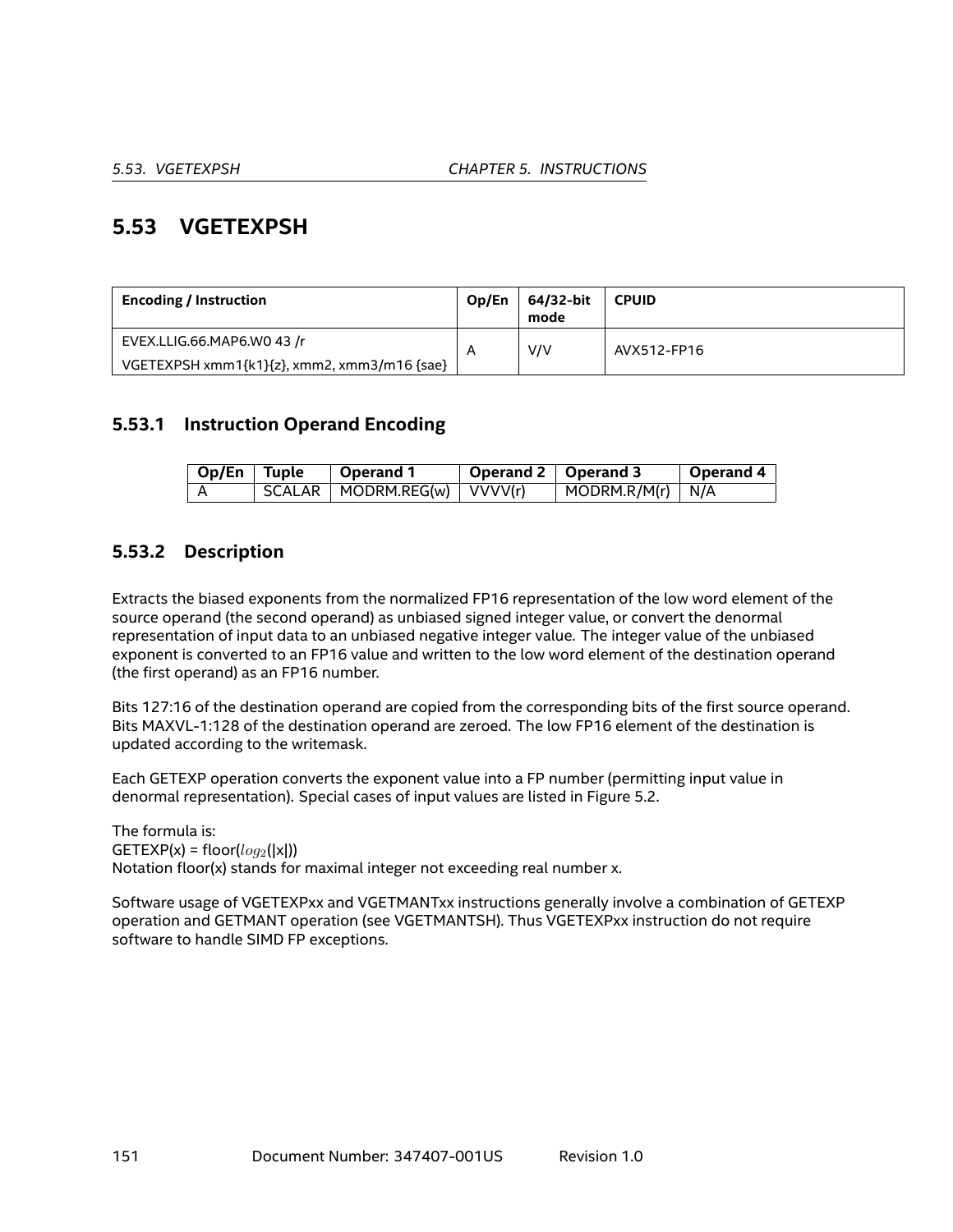#### **5.53.3 Operation**

```
1 VGETEXPSH dest{k1}, src1, src2
2
3 IF k1[0] or *no writemask*:
4 DEST.fp16[0] := getexp_fp16(src2.fp16[0]) // see VGETEXPPH
5 ELSE IF *zeroing*:
6 \quad \text{DEST.fp16[0]} := 07 //else DEST.fp16[0] remains unchanged
8
\bullet dest[127:16] := src1[127:16]
10 dest [MAXVL-1:128] := 0
```
## **5.53.4 Exceptions**

| Instruction                              | Exception Type   Arithmetic Flags   CPUID |             |
|------------------------------------------|-------------------------------------------|-------------|
| VGETEXPSH xmm1, xmm2, xmm3/m16 $\mid$ E3 | ΙL                                        | AVX512-FP16 |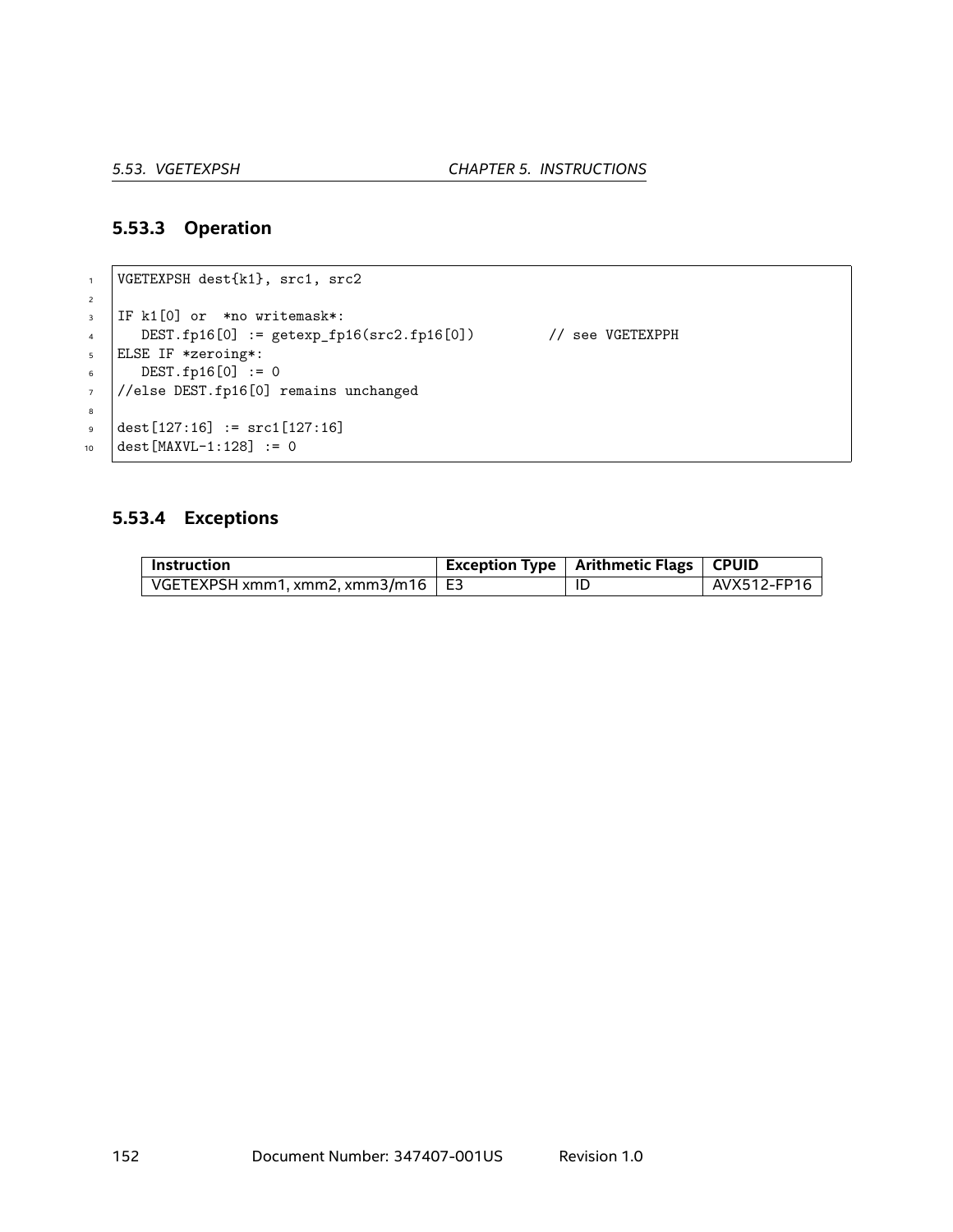# **5.54 VGETMANTPH**

| <b>Encoding / Instruction</b>                         | Op/En | 64/32-bit<br>mode | <b>CPUID</b>            |
|-------------------------------------------------------|-------|-------------------|-------------------------|
| EVEX.128.NP.0F3A.WO 26 /r /ib                         | A     | V/V               | AVX512-FP16<br>AVX512VL |
| VGETMANTPH xmm1{k1}{z}, xmm2/m128/m16bcst, imm8       |       |                   |                         |
| EVEX.256.NP.0F3A.WO 26 /r /ib                         | A     | V/V               | AVX512-FP16             |
| VGETMANTPH ymm1{k1}{z}, ymm2/m256/m16bcst, imm8       |       |                   | AVX512VL                |
| EVEX.512.NP.0F3A.WO 26 /r /ib                         | A     | V/V               | AVX512-FP16             |
| VGETMANTPH zmm1{k1}{z}, zmm2/m512/m16bcst {sae}, imm8 |       |                   |                         |

## **5.54.1 Instruction Operand Encoding**

|  | Op/En   Tuple   Operand 1                    | $\vert$ Operand 2 | Operand 3   Operand 4 |            |
|--|----------------------------------------------|-------------------|-----------------------|------------|
|  | FULL   MODRM.REG(w)   MODRM.R/M(r)   IMM8(r) |                   |                       | $\mid N/A$ |

# **5.54.2 Description**

Convert FP16 values in the source operand (the second operand) to FP16 values with the mantissa normalization and sign control specified by the imm8 byte, see Figure [5.3.](#page-152-0) The converted results are written to the destination operand (the first operand) using writemask k1. The normalized mantissa is specified by interv (imm8[1:0]) and the sign control (SC) is specified by bits 3:2 of the immediate byte.

The destination elements are updated according to the writemask.

| imm8[3:2] | Sign Control (SC)                          |
|-----------|--------------------------------------------|
|           | Ob00 -> sign(SRC)                          |
|           | $0b01 - 0$                                 |
|           | Ob1x -> qNaN_Indefinite if sign(SRC)!=0    |
| imm8[1:0] | Interv                                     |
|           | Ob00 -> interval is $[1, 2)$               |
|           | Ob01 -> interval is $[1/2, 2)$             |
|           | <b>Ob10</b> -> interval is $[1/2, 1)$      |
|           | <b>0b11 -&gt; interval is</b> $[3/4, 3/2)$ |

<span id="page-152-0"></span>Figure 5.3: Imm8 controls for vgetmant\*

For each input FP16 value x, The conversion operation is: GetMant(x) =  $\pm$  2<sup>k</sup>|*x*.significand|

where:  $1 \leq |x \cdot significant| < 2$ .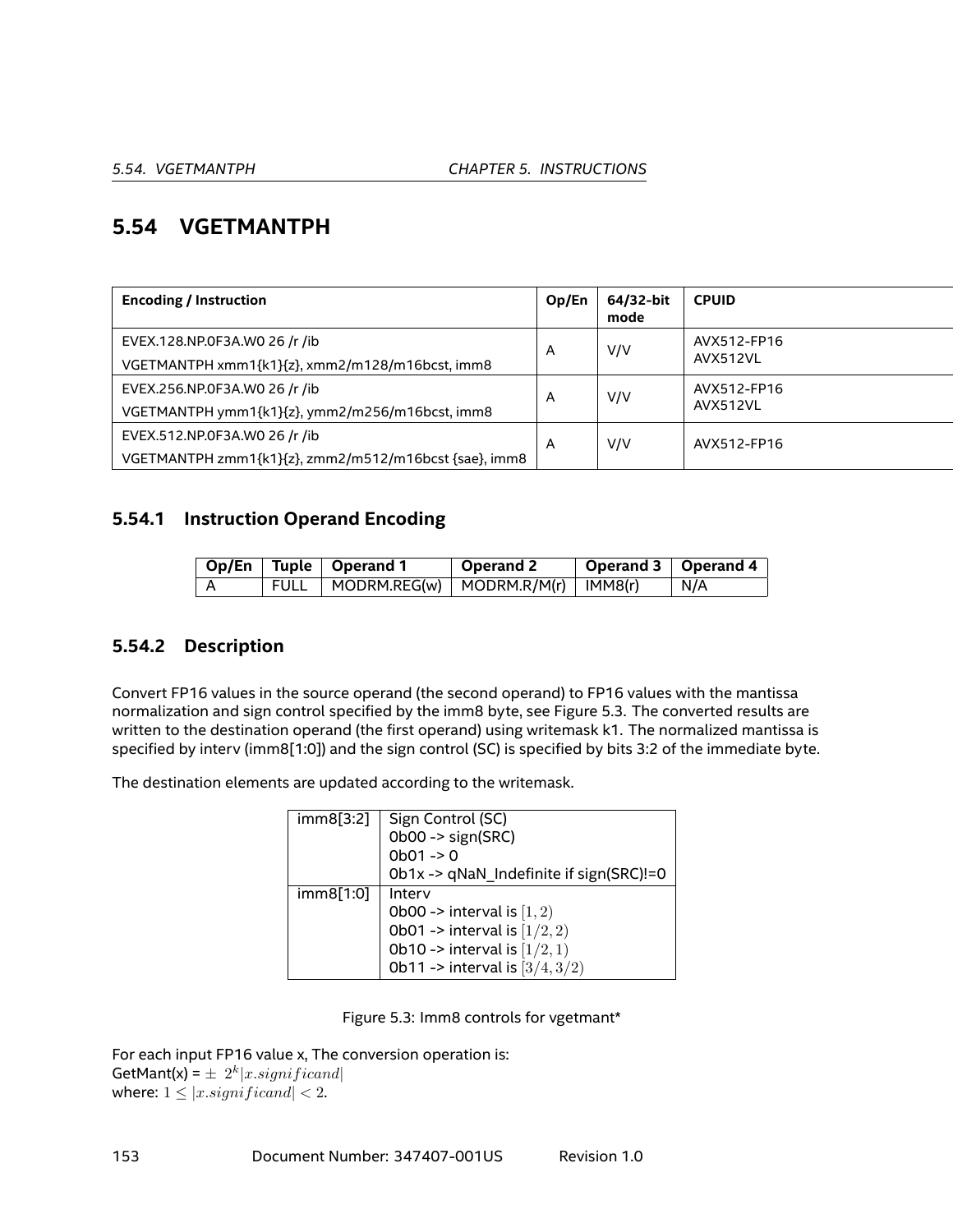*5.54. VGETMANTPH CHAPTER 5. INSTRUCTIONS*

Unbiased exponent k depends on the interval range defined by interv and whether the exponent of the source is even or odd. The sign of the final result is determined by sc and the source sign and the leading fraction bit.

The encoded value of imm8[1:0] and sign control are shown in Figure [5.3](#page-152-0).

Each converted FP16 result is encoded according to the sign control, the unbiased exponent k (adding bias) and a mantissa normalized to the range specified by interv.

The GetMant() function follows Figure [5.4](#page-153-0) when dealing with floating-point special numbers.

| Input      | Result                                                           | <b>Exceptions, Comments</b>           |
|------------|------------------------------------------------------------------|---------------------------------------|
| <b>NaN</b> | QNaN(SRC)                                                        | Ignore Interv. If (SRC=SNaN then #IE. |
| $+\infty$  | 1.0                                                              | Ignore Interv.                        |
| $+0$       | 1.0                                                              | Ignore Interv.                        |
| $-0$       | if SC[0] then +1.0 else -1.0                                     | Ignore Interv.                        |
| $-\infty$  | if SC[1] then QNaN Indefinite, else if SC[0] then +1.0 else -1.0 | Ignore Interv. If SC[1] then #IE.     |
| negative   | SC[1]? QNaN Indefinite: $Getmant(SRC)^1$                         | if SC[1] then #IE                     |

#### **NOTES**:

1. In case SC[1]==0, the sign of Getmant(SRC) is declared according to SC[0].

<span id="page-153-0"></span>Figure 5.4: Special cases vgetmant\*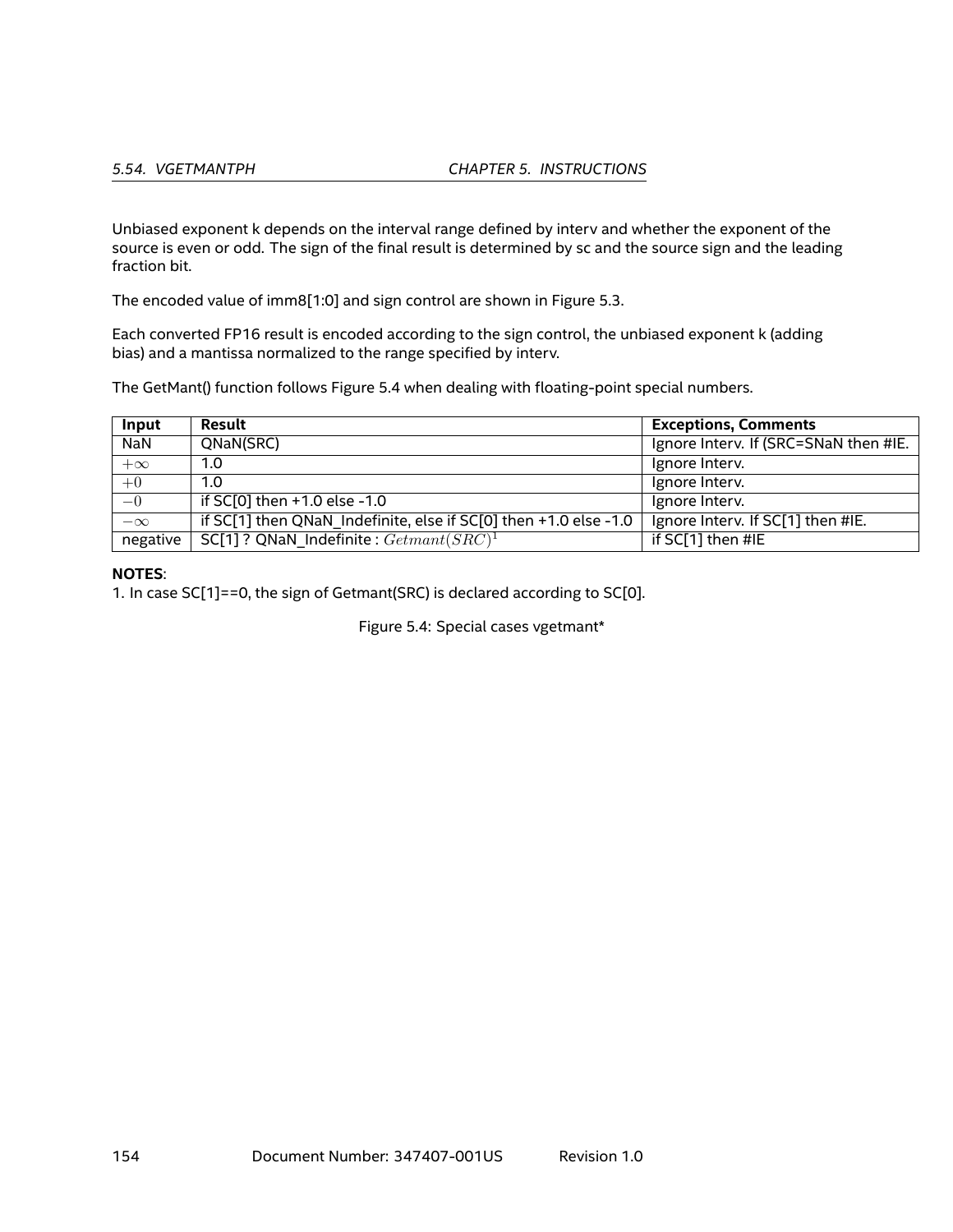#### **5.54.3 Operation**

```
1 def getmant_fp16(src, sign_control, normalization_interval):
2 \mid \text{bias} \mid := 153 dst.sign := sign_control[0] ? 0 : src.sign
4 signed_one := sign_control[0] ? +1.0 : -1.0
5 dst.exp := src.exp
6 dst.fraction := src.fraction
7 \mid zero := (dst.exp = 0) and (dst.fraction = 0)
\begin{array}{c|c} \hline \text{1} & \text{2} & \text{3} \\ \text{3} & \text{4} & \text{5} \\ \hline \text{4} & \text{5} & \text{6} \\ \hline \text{5} & \text{6} & \text{6} \\ \hline \text{6} & \text{7} & \text{7} \\ \hline \text{7} & \text{8} & \text{7} \\ \hline \text{8} & \text{9} & \text{8} \\ \hline \text{9} & \text{10} & \text{8} \\ \hline \text{10} & \text{11} & \text{9} \\ \hline \text{11} & \text{12} & \text{109 infinity := (dst.exp = 0x1F) and (dst.fraction = 0)10 nan := (dst.exp = 0x1F) and (dst.fraction != 0)
11 src_signaling := src.fraction[9]
12 snan := nan and (src_signaling = 0)
13 positive := (src.sign = 0)
14 negative := (src.sign = 1)
15 if nan:
_{16} if snan:
MXCSR.IE := 118 return qnan(src)
19
20 if positive and (zero or infinity):
21 return 1.0
22 if negative:
23 if zero:
24 return signed_one
25 if infinity:
26 if sign_control[1]:
27 | MXCSR.IE := 1
28 Participal Terminist Preturn QNaN_Indefinite
29 return signed_one
30 if sign_control[1]:
31 | MXCSR.IE := 1
32 Teturn QNaN_Indefinite
33
34 // continued on next page...
```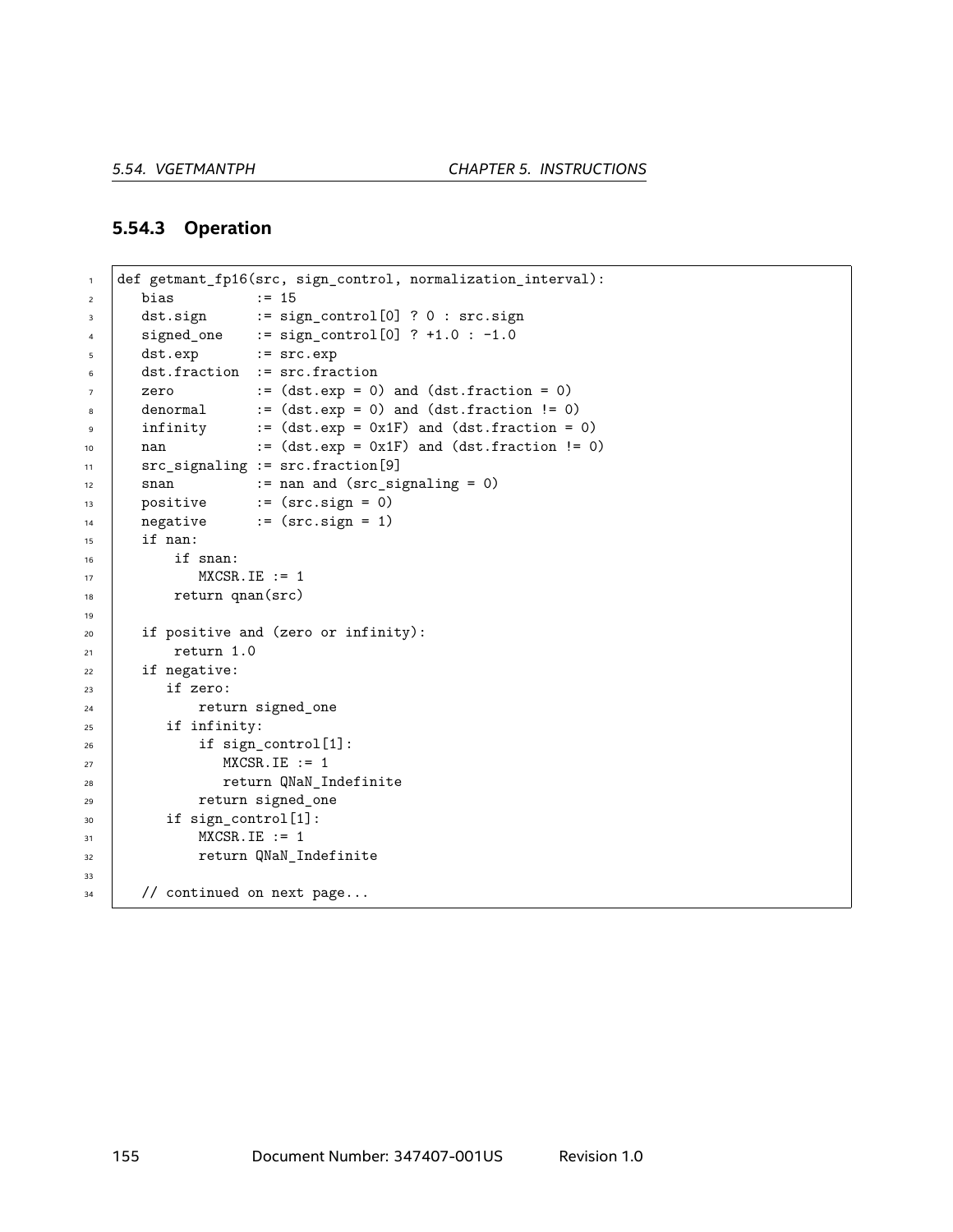```
1 if denormal:
2 \quad | \quad j \text{bit} := 03 dst.exp := bias // set exponent to bias value
4 while jbit = 0:
5 jbit := dst.fraction[9]
6 dst.fraction := dst.fraction << 1
7 \mid dst.exp : = dst.exp - 1
8 | MXCSR.DE := 1
9
10 | unbaiased_exp := dst.exp - bias
11 odd_exp := unbaiased_exp[0]
12 | signaling_bit := dst.fraction[9]
13 | if normalization_interval = 0b00:
14 dst.exp := bias
15 else if normalization_interval = 0b01:
16 dst.exp := odd_exp ? bias-1 : bias
17 else if normalization_interval = 0b10:
18 dst.exp := bias-1
19 else if normalization_interval = 0b11:
20 dst.exp := signaling_bit ? bias-1 : bias
_{21} return dst
```

```
1 | VGETMANTPH dest{k1}, src, imm8
\text{VL} = 128, 256, \text{ or } 512_3 KL := VL / 16
4 sign_{\text{control}} := imm8[3:2]5 | normalization_interval := imm8[1:0]
6
7 FOR i := 0 to KL-1:
8 IF k1[i] or *no writemask*:
9 | IF SRC is memory and (EVEX.b = 1):
10 | tsrc := src.fp16[0]
11 | ELSE:
12 tsrc := src.fp16[i]13 DEST.fp16[i] := getmant_fp16(tsrc, sign_control, normalization_interval)
14 | ELSE IF *zeroing*:
15 DEST.fp16[i] := 0
16 //else DEST.fp16[i] remains unchanged
17
18 dest [MAXVL-1:v1] := 0
```
#### **5.54.4 Exceptions**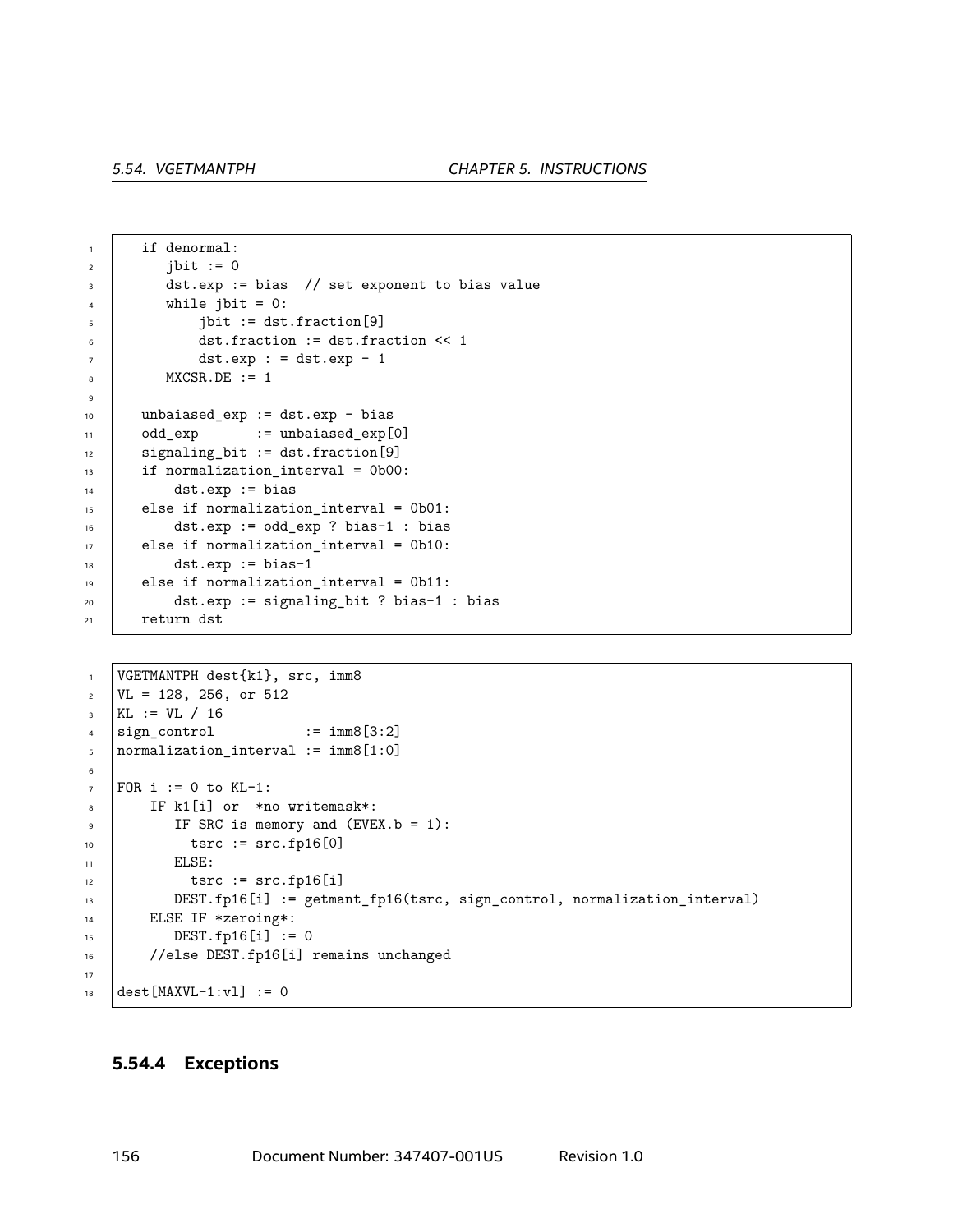# *5.54. VGETMANTPH CHAPTER 5. INSTRUCTIONS*

| Instruction                                 |    | Exception Type $\mid$ Arithmetic Flags $\mid$ | <b>CPUID</b>          |
|---------------------------------------------|----|-----------------------------------------------|-----------------------|
| VGETMANTPH xmm1, xmm2/m128, imm8            | E2 | ID                                            | AVX512-FP16. AVX512VL |
| VGETMANTPH ymm1, ymm2/m256, imm8 $\vert$ E2 |    | ID                                            | AVX512-FP16. AVX512VL |
| VGETMANTPH zmm1, zmm2/m512, imm8 $\mid$ E2  |    | ID                                            | AVX512-FP16           |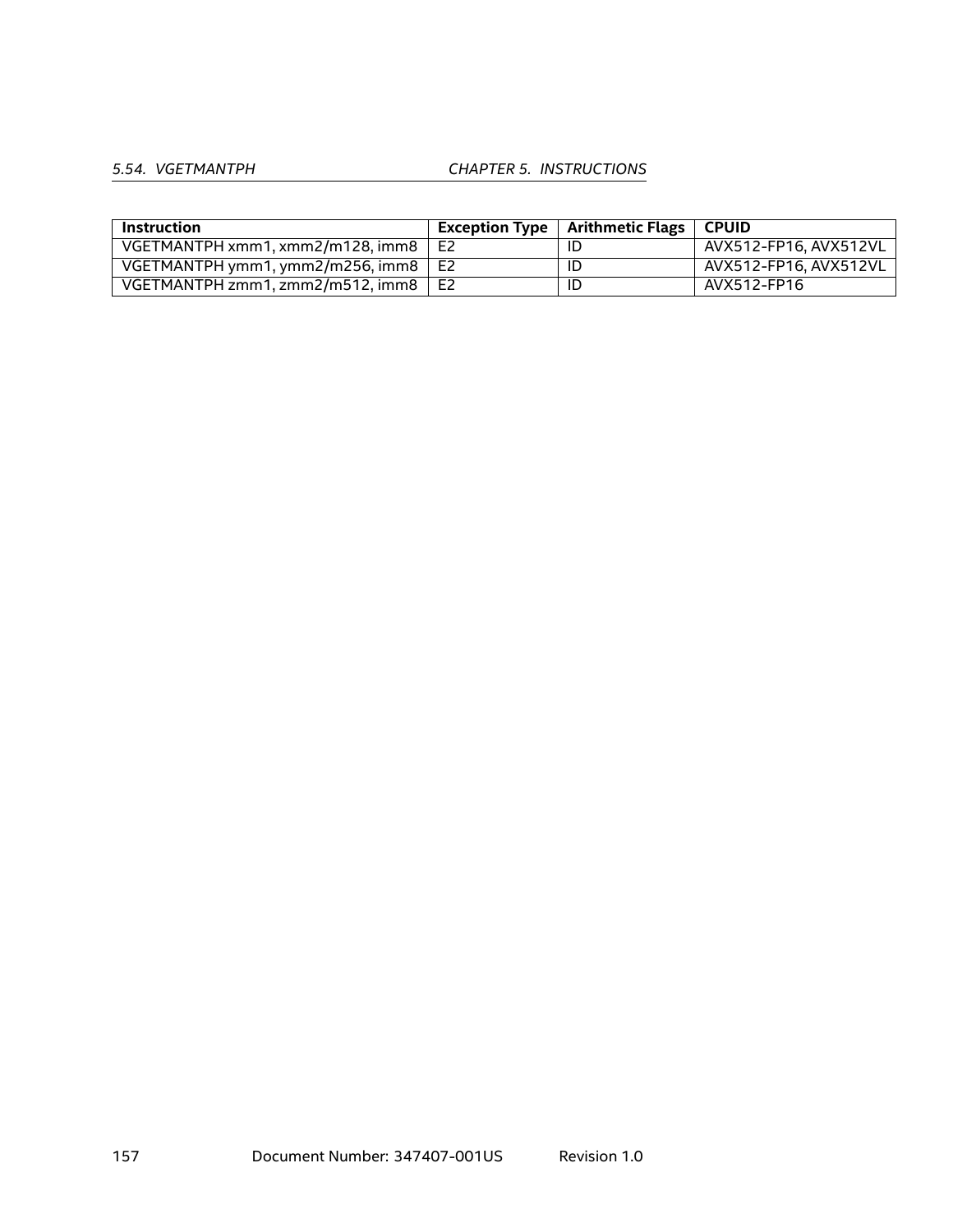# **5.55 VGETMANTSH**

| <b>Encoding / Instruction</b>                      | Op/En | 64/32-bit<br>mode | <b>CPUID</b> |
|----------------------------------------------------|-------|-------------------|--------------|
| EVEX.LLIG.NP.0F3A.WO 27 /r /ib                     |       | V/V               | AVX512-FP16  |
| VGETMANTSH xmm1{k1}{z}, xmm2, xmm3/m16 {sae}, imm8 |       |                   |              |

## **5.55.1 Instruction Operand Encoding**

| Op/En Tuple | Operand 1                     | Operand 2   Operand 3 |                                      | Operand 4 |
|-------------|-------------------------------|-----------------------|--------------------------------------|-----------|
|             | SCALAR   MODRM.REG(w) VVVV(r) |                       | $\vert$ MODRM.R/M(r) $\vert$ IMM8(r) |           |

## **5.55.2 Description**

Convert FP16 value in the low element of the second source operand to FP16 values with the mantissa normalization and sign control specified by the imm8 byte, see Figure [5.3.](#page-152-0) The converted result is written to the low element of the destination operand using writemask k1. The normalized mantissa is specified by interv (imm8[1:0]) and the sign control (SC) is specified by bits 3:2 of the immediate byte.

Bits 127:16 of the destination operand are copied from the corresponding bits of the first source operand. Bits MAXVL-1:128 of the destination operand are zeroed. The low FP16 element of the destination is updated according to the writemask.

For each input FP16 value x, The conversion operation is: GetMant(x) =  $\pm$  2<sup>k</sup>|*x*.significand| where:  $1 \leq |x \leq |$ *x*.*significand* $| \leq 2$ .

Unbiased exponent k depends on the interval range defined by interv and whether the exponent of the source is even or odd. The sign of the final result is determined by sc and the source sign and the leading fraction bit.

The encoded value of imm8[1:0] and sign control are shown in Figure [5.3](#page-152-0).

Each converted FP16 result is encoded according to the sign control, the unbiased exponent k (adding bias) and a mantissa normalized to the range specified by interv.

The GetMant() function uses Figure [5.4](#page-153-0) when dealing with floating-point special numbers.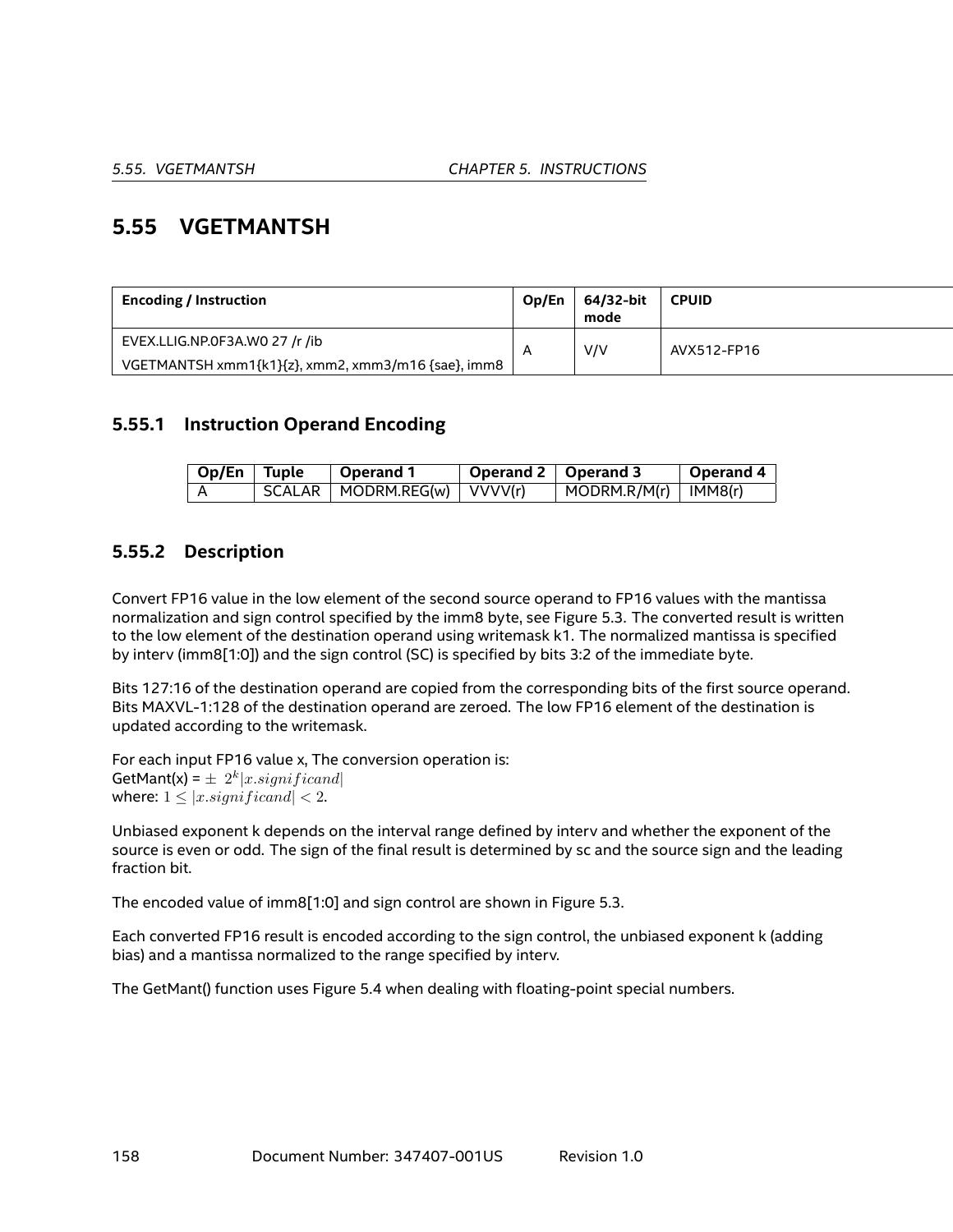#### **5.55.3 Operation**

```
1 VGETMANTSH dest{k1}, src1, src2, imm8
2 \quad \text{sign-control} \quad := \text{imm8[3:2]}\frac{1}{3} normalization_interval := imm8[1:0]
4
5 IF k1[0] or *no writemask*:
6 dest.fp16[0] := getmant_fp16(src2.fp16[0], // see VGETMANTPH
\begin{array}{ccc} \hline \end{array} sign_control,
8 a normalization_interval)
9 ELSE IF *zeroing*:
10 dest.fp16[0] := 0
11 //else dest.fp16[0] remains unchanged
12
13 dest[127:16] := src1[127:16]
14 dest [MAXVL-1:128] := 0
```
## **5.55.4 Exceptions**

| Instruction                                | Exception Type $\mid$ Arithmetic Flags $\mid$ CPUID |             |
|--------------------------------------------|-----------------------------------------------------|-------------|
| VGETMANTSH xmm1. xmm2. xmm3/m16. imm8   E3 | ТD                                                  | AVX512-FP16 |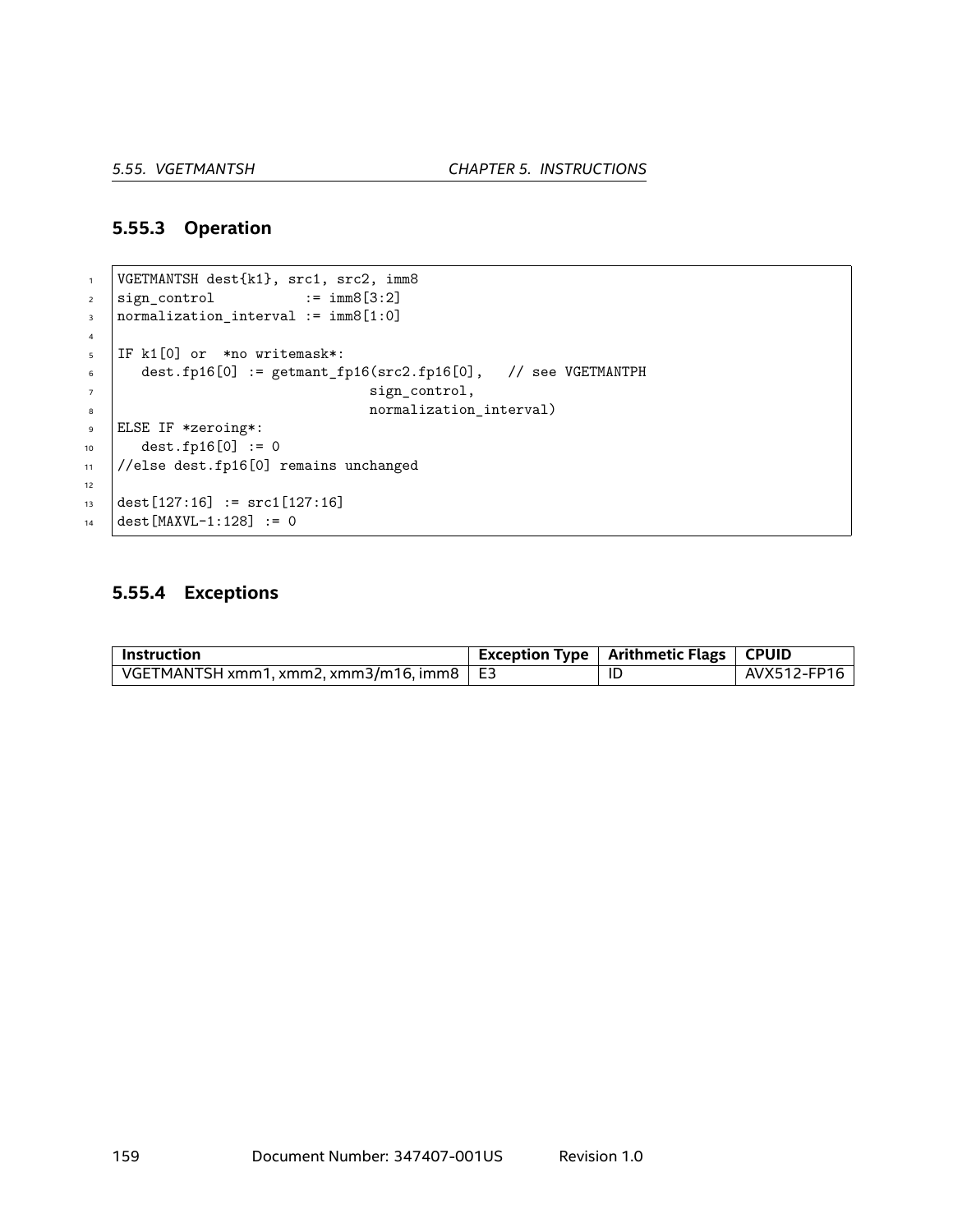# **5.56 VMAXPH**

| <b>Encoding / Instruction</b>                                                  | Op/En | 64/32-bit<br>mode | <b>CPUID</b>            |
|--------------------------------------------------------------------------------|-------|-------------------|-------------------------|
| EVEX.128.NP.MAP5.W0 5F /r<br>VMAXPH xmm1{k1}{z}, xmm2, xmm3/m128/m16bcst       | A     | V/V               | AVX512-FP16<br>AVX512VL |
| EVEX.256.NP.MAP5.WO 5F /r<br>VMAXPH ymm1{k1}{z}, ymm2, ymm3/m256/m16bcst       | A     | V/V               | AVX512-FP16<br>AVX512VL |
| EVEX.512.NP.MAP5.W0 5F /r<br>VMAXPH zmm1{k1}{z}, zmm2, zmm3/m512/m16bcst {sae} | A     | V/V               | AVX512-FP16             |

## **5.56.1 Instruction Operand Encoding**

|     |             | Op/En   Tuple   Operand 1 | Operand 2   Operand 3 |                                  | Operand 4 |
|-----|-------------|---------------------------|-----------------------|----------------------------------|-----------|
| - A | <b>FULL</b> | MODRM.REG(w) VVVV(r)      |                       | $\vert$ MODRM.R/M(r) $\vert$ N/A |           |

## **5.56.2 Description**

Performs a SIMD compare of the packed FP16 values in the first source operand and the second source operand and returns the maximum value for each pair of values to the destination operand.

If the values being compared are both 0.0s (of either sign), the value in the second operand (source operand) is returned. If a value in the second operand is an SNaN, then SNaN is forwarded unchanged to the destination (that is, a QNaN version of the SNaN is not returned).

If only one value is a NaN (SNaN or QNaN) for this instruction, the second operand (source operand), either a NaN or a valid floating-point value, is written to the result. If instead of this behavior, it is required that the NaN source operand (from either the first or second operand) be returned, the action of VMAXPH can be emulated using a sequence of instructions, such as, a comparison followed by AND, ANDN and OR.

EVEX encoded versions: The first source operand (the second operand) is a ZMM/YMM/XMM register. The second source operand can be a ZMM/YMM/XMM register, a 512/256/128-bit memory location or a 512/256/128-bit vector broadcast from a 16-bit memory location. The destination operand is a ZMM/YMM/XMM register conditionally updated with writemask k1.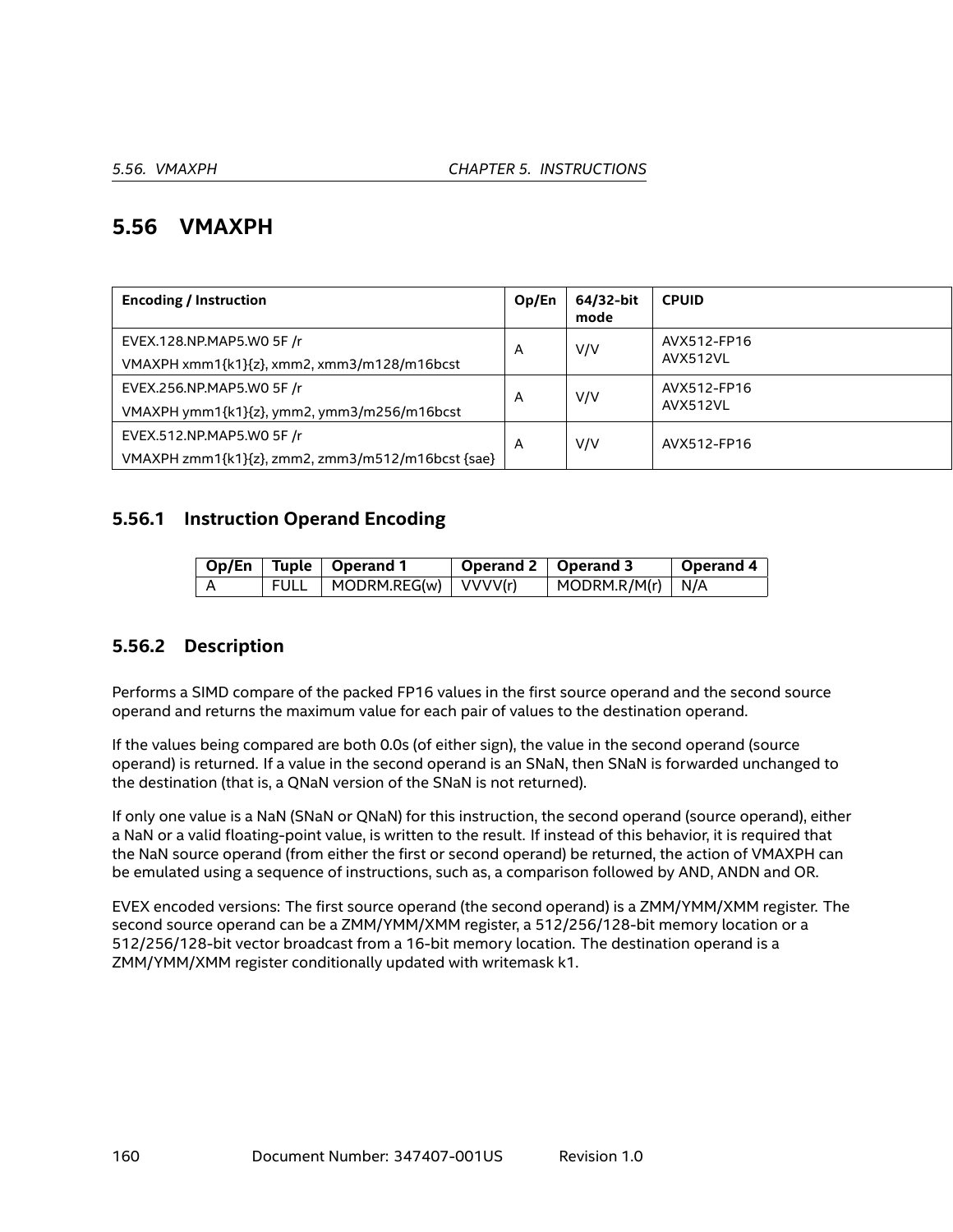### **5.56.3 Operation**

```
\frac{1}{1} def MAX(SRC1, SRC2):
2 \text{ IF (SRC1 = 0.0) and (SRC2 = 0.0):}\overline{\text{3}} DEST := SRC2
\angle ELSE IF (SRC1 = NaN):
5 DEST := SRC2
6 ELSE IF (SRC2 = NaN):
7 \quad | \quad DEST := SRC2\overline{\phantom{0}} ELSE IF (SRC1 > SRC2):
9 \t\t\t  DEST := SRC1
10 ELSE:
11 DEST := SRC2
12
13
14 | VMAXPH dest, src1, src2
15 VL = 128, 256 or 512
16 KL := VL/16
17
18 FOR j := 0 TO KL-1:
19 IF k1[j] OR *no writemask*:
20 IF EVEX.b = 1:
21 \qquad \qquad \text{tsrc2} := \text{SRC2.fpl6[0]}22 ELSE:
23 tsrc2 := SRC2.fp16[j]
24 DEST.fp16[j] := MAX(SRC1.fp16[j], tsrc2)
25 ELSE IF *zeroing*:
26 DEST.fp16[j] := 0
27 | // else dest.fp16[j] remains unchanged
28
29 DEST [MAXVL-1:VL] := 0
```
## **5.56.4 Exceptions**

| Instruction                            | Exception Type $\vert$ Arithmetic Flags $\vert$ CPUID |                       |
|----------------------------------------|-------------------------------------------------------|-----------------------|
| VMAXPH xmm1. xmm2. xmm3/m128 $\mid$ E2 | ID                                                    | AVX512-FP16. AVX512VL |
| VMAXPH ymm1, ymm2, ymm3/m256 $\mid$ E2 | ID                                                    | AVX512-FP16, AVX512VL |
| VMAXPH zmm1, zmm2, zmm3/m512 $\mid$ E2 | ID                                                    | AVX512-FP16           |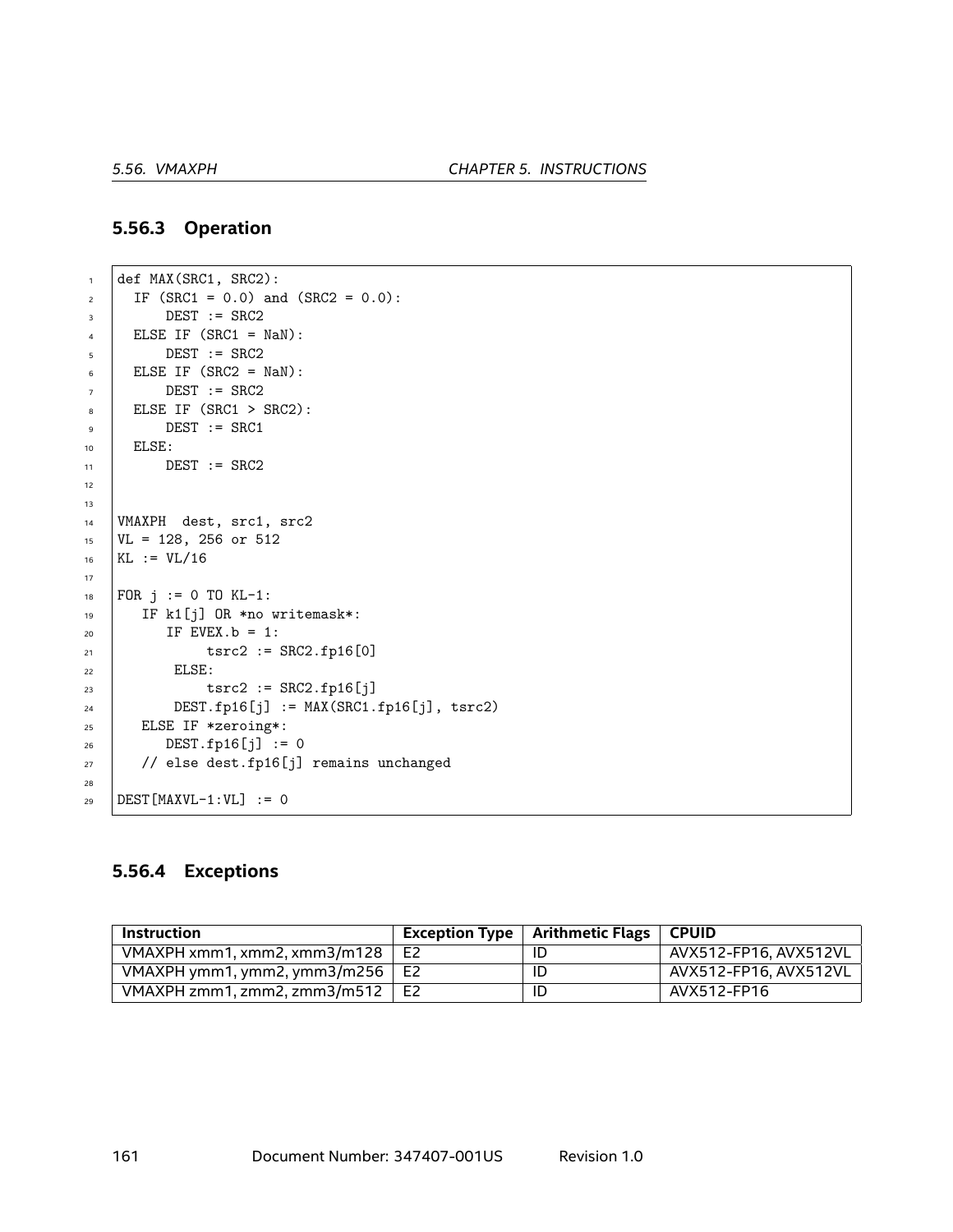# **5.57 VMAXSH**

| <b>Encoding / Instruction</b>            | Op/En | 64/32-bit<br>mode | <b>CPUID</b> |
|------------------------------------------|-------|-------------------|--------------|
| EVEX.LLIG.F3.MAP5.W0 5F /r               | A     | V/V               | AVX512-FP16  |
| VMAXSH xmm1{k1}{z}, xmm2, xmm3/m16 {sae} |       |                   |              |

# **5.57.1 Instruction Operand Encoding**

| Op/En Tuple | Operand 1                       | Operand 2   Operand 3 |                                  | <b>Operand 4</b> |
|-------------|---------------------------------|-----------------------|----------------------------------|------------------|
|             | SCALAR   MODRM.REG(w)   VVVV(r) |                       | $\vert$ MODRM.R/M(r) $\vert$ N/A |                  |

# **5.57.2 Description**

Performs a compare of the low packed FP16 values in the first source operand and the second source operand and returns the maximum value for the pair of values to the destination operand.

If the values being compared are both 0.0s (of either sign), the value in the second operand (source operand) is returned. If a value in the second operand is an SNaN, then SNaN is forwarded unchanged to the destination (that is, a QNaN version of the SNaN is not returned).

If only one value is a NaN (SNaN or QNaN) for this instruction, the second operand (source operand), either a NaN or a valid floating-point value, is written to the result. If instead of this behavior, it is required that the NaN source operand (from either the first or second operand) be returned, the action of VMAXSH can be emulated using a sequence of instructions, such as, a comparison followed by AND, ANDN and OR.

Bits 127:16 of the destination operand are copied from the corresponding bits of the first source operand. Bits MAXVL-1:128 of the destination operand are zeroed. The low FP16 element of the destination is updated according to the writemask.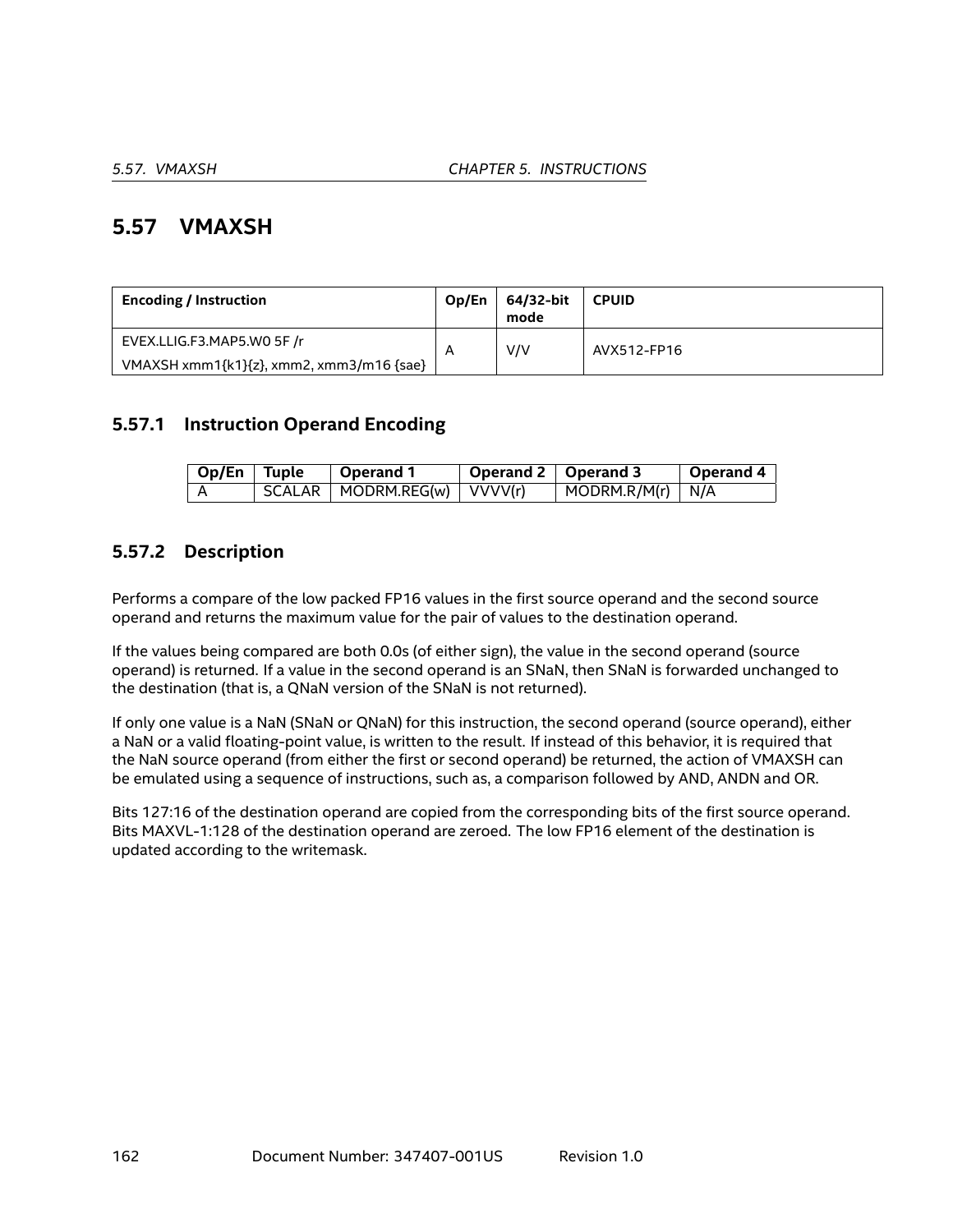### **5.57.3 Operation**

```
\frac{1}{1} def MAX(SRC1, SRC2):
2 \mid \text{IF (SRC1 = 0.0) and (SRC2 = 0.0):}\overline{\text{3}} DEST := SRC2
\angle ELSE IF (SRC1 = NaN):
5 DEST := SRC2
6 ELSE IF (SRC2 = NaN):
7 \quad | \quad DEST := SRC2\overline{\phantom{0}} ELSE IF (SRC1 > SRC2):
\overline{9} DEST := SRC1
10 ELSE:
11 DEST := SRC2
12
13
14 | VMAXSH dest, src1, src2
15 IF k1[0] OR *no writemask*:
16 DEST.fp16[0] := MAX(SRC1.fp16[0], SRC2.fp16[0])
17 ELSE IF *zeroing*:
18 DEST.fp16[0] := 0
19 // else dest.fp16[j] remains unchanged
20
21 DEST[127:16] := SRC1[127:16]
22 DEST [MAXVL-1:128] := 0
```
#### **5.57.4 Exceptions**

| $^{\shortmid}$ Instruction            | Exception Type   Arithmetic Flags   CPUID |             |
|---------------------------------------|-------------------------------------------|-------------|
| VMAXSH xmm1, xmm2, xmm3/m16 $\mid$ E3 |                                           | AVX512-FP16 |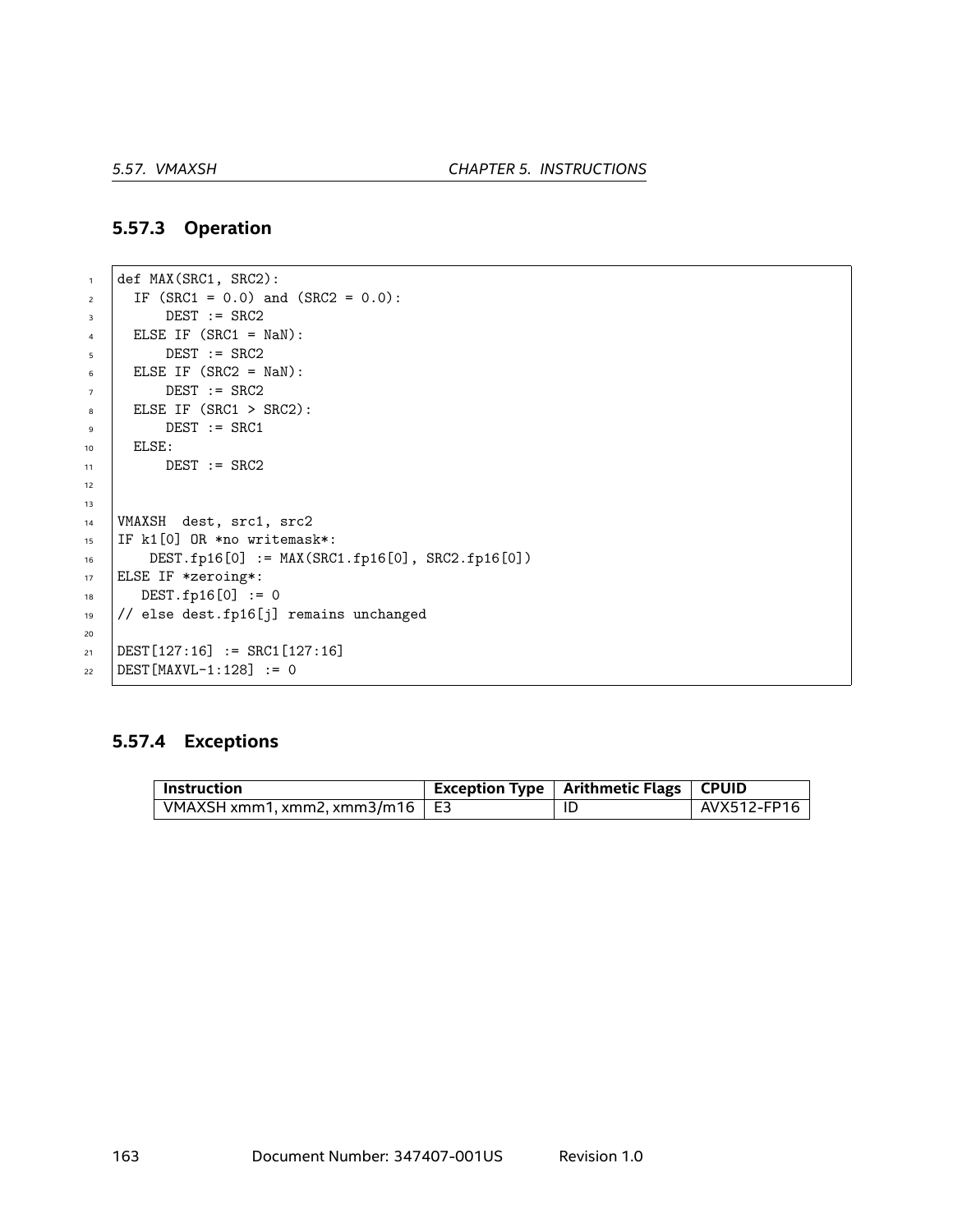# **5.58 VMINPH**

| <b>Encoding / Instruction</b>                     | Op/En | 64/32-bit<br>mode | <b>CPUID</b> |
|---------------------------------------------------|-------|-------------------|--------------|
| EVEX.128.NP.MAP5.WO 5D /r                         | A     | V/V               | AVX512-FP16  |
| VMINPH xmm1{k1}{z}, xmm2, xmm3/m128/m16bcst       |       |                   | AVX512VL     |
| EVEX.256.NP.MAP5.WO 5D /r                         | A     | V/V               | AVX512-FP16  |
| VMINPH ymm1{k1}{z}, ymm2, ymm3/m256/m16bcst       |       |                   | AVX512VL     |
| EVEX.512.NP.MAP5.W0 5D /r                         | A     | V/V               | AVX512-FP16  |
| VMINPH zmm1{k1}{z}, zmm2, zmm3/m512/m16bcst {sae} |       |                   |              |

## **5.58.1 Instruction Operand Encoding**

|     |             | Op/En   Tuple   Operand 1 | Operand 2   Operand 3 |                                  | Operand 4 |
|-----|-------------|---------------------------|-----------------------|----------------------------------|-----------|
| - A | <b>FULL</b> | MODRM.REG(w) VVVV(r)      |                       | $\vert$ MODRM.R/M(r) $\vert$ N/A |           |

## **5.58.2 Description**

Performs a SIMD compare of the packed FP16 values in the first source operand and the second source operand and returns the minimum value for each pair of values to the destination operand.

If the values being compared are both 0.0s (of either sign), the value in the second operand (source operand) is returned. If a value in the second operand is an SNaN, then SNaN is forwarded unchanged to the destination (that is, a QNaN version of the SNaN is not returned).

If only one value is a NaN (SNaN or QNaN) for this instruction, the second operand (source operand), either a NaN or a valid floating-point value, is written to the result. If instead of this behavior, it is required that the NaN source operand (from either the first or second operand) be returned, the action of VMINPH can be emulated using a sequence of instructions, such as, a comparison followed by AND, ANDN and OR.

EVEX encoded versions: The first source operand (the second operand) is a ZMM/YMM/XMM register. The second source operand can be a ZMM/YMM/XMM register, a 512/256/128-bit memory location or a 512/256/128-bit vector broadcast from a 16-bit memory location. The destination operand is a ZMM/YMM/XMM register conditionally updated with writemask k1.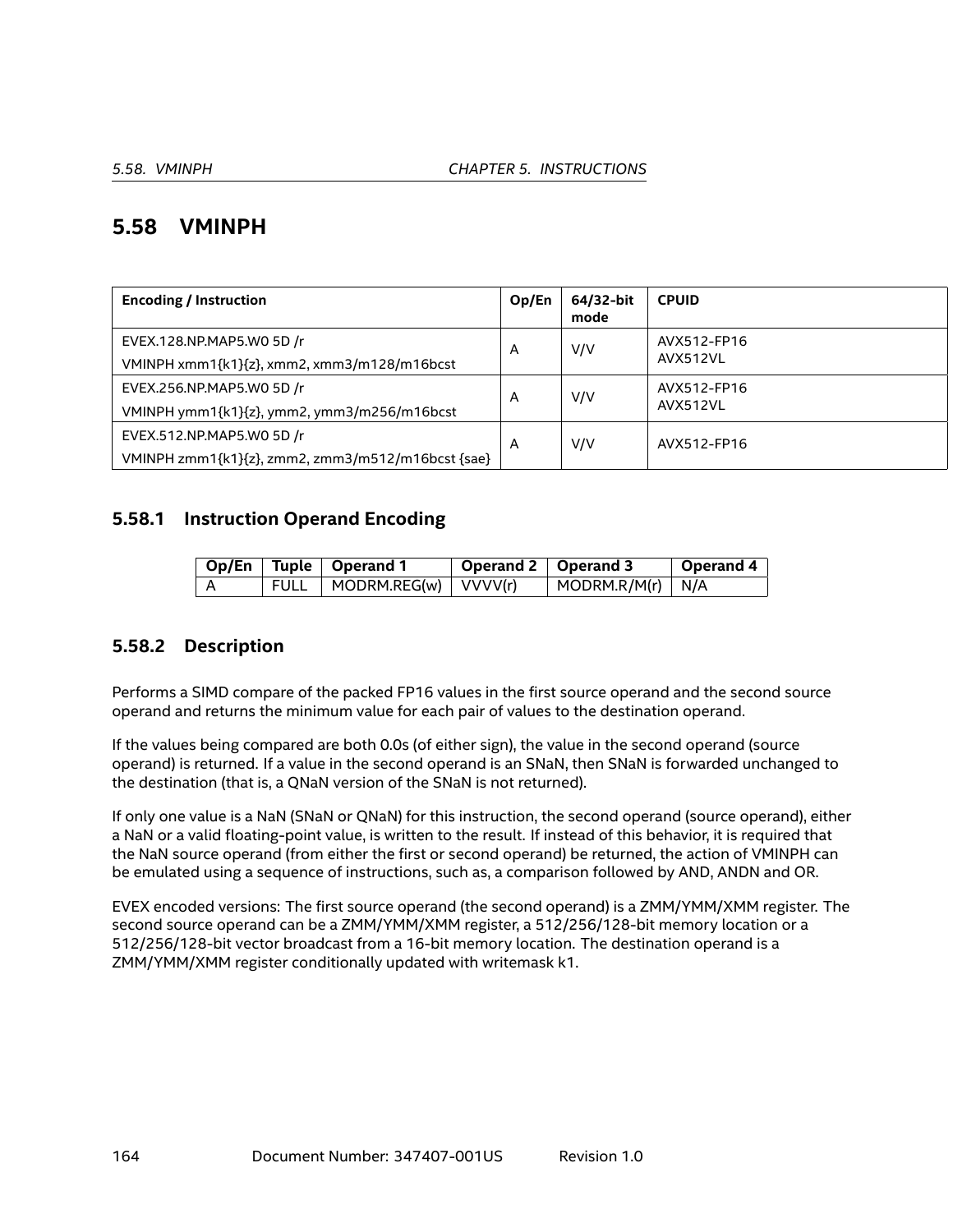## **5.58.3 Operation**

```
\frac{1}{1} def MIN(SRC1, SRC2):
2 \text{ IF (SRC1 = 0.0) and (SRC2 = 0.0):}\overline{\text{3}} DEST := SRC2
\angle ELSE IF (SRC1 = NaN):
5 DEST := SRC2
6 ELSE IF (SRC2 = NaN):
7 \quad | \quad DEST := SRC2\overline{\phantom{0}} ELSE IF (SRC1 < SRC2):
\overline{9} DEST := SRC1
10 ELSE:
11 DEST := SRC2
12
13 VMINPH dest, src1, src2
14 | VL = 128, 256 or 512
15 KL := VL/16
16
17 | FOR j := 0 TO KL-1:
18 | IF k1[j] OR *no writemask*:
19 IF EVEX. b = 1:
20 tsrc2 := SRC2.fp16[0]
21 | ELSE:
22 tsrc2 := SRC2.fp16[j]
23 DEST.fp16[j] := MIN(SRC1.fp16[j], tsrc2)
24 ELSE IF *zeroing*:
25 DEST.fp16[j] := 0
26 // else dest.fp16[j] remains unchanged
27
28 DEST [MAXVL-1:VL] := 0
```
#### **5.58.4 Exceptions**

| <b>Instruction</b>           |                | Exception Type $\vert$ Arithmetic Flags $\vert$ CPUID |                         |
|------------------------------|----------------|-------------------------------------------------------|-------------------------|
| VMINPH xmm1, xmm2, xmm3/m128 | E <sub>2</sub> | ID                                                    | AVX512-FP16. AVX512VL   |
| VMINPH ymm1, ymm2, ymm3/m256 | E2             | ΙD                                                    | . AVX512-FP16. AVX512VL |
| VMINPH zmm1. zmm2. zmm3/m512 | E2             | ID                                                    | AVX512-FP16             |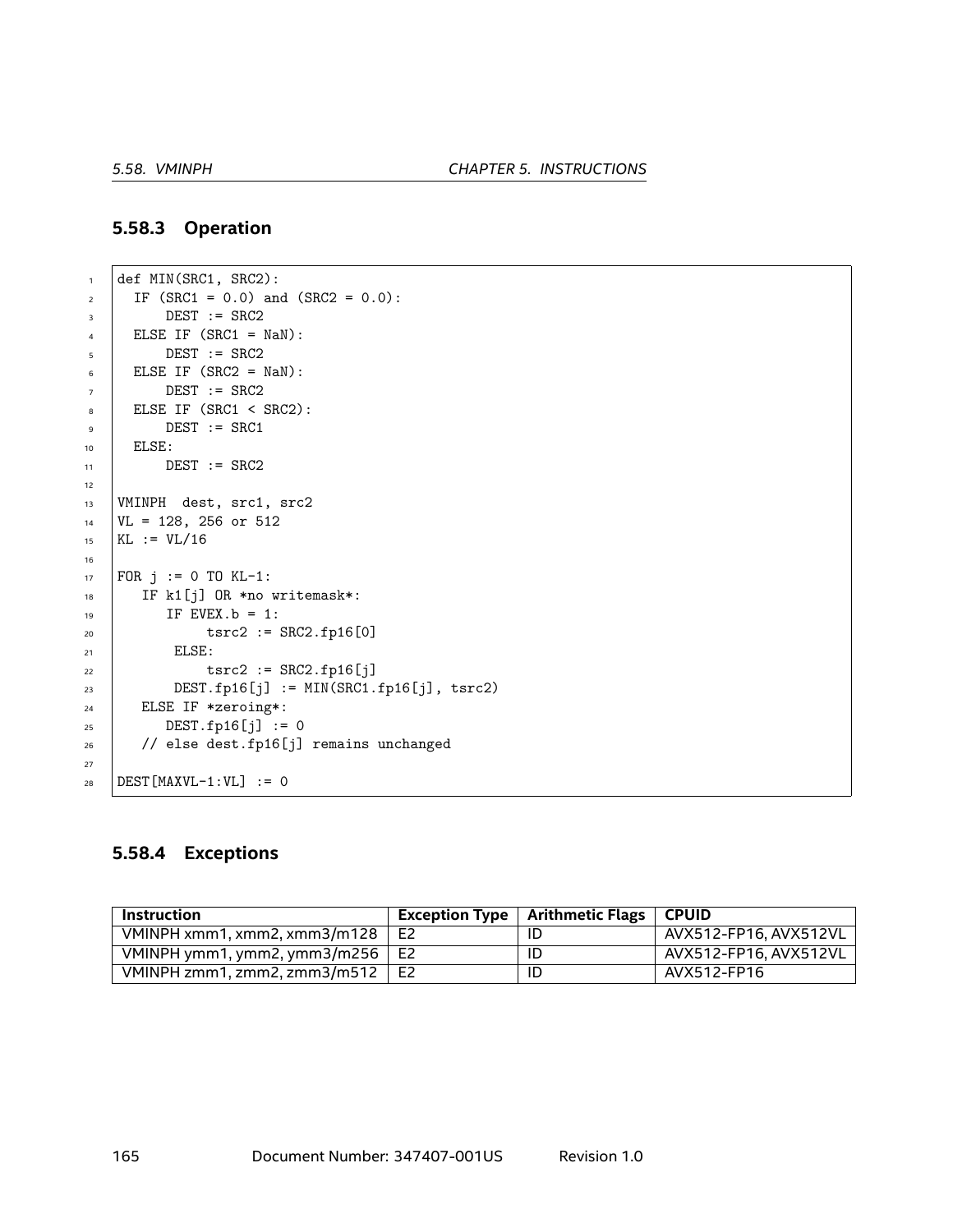# **5.59 VMINSH**

| <b>Encoding / Instruction</b>            | Op/En                   | 64/32-bit<br>mode | <b>CPUID</b> |
|------------------------------------------|-------------------------|-------------------|--------------|
| EVEX.LLIG.F3.MAP5.WO 5D /r               | $\overline{\mathsf{A}}$ | V/V               | AVX512-FP16  |
| VMINSH xmm1{k1}{z}, xmm2, xmm3/m16 {sae} |                         |                   |              |

## **5.59.1 Instruction Operand Encoding**

| Op/En Tuple | Operand 1                       | Operand 2   Operand 3 |                                  | <b>Operand 4</b> |
|-------------|---------------------------------|-----------------------|----------------------------------|------------------|
|             | SCALAR   MODRM.REG(w)   VVVV(r) |                       | $\vert$ MODRM.R/M(r) $\vert$ N/A |                  |

## **5.59.2 Description**

Performs a compare of the low packed FP16 values in the first source operand and the second source operand and returns the minimum value for the pair of values to the destination operand.

If the values being compared are both 0.0s (of either sign), the value in the second operand (source operand) is returned. If a value in the second operand is an SNaN, then SNaN is forwarded unchanged to the destination (that is, a QNaN version of the SNaN is not returned).

If only one value is a NaN (SNaN or QNaN) for this instruction, the second operand (source operand), either a NaN or a valid floating-point value, is written to the result. If instead of this behavior, it is required that the NaN source operand (from either the first or second operand) be returned, the action of VMINSH can be emulated using a sequence of instructions, such as, a comparison followed by AND, ANDN and OR.

EVEX encoded versions: The first source operand (the second operand) is a ZMM/YMM/XMM register. The second source operand can be a ZMM/YMM/XMM register, a 512/256/128-bit memory location or a 512/256/128-bit vector broadcast from a 16-bit memory location. The destination operand is a ZMM/YMM/XMM register conditionally updated with writemask k1.

Bits 127:16 of the destination operand are copied from the corresponding bits of the first source operand. Bits MAXVL-1:128 of the destination operand are zeroed. The low FP16 element of the destination is updated according to the writemask.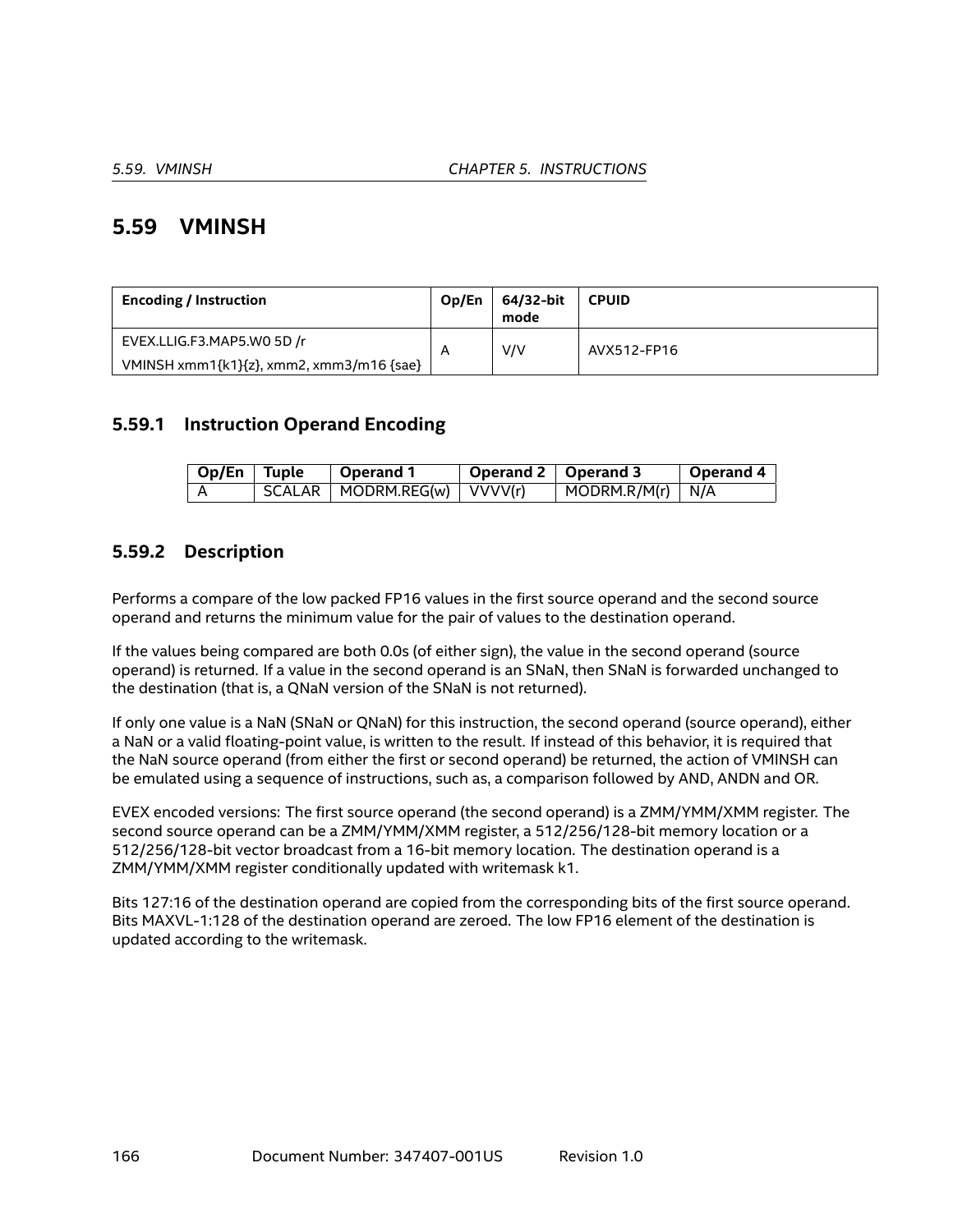### **5.59.3 Operation**

```
\frac{1}{1} def MIN(SRC1, SRC2):
2 \mid \text{IF (SRC1 = 0.0) and (SRC2 = 0.0):}\overline{\text{3}} DEST := SRC2
\angle ELSE IF (SRC1 = NaN):
5 DEST := SRC2
6 ELSE IF (SRC2 = NaN):
7 \quad | \quad DEST := SRC2\overline{\phantom{0}} ELSE IF (SRC1 < SRC2):
\overline{9} DEST := SRC1
10 | ELSE:
11 DEST := SRC2
12
13
14 | VMINSH dest, src1, src2
15 IF k1[0] OR *no writemask*:
16 DEST.fp16[0] := MIN(SRC1.fp16[0], SRC2.fp16[0])
17 ELSE IF *zeroing*:
18 DEST.fp16[0] := 0
19 // else dest.fp16[j] remains unchanged
20
21 DEST[127:16] := SRC1[127:16]
22 DEST [MAXVL-1:128] := 0
```
## **5.59.4 Exceptions**

| Instruction                     | Exception Type   Arithmetic Flags   CPUID |                          |
|---------------------------------|-------------------------------------------|--------------------------|
| VMINSH xmm1, xmm2, xmm3/m16 $E$ | ID                                        | <sup>⊦</sup> AVX512-FP16 |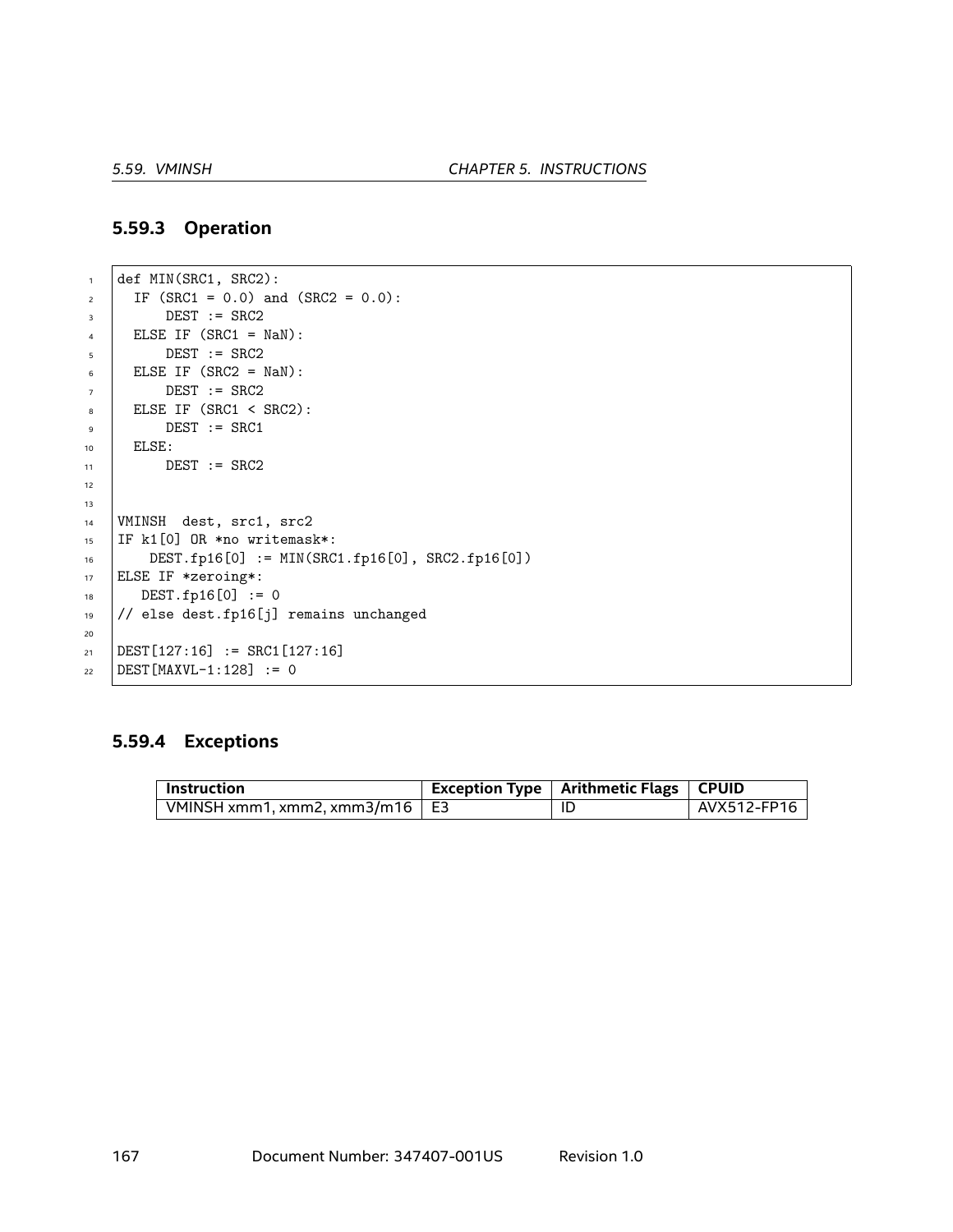# **5.60 VMOVSH**

| <b>Encoding / Instruction</b>  | Op/En | 64/32-bit<br>mode | <b>CPUID</b> |
|--------------------------------|-------|-------------------|--------------|
| EVEX.LLIG.F3.MAP5.WO 10 /r     | A     | V/V               | AVX512-FP16  |
| VMOVSH xmm1 ${k1}{z}$ , m16    |       |                   |              |
| EVEX.LLIG.F3.MAP5.WO 11 /r     | в     | V/V               | AVX512-FP16  |
| VMOVSH m16{k1}, xmm1           |       |                   |              |
| EVEX.LLIG.F3.MAP5.WO 10 /r     | C     | V/V               | AVX512-FP16  |
| VMOVSH xmm1{k1}{z}, xmm2, xmm3 |       |                   |              |
| EVEX.LLIG.F3.MAP5.WO 11 /r     | D     | V/V               | AVX512-FP16  |
| VMOVSH xmm1{k1}{z}, xmm2, xmm3 |       |                   |              |

## **5.60.1 Instruction Operand Encoding**

| Op/En | Tuple         | Operand 1    | Operand 2    | Operand 3    | Operand 4 |
|-------|---------------|--------------|--------------|--------------|-----------|
| A     | <b>SCALAR</b> | MODRM.REG(w) | MODRM.R/M(r) | N/A          | N/A       |
| B     | <b>SCALAR</b> | MODRM.R/M(w) | MODRM.REG(r) | N/A          | N/A       |
|       | N/A           | MODRM.REG(w) | VVVV(r)      | MODRM.R/M(r) | N/A       |
|       | N/A           | MODRM.R/M(w) | VVVV(r)      | MODRM.REG(r) | N/A       |

# **5.60.2 Description**

Move a FP16 value to a register or memory.

The two register-only forms are aliases and differ only in where their operands are encoded. This is a side effect of the encodings selected.

# **5.60.3 Operation**

```
1 VMOVSH dest, src // TWO OPERAND LOAD
2
3 IF k1[0] or no writemask:
4 DEST.fp16[0] := SRC.fp16[0]
5 ELSE IF *zeroing*:
6 \quad \text{DEST.fp16[0]} := 07 // ELSE DEST.fp16[0] remains unchanged
8
\overline{\text{DEST}[\text{MAXVL}:16]} := 0
```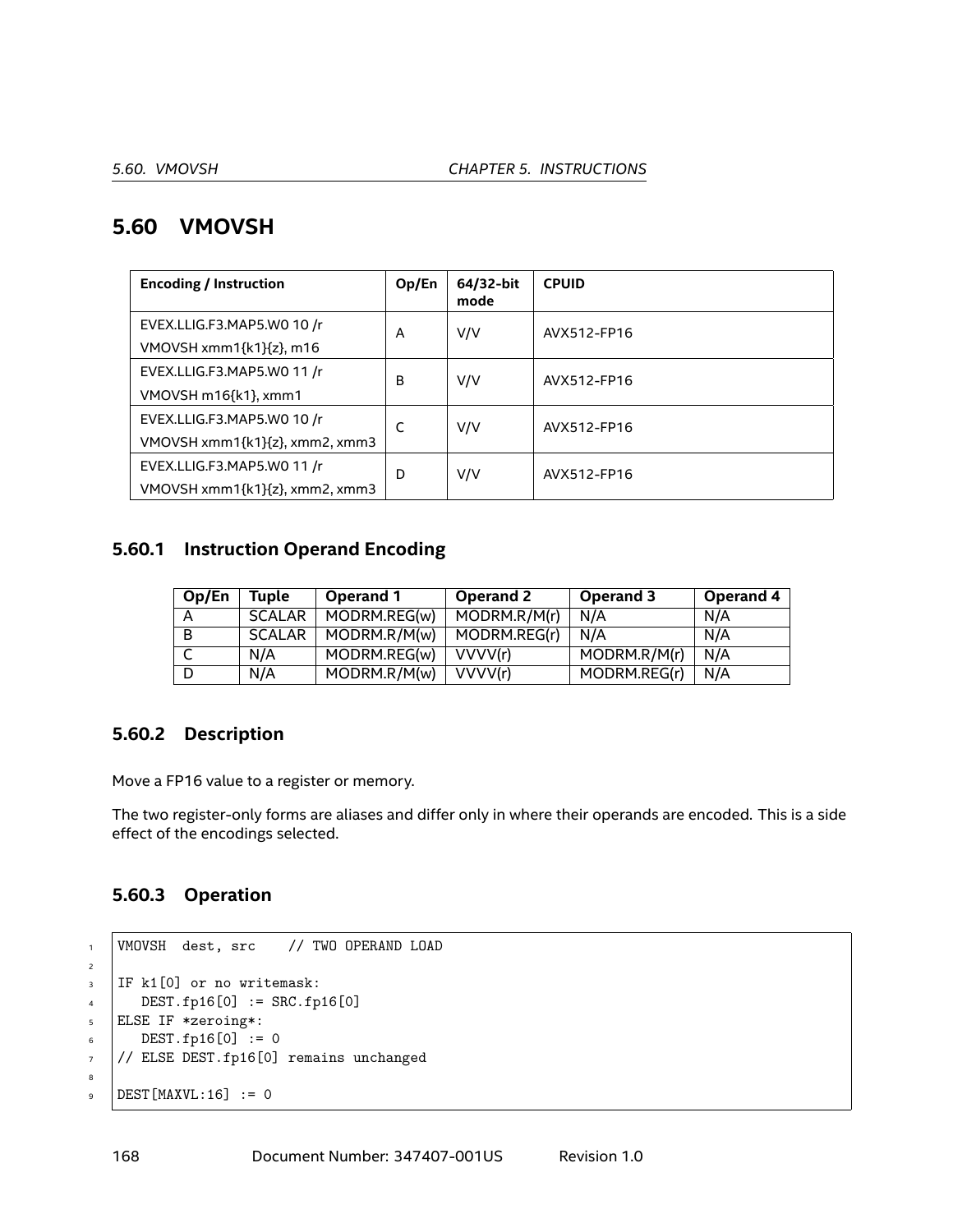```
1 | VMOVSH dest, src // TWO OPERAND STORE
2
3 IF k1[0] or no writemask:
4 DEST.fp16[0] := SRC.fp16[0]
5 // ELSE DEST.fp16[0] remains unchanged
```

```
1 | VMOVSH dest, src1, src2 / / THREE OPERAND COPY
2
3 IF k1[0] or no writemask:
\mu DEST.fp16[0] := SRC2.fp16[0]
5 ELSE IF *zeroing*:
6 \quad \text{DEST.fp16[0]} := 07 // ELSE DEST.fp16[0] remains unchanged
8
\text{DEF}[127:16] := \text{SRC1}[127:16]10 DEST[MAXVL:128] := 0
```
#### **5.60.4 Exceptions**

| <b>Instruction</b>      | <b>Exception Type</b> | Arithmetic Flags . | <b>CPUID</b> |
|-------------------------|-----------------------|--------------------|--------------|
| VMOVSH xmm1, m16        | E5                    | N/A                | AVX512-FP16  |
| VMOVSH m16, xmm1        | E <sub>5</sub>        | N/A                | AVX512-FP16  |
| VMOVSH xmm1. xmm2. xmm3 | E5                    | N/A                | AVX512-FP16  |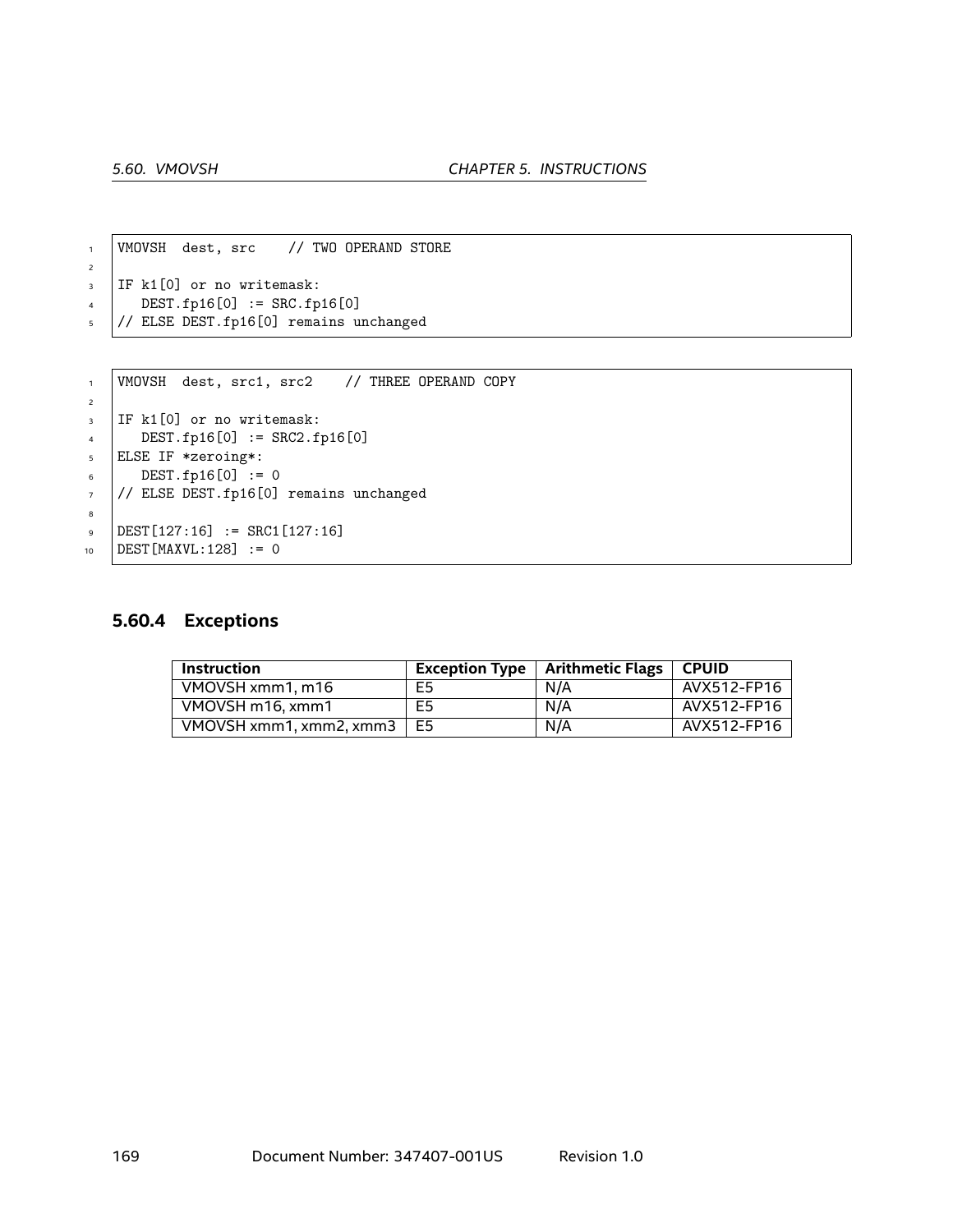# **5.61 VMOVW**

| <b>Encoding / Instruction</b>                     | Op/En | 64/32-bit<br>mode | <b>CPUID</b> |
|---------------------------------------------------|-------|-------------------|--------------|
| EVEX.128.66.MAP5.WIG 6E /r<br>VMOVW xmm1, reg/m16 | А     | V/V               | AVX512-FP16  |
|                                                   |       |                   |              |
| EVEX.128.66.MAP5.WIG 7E /r<br>VMOVW reg/m16, xmm1 | B     | V/V               | AVX512-FP16  |

## **5.61.1 Instruction Operand Encoding**

| Op/En | Tuple               | Operand 1             | Operand 2                        | Operand 3   Operand 4 |     |
|-------|---------------------|-----------------------|----------------------------------|-----------------------|-----|
|       | SCALAR              | MODRM.REG(w)          | $MODRM.R/M(r)$ N/A               |                       | N/A |
| - B   | SCALAR <sub>I</sub> | $\vdash$ MODRM.R/M(w) | $\vert$ MODRM.REG(r) $\vert$ N/A |                       | N/A |

## **5.61.2 Description**

This instruction either (a) copies a one FP16 element from an XMM register to a general purpose register or memory location or (b) copies one FP16 element from a general purpose register or memory location to an XMM register. When writing a general purpose register, the lower 16-bits of the register will contain the FP16 value. The upper bits of the general purpose register are written with zeros.

## **5.61.3 Operation**

```
1 VMOVW dest, src // TWO OPERAND LOAD
2
3 DEST.fp16[0] := SRC.fp16[0]
\angle DEST [MAXVL:16] := 0
```

```
1 VMOVW dest, src // TWO OPERAND STORE
2
3 DEST.fp16[0] := SRC.fp16[0]
4 // upper bits of GPR DEST are zero'd
```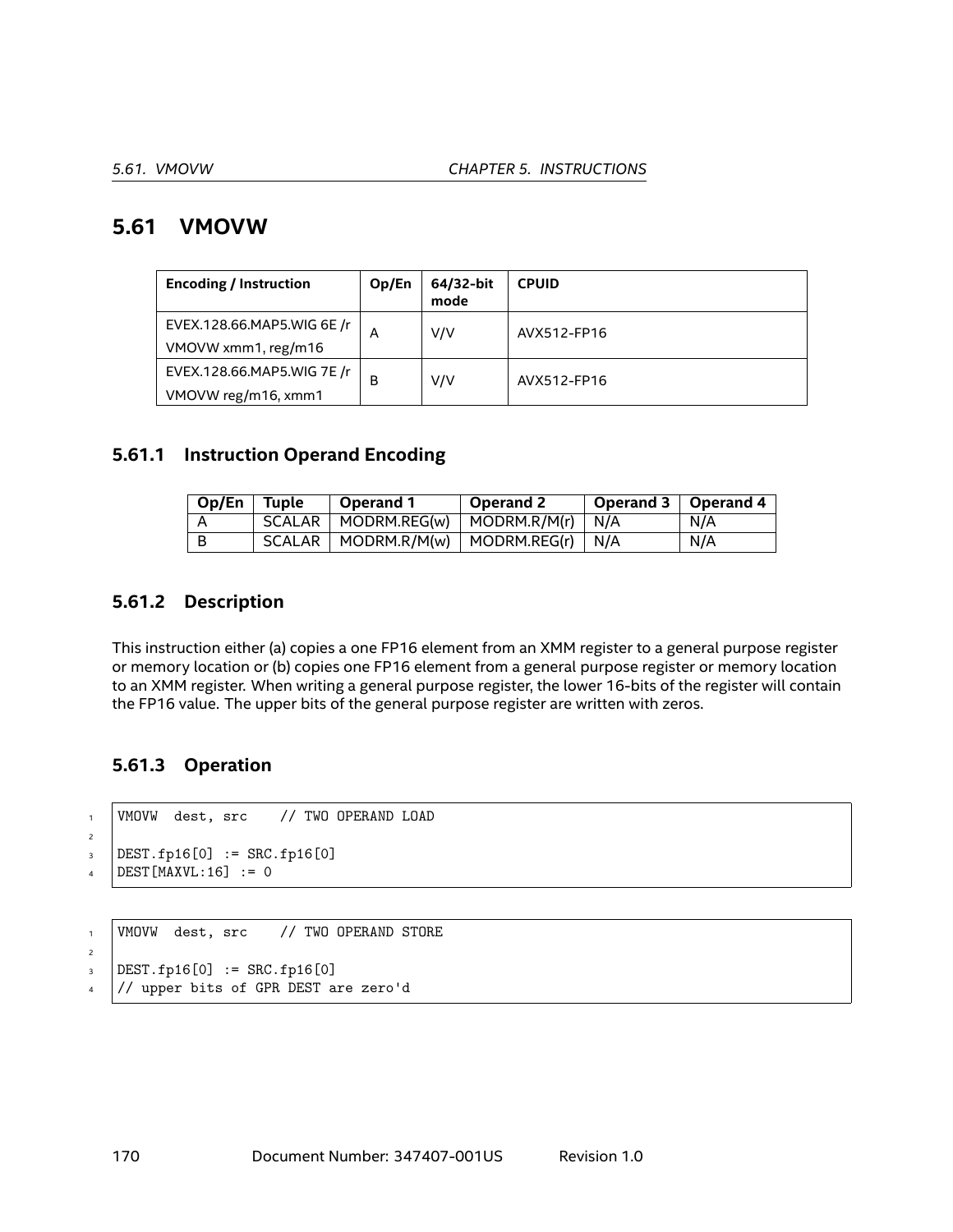# **5.61.4 Exceptions**

| <b>Instruction</b>         | Exception Type $ $ | Arithmetic Flags   CPUID |             |
|----------------------------|--------------------|--------------------------|-------------|
| VMOVW xmm1, reg/m16 $\mid$ | E9NF               | N/A                      | AVX512-FP16 |
| VMOVW reg/m16, xmm1        | <b>E9NF</b>        | N/A                      | AVX512-FP16 |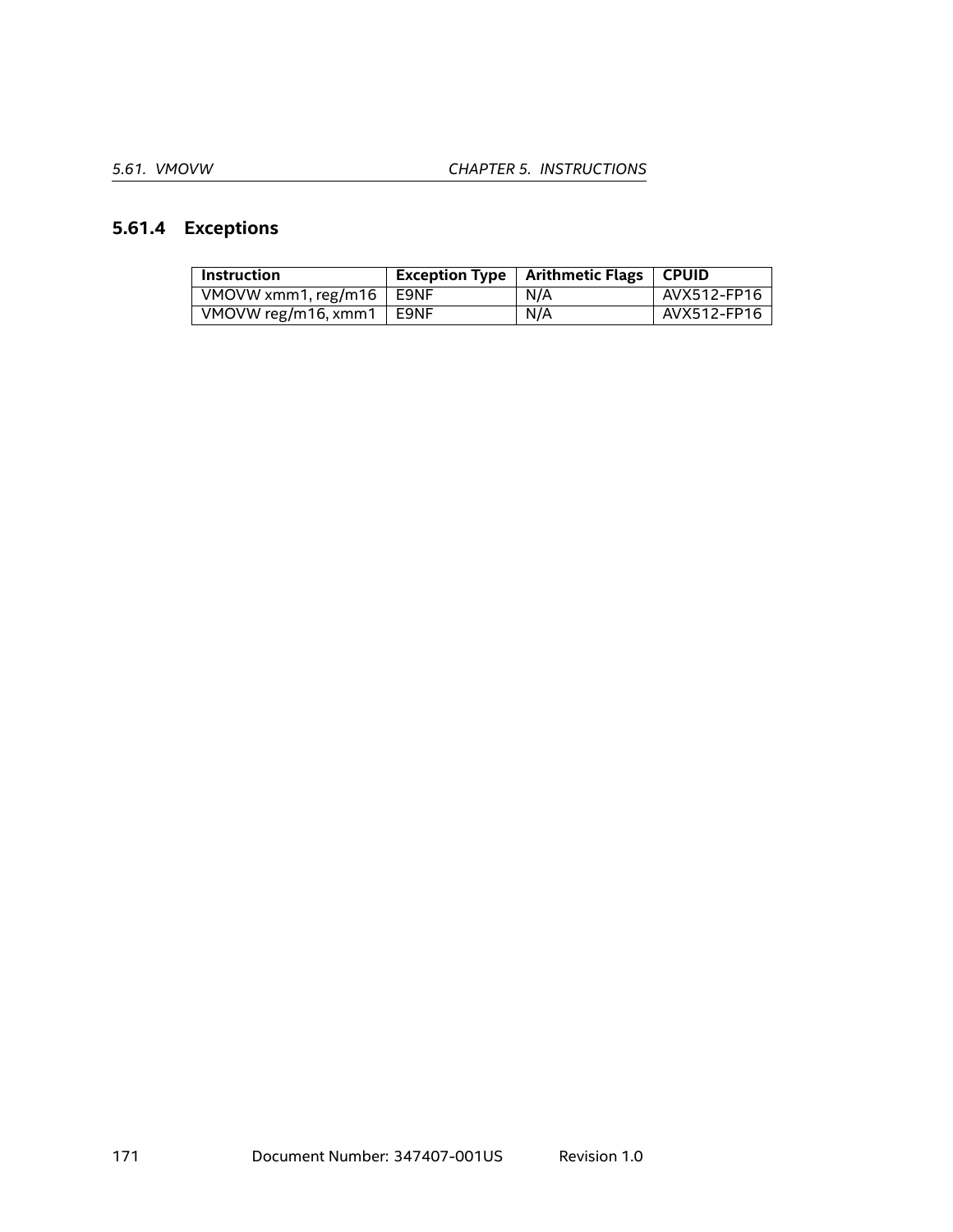# **5.62 VMULPH**

| <b>Encoding / Instruction</b>                    | Op/En | 64/32-bit<br>mode | <b>CPUID</b>            |
|--------------------------------------------------|-------|-------------------|-------------------------|
| EVEX.128.NP.MAP5.W0 59 /r                        | A     | V/V               | AVX512-FP16<br>AVX512VL |
| VMULPH xmm1{k1}{z}, xmm2, xmm3/m128/m16bcst      |       |                   |                         |
| EVEX.256.NP.MAP5.W0 59 /r                        | A     | V/V               | AVX512-FP16             |
| VMULPH ymm1{k1}{z}, ymm2, ymm3/m256/m16bcst      |       |                   | AVX512VL                |
| EVEX.512.NP.MAP5.W0 59 /r                        | A     | V/V               | AVX512-FP16             |
| VMULPH zmm1{k1}{z}, zmm2, zmm3/m512/m16bcst {er} |       |                   |                         |

## **5.62.1 Instruction Operand Encoding**

|  | Op/En   Tuple   Operand 1     | Operand 2   Operand 3 |                                  | Operand 4 |
|--|-------------------------------|-----------------------|----------------------------------|-----------|
|  | FULL   MODRM.REG(w)   VVVV(r) |                       | $\vert$ MODRM.R/M(r) $\vert$ N/A |           |

## **5.62.2 Description**

Multiply packed FP16 values from source operands and stores the packed FP16 result in the destination operand. The destination elements are updated according to the writemask.

### **5.62.3 Operation**

```
1 | VMULPH (EVEX encoded versions) when src2 operand is a register
\text{VL} = 128, 256 or 512
_3 | KL := VL/16
4 | IF (VL = 512) AND (EVEX.b = 1):
5 SET_RM(EVEX.RC)
6 ELSE
7 SET_RM(MXCSR.RC)
8
\bullet FOR j := 0 TO KL-1:
10 | IF k1[j] OR *no writemask*:
11 DEST.fp16[j] := SRC1.fp16[j] * SRC2.fp16[j]
12 ELSE IF *zeroing*:
13 DEST.fp16[j] := 0
14 // else dest.fp16[j] remains unchanged
15
16 DEST [MAXVL-1:VL] := 0
```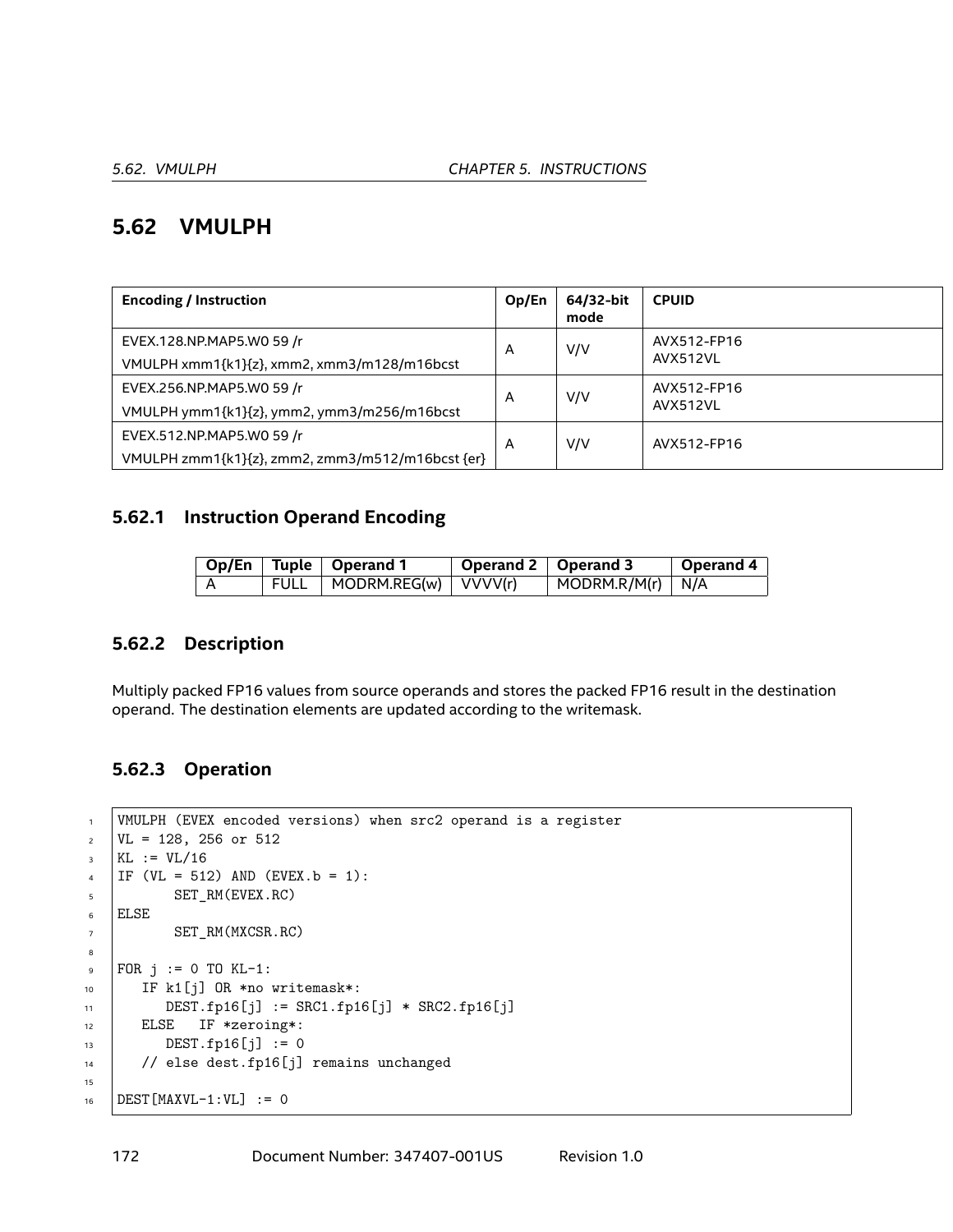```
1 | VMULPH (EVEX encoded versions) when src2 operand is a memory source
\text{VL} = 128, 256 or 512
_3 | KL := VL/16
4
5 FOR j := 0 TO KL-1:
6 IF k1[j] OR *no writemask*:
7 IF EVEX.b = 1:
8 DEST.fp16[j] := SRC1.fp16[j] * SRC2.fp16[0]
9 ELSE:
10 DEST.fp16[j] := SRC1.fp16[j] * SRC2.fp16[j]
11 ELSE IF *zeroing*:
12 DEST.fp16[j] := 0
13 // else dest.fp16[j] remains unchanged
14
15 DEST [MAXVL-1:VL] := 0
```
### **5.62.4 Exceptions**

| Instruction                            |    | Exception Type $\vert$ Arithmetic Flags $\vert$ CPUID |                       |
|----------------------------------------|----|-------------------------------------------------------|-----------------------|
| VMULPH xmm1, xmm2, xmm3/m128           | E2 | <b>IOUPD</b>                                          | AVX512-FP16, AVX512VL |
| VMULPH ymm1, ymm2, ymm3/m256 $\mid$ E2 |    | <b>IOUPD</b>                                          | AVX512-FP16, AVX512VL |
| VMULPH zmm1, zmm2, zmm3/m512           | E2 | <b>IOUPD</b>                                          | AVX512-FP16           |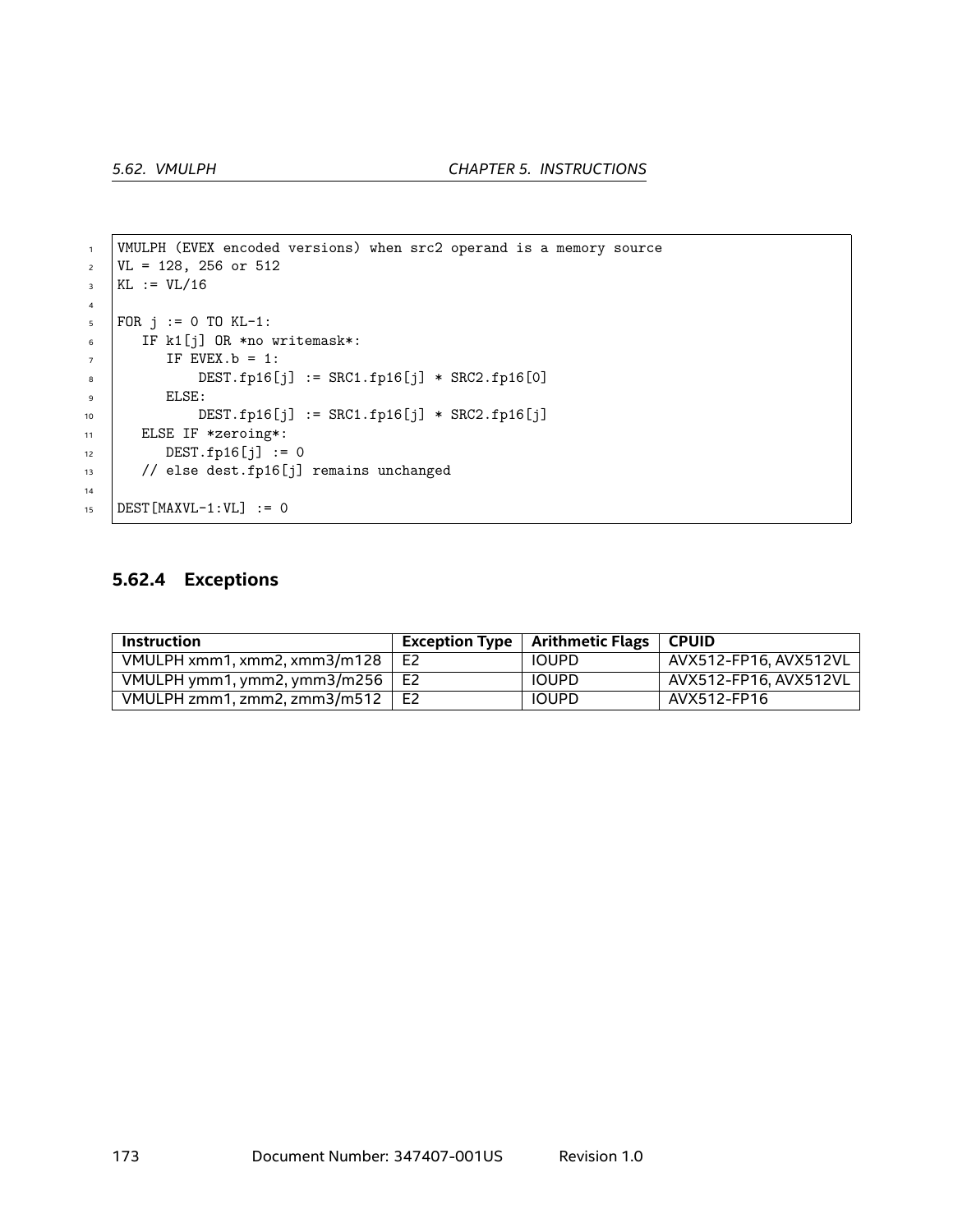# **5.63 VMULSH**

| <b>Encoding / Instruction</b>           | Op/En | 64/32-bit<br>mode | <b>CPUID</b> |
|-----------------------------------------|-------|-------------------|--------------|
| EVEX.LLIG.F3.MAP5.WO 59 /r              | A     | V/V               | AVX512-FP16  |
| VMULSH xmm1{k1}{z}, xmm2, xmm3/m16 {er} |       |                   |              |

## **5.63.1 Instruction Operand Encoding**

| Op/En   Tuple | $\vert$ Operand 1               | Operand 2   Operand 3 |                                  | Operand 4 |
|---------------|---------------------------------|-----------------------|----------------------------------|-----------|
|               | SCALAR   MODRM.REG(w)   VVVV(r) |                       | $\vert$ MODRM.R/M(r) $\vert$ N/A |           |

## **5.63.2 Description**

Multiply the low FP16 value from the source operands and stores the FP16 result in the destination operand. Bits 127:16 of the destination operand are copied from the corresponding bits of the first source operand. Bits MAXVL-1:128 of the destination operand are zeroed. The low FP16 element of the destination is updated according to the writemask.

#### **5.63.3 Operation**

```
1 | VMULSH (EVEX encoded versions)
2 IF EVEX.b = 1 and SRC2 is a register:
3 SET_RM(EVEX.RC)
4 ELSE
5 SET_RM(MXCSR.RC)
6
7 IF k1[0] OR *no writemask*:
8 \mid DEST.fp16[0] := SRC1.fp16[0] * SRC2.fp16[0]
9 ELSE IF *zeroing*:
10 DEST.fp16[0] := 0
11 // else dest.fp16[0] remains unchanged
12
13 DEST[127:16] := SRC1[127:16]
14 DEST [MAXVL-1:VL] := 0
```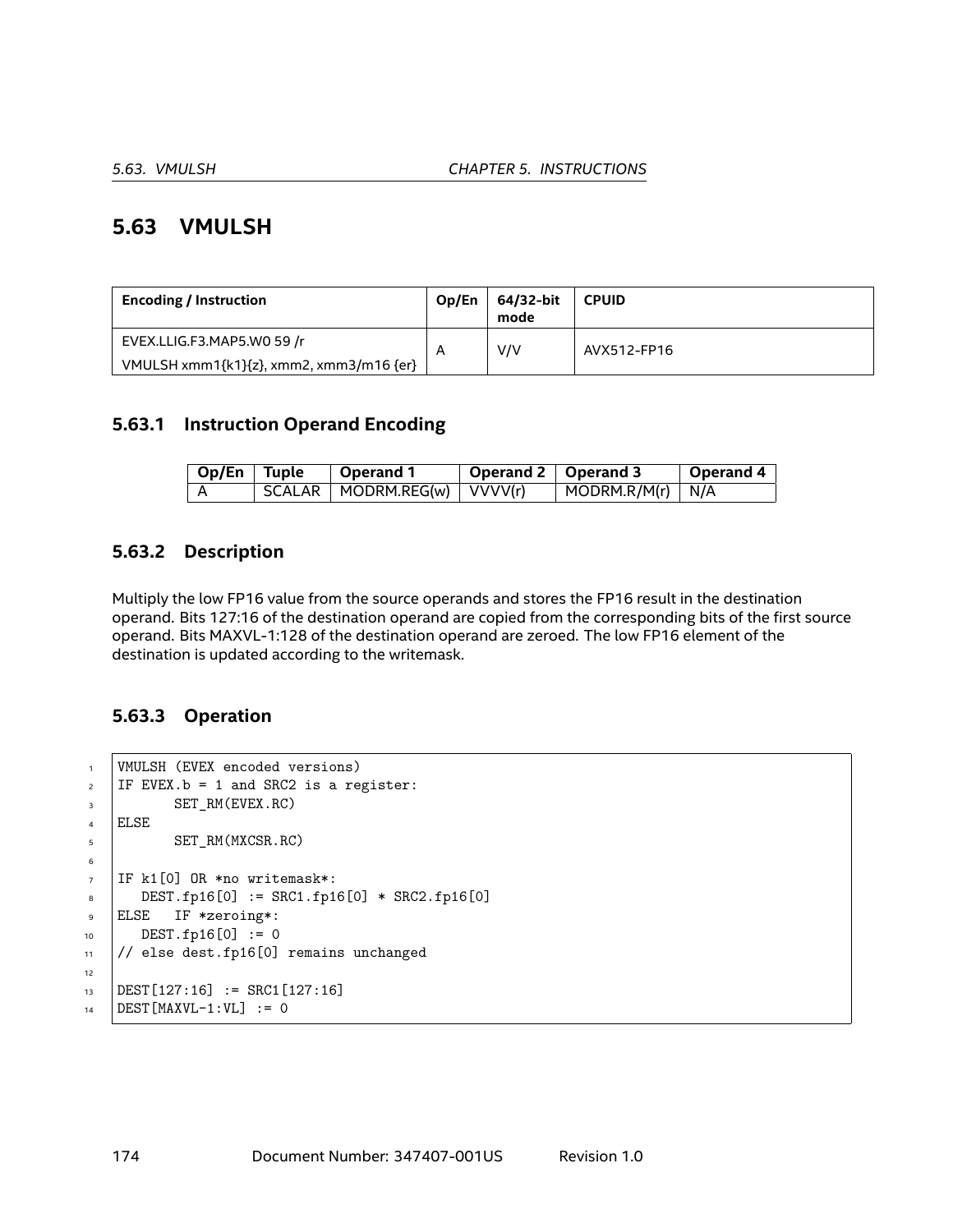# **5.63.4 Exceptions**

| <b>Instruction</b>                    | <b>Exception Type   Arithmetic Flags   CPUID</b> |             |
|---------------------------------------|--------------------------------------------------|-------------|
| VMULSH xmm1, xmm2, xmm3/m16 $\mid$ E3 | <b>IOUPD</b>                                     | AVX512-FP16 |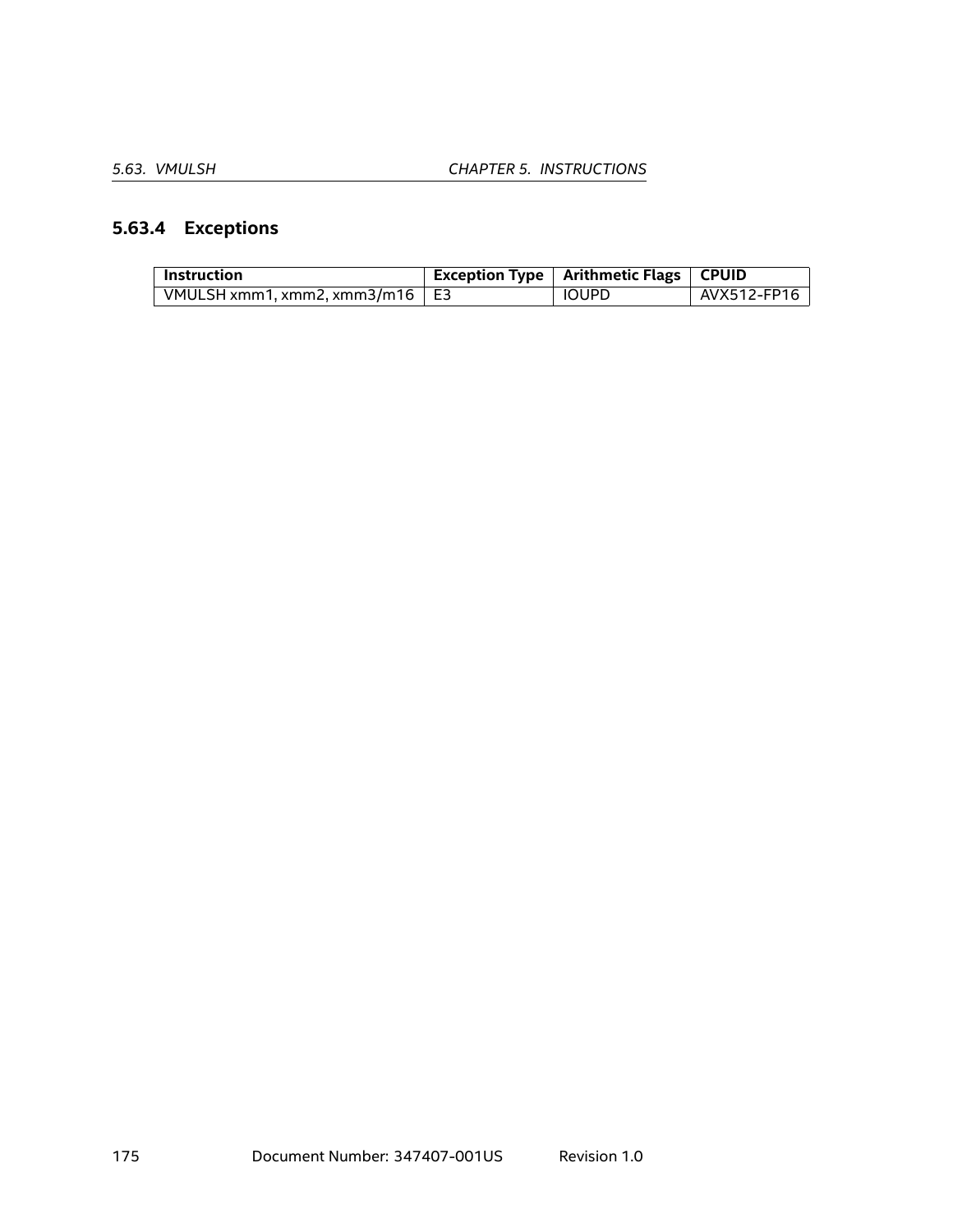# **5.64 VRCPPH**

| <b>Encoding / Instruction</b>                                      | Op/En | 64/32-bit<br>mode | <b>CPUID</b>            |
|--------------------------------------------------------------------|-------|-------------------|-------------------------|
| EVEX.128.66.MAP6.WO 4C /r<br>VRCPPH xmm1{k1}{z}, xmm2/m128/m16bcst | A     | V/V               | AVX512-FP16<br>AVX512VL |
| EVEX.256.66.MAP6.WO 4C /r<br>VRCPPH ymm1{k1}{z}, ymm2/m256/m16bcst | A     | V/V               | AVX512-FP16<br>AVX512VL |
| EVEX.512.66.MAP6.WO 4C /r<br>VRCPPH zmm1{k1}{z}, zmm2/m512/m16bcst | A     | V/V               | AVX512-FP16             |

# **5.64.1 Instruction Operand Encoding**

|  | Op/En   Tuple   Operand 1                | Operand 2 | Operand 3   Operand 4 |     |
|--|------------------------------------------|-----------|-----------------------|-----|
|  | FULL   MODRM.REG(w)   MODRM.R/M(r)   N/A |           |                       | N/A |

## **5.64.2 Description**

This instruction performs a SIMD computation of the approximate reciprocals of 8/16/32 packed FP16 values in the source operand (the second operand) and stores the packed FP16 results in the destination operand. The maximum relative error for this approximation is less than  $2^{-11} + 2^{-14}.$ 

For special cases, see Figure [5.5](#page-175-0).

| <b>Input Value</b>    | <b>Result value</b> | <b>Comments</b>     |
|-----------------------|---------------------|---------------------|
| $0 \le X \le 2^{-16}$ | $\infty$            | Very small denormal |
| $-2^{-16} < X < -0$   | $-\infty$           | Very small denormal |
| $X = +\infty$         | $+0$                |                     |
| $X=-\infty$           | $-()$               |                     |
| $X = 2^{-n}$          | $2^n$               |                     |
| $X = -2^{-n}$         | $-2^n$              |                     |

<span id="page-175-0"></span>Figure 5.5: vrcp[ph,sh] special cases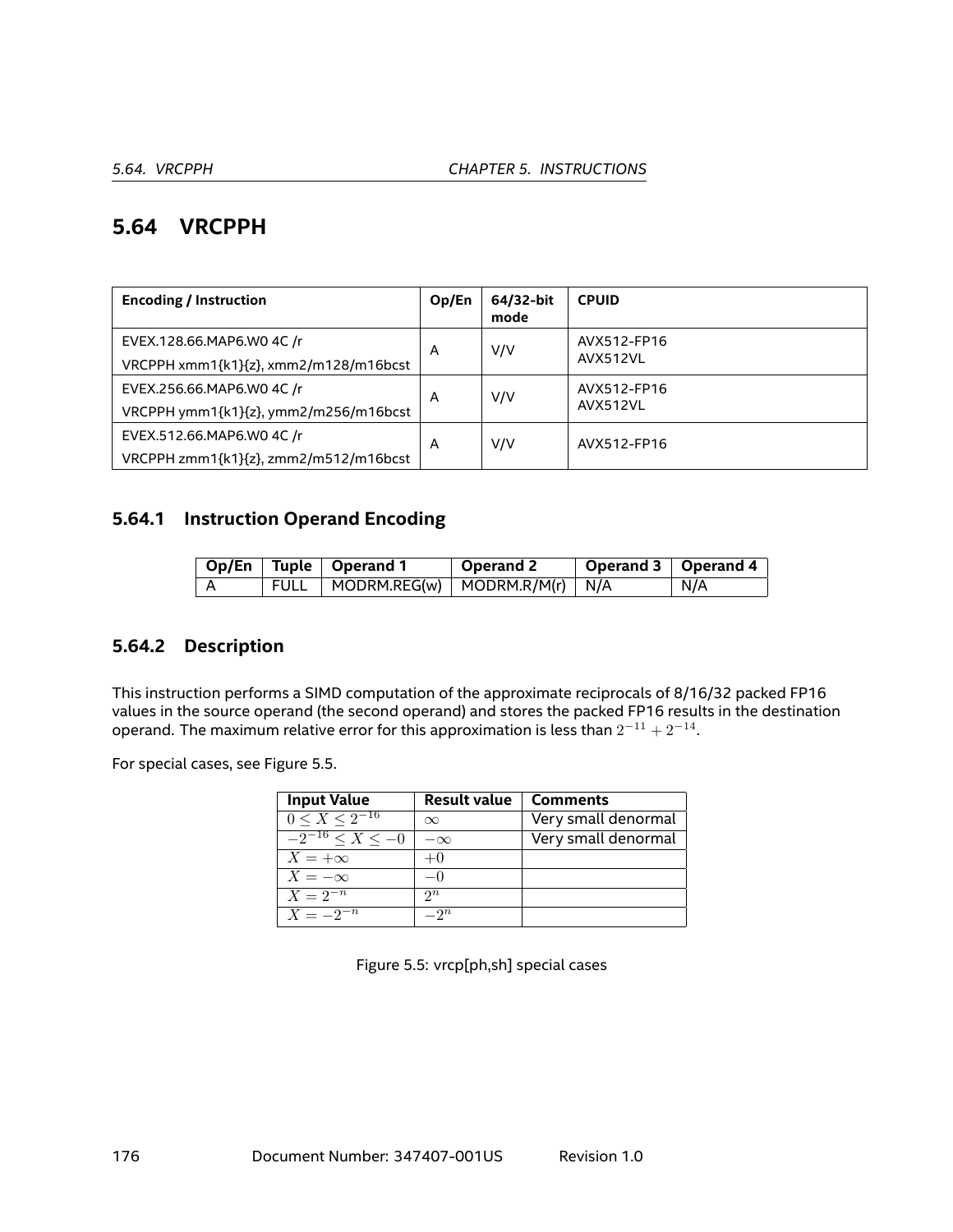### **5.64.3 Operation**

```
1 VRCPPH dest{k1}, src
\text{VL} = 128, 256, \text{ or } 5123
4 KL := VL / 16
5
6 FOR i := 0 to KL-1:
7 IF k1[i] or *no writemask*:
8 \mid IF SRC is memory and (EVEX.b = 1):
\frac{1}{9} tsrc := src.fp16[0]
10 | ELSE:
11 tsrc := src.fp16[i]12 DEST.fp16[i] := APPROXIMATE(1.0 / tsrc)
13 ELSE IF *zeroing*:
14 DEST.fp16[i] := 0
15 //else DEST.fp16[i] remains unchanged
16
17 dest [MAXVL-1:v1] := 0
```
# **5.64.4 Exceptions**

| <b>Instruction</b>     |    | Exception Type $\vert$ Arithmetic Flags $\vert$ CPUID |                       |
|------------------------|----|-------------------------------------------------------|-----------------------|
| VRCPPH xmm1, xmm2/m128 | F4 | N/A                                                   | AVX512-FP16. AVX512VL |
| VRCPPH ymm1, ymm2/m256 | F4 | N/A                                                   | AVX512-FP16. AVX512VL |
| VRCPPH zmm1. zmm2/m512 | F4 | N/A                                                   | AVX512-FP16           |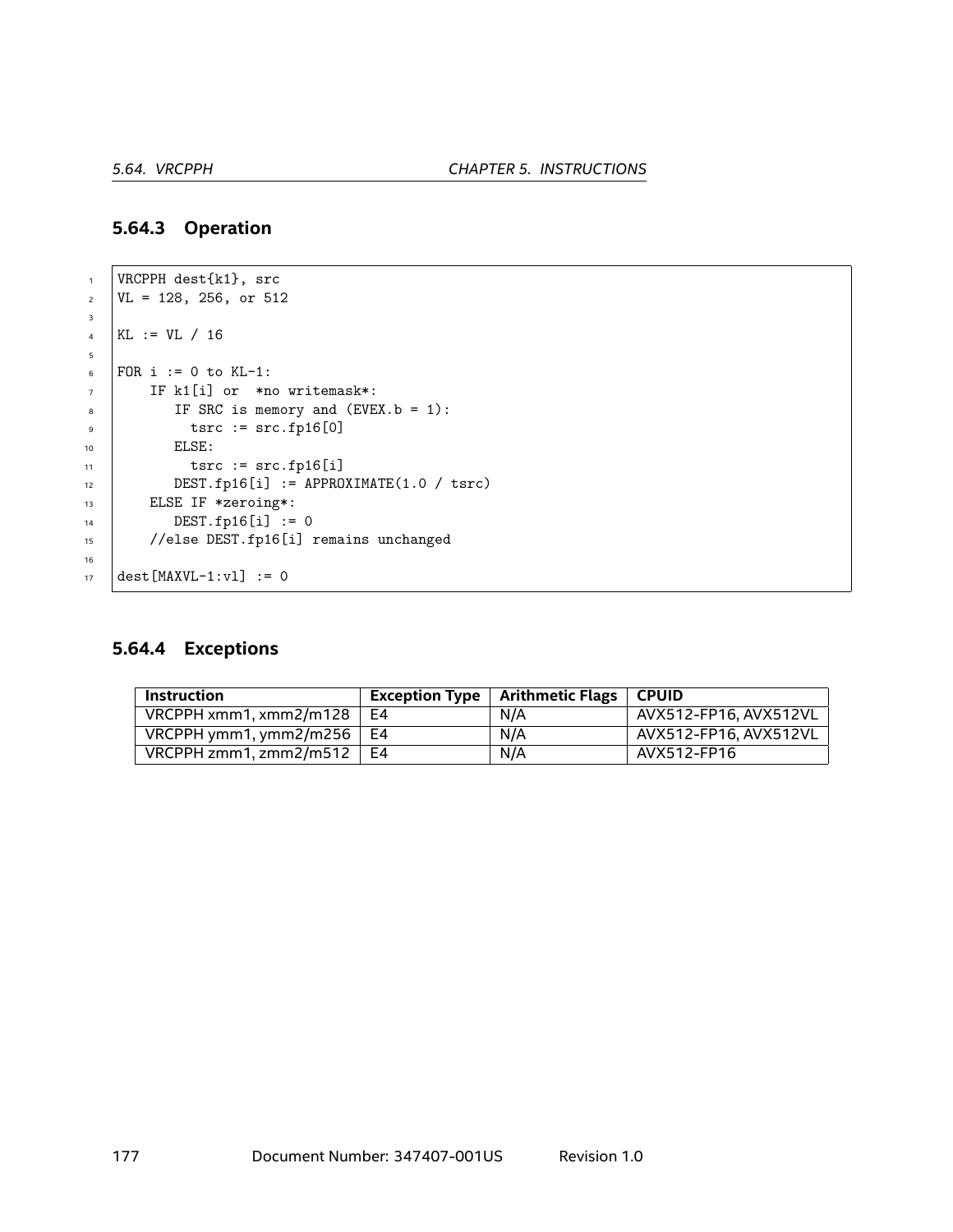# **5.65 VRCPSH**

| <b>Encoding / Instruction</b>      | Op/En | 64/32-bit<br>mode | <b>CPUID</b> |
|------------------------------------|-------|-------------------|--------------|
| EVEX.LLIG.66.MAP6.WO 4D /r         | A     | V/V               | AVX512-FP16  |
| VRCPSH xmm1{k1}{z}, xmm2, xmm3/m16 |       |                   |              |

## **5.65.1 Instruction Operand Encoding**

|  | Op/En   Tuple | $\vert$ Operand 1             | Operand 2   Operand 3 |                                | $\vert$ Operand 4 $\vert$ |
|--|---------------|-------------------------------|-----------------------|--------------------------------|---------------------------|
|  |               | SCALAR   MODRM.REG(w) VVVV(r) |                       | $\mid$ MODRM.R/M(r) $\mid$ N/A |                           |

## **5.65.2 Description**

This instruction performs a SIMD computation of the approximate reciprocal of the low FP16 value in the second source operand (the third operand) and stores the result in the low word element of the destination operand (the first operand) according to the writemask k1. Bits 127:16 of the XMM register destination are copied from corresponding bits in the first source operand (the second operand). The maximum relative error for this approximation is less than 2 *<sup>−</sup>*<sup>11</sup> + 2*−*<sup>14</sup> .

Bits 127:16 of the destination operand are copied from the corresponding bits of the first source operand. Bits MAXVL-1:128 of the destination operand are zeroed. The low FP16 element of the destination is updated according to the writemask.

For special cases, see Figure [5.5](#page-175-0).

## **5.65.3 Operation**

```
1 VRCPSH dest{k1}, src1, src2
2
3 IF k1[0] or *no writemask*:
4 DEST.fp16[0] := APPROXIMATE(1.0 / src2.fp16[0])
5 ELSE IF *zeroing*:
6 \quad \text{DEST.fp16[0]} := 07 //else DEST.fp16[0] remains unchanged
8
\bullet dest[127:16] := src1[127:16]
10 dest [MAXVL-1:128] := 0
```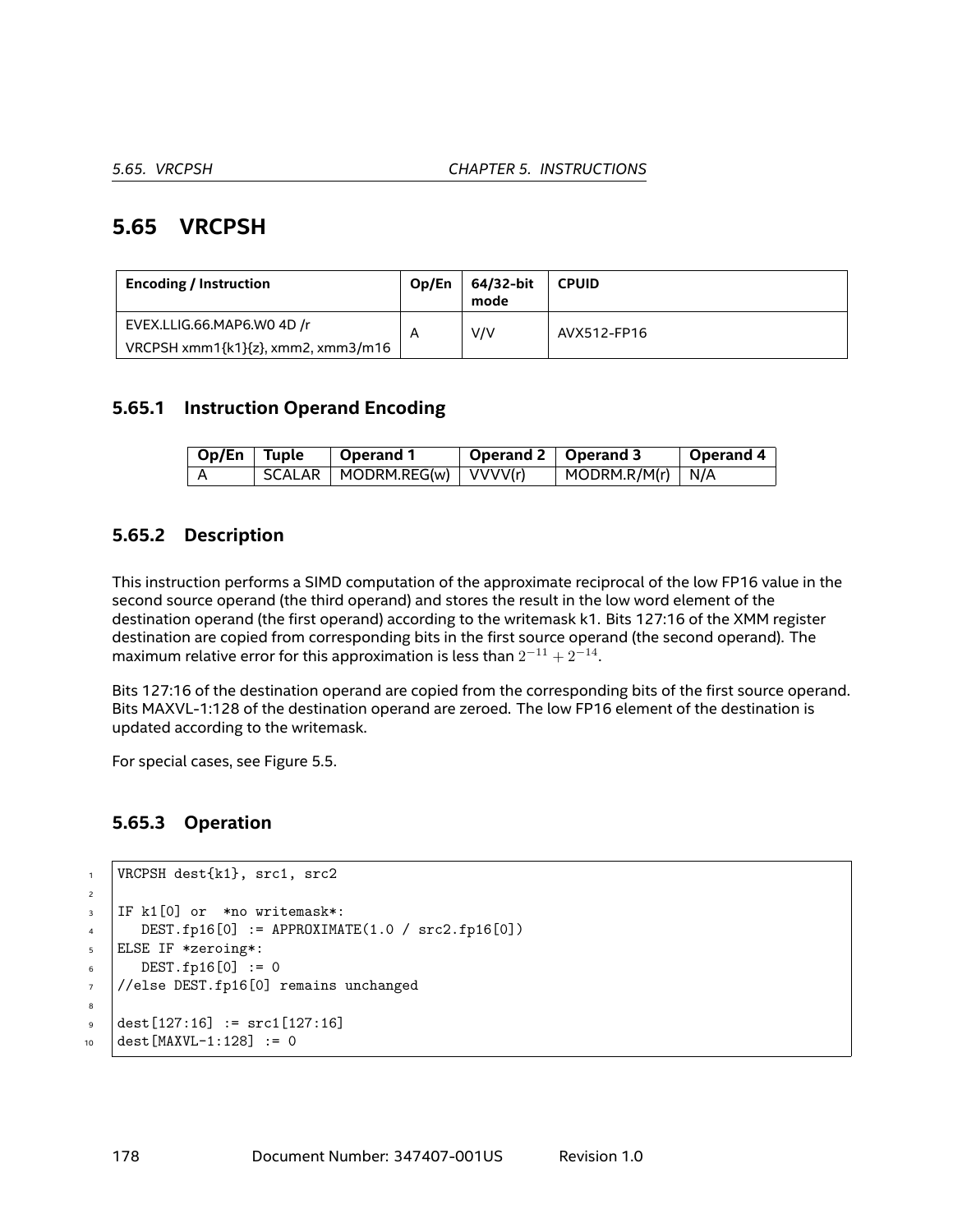# **5.65.4 Exceptions**

| <b>Instruction</b>                     | Exception Type   Arithmetic Flags   CPUID |             |
|----------------------------------------|-------------------------------------------|-------------|
| VRCPSH xmm1, xmm2, xmm3/m16 $\mid$ E10 | N/A                                       | AVX512-FP16 |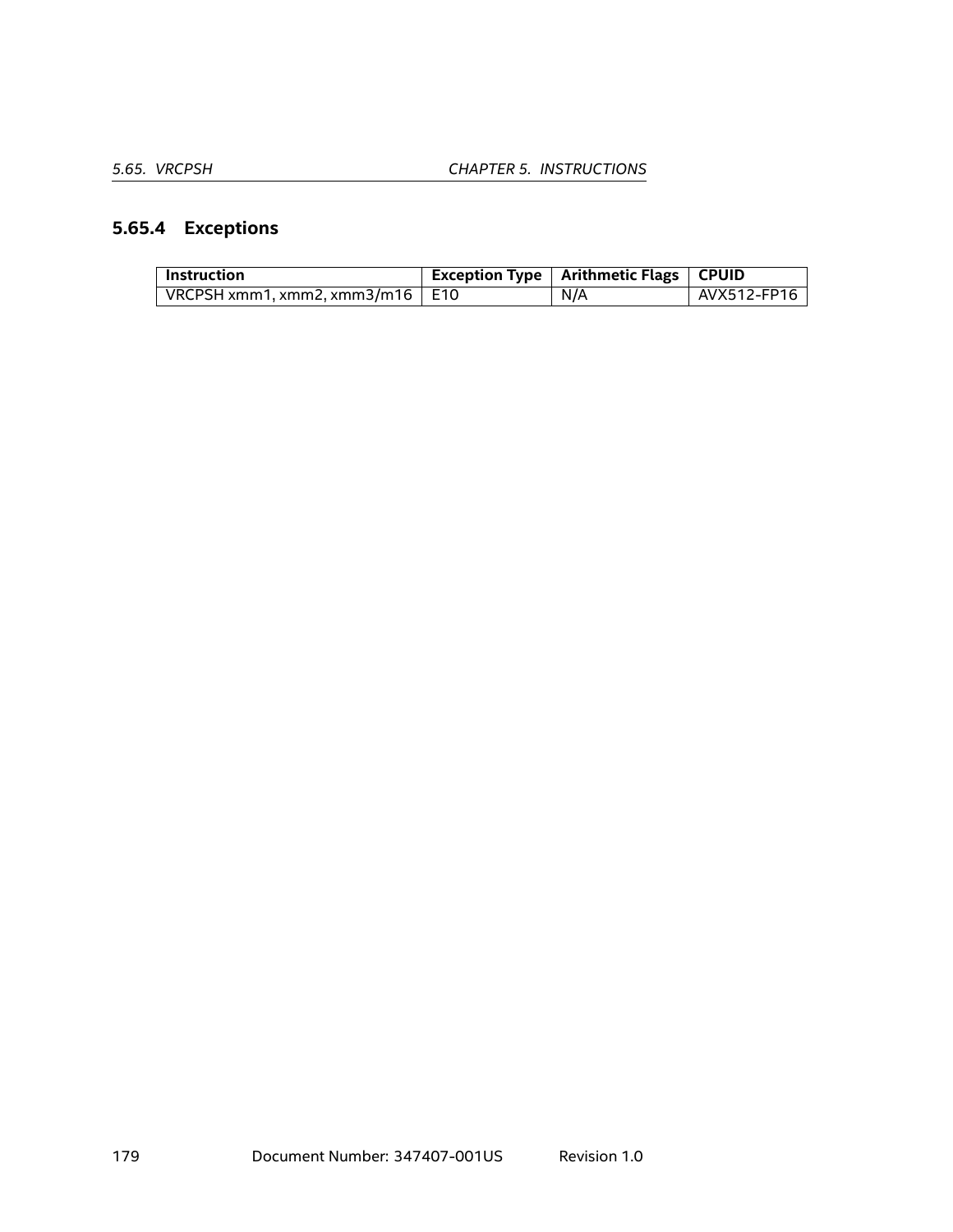# **5.66 VREDUCEPH**

| <b>Encoding / Instruction</b>                                                         | Op/En | 64/32-bit<br>mode | <b>CPUID</b>            |
|---------------------------------------------------------------------------------------|-------|-------------------|-------------------------|
| EVEX.128.NP.0F3A.W0 56 /r /ib<br>VREDUCEPH xmm1{k1}{z}, xmm2/m128/m16bcst, imm8       | A     | V/V               | AVX512-FP16<br>AVX512VL |
| EVEX.256.NP.0F3A.W0 56 /r /ib<br>VREDUCEPH ymm1{k1}{z}, ymm2/m256/m16bcst, imm8       | A     | V/V               | AVX512-FP16<br>AVX512VL |
| EVEX.512.NP.0F3A.WO 56 /r /ib<br>VREDUCEPH zmm1{k1}{z}, zmm2/m512/m16bcst {sae}, imm8 | A     | V/V               | AVX512-FP16             |

## **5.66.1 Instruction Operand Encoding**

| Op/En   Tuple   Operand 1 |                                              | Operand 2 | Operand 3   Operand 4 |            |
|---------------------------|----------------------------------------------|-----------|-----------------------|------------|
|                           | FULL   MODRM.REG(w)   MODRM.R/M(r)   IMM8(r) |           |                       | $\mid N/A$ |

# **5.66.2 Description**

Perform reduction transformation of the packed binary encoded FP16 values in the source operand (the second operand) and store the reduced results in binary FP format to the destination operand (the first operand) under the writemask k1.

The reduction transformation subtracts the integer part and the leading M fractional bits from the binary FP source value, where M is a unsigned integer specified by imm8[7:4]. Specifically, the reduction transformation can be expressed as:

 $dest = src - (ROUND(2^M * src)) * 2^{-M}$ 

where ROUND() treats src, 2*<sup>M</sup>* and their product as binary FP numbers with normalized significand and biased exponents.

The magnitude of the reduced result can be expressed by considering *src* = 2*<sup>p</sup> <sup>∗</sup> man*2, where *man*<sup>2</sup> is the normalized significand and *p* is the unbiased exponent.

 $\textsf{Then if RC=RNE: } 0 \leq | \textit{ReducedResult} | \leq 2^{-M-1}$ 

 $\textsf{Then if RC} \neq \textsf{RNE: } 0 \leq | \textit{ReducedResult}| < 2^{-M}$ 

This instruction might end up with a precision exception set. However, in case of SPE set (i.e. Suppress Precision Exception, which is imm8[3]=1), no precision exception is reported.

This instruction may generate tiny non-zero result. If it does so, it does not report underflow exception, even if underflow exceptions are unmasked (UM flag in MXCSR register is 0).

For special cases see Figure [5.6](#page-180-0).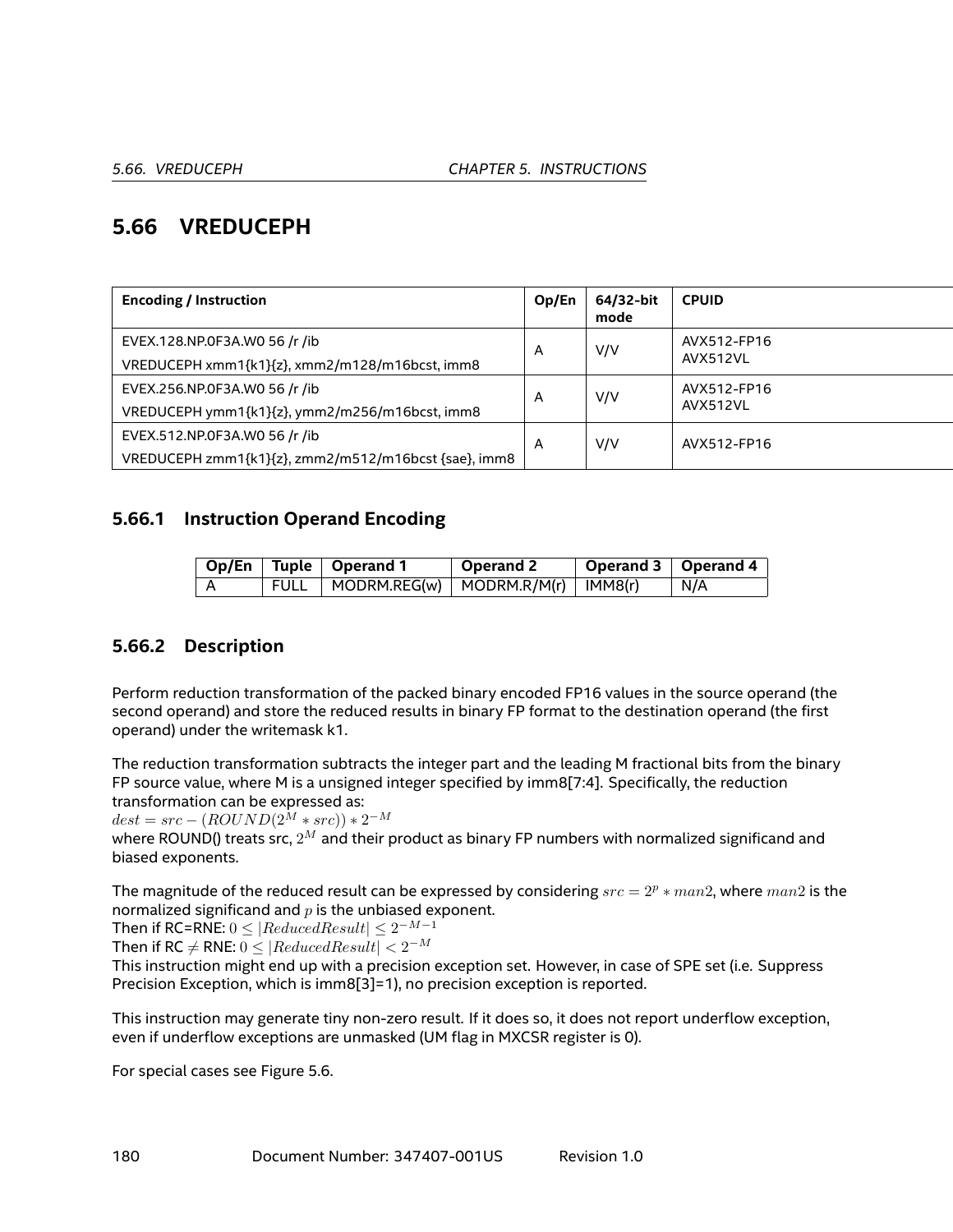|                                  | Round mode        | <b>Returned value</b>           |
|----------------------------------|-------------------|---------------------------------|
| $ Src1  < 2^{-M-1}$              | <b>RNE</b>        | Src1                            |
|                                  | RU, $Src1 > 0$    | $Round(Sr\overline{c1-2^{-M}})$ |
| $ Src1  < 2^{-M}$                | RU, $Src1 \leq 0$ | Src1                            |
|                                  | RD, $Src1 \geq 0$ | Src1                            |
|                                  | RD, $Src1 < 0$    | $Round(Src1 + 2-M)$             |
| $Src1 = \pm 0$ or                | <b>NOT RD</b>     | $+0.0$                          |
| $Dest = \pm 0(Src1 \neq \infty)$ | <b>RD</b>         | $-0.0$                          |
| $Src1 = \pm \infty$              | any               | $+0.0$                          |
| $Src1 = \pm NAN$                 | any               | QNaN(Src1)                      |

<span id="page-180-0"></span>Figure 5.6: VREDUCEPH, VREDUCESH special cases. The *Round*(*.*)function uses rounding controls specified by (imm8[2]? MXCSR.RC : imm8[1:0]).

#### **5.66.3 Operation**

```
1 def reduce_fp16(src, imm8):
2 \text{ nan} := (\text{src}.\text{exp} = 0 \text{x1F}) \text{ and } (\text{src}.\text{fraction} != 0)3 if nan:
4 return QNAN(src)
\text{m} := \text{imm8}[7:4]_{6} | _{rc} := imm8[1:0]
7 \mid rc source := imm8[2]
\vert spe := imm[3] // suppress precision exception
\text{pm} tmp := 2^(-m) * ROUND(2^m * src, spe, rc_source, rc)
10 | tmp := src - tmp // using same RC, SPE controls
11 return tmp
```

```
1 VREDUCEPH dest{k1}, src, imm8
2 \mid \text{VL} = 128, 256, \text{ or } 512_3 | KL := VL / 16
4
5 FOR i := 0 to KL-1:
6 IF k1[i] or *no writemask*:
7 | IF SRC is memory and (EVEX.b = 1):
8 \quad \text{tsrc} := \text{src.fp16[0]}9 ELSE:
10 tsrc := src.fp16[i]11 DEST.fp16[i] := reduce_fp16(tsrc, imm8)
12 | ELSE IF *zeroing*:
13 DEST.fp16[i] := 0
14 //else DEST.fp16[i] remains unchanged
15
16 dest [MAXVL-1:v1] := 0
```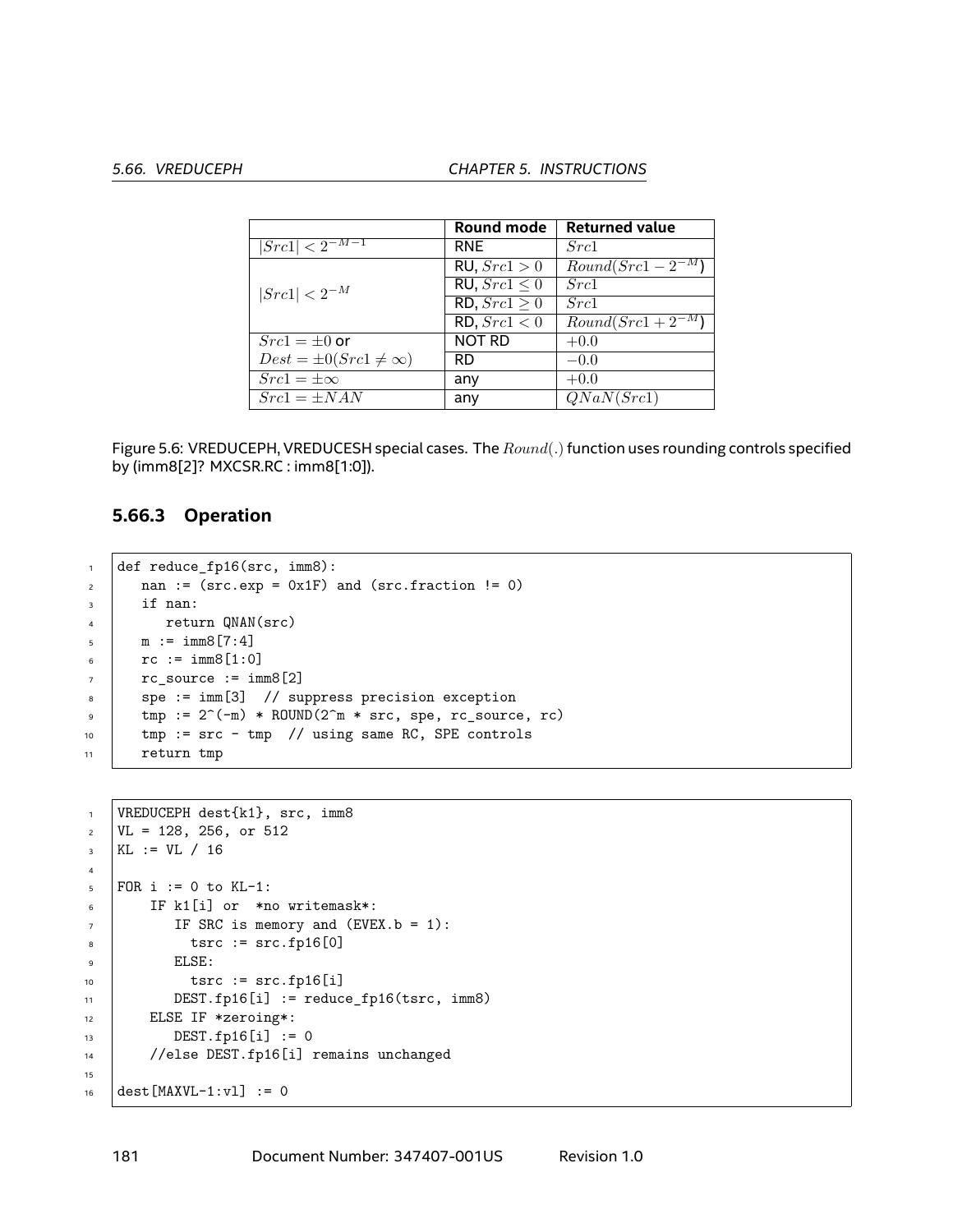# **5.66.4 Exceptions**

| <b>Instruction</b>                        |       | <b>Exception Type   Arithmetic Flags  </b> | <b>CPUID</b>          |
|-------------------------------------------|-------|--------------------------------------------|-----------------------|
| VREDUCEPH xmm1, xmm2/m128, imm8           | E2    | IP                                         | AVX512-FP16, AVX512VL |
| VREDUCEPH ymm1, ymm2/m256, imm8 $\mid$ E2 |       | ΙP                                         | AVX512-FP16. AVX512VL |
| VREDUCEPH zmm1, zmm2/m512, imm8           | ' E2. | -lP                                        | AVX512-FP16           |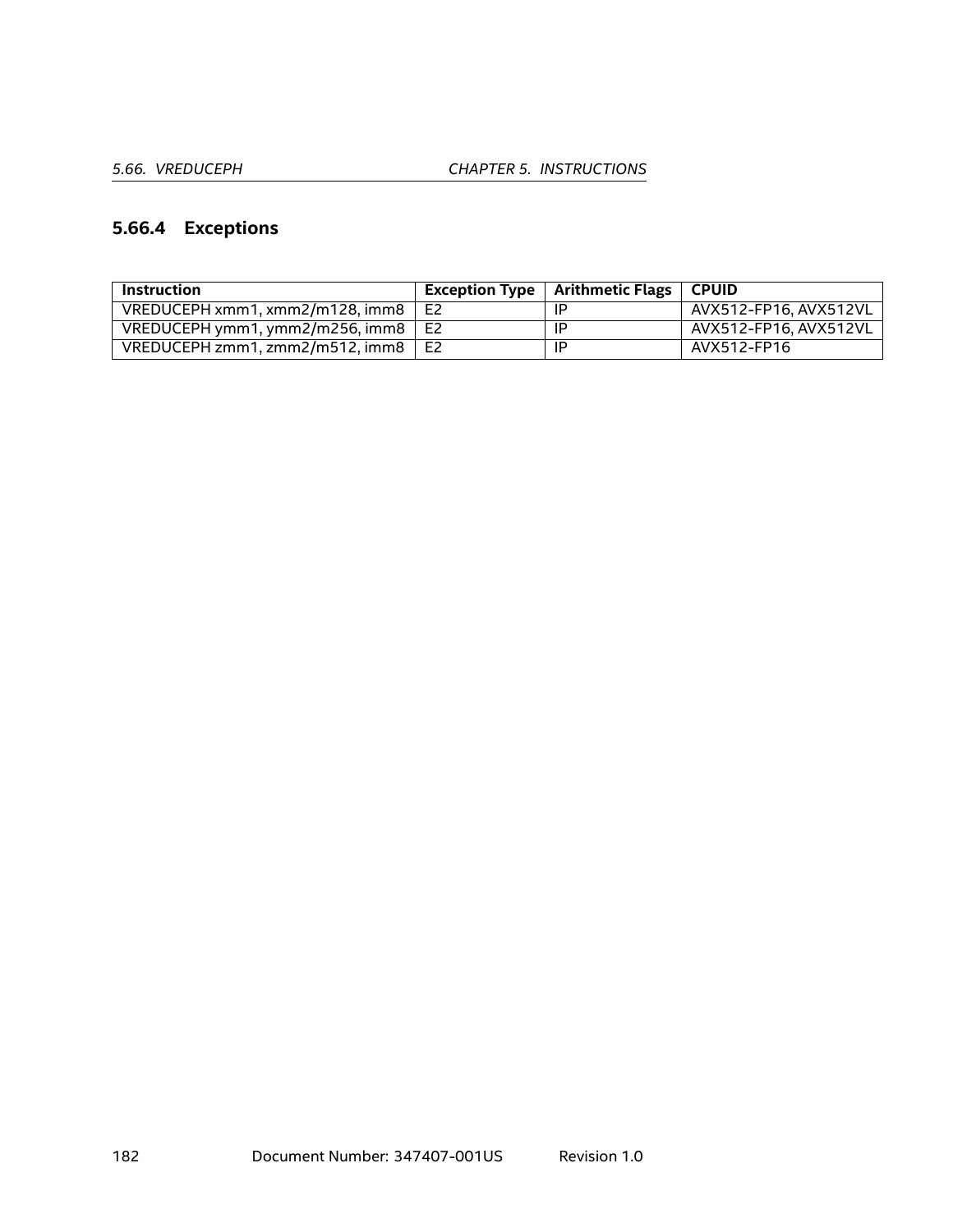# **5.67 VREDUCESH**

| <b>Encoding / Instruction</b>                     | Op/En | 64/32-bit<br>mode | <b>CPUID</b> |
|---------------------------------------------------|-------|-------------------|--------------|
| EVEX.LLIG.NP.0F3A.W0 57 /r /ib                    | A     | V/V               | AVX512-FP16  |
| VREDUCESH xmm1{k1}{z}, xmm2, xmm3/m16 {sae}, imm8 |       |                   |              |

## **5.67.1 Instruction Operand Encoding**

| Op/En Tuple | <b>Operand 1</b>                | Operand $2 \mid$ Operand 3 |                                    | Operand 4 |
|-------------|---------------------------------|----------------------------|------------------------------------|-----------|
|             | SCALAR   MODRM.REG(w)   VVVV(r) |                            | $\mid$ MODRM.R/M(r) $\mid$ IMM8(r) |           |

## **5.67.2 Description**

Perform reduction transformation of the low binary encoded FP16 value in the source operand (the second operand) and store the reduced result in binary FP format to the low element of the destination operand (the first operand) under the writemask k1. For further details see the description of VREDUCEPH.

Bits 127:16 of the destination operand are copied from the corresponding bits of the first source operand. Bits MAXVL-1:128 of the destination operand are zeroed. The low FP16 element of the destination is updated according to the writemask.

This instruction might end up with a precision exception set. However, in case of SPE set (i.e. Suppress Precision Exception, which is imm8[3]=1), no precision exception is reported.

This instruction may generate tiny non-zero result. If it does so, it does not report underflow exception, even if underflow exceptions are unmasked (UM flag in MXCSR register is 0).

For special cases see Figure [5.6](#page-180-0).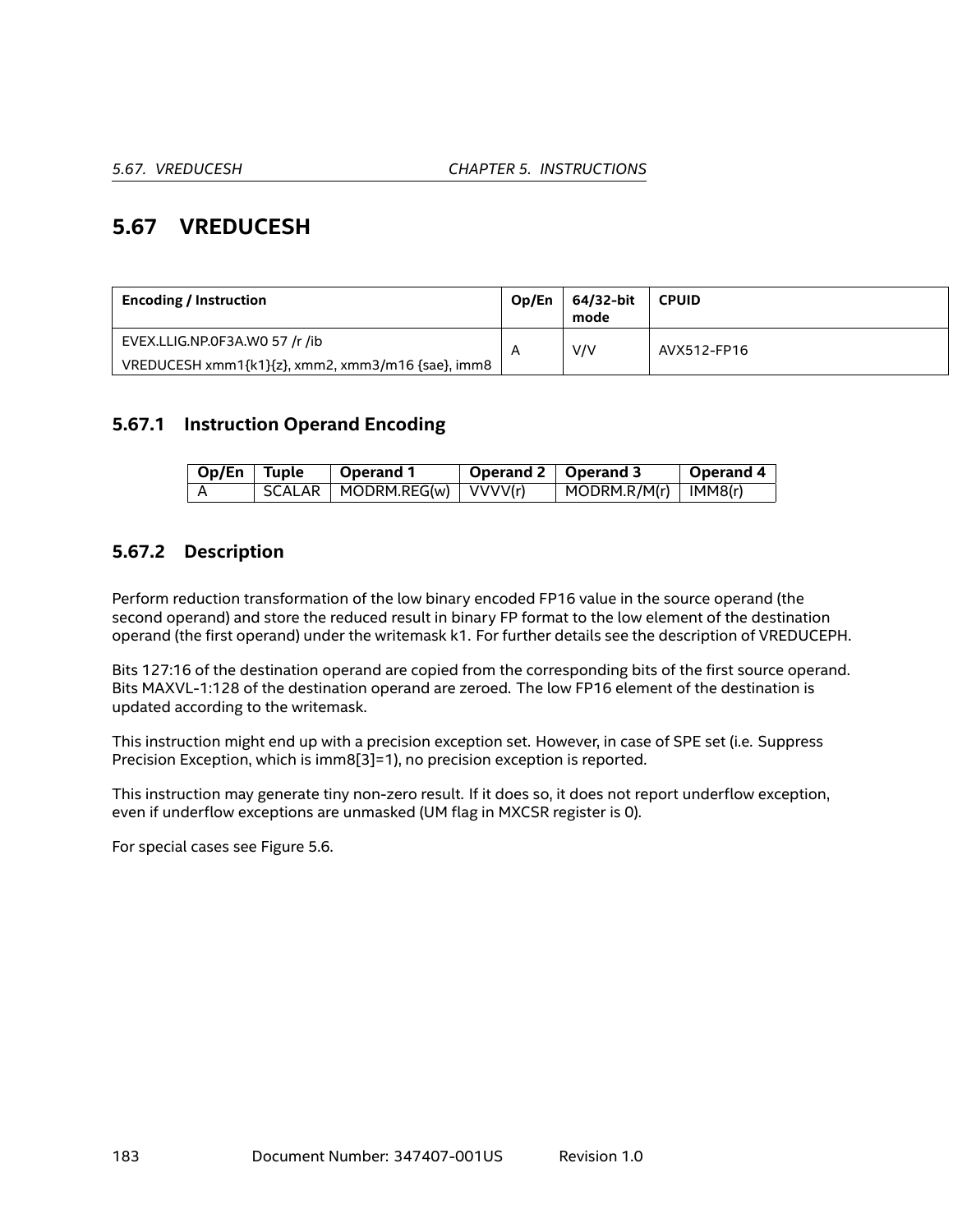#### **5.67.3 Operation**

```
1 VREDUCESH dest{k1}, src, imm8
2
3 IF k1[0] or *no writemask*:
4 \mid dest.fp16[0] := reduce_fp16(src2.fp16[0], imm8) // see VREDUCEPH
5 ELSE IF *zeroing*:
6 \t| dest.fp16[0] := 0
7 //else dest.fp16[0] remains unchanged
8
\bullet dest[127:16] := src1[127:16]
10 dest [MAXVL-1:128] := 0
```
## **5.67.4 Exceptions**

| Instruction                                    | <b>Exception Type   Arithmetic Flags   CPUID</b> |             |
|------------------------------------------------|--------------------------------------------------|-------------|
| VREDUCESH xmm1, xmm2, xmm3/m16, imm8 $\mid$ E3 | ΙP                                               | AVX512-FP16 |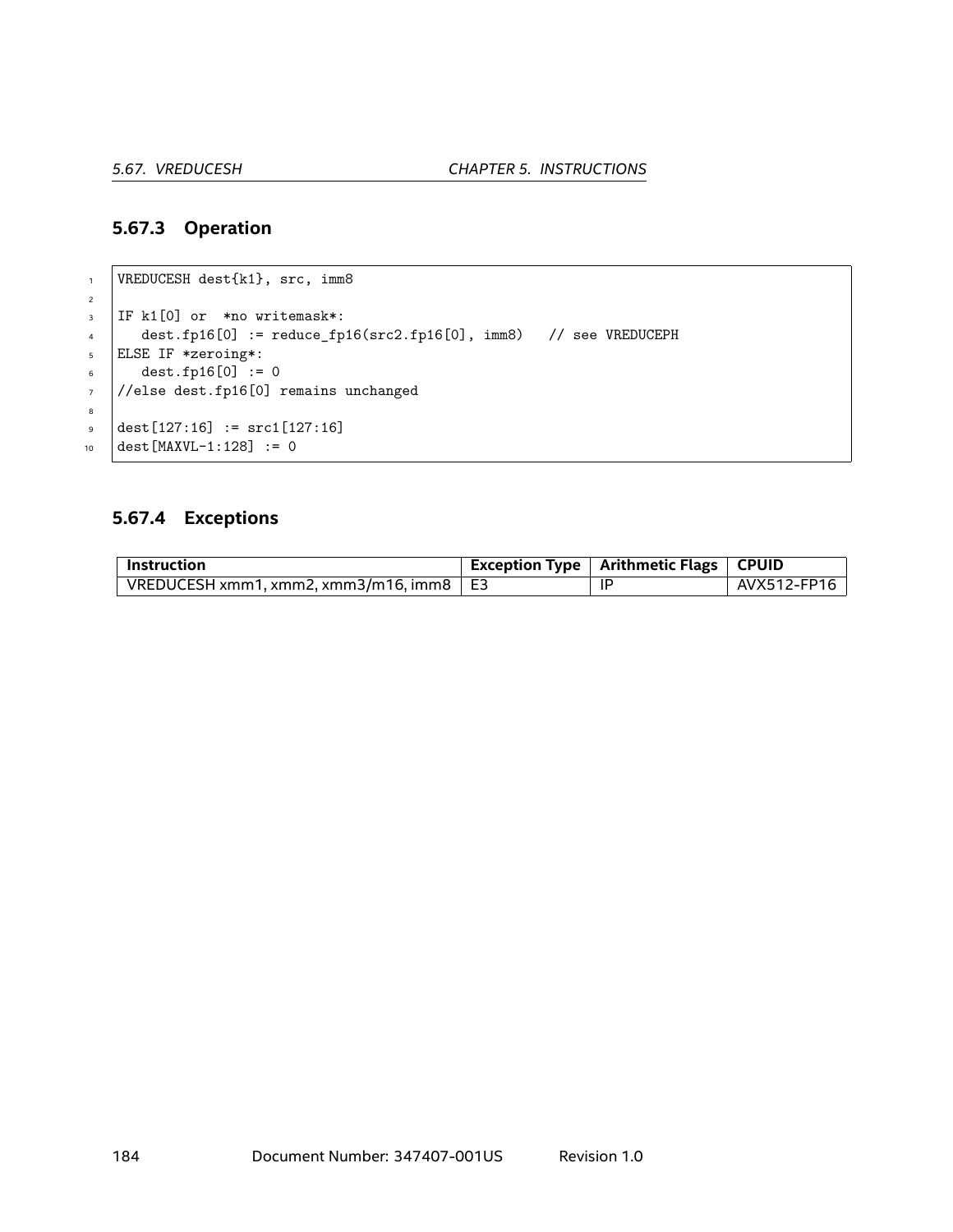# **5.68 VRNDSCALEPH**

| <b>Encoding / Instruction</b>                          | Op/En | 64/32-bit<br>mode | <b>CPUID</b>            |
|--------------------------------------------------------|-------|-------------------|-------------------------|
| EVEX.128.NP.0F3A.WO 08 /r /ib                          | A     | V/V               | AVX512-FP16<br>AVX512VL |
| VRNDSCALEPH xmm1{k1}{z}, xmm2/m128/m16bcst, imm8       |       |                   |                         |
| EVEX.256.NP.0F3A.WO 08 /r /ib                          |       | V/V               | AVX512-FP16             |
| VRNDSCALEPH ymm1{k1}{z}, ymm2/m256/m16bcst, imm8       | A     |                   | AVX512VL                |
| EVEX.512.NP.0F3A.WO 08 /r /ib                          | A     | V/V               | AVX512-FP16             |
| VRNDSCALEPH zmm1{k1}{z}, zmm2/m512/m16bcst {sae}, imm8 |       |                   |                         |

## **5.68.1 Instruction Operand Encoding**

|       | Op/En   Tuple   Operand 1                                 | $\perp$ Operand 2 | Operand 3   Operand 4 |       |
|-------|-----------------------------------------------------------|-------------------|-----------------------|-------|
| 'FULL | $\vert$ MODRM.REG(w) $\vert$ MODRM.R/M(r) $\vert$ IMM8(r) |                   |                       | ∣ N/A |

## **5.68.2 Description**

Round the FP16 values in the source operand by the rounding mode specified in the immediate operand (see Figure [5.7](#page-185-0)) and places the result in the destination operand. The destination operand is conditionally updated according to the writemask.

The rounding process rounds the input to an integral value, plus number bits of fraction that are specified by imm8[7:4] (to be included in the result) and returns the result as a FP16 value.

It should be noticed that no overflow is induced while executing this instruction (although the source is scaled by the imm8[7:4] value).

The immediate operand also specifies control fields for the rounding operation, three bit fields are defined and shown in the "Immediate Control Description" figure below. Bit 3 of the immediate byte controls the processor behavior for a precision exception, bit 2 selects the source of rounding mode control. Bits 1:0 specify a non-sticky rounding-mode value (Immediate control table below lists the encoded values for rounding-mode field).

The Precision Floating-Point Exception is signaled according to the immediate operand. If any source operand is an SNaN then it will be converted to a QNaN.

The sign of the result of this instruction is preserved, including the sign of zero. Special cases are described in Figure [5.8](#page-185-1).

The formula of the operation on each data element for VRNDSCALEPH is  $\textsf{ROUND}(x) = 2^{-M*}$ Round\_to\_INT( $x * 2^M$ , round\_ctrl),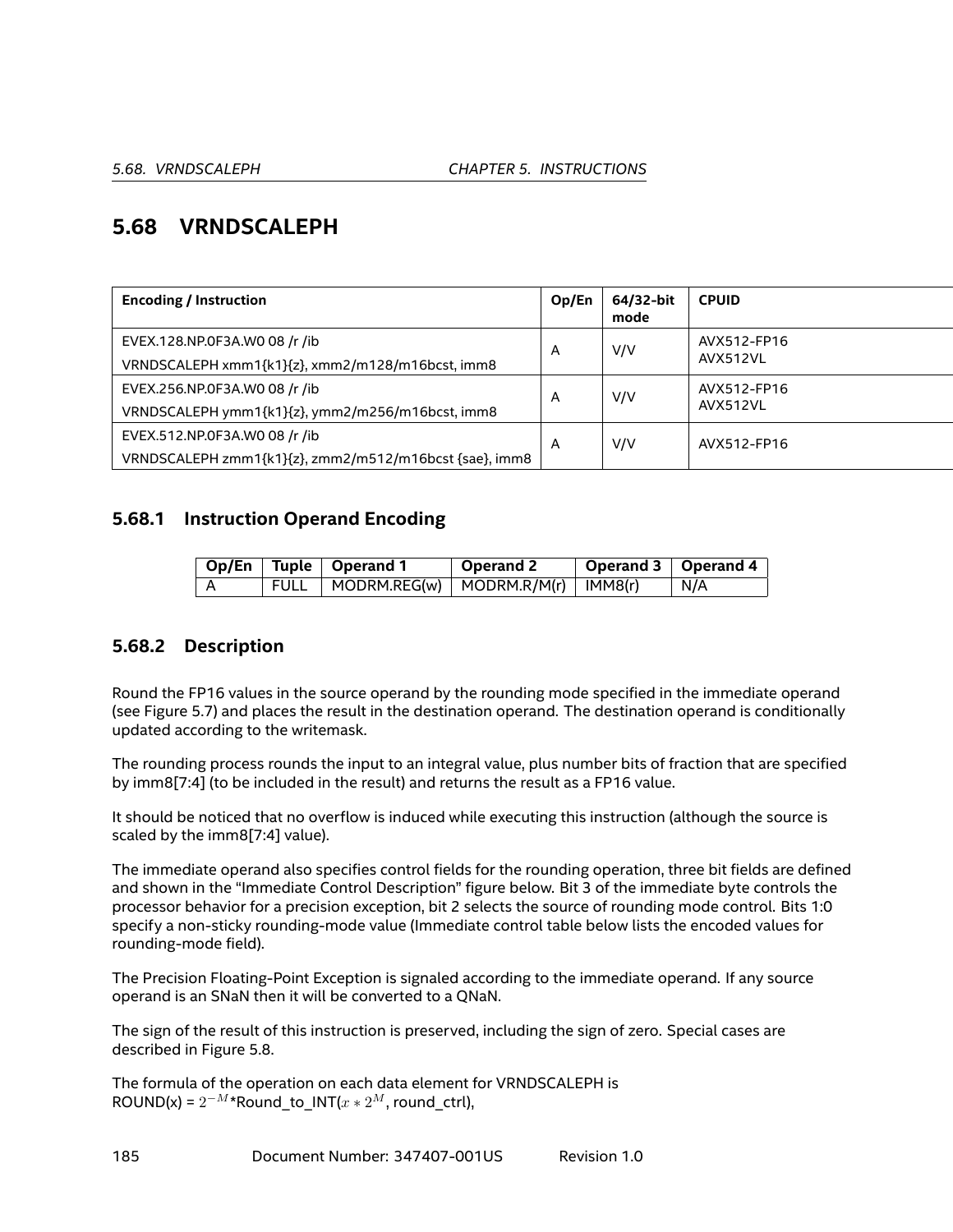round\_ctrl =  $imm[3:0]$ ; M=imm[7:4]; The operation of  $x * 2^M$  is computed as if the exponent range is unlimited (i.e. no overflow ever occurs).

If this instruction encoding's SPE bit (bit 3) in the immediate operand is 1, VRNDSCALEPH can set MXCSR.UE without MXCSR.PE.

EVEX.vvvv is reserved and must be 1111b, otherwise instructions will #UD.

| imm8[7:4] | Number of fixed points to preserve  |
|-----------|-------------------------------------|
| imm8[3]   | Suppress Precision Exception (SPE). |
|           | 0 implies use MXCSR exception mask. |
|           | 1 implies suppress.                 |
| imm8[2]   | Round Select (RS).                  |
|           | 0 implies use imm8[1:0].            |
|           | 1 implies use MXCSR                 |
| imm8[1:0] | Round Control Override.             |
|           | Ob00=Nearest Even                   |
|           | Ob01=Round Down                     |
|           | Ob10=Round Up                       |
|           | Ob11=Truncate                       |

Figure 5.7: Imm8 controls for VRNDSCALE\*

<span id="page-185-0"></span>

| Input               | <b>Returned Value</b> |
|---------------------|-----------------------|
| $SRC1 = \pm \infty$ | Src1                  |
| $SRC1 = \pm$ NaN    | QNaN(Src1)            |
| $SRC1=\pm 0$        | Src1                  |

<span id="page-185-1"></span>Figure 5.8: VRNDSCALE\* Special cases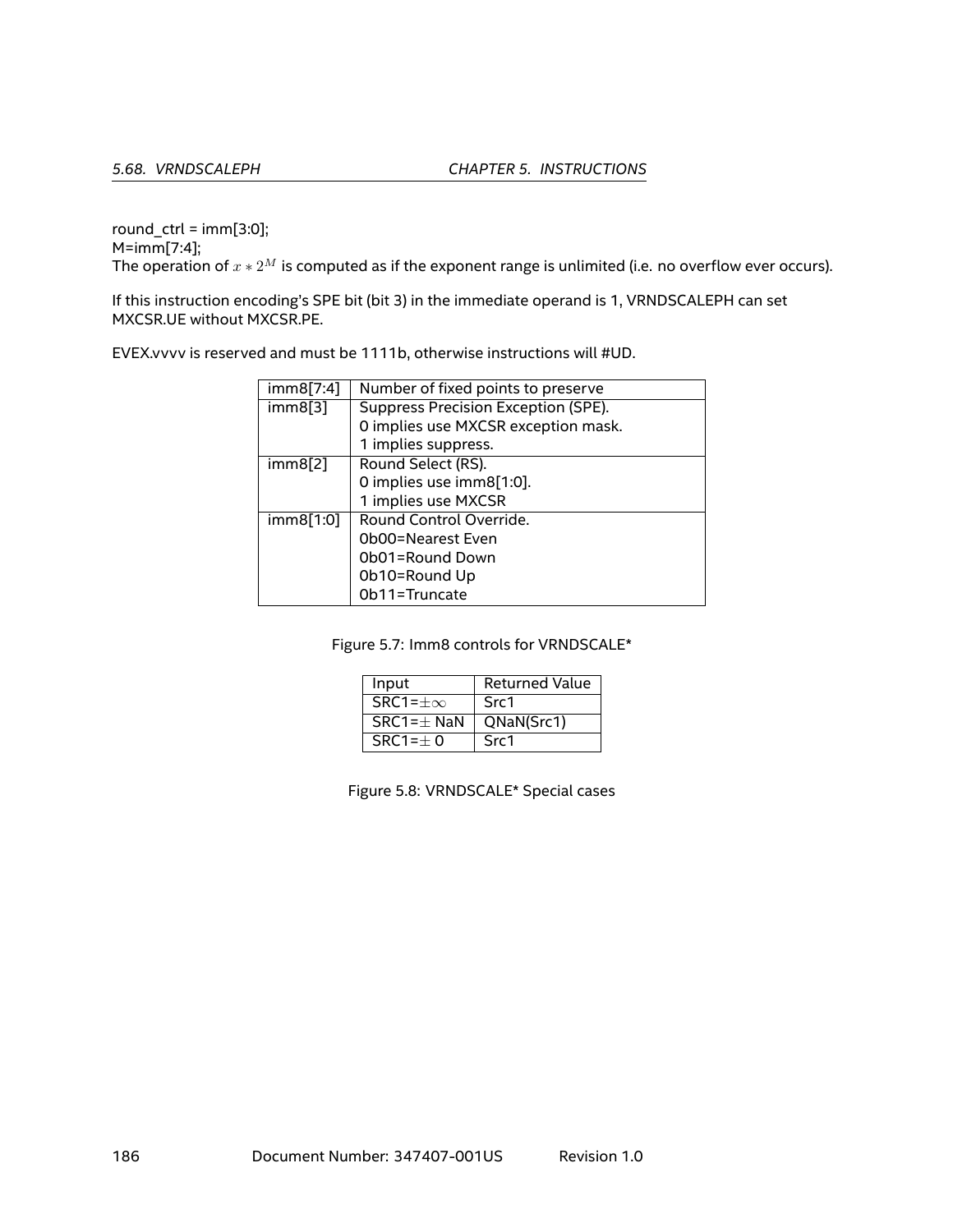#### **5.68.3 Operation**

```
1 def round_fp16_to_integer(src, imm8):
2 \mid if imm8[2] = 1:
3 | rounding_direction := MXCSR.RC
4 else:
5 rounding_direction := imm8[1:0]
6 \text{ m} := \text{imm8}[7:4] // scaling factor
7
\text{1} tsrc1 := 2^m * \text{src}\ddot{q}10 if rounding direction = 0b00:
11 | tmp := round_to_nearest_even_integer(trc1)
12 else if rounding_direction = 0b01:
13 | tmp := round_to_equal_or_smaller_integer(trc1)
14 else if rounding_direction = 0b10:
15 | tmp := round_to_equal_or_larger_integer(trc1)
16 else if rounding_direction = 0b11:
17 \parallel \text{tmp} := \text{round_to\_smallest\_magnitude\_integer(true1)}18
19 dst := 2^(-m) * tmp20
21 | if imm8[3] == 0: // check SPE
22 if src != dst:
\text{MXCSR.PE} := 1_{24} return dst
```

```
1 VRNDSCALEPH dest{k1}, src, imm8
\text{VL} = 128, 256, \text{ or } 512_3 | KL := VL / 16
4
5 | FOR i := 0 to KL-1:
6 IF k1[i] or *no writemask*:
7 | IF SRC is memory and (EVEX.b = 1):
s \mid tsrc := src.fp16[0]9 ELSE:
10 tsrc := src.fp16[i]
11 DEST.fp16[i] := round_fp16_to_integer(tsrc, imm8)
12 | ELSE IF *zeroing*:
13 DEST.fp16[i] := 0
14 //else DEST.fp16[i] remains unchanged
15
16 dest [MAXVL-1:v1] := 0
```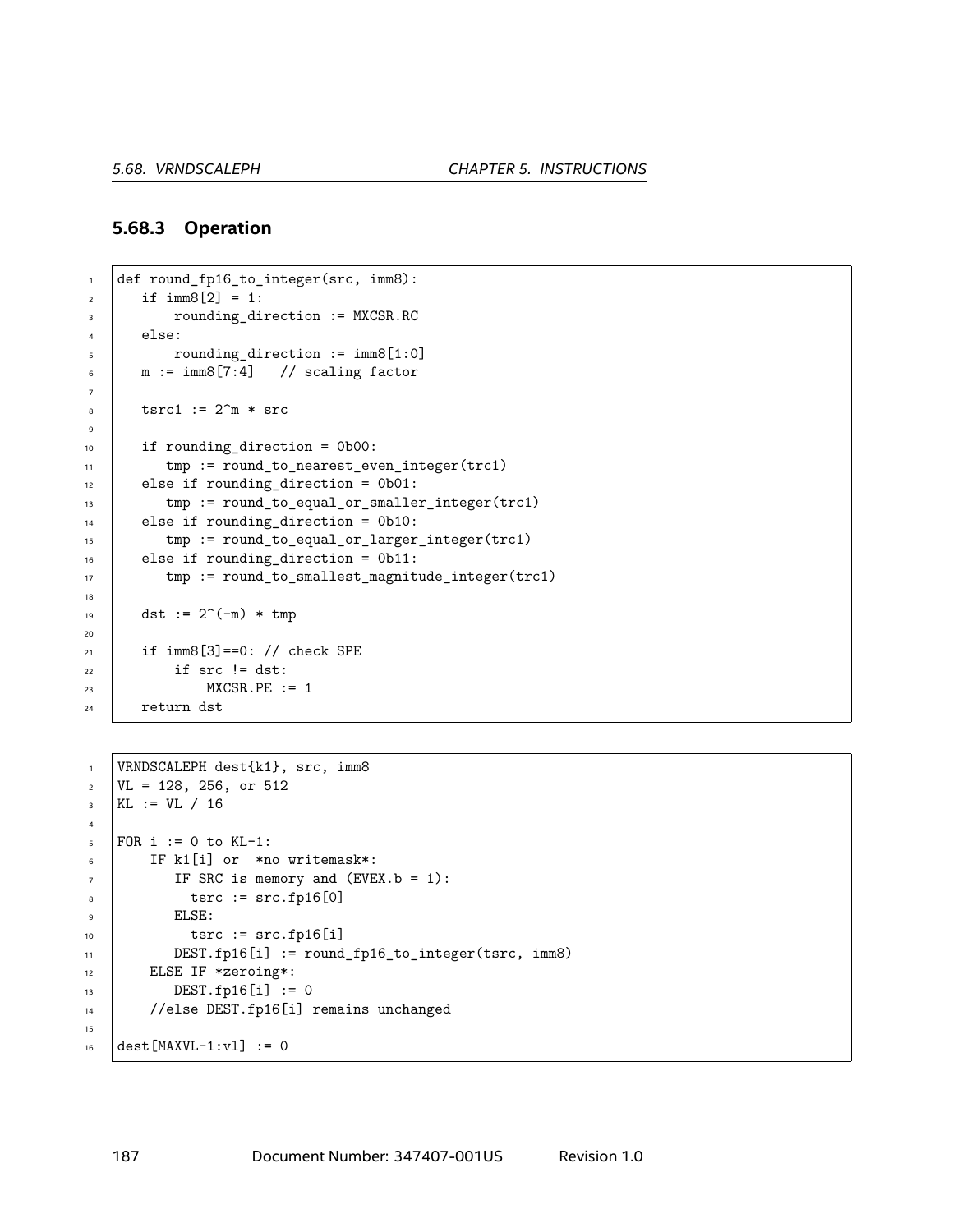# **5.68.4 Exceptions**

| Instruction                                 |                | Exception Type $\vert$ Arithmetic Flags $\vert$ CPUID |                       |
|---------------------------------------------|----------------|-------------------------------------------------------|-----------------------|
| VRNDSCALEPH xmm1.xmm2/m128.jmm8             | E <sub>2</sub> | IPU                                                   | AVX512-FP16. AVX512VL |
| VRNDSCALEPH ymm1, ymm2/m256, imm8 $\mid$ E2 |                | IPU                                                   | AVX512-FP16. AVX512VL |
| VRNDSCALEPH zmm1, zmm2/m512, imm8           | E2             | IPU                                                   | AVX512-FP16           |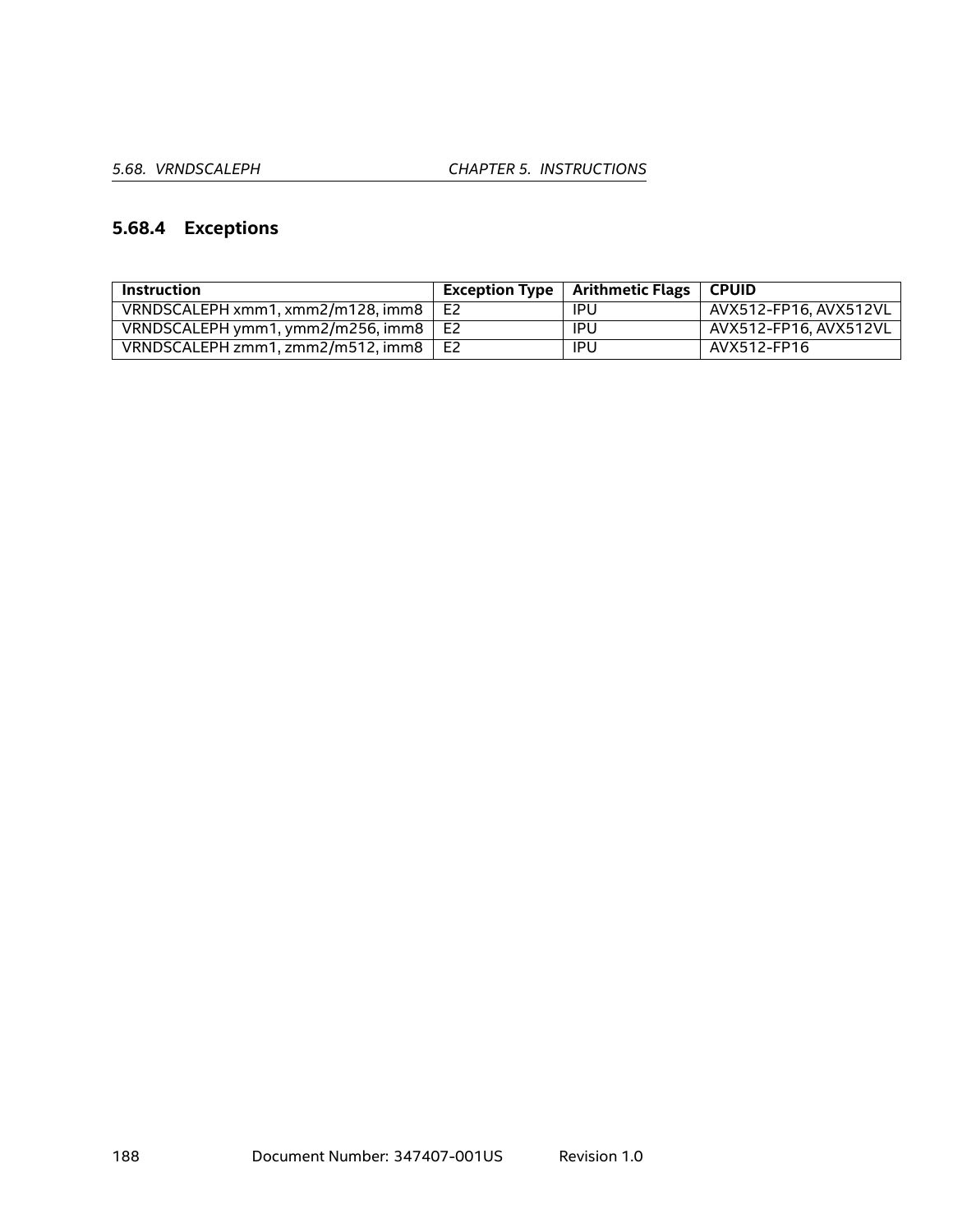# **5.69 VRNDSCALESH**

| <b>Encoding / Instruction</b>                       | Op/En | 64/32-bit<br>mode | <b>CPUID</b> |
|-----------------------------------------------------|-------|-------------------|--------------|
| EVEX.LLIG.NP.0F3A.WO 0A /r /ib                      |       | V/V               | AVX512-FP16  |
| VRNDSCALESH xmm1{k1}{z}, xmm2, xmm3/m16 {sae}, imm8 |       |                   |              |

## **5.69.1 Instruction Operand Encoding**

| $Op/En$ Tuple | Operand 1                       | Operand 2   Operand 3 |                                      | Operand 4 |
|---------------|---------------------------------|-----------------------|--------------------------------------|-----------|
|               | SCALAR   MODRM.REG(w)   VVVV(r) |                       | $\vert$ MODRM.R/M(r) $\vert$ IMM8(r) |           |

## **5.69.2 Description**

Round the low FP16 value in the second source operand by the rounding mode specified in the immediate operand (see Figure [5.7\)](#page-185-0) and places the result in the destination operand.

Bits 127:16 of the destination operand are copied from the corresponding bits of the first source operand. Bits MAXVL-1:128 of the destination operand are zeroed. The low FP16 element of the destination is updated according to the writemask.

The rounding process rounds the input to an integral value, plus number bits of fraction that are specified by imm8[7:4] (to be included in the result) and returns the result as a FP16 value.

It should be noticed that no overflow is induced while executing this instruction (although the source is scaled by the imm8[7:4] value).

The immediate operand also specifies control fields for the rounding operation, three bit fields are defined and shown in the "Immediate Control Description" figure below. Bit 3 of the immediate byte controls the processor behavior for a precision exception, bit 2 selects the source of rounding mode control. Bits 1:0 specify a non-sticky rounding-mode value (Immediate control table in Figure [5.7](#page-185-0) lists the encoded values for rounding-mode field).

The Precision Floating-Point Exception is signaled according to the immediate operand. If any source operand is an SNaN then it will be converted to a QNaN.

The sign of the result of this instruction is preserved, including the sign of zero. Special cases are described in Figure [5.8](#page-185-1).

If this instruction encoding's SPE bit (bit 3) in the immediate operand is 1, VRNDSCALESH can set MXCSR.UE without MXCSR.PE.

The formula of the operation on each data element for VRNDSCALESH is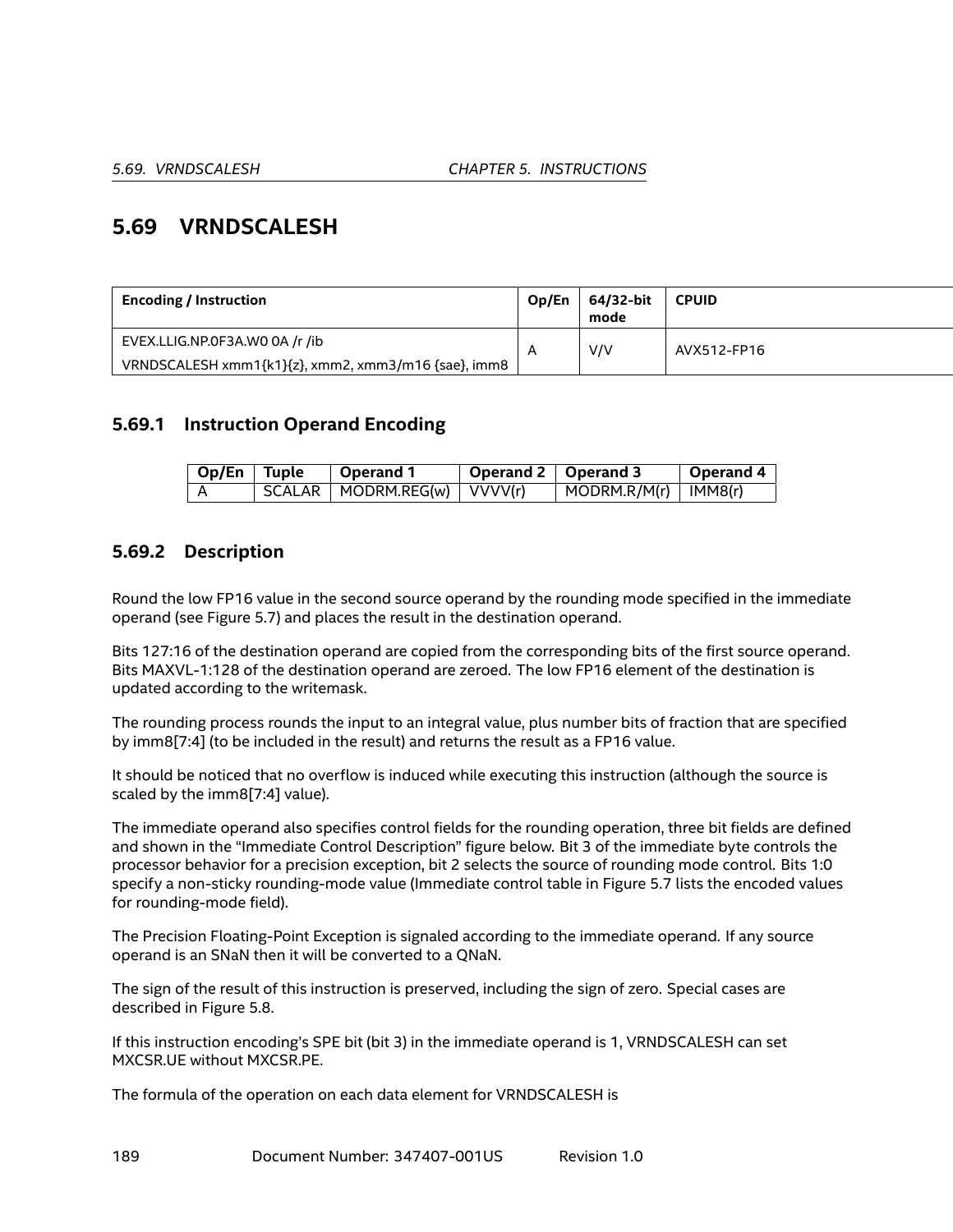$\text{ROUND}(x) = 2^{-M*}$ Round\_to\_INT( $x * 2^M$ , round\_ctrl), round\_ctrl = imm[3:0]; M=imm[7:4]; The operation of *<sup>x</sup> <sup>∗</sup>* <sup>2</sup>*<sup>M</sup>* is computed as if the exponent range is unlimited (i.e. no overflow ever occurs).

## **5.69.3 Operation**

```
1 VRNDSCALESH dest{k1}, src1, src2, imm8
2
3 IF k1[0] or *no writemask*:
4 DEST.fp16[0] := round_fp16_to_integer(src2.fp16[0], imm8) // see VRNDSCALEPH
5 ELSE IF *zeroing*:
6 \quad \text{DEST.fp16[0]} := 07 //else DEST.fp16[0] remains unchanged
8
\theta dest[127:16] = src1[127:16]
10 dest [MAXVL-1:128] := 0
```
#### **5.69.4 Exceptions**

| Instruction                                             | Exception Type   Arithmetic Flags   CPUID |             |
|---------------------------------------------------------|-------------------------------------------|-------------|
| $\mid$ VRNDSCALESH xmm1, xmm2, xmm3/m16, imm8 $\mid$ E3 | <b>IPU</b>                                | AVX512-FP16 |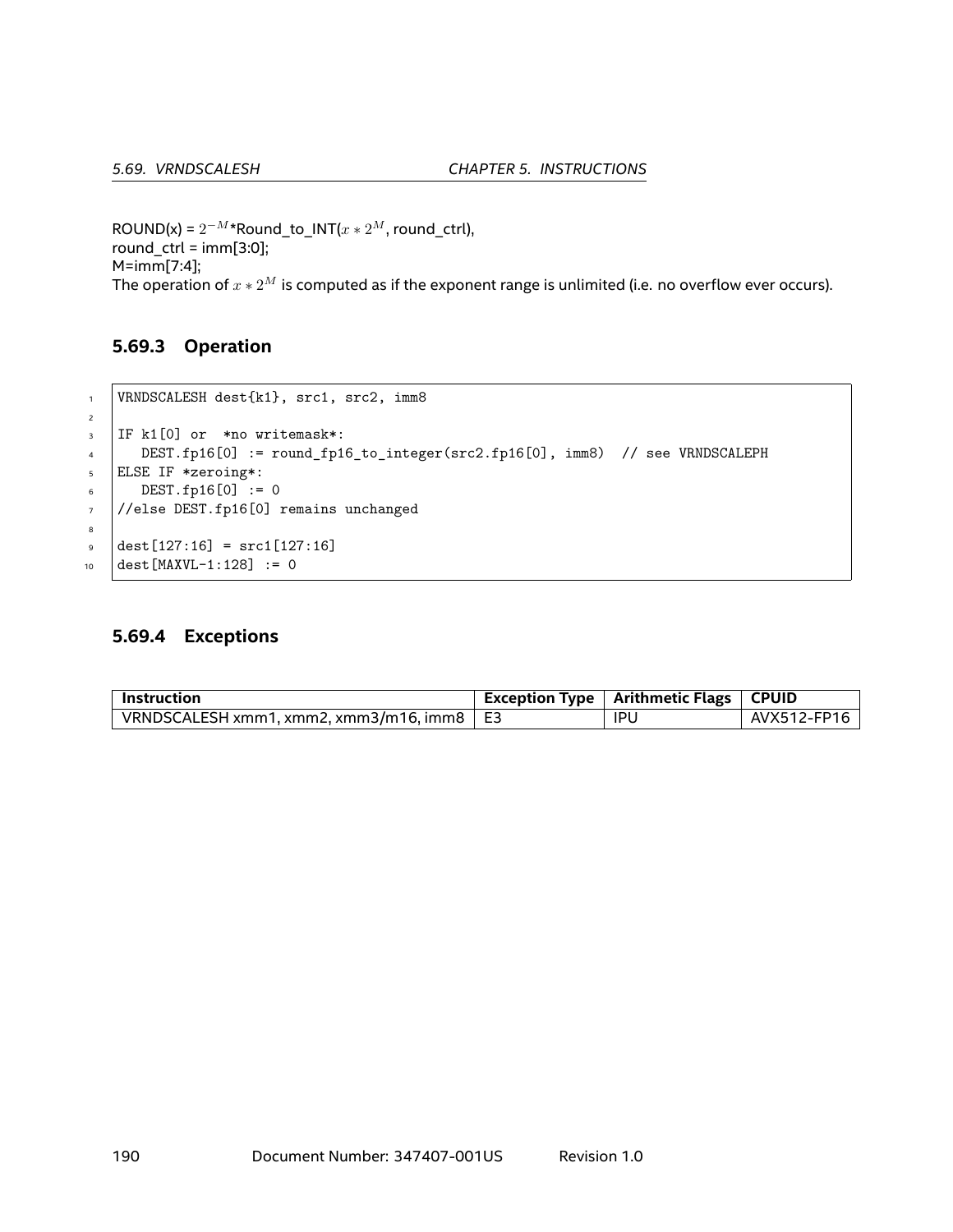# **5.70 VRSQRTPH**

| <b>Encoding / Instruction</b>                                        |   | 64/32-bit<br>mode | <b>CPUID</b>                   |
|----------------------------------------------------------------------|---|-------------------|--------------------------------|
| EVEX.128.66.MAP6.WO 4E /r                                            | A | V/V               | AVX512-FP16<br><b>AVX512VL</b> |
| VRSQRTPH xmm1{k1}{z}, xmm2/m128/m16bcst<br>EVEX.256.66.MAP6.WO 4E /r | A | V/V               | AVX512-FP16<br><b>AVX512VL</b> |
| VRSQRTPH ymm1{k1}{z}, ymm2/m256/m16bcst<br>EVEX.512.66.MAP6.WO 4E /r | A | V/V               | AVX512-FP16                    |
| VRSQRTPH zmm1{k1}{z}, zmm2/m512/m16bcst                              |   |                   |                                |

## **5.70.1 Instruction Operand Encoding**

|  | Op/En   Tuple   Operand 1                | Operand 2 | Operand 3   Operand 4 |     |
|--|------------------------------------------|-----------|-----------------------|-----|
|  | FULL   MODRM.REG(w)   MODRM.R/M(r)   N/A |           |                       | N/A |

## **5.70.2 Description**

This instruction performs a SIMD computation of the approximate reciprocals square-root of 8/16/32 packed FP16 floating-point values in the source operand (the second operand) and stores the packed FP16 floating-point results in the destination operand.

The maximum relative error for this approximation is less than 2 *−*14 .

For special cases, see Figure [5.9](#page-190-0).

The destination elements are updated according to the writemask.

| <b>Input Value</b> | <b>Result value</b> | <b>Comments</b>          |
|--------------------|---------------------|--------------------------|
| Any denormal       | Normal              | Cannot generate overflow |
| $X = 2^{-2n}$      | $2^n$               |                          |
| X<0                | QNaN Indefinite     | Including $-\infty$      |
| $X=-0$             | $-\infty$           |                          |
| $X = +0$           | $+\infty$           |                          |
| $X = +\infty$      | $+0$                |                          |

<span id="page-190-0"></span>Figure 5.9: vrsqrt[ph,sh] special cases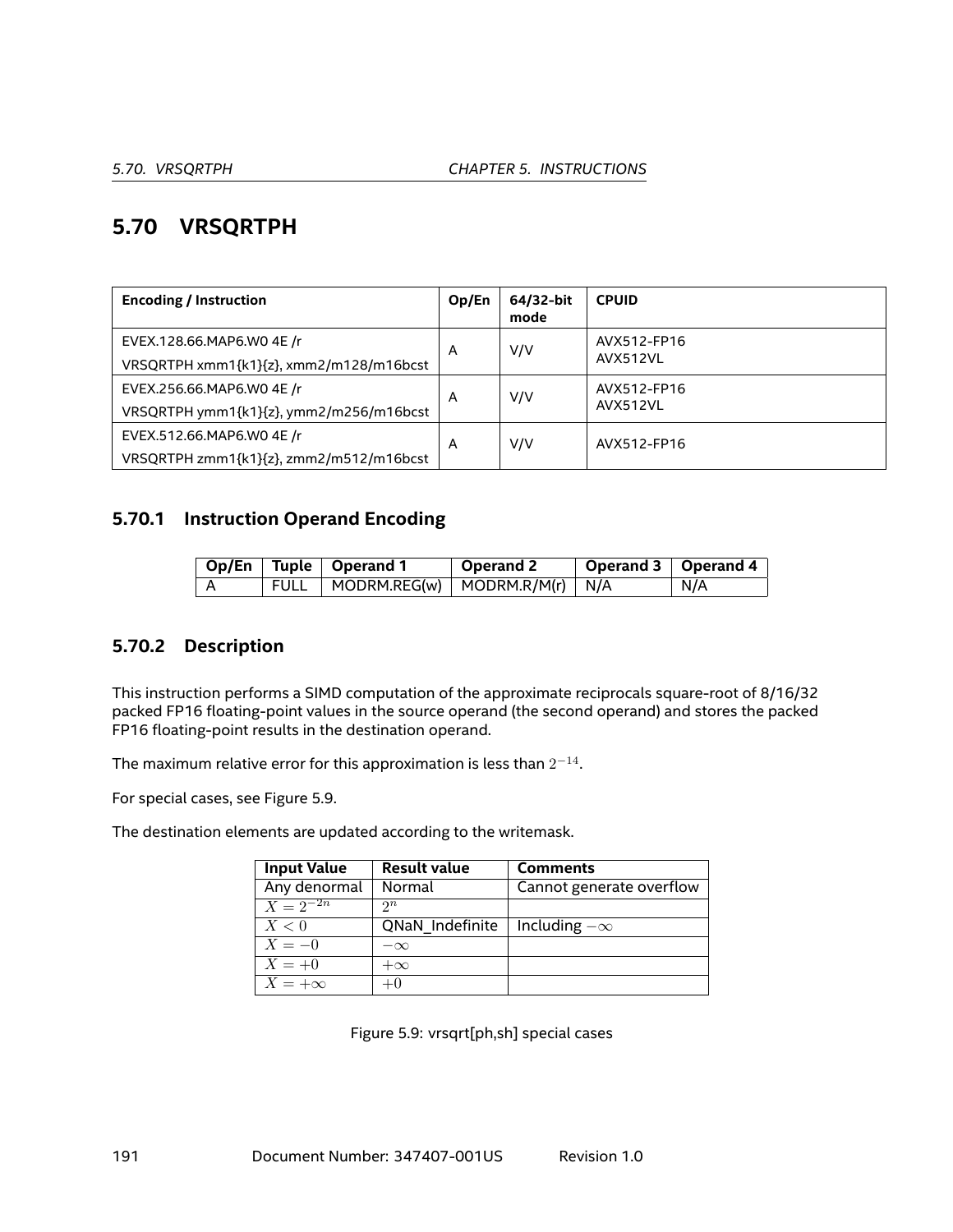### **5.70.3 Operation**

```
1 VRSQRTPH dest{k1}, src
\text{VL} = 128, 256, \text{ or } 5123
4 KL := VL / 16
5
6 FOR i := 0 to KL-1:
7 | IF k1[i] or *no writemask*:
8 \mid IF SRC is memory and (EVEX.b = 1):
\bullet \qquad \qquad \text{tsrc} := \text{src.fp16[0]}10 | ELSE:
11 tsrc := src.fp16[i]12 DEST.fp16[i] := APPROXIMATE(1.0 / SQRT(tsrc) )
13 ELSE IF *zeroing*:
14 DEST.fp16[i] := 0
15 //else DEST.fp16[i] remains unchanged
16
17 dest [MAXVL-1:v1] := 0
```
### **5.70.4 Exceptions**

| <b>Instruction</b>            | Exception Type $\parallel$ | Arithmetic Flags | <b>CPUID</b>          |
|-------------------------------|----------------------------|------------------|-----------------------|
| VRSQRTPH xmm1, xmm2/m128      | F4                         | N/A              | AVX512-FP16. AVX512VL |
| VRSQRTPH ymm1, ymm2/m256   E4 |                            | N/A              | AVX512-FP16. AVX512VL |
| VRSQRTPH zmm1, zmm2/m512      | F4                         | N/A              | AVX512-FP16           |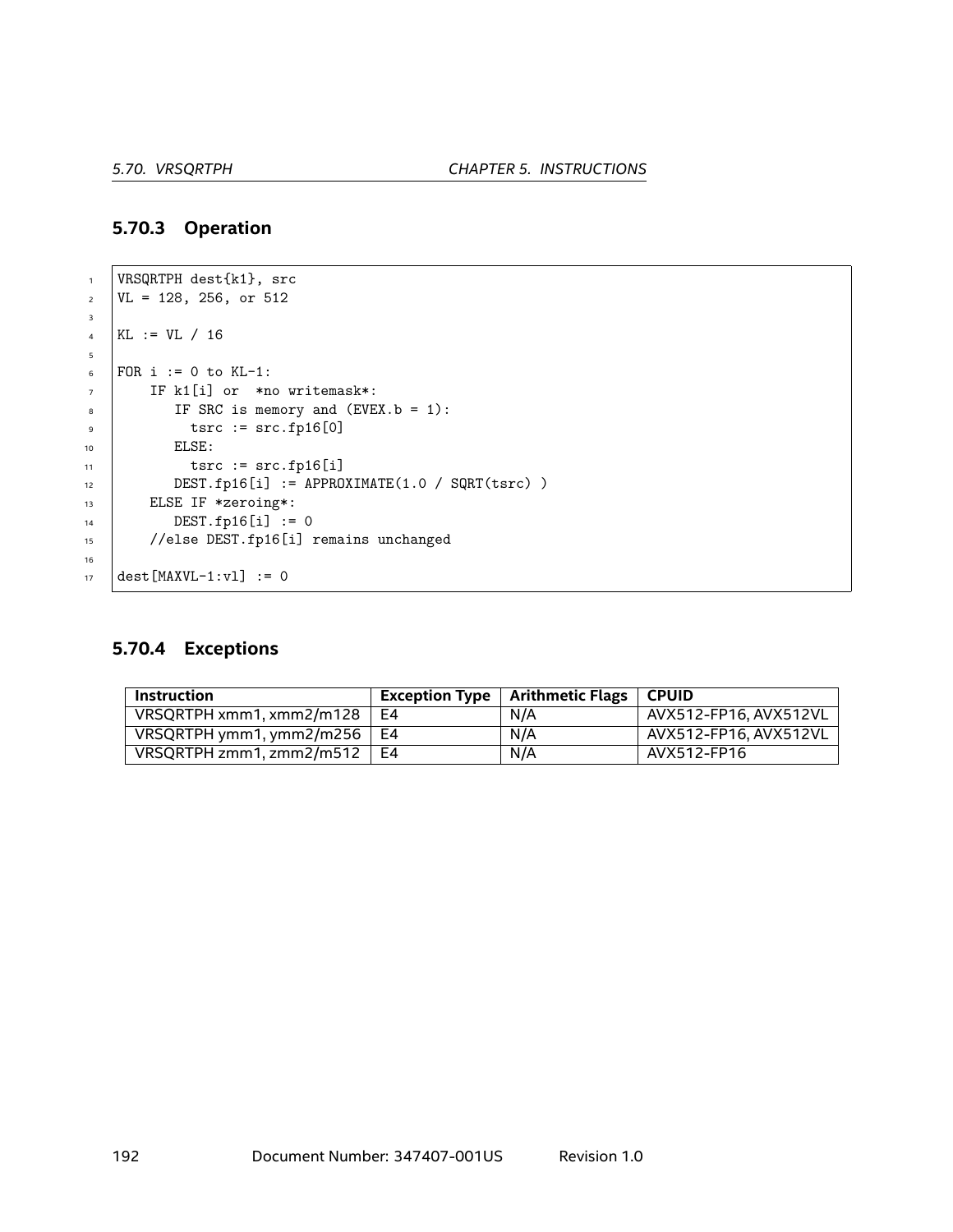# **5.71 VRSQRTSH**

| <b>Encoding / Instruction</b>        | Op/En        | 64/32-bit<br>mode | <b>CPUID</b> |  |
|--------------------------------------|--------------|-------------------|--------------|--|
| EVEX.LLIG.66.MAP6.WO 4F /r           | $\mathsf{A}$ | V/V               | AVX512-FP16  |  |
| VRSQRTSH xmm1{k1}{z}, xmm2, xmm3/m16 |              |                   |              |  |

## **5.71.1 Instruction Operand Encoding**

| Op/En   Tuple | $\vert$ Operand 1               | Operand 2   Operand 3 |                                  | Operand 4 |
|---------------|---------------------------------|-----------------------|----------------------------------|-----------|
|               | SCALAR   MODRM.REG(w)   VVVV(r) |                       | $\vert$ MODRM.R/M(r) $\vert$ N/A |           |

## **5.71.2 Description**

This instruction performs the computation of the approximate reciprocal square-root of the low FP16 value in the second source operand (the third operand) and stores the result in the low word element of the destination operand (the first operand) according to the writemask k1.

The maximum relative error for this approximation is less than  $2^{-14}.$ 

Bits 127:16 of the destination operand are copied from the corresponding bits of the first source operand. Bits MAXVL-1:128 of the destination operand are zeroed.

For special cases, see Figure [5.9](#page-190-0).

## **5.71.3 Operation**

```
1 VRCPSH dest{k1}, src1, src2
\overline{2}3 IF k1[0] or *no writemask*:
\mu DEST.fp16[0] := APPROXIMATE(1.0 / SQRT(src2.fp16[0]))
5 ELSE IF *zeroing*:
6 DEST.fp16[0] := 0
7 //else DEST.fp16[0] remains unchanged
8
\frac{1}{9} dest[127:16] := src1[127:16]
10 dest [MAXVL-1:128] := 0
```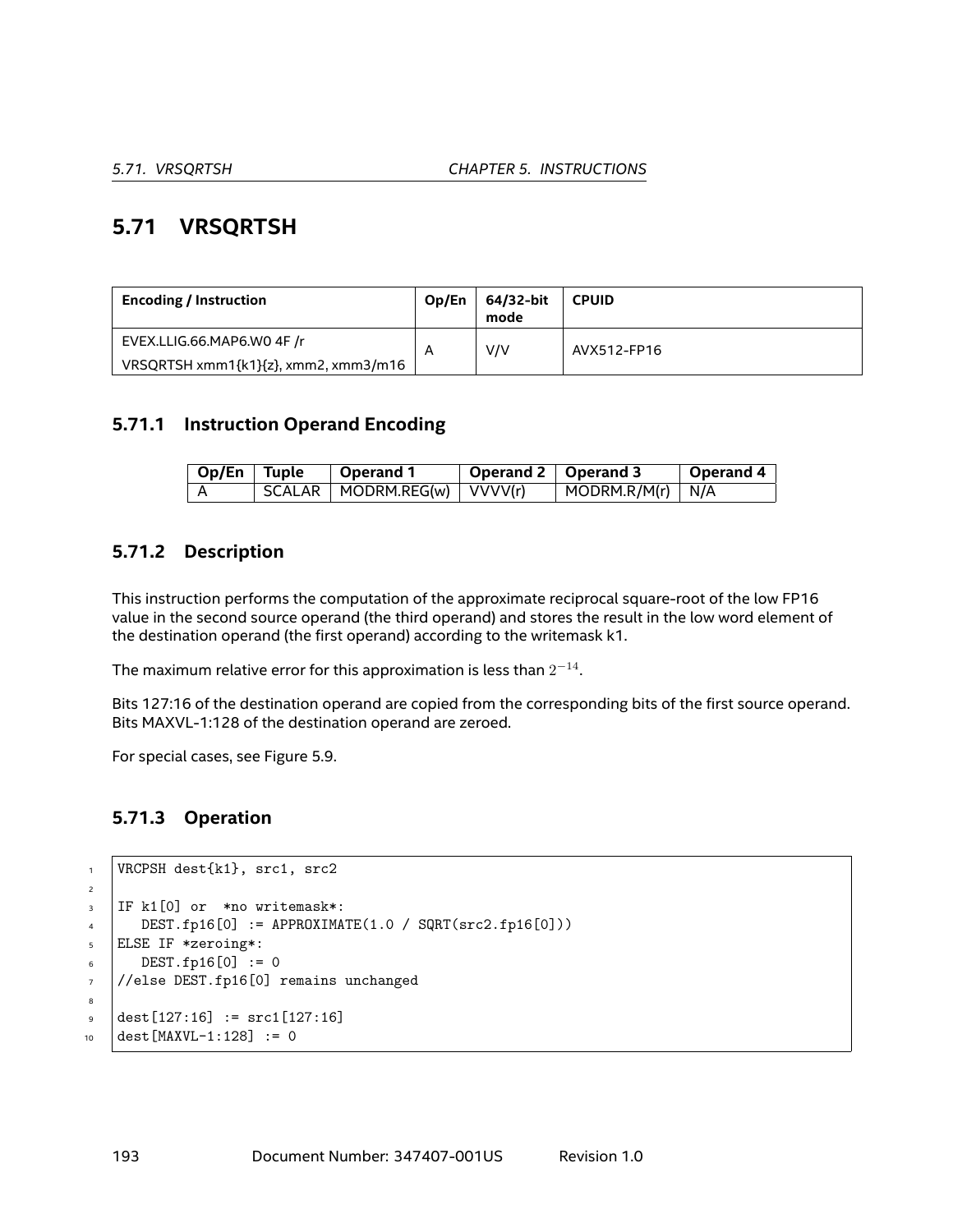# **5.71.4 Exceptions**

| <b>Instruction</b>                  | Exception Type   Arithmetic Flags   CPUID |             |
|-------------------------------------|-------------------------------------------|-------------|
| VRSQRTSH xmm1, xmm2, xmm3/m16   E10 | N/A                                       | AVX512-FP16 |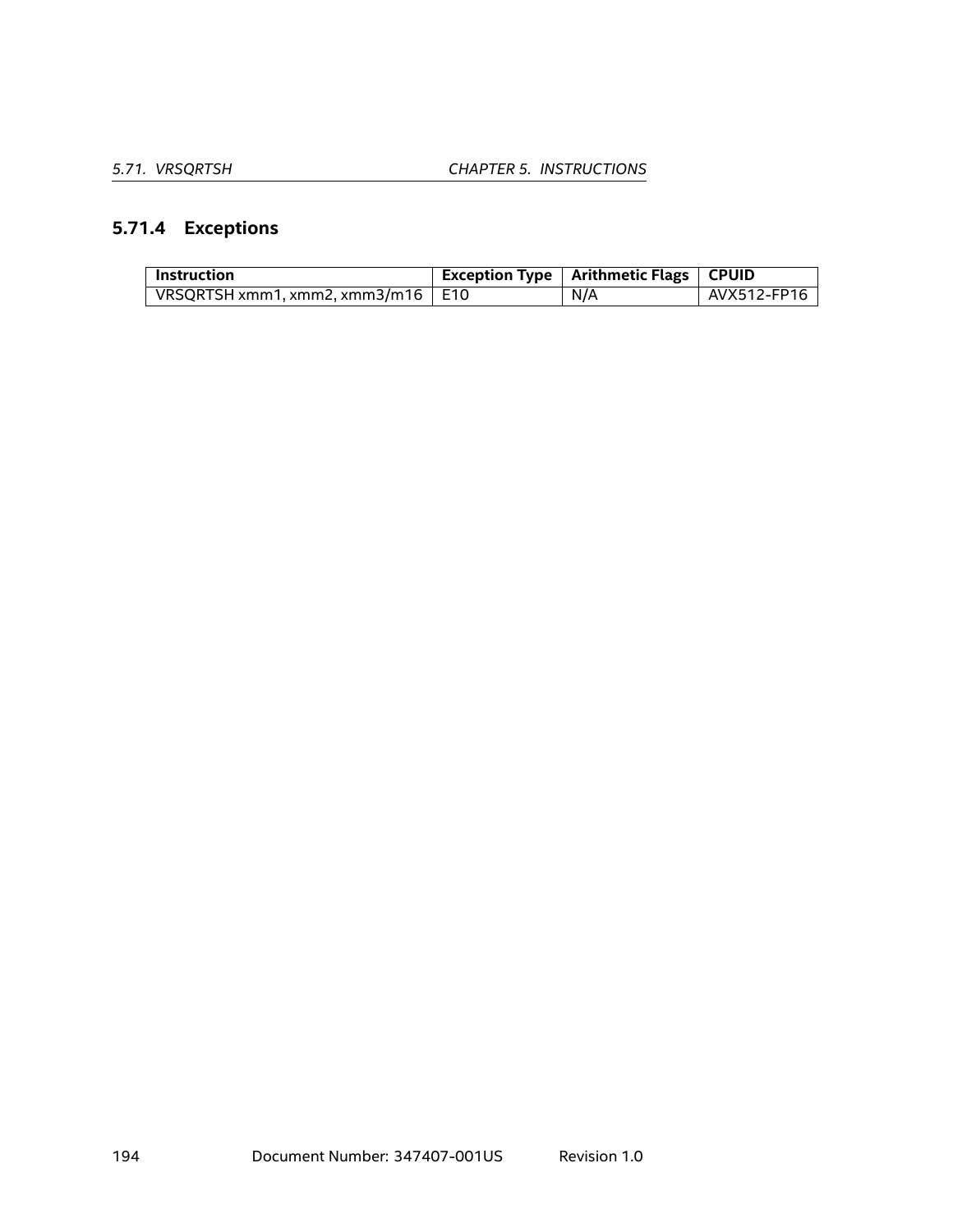# **5.72 VSCALEFPH**

| <b>Encoding / Instruction</b>                       | Op/En | 64/32-bit<br>mode | <b>CPUID</b> |
|-----------------------------------------------------|-------|-------------------|--------------|
| EVEX.128.66.MAP6.WO 2C /r                           | A     | V/V               | AVX512-FP16  |
| VSCALEFPH xmm1{k1}{z}, xmm2, xmm3/m128/m16bcst      |       |                   | AVX512VL     |
| EVEX.256.66.MAP6.WO 2C /r                           |       | V/V               | AVX512-FP16  |
| VSCALEFPH ymm1{k1}{z}, ymm2, ymm3/m256/m16bcst      | A     |                   | AVX512VL     |
| EVEX.512.66.MAP6.WO 2C /r                           |       | V/V               | AVX512-FP16  |
| VSCALEFPH zmm1{k1}{z}, zmm2, zmm3/m512/m16bcst {er} | A     |                   |              |

## **5.72.1 Instruction Operand Encoding**

|  | Op/En   Tuple   Operand 1       | Operand 2   Operand 3 |                                  | Operand 4 |
|--|---------------------------------|-----------------------|----------------------------------|-----------|
|  | $FULL$   MODRM.REG(w)   VVVV(r) |                       | $\vert$ MODRM.R/M(r) $\vert$ N/A |           |

## **5.72.2 Description**

Performs a floating-point scale of the packed FP16 values in the first source operand by multiplying it by 2 power of the FP16 values in second source operand. The destination elements are updated according to the writemask.

The equation of this operation is given by: zmm1 := *zmm*2 *∗* 2 *f loor*(*zmm*3) . Floor(zmm3) means maximum integer value *≤* zmm3.

If the result cannot be represented in FP16, then the proper overflow response (for positive scaling operand), or the proper underflow response (for negative scaling operand) is issued. The overflow and underflow responses are dependent on the rounding mode (for IEEE-compliant rounding), as well as on other settings in MXCSR (exception mask bits), and on the SAE bit.

Handling of special-case input values are listed in Figure [5.10](#page-195-0) and Figure [5.11](#page-195-1).

## **5.72.3 Operation**

```
1 def scale_fp16(src1,src2):
\frac{1}{2} tmp1 := src1
\frac{1}{3} tmp2 := src2
4 return tmp1 * POW(2, FLOOR(tmp2))
```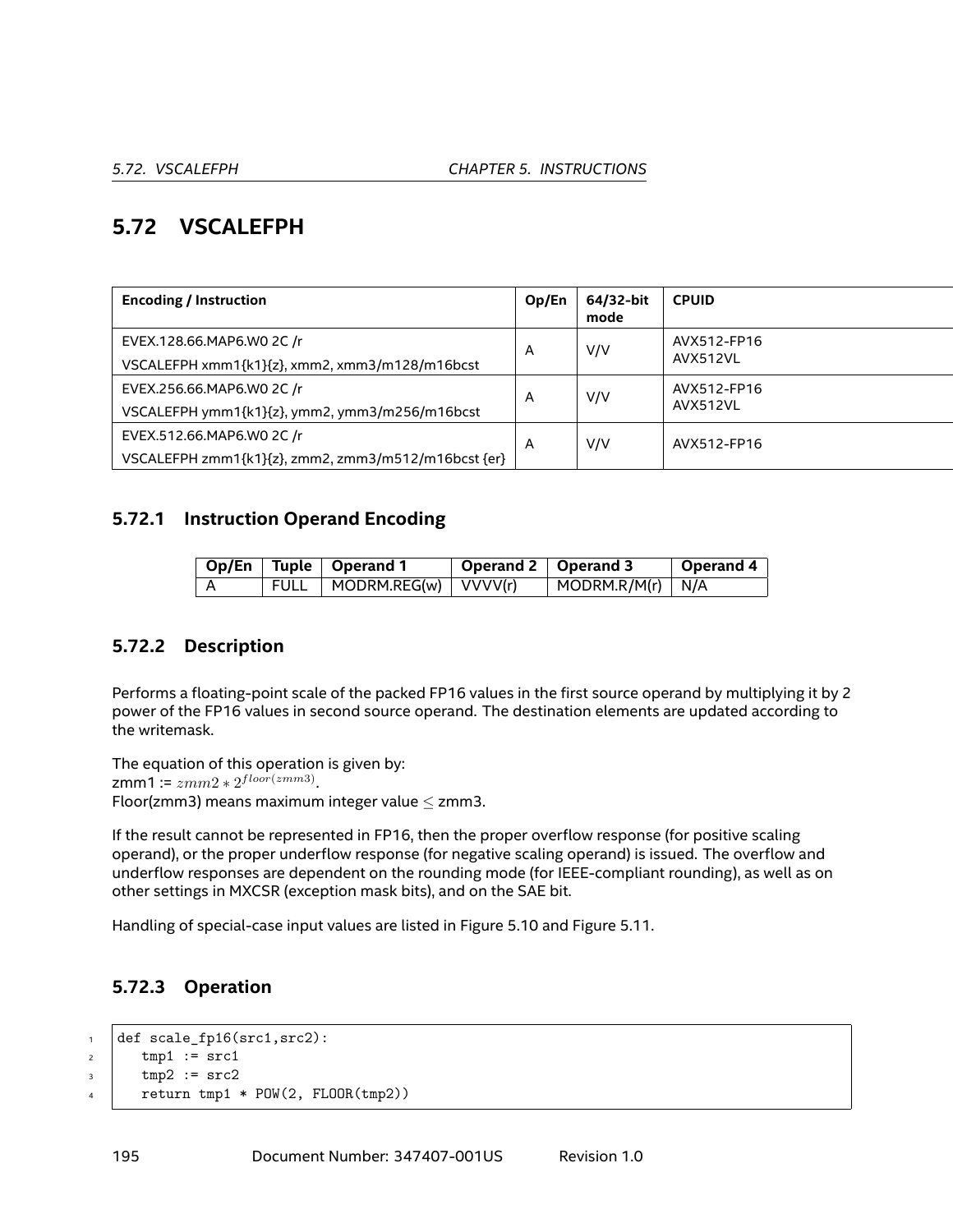#### *5.72. VSCALEFPH CHAPTER 5. INSTRUCTIONS*

| Src1        |            | <b>Set IE</b>           |                     |                |                              |
|-------------|------------|-------------------------|---------------------|----------------|------------------------------|
|             | $\pm Na$   | $+\infty$               | $-\infty$           | 0/Norm/Denorm  |                              |
| $\pm QNaN$  | QNaN(Src1) | $+\infty$               | $+0$                | QNaN(src1)     | If either source is SNaN     |
| $\pm SNaN$  | QNaN(Src1) | QNaN(src1)              | QNaN(src1)          | QNaN(src1)     | <b>YES</b>                   |
| $\pm\infty$ | QNaN(Src2) | Src1                    | QNaN Indefinite     | Src1           | If src2 is SNaN or $-\infty$ |
| $\pm 0$     | QNaN(Src2) | QNaN Indefinite         | Src1                | Src1           | If src2 is SNaN or $+\infty$ |
| Denorm/Norm | QNaN(Src2) | $\pm\infty$ (src1 sign) | $\pm 0$ (src1 sign) | Compute Result | If src2 is SNaN              |

<span id="page-195-0"></span>Figure 5.10: VSCALEF\* special cases

| <b>Special Case</b>  | $^\mathrm{+}$ Returned value                                          | Faults    |
|----------------------|-----------------------------------------------------------------------|-----------|
|                      | $\sqrt{ result } < 2^{-24}$ $\pm 0$ or $\pm$ Min-Denormal (src1 sign) | Underflow |
| $result \geq 2^{16}$ | $\pm\infty$ (src1 sign) or $\pm$ Max-Denormal (src1 sign)   Overflow  |           |

<span id="page-195-1"></span>

```
1 VSCALEFPH dest{k1}, src1, src2
2 \mid \text{VL} = 128, 256, \text{ or } 512_3 KL := VL / 16
4
5 IF (VL = 512) AND (EVEX.b = 1) and no memory operand:
6 SET_RM(EVEX.RC)
7 ELSE
8 SET_RM(MXCSR.RC)
9
10 FOR i := 0 to KL-1:
11 | IF k1[i] or *no writemask*:
12 IF SRC2 is memory and (EVEX.b = 1):
13 tsrc := src2.fp16[0]14 | ELSE:
15 tsrc := src2.fp16[i]16 dest.fp16[i] := scale_fp16(src1.fp16[i],tsrc)
17 ELSE IF *zeroing*:
18 dest.fp16[i] := 0
19 //else dest.fp16[i] remains unchanged
20
21 \det [MAXVL-1:v1] := 0
```
### **5.72.4 Exceptions**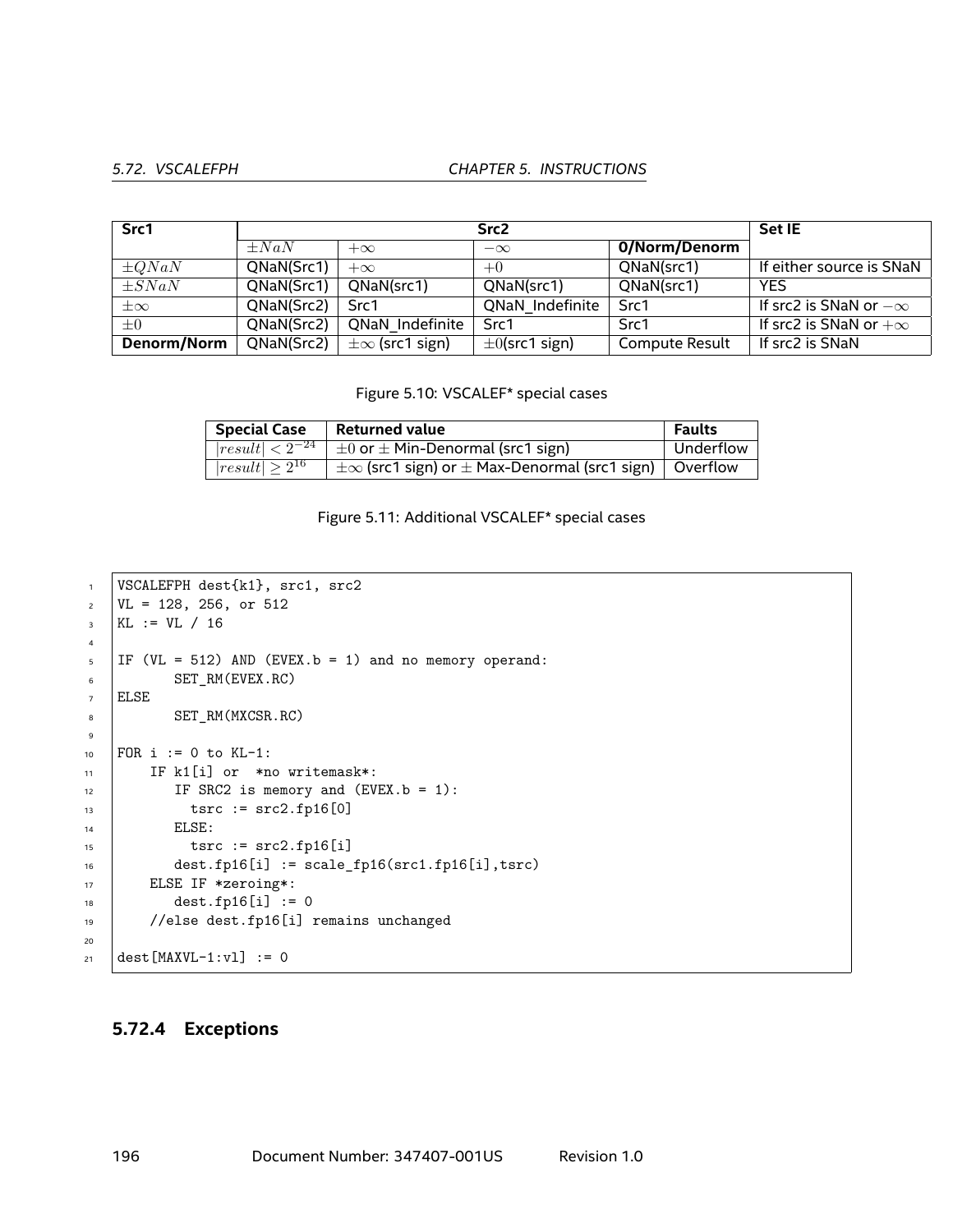#### *5.72. VSCALEFPH CHAPTER 5. INSTRUCTIONS*

| Instruction                                    | Exception Type   Arithmetic Flags   CPUID |                                  |
|------------------------------------------------|-------------------------------------------|----------------------------------|
| VSCALEFPH xmm1, xmm2, xmm3/m128 $\mid$ E2      | <b>IOUPD</b>                              | $^{\circ}$ AVX512-FP16. AVX512VL |
| VSCALEFPH ymm1, ymm2, ymm3/m256 $\mid$ E2      | <b>IOUPD</b>                              | AVX512-FP16. AVX512VL            |
| VSCALEFPH zmm1. zmm2. zmm3/m512 $\parallel$ E2 | <b>IOUPD</b>                              | AVX512-FP16                      |

Denormal-operand exception (#D) is checked and signaled for src1 operand, but not for src2 operand. The denormal-operand exception is checked for src1 operand only if the src2 operand is not NaN. If the src2 operand is NaN, the processor generates NaN and does not signal denormal-operand exception, even if src1 operand is denormal.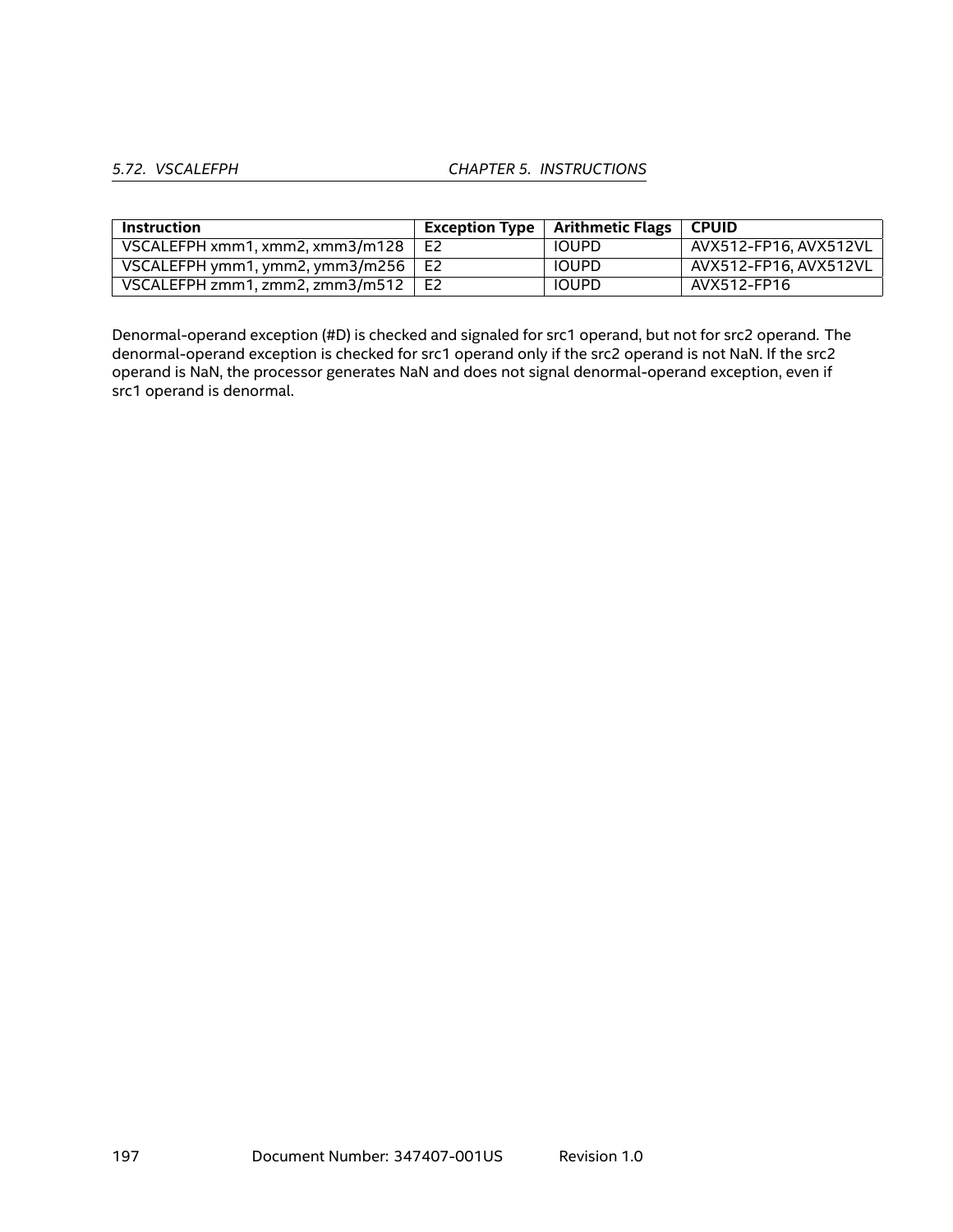# **5.73 VSCALEFSH**

| <b>Encoding / Instruction</b>              | Op/En | 64/32-bit<br>mode | <b>CPUID</b> |
|--------------------------------------------|-------|-------------------|--------------|
| EVEX.LLIG.66.MAP6.WO 2D /r                 |       | V/V               | AVX512-FP16  |
| VSCALEFSH xmm1{k1}{z}, xmm2, xmm3/m16 {er} |       |                   |              |

## **5.73.1 Instruction Operand Encoding**

| $\sqrt{Op/En}$ Tuple | 'Operand 1                        | Operand 2   Operand 3 |                                  | <b>Operand 4</b> |
|----------------------|-----------------------------------|-----------------------|----------------------------------|------------------|
|                      | $SCALAR$   MODRM.REG(w)   VVVV(r) |                       | $\vert$ MODRM.R/M(r) $\vert$ N/A |                  |

## **5.73.2 Description**

Performs a floating-point scale of the low FP16 element in the first source operand by multiplying it by 2 power of the low FP16 element in second source operand, storing the result in the low element of the destination operand.

Bits 127:16 of the destination operand are copied from the corresponding bits of the first source operand. Bits MAXVL-1:128 of the destination operand are zeroed. The low FP16 element of the destination is updated according to the writemask.

The equation of this operation is given by: xmm1 := *xmm*2 *∗* 2 *f loor*(*xmm*3) . Floor(xmm3) means maximum integer value *≤* xmm3.

If the result cannot be represented in FP16, then the proper overflow response (for positive scaling operand), or the proper underflow response (for negative scaling operand) is issued. The overflow and underflow responses are dependent on the rounding mode (for IEEE-compliant rounding), as well as on other settings in MXCSR (exception mask bits, FTZ bit), and on the SAE bit.

Handling of special-case input values are listed in Figure [5.10](#page-195-0) and Figure [5.11](#page-195-1).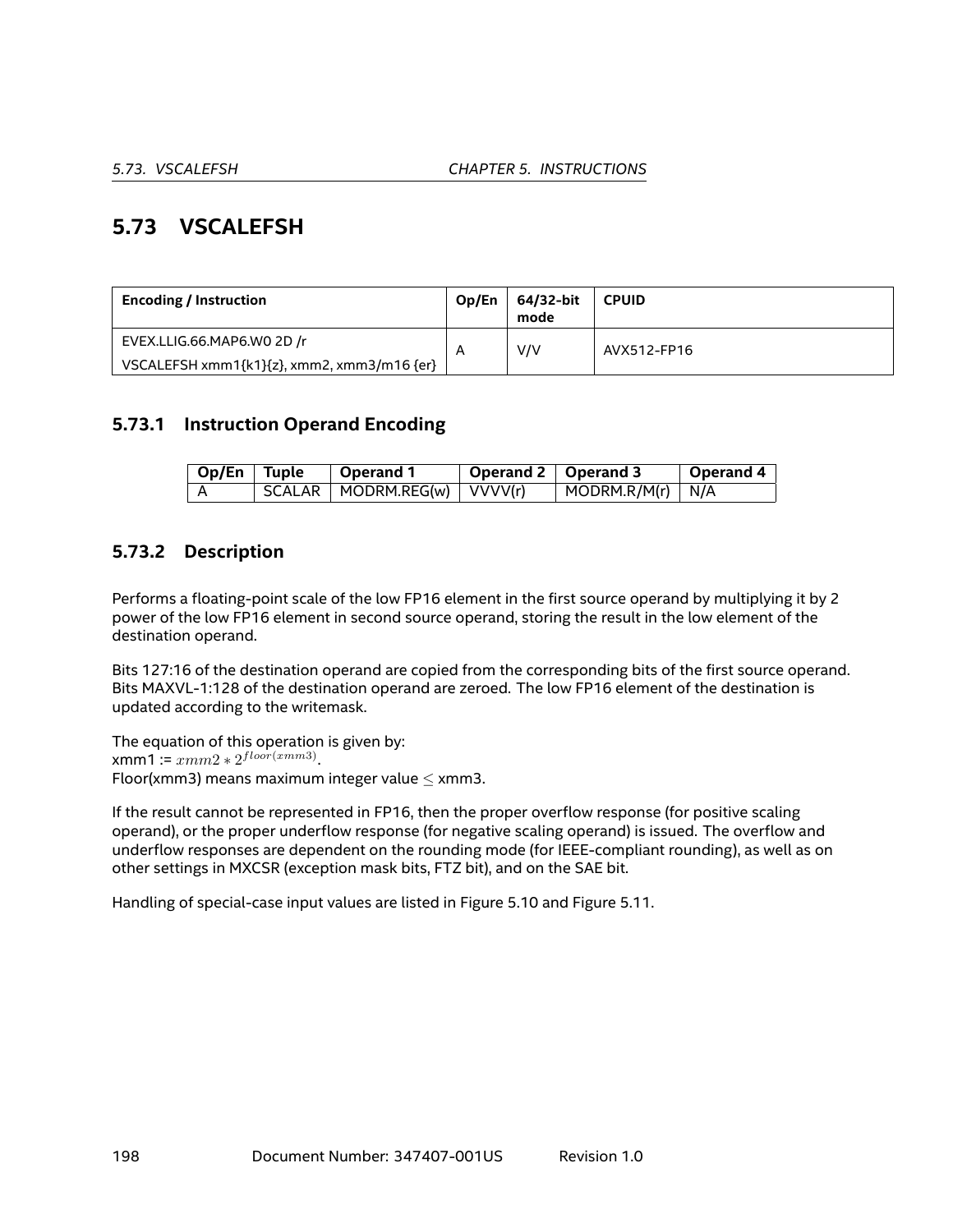## **5.73.3 Operation**

```
1 | VSCALEFSS dest{k1}, src1, src2
2
3 IF (EVEX.b = 1) and no memory operand:
4 SET_RM(EVEX.RC)
5 ELSE
6 SET_RM(MXCSR.RC)
7
8 IF k1[0] or *no writemask*:
9 dest.fp16[0] := scale_fp16(src1.fp16[0], src2.fp16[0]) // see VSCALEFPH
10 ELSE IF *zeroing*:
11 dest.fp16[0] := 0
12 //else DEST.fp16[0] remains unchanged
13
14 dest[127:16] := src1[127:16]
15 dest [MAXVL-1:128] := 0
```
### **5.73.4 Exceptions**

| Instruction                              | Exception Type   Arithmetic Flags   CPUID |             |
|------------------------------------------|-------------------------------------------|-------------|
| VSCALEFSH xmm1, xmm2, xmm3/m16 $\mid$ E3 | <b>IOUPD</b>                              | AVX512-FP16 |

Denormal-operand exception (#D) is checked and signaled for src1 operand, but not for src2 operand. The denormal-operand exception is checked for src1 operand only if the src2 operand is not NaN. If the src2 operand is NaN, the processor generates NaN and does not signal denormal-operand exception, even if src1 operand is denormal.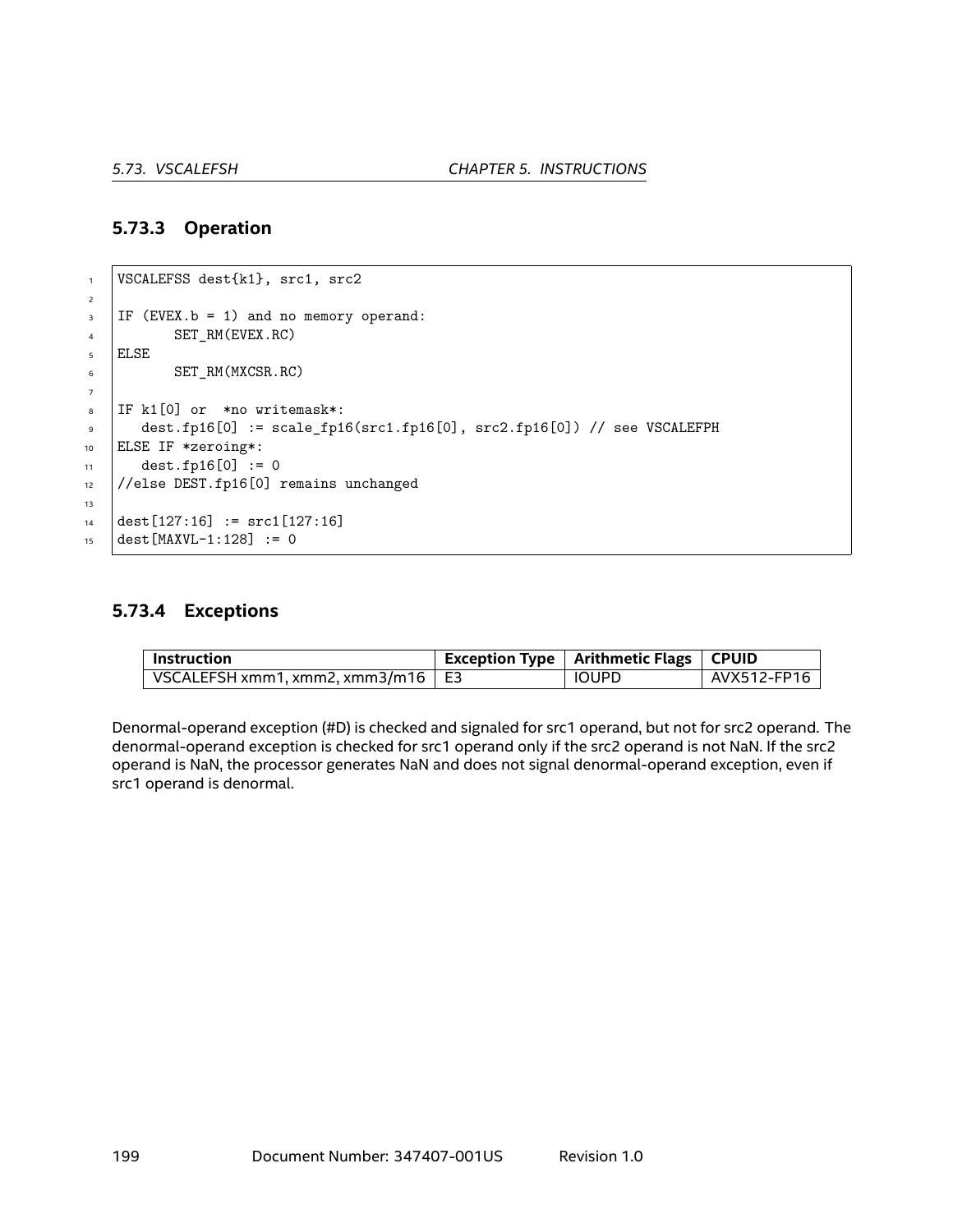# **5.74 VSQRTPH**

| <b>Encoding / Instruction</b>                                            | Op/En | 64/32-bit<br>mode | <b>CPUID</b>            |
|--------------------------------------------------------------------------|-------|-------------------|-------------------------|
| EVEX.128.NP.MAP5.W0 51 /r<br>VSQRTPH xmm1{k1}{z}, xmm2/m128/m16bcst      | A     | V/V               | AVX512-FP16<br>AVX512VL |
| EVEX.256.NP.MAP5.WO 51 /r<br>VSQRTPH ymm1{k1}{z}, ymm2/m256/m16bcst      | A     | V/V               | AVX512-FP16<br>AVX512VL |
| EVEX.512.NP.MAP5.WO 51 /r<br>VSQRTPH zmm1{k1}{z}, zmm2/m512/m16bcst {er} | A     | V/V               | AVX512-FP16             |

## **5.74.1 Instruction Operand Encoding**

|  | Op/En   Tuple   Operand 1                                      | Operand 2 | Operand 3   Operand 4 |     |
|--|----------------------------------------------------------------|-----------|-----------------------|-----|
|  | $\mid$ FULL $\mid$ MODRM.REG(w) $\mid$ MODRM.R/M(r) $\mid$ N/A |           |                       | N/A |

## **5.74.2 Description**

Performs a packed FP16 square-root computation on the values from source operand and stores the packed FP16 result in the destination operand. The destination elements are updated according to the writemask.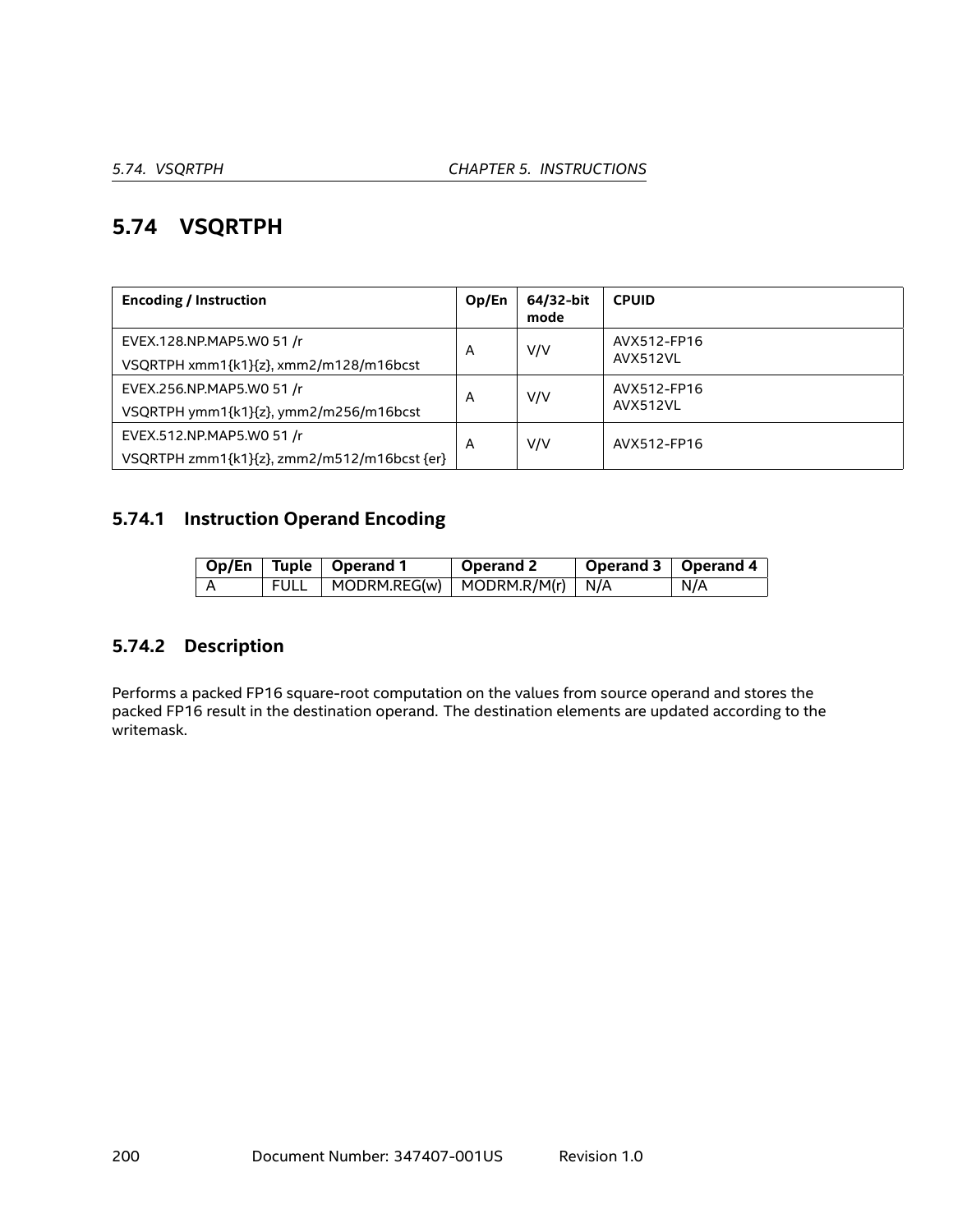### **5.74.3 Operation**

```
1 VSQRTPH dest{k1}, src
\text{VL} = 128, 256, \text{ or } 5123
4 KL := VL / 16
5
6 FOR i := 0 to KL-1:
7 IF k1[i] or *no writemask*:
8 \mid IF SRC is memory and (EVEX.b = 1):
\frac{1}{9} tsrc := src.fp16[0]
10 | ELSE:
11 tsrc := src.fp16[i]12 DEST.fp16[i] := SQRT(tsrc)
13 ELSE IF *zeroing*:
14 DEST.fp16[i] := 0
15 //else DEST.fp16[i] remains unchanged
16
17 dest [MAXVL-1:v1] := 0
```
### **5.74.4 Exceptions**

| <b>Instruction</b>                |                | <b>Exception Type   Arithmetic Flags</b> | <b>CPUID</b>          |
|-----------------------------------|----------------|------------------------------------------|-----------------------|
| VSQRTPH xmm1, xmm2/m128           | E <sub>2</sub> | IPD                                      | AVX512-FP16, AVX512VL |
| VSQRTPH ymm1, ymm2/m256 $\mid$ E2 |                | IPD                                      | AVX512-FP16, AVX512VL |
| VSORTPH zmm1. zmm2/m512 $\mid$ E2 |                | IPD                                      | AVX512-FP16           |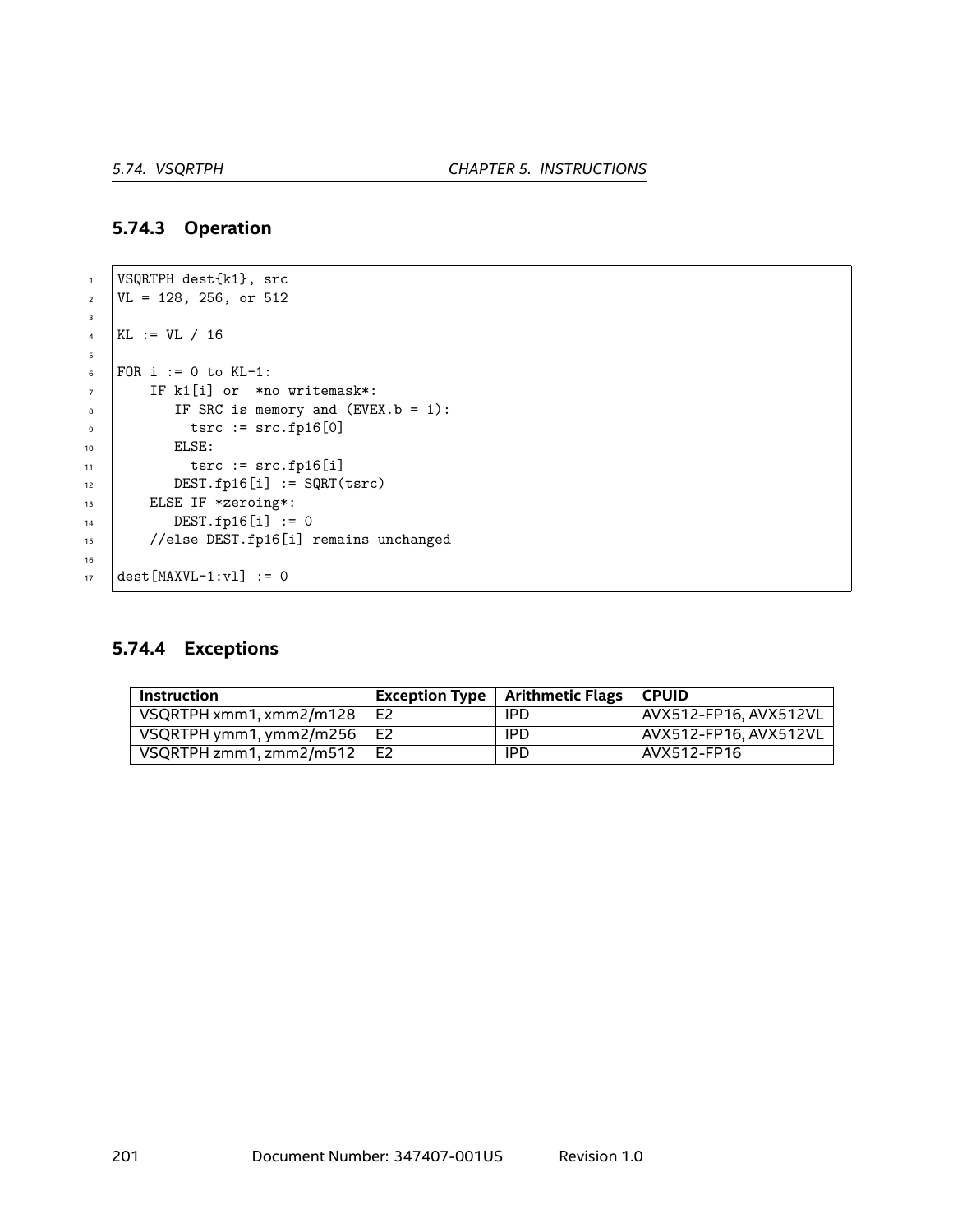# **5.75 VSQRTSH**

| <b>Encoding / Instruction</b>            | Op/En                   | 64/32-bit<br>mode | <b>CPUID</b> |
|------------------------------------------|-------------------------|-------------------|--------------|
| EVEX.LLIG.F3.MAP5.WO 51 /r               | $\overline{\mathsf{A}}$ | V/V               | AVX512-FP16  |
| VSQRTSH xmm1{k1}{z}, xmm2, xmm3/m16 {er} |                         |                   |              |

## **5.75.1 Instruction Operand Encoding**

| Op/En Tuple | ∣ Operand 1                     | Operand 2   Operand 3 |                                  | Operand 4 |
|-------------|---------------------------------|-----------------------|----------------------------------|-----------|
|             | SCALAR   MODRM.REG(w)   VVVV(r) |                       | $\vert$ MODRM.R/M(r) $\vert$ N/A |           |

## **5.75.2 Description**

Performs a scalar FP16 square-root computation on the source operand and stores the FP16 result in the destination operand. Bits 127:16 of the destination operand are copied from the corresponding bits of the first source operand. Bits MAXVL-1:128 of the destination operand are zeroed. The low FP16 element of the destination is updated according to the writemask.

## **5.75.3 Operation**

```
1 VSQRTSH dest{k1}, src1, src2
2
3 IF k1[0] or *no writemask*:
\mu DEST.fp16[0] := SQRT(src2.fp16[0])
5 ELSE IF *zeroing*:
6 DEST.fp16[0] := 0
7 //else DEST.fp16[0] remains unchanged
8
\frac{1}{2} dest [127:16] := src1 [127:16]
10 dest [MAXVL-1:128] := 0
```
## **5.75.4 Exceptions**

| $\blacksquare$ Instruction        | $^\circ$ Exception Type $\, \mid$ Arithmetic Flags $\, \mid$ CPUID |             |
|-----------------------------------|--------------------------------------------------------------------|-------------|
| VSQRTSH xmm1, xmm2, xmm3/m16   E3 | <b>IPD</b>                                                         | AVX512-FP16 |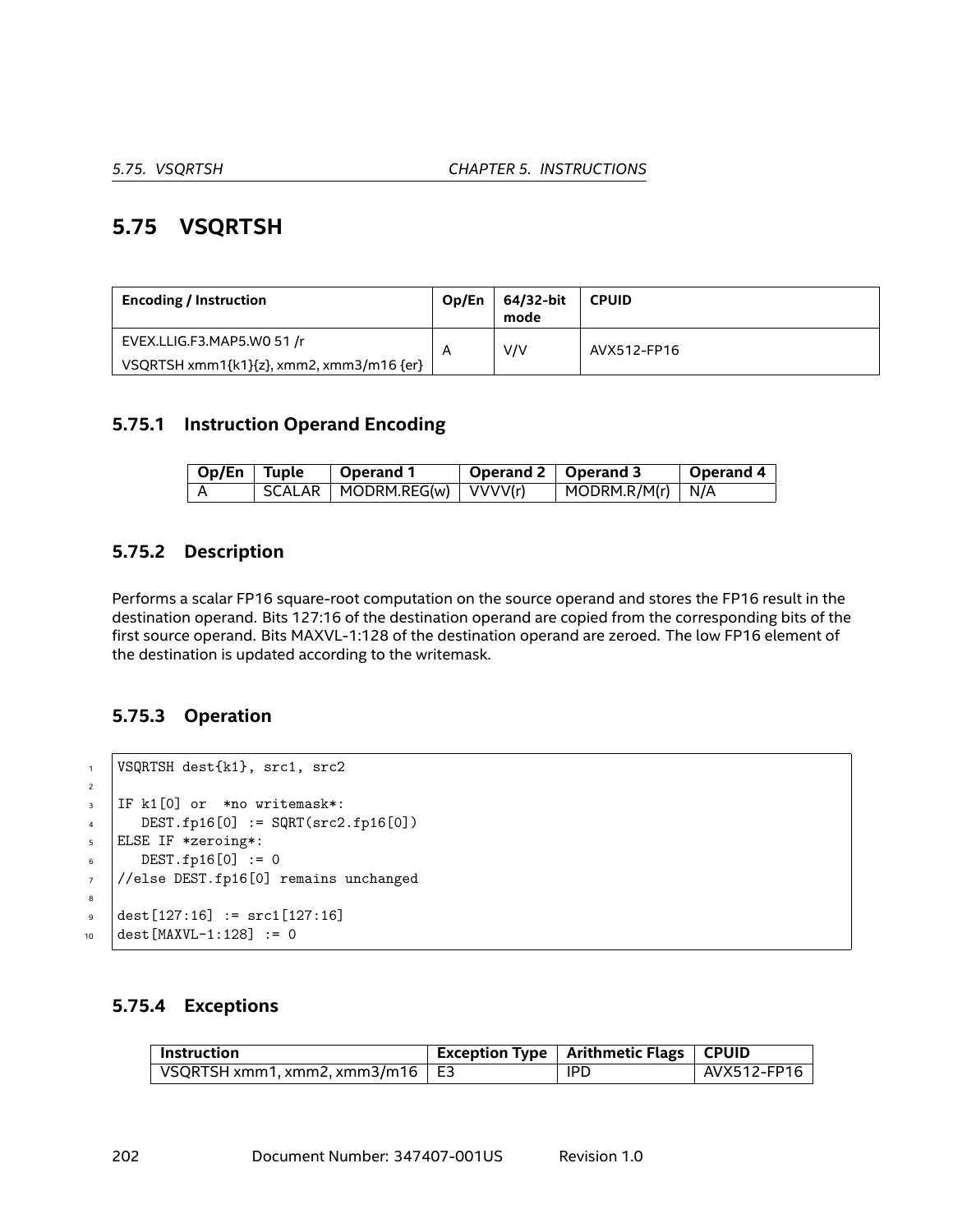# **5.76 VSUBPH**

| <b>Encoding / Instruction</b>                                                 | Op/En | 64/32-bit<br>mode | <b>CPUID</b>            |
|-------------------------------------------------------------------------------|-------|-------------------|-------------------------|
| EVEX.128.NP.MAP5.WO 5C /r<br>VSUBPH xmm1{k1}{z}, xmm2, xmm3/m128/m16bcst      | A     | V/V               | AVX512-FP16<br>AVX512VL |
| EVEX.256.NP.MAP5.W0 5C /r<br>VSUBPH ymm1{k1}{z}, ymm2, ymm3/m256/m16bcst      | A     | V/V               | AVX512-FP16<br>AVX512VL |
| EVEX.512.NP.MAP5.WO 5C /r<br>VSUBPH zmm1{k1}{z}, zmm2, zmm3/m512/m16bcst {er} | A     | V/V               | AVX512-FP16             |

## **5.76.1 Instruction Operand Encoding**

|        | Op/En   Tuple   Operand 1            | Operand 2   Operand 3 |                                  | Operand 4 |
|--------|--------------------------------------|-----------------------|----------------------------------|-----------|
| , FULL | $\vert$ MODRM.REG(w) $\vert$ VVVV(r) |                       | $\vert$ MODRM.R/M(r) $\vert$ N/A |           |

## **5.76.2 Description**

Subtract packed FP16 values from second source operand from the corresponding elements in the first source operand, storing the packed FP16 result in the destination operand. The destination elements are updated according to the writemask.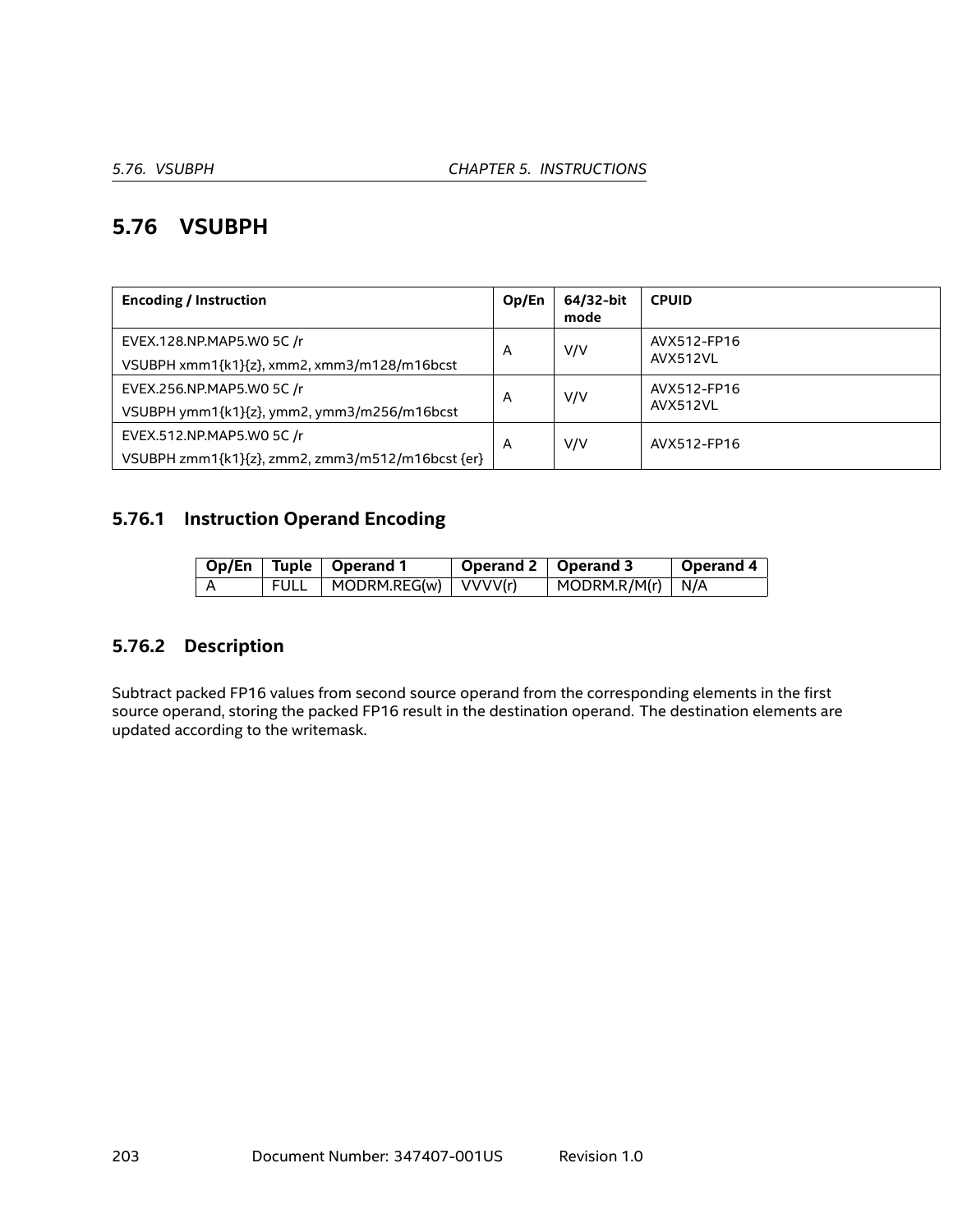#### **5.76.3 Operation**

```
1 VSUBPH (EVEX encoded versions) when src2 operand is a register
\text{VL} = 128, 256 or 512
3 KL := VL/16
4 | IF (VL = 512) AND (EVEX.b = 1):
5 SET RM(EVEX.RC)
6 ELSE
7 SET_RM(MXCSR.RC)
8
\bullet | FOR j := 0 TO KL-1:
10 IF k1[j] OR *no writemask*:
11 | DEST.fp16[j] := SRC1.fp16[j] - SRC2.fp16[j]
12 ELSE IF *zeroing*:
13 DEST.fp16[j] := 0
14 // else dest.fp16[j] remains unchanged
15
16 DEST [MAXVL-1:VL] := 0
```

```
1 VSUBPH (EVEX encoded versions) when src2 operand is a memory source
2 \text{ VL} = 128, 256 \text{ or } 512_3 | KL := VL/16
4
5 FOR j := 0 TO KL-1:
6 IF k1[j] OR *no writemask*:
7 IF EVEX. b = 1:
8 DEST.fp16[j] := SRC1.fp16[j] - SRC2.fp16[0]
9 ELSE:
10 DEST.fp16[j] := SRC1.fp16[j] - SRC2.fp16[j]
11 ELSE IF *zeroing*:
DEST.fp16[j] := 013 // else dest.fp16[j] remains unchanged
14
15 DEST [MAXVL-1:VL] := 0
```
#### **5.76.4 Exceptions**

| Instruction                         |                | Exception Type   Arithmetic Flags   CPUID |                       |
|-------------------------------------|----------------|-------------------------------------------|-----------------------|
| VSUBPH xmm1, xmm2, xmm3/m128        | E <sub>2</sub> | <b>IOUPD</b>                              | AVX512-FP16. AVX512VL |
| VSUBPH ymm1, ymm2, ymm3/m256 $\mid$ | E2             | <b>IOUPD</b>                              | AVX512-FP16. AVX512VL |
| VSUBPH zmm1, zmm2, zmm3/m512        | E <sub>2</sub> | <b>IOUPD</b>                              | AVX512-FP16           |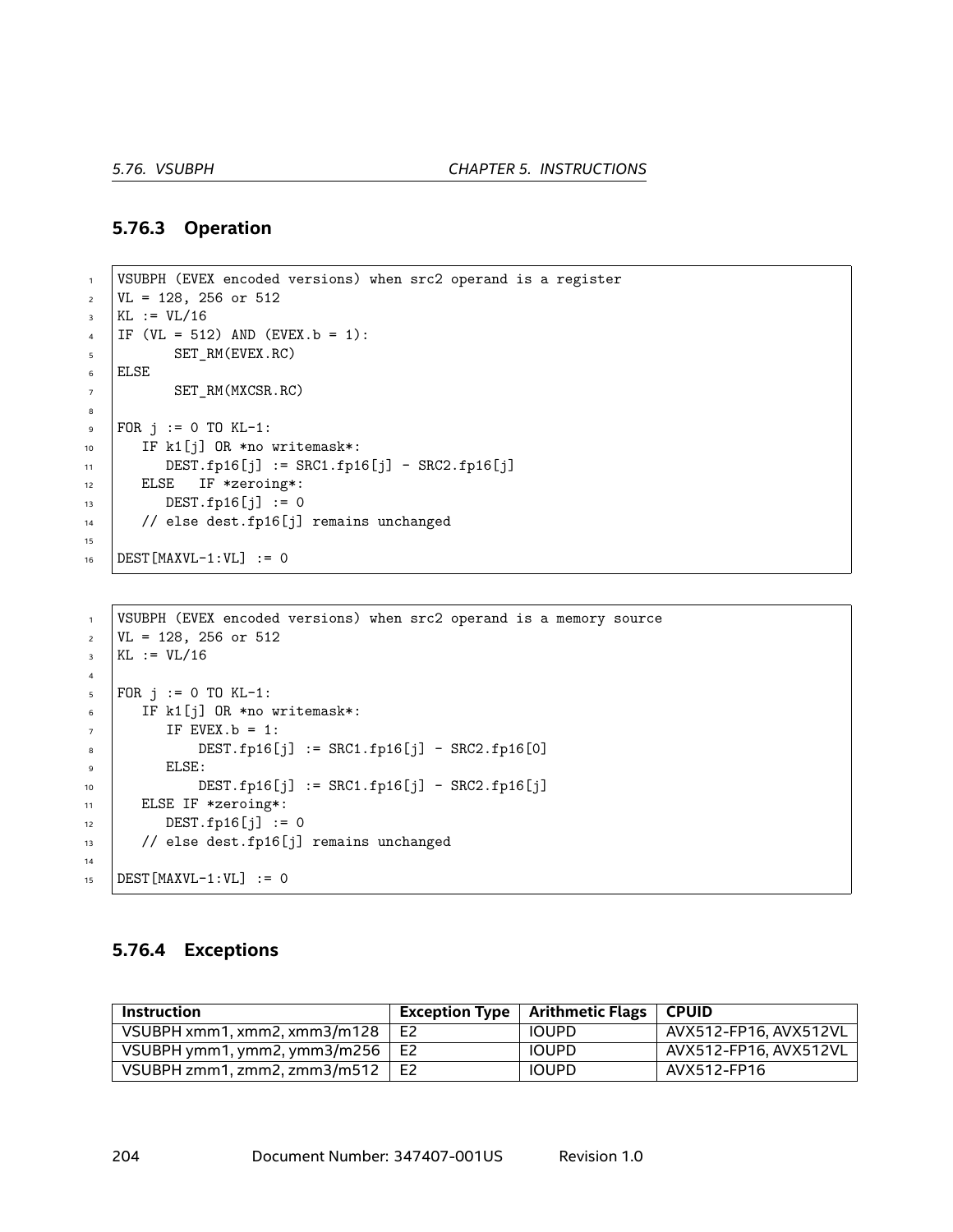# **5.77 VSUBSH**

| <b>Encoding / Instruction</b>           | Op/En | 64/32-bit<br>mode | <b>CPUID</b> |
|-----------------------------------------|-------|-------------------|--------------|
| EVEX.LLIG.F3.MAP5.W0 5C /r              | A     | V/V               | AVX512-FP16  |
| VSUBSH xmm1{k1}{z}, xmm2, xmm3/m16 {er} |       |                   |              |

## **5.77.1 Instruction Operand Encoding**

| Op/En   Tuple | Operand 1                       | Operand 2   Operand 3 |                                  | Operand 4 |
|---------------|---------------------------------|-----------------------|----------------------------------|-----------|
|               | SCALAR   MODRM.REG(w)   VVVV(r) |                       | $\vert$ MODRM.R/M(r) $\vert$ N/A |           |

## **5.77.2 Description**

Subtract the low FP16 value from the second source operand from the corresponding value in the first source operand, storing the FP16 result in the destination operand. Bits 127:16 of the destination operand are copied from the corresponding bits of the first source operand. Bits MAXVL-1:128 of the destination operand are zeroed. The low FP16 element of the destination is updated according to the writemask.

## **5.77.3 Operation**

```
1 VSUBSH (EVEX encoded versions)
2 IF EVEX.b = 1 and SRC2 is a register:
3 SET_RM(EVEX.RC)
4 ELSE
5 SET RM(MXCSR.RC)
6
7 IF k1[0] OR *no writemask*:
8 DEST.fp16[0] := SRC1.fp16[0] - SRC2.fp16[0]
9 ELSE IF *zeroing*:
10 DEST.fp16[0] := 0
11 // else dest.fp16[0] remains unchanged
12
13 DEST[127:16] := SRC1[127:16]
14 DEST [MAXVL-1:128] := 0
```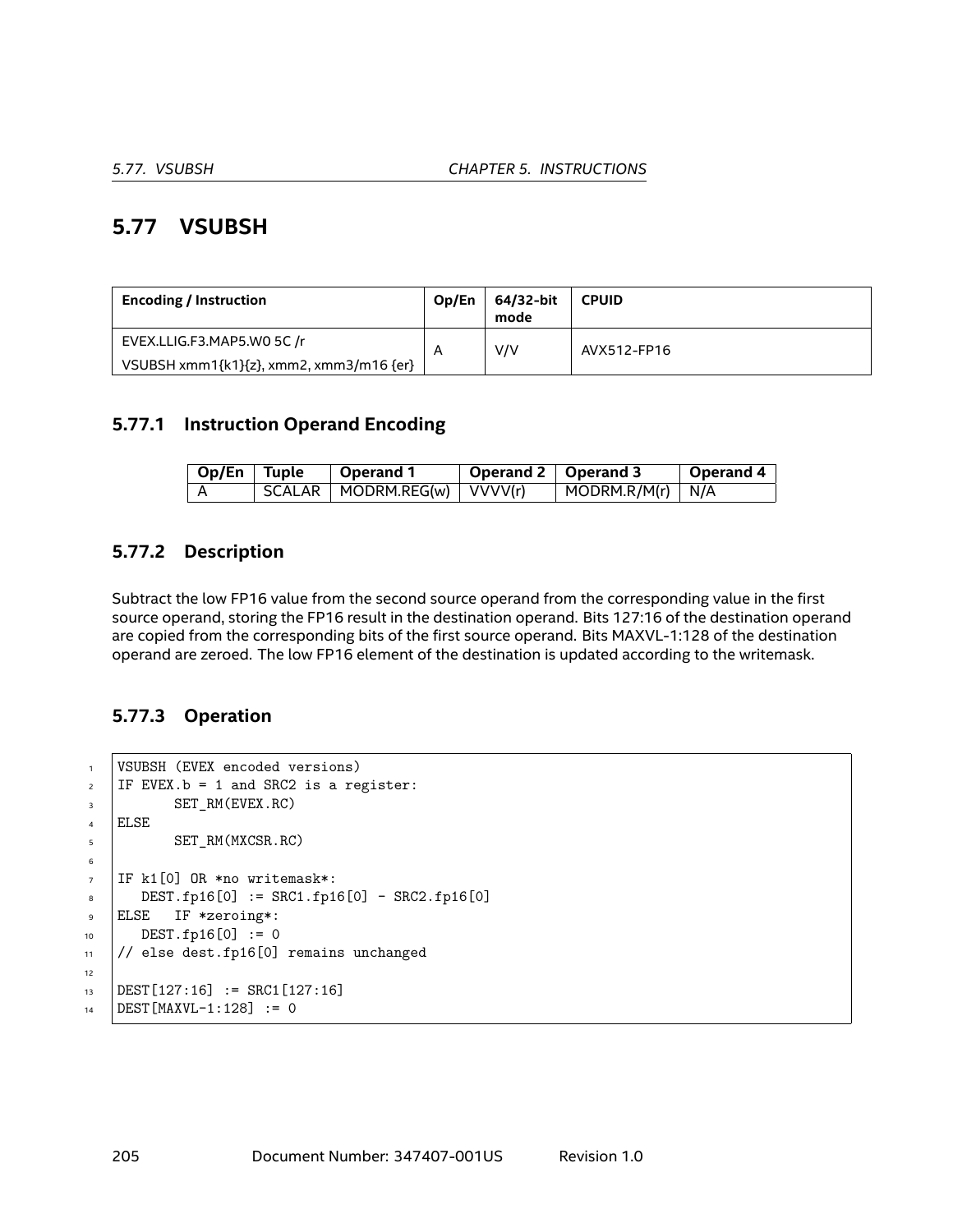# **5.77.4 Exceptions**

| <b>Instruction</b>                    | <b>Exception Type   Arithmetic Flags   CPUID</b> |             |
|---------------------------------------|--------------------------------------------------|-------------|
| VSUBSH xmm1, xmm2, xmm3/m16 $\mid$ E3 | IOUPD                                            | AVX512-FP16 |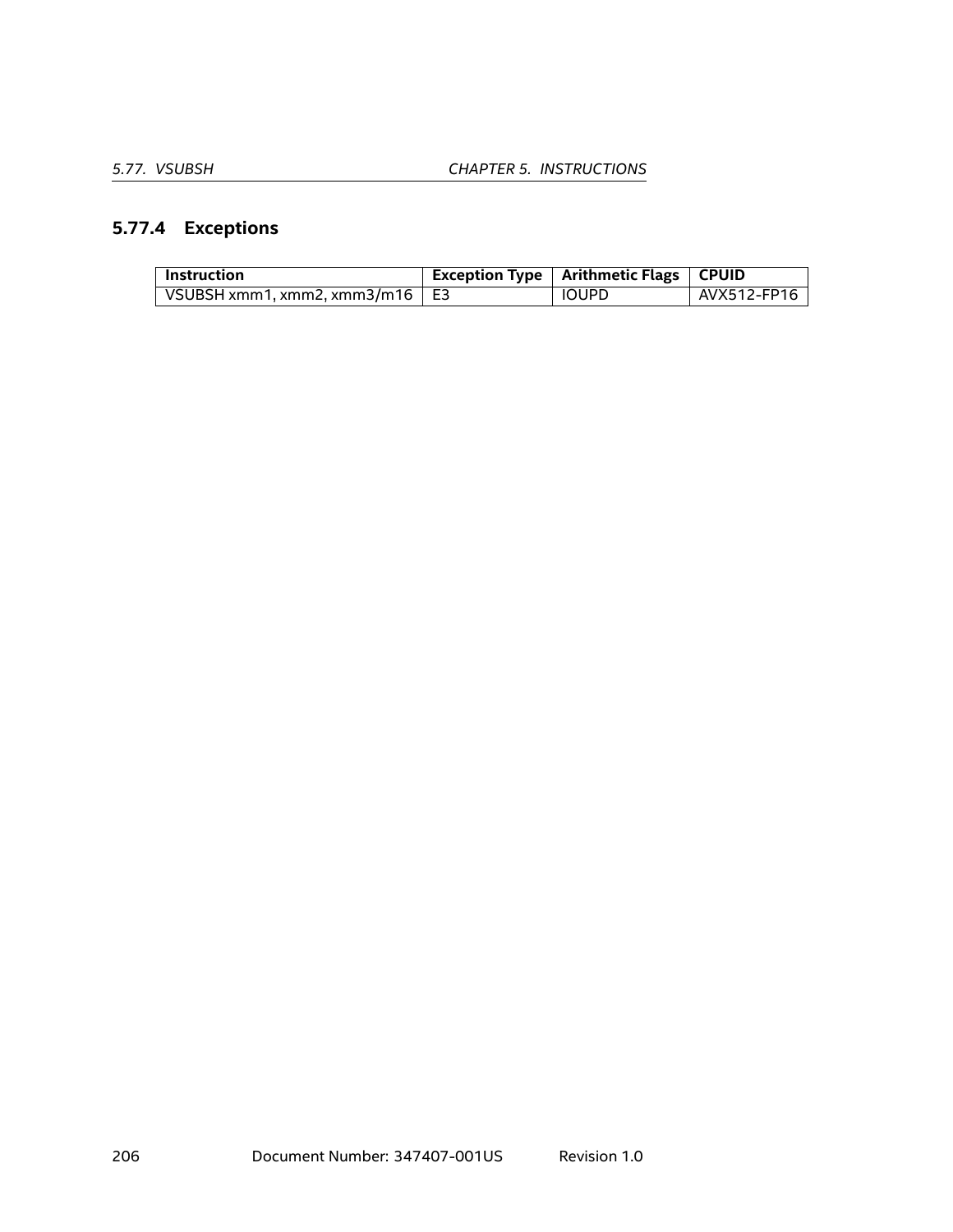# **5.78 VUCOMISH**

| <b>Encoding / Instruction</b> | Op/En | 64/32-bit<br>mode | <b>CPUID</b> |
|-------------------------------|-------|-------------------|--------------|
| EVEX.LLIG.NP.MAP5.WO 2E /r    | A     | V/V               | AVX512-FP16  |
| VUCOMISH xmm1, xmm2/m16 {sae} |       |                   |              |

## **5.78.1 Instruction Operand Encoding**

| Op/En Tuple | $\vert$ Operand 1                            | Operand 2 | Operand 3   Operand 4 |     |
|-------------|----------------------------------------------|-----------|-----------------------|-----|
|             | $SCALAR$   MODRM.REG(r)   MODRM.R/M(r)   N/A |           |                       | N/A |

## **5.78.2 Description**

Compares the FP16 values in the low word of operand 1 (first operand) and operand 2 (second operand), and sets the ZF, PF, and CF flags in the EFLAGS register according to the result (unordered, greater than, less than, or equal). The OF, SF and AF flags in the EFLAGS register are set to 0. The unordered result is returned if either source operand is a NaN (QNaN or SNaN).

Operand 1 is an XMM register; operand 2 can be an XMM register or a 16-bit memory location.

The VUCOMISH instruction differs from the VCOMISH instruction in that it signals a SIMD floating-point invalid operation exception (#I) only if a source operand is an SNaN. The COMISS instruction signals an invalid numeric exception when a source operand is either a QNaN or SNaN.

The EFLAGS register is not updated if an unmasked SIMD floating-point exception is generated.

EVEX.vvvv are reserved and must be 1111b, otherwise instructions will #UD.